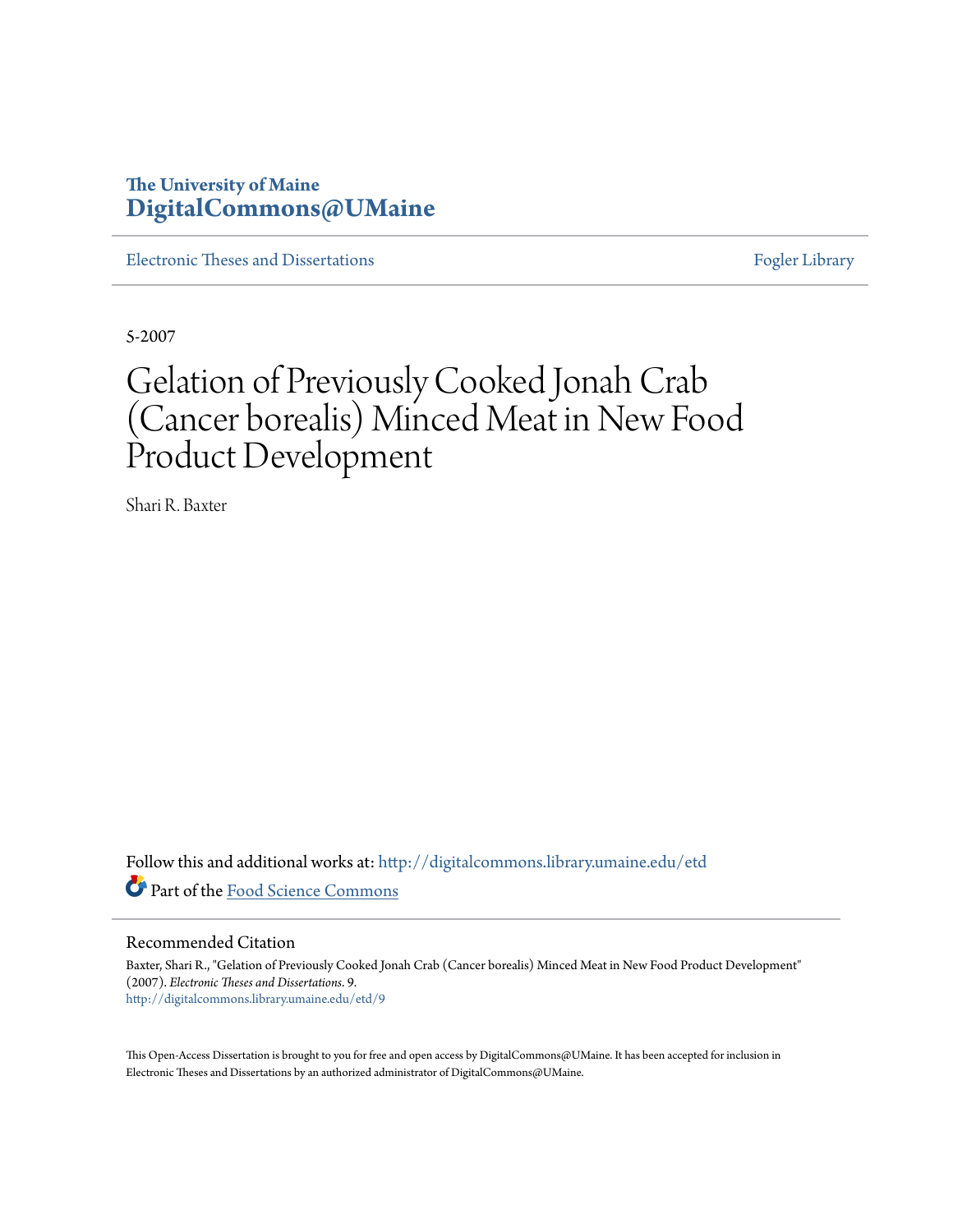## **GELATION OF PREVIOUSLY COOKED JONAH CRAB (***CANCER BOREALIS***) MINCED MEAT IN NEW FOOD PRODUCT DEVELOPMENT**

By

Shari R. Baxter

B.S. North Carolina State University, 2002

M.S. University of Tennessee, 2004

### A THESIS

Submitted in Partial Fulfillment of the

Requirements for the Degree of

Doctor of Philosophy

(in Food and Nutrition Sciences)

The Graduate School

The University of Maine

May, 2007

Advisory Committee:

Denise Skonberg, Associate Professor of Food Science, Advisor

Alfred A. Bushway, Professor of Food Science

Mary Ellen Camire, Professor of Food Science

Robert Cashon, Assistant Professor of Biochemistry, Microbiology, and Molecular Biology

Hordur Kristinsson, Assistant Professor of Seafood Chemistry, University of Florida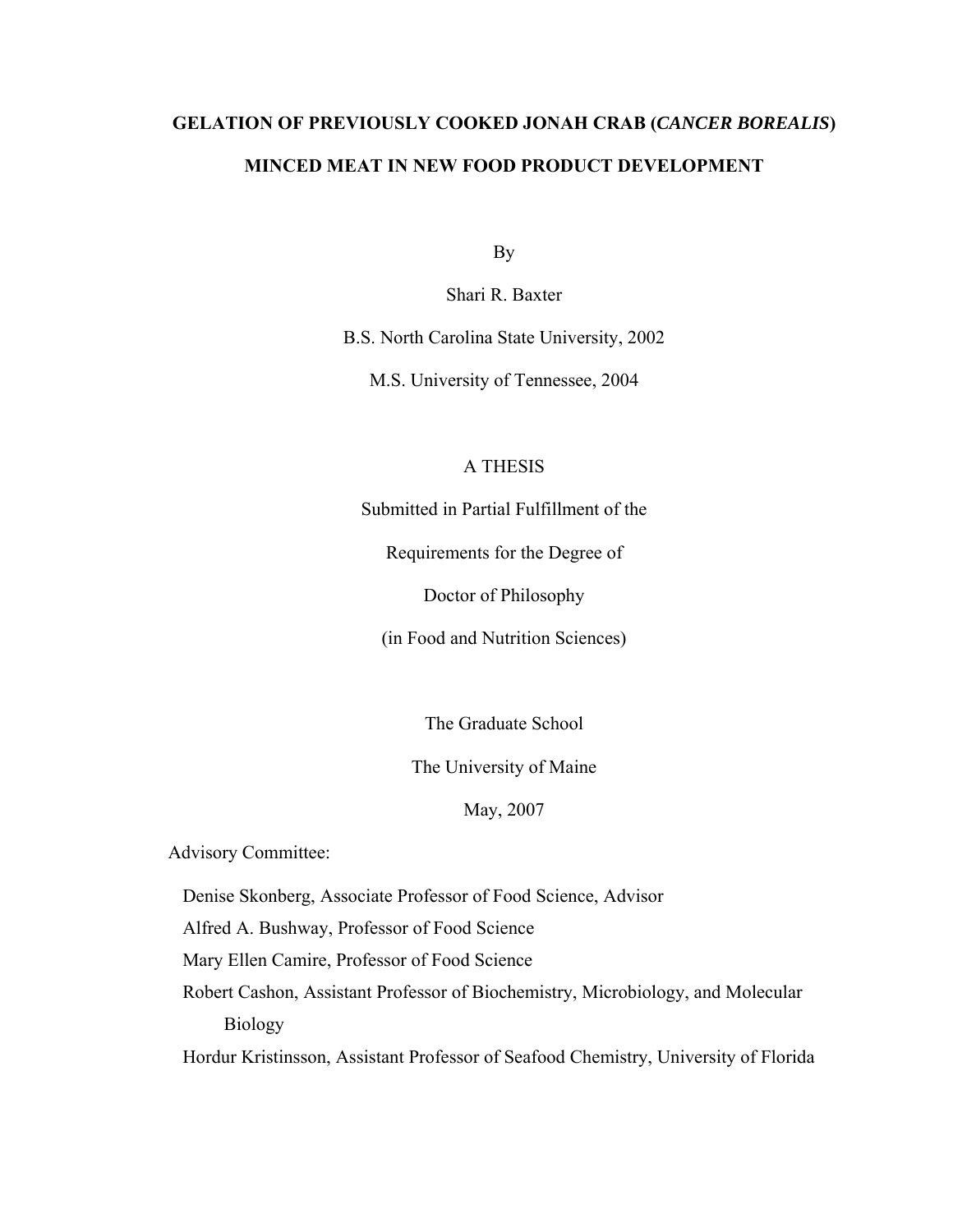© 2007 Shari R. Baxter

All Rights Reserved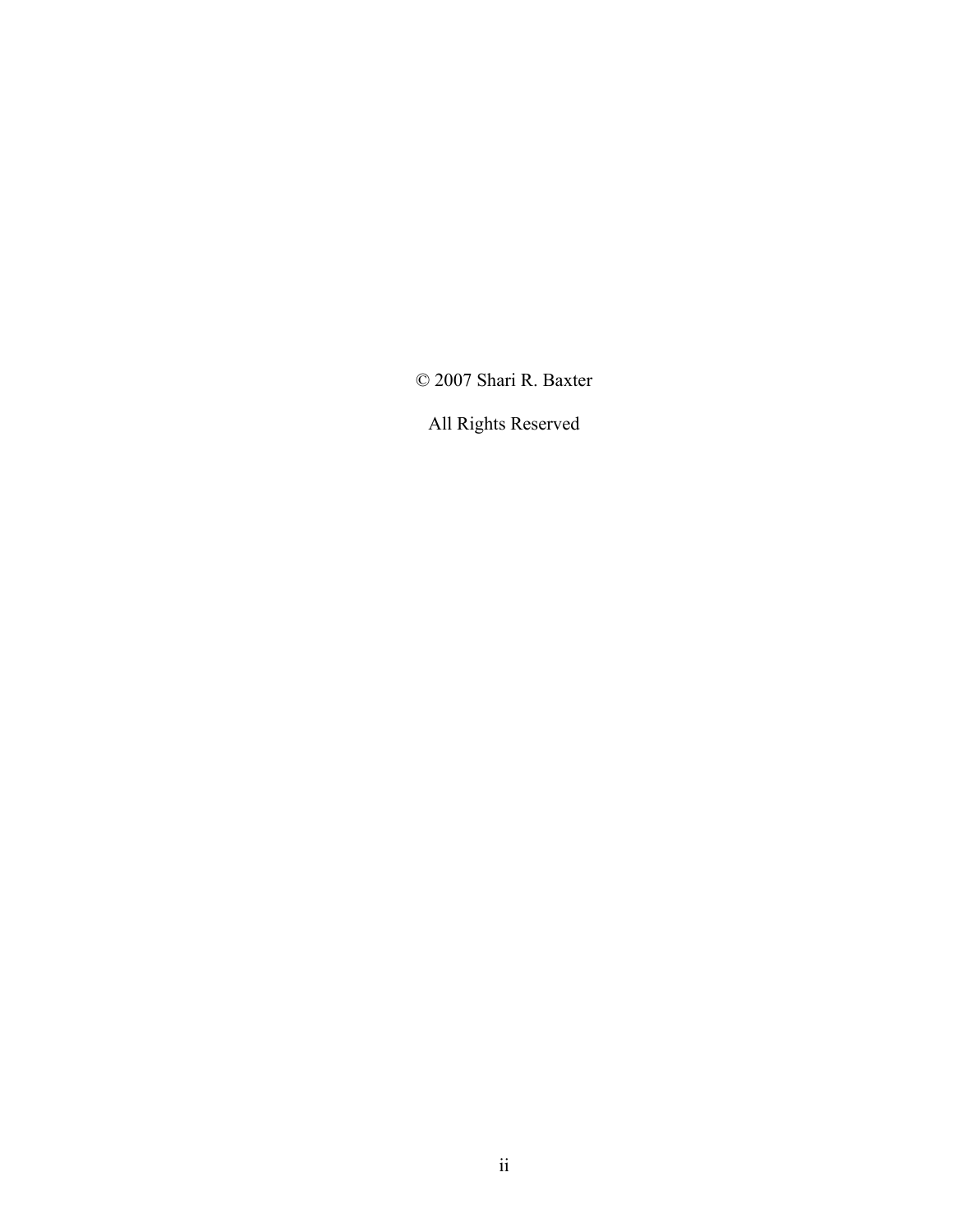### **LIBRARY RIGHTS STATEMENT**

 In presenting this thesis in partial fulfillment of the requirements for an advanced degree at The University of Maine, I agree that the Library shall make it freely available for inspection. I further agree that permission for "fair use" copying of this thesis for scholarly purposes may be granted by the Librarian. It is understood that any copying or publication of this thesis for financial gain shall not be allowed without my written permission.

Signature:

Date: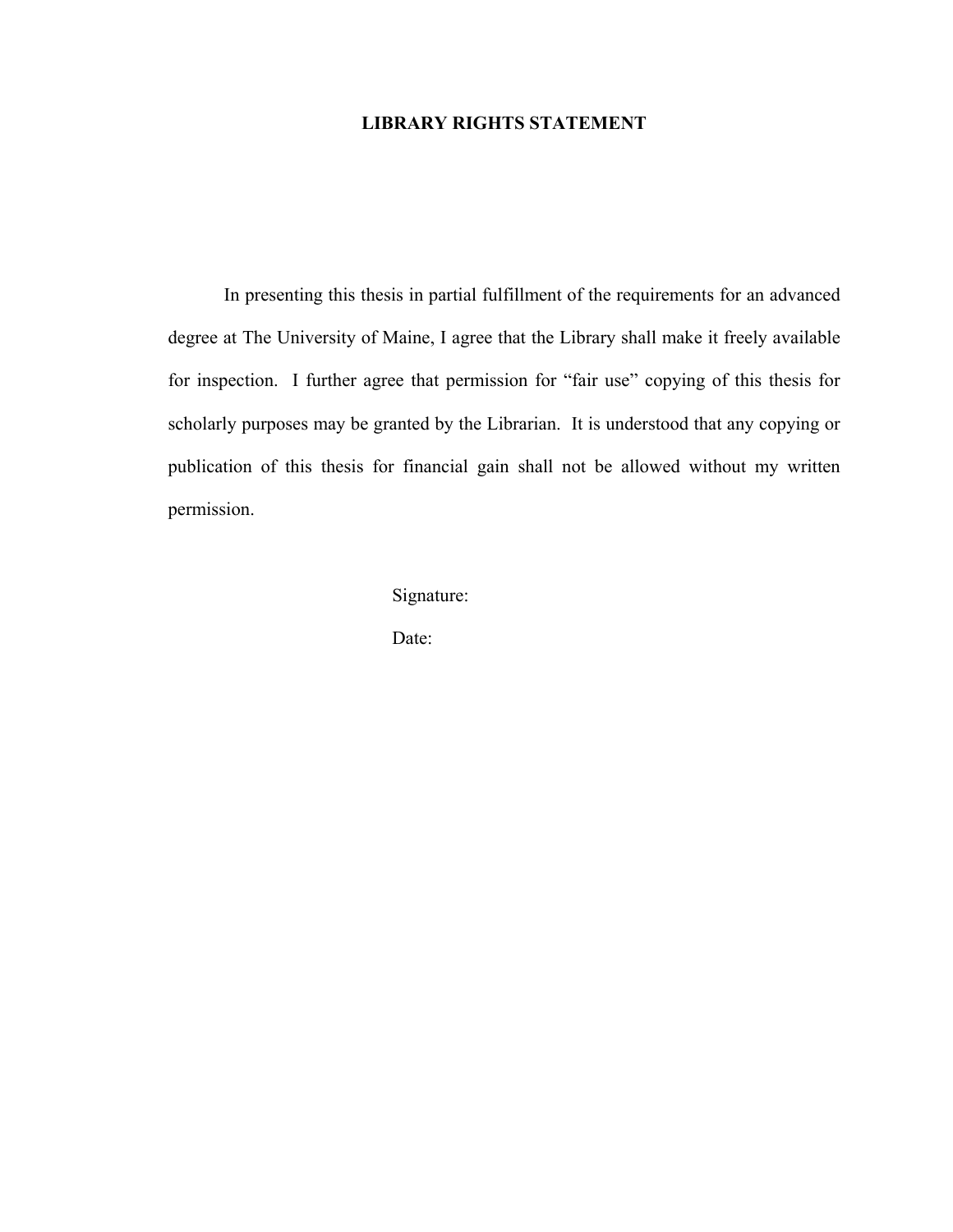## **GELATION OF PREVIOUSLY COOKED JONAH CRAB (***CANCER BOREALIS***) MINCED MEAT IN NEW FOOD PRODUCT DEVELOPMENT**

By Shari R. Baxter

Thesis Advisor: Dr. Denise Skonberg

An abstract of the Thesis Presented in Partial Fulfillment of the Requirements for the Doctor of Philosophy (in Food and Nutrition Sciences) May, 2007

 Gelation of meat products plays an important role in utilization of by-products. Low-value muscle tissue that may go to waste can be reformed into new products that consumers find acceptable and want to purchase. In the crab industry, the need for byproduct utilization is great. Crab processing typically involves cooking whole crabs and picking the claw meat. A lower grade minced meat can then be extracted mechanically from the walking legs and carapace of the crab. Traditional protein chemistry indicates that only raw muscle proteins can form gels. However, by using a modified surimi processing technique, previously cooked Jonah crab (*Cancer borealis*) meat was used to create protein gels. The effects of cryoprotectants, sodium chloride, protein additives, and carbohydrate additives in the crab meat gels were investigated. Preliminary work to determine the gelation mechanism of the cooked proteins was conducted. The crab mince was then used in new food product development as a primary ingredient and evaluated by consumers. This research is the first reported to show that cooked crustacean proteins can form gels upon further treatment. Not only can previously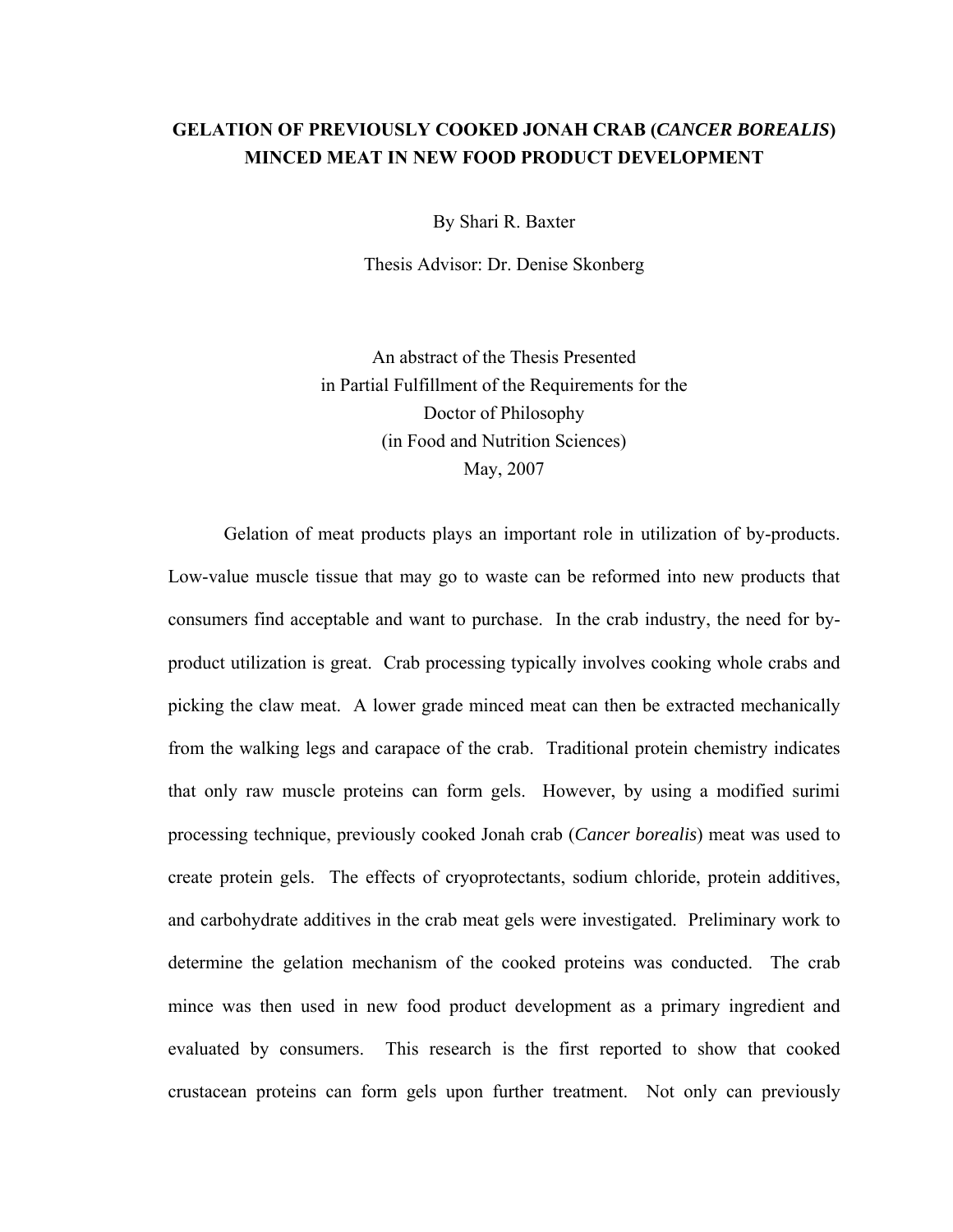cooked crab meat form gels, but through the use of additives it can be used in new food product development as a primary ingredient, thereby better utilizing the resource.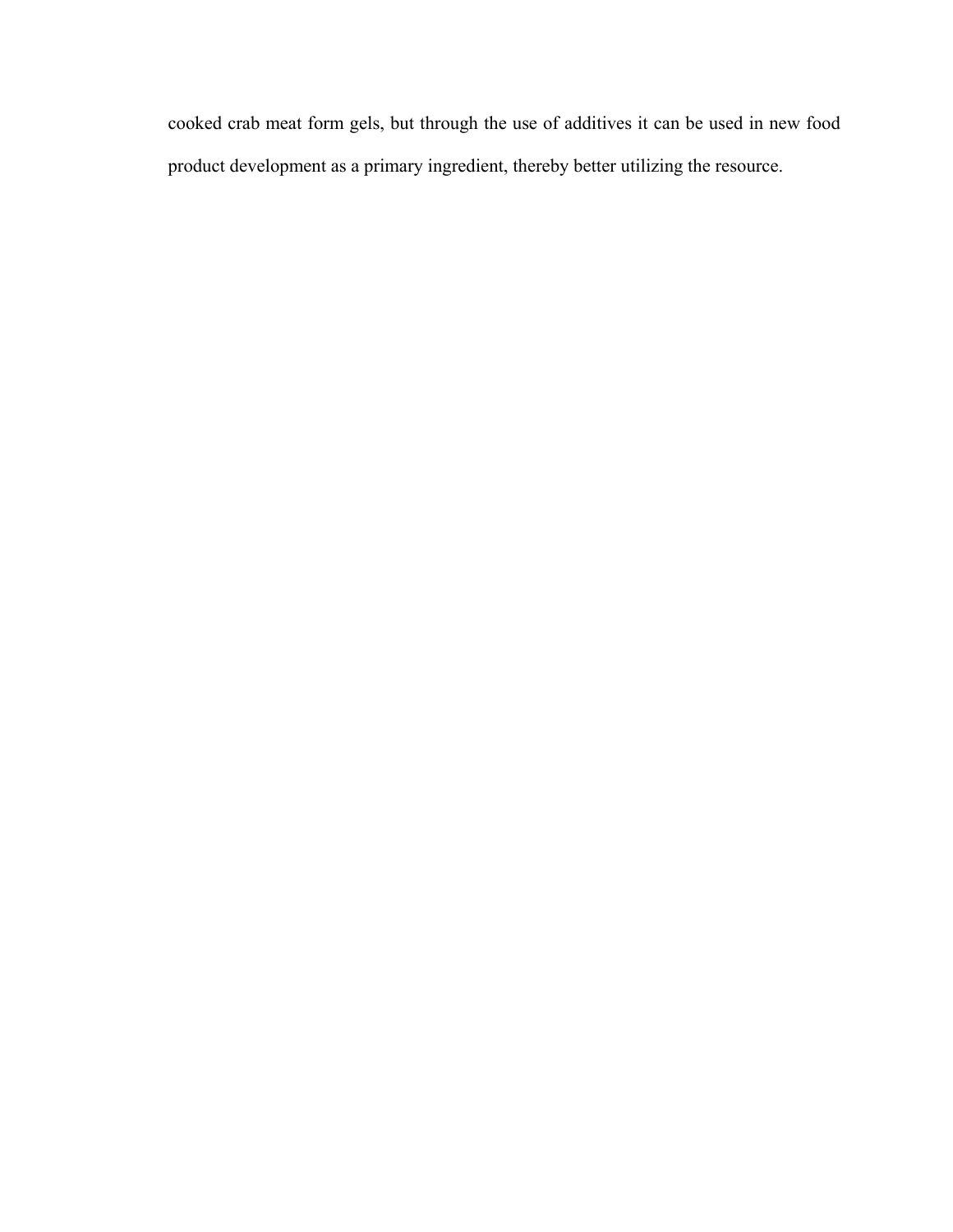## **DEDICATION**

I dedicate this manuscript to my loving parents who always pushed me to do my best and reach for the stars, without whose love and support I would not be where I am today.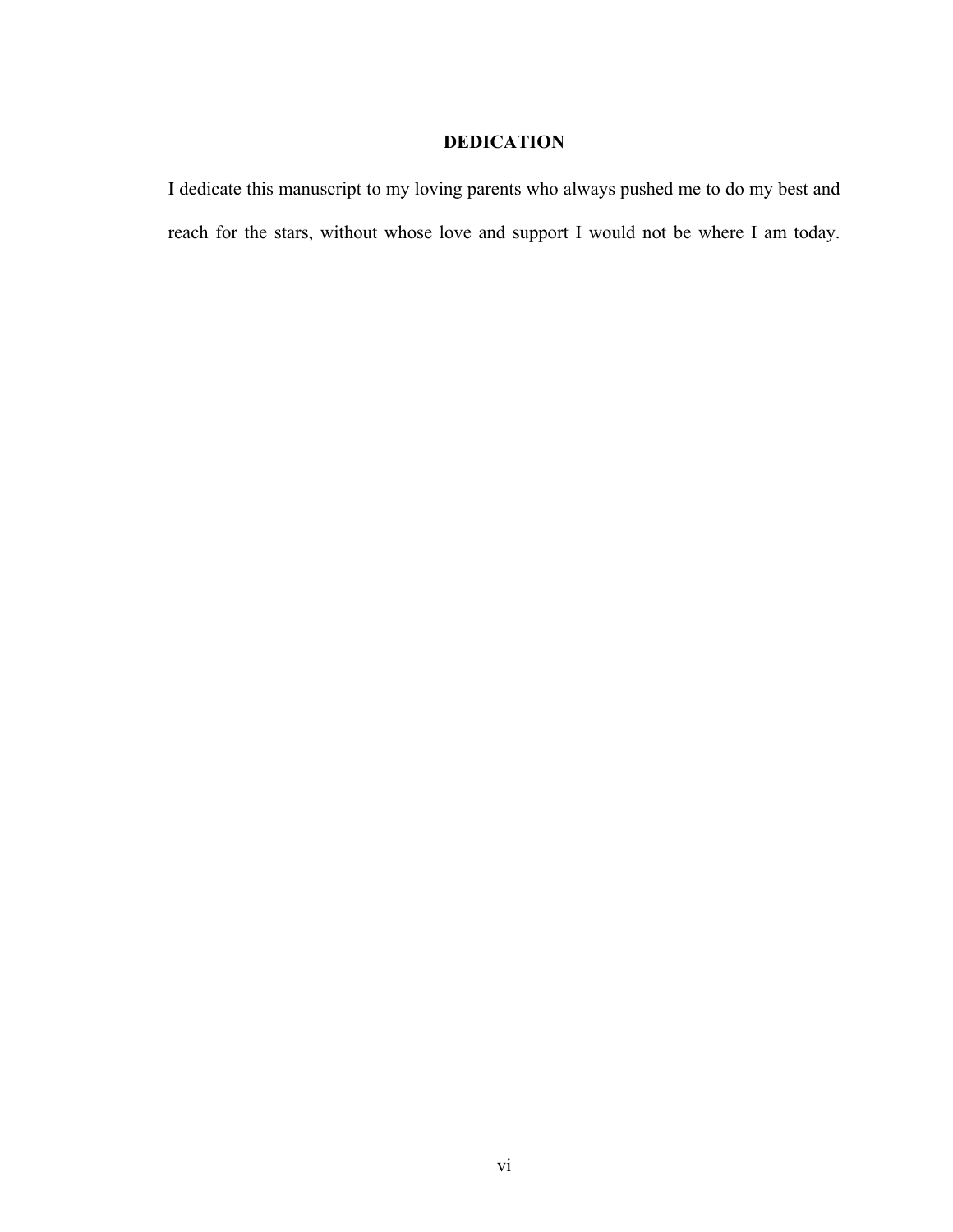#### **ACKNOWLEDGEMENTS**

 I would first like to express my appreciation to Dr. Denise Skonberg, my advisor for her patience, guidance, knowledge, encouragement and understanding over the course of my project. I would also like to thank Dr. Al Bushway, Dr. Mary Ellen Camire, Dr. Bob Cashon, and Dr. Hordur Kristinsson for their guidance as committee members. Thank you for your support and help over the years.

 I would like to thank Dr. Robert Rice for letting me use his differential scanning calorimeter and providing technical assistance, Dr. Mario Teisl for helping me to finalize my focus group moderator's guide and conduct a successful focus group, and Portland Shellfish for their generous donations of crab mince and raw crab clusters. Without your support my research would not have been possible.

 Without help in the department and lab I would not have been able to accomplish my goals. I want to especially thank Mike Dougherty, Kathy Davis-Dentici, Dr. Brian Perkins, and Judy Polyot. Whenever I needed something I knew that you would be able to help me. I also want to thank the numerous people in the department who helped me run lab tests, stuff sausages, and run sensory analysis. There are too many people to mention by name, but I thank you for your help and support. You have been wonderful friends.

 Finally, I would like to thank my parents and family for your undying love and support. They were always willing to lend an ear, offer advice, and help me celebrate. I am truly blessed to have such a loving family. I would also like to thank Dustin Carnahan for his support over the last three years. Not only did he deal with my insanity but would always say the right thing to bring me back to reality.

vii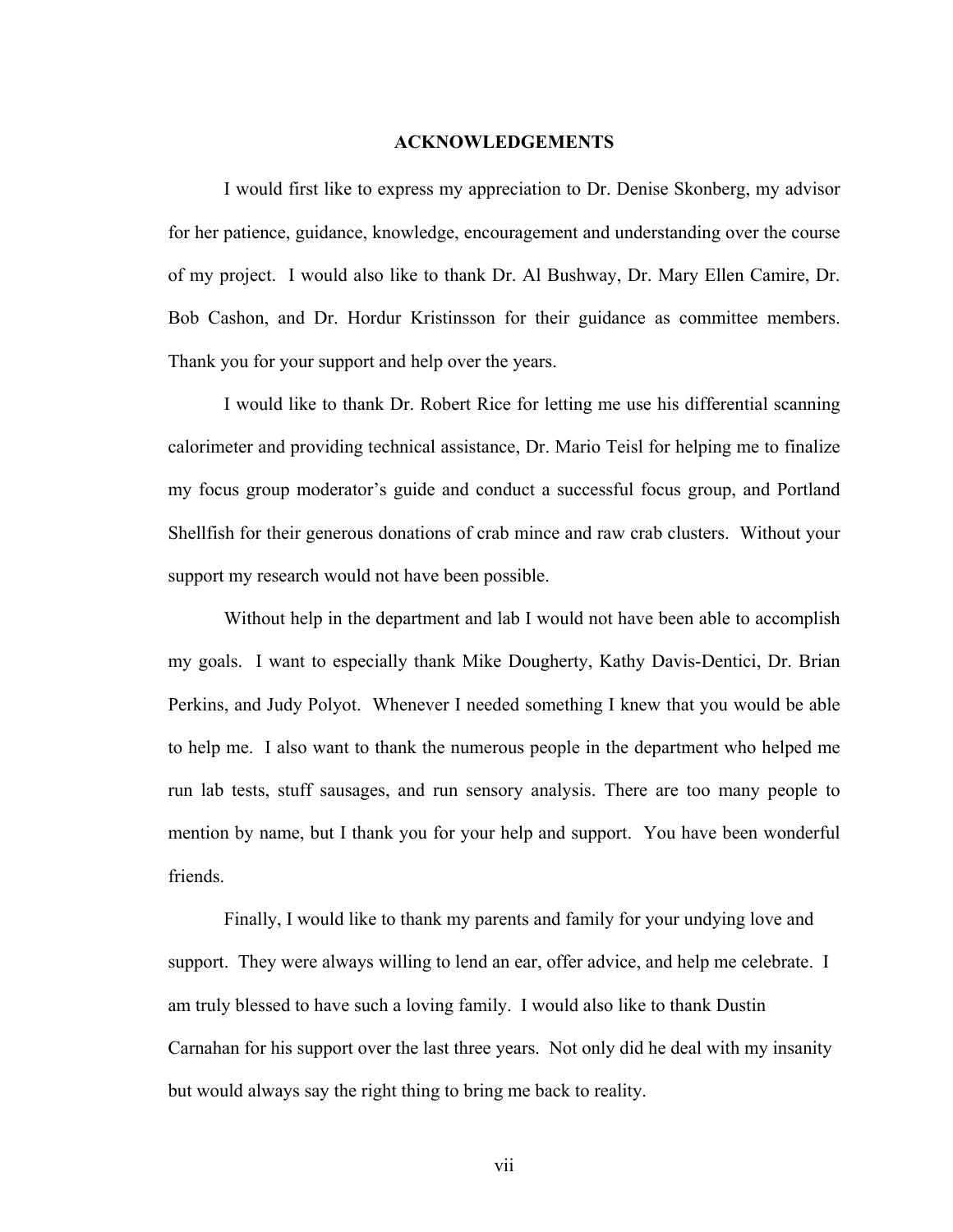## **TABLE OF CONTENTS**

CHAPTER 2. THERMAL GELATION OF PREVIOUSLY COOKED MINCED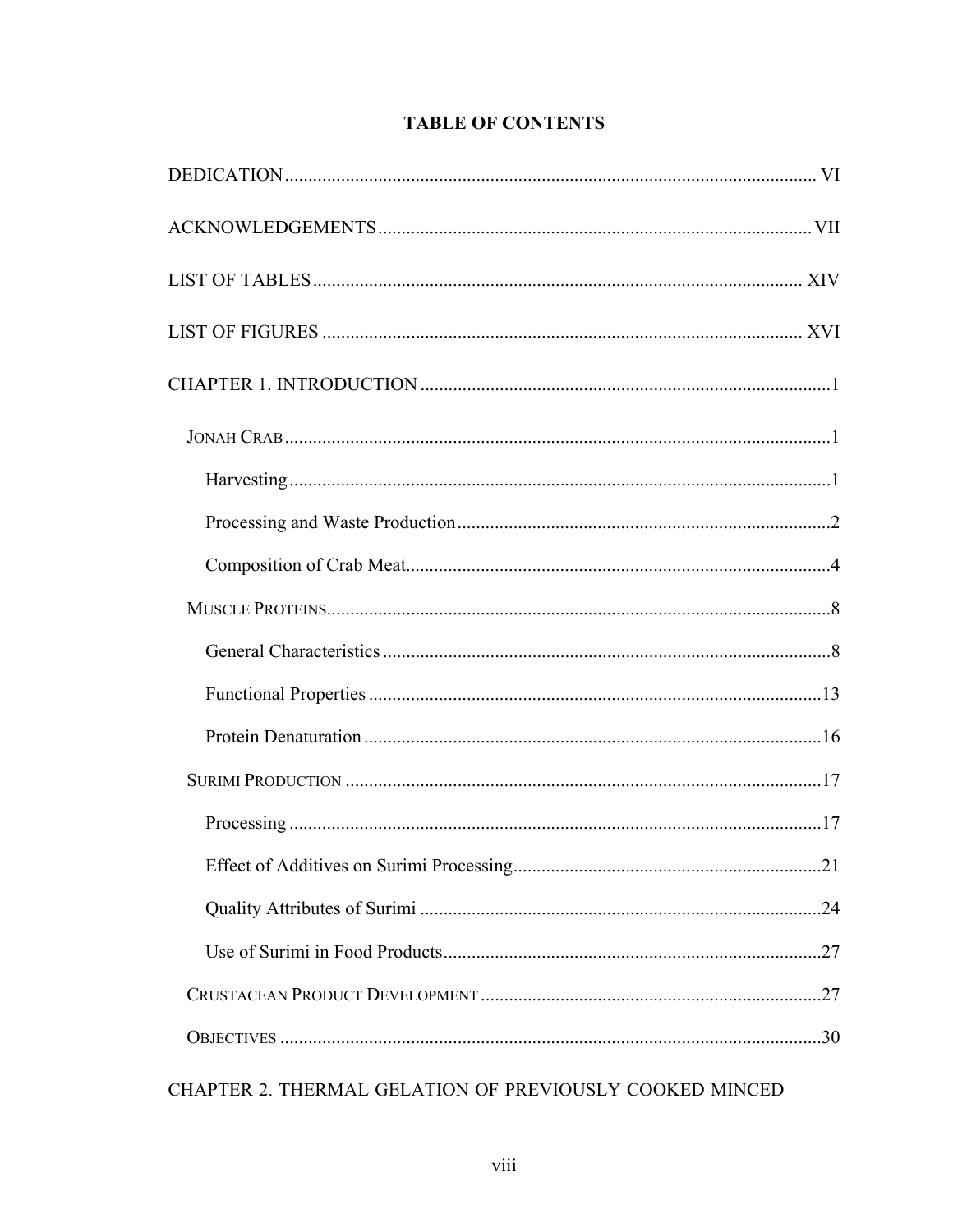| CHAPTER 3. GELATION PROPERTIES OF PREVIOUSLY COOKED     |  |
|---------------------------------------------------------|--|
| MINCED MEAT FROM JONAH CRAB (CANCER BOREALIS) AS        |  |
| AFFECTED BY WASHING TREATMENT AND SALT CONCENTRATION 50 |  |
|                                                         |  |
|                                                         |  |
|                                                         |  |
|                                                         |  |
|                                                         |  |
|                                                         |  |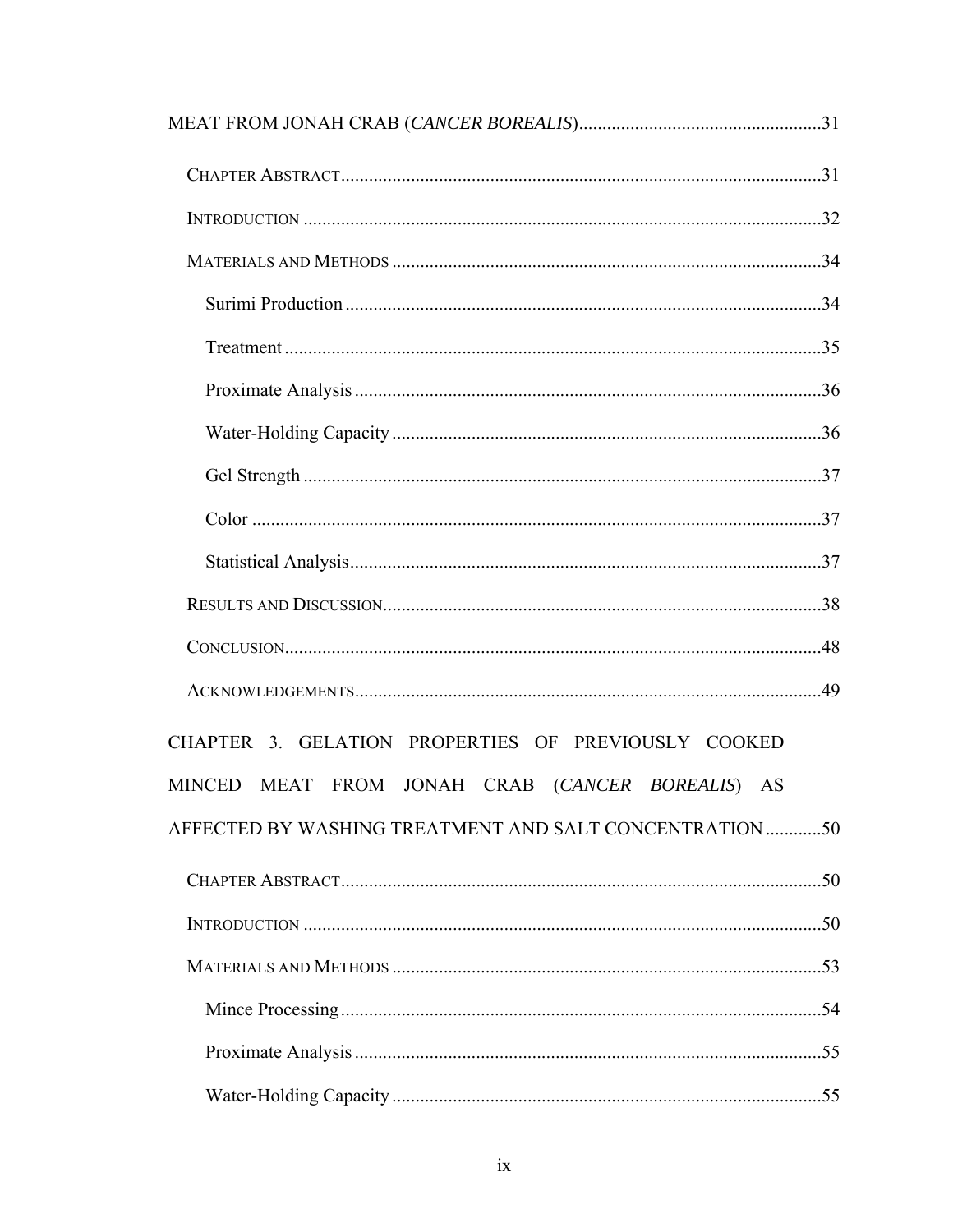| CHAPTER 4. CARBOHYDRATE AND PROTEIN ADDITIVES IN GELS |  |
|-------------------------------------------------------|--|
|                                                       |  |
| FROM PREVIOUSLY COOKED JONAH CRAB (CANCER BOREALIS)   |  |
|                                                       |  |
|                                                       |  |
|                                                       |  |
|                                                       |  |
|                                                       |  |
|                                                       |  |
|                                                       |  |
|                                                       |  |
|                                                       |  |
|                                                       |  |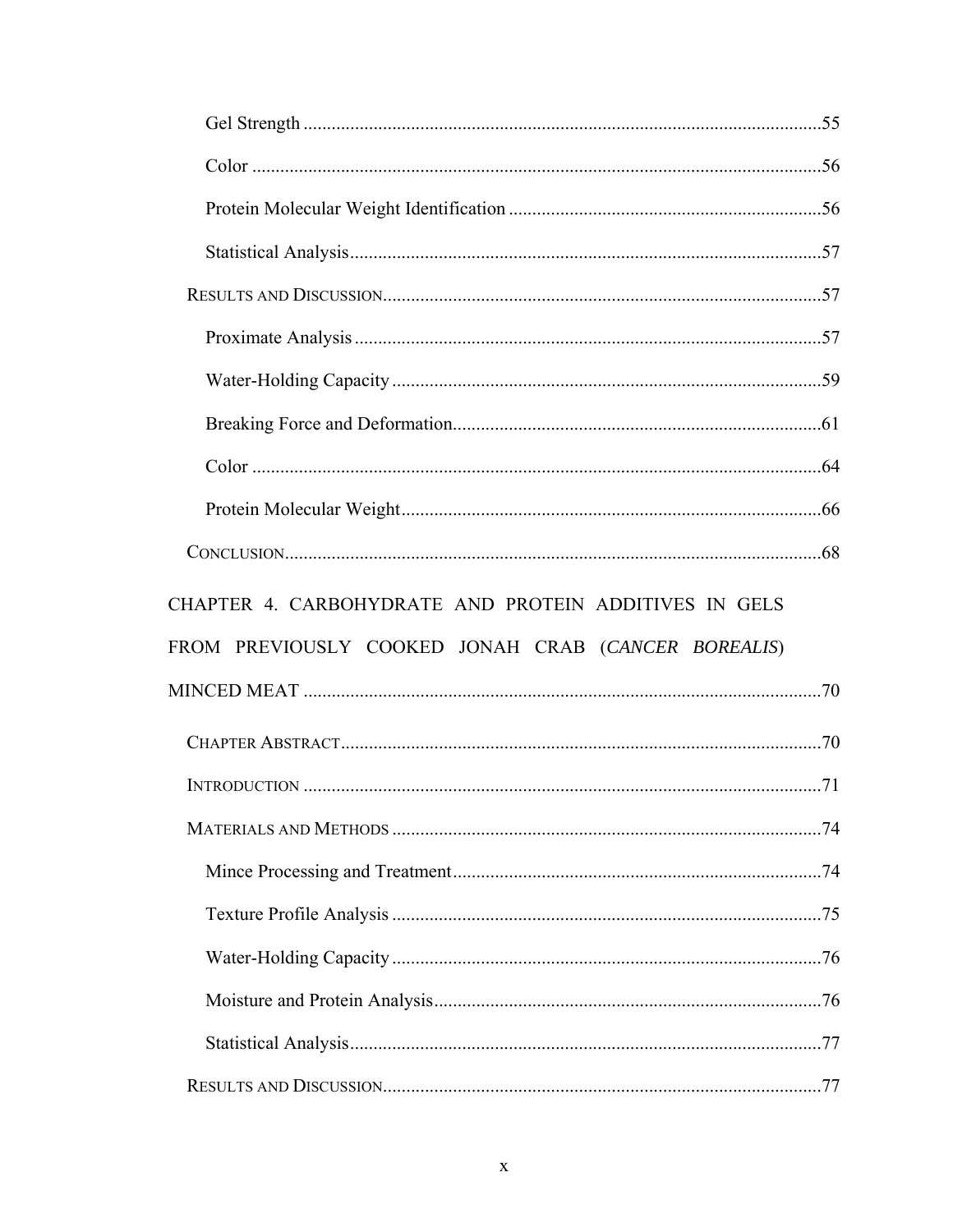| CHAPTER 5. EFFECT OF THERMAL PROCESSING ON DENATURATION   |  |
|-----------------------------------------------------------|--|
| OF JONAH CRAB (CANCER BOREALIS) MEAT COOKED IN VERSUS OUT |  |
|                                                           |  |
|                                                           |  |
|                                                           |  |
|                                                           |  |
|                                                           |  |
|                                                           |  |
|                                                           |  |
|                                                           |  |
|                                                           |  |
|                                                           |  |
|                                                           |  |
|                                                           |  |
|                                                           |  |
|                                                           |  |
|                                                           |  |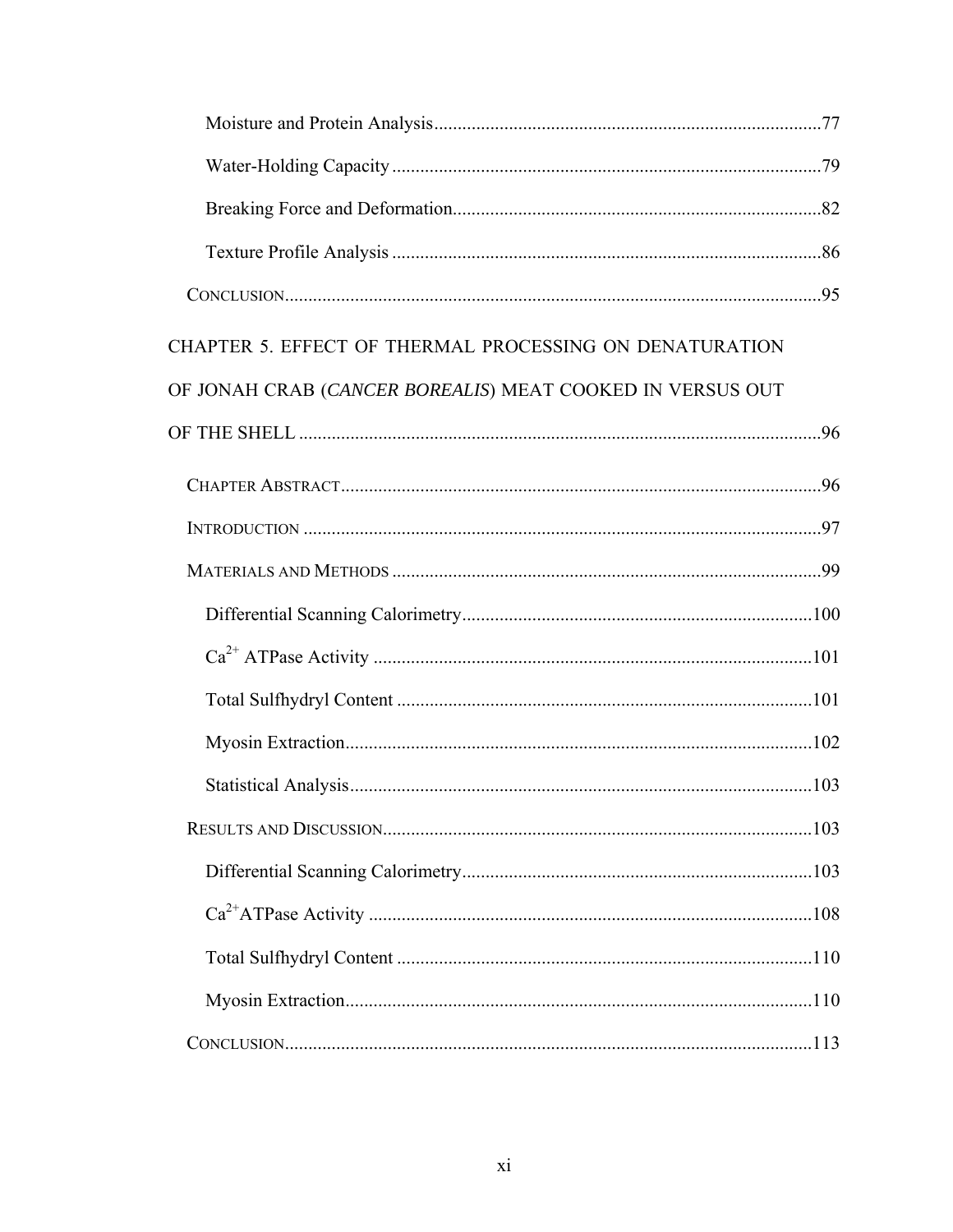| AT TER V. DEVELOI MENT OF A CRAD ATTEITEER FROM JONALI |  |
|--------------------------------------------------------|--|
|                                                        |  |
|                                                        |  |
|                                                        |  |
|                                                        |  |
|                                                        |  |
|                                                        |  |
|                                                        |  |
|                                                        |  |
|                                                        |  |
|                                                        |  |
|                                                        |  |
|                                                        |  |
|                                                        |  |
|                                                        |  |
|                                                        |  |
|                                                        |  |
| APPENDIX A. THERMAL PROPERTIES OF COOKED JONAH CRAB    |  |
| (CANCER BOREALIS) MEAT: A DIFFERENTIAL SCANNING        |  |
|                                                        |  |
|                                                        |  |
|                                                        |  |

# CHAPTER 6 DEVELOPMENT OF A CRAB APPETIZER FROM JONAH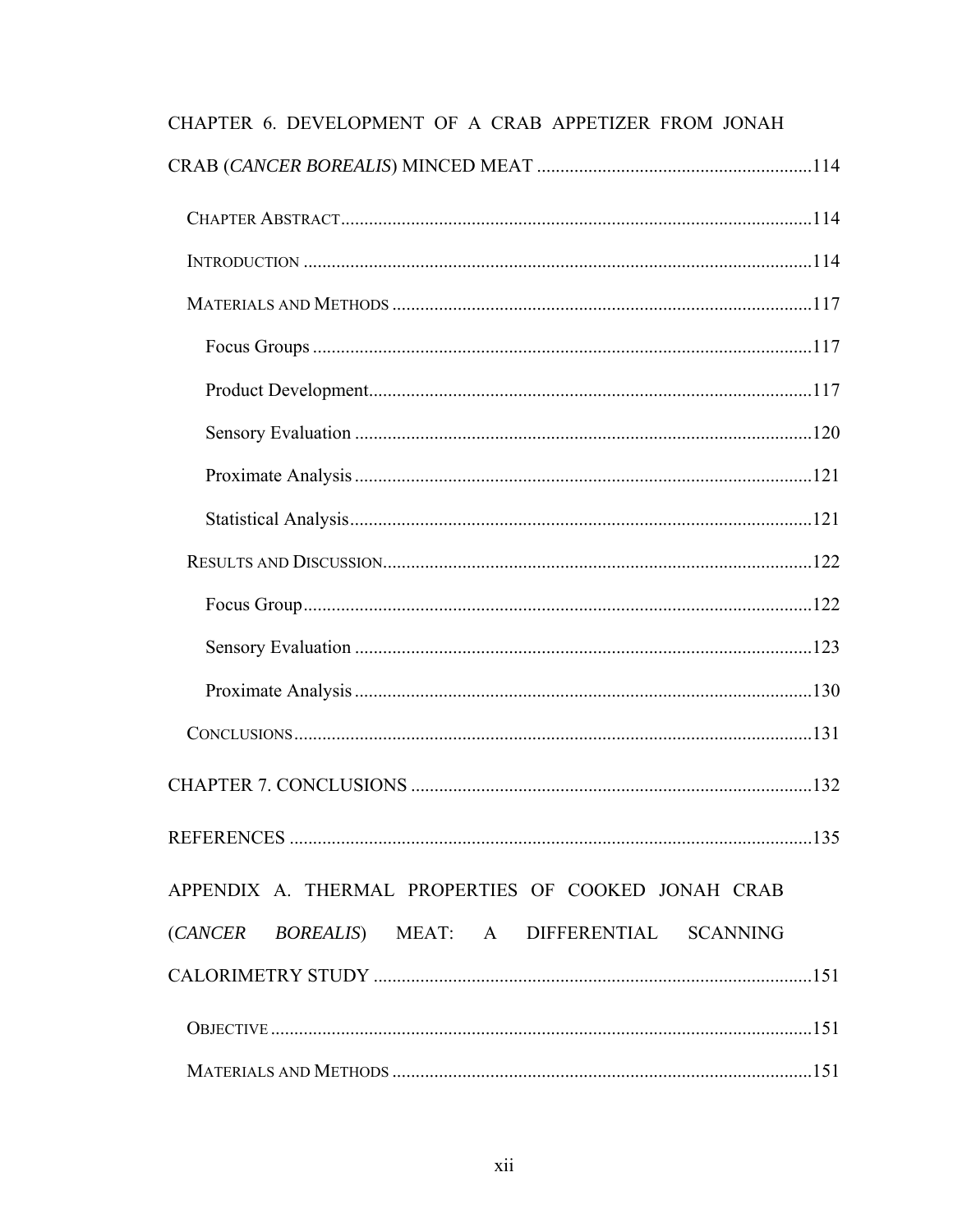| APPENDIX C. CRAB APPETIZER SENSORY EVALUATION SCORECARD178 |  |
|------------------------------------------------------------|--|
|                                                            |  |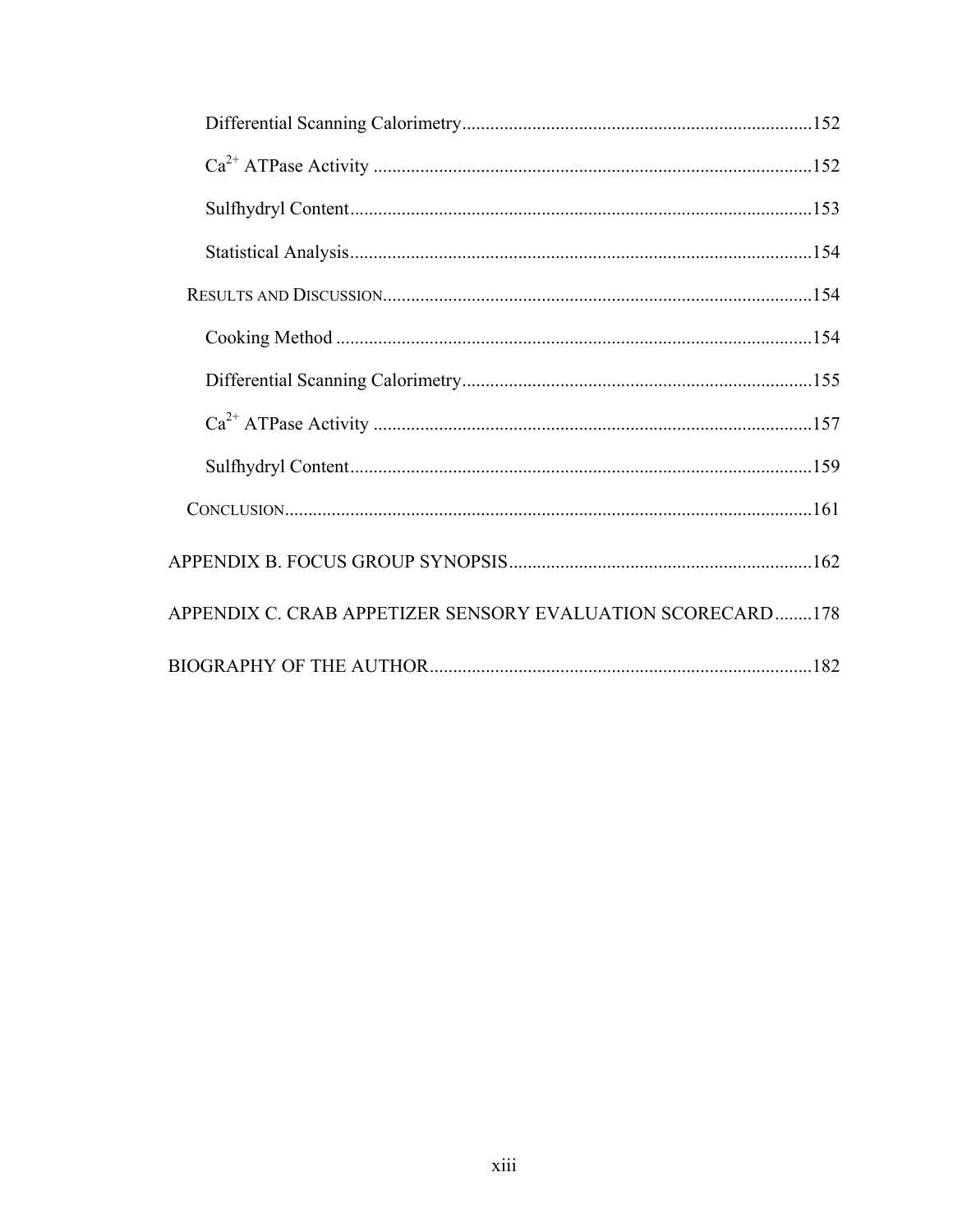## **LIST OF TABLES**

| Table 1: Jonah crab catch and value from 1985 to 2005 in million of pounds and        |  |
|---------------------------------------------------------------------------------------|--|
|                                                                                       |  |
| Table 2: Jonah crab landing statistics ranked by state with millions of pounds        |  |
|                                                                                       |  |
|                                                                                       |  |
| Table 4: Essential amino acid composition of snow crab as % of protein removed        |  |
|                                                                                       |  |
| Table 5: Protein composition of muscle including % of myofibrillar proteins,          |  |
|                                                                                       |  |
| Table 6: Sample abbreviations used to designate each of 15 cryoprotectant and         |  |
|                                                                                       |  |
| Table 7: Hunter color values $(L^*, a^*, b^*)$ of crab mince gels from cryoprotectant |  |
|                                                                                       |  |
| Table 8: Proximate analysis of cooked crab mince gels treated with varying wash       |  |
|                                                                                       |  |
| Table 9: Protein and moisture analysis for crab mince gels with carbohydrate and      |  |
|                                                                                       |  |
| Table 10: Texture profile analysis of washed crab mince gels with protein             |  |
|                                                                                       |  |
| Table 11: Texture profile analysis of washed crab mince gels with carbohydrate        |  |
|                                                                                       |  |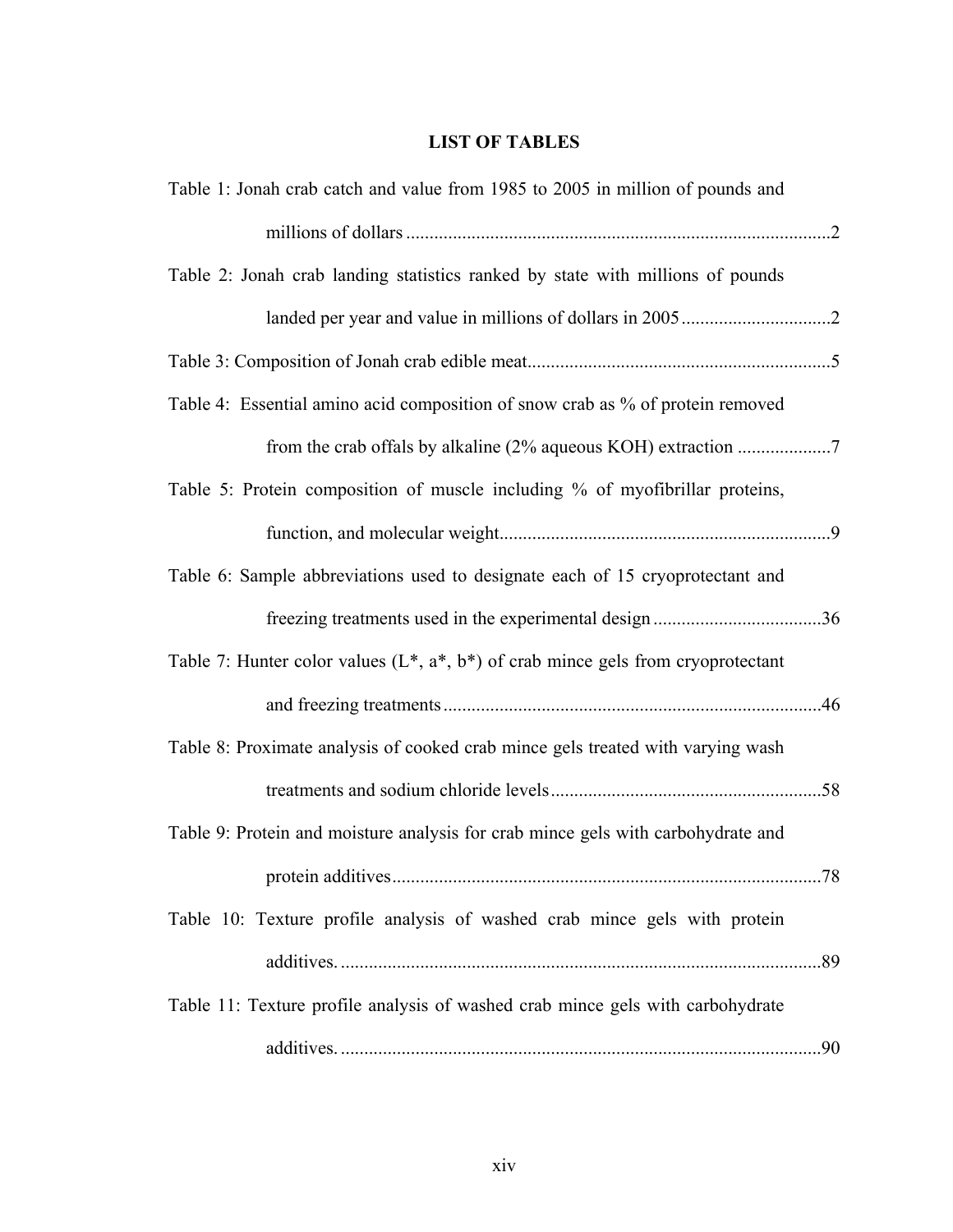| Table 12: Exothermic and endothermic peaks from DSC analysis for crab meat       |  |
|----------------------------------------------------------------------------------|--|
|                                                                                  |  |
| Table 13: Exothermic and endothermic peaks from DSC analysis for crab meat       |  |
|                                                                                  |  |
| Table 14: Formulation for each of the three crab appetizer varieties119          |  |
| Table 15: Subject demographic information from consumer acceptability testing124 |  |
| Table 16: Crab consumption data on 66 subjects participating in consumer         |  |
|                                                                                  |  |
|                                                                                  |  |
| Table 18: Purchase intent of 66 subjects who participated in consumer            |  |
|                                                                                  |  |
|                                                                                  |  |
| Table A. 1: Exothermic and endothermic peaks from DSC analysis for crab meat     |  |
|                                                                                  |  |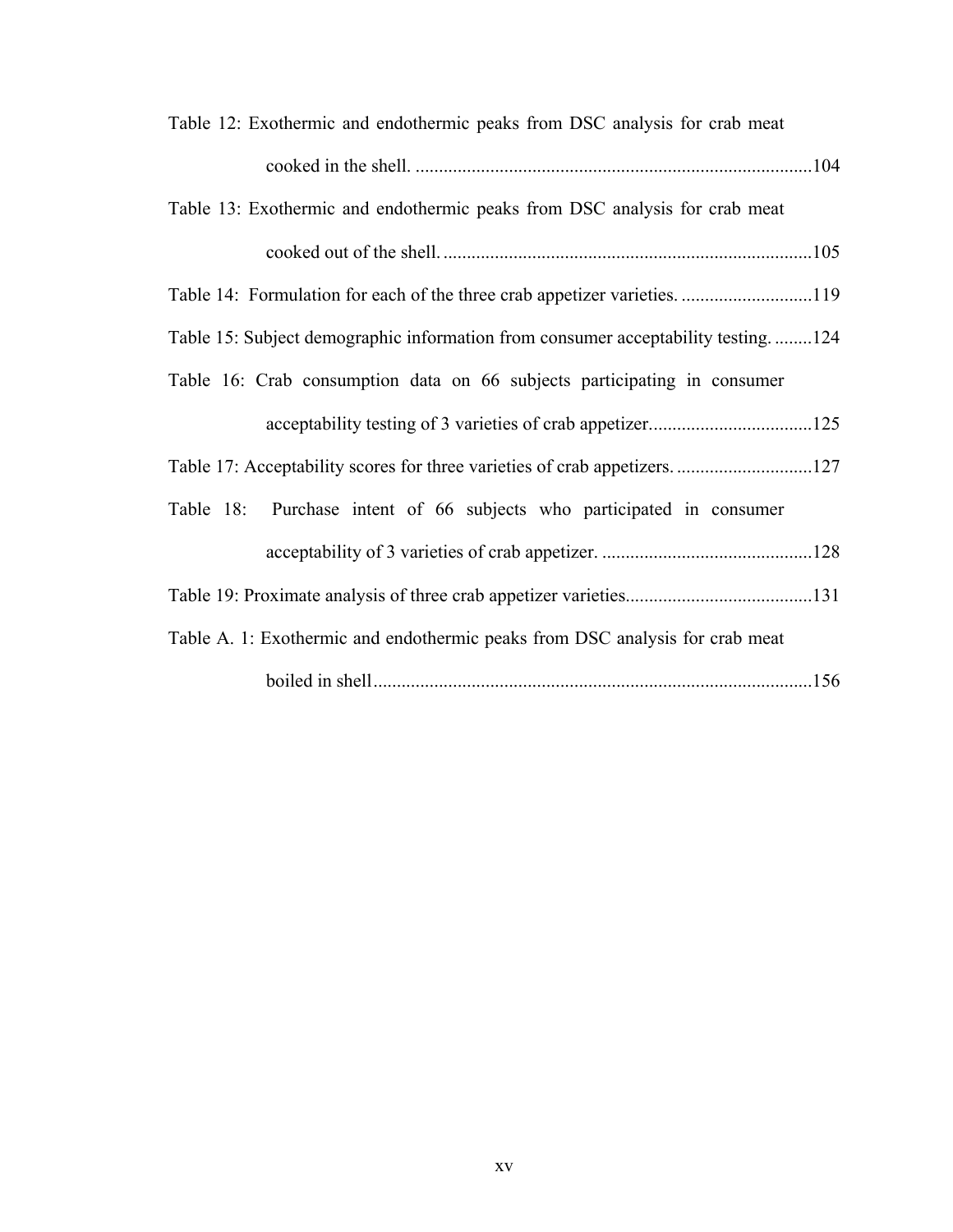## **LIST OF FIGURES**

| Figure 1: Diagram of the thick filament, myosin, showing the two heavy              |  |
|-------------------------------------------------------------------------------------|--|
| polypeptide heavy chains and four polypeptide light chains10                        |  |
|                                                                                     |  |
|                                                                                     |  |
|                                                                                     |  |
| Figure 5: Gelation of samples with the cryoprotectant and freezing treatments 39    |  |
| Figure 6: Water-holding capacity (percent water retained in gel) of crab mince gels |  |
|                                                                                     |  |
| Figure 7: Force to fracture (g) of crab mince gels treated with cryoprotectants and |  |
|                                                                                     |  |
| Figure 8: Distance to fracture (cm) of crab mince gels treated with cryoprotectants |  |
|                                                                                     |  |
|                                                                                     |  |
| Figure 9: Water-holding capacity (percent water retained) of crab mince gels as     |  |
|                                                                                     |  |
| Figure 10: Breaking force (g) and deformation (cm) of crab mince gels as affected   |  |
|                                                                                     |  |
| Figure 11: Hunter color values $(L^*, a^*, b^*)$ of crab mince gels as affected by  |  |
|                                                                                     |  |
| Figure 12: SDS-PAGE analysis of wash water and gel from previously cooked           |  |
|                                                                                     |  |
| Figure 13: Water-holding capacity of washed crab mince gels with carbohydrate       |  |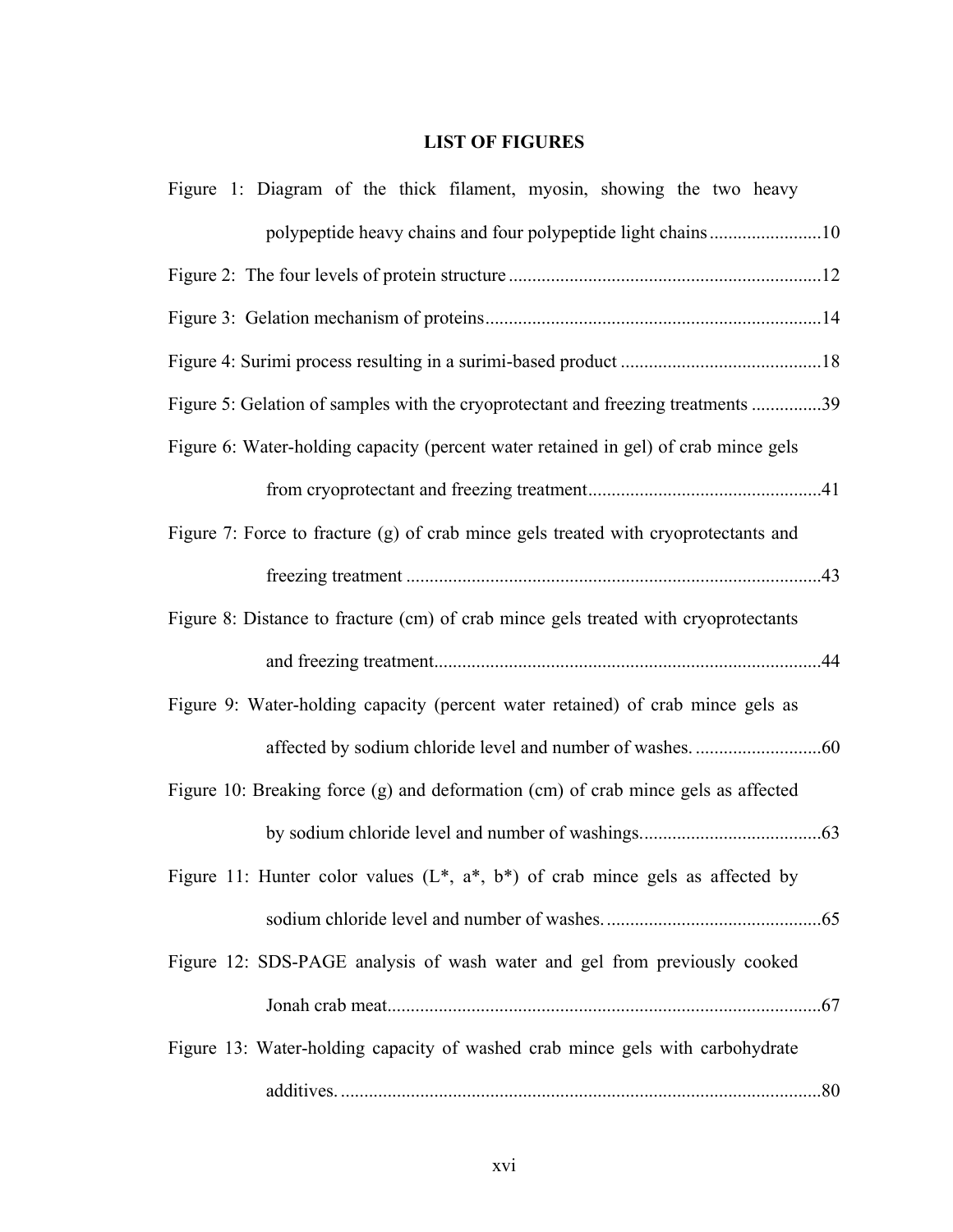| Figure 14: Water-holding capacity of washed crab mince gels with protein                |
|-----------------------------------------------------------------------------------------|
|                                                                                         |
| Figure 15: Breaking force (g) and deformation (cm) of crab mince gels with protein      |
|                                                                                         |
| Figure 16: Breaking force (g) and deformation (cm) of crab mince gels with              |
|                                                                                         |
| Figure 17: Texture profile analysis curve detailing important parameters for            |
|                                                                                         |
|                                                                                         |
| Figure 19: ATPase activity of crab meat cooked in and out of the shell108               |
| Figure 20: Total concentration of sulfhydryl groups in crab meat cooked in and out      |
|                                                                                         |
| Figure 21: SDS-PAGE analysis of muscle extracts from each crab treatment112             |
| Figure A. 1: ATPase activity of crab boiled in the shell relative to the activity of    |
|                                                                                         |
| Figure A. 2: Total and reactive sulfhydryl content of crab meat boiled in the shell 160 |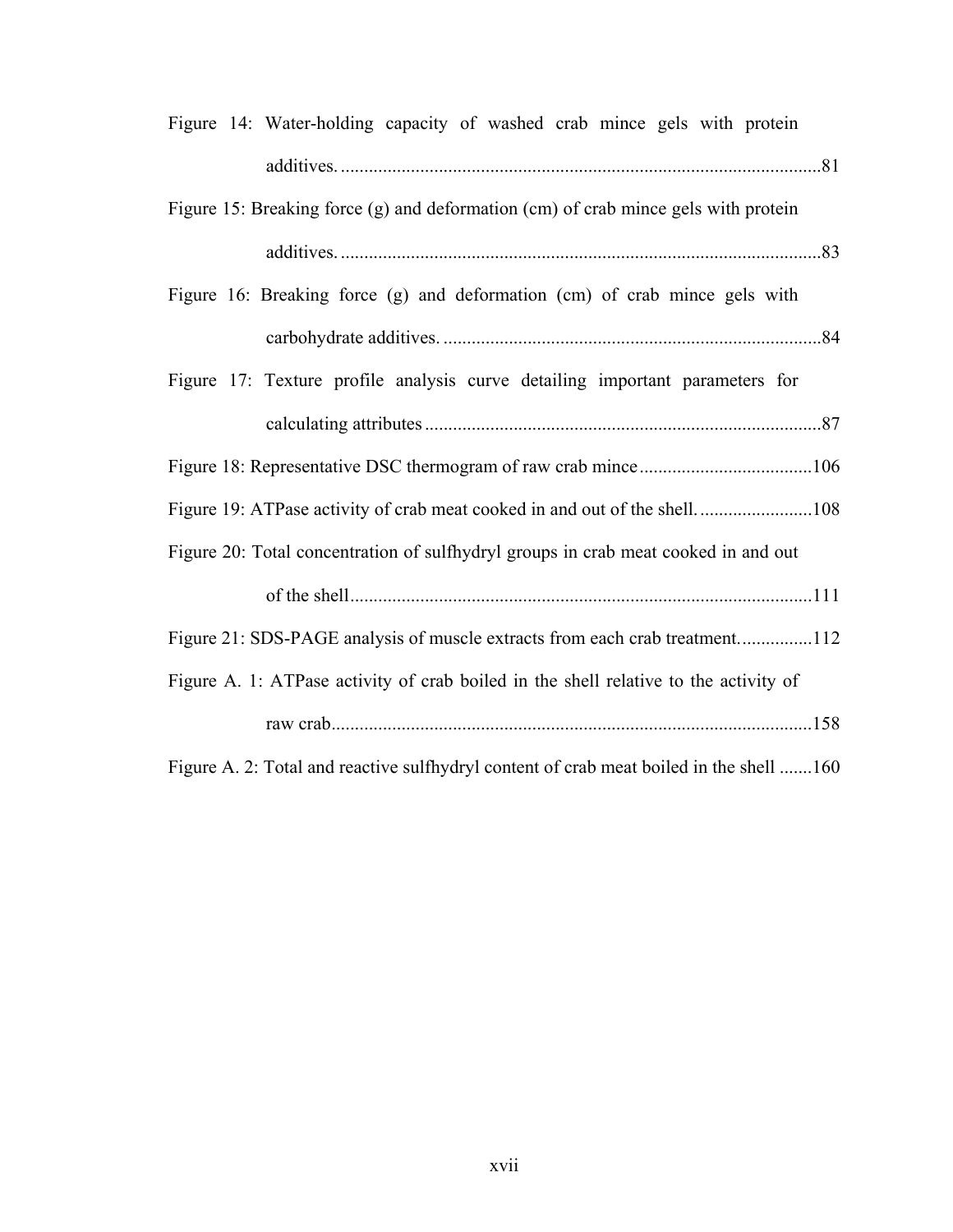#### **CHAPTER 1. INTRODUCTION**

#### **Jonah Crab**

#### **Harvesting**

 Crabs are an important economic part of the United States fishery industry. There are thousands of species worldwide but the marine species are most important to the U.S. industry. Commercially important species include: 1) blue crab (*Callinectes sapidus*), 2) Dungess crab (*Cancer magister*), 3) King crab (several species in the family *Paralithodes*), 4) stone crab (*Menippi mercenaria*), 5) Jonah crab (*Cancer borealis*), 6) red or golden crabs (*Geryon quinquedens* or *G. fenneri*) and 7) snow or tanner crabs (*Chionoecetes bairdi*, *C. opilio*, or *C. tanneri*) (Osterling 2000). Only a few of these species live in the coastal waters of Maine: Atlantic rock crab (*Cancer irroratus*), deepsea red crab (*Geryon quinquedens*), and Jonah crab (*Cancer borealis*).

 Jonah crab is typically caught as a by-catch of the lobster industry. Residing in waters  $40 + m$  deep, Jonah crabs are caught live in lobster pots. The U.S. and Maine fishery industry has seen a significant increase in Jonah crab landings over the past five years (Table 1). In 2000, 2.6 million pounds of Jonah crab were landed in the U.S., 260,000 pounds of which were caught in Maine. Five years later, the landings almost tripled with 7.2 million pounds landed in the U.S., 2.7 million of which was in Maine. Financially, this increase in landings resulted in a jump in value from \$280,000 in 2000 to \$1.1 million in 2005. Jonah crab is only harvested in the waters of the Atlantic oceans, with five states reporting landings since 1985 (Table 2). Maine ranks  $2<sup>nd</sup>$  in landings only to Massachusetts, landing approximately 1 million fewer pounds of Jonah crab in 2005 (NMFS 2005).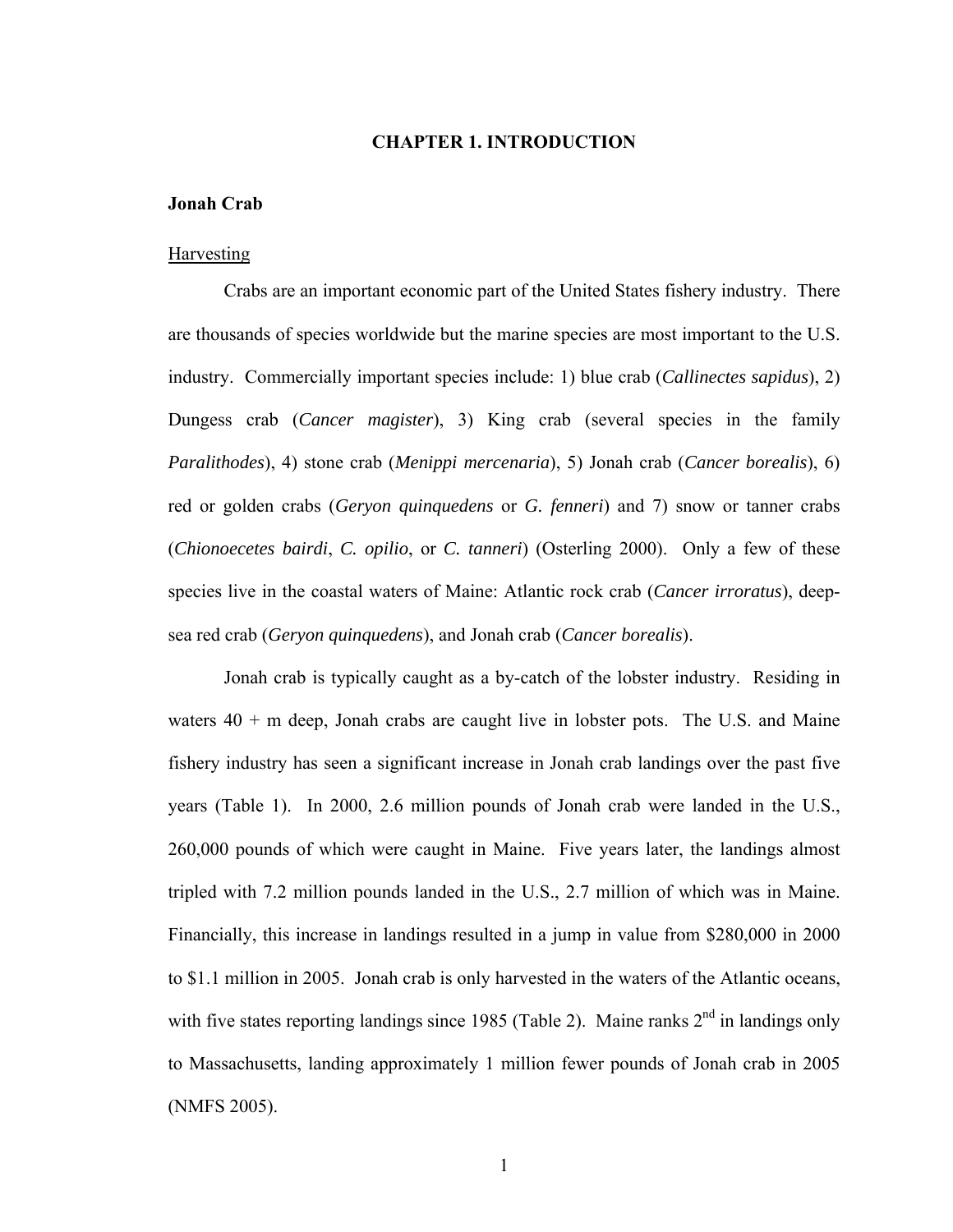|             | Maine                    |                          | New England |     | U.S. |     |
|-------------|--------------------------|--------------------------|-------------|-----|------|-----|
| Year        | lbs.                     | \$                       | lbs.        | \$  | lbs. | \$  |
| 1985        | $\overline{\phantom{a}}$ | $\overline{\phantom{0}}$ | 0.5         | 0.2 | 0.6  | 0.2 |
| 1990        | 0.007                    | 0.003                    | 1.3         | 0.4 | 1.3  | 0.5 |
| 1995        | 0.4                      | 0.09                     | 1.8         | 1.1 | 1.9  | 1.1 |
| 2000        | 0.3                      | 0.3                      | 2.6         | 1.5 | 2.6  | 1.6 |
| 2005        | 2.7                      | 1.1                      | 7.1         | 3.5 | 7.2  | 3.5 |
| (NMFS 2005) |                          |                          |             |     |      |     |

**Table 1:** Jonah crab catch and value from 1985 to 2005 in million of pounds and millions of dollars

**Table 2:** Jonah crab landing statistics ranked by state with millions of pounds landed per year and value in millions of dollars in 2005

| Rank | <b>State</b>  | Pounds (millions) | \$ (millions) |
|------|---------------|-------------------|---------------|
|      | Massachusetts | 3.7               | 2.0           |
| 2    | Maine         | 2.7               | 1.1           |
|      | Rhode Island  | 0.8               | 0.4           |
| 4    | New Jersey    | 0.003             | 0.003         |
| 5    | New York      | 0.001             | 0.0005        |
|      |               |                   |               |

(NMFS 2005)

#### Processing and Waste Production

 Jonah crab is typically steamed or boiled live and then the meat is picked by hand in small businesses and home operations. Larger businesses also process Jonah crab. One local processor receives crabs live in totes, eviscerates by use of a hook to remove the top shell, followed by thermal processing. Batches of crabs (approximately 2500 pounds) are boiled for 14 min then cooled in an ice slurry. Claws are removed and used either as cocktail claws for buffets or appetizers or the claw meat is picked for use as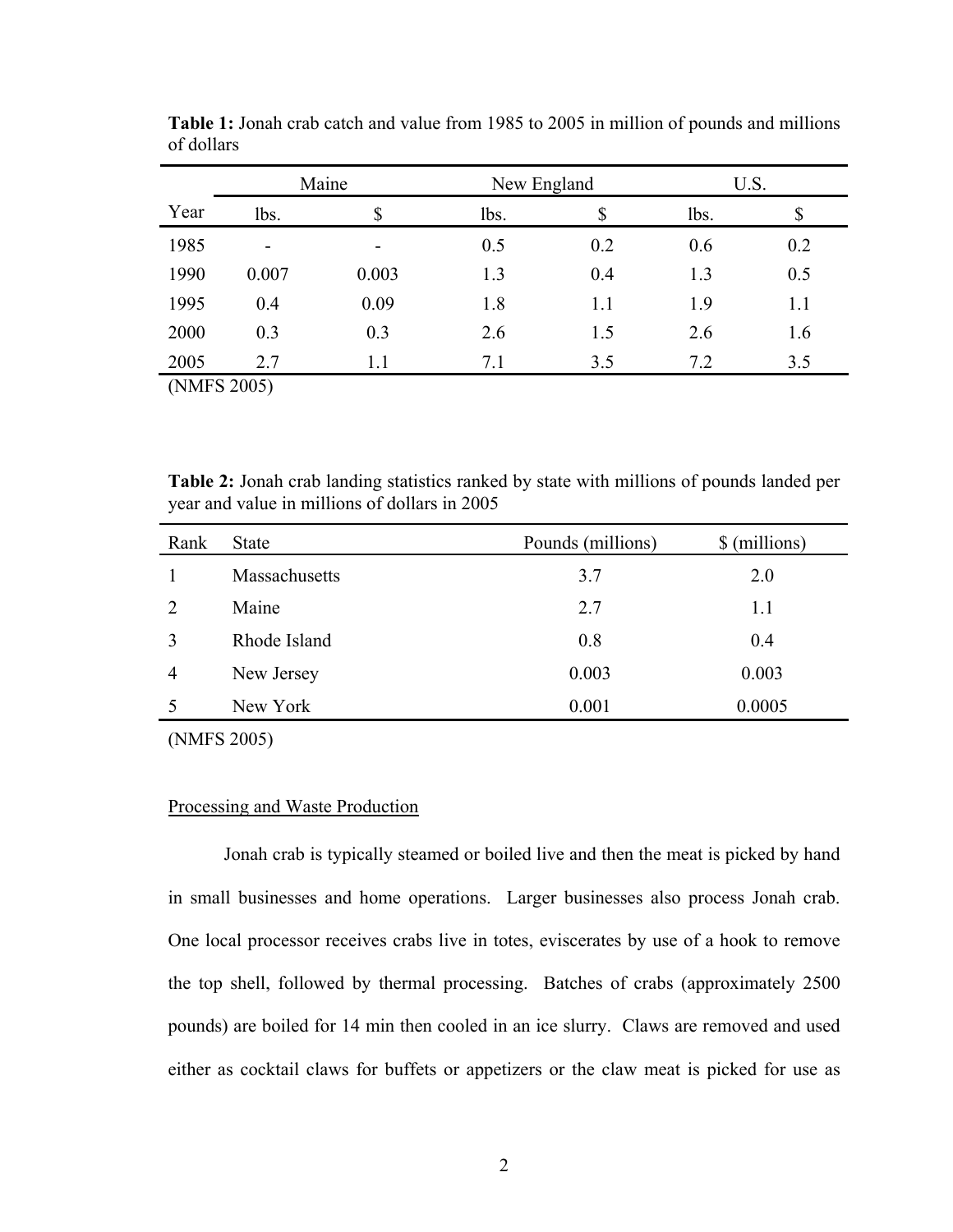lump meat or salad meat. The meat in the larger companies is picked one of two ways, either by hand or using high pressure water to extract the meat. Water extracted meat has less crab flavor due to loss of flavor components in the wash water. Residual crab meat, from the walking legs and carapace, is then extracted using a drum deboning machine. Mince is packaged in 10-pound polyethylene bags and frozen.

 The average meat yield from hand-picked crab is between 10% and 12% (Ward 1990). Several mechanical methods have been developed to increase meat yields while decreasing the labor involved in the meat picking process. Methods such as vacuuming the meat out of the shell, shaking the meat out of the shell by vibration, removing the meat from the shell by centrifugal force, squeezing the meat out with rollers, and crushing the shell with a hammer mill to allow the meat to float to the top at which time the meat is harvested have all been researched (Ward 1990). Unfortunately, consistent high-quality results have not been obtained using any of these methods. In fact, most processors still rely on human labor to remove the meat from the shell.

 Annual crab landings in the U.S. are over 300 million pounds (NMFS 2002) which generates an estimated 270 million pounds of processing waste per year. In New Brunswick, Canada, over 75% of the annual crab catch is discarded as solid waste (Jaswal 1990). It is estimated that the global annual production of shell waste from crab, lobster, krill, shrimp, clams, and oysters combined is 1.4 million metric tons (3.2 billion pounds) (Shahidi and Synowiecki 1991). The cost of waste removal from processing plants is increasing due to labor and fuel costs, therefore new methods of extracting usable material from the crabs have been developed. The shells of crustaceans are largely insoluble and resistant to biodegradation due to the putrification of shells leading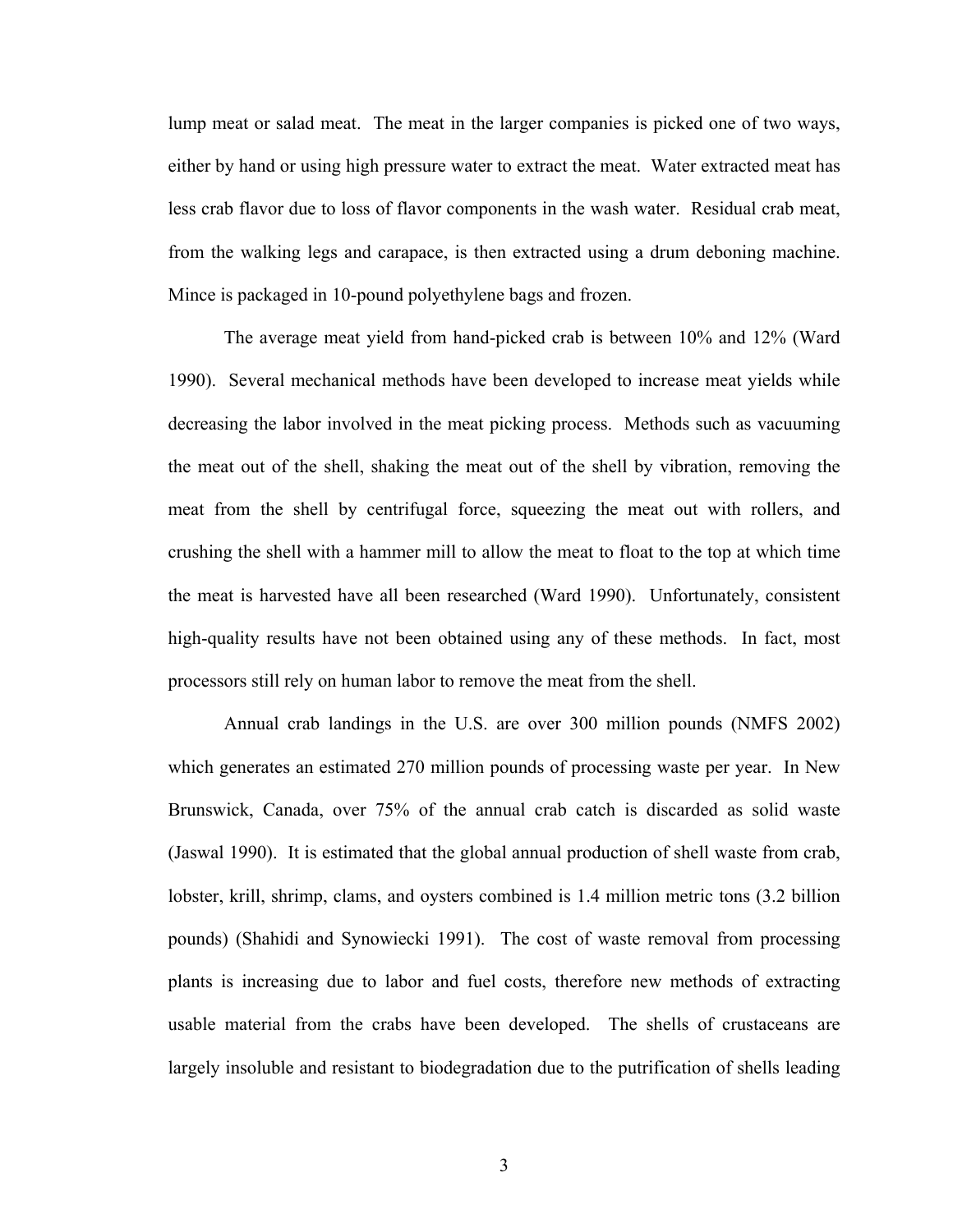to the inactivation of enzymes needed for degradation (Shahidi and Synowiecki 1991; Healy and others 1994). The main portion of meat used from crab, specifically Jonah crab, is the claw meat, leaving residual meat in the walking legs and body. In the past, this residual meat was disposed of with the shell. Now, some processors are mechanically separating this edible tissue from the shell as mince, increasing meat yields by 40% (CIFT 2007). This cooked mince can then be further utilized in a variety of products, thereby maximizing processors' efficiency, resources, and profits while decreasing the waste stream. The development of new value-added products incorporating by-products can reduce waste, lower overhead costs, and help sustain and promote the aquaculture and seafood industries (Meyers 1994).

#### Composition of Crab Meat

 The composition of crab meat is variable depending on factors such as sex, animal size, season and cooking method (Lee and others 1993). The nutritional composition of Jonah crab meat can be seen in Table 3. The major component of the crab meat is water, followed by protein at 16.2%. Interestingly, Jonah crab has a higher carbohydrate content than most other species of crab, averaging 3% of the meat composition. For instance, Queen crab (*Chionoecetes opilio*) has a carbohydrate content of 0.075% in the leg and claw meat and red crab (*Geryon quinquedens*) has only 1.5% carbohydrate. This higher percentage of carbohydrate is responsible for the sweet flavor often associated with Jonah crab meat (Lauer and others 1974). Though low in total fat content, approximately 38% of the fat in crab is poly-unsaturated omega-3 fatty acids (Krzynowek and others 1982). The mineral found in the meat in the greatest quantity was potassium, though this content may vary depending on the processing method.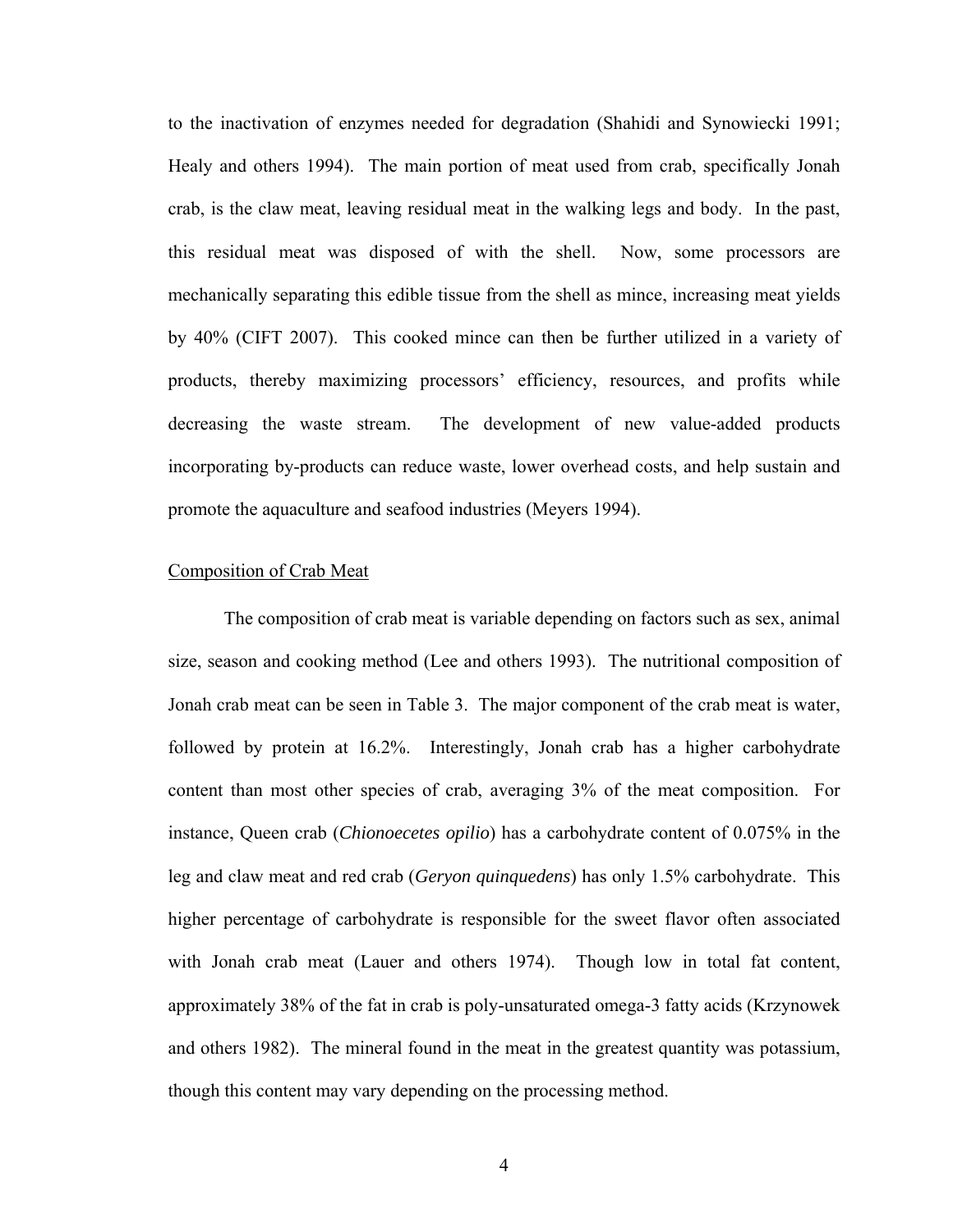| Component                                                       | $\frac{0}{0}$  |  |
|-----------------------------------------------------------------|----------------|--|
| Moisture                                                        | 78.2           |  |
| Crude fat                                                       | 1.9            |  |
| Protein                                                         | 16.2           |  |
| Ash                                                             | 1.5            |  |
| Carbohydrate                                                    | 3.1            |  |
|                                                                 |                |  |
| <b>Fat Content</b>                                              | % of Total Fat |  |
| Saturated fat                                                   | 18.3           |  |
| Mono-unsaturated fat                                            | 25.9           |  |
| Poly-unsaturated fat                                            | 45.7           |  |
| $20:5 \omega 3$                                                 | 27.9           |  |
| $22:6 \omega 3$                                                 | 9.7            |  |
|                                                                 |                |  |
| <b>Mineral Content</b>                                          | $g/100 g$ Ash  |  |
| $Na+$                                                           | 18.8           |  |
| $K^+$                                                           | 19.0           |  |
| $Ca^{2+}$                                                       | 6.5            |  |
| $Mg^{2+}$                                                       | 2.2            |  |
| PO <sub>4</sub> <sup>2</sup><br>1.<br>$1 \quad 1$<br>TZ<br>1071 | 2.7<br>1002    |  |

**Table 3:** Composition of Jonah crab edible meat

(Lauer and others 1974; Krzynowek and others 1982)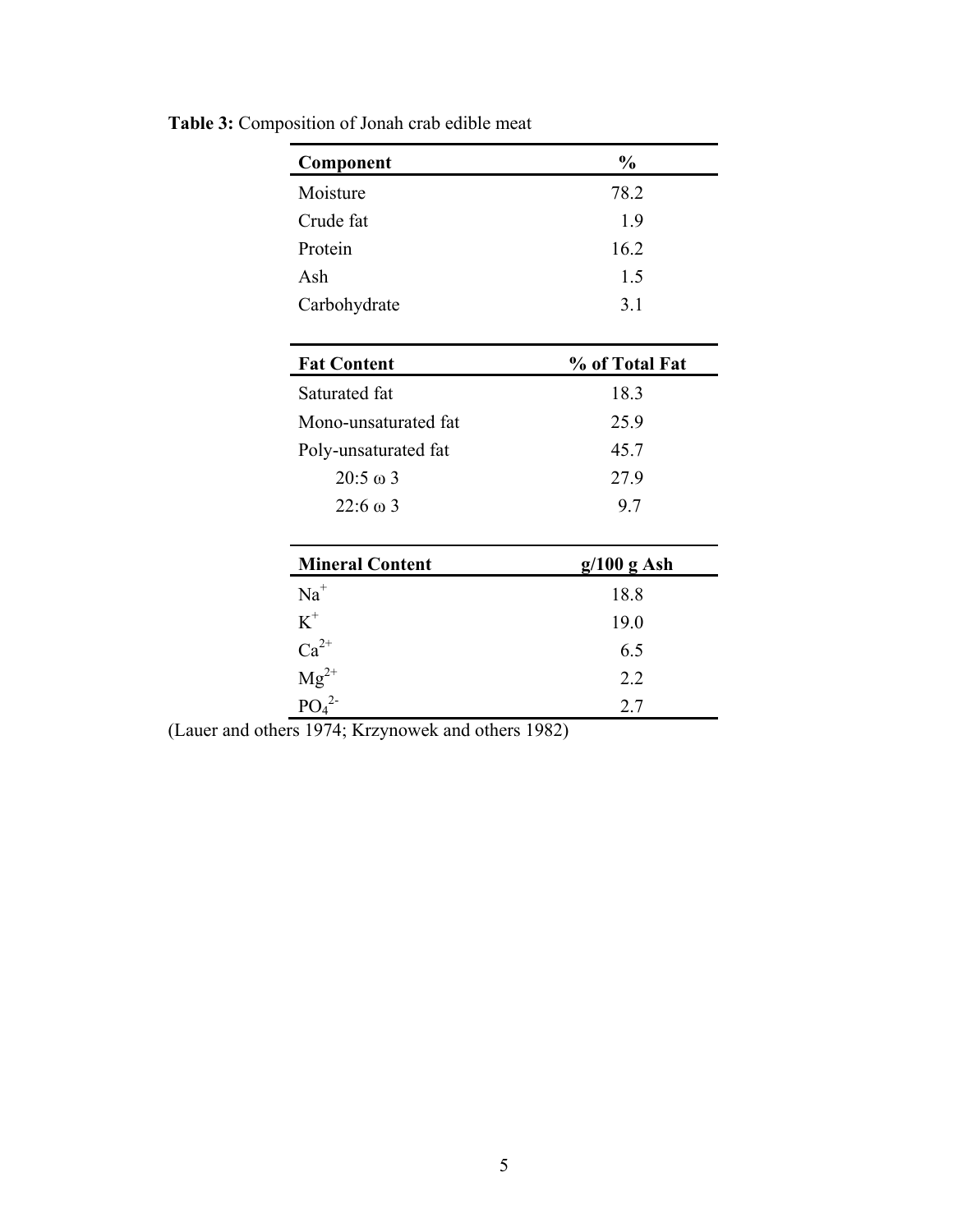Minced meat tends to have a higher mineral content due to small shell fragments in the mince (Gates and Parker 1992; Lee and others 1993). The amino acid composition is integral to the function of the muscle in both physiological functions and food systems. Though the essential amino acid composition of Jonah crab has yet to be determined, the composition of snow crab (*Chionoecetes bairdi*) is provided in Table 4. Arginine is the most prevalent amino acid in snow crab meat whereas tryptophan is the limiting amino acid. Approximately 15% of the crab meat contains polar essential amino acids whereas 22% are nonpolar. The nonpolar portions may therefore be the driving force behind the secondary structure of these myofibrillar proteins.

 Most of the research to date on Jonah crab has focused on the physiological function of crab muscle proteins. The muscle fiber structure and histology are most often researched with a focus on the composition of myofibrillar proteins and myosin structure of various crab species, including Jonah crab (Mykles and Skinner 1982; Maeda 1983; Rathmayer and Erxleben 1983; Tse and others 1983; Mizuta and others 2001). Studies thus far have not addressed the functionality of cooked crab proteins.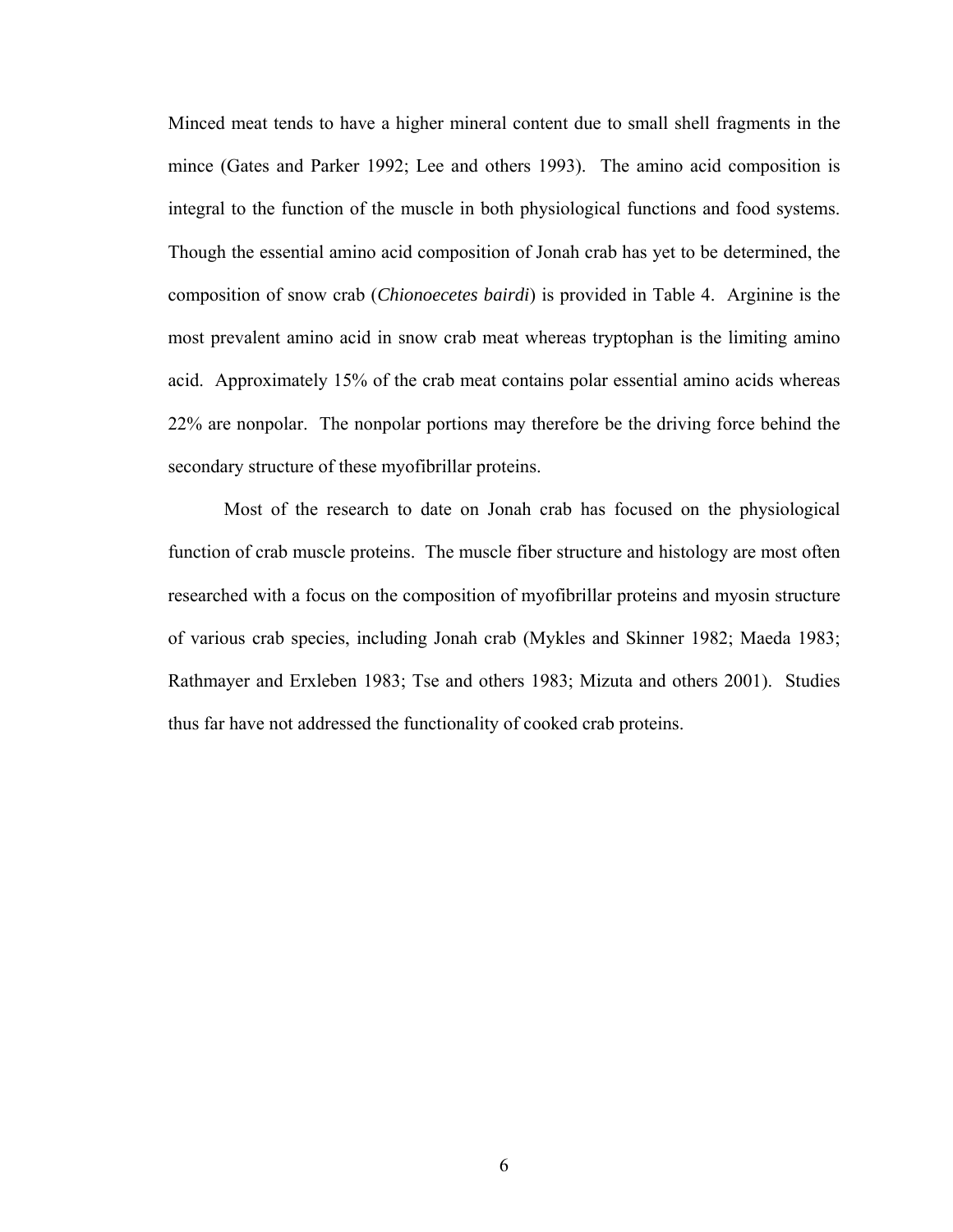| <b>Amino Acid</b> | % of Protein |  |
|-------------------|--------------|--|
| Arginine          | 6.66         |  |
| Histidine         | 3.58         |  |
| Isoleucine        | 2.67         |  |
| Leucine           | 5.14         |  |
| Lysine            | 2.51         |  |
| Methionine        | 1.93         |  |
| Phenylalanine     | 5.98         |  |
| Threonine         | 4.74         |  |
| Tryptophan        | 0.78         |  |
| Valine            | 7.07         |  |

**Table 4:** Essential amino acid composition of snow crab as % of protein removed from the crab offals by alkaline (2% aqueous KOH) extraction

(Shahidi and Synowiecki 1991)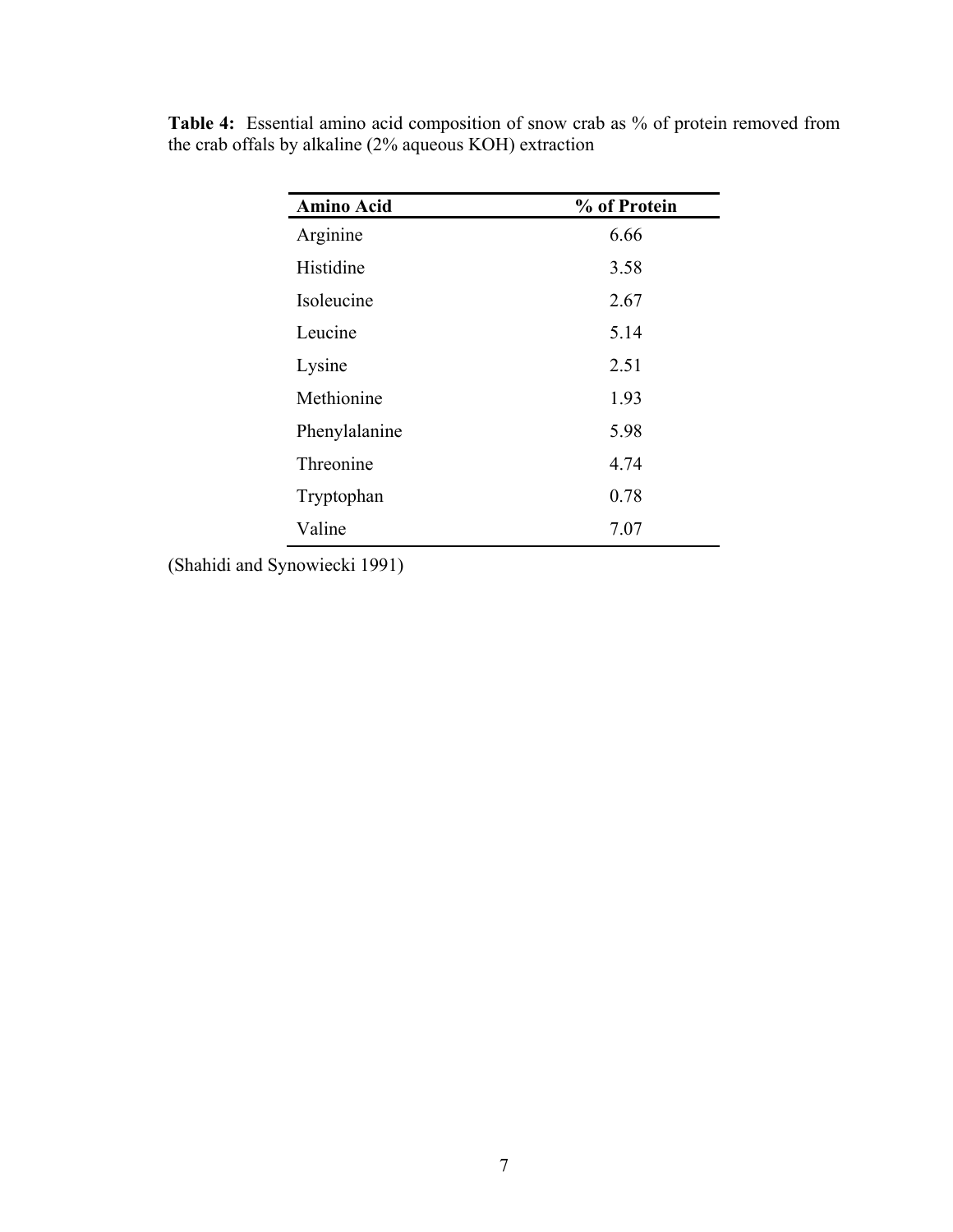#### **Muscle Proteins**

#### General Characteristics

 There are three basic classes of proteins in muscle: 1) sarcoplasmic, 2) myofibrillar, and 3) stromal. Sarcoplasmic proteins are the proteins dissolved in the cytoplasm inside the muscle cell which are mainly involved in regulation of cell and energy homeostasis. Proteins included within this group include myoglobin and glycolytic enzymes. Myofibrillar proteins, making up 50% to 60% of the muscle proteins, are the proteins that comprise the muscle fibers and are responsible for the contraction and relaxation of the muscle. Myofibrillar proteins can be dissolved in concentrated (0.3 M NaCl) salt solutions. The major myofibrillar proteins will be discussed in detail later. The final group, stromal proteins, is the fibrous connective tissues that strengthen and protect muscles. Stromal proteins contribute to the toughness of meat. An example of a stromal protein is collagen, which is the most abundant stromal protein in muscle (Byrem and Strausburg 2000).

 When investigating the functionality of muscle proteins, myofibrillar proteins are the most often discussed. The type, percentage, approximate molecular weight and function of each major type of myofibrillar protein are presented in Table 5. The myofibrillar proteins are further broken down into thin and thick filaments. Thin filaments consist of four proteins: actin, tropomyosin, troponin and nebulin. The thick filaments are composed primarily of myosin, though titin is also often associated with the thick filaments (Byrem and Strausburg 2000).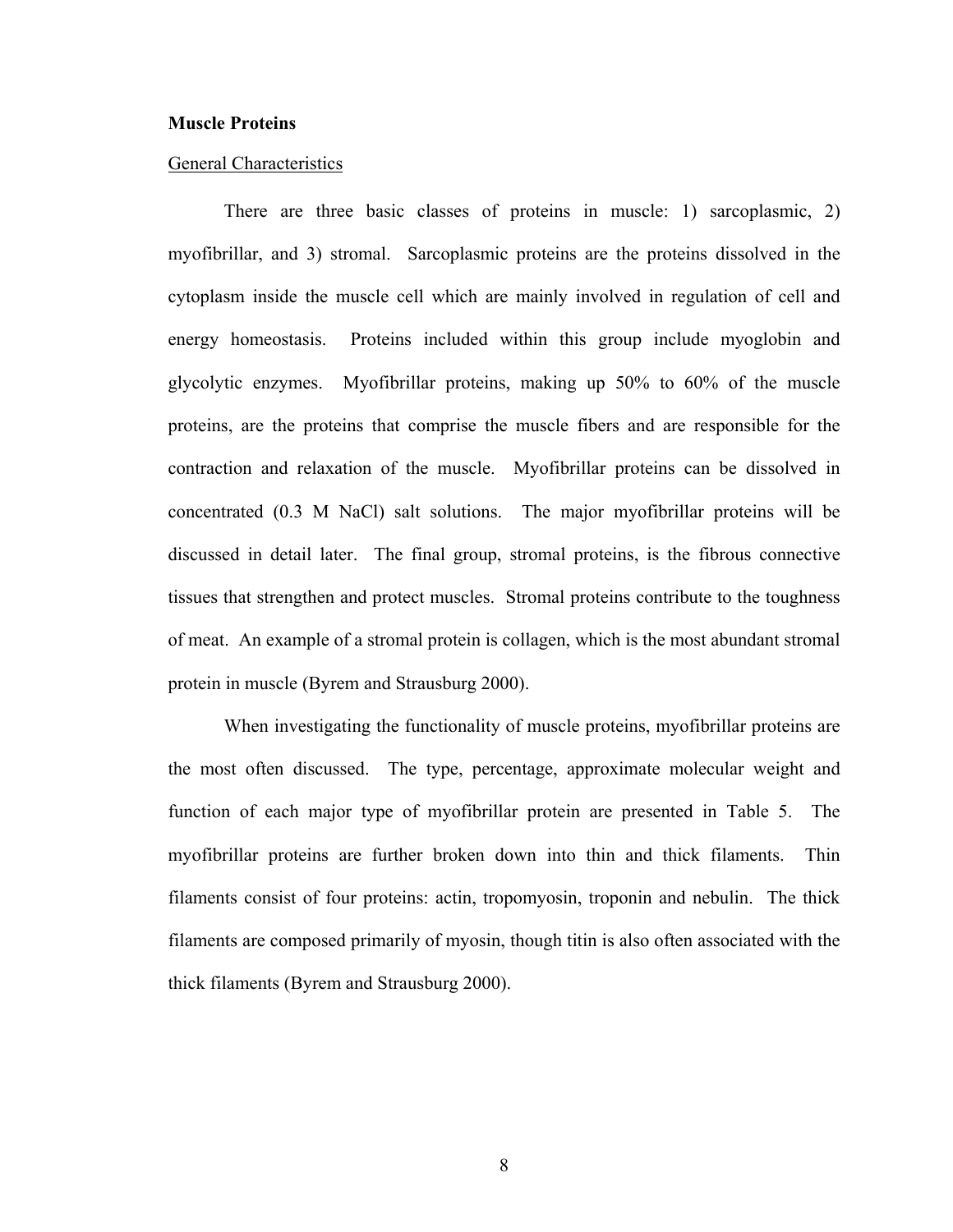| <b>Protein Type</b> | $\frac{0}{0}$  | <b>Function</b>                                 | <b>Molecular Weight (kDa)</b> |
|---------------------|----------------|-------------------------------------------------|-------------------------------|
| <i>Contractile</i>  |                |                                                 |                               |
| Myosin              | 45             | Muscle contraction in<br>association with actin | 500                           |
| Actin               | 20             | Muscle contracts in association<br>with myosin  | 42                            |
| <b>Regulatory</b>   |                |                                                 |                               |
| Troponin            | 5              |                                                 |                               |
| Troponin C          | 1.3            | Binds calcium                                   |                               |
| Troponin I          | 1.5            | Inhibits actin/myosin<br>interaction            |                               |
| Troponin T          | 2.2            | Binds troponin                                  |                               |
| Tropomyosin         | 5              | Binds actin and troponin                        | 74                            |
| Cytoskeletal        |                |                                                 |                               |
|                     |                | Possible scaffold for sarcomere                 |                               |
| Titin               | 10             | organization; myofibril                         | 3000                          |
|                     |                | elasticity                                      |                               |
| Nebulin             | $\overline{4}$ | Regulates titin filament<br>assembly and length | 800                           |

**Table 5:** Protein composition of muscle including % of myofibrillar proteins, function, and molecular weight

(Byrem and Strausburg 2000)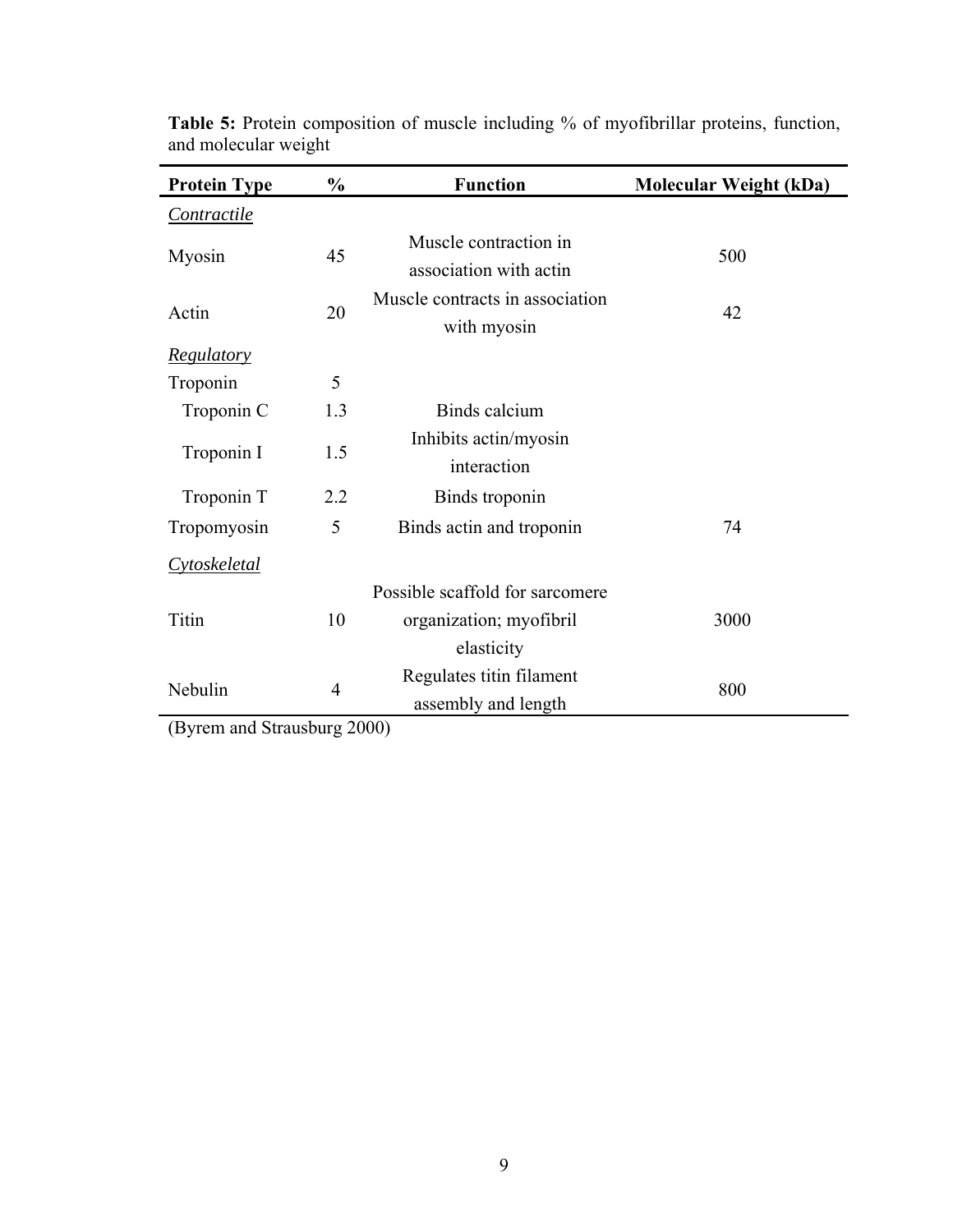Myosin is the most abundant protein in muscle making up 43% of the myofibril. Myosin is a large molecule  $(\sim 500 \text{ kDa})$  consisting of six polypeptide chains: 2 heavy chains ( $\sim$  205 kDa) and 4 light chains (18 to 30 kDa). At the amino end of the myosin molecule, the protein exhibits a globular structure referred to as the myosin head (Figure 1). From the head, the polypeptide chain extends into a long α-helical tail. The α-helical tails of two myosin heavy chains intertwine to form a helical coiled-coil. During muscle contraction, myosin acts as an enzyme that splits ATP, liberating chemical energy. The active site of the ATPase activity resides in the myosin head region. The myosin heads then form crossbridges with actin molecules resulting in a muscle contraction (Byrem and Strausburg 2000).



**Figure 1:** Diagram of the thick filament, myosin, showing the two heavy polypeptide heavy chains and four polypeptide light chains (MITACS 2007)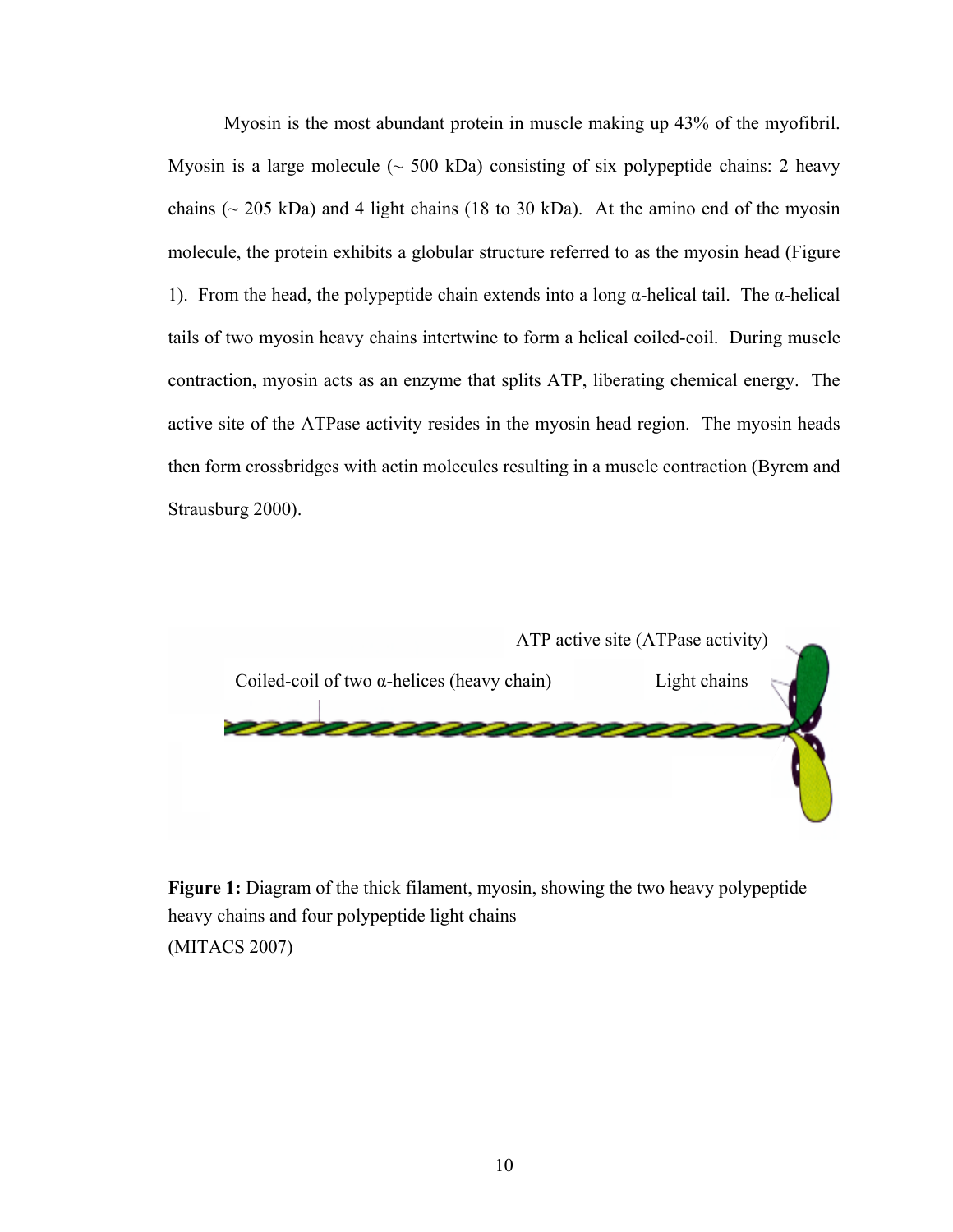To begin to understand how protein molecules interact and function, the levels of structure within the protein molecule must be further discussed. There are four main levels of structure within a protein molecule (Figure 2). The first, or primary structure, is the sequence of amino acids in the polypeptide chain. Within this polypeptide chain, hydrogen bonding occurs between amino acids, forming the secondary structure. The two main components of secondary structure are α-helices and β-sheets. The α-helix is found in fibrous proteins, such as myosin and collagen, and results from the winding of the polypeptide chain around a long axis with the functional groups protruding outward from the center. The  $\alpha$ -helix is held together by hydrogen bonds between the amino acid groups. The second, β-sheets, form when the polypeptide chains extend into sheet-like structures with the functional groups projecting outward in an alternating pattern from the plane of the sheet. The β-sheets are formed by the inter-chain hydrogen bonding of a carbonyl group of one polypeptide bonding with an amide group of another polypeptide chain. The third level of structure is tertiary structure, which is the three-dimensional conformation of the protein molecule. Tertiary structure forms from a combination of non-covalent and covalent bonding between amino acid residues. This structure is the most thermodynamically favorable and requires the least amount of energy to maintain this form. The final structure is quaternary structure. Quaternary structure is the higherordered organization of two or more proteins into a complex protein aggregate that serves a particular physiological, biochemical, or structure role, such as hemoglobin (Rasco and Zhong 2000).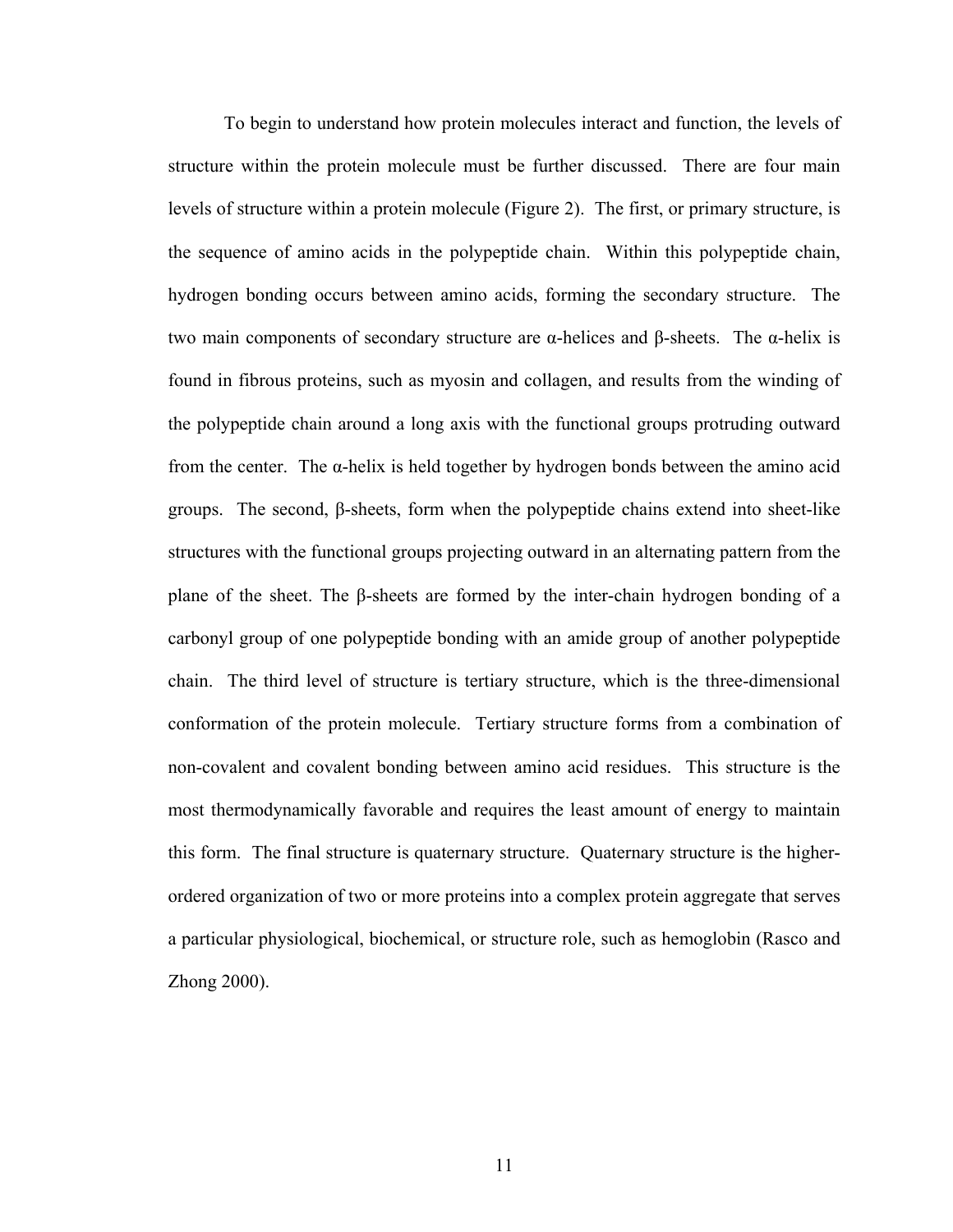

**Figure 2:** The four levels of protein structure (Seidman and Mowery 2006)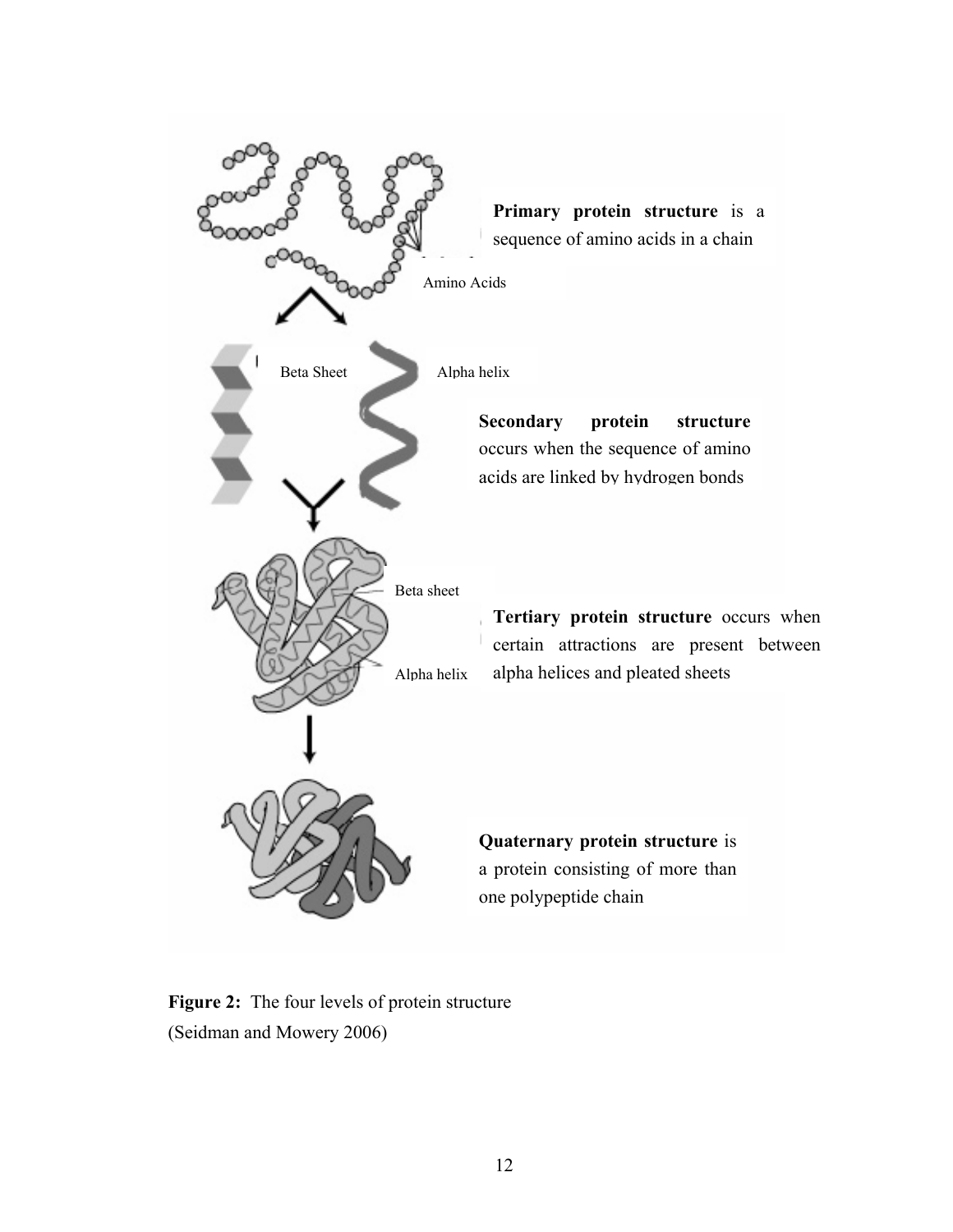#### Functional Properties

 Proteins exhibit many functional properties that are important to foods. These properties include: solubility, gelation, water binding, emulsification, and foaming. The functional properties of the proteins depend on the characteristics of the specific protein. For example, a peptide should have a minimum length of 20 amino acid residues to possess good emulsifying and foaming properties (Lee and others 1987). Herring and arrowtooth flounder can be used to create functional protein powders that could be used as emulsifying and gelling agents (Sathivel and others 2004). Fish protein isolated from cod muscle is effective in stabilizing oil-in-water emulsions (Petursson and others 2004). This research focuses on the gelation and water binding properties of myofibrillar proteins, which will be discussed further.

 Gelation is the process by which proteins form a continuous three-dimensional solid-like cross-linked network that has an embedded aqueous solvent. Protein gels can either be reversible or irreversible depending on the type of proteins used in gel formation. Most gels made from myofibrillar proteins are irreversible gels. Irreversible gels are formed by heat denaturation, or partial unfolding of the protein, followed by aggregation of the unfolded molecules to form a cross-linked matrix. Protein gels are commonly formed by hydrophobic interactions, hydrogen bonds, or electrostatic interactions. Covalent bonds, such as disulfide linkages, may also play a part in the formation of some gels. If the forces between protein molecules are weak, the proteins will not aggregate upon heating. On the other hand, if the forces are too strong, the proteins may become highly cross-linked which results in the proteins no longer being able to bind water. Figure 3 demonstrates gelation of proteins. First the solvent diffuses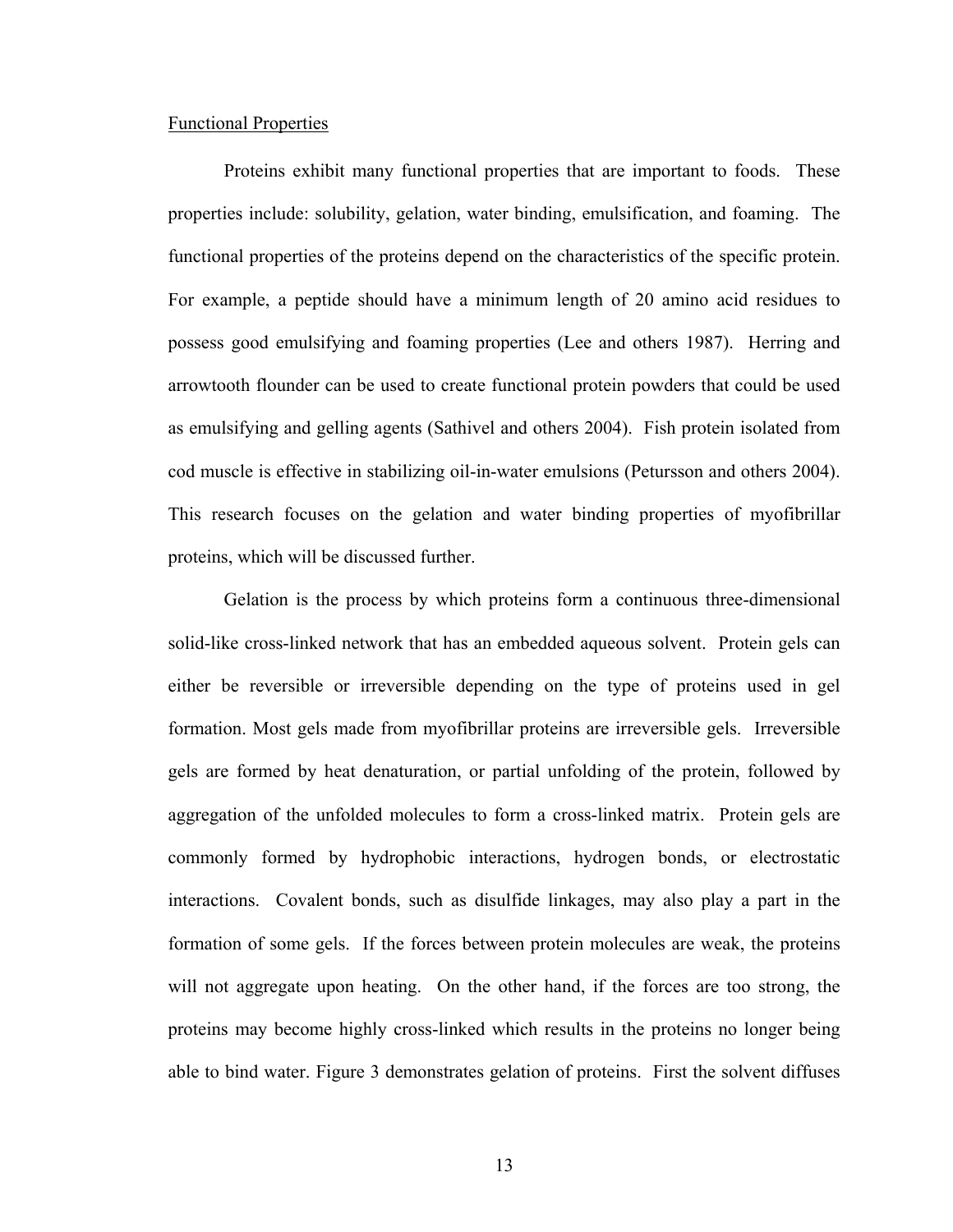into the protein molecules. As the molecules unfold due to application of heat, aggregation begins to occur. The proteins then begin to aggregate and a cross-linked protein matrix is formed. The solvent, typically water, is trapped within the matrix and a gel is formed (Smith and Culbertson 2000). The gel properties of a muscle protein gel are most dependent on the myosin molecule (Iwata and others 1977).



Figure 3: Gelation mechanism of proteins (Bissig and others 2004)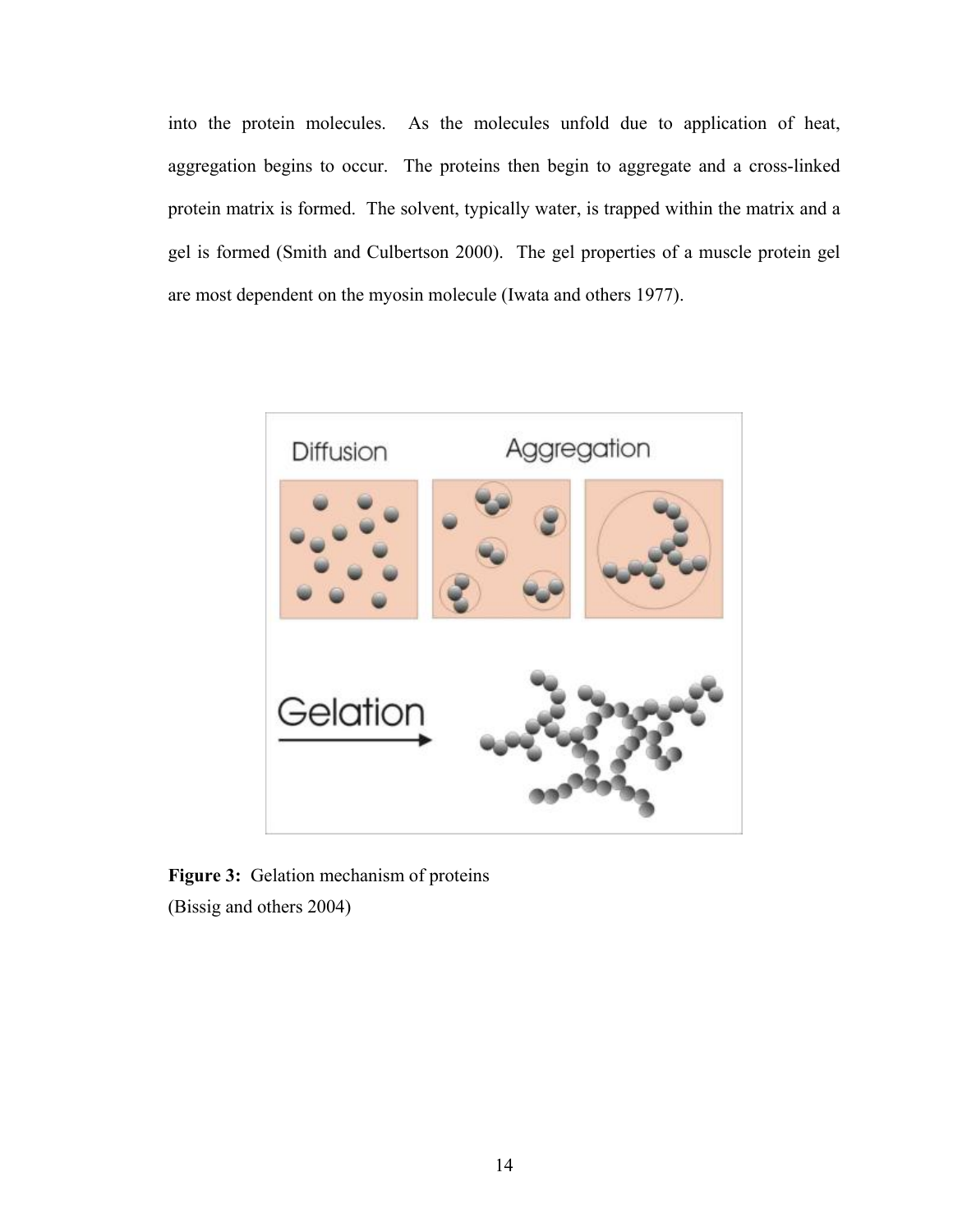Gelation of myofibrillar proteins is a physicochemical process by which proteinprotein interactions occur to form a three-dimensional viscoelastic matrix, which is capable of entrapping large amounts of water (Xiong 2000). It is widely believed that high salt conditions are required for solubility of myofibrillar proteins and proper gelation, however recent reports indicate that these proteins may be highly functional at very low ionic strengths, even though they are insoluble (Chang and others 2001; Kristinsson and Hultin 2003c). Gelation properties of washed, minced fish muscle are a widely-studied topic, as more researchers are investigating the potential of incorporating numerous underutilized fish species into processed surimi-based products. Amount and type of salt, mince washing method, heating process, pH, and fish species are a few of the many factors that influence gelation properties of raw minced fish muscle (Venugopal and others 1995; Dagher and others 2000; Luo and others 2001; Kristinsson and Hultin 2003b, 2003a).

 The water binding ability of proteins is a crucial property in food proteins due to the large quantity of water within food products. Water associates with the surface of proteins by dipole-dipole interactions forming a single layer of water on the surface called the monolayer. This water accounts for approximately 0.3 g water per g of protein and does not have the same properties as free water due to the tight bond with the protein molecule. When evaluating other functional characteristics of proteins, such as gel formation, the water-holding capacity is often tested. The water measured in these tests is the free water in the gel, not the monolayer water. One of the factors affecting gel formation is the level of salt, typically, sodium chloride added to the meat. As the salt concentration increases the intermolecular forces between the muscle fibers weaken.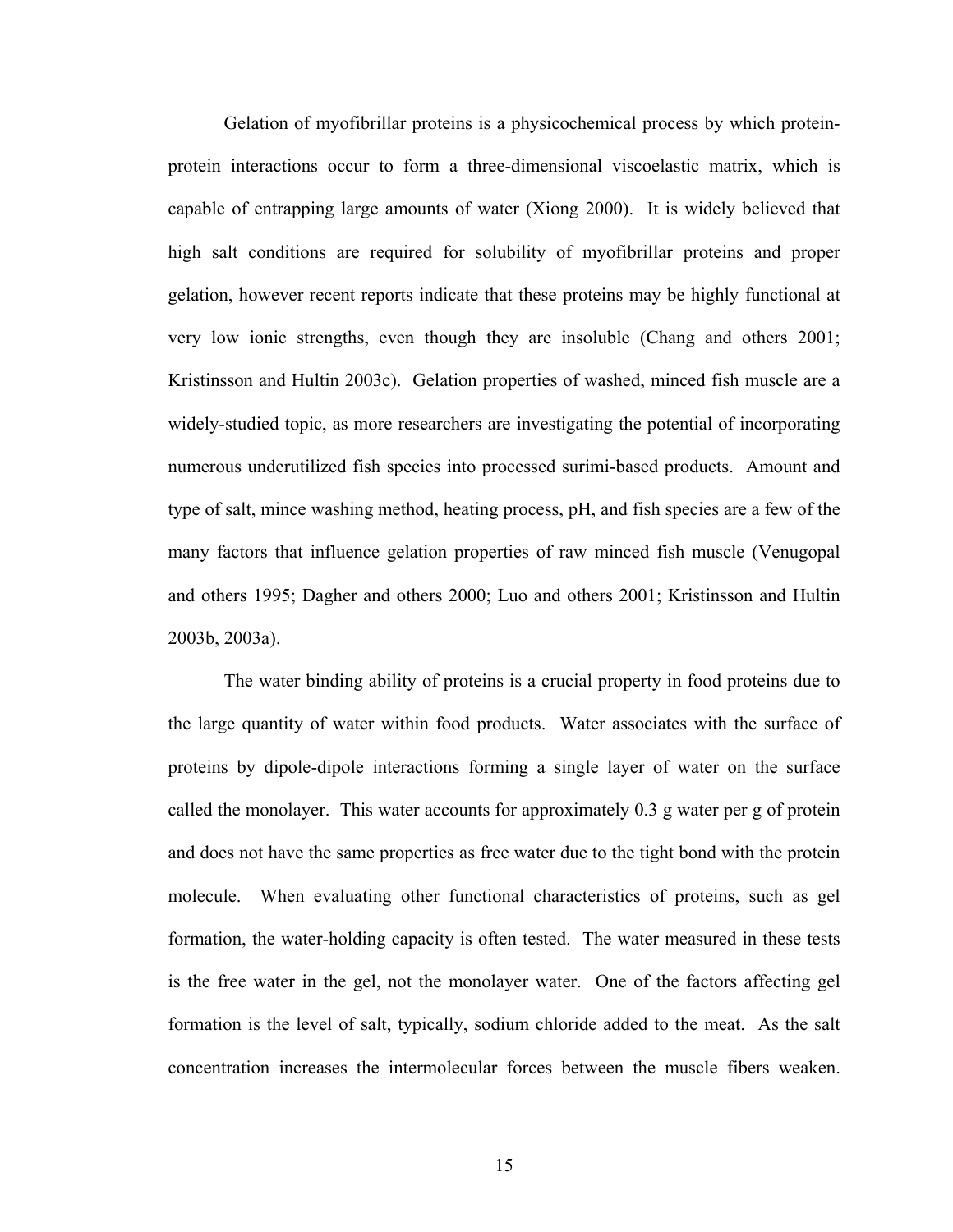This weakening allows for more water to bind to the proteins, creating less proteinprotein interactions and more water-protein interactions (Smith and Culbertson 2000).

#### Protein Denaturation

 Protein denaturation is defined as any change in a protein's native structure. This change typically involves a significant shift in the molecular shape, including changes or loss of tertiary and/or secondary structure (Rasco and Zhong 2000). Any change in environmental conditions can lead to denaturation. Proteins can partially or fully unfold due to very low or high pH, high salt concentrations, presence of organic solvents, or changes in temperature. Most thermal processes in the food industry cause protein denaturation which can lead to desirable products, such as protein gels (Smith and Culbertson 2000).

 The effects of thermal processing on loss of protein functionality in muscle foods have not been well described. Cooking muscle causes denaturation, and denatured proteins are assumed to have limited functionality. Denatured proteins lose their native conformation or ordered structure, unfolding from their natural configurations into other reversible or irreversible forms. Denaturation often causes myofibrillar proteins to lose some functional properties, including loss of solubility and water-holding capacity, due in part to the exposure of hydrophobic amino acid residues and sulfhydryl groups upon unfolding, and the subsequent aggregation of proteins by hydrophobic interactions and the formation of disulfide bonds. However, the onset and extent of denaturation of myofibrillar proteins during heating can be influenced by several factors including protein purification, presence of salt, extent of processing, and fish species (Park and Lanier 1989; Esturk and others 2004). Sano and others (1994) researched the effects of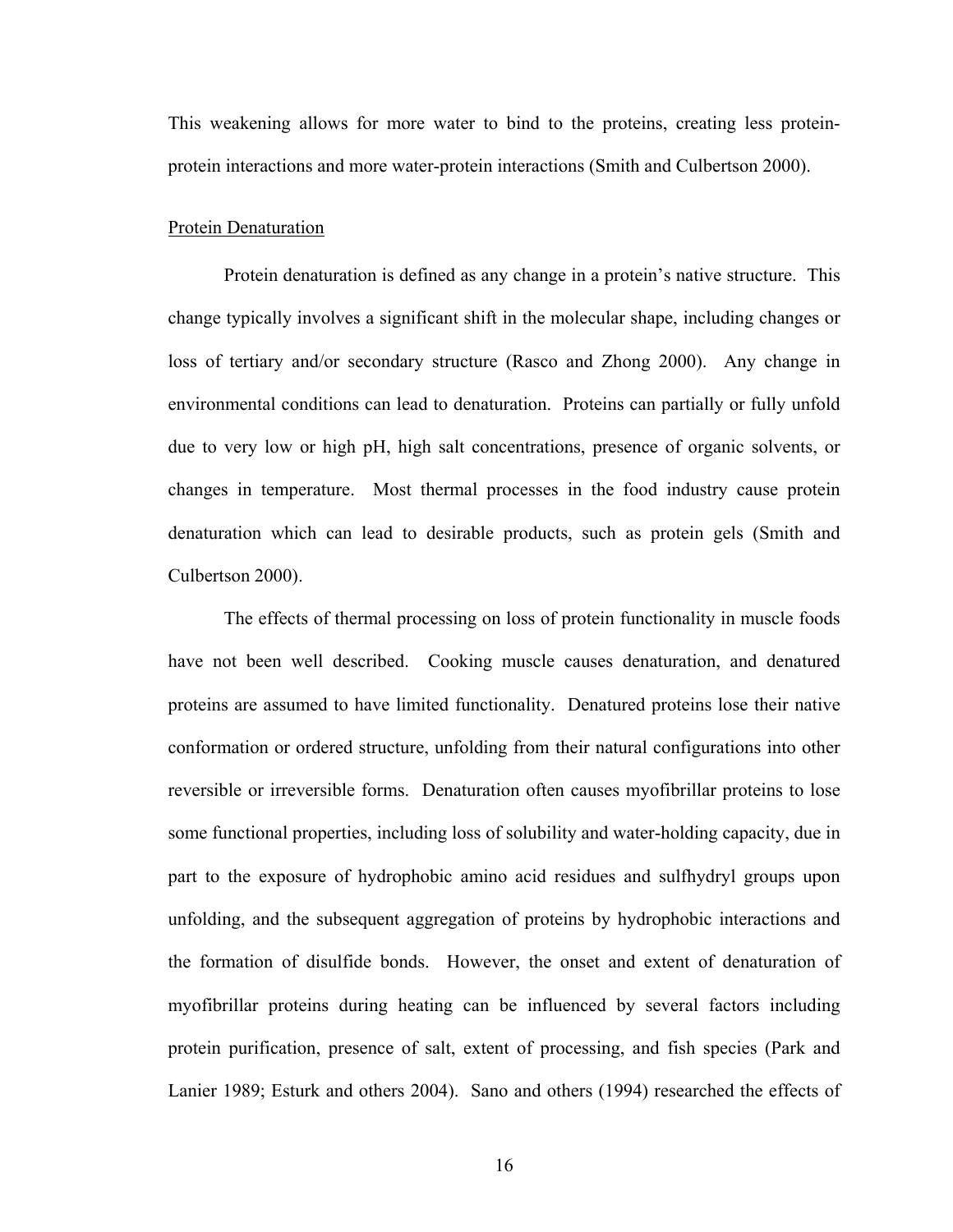heating on structural and functional changes in carp actomyosin. They reported that the soluble protein decreased by 25% after heat treatment to 80  $^{\circ}$ C. However, unfolding appeared reversible, since after cooling protein solubility increased to 42%. With regard to crab muscle proteins, the effects of thermal processing on the extent of denaturation and on subsequent protein functionality have not been reported.

#### **Surimi Production**

#### **Processing**

 Surimi is defined as a wet concentrate of proteins of fish muscle that is mechanically deboned, water-washed fish flesh. A flow diagram of the surimi process resulting in the production of a surimi-based product is shown in Figure 4. Fish is first gutted and meat is separated from the bone creating minced fish. The mince is then washed, strained and dewatered resulting in what is called raw surimi. The raw surimi is then mixed with cryoprotectants and frozen in blocks. To make a surimi-based product, the frozen surimi is ground with salt and ingredients and heat processed, resulting in the final product.

 The production of surimi involves washing of raw fish flesh to remove fat and water soluble substances, such as sarcoplasmic proteins, pigments, amines, and vitamins and also to concentrate the myofibrillar proteins to enhance gelation (Mendes and Nunes 1992; Lin and others 1995). The number of washing cycles and ratio of water to mince needed varies with fish species, initial condition of the fish, and the type of operation, either continuous or batch processing (Lee 1984). In general, a five minute agitation in each of two washing cycles using a 3:1 water to mince ratio has been considered adequate for raw fish surimi production (Lee 1986).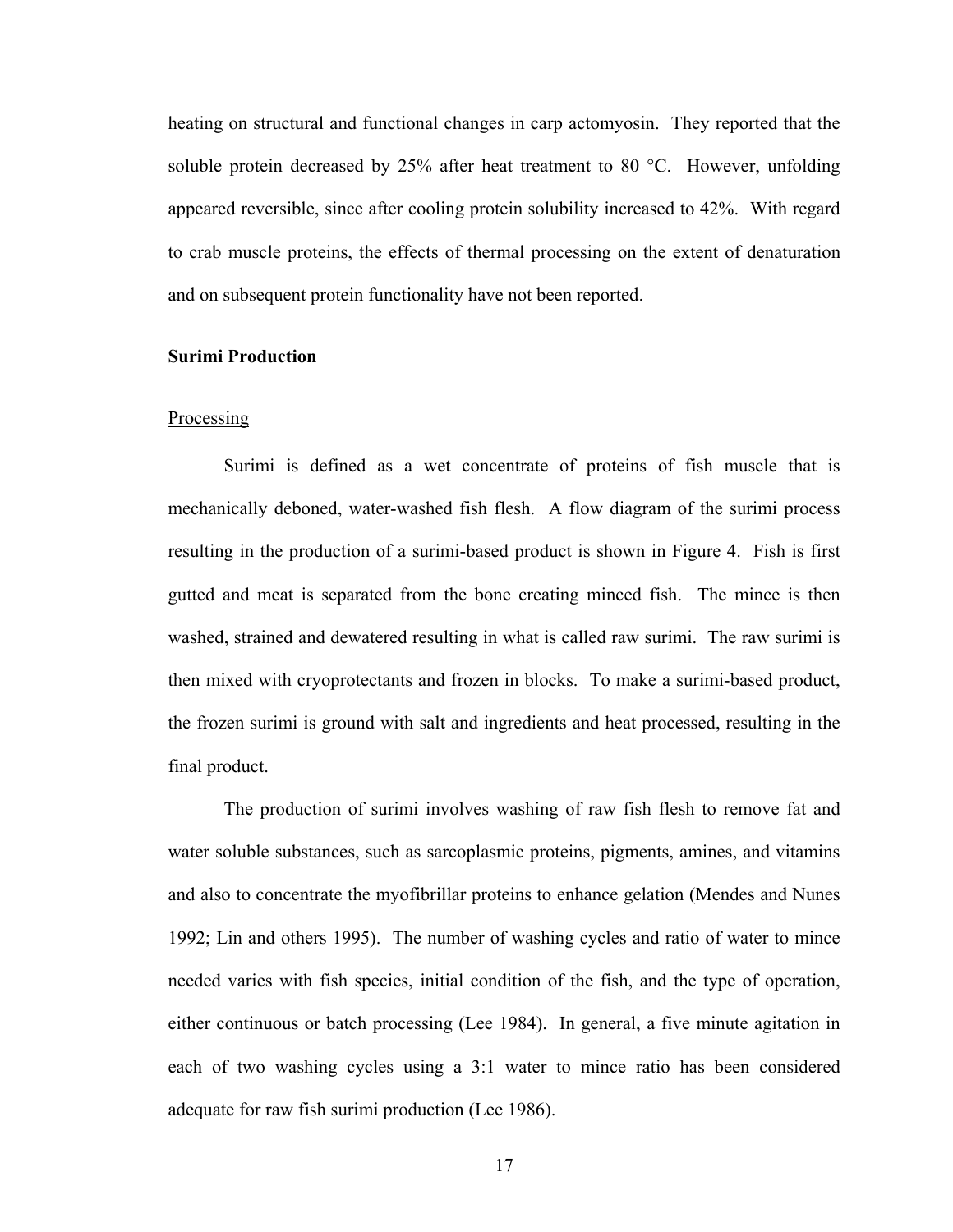

**Figure 4:** Surimi process resulting in a surimi-based product

(Okada 1992)

Pacheco-Aguilar and others (1989) investigated the effect of washing in Pacific whiting surimi production. Removal of lipids was not efficiently achieved using a single wash with a 3:1 ratio (water to mince) but resulted in high solids and protein recoveries which are often lost in multiple exchange washing procedures. During the washing and dewatering process, approximately 40% to 50% of fish solids are lost (Adu and others 1983; Pacheco-Aguilar and others 1989; Yang and Froning 1992). When electrophoretically analyzing wash water, low molecular weight protein bands (29 to 45 kDa) and an insignificant amount of myosin heavy chains present suggested that the first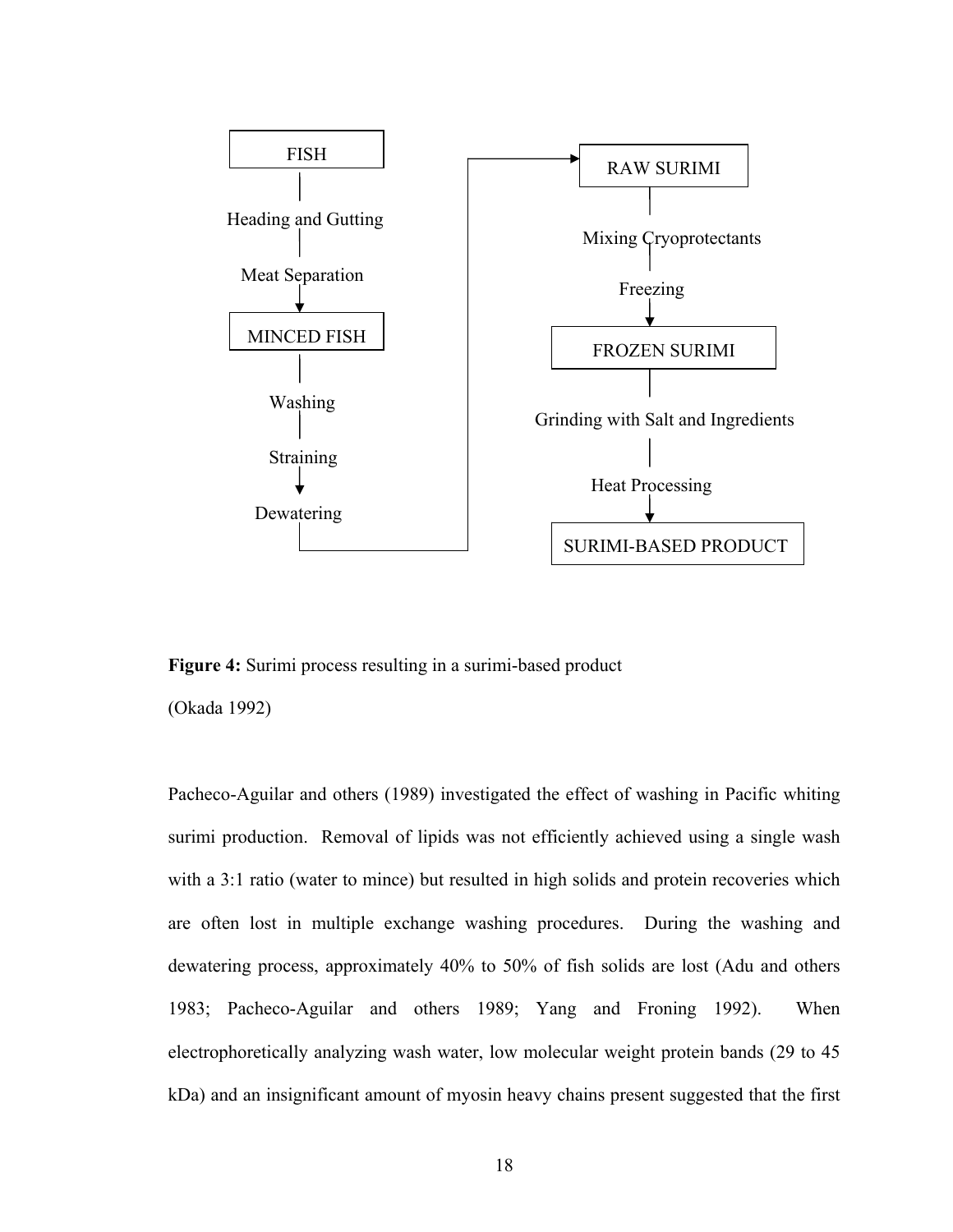washing removed mainly sarcoplasmic proteins and did not impart notable losses of myosin. Subsequent washing indicated a greater loss of myofibrillar proteins (Lin and others 1995). The benefit of single exchange washing was the high solids and protein recoveries. Processes that employ multiple exchange washing procedures lose many of the recoverable solids from the wash water during the first exchange which is enhanced by the dewatering mechanism between washings. For instance, loss from screening was more substantial than loss from pressing (Pacheco-Aguilar and others 1989). Therefore, reducing the number of washing cycles is important in overall recovery of solids and maximization of yield.

 When a fish meat gel is formed by heating surimi, two processes occur: unfolding of the myosin and formation of the gel network. The thermostability of myosin is correlated with the environmental temperature at which the organism lives (Nakaya and others 1995; Kakinuma and others 1998; Kakinuma and others 2000). Differential scanning calorimetry thermograms were different for rabbit, Alaska pollock, and carp myosin. Each type of myosin showed three major endothermic peaks. For the species tested, Alaska pollock lives in the coldest environment and rabbit lives in the warmest. The endothermic peaks correlated to the environment with Alaska pollock myosin being the least thermostable and the rabbit being the most. Gel formation is considered to be associated with changes in myosin structure which means that the unfolding of the coiled-coil structure of α-helices in myosin rod results in exposure of hydrophobic amino acids which are normally buried between the two  $\alpha$ -helices facing each other in the intact myosin molecule (Fukushima and others 2003). There are two main types of surimi that correspond with different cooking methods. The first, *suwari*, is produced by setting the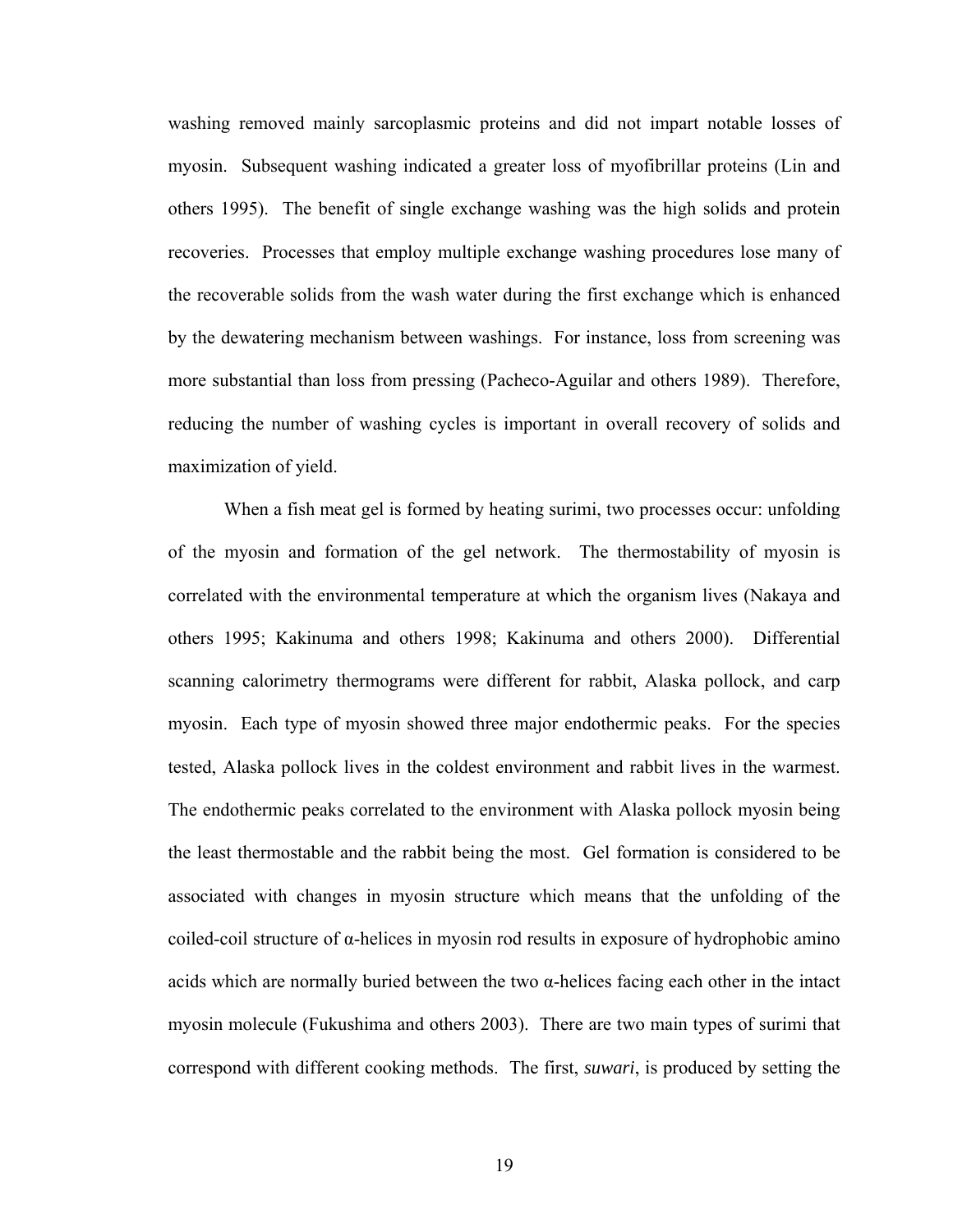gel at a low temperature (5 °C to 45 °C). The second, *kamaboko*, is created by setting at a low temperature followed by a cooking treatment ( $\geq 80$  °C). The cooking time varies with species. Gel strength of sardine *kamaboko* gels was much higher than the corresponding *suwari* gels. The higher gel strength was due to the protein-protein interactions that were established during setting and strengthened during cooking (Alvarez and Tejada 1997).

 To guarantee the safety of surimi foods, the U.S. Department of Commerce has guidelines for the Packed Under Federal Inspection label and FDA's HACCP for vacuum-packaged surimi seafood. The guidelines indicate that products must be pasteurized at 85 °C (internal temperature) for 20 min. For a package with 2 layers of surimi crab sticks in 90  $\degree$ C water, it takes 60 minutes to reach the internal temperature of 85 °C (Jaczynski and Park 2003). There is no standard pasteurization method used by the industry, therefore different manufacturers use different conditions (Park 1994).

 Underutilized fish species and by-products of fish processing can be used in the production of new products to gain a greater value from the original resource. Mackerel (*Scomber australasicus*) and golden threadfin-bream (*Nemipterus virgatus*) surimi gels have been investigated as an alternative use of those species (Jiang and others 2000; Hsieh and others 2002). The concept of creating value-added products is not limited only to fish, but includes shellfish by-products as well. Yoshida and others (2003) investigated the use of scallop (*Patinopecten yessoensis*) striated adductor muscle in the production of a kamaboko-like gel and found that weak gels could be created from the salted scallop adductor paste.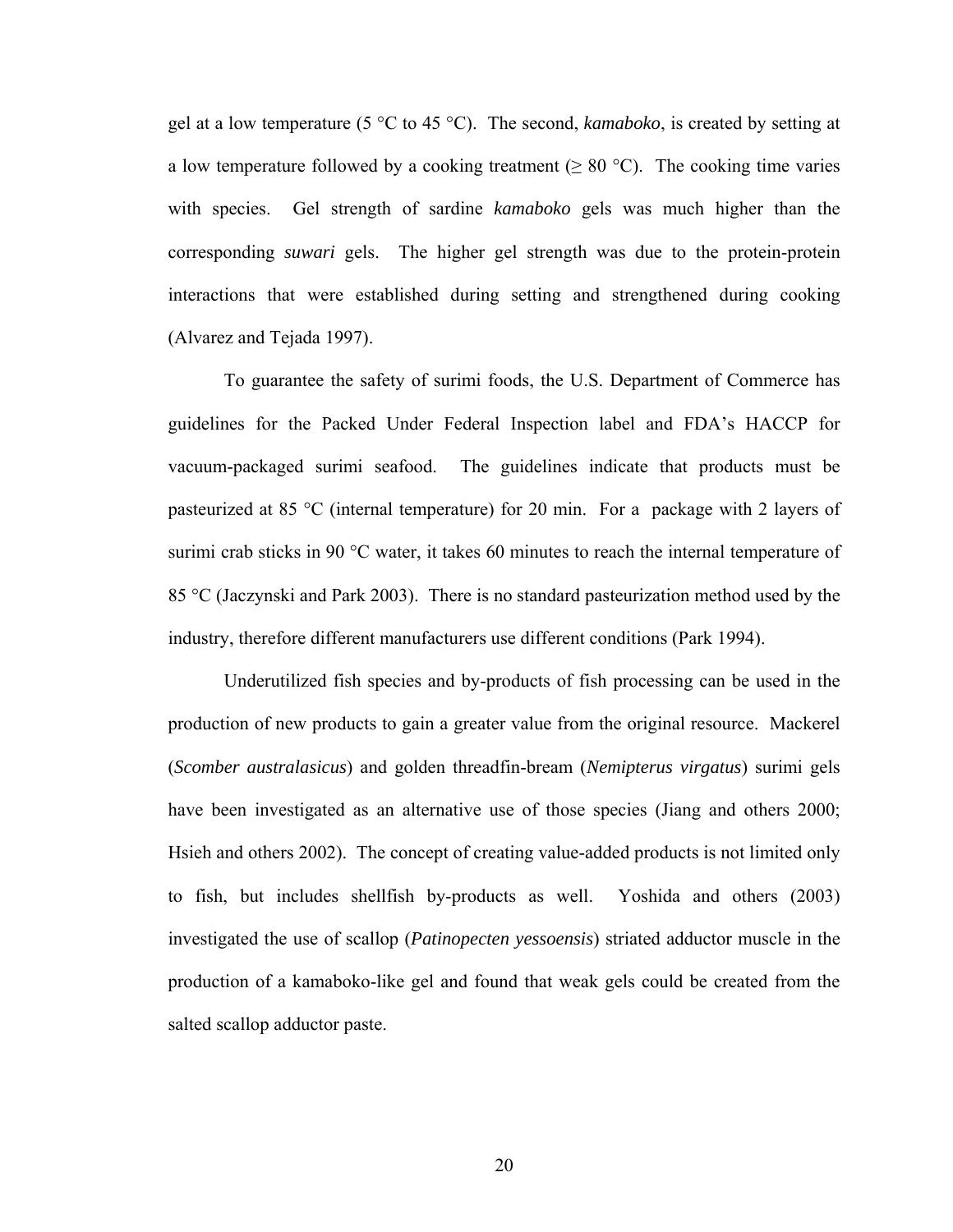# Effect of Additives on Surimi Processing

 The quality of surimi is affected by sodium chloride content, cooking temperature and time, the species of fish, and any additives to the surimi. In traditional surimi processing, sodium chloride is added to raw muscle mince to aid in gel formation. The sodium chloride initiates the conversion of surimi into a *kamaboko* style gel by forming an actomyosin sol from the actin and myosin present in the meat (Hall and Ahmad 1997). Typically, between 2% and 3% sodium chloride has been added to aid in gel formation. High concentrations of sodium chloride are thought to be required to solubilize myofibrillar proteins that are required for the formation of fish gels (Suzuki 1981; Lee 1984; Shimizu 1985; Lee 1986). However, Lin and others (1995) showed that significant amounts of myofibrillar proteins are solubilized in very low (near zero) ionic strength solutions. In raw cod muscle, the solubility of proteins at near zero ionic strength was greater than the solubility at high ionic strengths (Stefansson and Hultin 1994). Solubilization of muscle proteins occurs in two steps: depolymerization of thick filaments (myosin) followed by dissociation of actin from myosin (Parsons and Knight 1990). Therefore, the salt concentration once thought to be required in gelation of myofibrillar proteins, may in fact be lower than traditional processes suggest.

 The salt content of a solution can affect the solubility of the proteins present. Low salt concentrations allow the proteins to be surrounded by salt ions of opposite charge which decreases the electrostatic free energy leading to increased activity of the solvent resulting in greater solubility of proteins (Debye and Huckel 1923). This increased solubility is referred to as salting-in of proteins. The salting-in phenomenon, which may occur in this situation, is attributed to nonspecific electrostatic interaction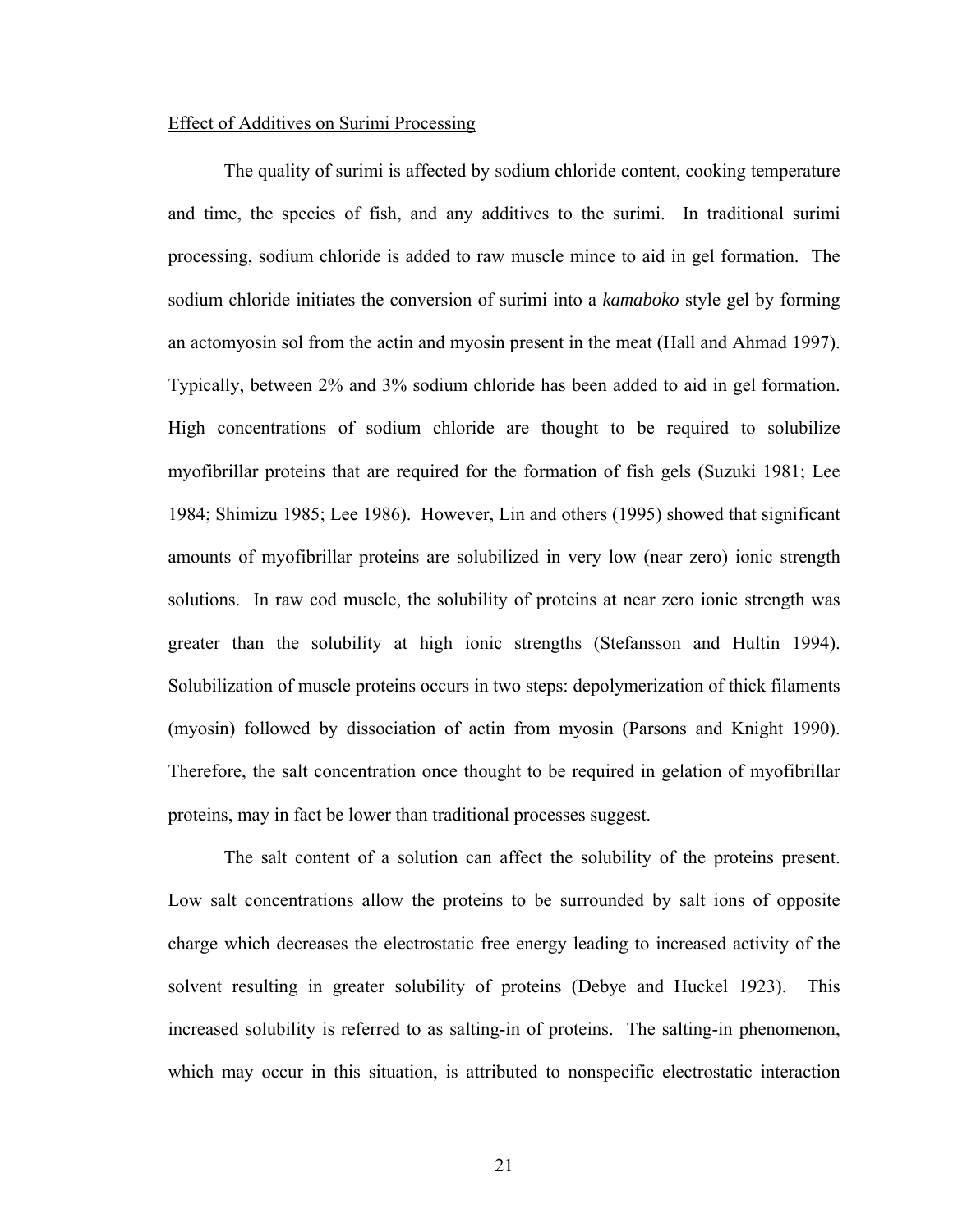between charged proteins and the ionic environment which leads to solubilization (von-Hippe and Schleich 1969). As the salt concentration in a solution increases, the salt ions compete with the proteins for binding sites on the water molecules. This results in greater protein-protein interactions and fewer protein-solvent interactions leading to the precipitation of proteins. Salting-out occurs at higher salt concentrations and is attributed to the loss of a stable hydrophilic surface, causing exposed hydrophobic areas of the proteins to interact, aggregate, and precipitate.

 Another type of additive in surimi products are cryoprotectants. Addition of sucrose, sorbitol, and phosphates has been shown to bind water surrounding the protein molecules thereby preventing denaturation of the protein during frozen storage. During freezing, proteins in fish begin to aggregate leading to tougher textures and lower waterholding capacity of the proteins (Sikorski and others 1976; Nilsson and Ekstrand 1995). The addition of cryoprotectants prevents cell disruption and ice crystal formation within the meat caused by frozen storage (Franks 1985; Privalov and others 1986). Sucrose and sorbitol are often used due to availability and low cost, though less sweet alternatives, such as trehalose, are being investigated (Lee 1984; Jittinandana and others 2005).

 Other types of additives, such as hydrocolloids, proteins, and carbohydrates can be added to surimi to improve the textural characteristics. Additives function by filling the interstitial spaces of the myofibrillar protein network but do not seem to interact with myosin and have the tendency to weaken gels (Burgarella and others 1985a; Burgarella and others 1985b). The added ingredients exert their effects on overall texture, appearance, and other properties due to effects on water mobility or just by their presence in the gel which serves to reinforce the structure formed by the surimi gel matrix (Lee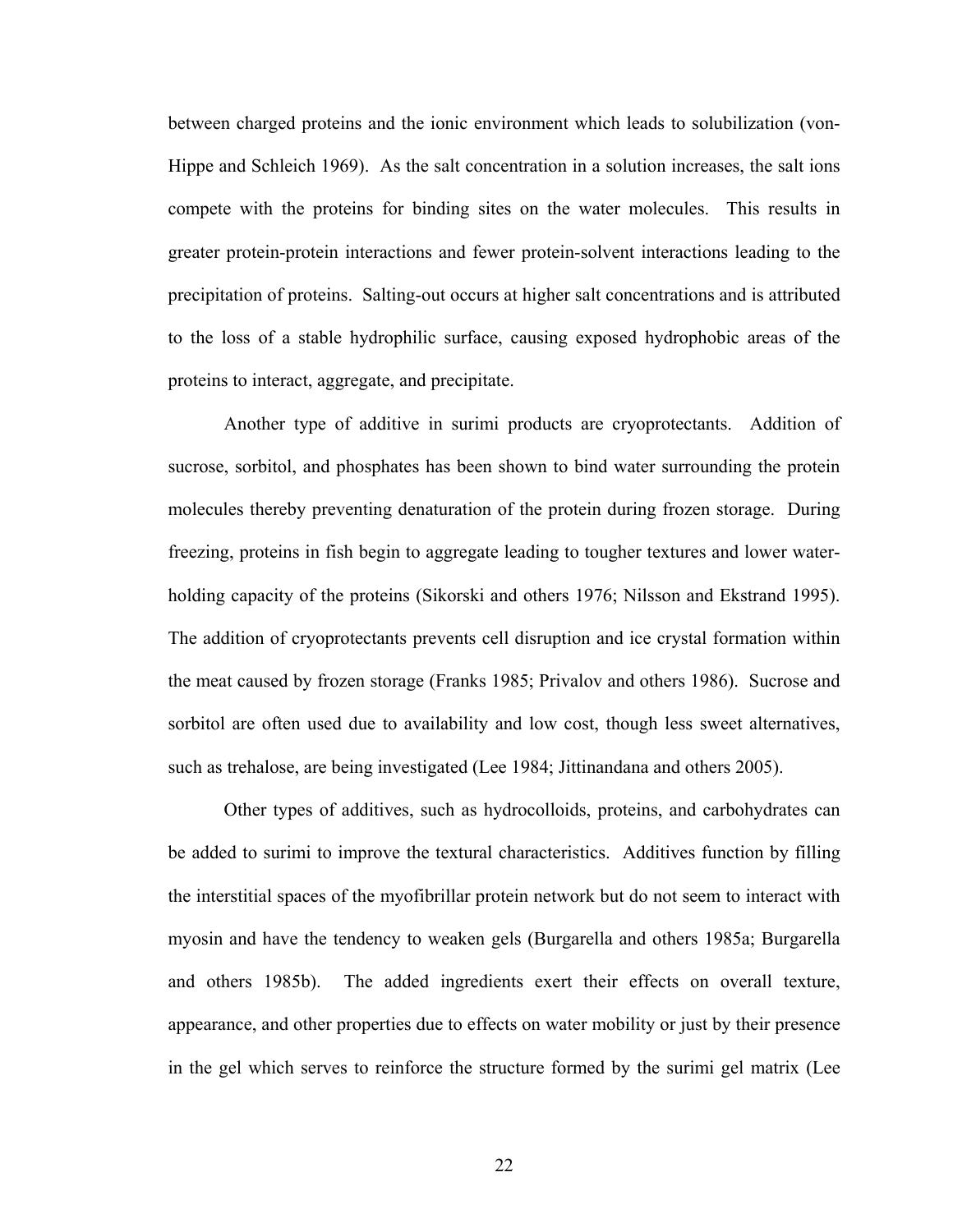and others 1992; Park 2000). This reinforcement can lead to either a strengthening or weakening of the gel matrix. Though the mechanism by which both protein and carbohydrate additives interact with myofibrillar proteins is not clearly defined, these additives can change the textural attributes of surimi gels. Additives such as hydrolyzed beef plasma protein, egg white, soy protein, wheat gluten, whey protein, potato starch, corn starch, *iota*-carrageenan, *kappa*-carrageenan, and polysaccharide gums have been researched extensively (Burgarella and others 1985a; Burgarella and others 1985b; Chang-Lee and others 1990; Chung and Lee 1990; Chen and Trout 1991; Chung and Lee 1991; Lee and others 1993; Shand and others 1993; Yoo and Lee 1993; Park 1994; Yoon and others 1997; Luo and others 2004a, b; Murphy and others 2005). Incorporation of these additives can be used to change the textural characteristics of the surimi gels based on concentration and additive type.

 The textural properties of surimi can also be enhanced through the addition of transglutaminase. Transglutaminase is an enzyme of the sarcoplasmic fraction of fish muscle that catalyzes the cross-linking of proteins through the formation of non-disulfide covalent bonds between glutamine and lysine residues (Lanier 2000). In surimi production, there are two types of transglutaminase that are used: endogenous and microbial. Endogenous transglutaminase is calcium-dependent whereas microbial transglutaminase will form bonds without calcium. In traditional surimi processing, the endogenous transglutaminase is washed away or inactivated by processing (Perez-Mateos and others 2004). Striped mullet (*Mugil cephalus*) and lizardfish (*Saurida* spp.) are species that have low economic value and have benefited from the use of transglutaminase, resulting in higher quality surimi gels, thereby increasing their value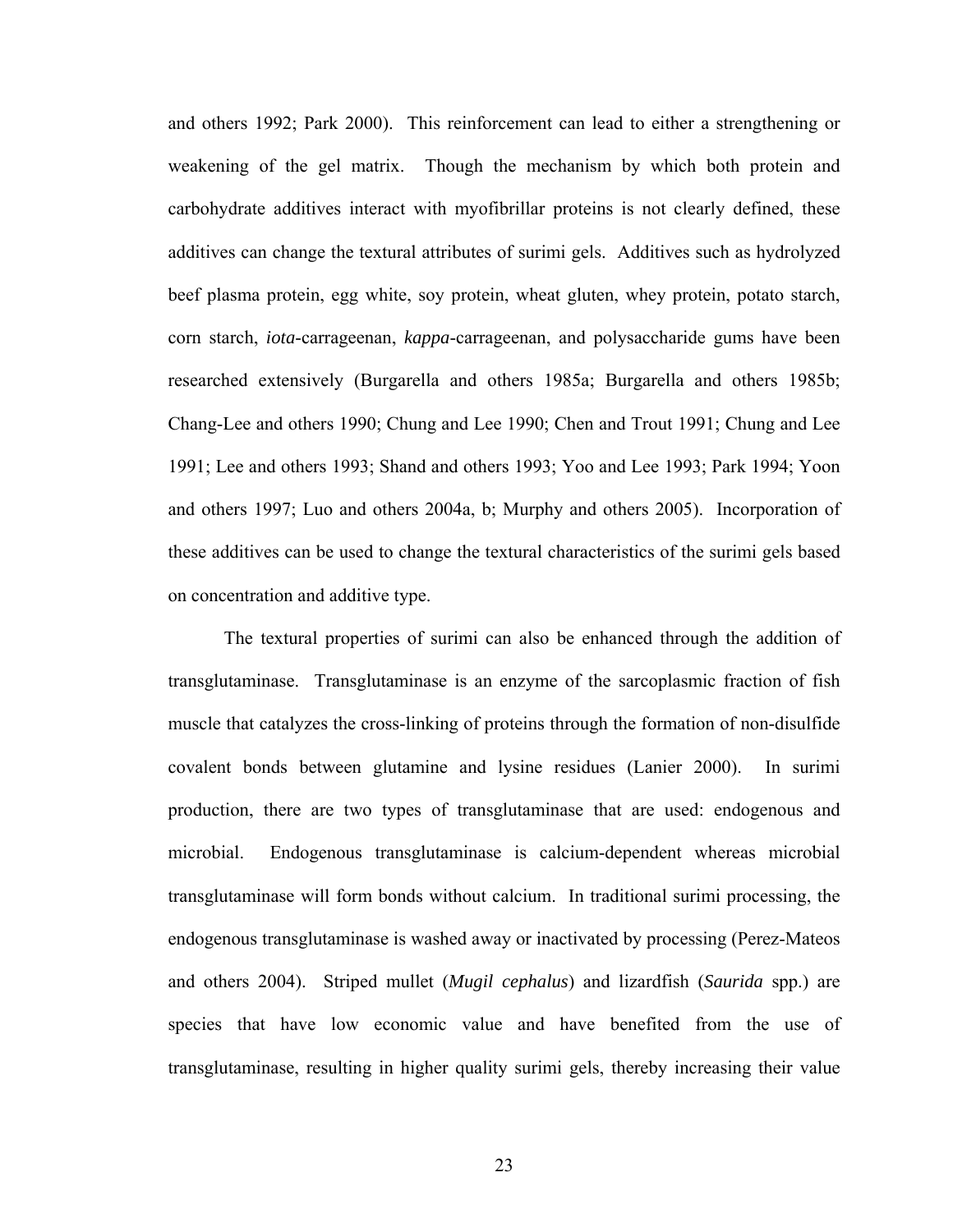(Ramirez and others 2000; Yongsawatdigul and Piyadhammaviboon 2005).

#### Quality Attributes of Surimi

 The Technical Subcommittee of the Surimi Committee, National Fisheries Institute, was formed in 1986 to set standard testing methods for the assessment of raw surimi composition and functional properties. They established the "benchmark" methods to evaluate the composition and functional properties of raw surimi in the United States. No grades of raw surimi were established because the grade would be based on the criteria for only one consumer group. Therefore standardized tests were implemented to evaluate the quality and each buyer could purchase raw surimi based on these characteristics. The compositional tests most often performed are protein content, moisture content, fat content, and visual contaminants. Measurement of pH is also considered compositional but is mainly used as an indirect measure of functionality (Lanier 1992).

 Direct functionality tests are also performed. Raw surimi is cooked using five different time and temperature combinations to provide a range of functional data. The gel-forming properties are determined by torsional deformation, or twisting, of a dumbbell shaped sample. Puncture tests, in which a plunger is lowered at a constant rate into a sample of the cooked surimi gel, can also be used to determine the gel strength, though the puncture measurements do not directly correlate with torsion tests. Color is another important characteristic. Generally, surimi will have  $L^*$  (or lightness) values well above 50, and low (near zero) a<sup>\*</sup> (redness) and b<sup>\*</sup> (yellowness) values (Lanier 1992). Though not an official method of analysis, the amount of water retained within the surimi gel network is also often measured to determine quality. The more water the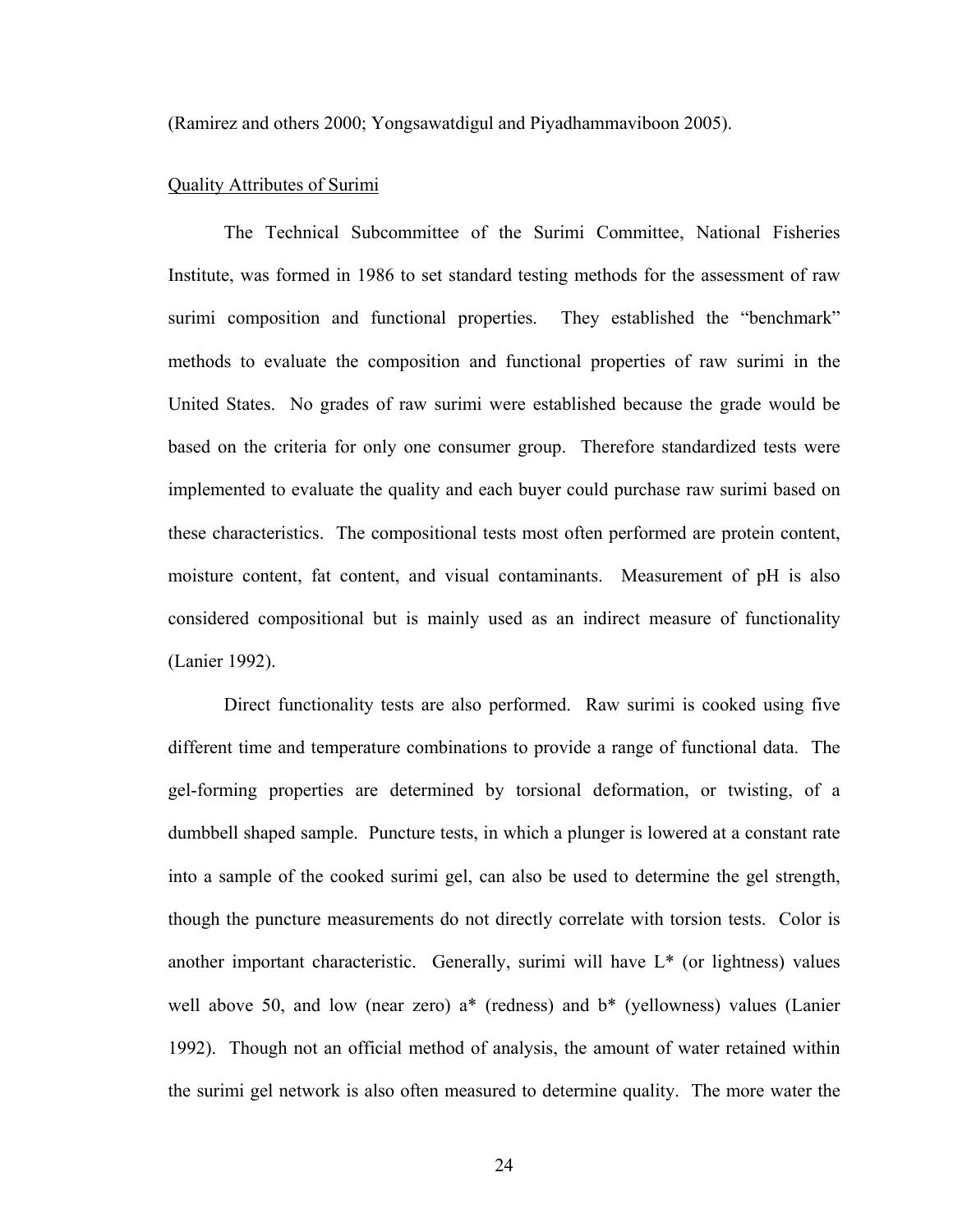gel retains, the higher the quality of the gel.

 Cooking time and temperature play an important role in the quality of surimi gels that are obtained. In sardine surimi gels, setting at 25 °C for 30 min is too short of a time for the gel network to become stable enough to hold water (Alvarez and Tejada 1997). The yield strength determines the quality of the surmi that is formed. Yield strength of sardine surimi *kamaboko* gels was much higher than that of corresponding *suwari* gels. The higher yield strength was due to protein-protein bonds that were established during setting and strengthened during cooking (Alvarez and Tejada 1997). The strength is dependent on the bonds that are formed. At cooking temperatures, mainly intermolecular disulfide bonds and extensive intermolecular hydrophobic interactions are formed (Seki and others 1990; Niwa and others 1992). The cooking of *suwari* gels to form *kamaboko* gels causes further aggregation of the proteins due to these disulfide bridges and hydrophobic interactions (Sano and others 1988; Niwa and others 1992; Careche and others 1995). The denaturation of proteins during the setting process results in a finer gel structure according to Hermansson (1978).

 The effect of storage on surimi quality was studied using hoki. Hoki were caught and dressed, then stored on ice to be processed into surimi at an on-land processing facility. Fish were stored in ice from 4 to 21 days and gels were formed at 60 °C and 90 °C and washed mince was compared to unwashed mince. The strength and puncture deformation of the washed mince was greater than that of the unwashed mince. In the later stages of the experiment, the gels made from unwashed mince gelled at 60 °C underwent textural deterioration indicated by the decline in puncture deformation. The study indicates that surimi made from fish immediately after rigor, as would happen in a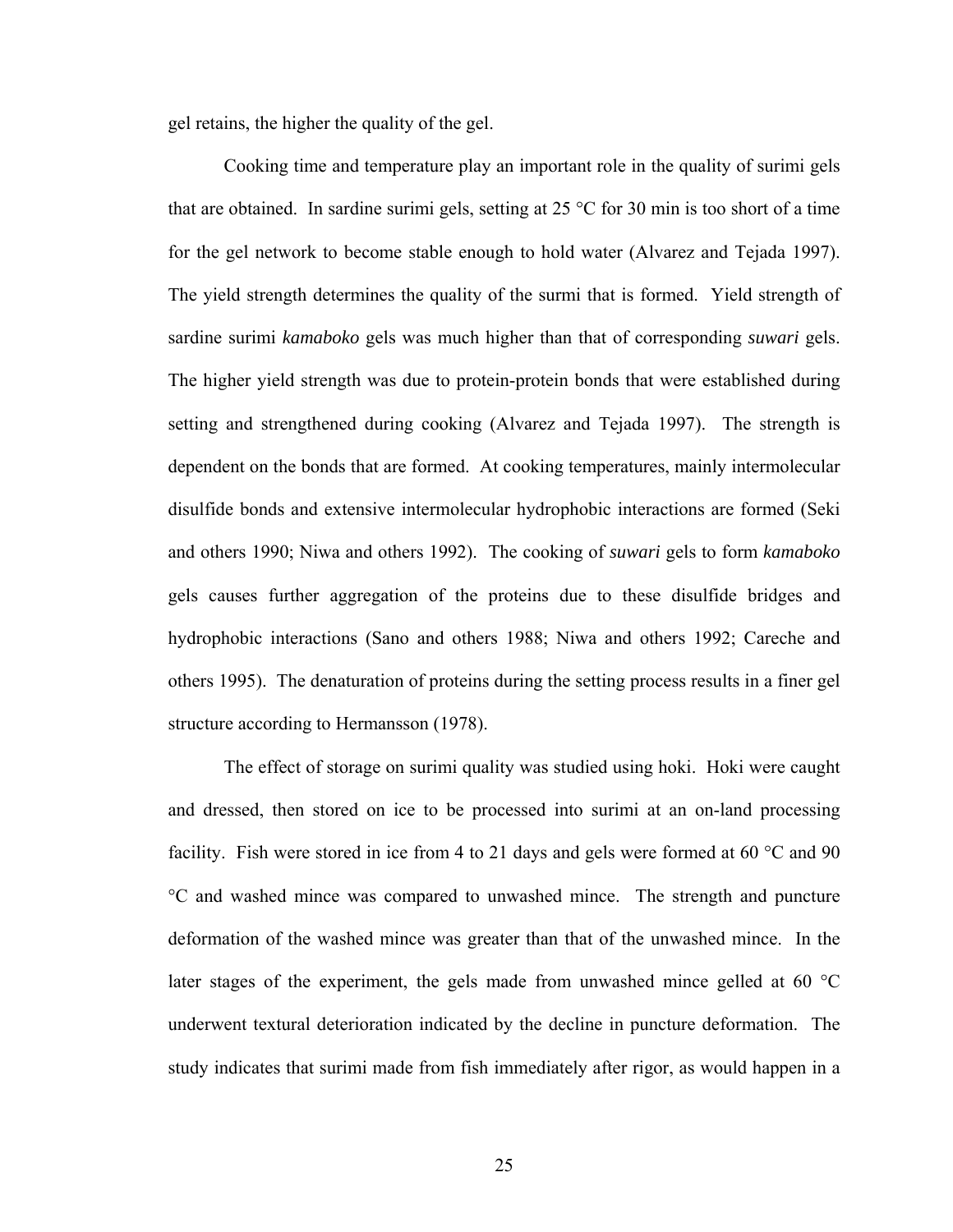factory ship production, results in a better quality product (Macdonald and others 1990).

 The breaking force and deformation of mackerel surimi gels can be enhanced with the addition of microbial transglutaminase. Samples with 0.5 unit/g microbial transglutaminase had about 2.5 fold the breaking force and 1.5 fold the deformation of the control. When the microbial transglutaminase was added at levels higher than 0.5 unit/g, there was a significant decrease in deformation and breaking force. The addition of microbial transglutaminase showed a decrease in myosin heavy chain intensity in the surimi (Hsieh and others 2002). Transglutaminase can also improve the break force, deformation, and gel strength of golden threadfin-bream surimi gels. Gels with 0.3 unit/g mince had 2-fold the gel strength of that of the control (Jiang and others 2000). The effect of microbial transglutaminase on the gel-forming ability of Alaska pollock surimi was similar to that of golden threadfin-bream with the highest breaking force obtained with the addition of 0.2 unit/g microbial transglutaminase (Jiang and others 2000). The amount of microbial transglutaminase needed is highly dependent on the fish species as well as freshness, protein quality and harvesting season (Jiang and others 2000).

 Lee and Park (1998) found that adding 0.2% calcium chloride to cold water fish species surimi increased the shear stress properties of the surimi. An acceptable maximum stress can be obtained without the addition of calcium, but the addition of calcium to surimi created a gel with better mechanical properties, determined by the higher values of shear stress and strain. Setting of gels is a phenomenon dependent on both protein denaturation/aggregation and enzymatic activity of the endogenous transglutaminase with both processes occurring during setting (Ramirez and others 2003).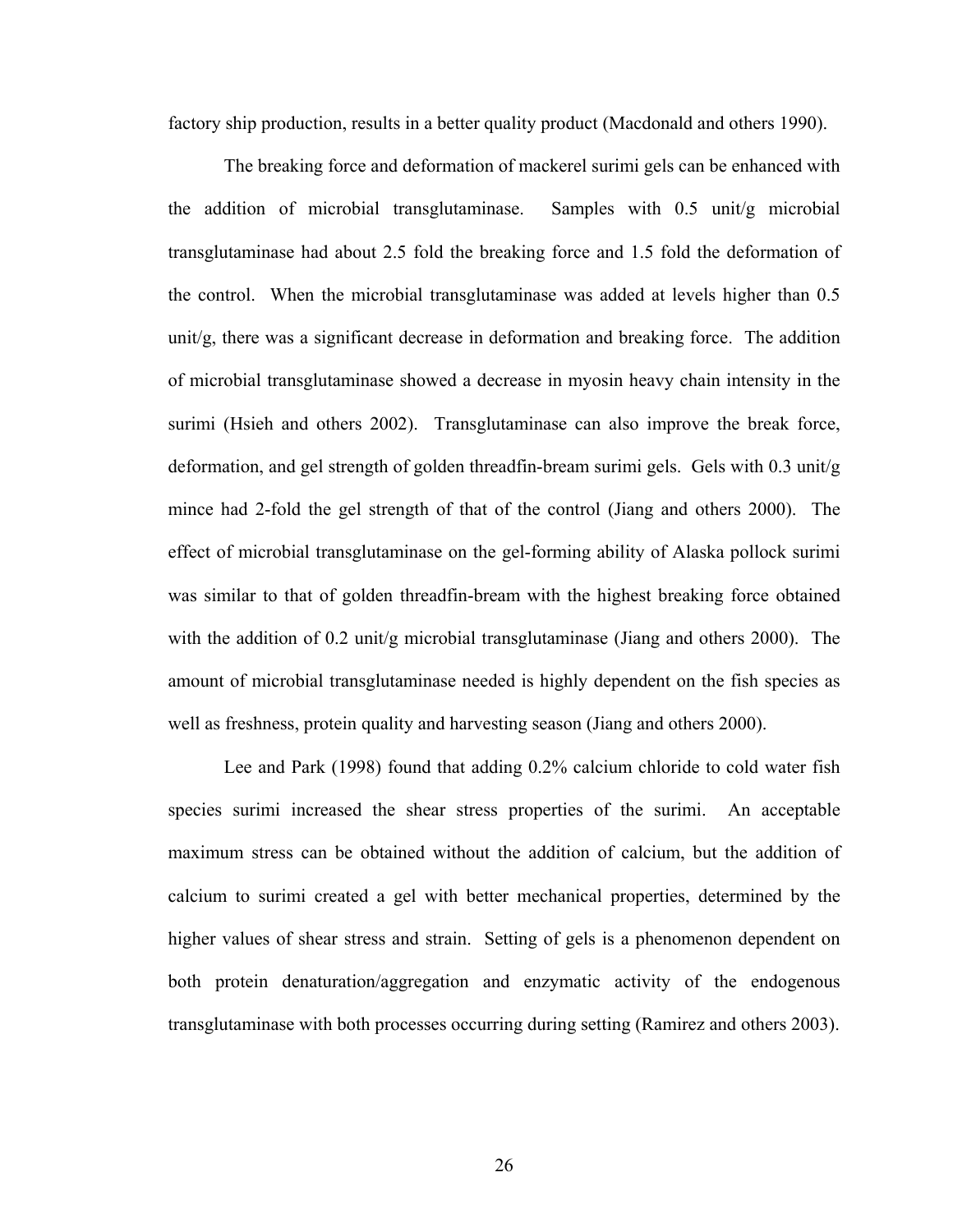#### Use of Surimi in Food Products

 Different flavors and additives can be added to surimi to produce different products. Analog products, such as roe analog, crab analog, and scallop analog can be created from the bland surimi by the addition of flavors and colors. The analogs are made either by extrusion into either sheets for fibrous products or ropes for a more homogenous product, such as analog crab legs. Molding is also sometimes used in the production of shrimp and lobster analogs. Kamaboko, a Japanese favorite, is a homogenous fish product. A block of surimi paste is formed on top of a triangular wooden board and then steamed to create the kamoboko (Wu 1992).

 Restructured fish products are created to maintain the native characteristics, flavor, texture, etc., of the fish. In surimi production, the meat is washed prior to gelling, whereas with restructured products the meat is not washed prior to setting and cooling (Ramirez and others 2000; Ramirez and others 2002; Tellez-Luis and others 2002). In the creation of restructured products, the most widely used technique is to solubilize and extract myofibrillar proteins with salt to obtain sticky exudates, which in turn bind meat pieces. Transglutaminase is used as the binding agent in restructured meat products without salt or cooking (Kuraishi and others 1997).

# **Crustacean Product Development**

 Most crab product development research has focused on optimizing the shelf-life of crustacean or crab meat. Canning of crab meat greatly extends its shelf-life. By developing processing schedules for canned meat, less meat goes to waste due to spoilage. Ghazala and others (1996) developed a processing schedule for the pasteurization of rock crab meat to better utilize the resource. Another method that has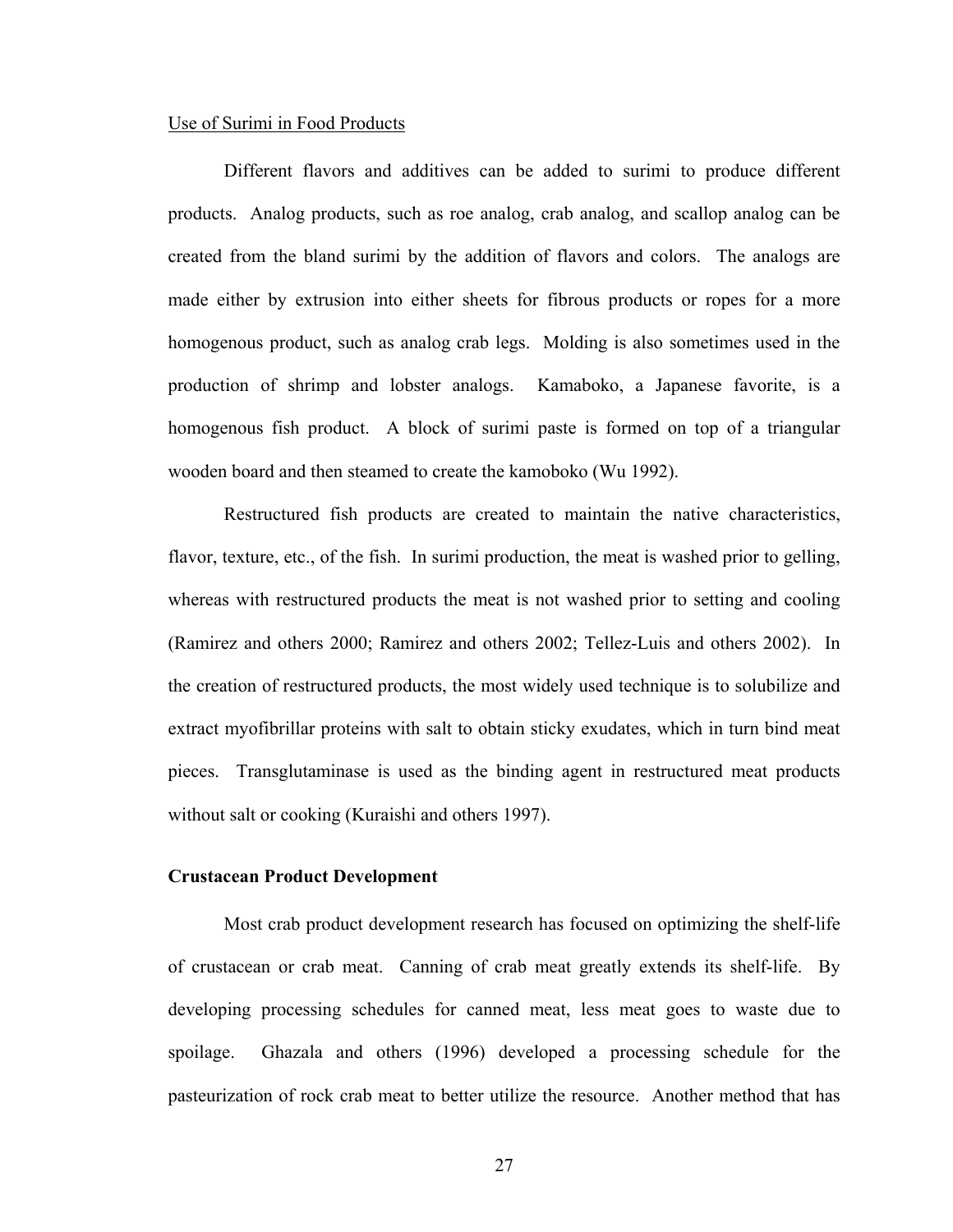been investigated is the use of irradiation to decrease microbial loads in hand picked meat, thereby extending the shelf-life. Chen and others (1996) found that minimal changes occurred in volatile flavor compounds and consumer acceptability of crab meat irradiated with 1 kGy. Though not a pasteurization process, the treatment did extend the shelf-life of the crab by an additional 3 days.

 Blue crab minced meat has been studied to determine usability in further processed crab products. Blue crab mince is used as an extender in devilled crab, seafood stuffings, soups, and chowders. The dark color and high microbial values are a limitation in the marketability of the minces. Gates and Parker (1992) investigated ways to improve the characteristics of minced meat from picking plant by-products. They found that an additional 22% of the original uncooked crab could be recovered after picking using a commercial deboning machine to remove additional meat. Meat from different locations on the crab body had different properties, for example, minced leg meat was rated as wetter and having a stronger ammonia odor than minced white meat. Claw meat was also more fibrous than minced mixed meat. From a microbial perspective, pre-pasteurization levels ranged from  $10^5$  to  $10^7$  CFU/g. Pasteurization of mixed crab mince was conducted at both 80.6 °C and 83.3 °C. Both temperatures effectively reduced microbial levels in the mince but the lower heat treatment resulted in less bluing of the mince. Acidphosphate buffer was added to try to improve color. Samples treated with buffer had improved color upon pasteurization compared to samples without added buffer. Lee and others (1993) further investigated using minced meat from blue crab in the production of crab cakes. Minced meat was used in combination with claw meat and binders such as soy protein concentrate and surimi. A feasible crab cake product utilizing minced blue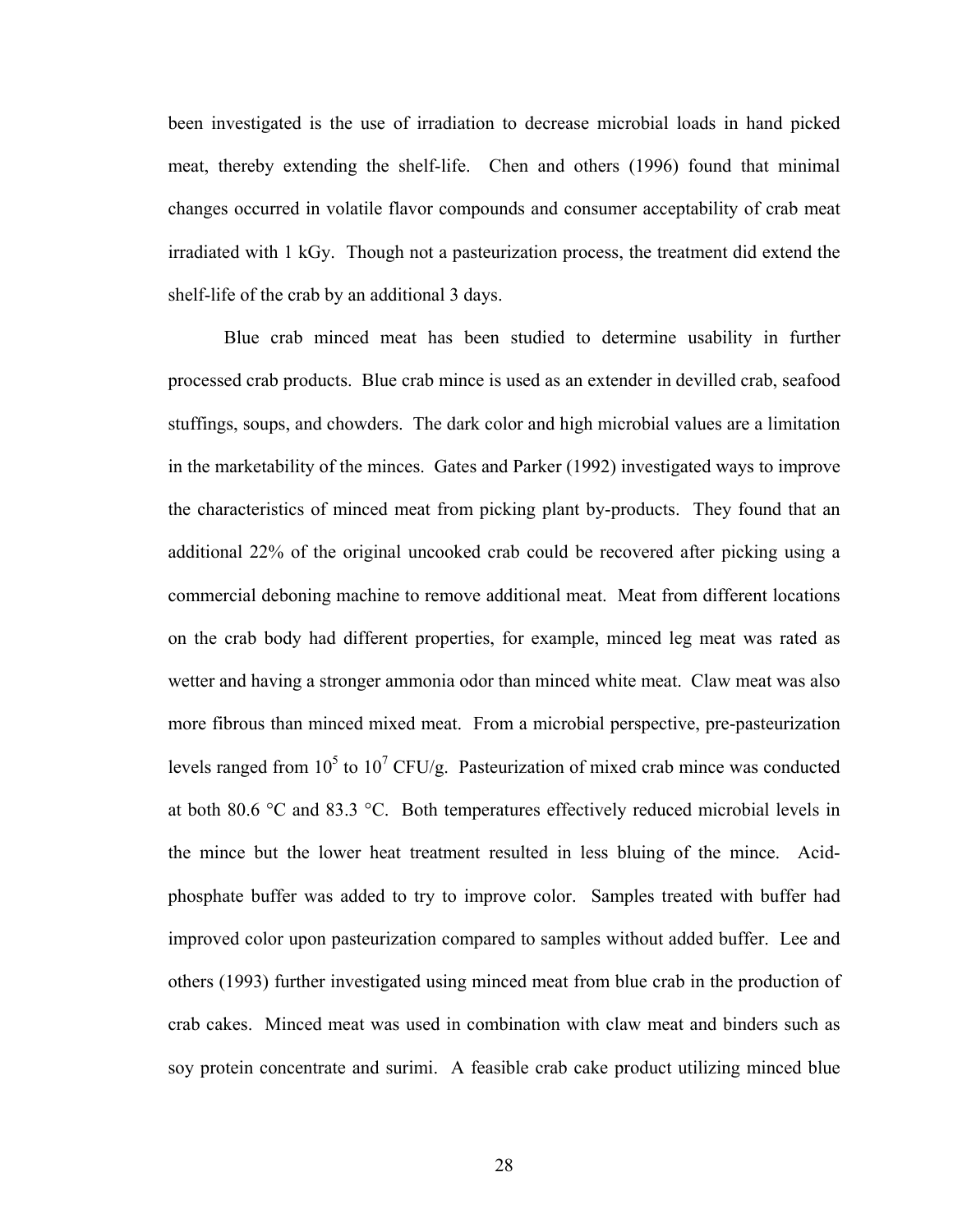crab meat was formed with similar textural characteristics as a crab cake made solely with lump meat.

 Other crab product development, specifically using Jonah crab, has focused on using meat as a secondary ingredient. Extruded crab snacks, similar to corn puffed snacks, were developed as a means of reducing processing wastes and improving value (Obatolu and others 2005). The snacks were coated using a cheese powder, though sensory testing was not reported. Jonah crab mince was also used in an extruded pasta product (Gillman 2001). Pasta containing 10% to 20% crab mince was developed and received consumer acceptability scores of "like slightly" to "like moderately". Most of the work conducted with Jonah crab has utilized the mince as a secondary ingredient. More product development research is needed to develop a commercially viable product that contains Jonah crab mince as a primary ingredient.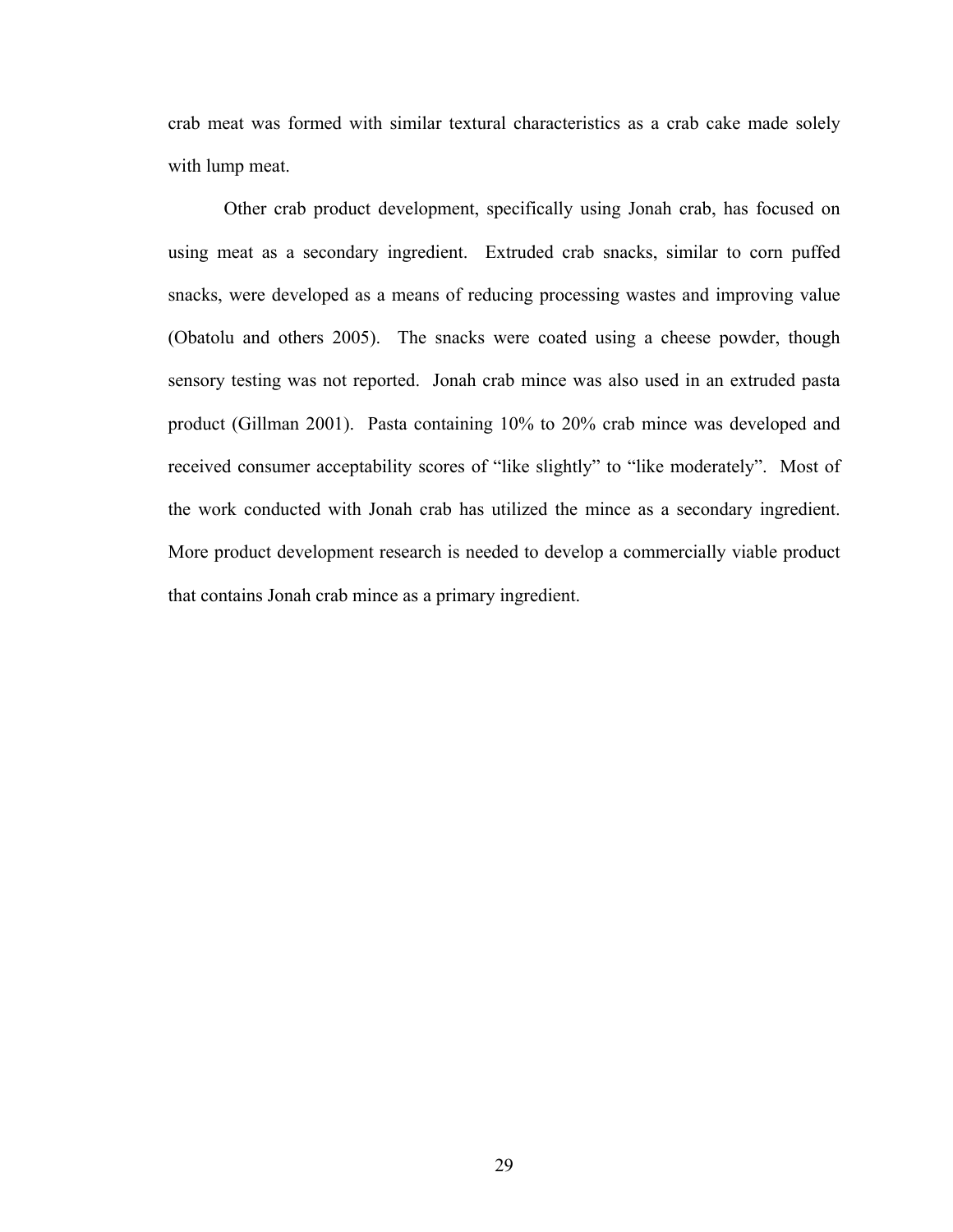# **Objectives**

 The overall goal of this research was to explore the functional properties of cooked Jonah crab meat mince and to utilize the mince as a primary ingredient in new food product development. A series of studies were conducted over three years.

The specific objectives of the studies were to:

 1. Determine the optimal processing parameters for gelation of previously cooked Jonah crab meat mince, including the effects of sodium chloride, cooking temperature, cryoprotectants, and protein and carbohydrate additives.

 2. Conduct preliminary research investigating the effects of thermal processing on the denaturation of crab proteins.

 3. Develop a consumer acceptable new food product using cooked Jonah crab meat mince as the primary ingredient.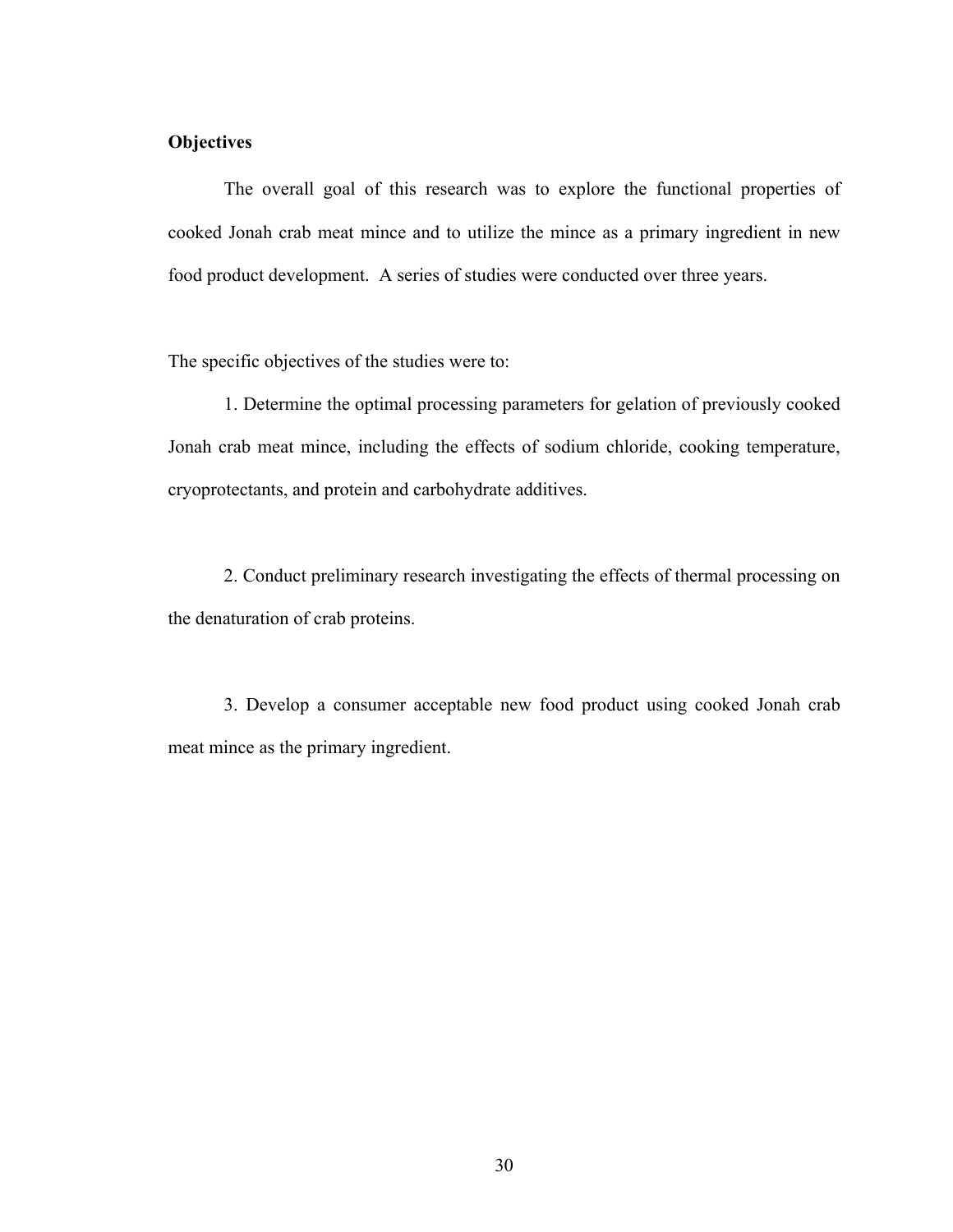# **CHAPTER 2. THERMAL GELATION OF PREVIOUSLY COOKED MINCED MEAT FROM JONAH CRAB (***CANCER BOREALIS***)**

Journal of Food Science 71(8): C499-503

#### **Chapter Abstract**

 Crab processing typically involves picking meat from whole cooked product. Remaining meat can be recovered as mince and potentially processed into value-added products. This study focused on gelation of commercially processed crab mince. Objectives of the research were to determine the effects of cryoprotectants, freezing and various heat treatments on gel formation of washed mince from previously cooked crab. Previously frozen minced meat from thermally processed Jonah crab was washed to remove soluble components. Four different treatments were applied to the washed mince: 1) freezing with cryoprotectants, 2) freezing with no cryoprotectants, 3) no freezing with cryoprotectants, and 4) no freezing with no cryoprotectants. Unwashed mince was used as a control treatment. Sodium chloride (2.5%) was mixed into the mince prior to stuffing into sausage casings and heating at 35  $\degree$ C/30 min, 90  $\degree$ C/30 min, or 35  $\degree$ C/30 min followed by 90 °C/30 min. Gels were tested for proximate composition, color, waterholding capacity, and gel strength. All mince samples formed gels except for the unwashed control. Gels with no cryoprotectants had 10% to 20% greater water-holding capacity, lower L\* values, and greater gel strength than those with cryoprotectants. Freezing of washed mince resulted in lower water-holding capacity of gels and higher a\* values. A two-stage heating treatment resulted in gels with the greatest gel strength, whereas gels cooked at 35 °C had the greatest distance to fracture. Results indicate that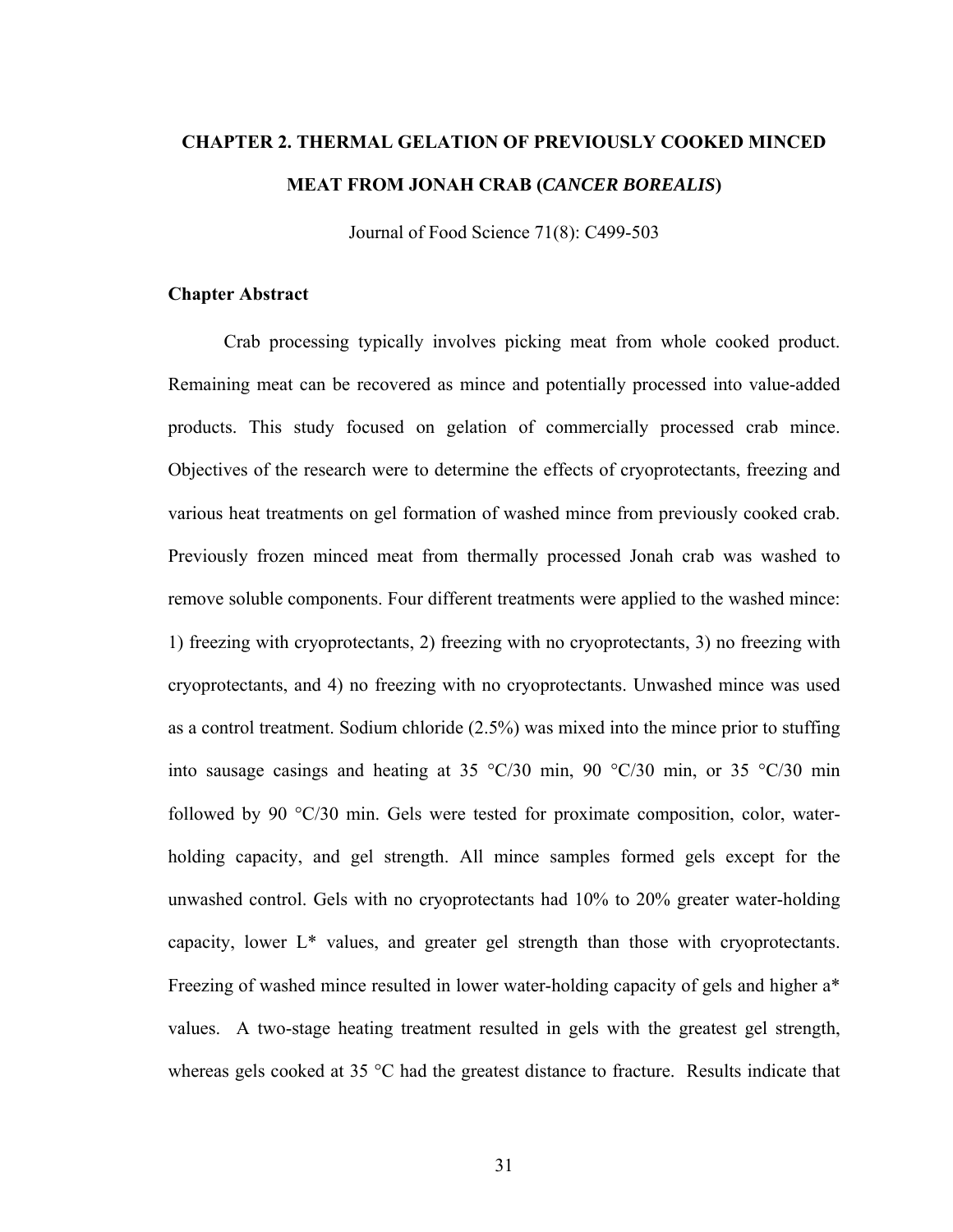protein gels can be formed using previously cooked crab meat, which may be useful in the development of value-added products.

# **Introduction**

 Jonah crab (*Cancer borealis*) is a by-catch of the lobster industry with 578 metric tons landed in Maine and 1456 metric tons landed in the United States in 2003 (NMFS 2003). Gaining a market in the culinary world, Johan crab is seen on many buffets across the United States and consumer demand for Jonah crab claws has increased due to its mild flavor and relatively low cost (Redmayne 2002). Though the claws have become more popular, much of the remaining crab meat is wasted after removal of the claws. A mechanical deboner can be used to produce low-value crab mince which is added to bisques, soups, stuffings, and crab cakes (Portland Shellfish, Portland, ME, U.S.A.). However, newer higher value uses for the crab mince are needed to increase profitability and total utilization of the resource.

 Underutilized fish species and byproducts of fish processing can be used in the production of new products to gain a greater value from the original resource. Mackerel (*Scomber australasicus*) and golden threadfin-bream (*Nemipterus virgatus*) surimi gels have been investigated as an alternative use of those species (Jiang and others 2000; Hsieh and others 2002). Fish mince from species that produce a poor quality surimi gel can be enhanced through the use of transglutaminase, an enzyme that aids in gel formation. Striped mullet (*Mugil cephalus*) and lizardfish (*Saurida* spp.) are species that have low economic value and have benefited from the use of transglutaminase, resulting in higher quality surimi gels, thereby increasing their value (Ramirez and others 2000, 2003; Yongsawatdigul and Piyadhammaviboon 2005). The concept of creating value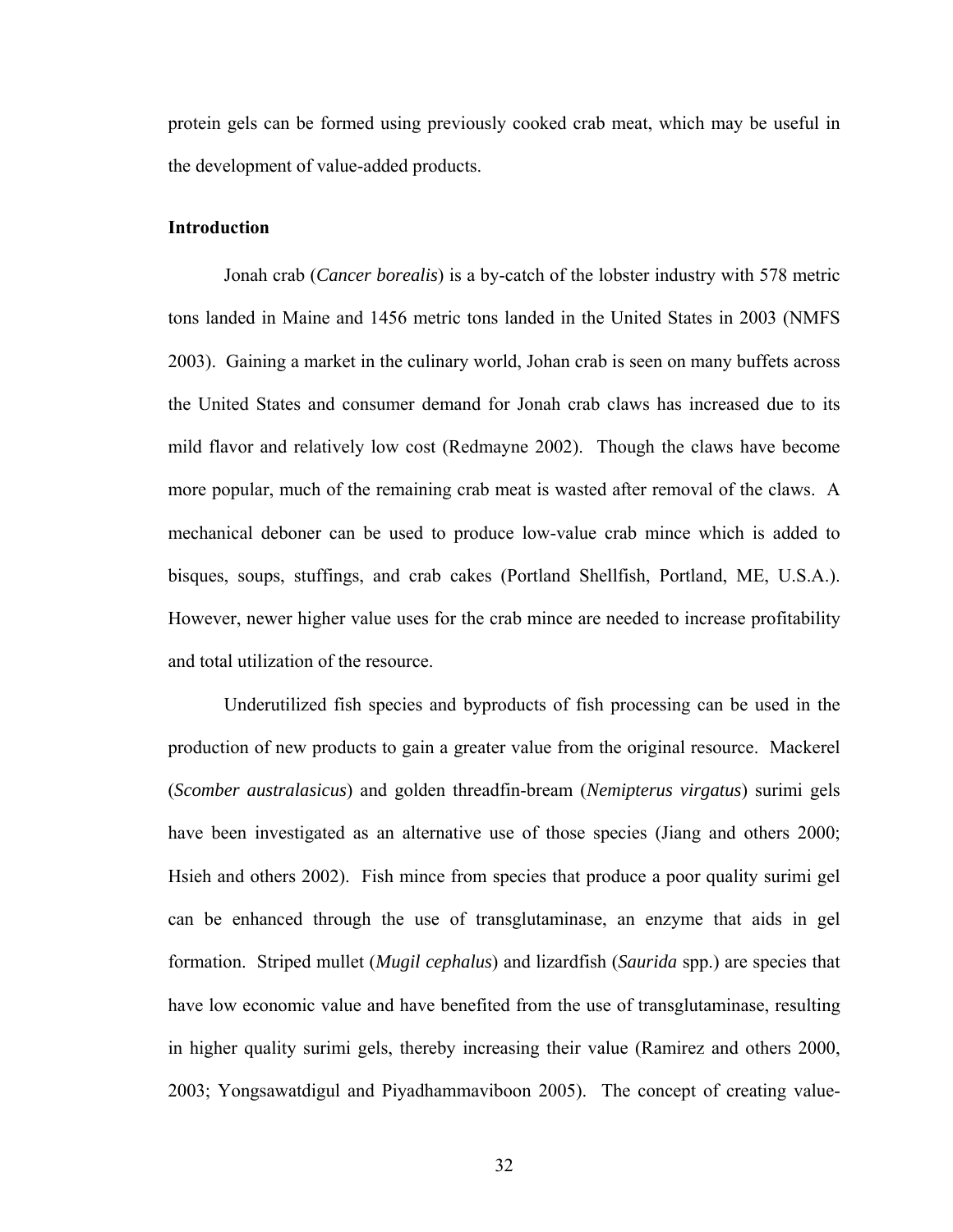added products is not limited only to fish, but includes shellfish byproducts as well. Yoshida and others (2003) investigated the use of scallop (*Patinopecten yessoensis*) striated adductor muscle in the production of a kamaboko-like gel and found that weak gels could be created from the salted scallop adductor paste.

 Studies investigating the mechanical extraction of blue crab (*Callinectes sapidus*) byproducts reported an additional 22% of the crab could be recovered as mince meat (Gates and Parker 1992). However, the dark color and high microbial values limited the marketability of the mince. Pasteurization of the minced meat and addition of citric acidphosphate buffer improved appearance and controlled microbial levels. In another study, minced meat from undersized blue crab claw was combined with picked claw meat, 10% pollock surimi (*Theragra chalcogramma*), and 30% to 50% soy protein concentrate to produce a crab cake acceptable to consumers (Lee and others 1993). Additional research that focuses on the use of crab mince as the primary component of value-added products is needed to increase utilization of this resource.

 When muscle proteins are cooked, their physicochemical and biochemical properties change due to denaturation, causing a significant loss of functionality. Studies thus far have not addressed the thermal gelation properties of cooked crab proteins. However, unexpected findings in our lab indicated that previously cooked and frozen crab meat could apparently form protein gels. The purpose of this study was to confirm that cooked, frozen, and presumably extensively denatured crab mince could form protein gels under controlled conditions. Our ultimate objective is to utilize the cooked crab mince in the development of protein-gel based value-added products such as sausages or nuggets that consist of over 85% minced crab meat. Since surimi is the closest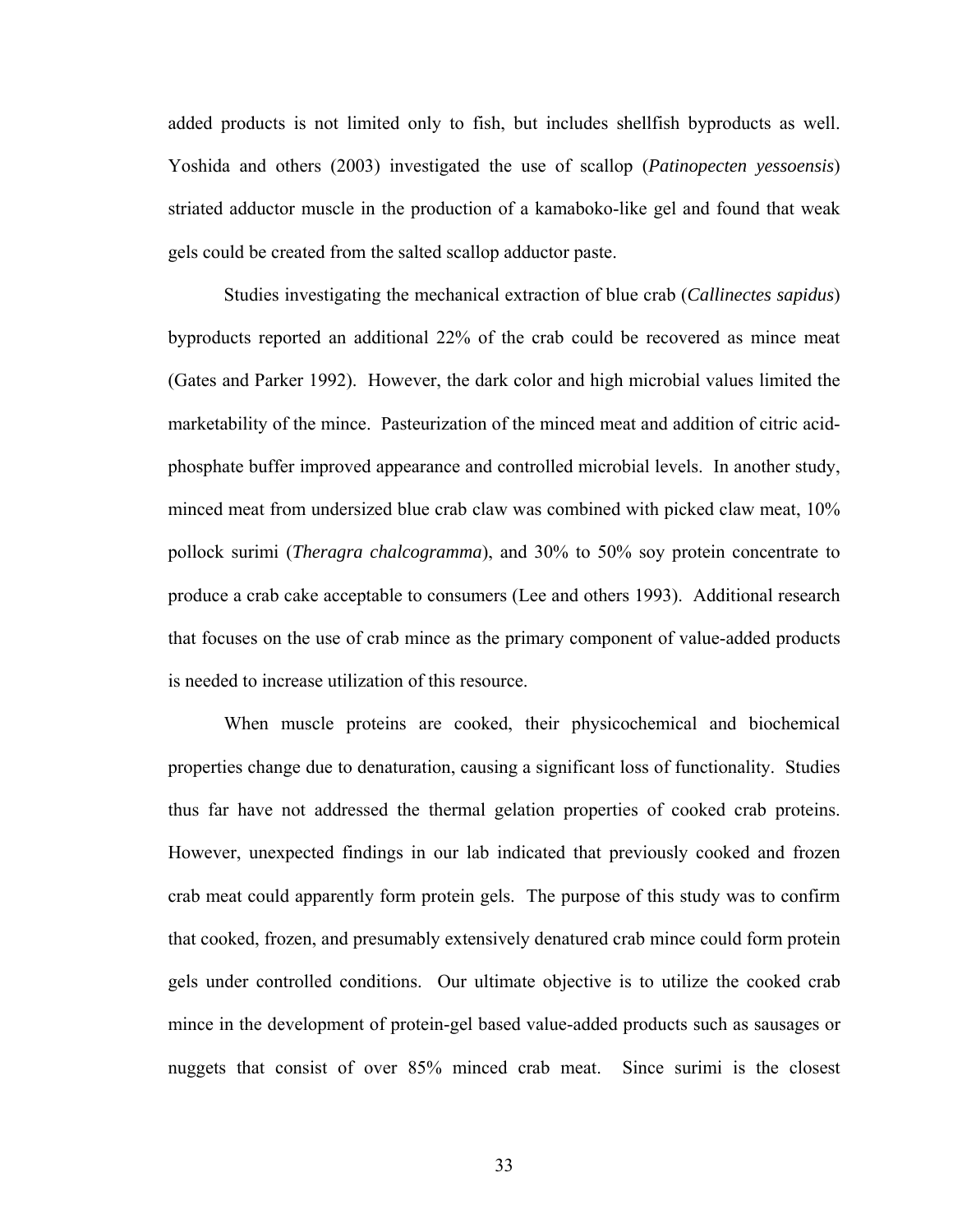comparison to minced crab meat, despite having very different characteristics, we tested the effects of typical surimi processing parameters on the attributes of the crab protein gels. The specific objectives of this study were to determine the effects of cryoprotectants, freezing, and various heat processes on the gel formation of washed crab mince produced from cooked Jonah crab meat.

# **Materials and Methods**

 Frozen, commercially processed Jonah crab meat mince processed in the following manner was obtained from Portland Shellfish (Portland, Maine, U.S.A.). Crabs had been eviscerated, boiled for 14 minutes without the top shell and cooled. Cooked crabs were kept on ice until mince was separated later the same day. Claws were removed and the remaining meat was separated using a mechanical deboning machine. The mince consisted of meat from the body and walking legs. Ten pounds of mince was packaged in polyethylene bags and frozen.

# **Surimi Production**

A 10-lb block of frozen Jonah crab meat mince was thawed at 4 °C for 48 h. The mince was washed in 200 g batches a total of three times to remove water-soluble proteins, minerals, and small peptides using a ratio of 4:1, water to mince. The first wash consisted of a slurry of mince in water that was mechanically stirred for 15 min and filtered through a mesh fabric screen. The final 2 washes were completed in a Waring blender for 1 minute and dewatered by centrifugation at 15,000 rpm for 10 min. The first 2 washes were with cold deionized water and the final wash was with a cold 0.3% NaCl solution.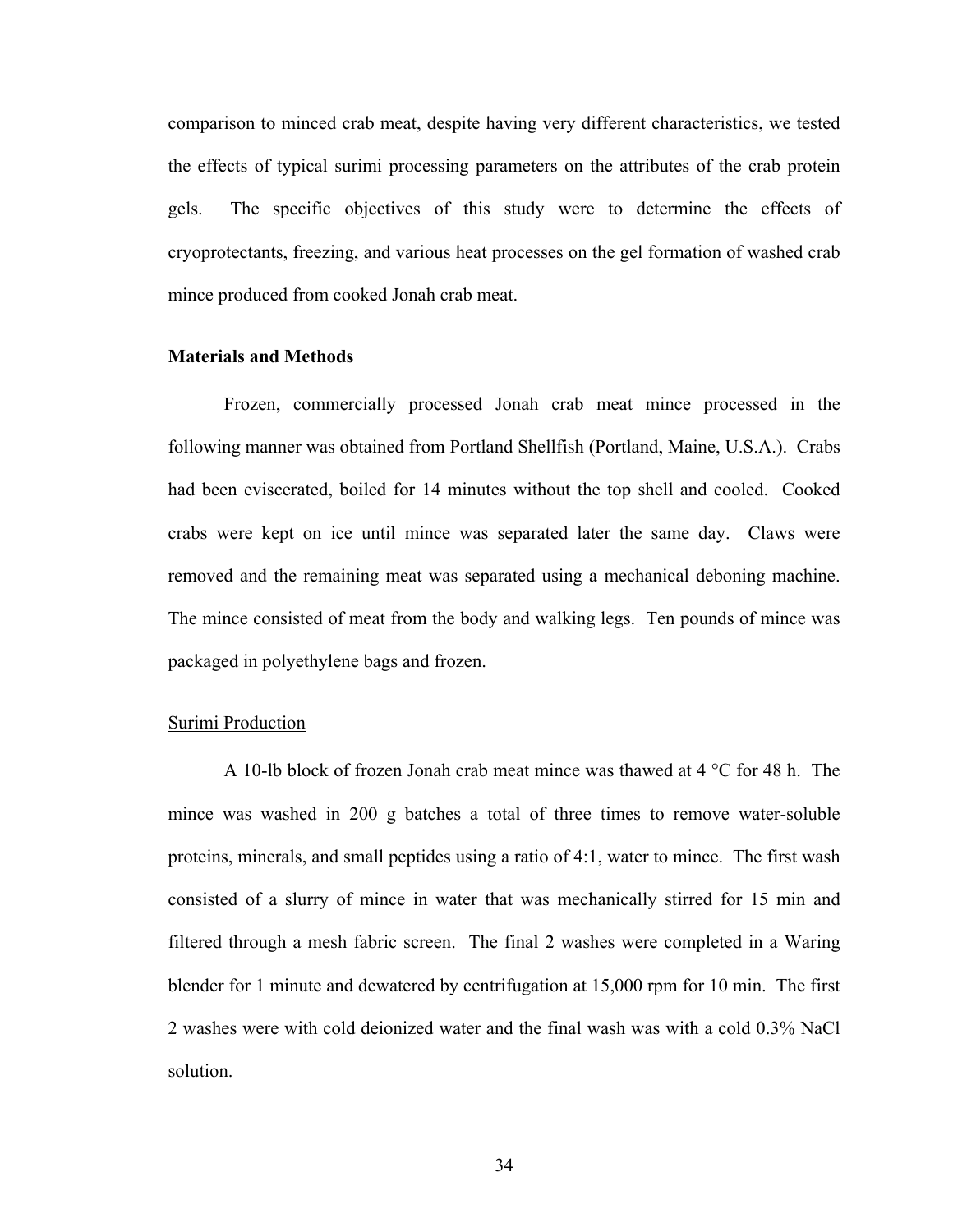# **Treatment**

 Approximately 1 kg of washed crab mince was used per treatment. Four different treatments were applied to the washed mince: 1) freezing with cryoprotectants (FC), 2) freezing with no cryoprotectants (FNC), 3) no freezing with cryoprotectants (NFC), and 4) no freezing with no cryoprotectants (NFNC) (Table 6). Unwashed mince was used as a control treatment (C). The cryoprotectant mixture used was sucrose (4%), sorbitol (4%), and sodium tripolyphosphates (0.3%). Upon addition of cryoprotectants to the washed mince and mixing in a kitchen stand mixer for 5 min, samples were vacuum packaged before receiving the designated freezing treatment. The freezing treatment consisted of storage at -20  $^{\circ}$ C for 1 wk. Samples that were not frozen were kept at 4  $^{\circ}$ C for 24 h. After the appropriate storage, each batch was stuffed into 30 mm dia cellulose casing of 150 mm length for a total of 9 sausages per treatment. Three sausages from each of the 5 mince treatments were then cooked using one of the 3 heat processes: 35 °C for 30 min; 90 °C for 30 min; and 35 °C for 30 min followed by 90 °C for 30 min. Immediately after cooking the sausages were placed in ice water for 1 h to cool. The cellulose casings were removed, sausages were cut into 30 mm tall cylinders, and cylinders were stored in food-grade plastic bags at 4 °C for no longer than 24 h.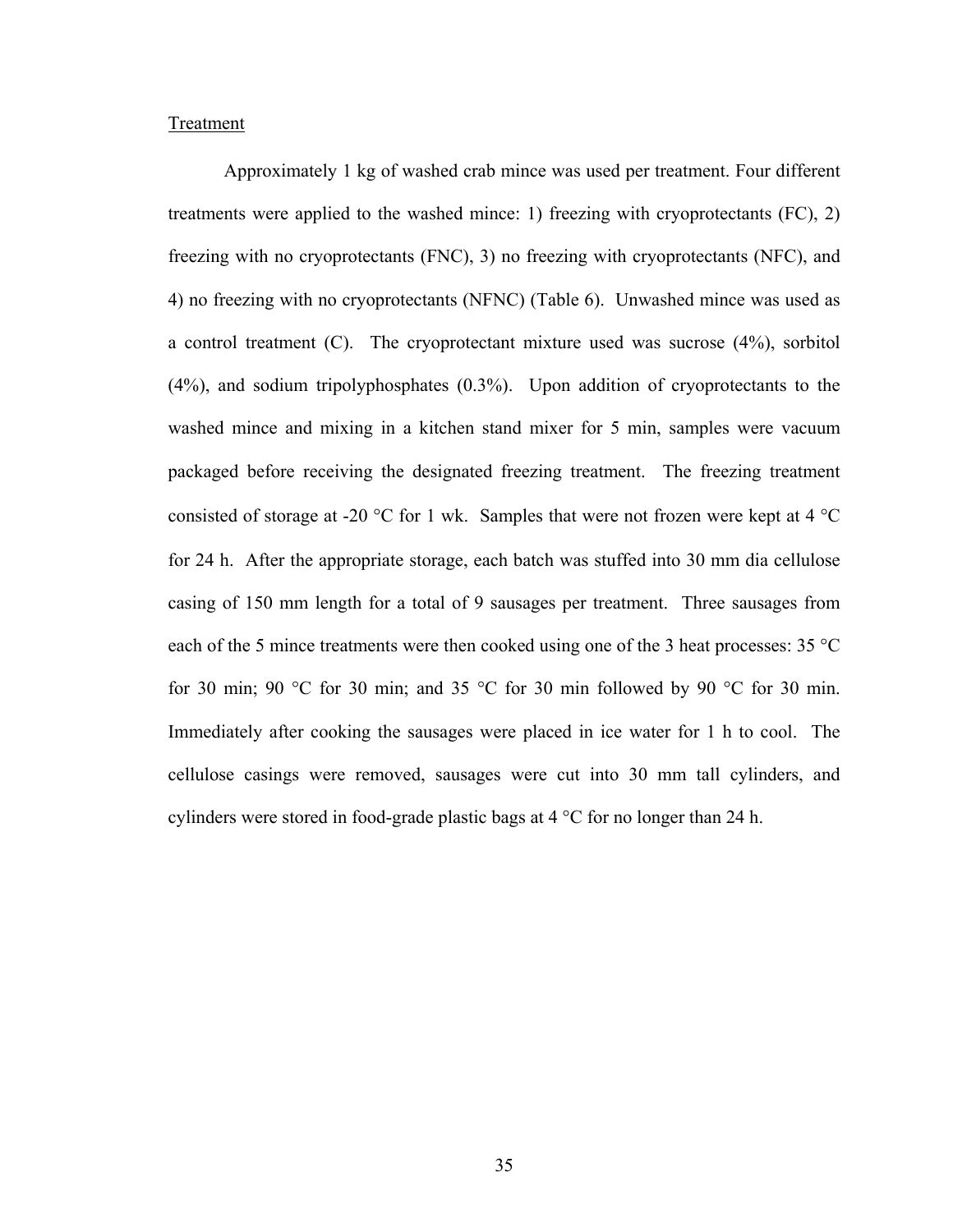|                                              | <b>Heat Process</b> |                   |                  |
|----------------------------------------------|---------------------|-------------------|------------------|
| <b>Freezing and Cryoprotectant Treatment</b> | $35^{\circ}$ C      | $90^{\circ}$ C    | 35/90°C          |
| Control                                      | C <sub>35</sub>     | C90               | C35/90           |
| No freezing with cryoprotectants             | NFC35               | NFC <sub>90</sub> | <b>NFC35/90</b>  |
| No freezing with no cryoprotectants          | NFNC35              | NFNC90            | <b>NFNC35/90</b> |
| Freezing with cryoprotectants                | <b>FC35</b>         | <b>FC90</b>       | FC35/90          |
| Freezing with no cryoprotectants             | FNC35               | FNC <sub>90</sub> | <b>FNC35/90</b>  |

**Table 6:** Sample abbreviations used to designate each of 15 cryoprotectant and freezing treatments used in the experimental design

# Proximate Analysis

 Fat, protein, ash, and moisture content were measured in all samples. Nitrogen content was analyzed using the Elementar Rapid N III nitrogen analyzer (Elementar Americas, Inc., Mount Laurel, N.J., U.S.A.). Total fat was determined using the SafTest (SafTest, Inc., Tempe, Ariz., U.S.A.) percent fat kit. Ash and moisture were both analyzed using AOAC methods (AOAC 2005). Moisture and protein analysis were performed in triplicate; ash and fat analysis were run in duplicate.

# Water-Holding Capacity

 The water-holding capacity of the gels was determined using the method described by Rouseel and Cheftel (1990) and modified by Alvarez and others (1992). Surimi-like gels were cut into approximately 3 mm cubes and 2 g of sample were centrifuged for 15 min at 1000 x *g*. Exudate was collected on Whatman filter paper. Samples were analyzed in triplicate and water-holding capacity was expressed as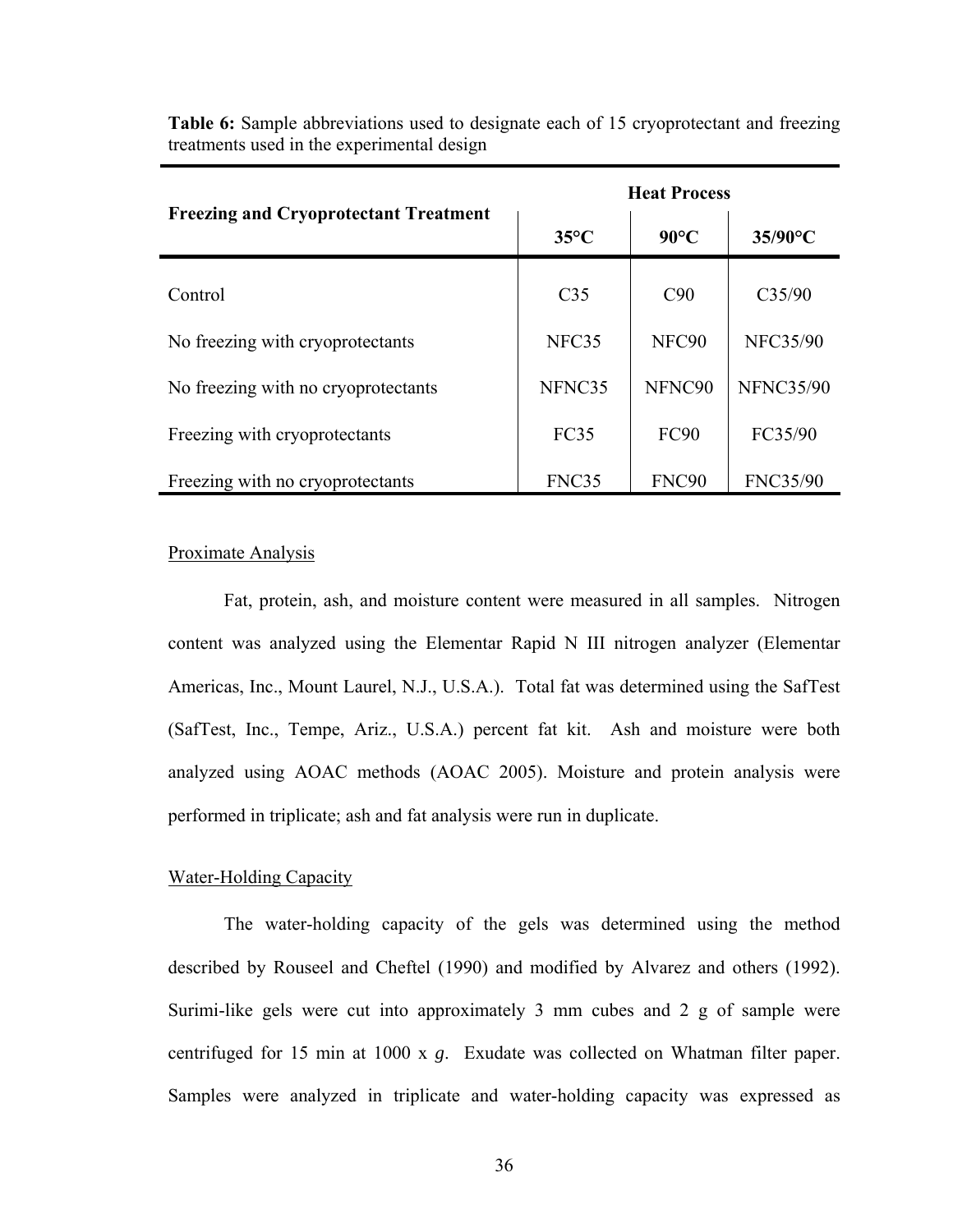percentage of water retained with respect to the water present in the gel prior to centrifugation.

# Gel Strength

 A penetration test was performed on 30 x 30 mm cylinders of each gel using a cylindrical stainless steel ball probe of 5 mm dia with a speed of 60 mm per min into 1 end of the sample. The probe was attached to a 25 N load cell connected to TA-XT2i texture analyzer (Technology Technologies, Scarsdale, N.Y., U.S.A.). Both the force (g) required for fracture and the distance (cm) to fracture were recorded. Nine measurements were taken per treatment.

# Color

 Ground sample from each of the 3 sausages per treatment were analyzed using the LabScan XE Hunter Lab colorimeter (Hunter Associates Laboratory, Reston, Va., U.S.A.). Each sausage was analyzed 3 times resulting in a total of 9 measurements for each treatment. Average  $L^*$ ,  $a^*$ , and  $b^*$  values were determined from the 9 measurements per treatment.

#### Statistical Analysis

 The experimental design used for the study was an incomplete block design. A control of unwashed mince was subjected to the 3 heat processes (30  $^{\circ}$ C, 90  $^{\circ}$ C, and 35 °C followed by 90 °C), but not to the 2 levels of freezing (freezing and no freezing) or 2 levels of cryoprotectants (addition and no addition). Washed mince was subjected to all 3 treatment variables: heat process, freezing, and cryoprotectant. All possible treatment combinations were used resulting in an additional 12 treatments. There were a total of 15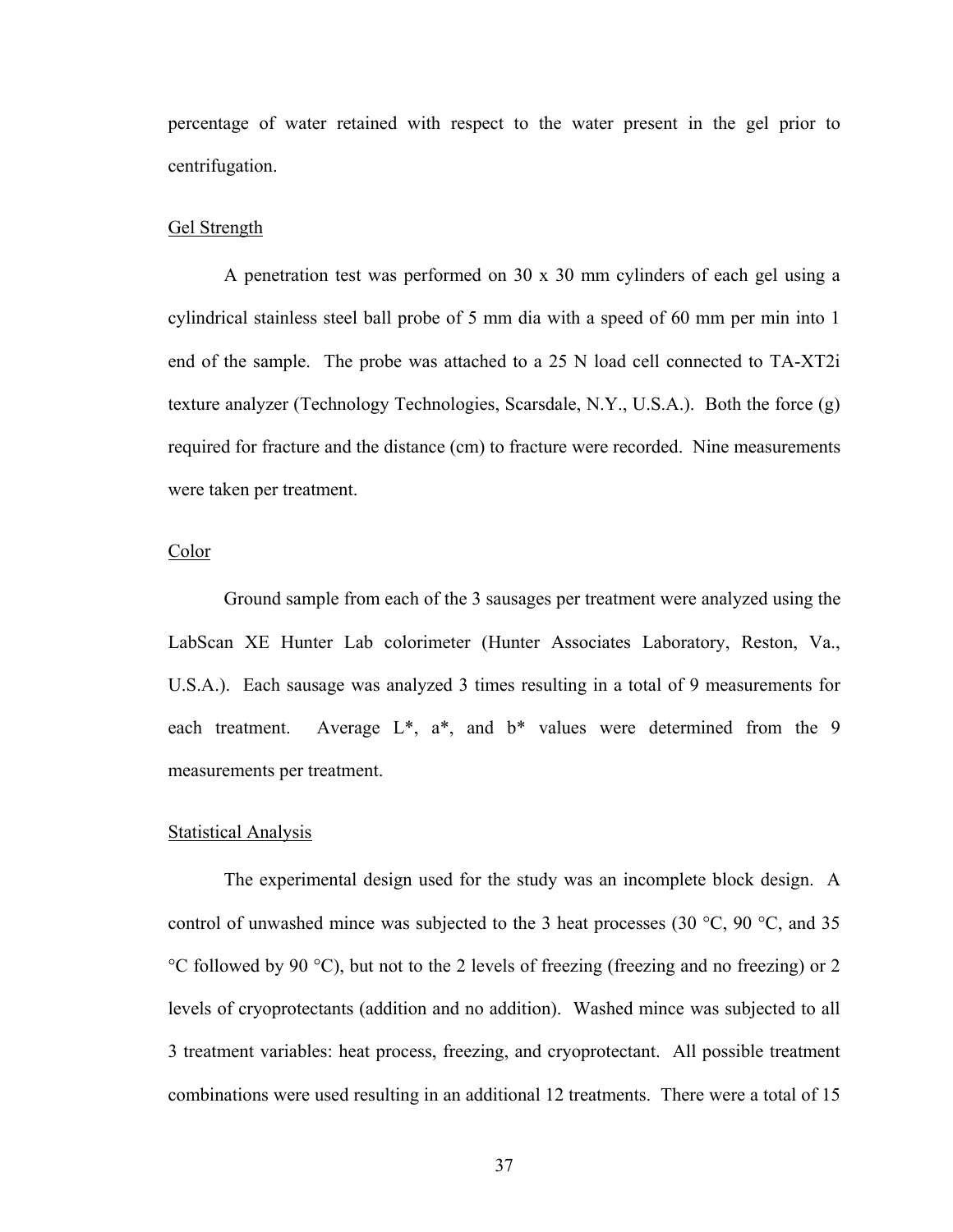treatments used in the design.

 Analysis for water-holding capacity, force to fracture, and distance to fracture was conducted on the 12 washed samples only due to insufficient gel formation in the control. A 2 x 2 x 3 factorial design was used for this analysis. Factors used were 2 levels of cryoprotectants, 2 levels of freezing, and 3 heat processes. Color  $(L^*, a^*, and b^*)$  values were evaluated on all 15 samples using an incomplete block design. Statistical analyses were performed using SAS (9.1) using least square means with Tukey mean separation. Significance was established at  $p < 0.05$ .

#### **Results and Discussion**

 Average yield of washed mince obtained at the end of 3 washes was 49% of the starting material on a wet weight basis. Forty replicates of 200 g samples were used to calculate the average yield. A scale-up study using larger batch sizes would be beneficial to help determine the commercial value of this process.

Proximate analysis characterized the crab mince gels as having between 0.1% to 0.2% ash, <1% total fat, 11.2% to 18.2% protein, and 77.0% to 81.1% moisture content. Protein content of the gels varied with addition of cryoprotectants. Samples with no cryoprotectants had average protein contents of 15.0% to 18.2% whereas those with cryoprotectants had average protein contents of 11.2% to 12.8%. The control samples had higher average moisture contents at 84% than the treatment gels.

 All treatments, excluding the unwashed control, formed gels from the previously cooked crab mince (Figure 5). Gels from washed mince were firm and had a hotdog-like consistency. The control did not form a gel under any of the 3 cooking procedures used. Therefore, only the 12 gels from the washed mince treatments could be analyzed for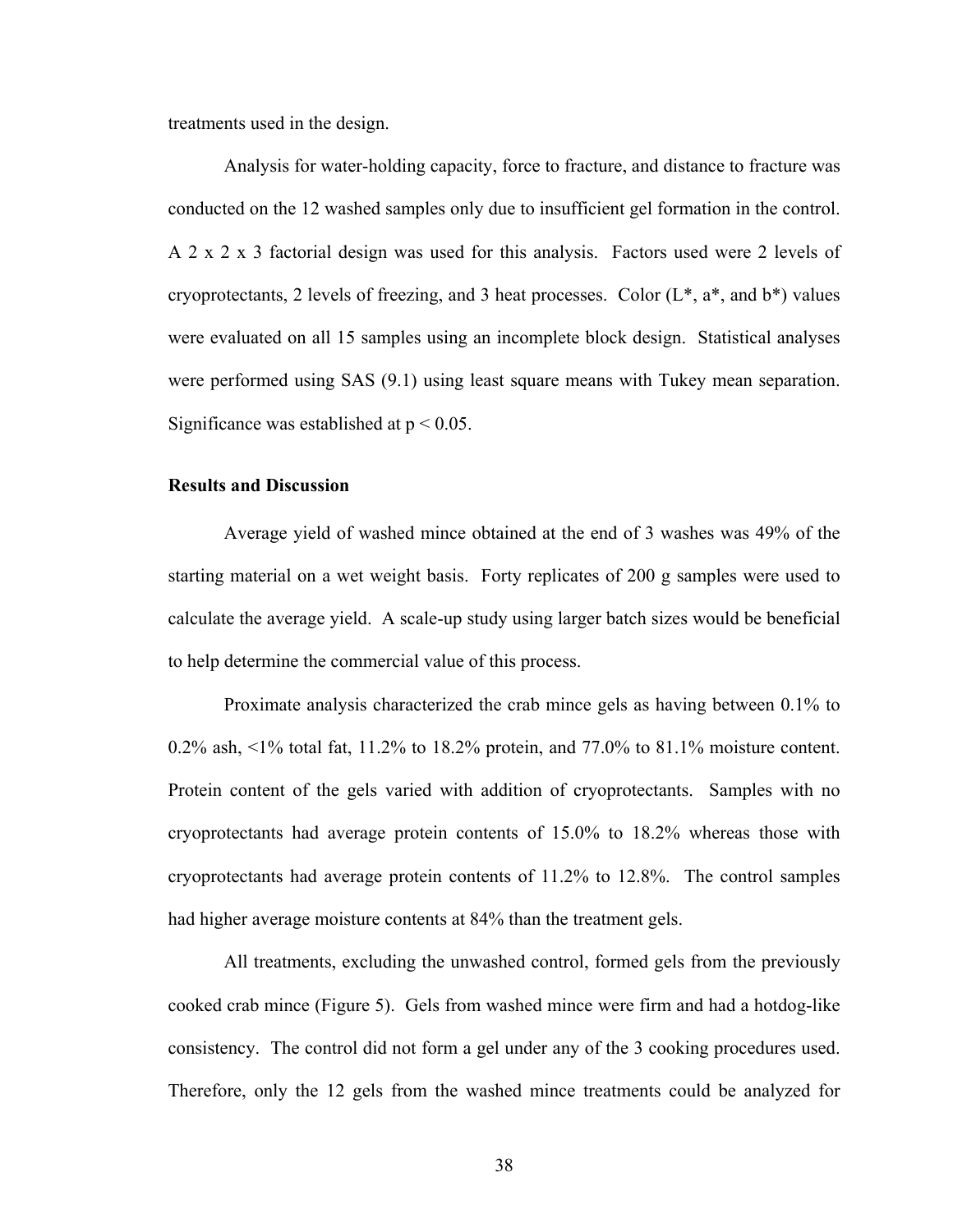water-holding capacity and texture.



**Figure 5:** Gelation of samples with the cryoprotectant and freezing treatments

Control sample gel formation, as shown in the top 3 samples, as compared to washed sample gels without cryoprotectants and no freezing (NCNF), bottom samples. Pictured on top from left to right: control heated at 35 °C for 30 min, control heated at 90 °C for 30 min, and control heated at 35 °C for 30 min followed by 90 °C for 30 min. Pictured on bottom from left to right: NCNF heated at 35 °C for 30 min, NCNF heated at 90 °C for 30 min, NCNF heated at 35 °C for 30 min followed by 90 °C for 30 min.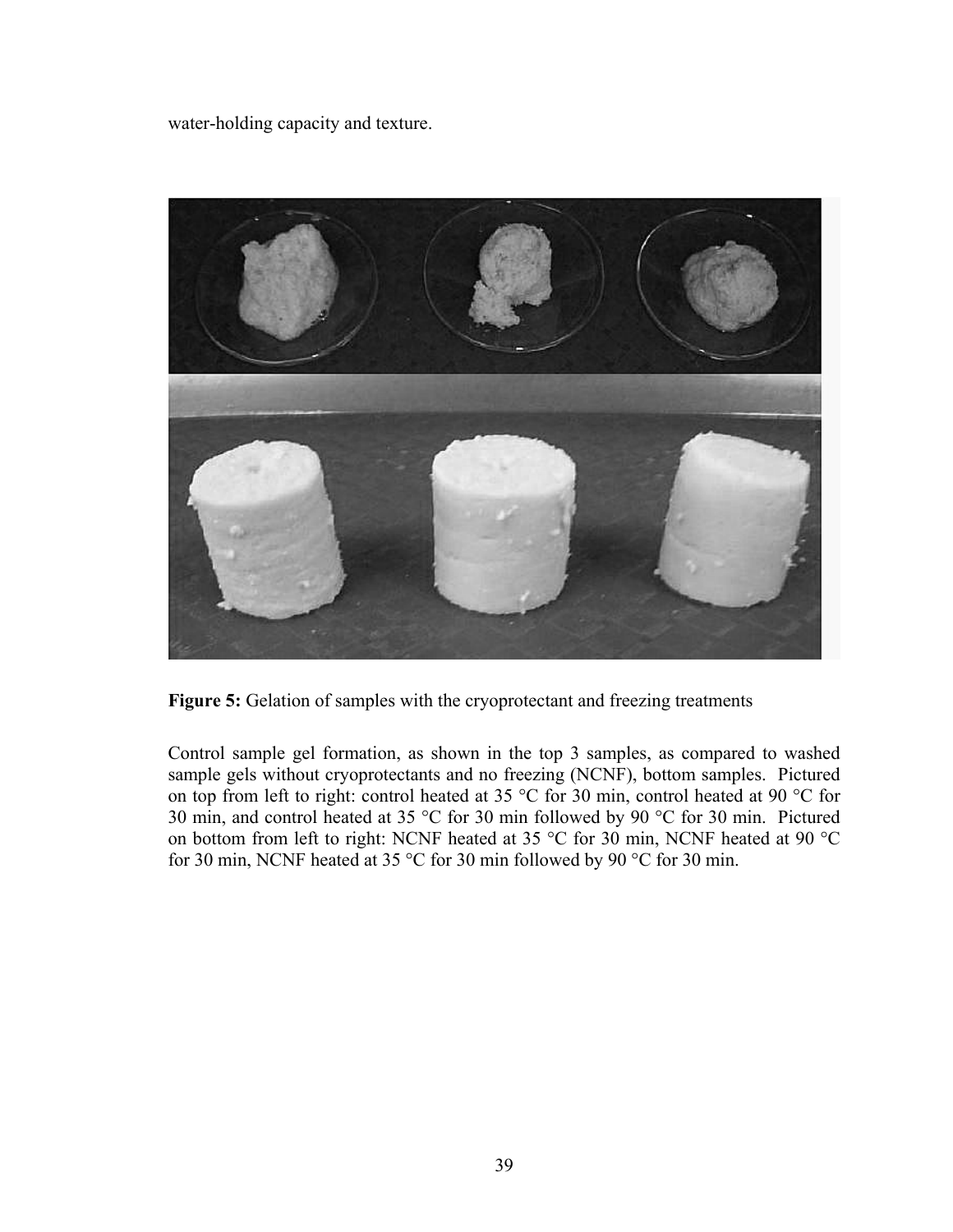The water-holding capacity of the gels was significantly ( $p < 0.05$ ) affected by both the freezing and cryoprotectant treatment. Samples that were not frozen (NFC, NFNC) had significantly ( $p < 0.05$ ) higher water-holding capacity based on multi-way analysis of variance with an overall average of 63.3% water retained compared to those that were frozen (FC, FNC), which only retained an average of 56.6% of the water in the gel (Figure 6). The frozen samples had a lower water-holding capacity due to the denaturation of proteins during freezing, which would allow less water to be retained during processing (Jittinandana and others 2005). Samples with no cryoprotectants (FNC, NFNC) added had significantly ( $p < 0.05$ ) higher water-holding capacity with an average 68.5% of the water being retained within the gel (Figure 6). Samples with cryoprotectants (FC, NFC) retained only an average of 51.3% of the water in the gel (Figure 6). The addition of cryoprotectants to washed mince is well known to reduce the rate of protein denaturation during frozen storage (Jittinandana and others 2005). In washed crab mince, adding cryoprotectants may have reduced the protein denaturation during freezing; however the extent of the denaturation was not measured. The crab mince was already denatured due to the commercial cooking process. The lower water holding capacity observed in the cryoprotectant treatments may have been due to the cryoprotectants in the crab mince interfering with the formation of a protein network between less denatured proteins thereby preventing a strong protein gel from forming (Yoon and others 1991). The cooking temperature had no impact on the water holding capacity of the gels. Lin and others (1995) found that Pacific whiting surimi gels had a water-holding capacity of 60% to 65%, which was comparable to the average waterholding capacity of the gels from the non-frozen crab mince treatments.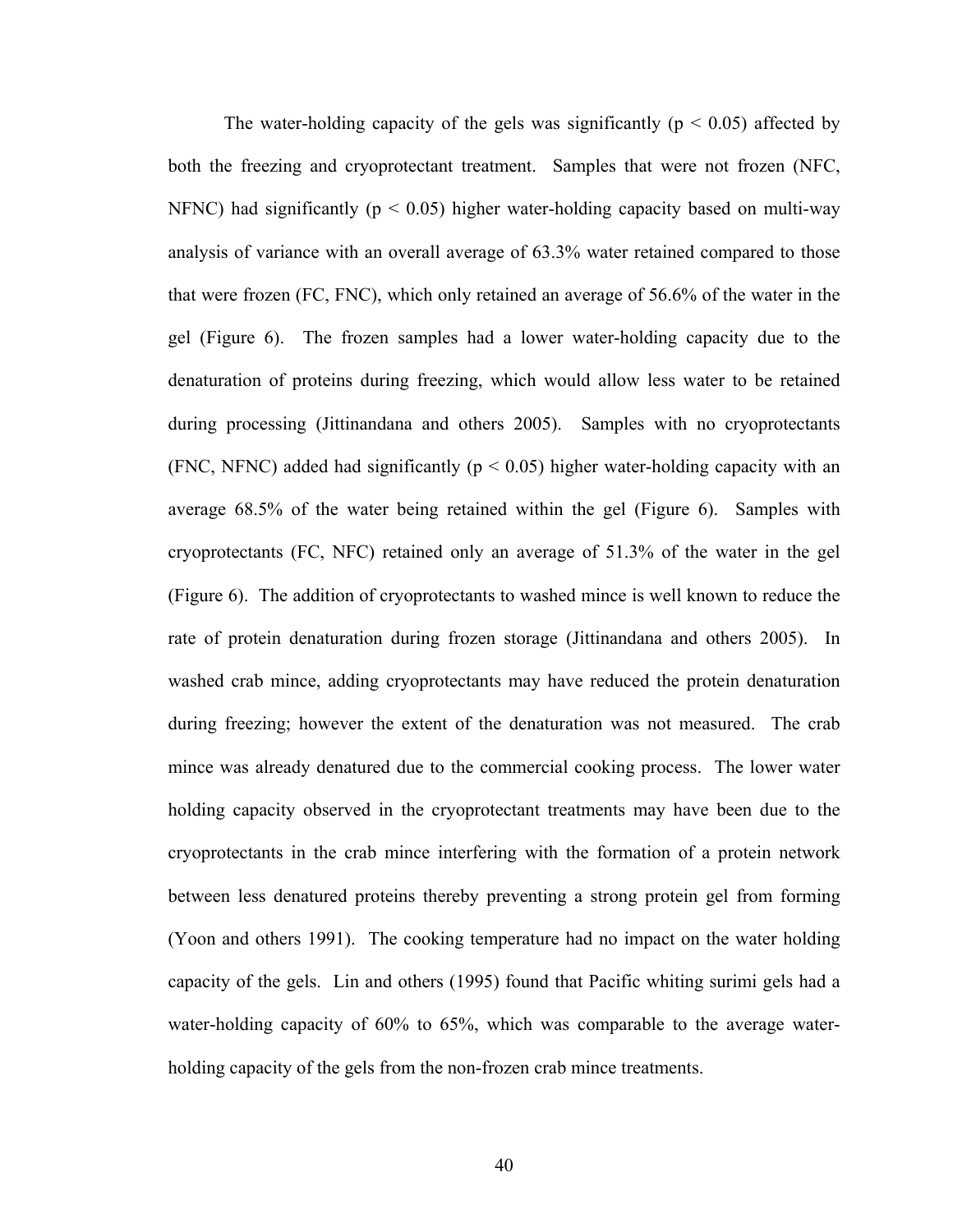

**Figure 6:** Water-holding capacity (percent water retained in gel) of crab mince gels from cryoprotectant and freezing treatment

Values shown are averages of three measurements with standard deviations. Sample codes: NFC35, NFC90, and NFC35/90 (non frozen washed mince with cryoprotectants heated at 35°C, 90°C, and both 35°C and 90°C, respectively); NFNC35, NFNC90, and NFNC35/90 (non frozen washed mince with no cryoprotectants heated at 35°C, 90°C, and both 35°C and 90°C, respectively); FC35, FC90, and FC35/90 (frozen washed mince with cryoprotectants heated at 35°C, 90°C, and both 35°C and 90°C, respectively); FNC35, FNC90, and FNC35/90 (frozen washed mince with no cryoprotectants heated at 35°C, 90°C, and both 35°C and 90°C, respectively).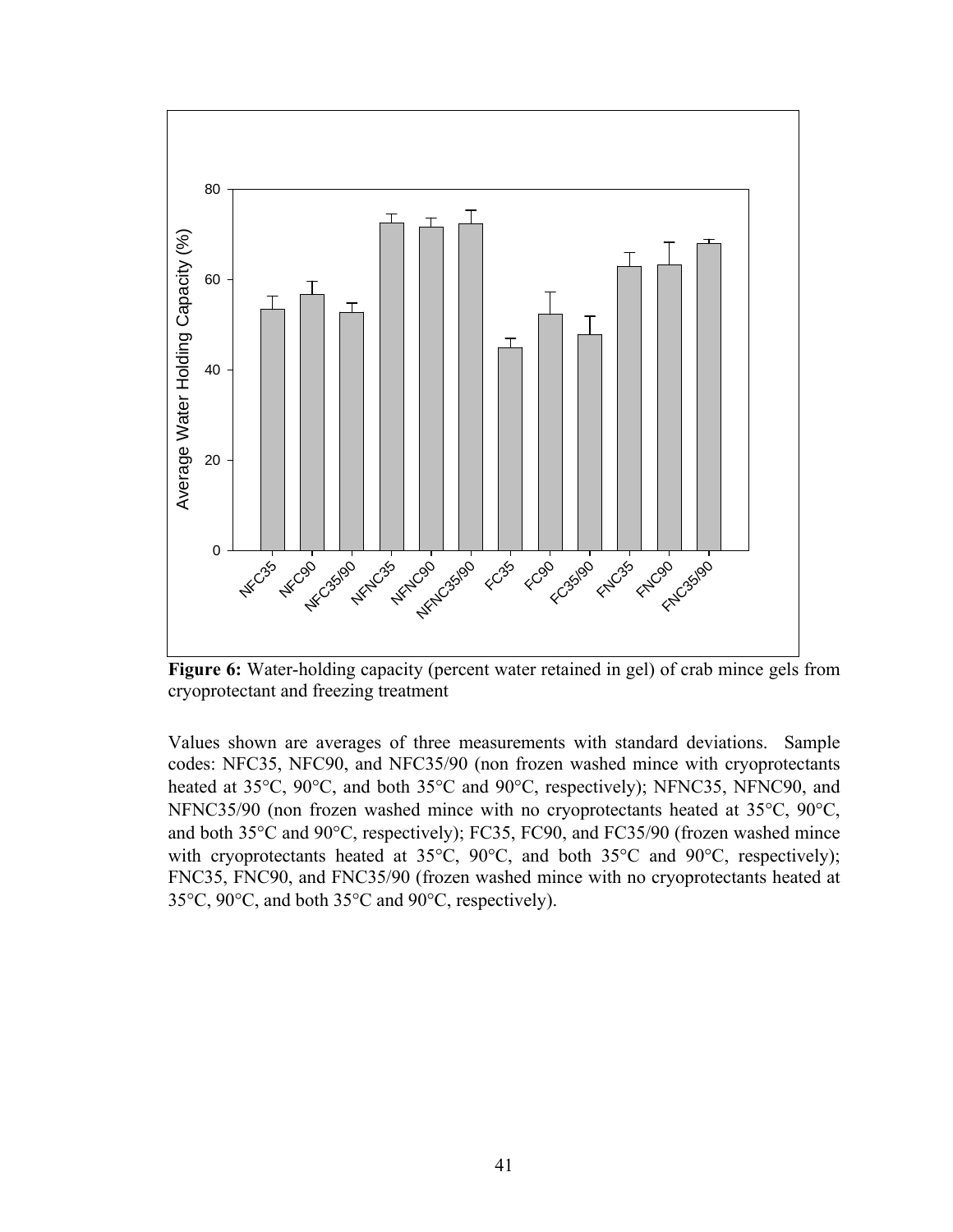Alvarez and Tejada (1997), on the other hand, produced sardine surimi suwari gels with water-holding capacities of 75% to 80% dependent on setting time and temperature. Although the water-holding capacities obtained for the crab mince gels were lower than those for sardine surimi suwari gels, they were surprisingly higher than expected given that the crab mince had already been cooked and frozen.

Both the cryoprotectant and cooking process had a significant ( $p < 0.05$ ) effect on the force to fracture of the gels, but only the cooking process had an effect on the distance to fracture of the gels (Figure 7 and 8). Samples with no added cryoprotectants (FNC and NFNC) had significantly ( $p < 0.05$ ) higher gel strength with an average value of 194.6 g compared to that of samples with cryoprotectants (FC and NFC) at 30.8 g (Figure 7). The addition of cryoprotectants did not result in a significant ( $p > 0.05$ ) difference in distance to fracture. Cooking treatment significantly  $(p < 0.05)$  impacted both gel properties. A 2-stage heating process (35  $\degree$ C for 30 min followed by 90  $\degree$ C for 30 min) had the significantly ( $p < 0.05$ ) highest average mean force to fracture of 160.3 g followed by the 90 °C for 30 minutes with an average force of 118.9 g and the 35 °C for 30 min treatment having the lowest mean force to fracture at 72.6 g (Figure 7). Samples cooked at 35 °C had the greatest average distance to fracture at 0.79 cm that was significantly ( $p < 0.05$ ) higher than both the other cooking treatments with averages of 0.61 cm to 0.67 cm (Figure 8). The application of a freezing treatment (FC, NFC) did not significantly ( $p > 0.05$ ) impact gel strength.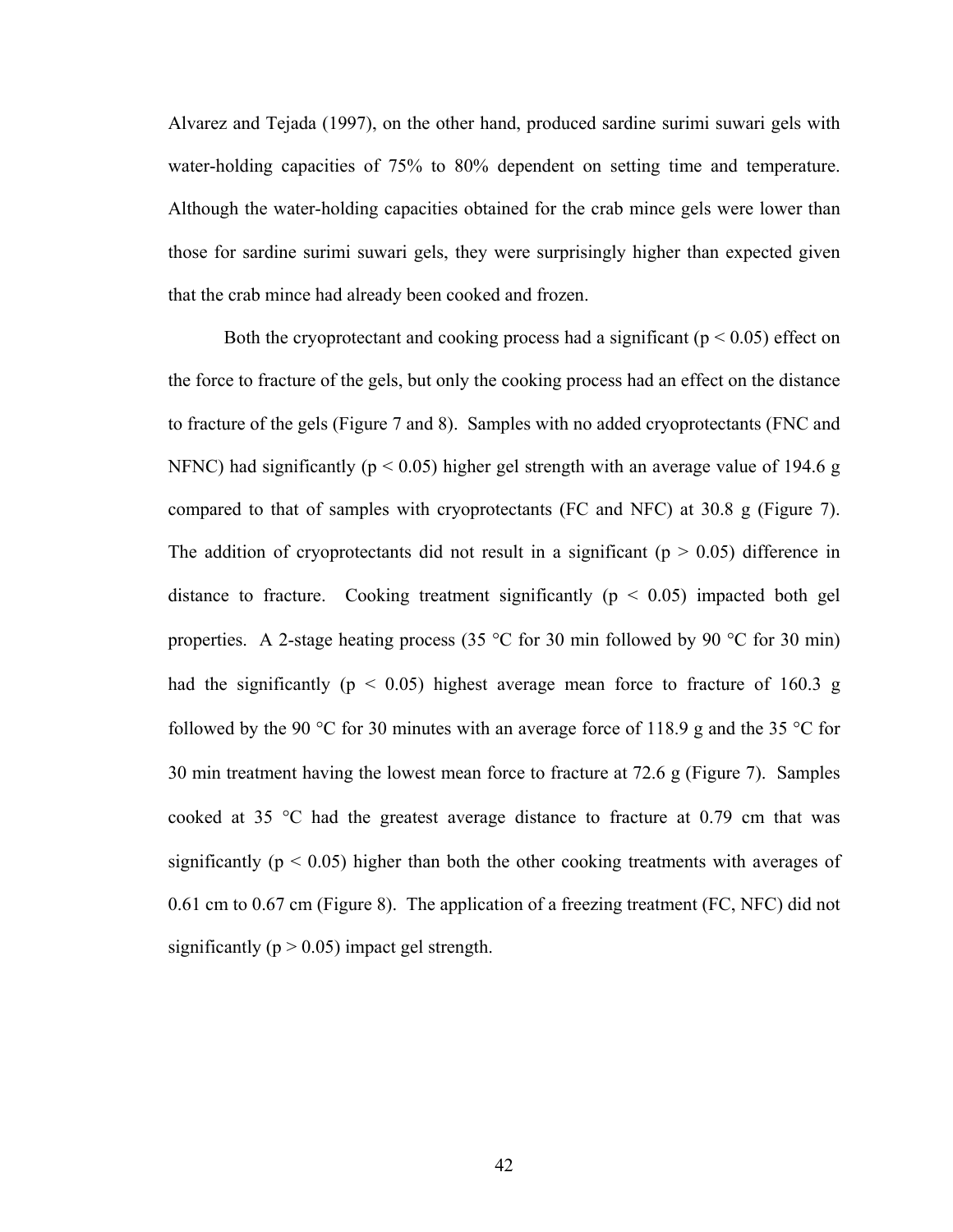

Figure 7: Force to fracture (g) of crab mince gels treated with cryoprotectants and freezing treatment

Values shown are averages of nine measurements with standard deviations. Sample codes: NFC35, NFC90, and NFC35/90 (non frozen washed mince with cryoprotectants heated at 35°C, 90°C, and both 35°C and 90°C, respectively); NFNC35, NFNC90, and NFNC35/90 (non frozen washed mince with no cryoprotectants heated at 35°C, 90°C, and both 35°C and 90°C, respectively); FC35, FC90, and FC35/90 (frozen washed mince with cryoprotectants heated at 35°C, 90°C, and both 35°C and 90°C, respectively); FNC35, FNC90, and FNC35/90 (frozen washed mince with no cryoprotectants heated at 35°C, 90°C, and both 35°C and 90°C, respectively).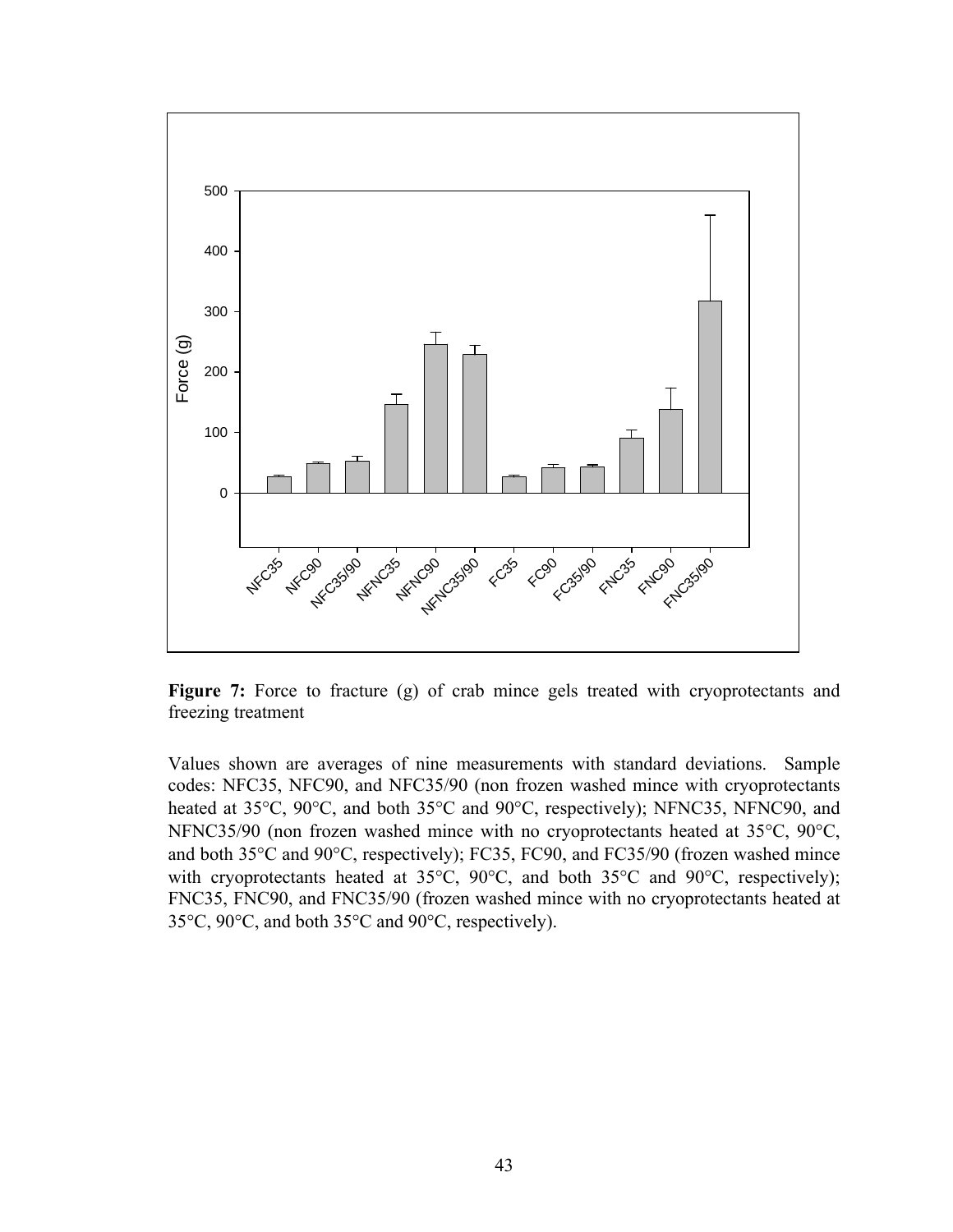

**Figure 8:** Distance to fracture (cm) of crab mince gels treated with cryoprotectants and freezing treatment

Values shown are averages of nine measurements with standard deviations. Sample codes: NFC35, NFC90, and NFC35/90 (non frozen washed mince with cryoprotectants heated at 35°C, 90°C, and both 35°C and 90°C, respectively); NFNC35, NFNC90, and NFNC35/90 (non frozen washed mince with no cryoprotectants heated at 35°C, 90°C, and both 35°C and 90°C, respectively); FC35, FC90, and FC35/90 (frozen washed mince with cryoprotectants heated at 35°C, 90°C, and both 35°C and 90°C, respectively); FNC35, FNC90, and FNC35/90 (frozen washed mince with no cryoprotectants heated at 35°C, 90°C, and both 35°C and 90°C, respectively).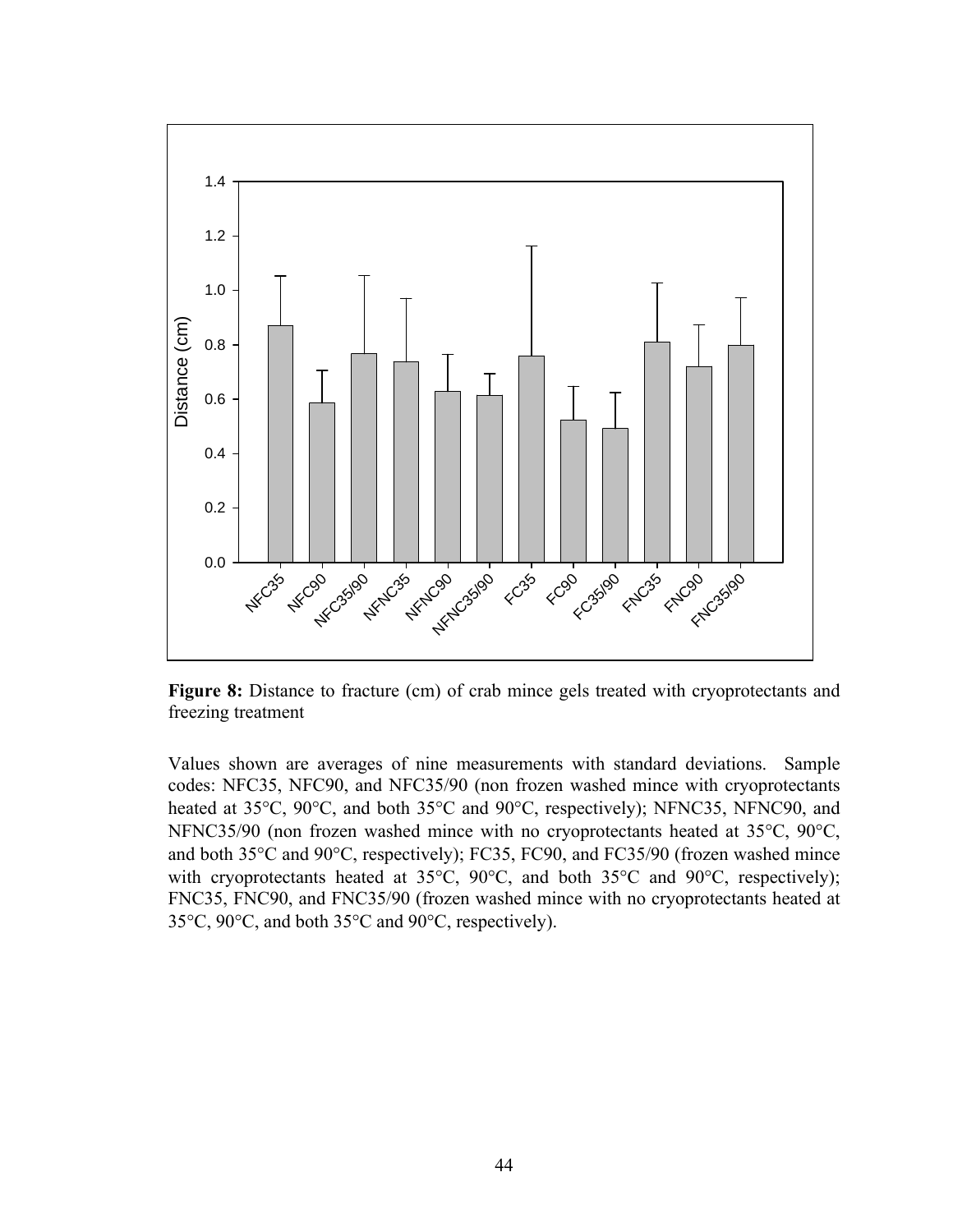The gelation properties of muscle proteins are highly dependent on the species. For example, Jiang and others (2000) found pollock surimi gels required approximately 900 g of force to fracture at a distance of 0.16 cm. Yongsawatdigul and Park (2004) found that rockfish surimi gels required only 340 g of force to fracture at a distance of 0.13 cm. Atlantic croaker surimi gels were found to require even less at 75 g of force to fracture at a distance of 0.06 cm (Perez-Mateos and others 2004). The washed crab mince gels exhibited gel strength between the rockfish surimi and Atlantic croaker surimi. The crab mince gels were similar to the Atlantic croaker gels in terms of force to fracture, though overall the distance to fracture was greater in the crab mince than in other species.

 Color analysis (Table 7) indicated that freezing, addition of cryoprotectants, and heating process all impacted L<sup>\*</sup> values. Unwashed mince (control) treatments were significantly ( $p < 0.05$ ) more white than both frozen and non-frozen samples, as well as those with and without cryoprotectants. Non-frozen samples were more white than frozen samples as were those with cryoprotectants compared to those without. Samples that received the 2-stage heat process were significantly ( $p < 0.05$ ) more white than both of the other heat processes. The higher L\* values for the unwashed control mince treatments were unexpected because with traditional surimi, L\* values increase with number of washings. Yongsawatdigul and Park (2004) found that rockfish surimi had an L\* value of 81.22 which was higher than what was obtained for the washed crab mince gels, which ranged from 62.40 to 69.76. Mexican flounder surimi gel had an L\* value of 82.45, which was also higher than that found in the washed crab mince gels (Tellez-Luis and others 2004). In traditional surimi processing, washing removes water soluble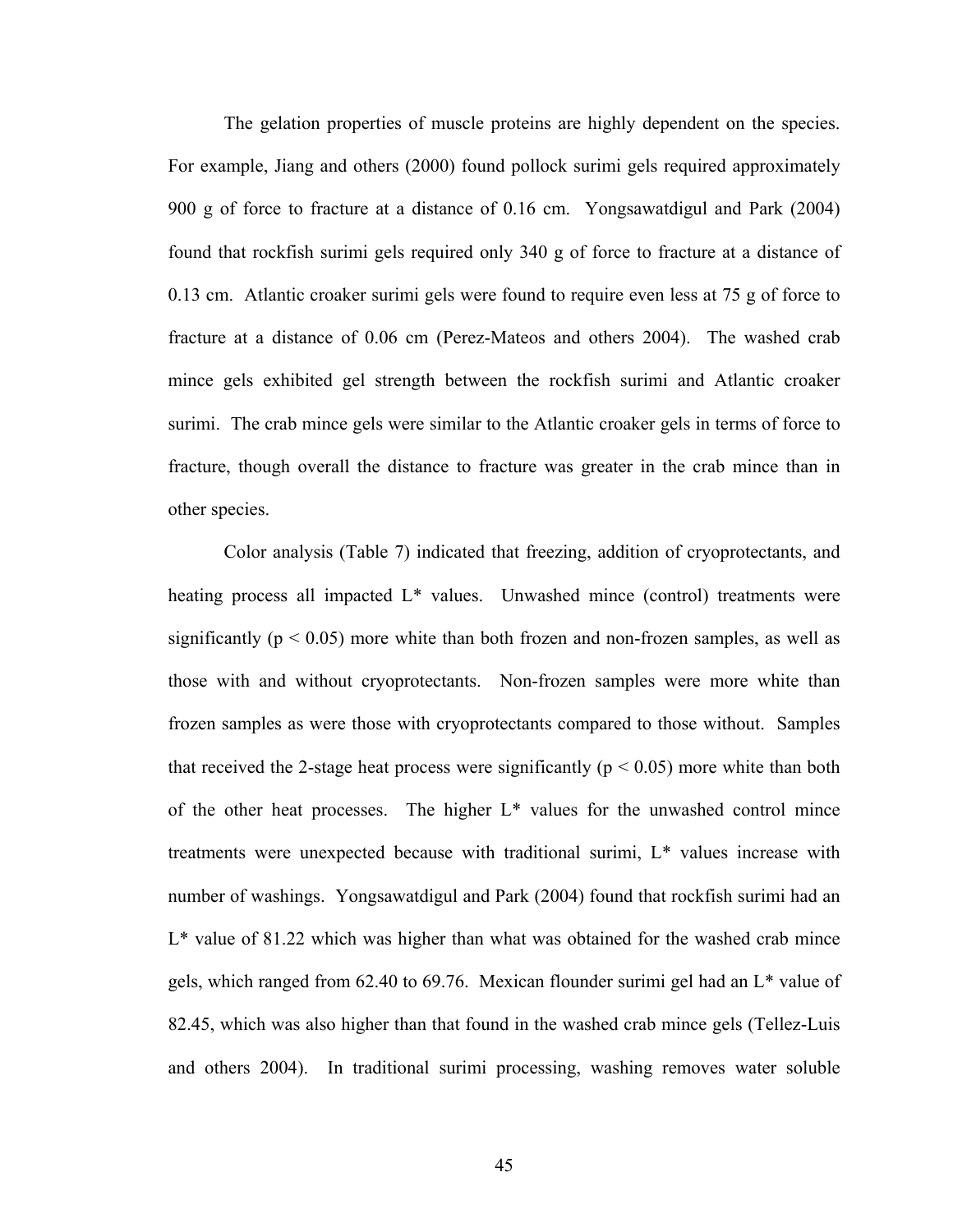colorants, thereby increasing L\* values. In this case, L\* decreased with washing.

| <b>Sample Code</b> | $L^*$            | $a^*$           | $h^*$            |
|--------------------|------------------|-----------------|------------------|
| C <sub>35</sub>    | $70.92 \pm 0.56$ | $2.24 \pm 0.08$ | $13.48 \pm 0.07$ |
| C90                | $70.34 \pm 0.10$ | $3.76 \pm 0.29$ | $13.38 \pm 0.07$ |
| C35/90             | $70.37 \pm 0.61$ | $1.83 \pm 0.26$ | $12.14 \pm 0.14$ |
|                    |                  |                 |                  |
| NFC35              | $69.47 \pm 0.03$ | $8.56 \pm 0.04$ | $16.33 \pm 0.07$ |
| NFC90              | $69.76 \pm 0.22$ | $8.05 \pm 0.09$ | $16.29 \pm 0.11$ |
| <b>NFC35/90</b>    | $69.66 \pm 0.52$ | $7.73 \pm 0.07$ | $16.03 \pm 0.02$ |
|                    |                  |                 |                  |
| NFNC35             | $66.69 \pm 0.02$ | $8.92 \pm 0.02$ | $16.84 \pm 0.06$ |
| NFNC90             | $65.38 \pm 0.20$ | $7.67 \pm 0.06$ | $16.59 \pm 0.99$ |
| <b>NFNC35/90</b>   | $66.21 \pm 0.28$ | $8.08 \pm 0.03$ | $16.32 \pm 0.20$ |
|                    |                  |                 |                  |
| FC35               | $66.48 \pm 0.17$ | $7.94 \pm 0.06$ | $16.14 \pm 0.04$ |
| <b>FC90</b>        | $67.34 \pm 0.23$ | $7.02 \pm 0.05$ | $16.16 \pm 0.09$ |
| FC35/90            | $67.79 \pm 0.36$ | $6.95 \pm 0.09$ | $15.74 \pm 0.15$ |
|                    |                  |                 |                  |
| FNC35              | $62.40 \pm 0.07$ | $7.94 \pm 0.09$ | $15.95 \pm 0.19$ |
| <b>FNC90</b>       | $64.17 \pm 0.04$ | $7.50 \pm 0.02$ | $16.64 \pm 0.28$ |
| FNC35/90           | $66.02 \pm 0.32$ | $8.00 \pm 0.12$ | $18.19 \pm 0.59$ |

Table 7: Hunter color values (L<sup>\*</sup>, a<sup>\*</sup>, b<sup>\*</sup>) of crab mince gels from cryoprotectant and freezing treatments

Values shown are the average of three measurements  $\pm$  the standard deviation. Sample codes: NFC35, NFC90, and NFC35/90 (non frozen washed mince with cryoprotectants heated at 35°C, 90°C, and both 35°C and 90°C, respectively); NFNC35, NFNC90, and NFNC35/90 (non frozen washed mince with no cryoprotectants heated at 35°C, 90°C, and both 35°C and 90°C, respectively); FC35, FC90, and FC35/90 (frozen washed mince with cryoprotectants heated at 35°C, 90°C, and both 35°C and 90°C, respectively); FNC35, FNC90, and FNC35/90 (frozen washed mince with no cryoprotectants heated at 35°C, 90°C, and both 35°C and 90°C, respectively).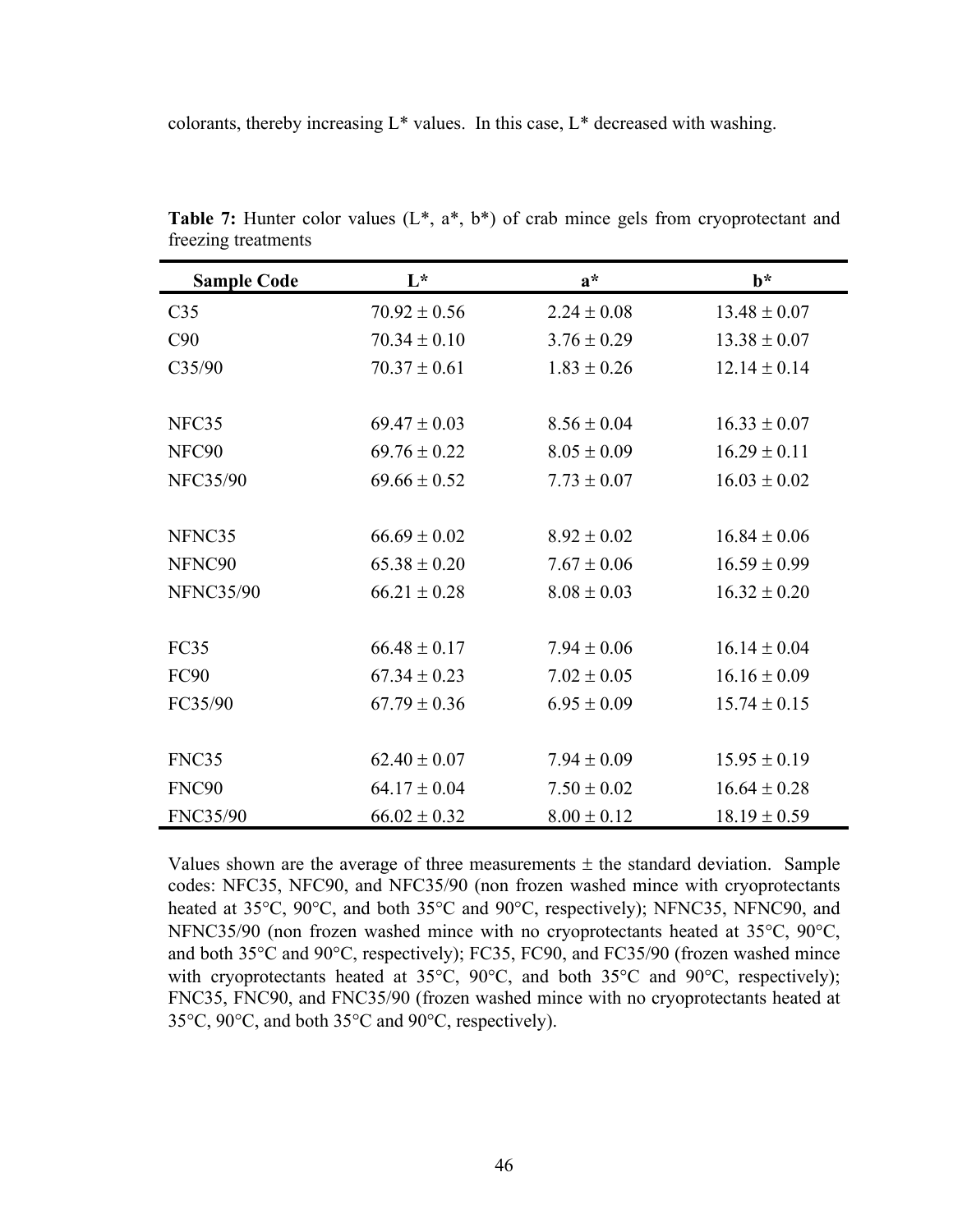All factors had a significant ( $p < 0.05$ ) effect on a\* values. Non-frozen samples (NFC, NFNC) were significantly ( $p < 0.05$ ) more red than frozen (FC, FNC) samples and the control. Samples with no cryoprotectants (FNC, NFNC) were significantly ( $p < 0.05$ ) more red than those with cryoprotectants (FC, NFC) or the control. Again, the higher  $a^*$ values in the washed samples was surprising because washing was expected to reduce the colorants in the mince. In this case it increased a\* values. The unwashed control had average a\* values ranging from 1.83 to 3.76 while samples with no cryoprotectants and no freezing had average values ranging from 7.67 to 8.92. The only difference between the control and the other treated samples was the wash step intended to remove soluble compounds that might interfere with gel formation. Heat process also significantly ( $p <$ 0.05) impacted a\* values. The samples cooked with the 2-stage heat process were less red than the other heat processes.

 The b\* values were less affected by the various treatments. Heat processing did not significantly ( $p > 0.05$ ) affect the b\* values of the samples. Freezing and no freezing treatments were not significantly ( $p > 0.05$ ) different from one another but were significantly ( $p < 0.05$ ) more yellow than the control. The samples with cryoprotectants were significantly ( $p < 0.05$ ) different than those without cryoprotectants. Samples with no cryoprotectants had the highest  $b^*$  values, with the control having the lowest  $b^*$ values.

 Since a traditional surimi process was used to treat the previously cooked mince, color was measured. In raw fish surimi, a high  $L^*$  value and low  $a^*$  and  $b^*$  values are indicative of high-quality surimi; therefore washed cooked crab mince was compared to traditional raw fish surimi. Raw fish becomes more white with washing, whereas the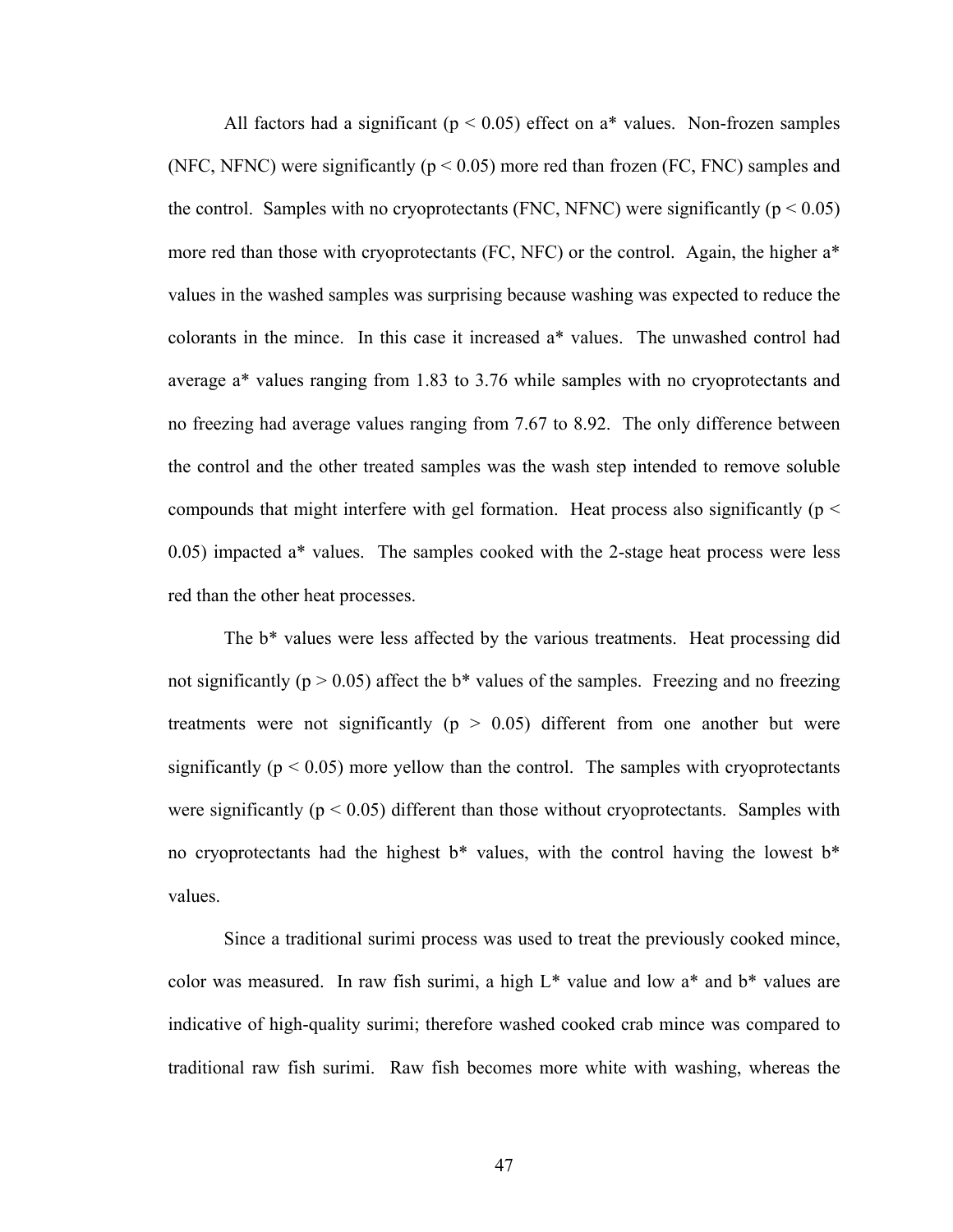opposite was true for the previously cooked Jonah crab mince. This study showed that both a\* and b\* increased in the mince that was washed. In contrast to fish, crabs and other crustaceans contain the blue colored oxygen-carrying pigment hemocyanin as well as blue and red colored carotenoproteins, which may affect the color of the mince (Garate and others 1984; Garcia-Carreno and others 1999; Terwilliger and others 2005). Endogenous enzymes and chemical reactions such as Maillard browning and oxidative discoloration may also influence the color of the crab meat during processing (Boon 1975). Though color may not be important for further manufacturing of gels, it is interesting to note that the previously cooked mince did not respond similarly to raw fish when washed.

# **Conclusion**

We believe this is the  $1<sup>st</sup>$  study to demonstrate gel formation in previously cooked muscle proteins. Further studies are underway to investigate the mechanism involved in gelation of these cooked crab proteins. Washing the mince aided in gel formation and the washed, cooked proteins displayed gelling characteristics with water-holding capacity comparable to Pacific whiting surimi. The gel strength was weaker than traditional Pollock surimi, but stronger than Atlantic croaker surimi gels. The addition of cryoprotectants did not aid in improved gel characteristics and in most cases reduced the quality as measured by both water-holding capacity and gel strength. Freezing of the washed mince resulted in lower water-holding capacity but did not affect the force to fracture of the gels. The use of a 2-stage heating process produced a crab mince gel with the highest strength and whitest color. Based on these results, washed crab mince from previously cooked Jonah crab meat can produce gels with water-holding capacity and gel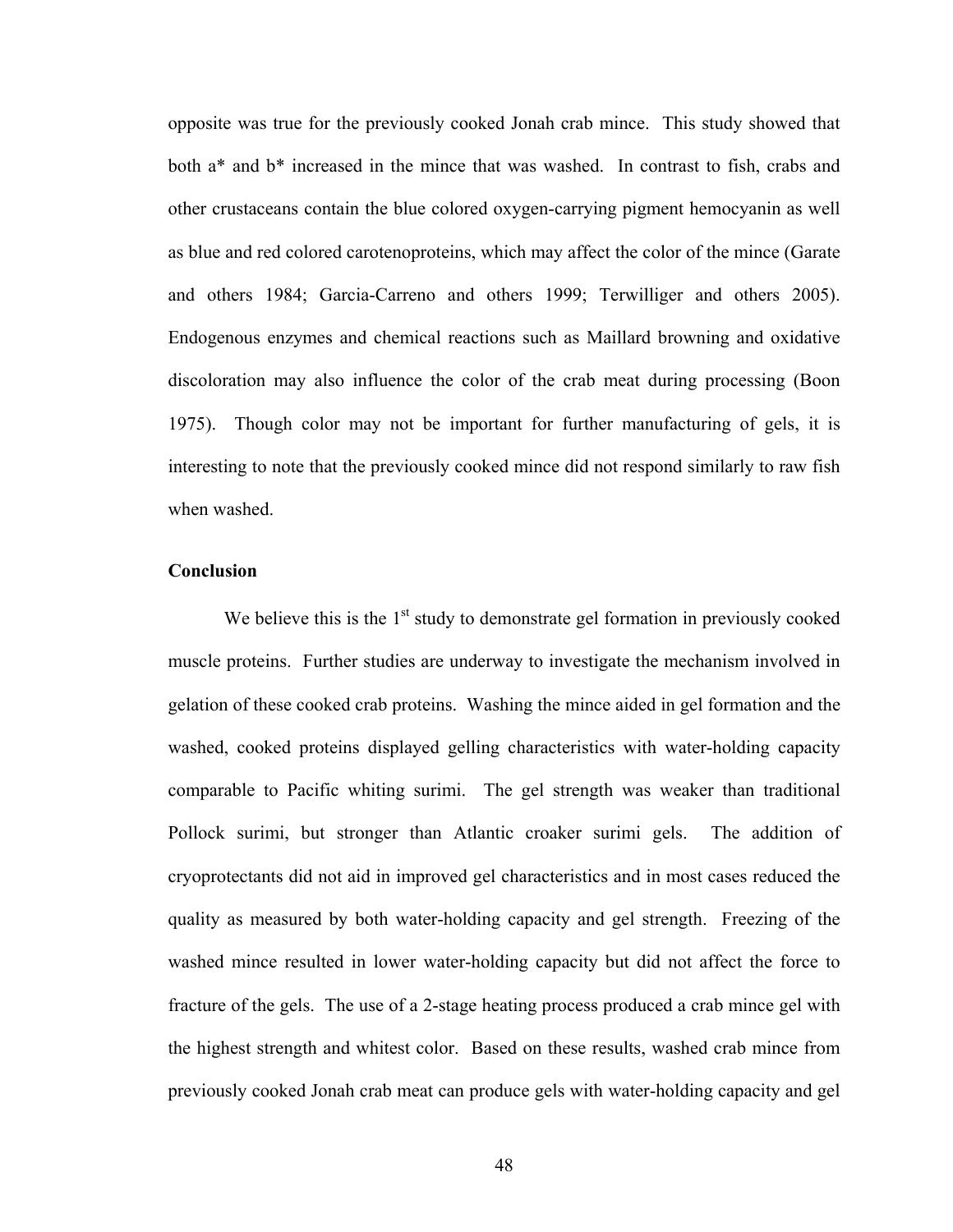strength similar to those of surimi from some raw fish.

 The gelation properties of the previously cooked crab mince suggest that it can be used as a major component in protein gel-based products. Investigations are currently under way to evaluate the effects of carbohydrate and protein additives on the textural attributes of the crab mince gels. Ultimately, the cooked crab mince will be utilized in the formation of value-added products such as sausages, restructured meats, or nuggets.

#### **Acknowledgements**

 We would like to thank Portland Shellfish in Portland, Maine for their generous support of this research. This manuscript is nr 2892 of the Univ. of Maine Agricultural and Forest Experiment Station.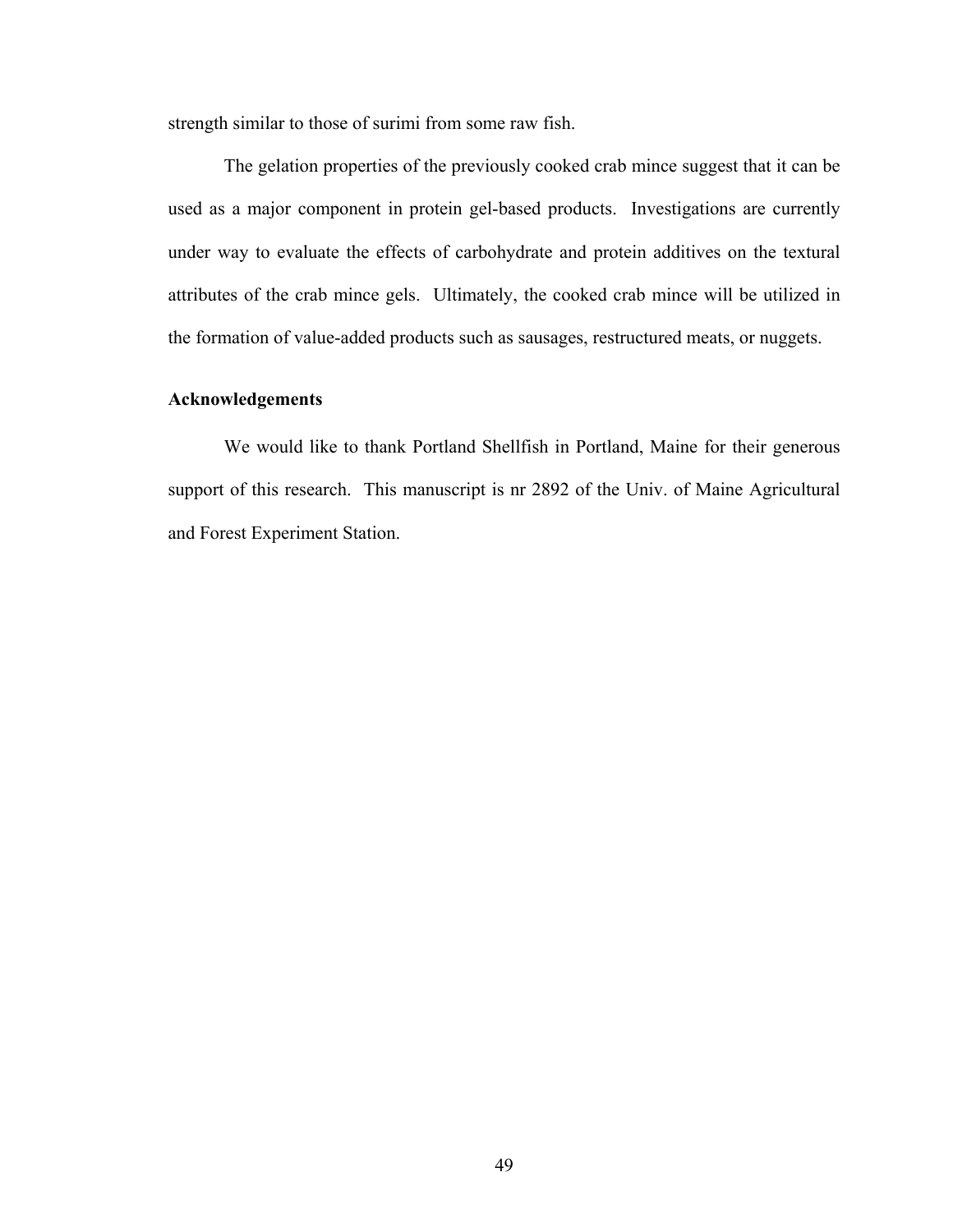# **CHAPTER 3. GELATION PROPERTIES OF PREVIOUSLY COOKED MINCED MEAT FROM JONAH CRAB (***CANCER BOREALIS***) AS AFFECTED BY WASHING TREATMENT AND SALT CONCENTRATION**

#### **Chapter Abstract**

 Jonah crab processing involves boiling live product followed by removal of a portion of the edible tissue resulting in large quantities of by-products. In this study two factors, washing treatment (dewatered only, one wash, and three washes) and sodium chloride (NaCl) concentration (0%, 2%, and 4%), were investigated to determine the impact of each on the gelation properties of cooked Jonah crab mince. Gels were tested for color, water holding capacity (WHC), gel strength, and electrophoretic profile. Washing treatment and NaCl concentration affected the color of gels. Four percent NaCl increased L\* and a\* values, and b\* values decreased with increased washing. Washed samples exhibited significantly higher WHC, retaining 14% more water than dewatered samples. The 4% NaCl treatment decreased the WHC by 13% compared to lower NaCl levels. Multiple washing steps increased the force to gel deformation, doubling the force required for dewatered samples. Based on these results, cooked Jonah crab meat treated with three washes and 0% NaCl resulted in the strongest gels with the best water holding capacity.

#### **Introduction**

 Jonah crab (*Cancer borealis*) is a by-catch of the lobster industry with 578 metric tons of crab landed in Maine and 1456 metric tons landed in the United States in 2003 (NMFS 2003). Jonah crab claws have seen an increase in consumer demand due to their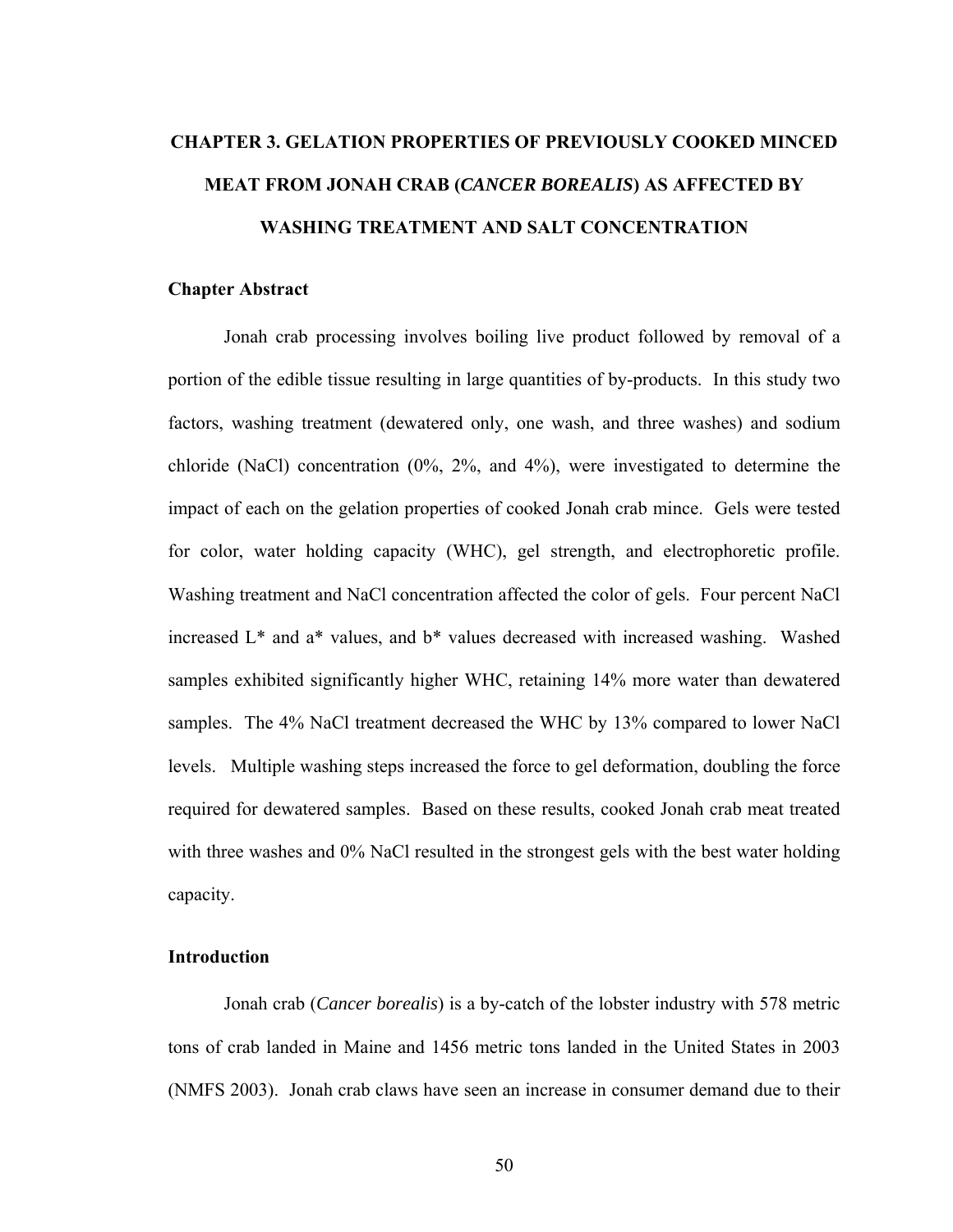mild flavor and relatively low cost (Redmayne 2002). Though the claws have become more popular, much of the remaining crab meat is wasted after removal of the claws. A mechanical deboner can be used to produce low-value cooked crab mince from the walking legs and body that is added to bisques, soups, stuffings, and crab cakes (Portland Shellfish, Portland, ME, U.S.A.). However, newer higher value uses for the crab mince are needed to increase profitability and total utilization of the resource.

 Underutilized fish species and by-products of fish processing can be used in the development of new products to gain a greater value from the original resource. Processing these meat byproducts into surimi is one way of increasing utilization of the resource. Earlier research showed that previously cooked minced crab meat could be used in the formation of surimi-like gels (Baxter and Skonberg 2006). In traditional surimi processing, sodium chloride is added to raw muscle mince to aid in gel formation. The sodium chloride initiates the conversion of surimi into a *kamaboko* style gel by forming an actomyosin sol from the actin and myosin present (Hall and Ahmad 1997). Typically, between 2% to 3% sodium chloride has been added to aid in gel formation. However, Lin and others (1995) showed that significant amounts of myofibrillar proteins in fish are solubilized in very low (near zero) ionic strength solutions. In raw cod muscle, the solubility of proteins in near zero ionic strength solutions was greater than the solubility at high ionic strengths (Stefansson and Hultin 1994). Solubilization of muscle proteins occurs in two steps: depolymerization of thick filaments followed by dissociation of actin from myosin (Parsons and Knight 1990). The salt content of a solution can affect the solubility of the proteins present. Low salt concentrations allow the proteins to be surrounded by salt ions of opposite charge which decreases the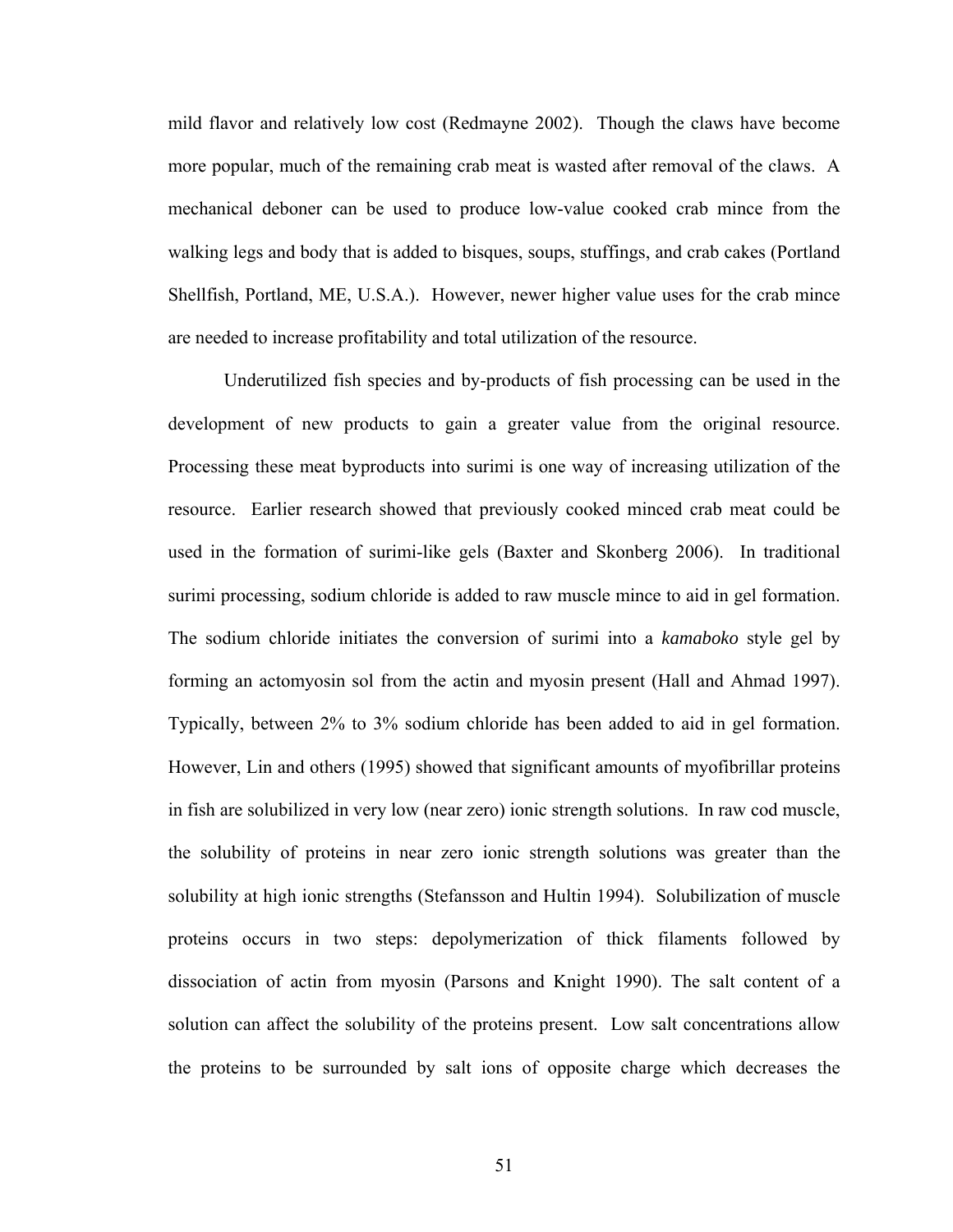electrostatic free energy leading to increased activity of the solvent resulting in greater solubility of proteins (Debye and Huckel 1923). This increased solubility is referred to as salting-in. The salting-in phenomenon is attributed to nonspecific electrostatic interactions between charged proteins and the ionic environment which leads to solubilization (von-Hippe and Schleich 1969). As the salt concentration in a solution is increased, the salt ions compete with the proteins for binding sites on the water molecules. This results in greater protein-protein interactions and fewer protein-solvent interactions leading to the precipitation of proteins. Salting-out occurs at high salt concentrations and is attributed to the loss of a stable hydrophilic surface, causing exposed hydrophobic areas of the proteins to interact, aggregate, and precipitate. Both salting-in and salting-out are affected by ion type, with calcium ions promoting salting in and sulfate ions promoting salting-out. In the case of cod, all of the proteins in the cod muscle were soluble when the ionic strength was reduced below 0.025 (Stefansson and Hultin 1994). The contradictory research, showing that proteins are most soluble at both high and low ionic strengths, suggest that traditionally used levels of sodium chloride may be higher than what is needed for gelation of muscle proteins.

 Processing of raw fish into surimi requires several washing steps. The washing step not only removes fat, sarcoplasmic proteins, and other undesirable substances such as blood, pigments and odorous compounds, but also concentrates the myofibrillar proteins to enhance gelation (Mendes and Nunes 1992). The number of washing cycles and ratio of water to mince needed varies with fish species, initial condition of the fish, and the type of operation, either continuous or batch processing (Lee 1984). In general, a five minute agitation in each of two washing cycles using a 3:1 (water to mince) ratio has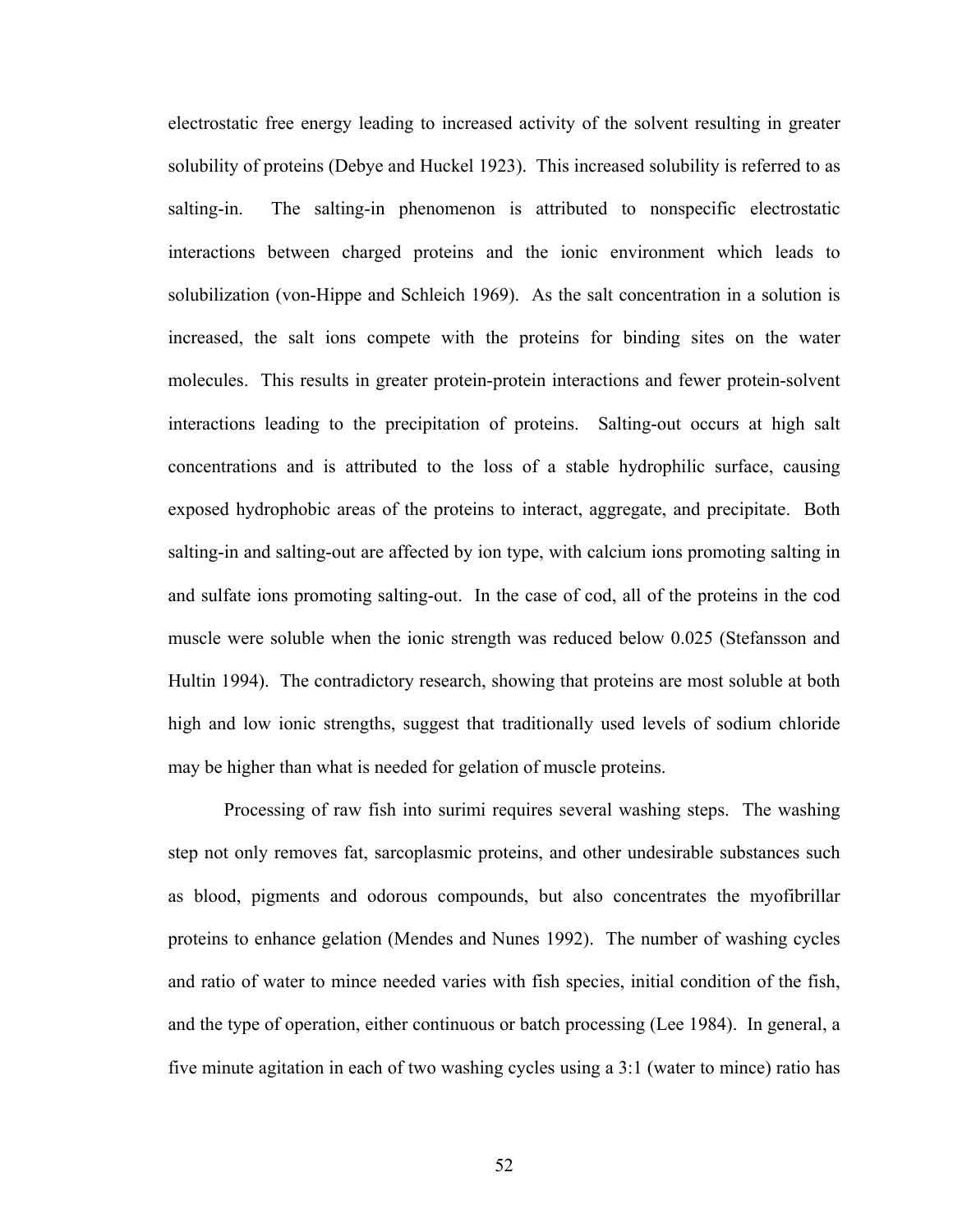been considered adequate for raw fish surimi production (Lee 1986). Pacheco-Aguilar and others (1989) investigated the effect of washing in Pacific whiting surimi production. Removal of lipids was not efficiently achieved using a single wash with a 3:1 ratio (water to mince) but resulted in high solids and protein recoveries which are often low in multiple exchange washing procedures. Up to 38% of the solids were lost in the third wash cycle (Lin and Park 1996). Reducing the number of washing cycles is important in overall recovery of solids and maximization of yield as well as decreasing the wash water volume.

 Previous studies by other researchers have focused on gelation of raw fish muscle. The purpose of this study was to investigate the impact of washing and sodium chloride addition on the gelation of cooked muscle proteins. The denaturation of the cooked crab minced meat was expected to increase the number of washing cycles and the amount of sodium chloride needed for gelation. The objectives of this study were to determine the effects of washing treatment (dewatered only, one wash, and three washes) and sodium chloride level (0%, 2%, and 4%) on the gel formation of previously cooked Jonah crab meat mince.

#### **Materials and Methods**

 Frozen, commercially available Jonah crab meat mince processed in the following manner was obtained from Portland Shellfish (Portland, Maine, U.S.A.): crabs had been eviscerated, boiled for 14 minutes without the top portion of the carapace, and cooled. Cooked crabs were kept on ice until mince was separated later the same day. Claws were removed and the remaining meat was separated using a mechanical deboning machine. The mince consisted of meat from the body and walking legs. Ten pounds of mince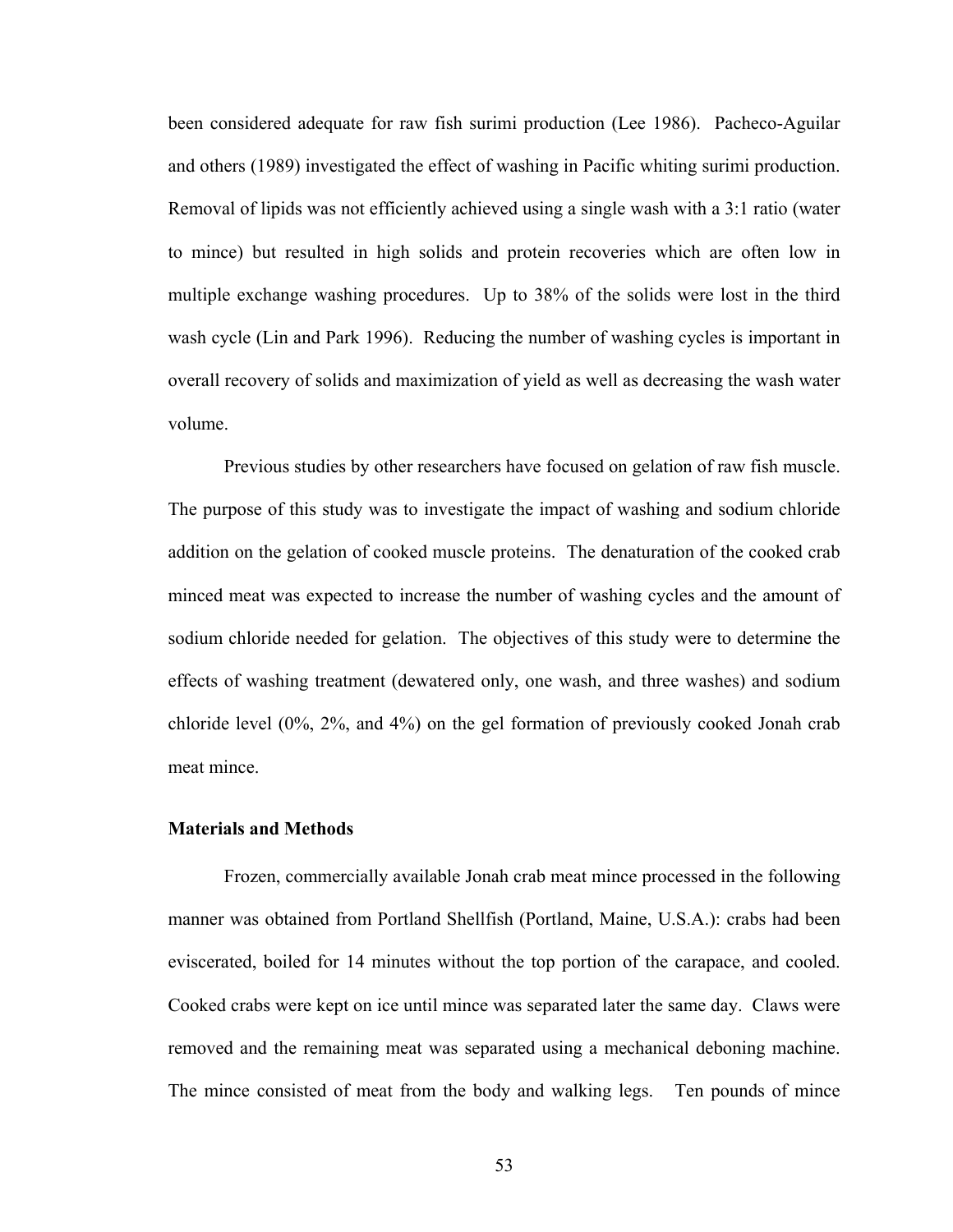were packaged in polyethylene bags and frozen.

#### **Mince Processing**

 A 10-pound block of frozen Jonah crab meat mince was thawed at 4 °C for 48 h. The thawed mince was subjected to one of three wash procedures: 1) dewatered only, 2) dewatering followed by one wash, or 3) dewatering followed by three washes. Due to the high water content of the thawed mince it was dewatered via centrifugation at 15,000 rpm for 10 minutes. Dewatered mince was then further washed in 200 g batches in a Waring blender for 1 minute using a ratio of 4:1 (water to mince). A cold  $(4 °C)$  0.3% sodium chloride solution was used for the one wash treatment. For the three wash treatment, two washes of cold deionized water were followed by a third wash using a cold 0.3% sodium chloride solution. Mince was dewatered via centrifugation at 15,000 rpm for 10 minutes after each wash. The supernatant from each wash was collected and stored at 4 °C for further analysis. Once washed and dewatered, approximately 500 g of the mince was mixed with 0%, 2%, or 4% sodium chloride in a stand mixer (Kitchenaid, St. Joseph, MI, U.S.A.) with paddle attachment for five minutes. The moisture of the mince was adjusted to 80%. Mince was then stuffed into 30 mm cellulose casings (Nojax E-Z Peel; Viskase, Kentland, IN, U.S.A.) using a hand operated sausage stuffer (The Sausage Stuffer, Buffalo, NY, U.S.A.) to form approximately 3 sausages per treatment. The mince was cooked at 35 °C for 30 minutes followed by 90 °C for 30 minutes and then cooled on ice for one hour. The cellulose casings were removed, gels were cut into 30-mm tall cylinders, and the cylinders were stored in food-grade plastic bags at  $4 \degree C$  for no more than 24 h before testing.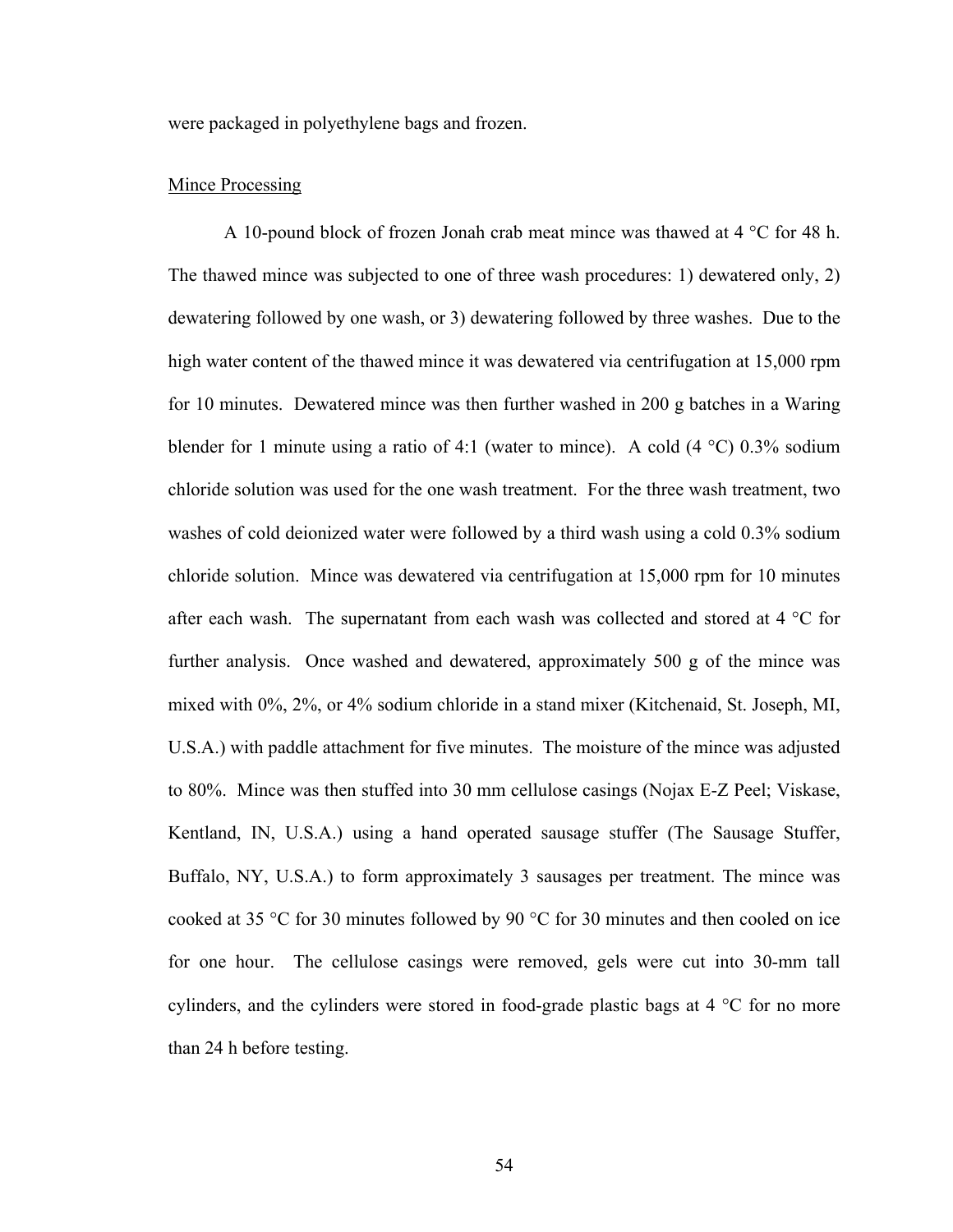#### Proximate Analysis

 Gels from each treatment were pooled and ground to create one homogenous sample per treatment for proximate analysis. Fat, protein, ash, and moisture content were measured in all samples. Nitrogen content was analyzed using the Elementar Rapid N III nitrogen analyzer (Elementar Americas, Inc., Mount Laurel, N.J., U.S.A.) to determine total protein content. Total fat, ash, and moisture were analyzed using AOAC methods, methods # 922.96, 938.08, and 950.46, respectively (AOAC 2005). Moisture, ash, and protein analysis were performed in duplicate, and fat analyses were performed in triplicate.

## Water-Holding Capacity

 The water-holding capacity of the crab mince gels was determined using the method described by Rouseel and Cheftel (1990) and modified by Alvarez and others (1992). The gels in each treatment were pooled and cut into approximately 3-mm cubes. Approximately 2 g of sample was centrifuged for 15 min at 1000 x *g* and the exudate was collected on Whatman No. 1 filter paper. Samples were analyzed in triplicate and waterholding capacity was expressed as percentage of water retained with respect to the water present in the gel prior to centrifugation.

#### Gel Strength

 A penetration test was performed on 30 x 30 mm cylinders of each gel using a cylindrical stainless steel ball probe of 5 mm dia with a speed 60 mm per min into 1 end of the sample. The probe was attached to a 25 N load cell connected to TA-XT2i texture analyzer (Texture Technologies, Scardale, N.Y., U.S.A.). Both the breaking force (g)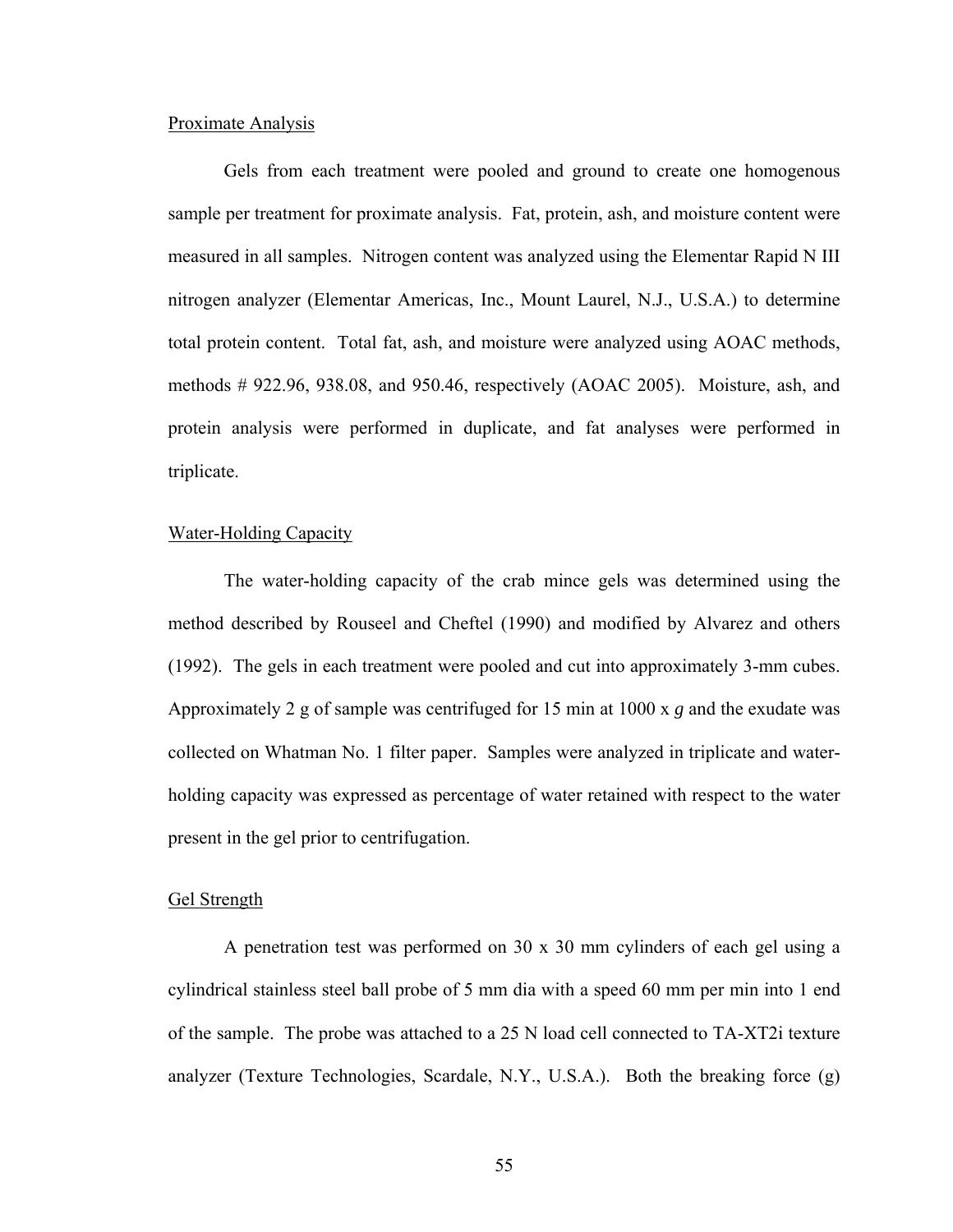and deformation (cm) were recorded. Nine measurements were taken per treatment.

### Color

 Ground sample was pooled from each of the 3 gels per treatment and analyzed using the LabScan XE Hunter Lab colorimeter (Hunter Associates Laboratory, Reston, Va., U.S.A.). Three sub-samples from each treatment were analyzed 3 times, resulting in a total of 9 measurements for each treatment. Average  $L^*$ ,  $a^*$ , and  $b^*$  values were determined from the 9 measurements per treatment.

#### Protein Molecular Weight Identification

 The molecular weight of proteins in each gel sample and wash water supernatant was determined by sodium dodecyl sulfate polyacrylamide gel electrophoresis (SDS-PAGE). Samples were solubilized in a SDS-urea solution containing 2% SDS, 8 M urea, 50 mM Tris-HCl (pH 8.0), and 2% 2-mercaptoethanol heated at 100 °C for 2 minutes and incubated overnight at 25 °C (Seki and others 1990; Ni and others 1998; Park and others 2003; Yoshida and others 2003). SDS-PAGE was performed by the Laemmli (1970) method using a 10% separating and 4% stacking polyacrylamide gel (Sathivel and others 2003; Esturk and others 2004). Proteins were separated using a Bio-Rad Mini-PROTEAN III Cell (Bio-Rad Laboratories, Inc., Hercules, CA, U.S.A.). The Precision Plus Protein Duel Color Standard (Bio-Rad Laboratories, Inc., Hercules, CA, U.S.A.) was used for comparison. Separated proteins were stained with 0.125% Coomassie brilliant blue R-250 (Mallinckrodt Baker, Phillipsburg, NJ) and destained in a solution containing 10% methanol and 10% acetic acid. The total protein concentration in the wash water supernatant was determined using the method by Lowry and others (1951).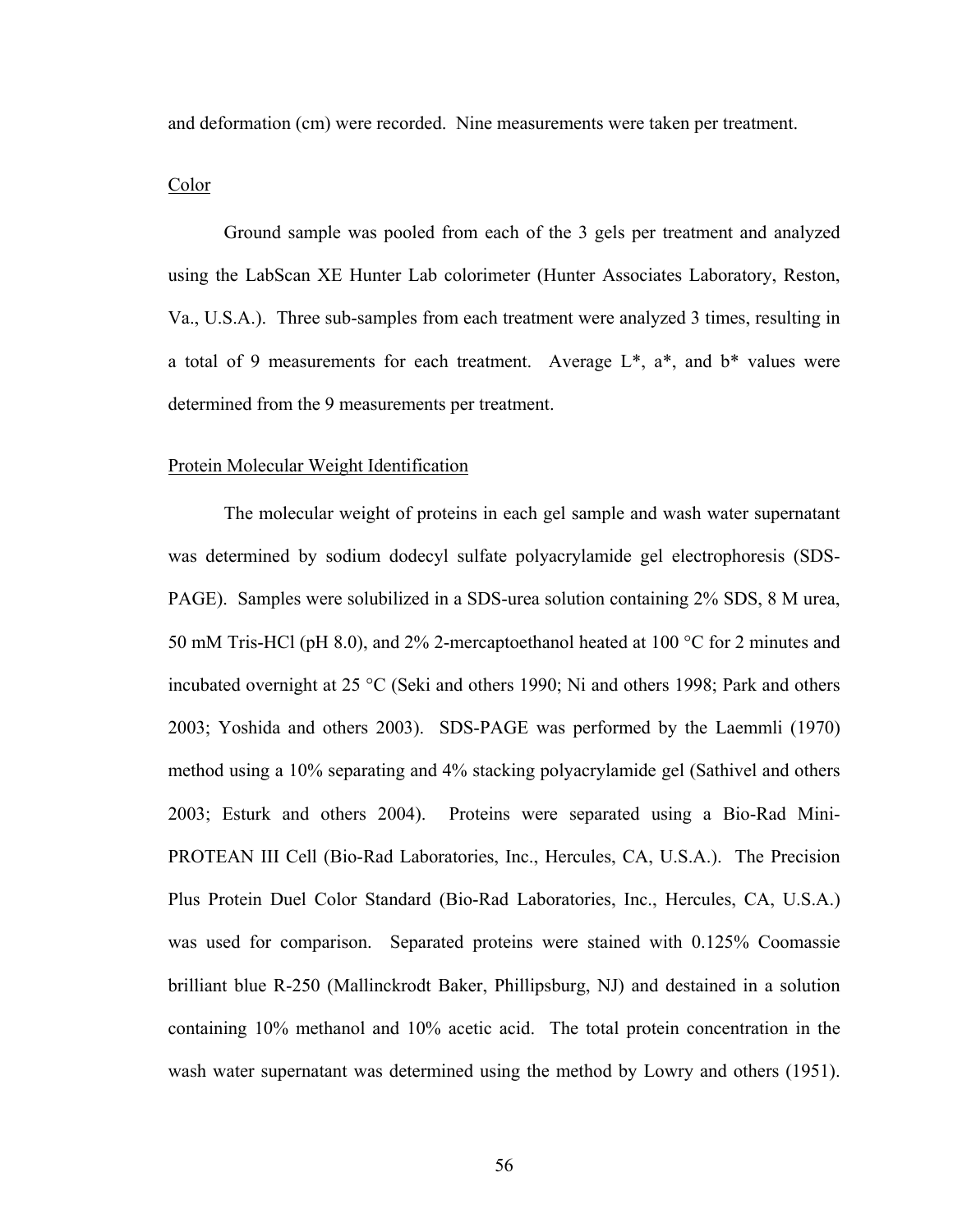All analyses were conducted in duplicate.

#### Statistical Analysis

 A 3 x 3 factorial randomized complete block design was used for statistical analysis. Three wash treatments (dewatered only, dewatered followed by one wash, and dewatered followed by three washes) and three sodium chloride levels (0%, 2%, and 4%) were used resulting in 9 total treatments. Multi-way analysis of variance of waterholding capacity, breaking force, deformation,  $L^*$ ,  $a^*$ , and  $b^*$  values, and proximate composition was conducted on all nine treatments. Statistical analyses were performed using SAS (9.1) using least square means with Tukey mean separation. Significance was established at  $p < 0.05$ .

# **Results and Discussion**

#### Proximate Analysis

 Proximate analysis characterized the different crab mince gels as having less than 1% fat, 5.2 to 6.7% ash, 13.5 to 16.9% protein, and 79.6 to 81.0% moisture (Table 8). Based on multi-way analysis of variance, the crude fat content was significantly greater  $(p < 0.05)$  in the control (dewatered only) with an average of 1.0% fat than the other wash treatments at 0.9% fat for one wash and 0.7% fat for three washes. The addition of salt did not affect the fat content of the samples. The ash content was not significantly ( $p >$ 0.05) affected by either wash treatment or addition of sodium chloride. The moisture content of the gels was significantly ( $p < 0.05$ ) higher in gels with 4% sodium chloride with 80.7% average moisture. Gels with 2% sodium chloride averaged 80.1% moisture and gels with no sodium chloride averaged 80.0% moisture. The protein content of the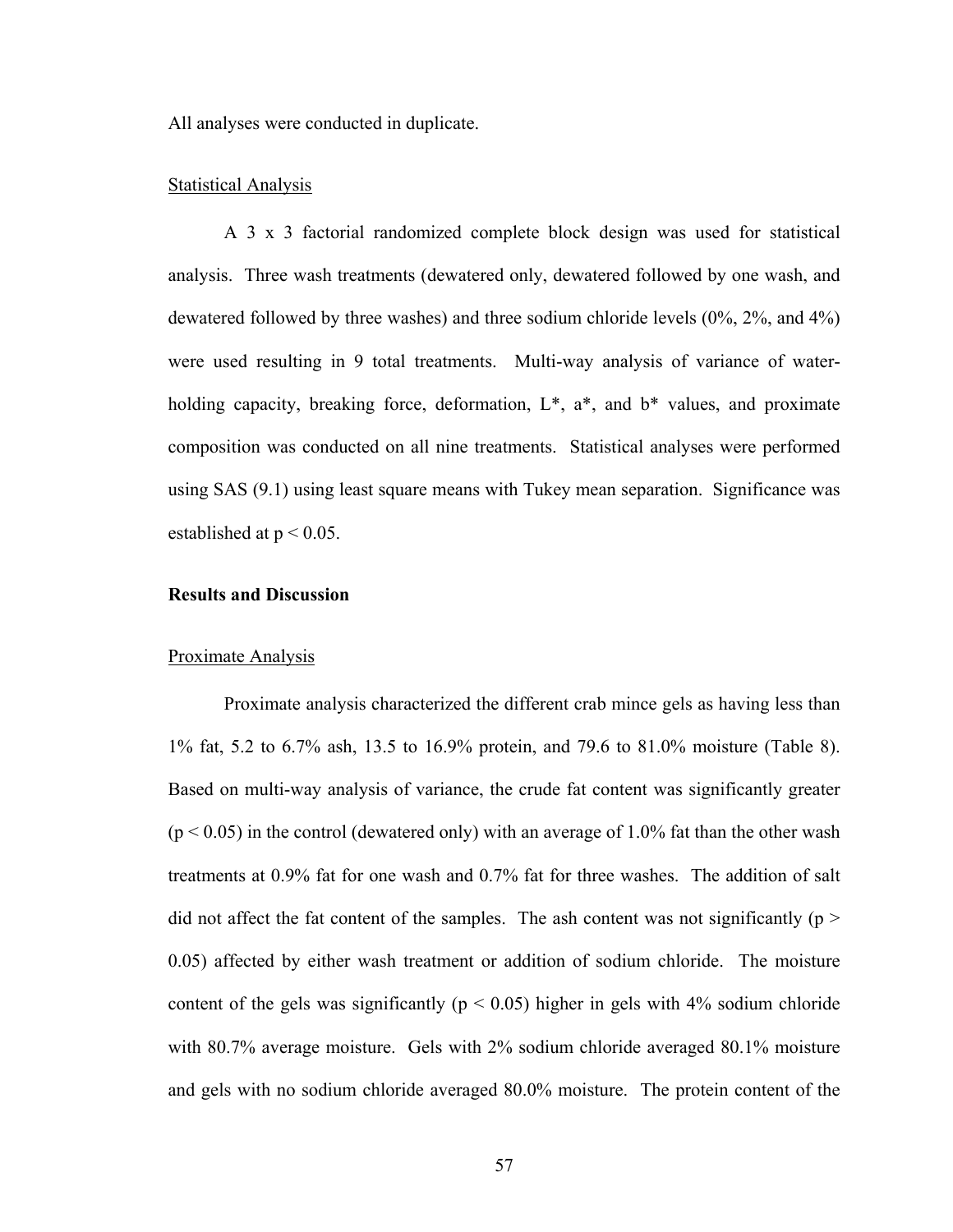gels was not significantly ( $p < 0.05$ ) affected by wash treatment but was affected by addition of sodium chloride. Sample with no sodium chloride had a greater percentage of protein (16.6%) than samples with 2% sodium chloride (15.4%) or those with 4% sodium chloride (13.9%). This difference was due to the increase in non-protein solids which lowered the overall percentage of protein in the sample.

| <b>Sample</b>                | % Crude Fat   | $%$ Ash       | % Protein      | % Moisture     |
|------------------------------|---------------|---------------|----------------|----------------|
| Control $0\%$<br>NaCl        | $1.1 \pm 0.2$ | $6.7 \pm 0.2$ | $16.7 \pm 0.3$ | $79.6 \pm 0.7$ |
| Control $2\%$<br><b>NaCl</b> | $1.0 \pm 0.1$ | $6.9 \pm 0.1$ | $14.9 \pm 0.3$ | $80.6 \pm 0.4$ |
| Control $4\%$<br><b>NaCl</b> | $0.9 \pm 0.1$ | $6.6 \pm 0.2$ | $13.6 \pm 0.3$ | $81.0 \pm 0.3$ |
| One wash $0\%$<br>NaCl       | $0.9 \pm 0.1$ | $6.5 \pm 0.0$ | $16.3 \pm 0.9$ | $80.5 \pm 0.6$ |
| One wash 2%<br>NaCl          | $0.8 \pm 0.1$ | $6.5 \pm 0.1$ | $15.6 \pm 0.6$ | $79.9 \pm 0.7$ |
| One wash 3%<br><b>NaCl</b>   | $0.8 \pm 0.1$ | $6.6 \pm 0.2$ | $14.2 \pm 0.4$ | $80.6 \pm 0.6$ |
| Three washes<br>$0\%$ NaCl   | $0.6 \pm 0.0$ | $6.6 \pm 0.1$ | $16.8 \pm 0.2$ | $79.9 \pm 0.4$ |
| Three washes<br>$2\%$ NaCl   | $0.8 \pm 0.2$ | $6.5 \pm 0.1$ | $15.7 \pm 0.7$ | $79.9 \pm 0.9$ |
| Three washes<br>4% NaCl      | $0.7 \pm 0.5$ | $6.6 \pm 0.1$ | $13.9 \pm 1.0$ | $80.6 \pm 1.1$ |

**Table 8:** Proximate analysis of cooked crab mince gels treated with varying wash treatments and sodium chloride levels

Values shown are averages of four measurements with standard deviations.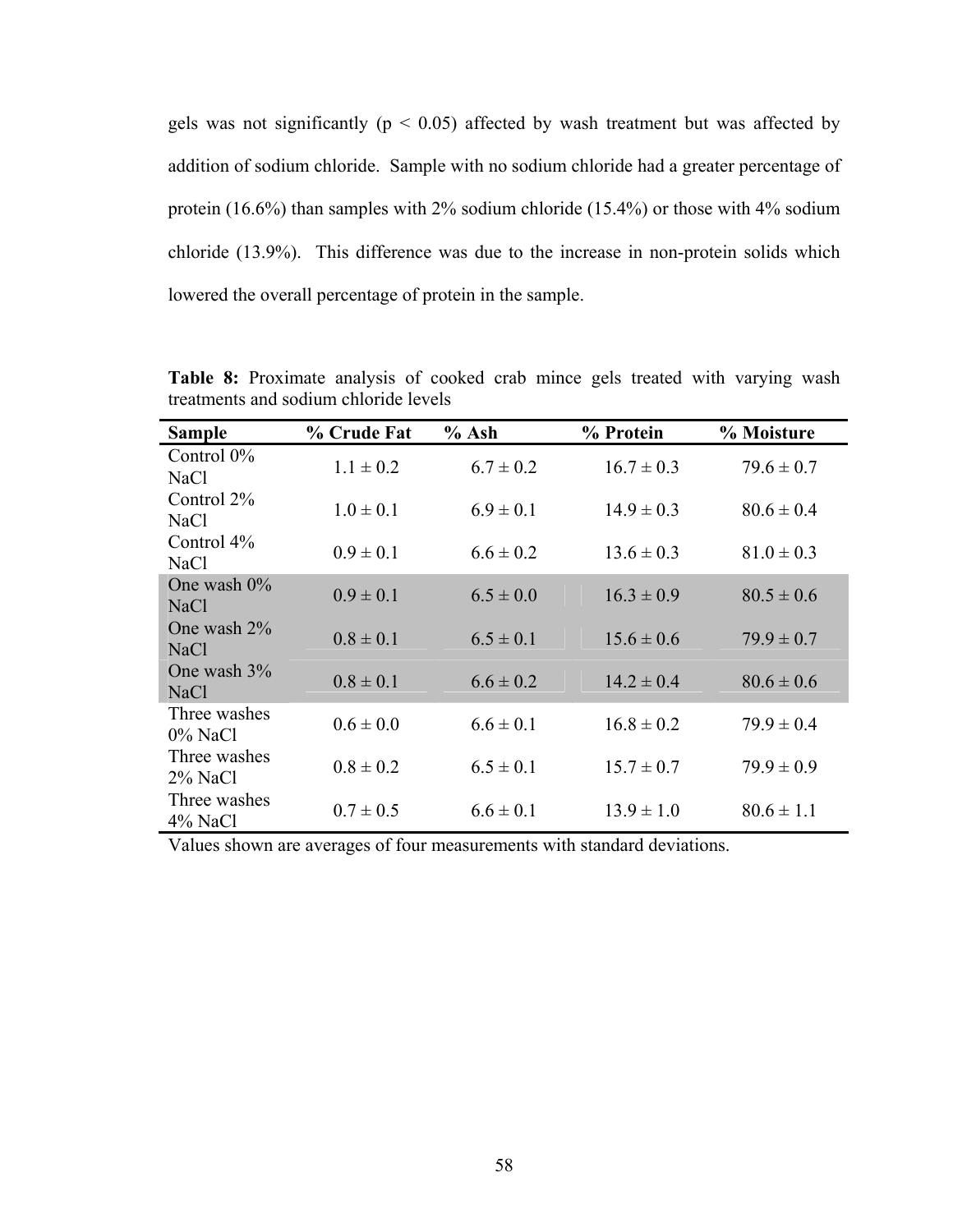### Water-Holding Capacity

The water holding capacity of the gels was significantly ( $p < 0.05$ ) affected by both the washing treatment and sodium chloride levels (Figure 9). Multi-way analysis of variance of gels from mince that was washed, either once or three times, had significantly  $(p < 0.0.5)$  higher water-holding capacity than gels from the control (dewatered only).. Previous research conducted by Baxter and Skonberg (2006) showed that gels from washed crab mince and 2.5% sodium chloride produced gels with 68.5% water-holding capacity. The washed gels from this study were similar in water-holding capacity (70.9%), whereas gels from control mince (dewatered only) retained on average only 60.3% of the original water. The water-holding capacity for these gels is also comparable to that of surimi from raw Pacific whiting at 60-65% retained water (Lin and others 1995). The washed crab mince gels did not retain as much water as sardine surimi suwari gels, which retained 75-80% water (Alvarez and Tejada 1997). Karthikeyan and others (2006) found that 10% more water was retained in the gel after three washes than with no washing in surimi made from raw threadfin bream (*Nemipterus japonicus*). Differences in water-holding capacity are dependent on the stability of the protein network. Washing of the crab mince removed components, such as fat, that may interfere with the stability of this protein network, therefore increased washing resulted in gels with a higher waterholding capacity.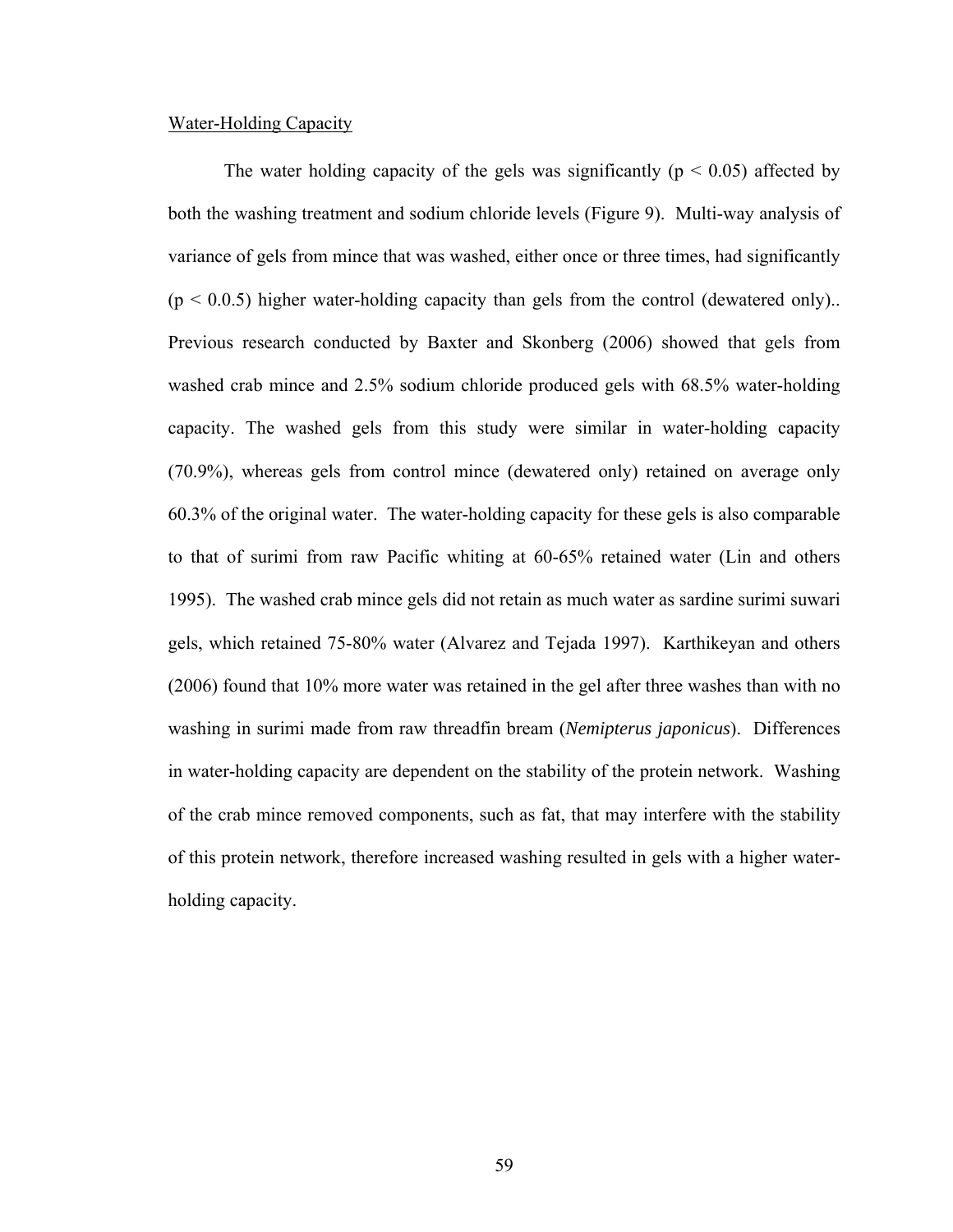



Values shown are averages of three measurements with standard deviations.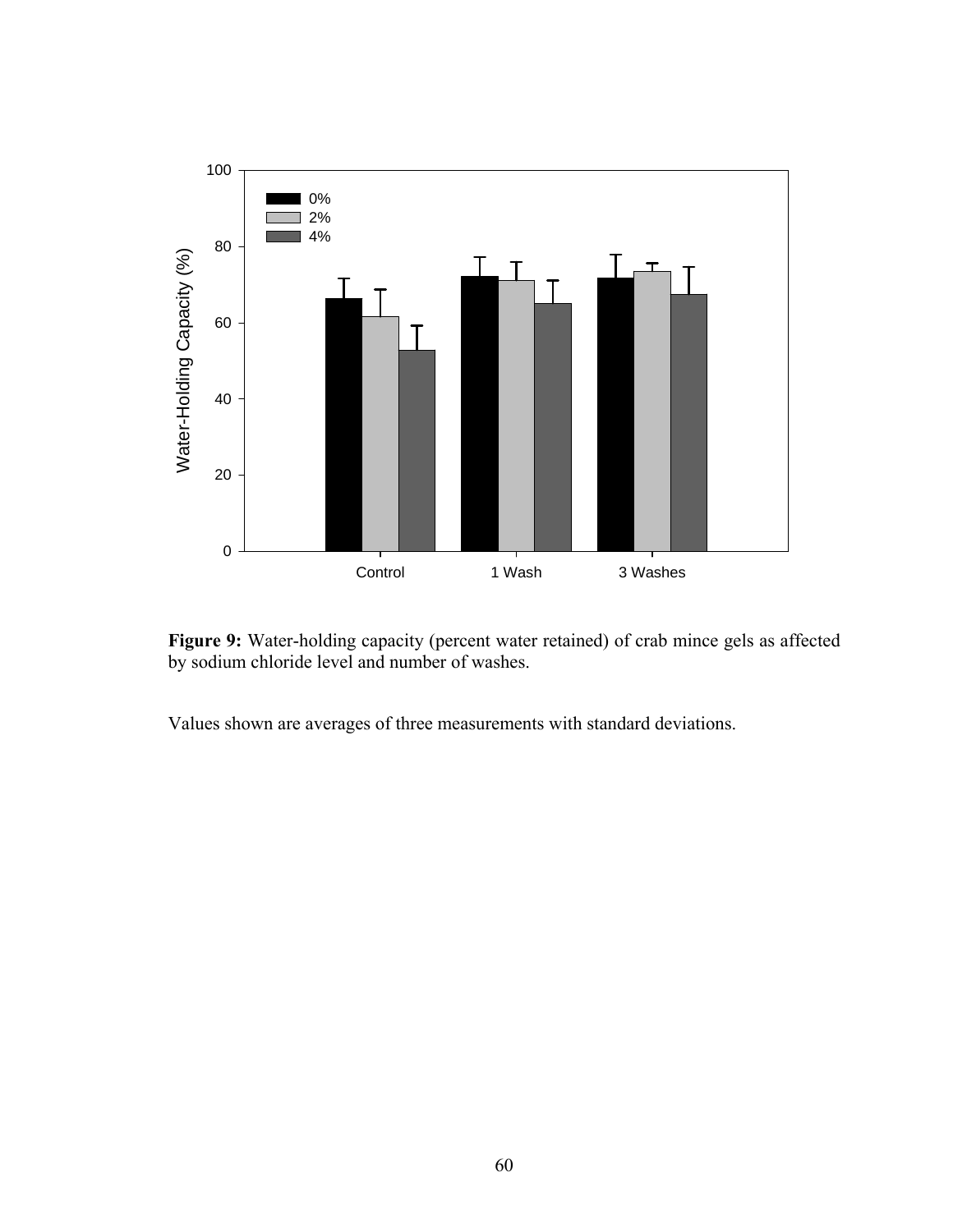Sodium chloride level also affected the water-holding capacity of the crab mince gels. Multi-way analysis of variance showed that the addition of 4% sodium chloride significantly ( $p < 0.05$ ) decreased the water holding capacity of gels compared to the two other salt treatments (Figure 9). Addition of sodium chloride above the isoelectric point of the proteins in a meat system caused swelling of the proteins which led to a greater water-holding capacity (Honikel 1989). In raw fish surimi, the water-holding capacity of the fish does increase with increased sodium chloride concentration. Tellez-Luis and others (2002) found that the water retained by raw silver carp (*Hypophthalmichthys molitrix*) surimi increased as the sodium chloride concentration increased from 0 to 20 g  $kg<sup>-1</sup>$ . The same held true in restructured hams made from raw silver carp. The waterholding capacity of the hams was greater with 2% sodium chloride than with 0% by almost 3-fold (Ramirez and others 2002). The trend observed in raw fish is opposite of that seen in the washed, cooked, crab mince gels. Gels with 0% added sodium chloride retained an average of 70.1% of the water within the gel, whereas gels with 4% sodium chloride retained only 61.9% water. In raw fish, the increased water-holding capacity is related to the isoelectric point of the fish proteins. Though not investigated in this study, the isoelectric point of the cooked crab proteins may be different from that of raw fish, resulting in the unexpected relationship between salt concentration and water-holding capacity.

## Breaking Force and Deformation

 Breaking force (g of force) was affected by both the number of washes and amount of added sodium chloride in the gels. The force significantly  $(p<0.05)$  increased with increasing number of wash treatments. Gels from mince washed three times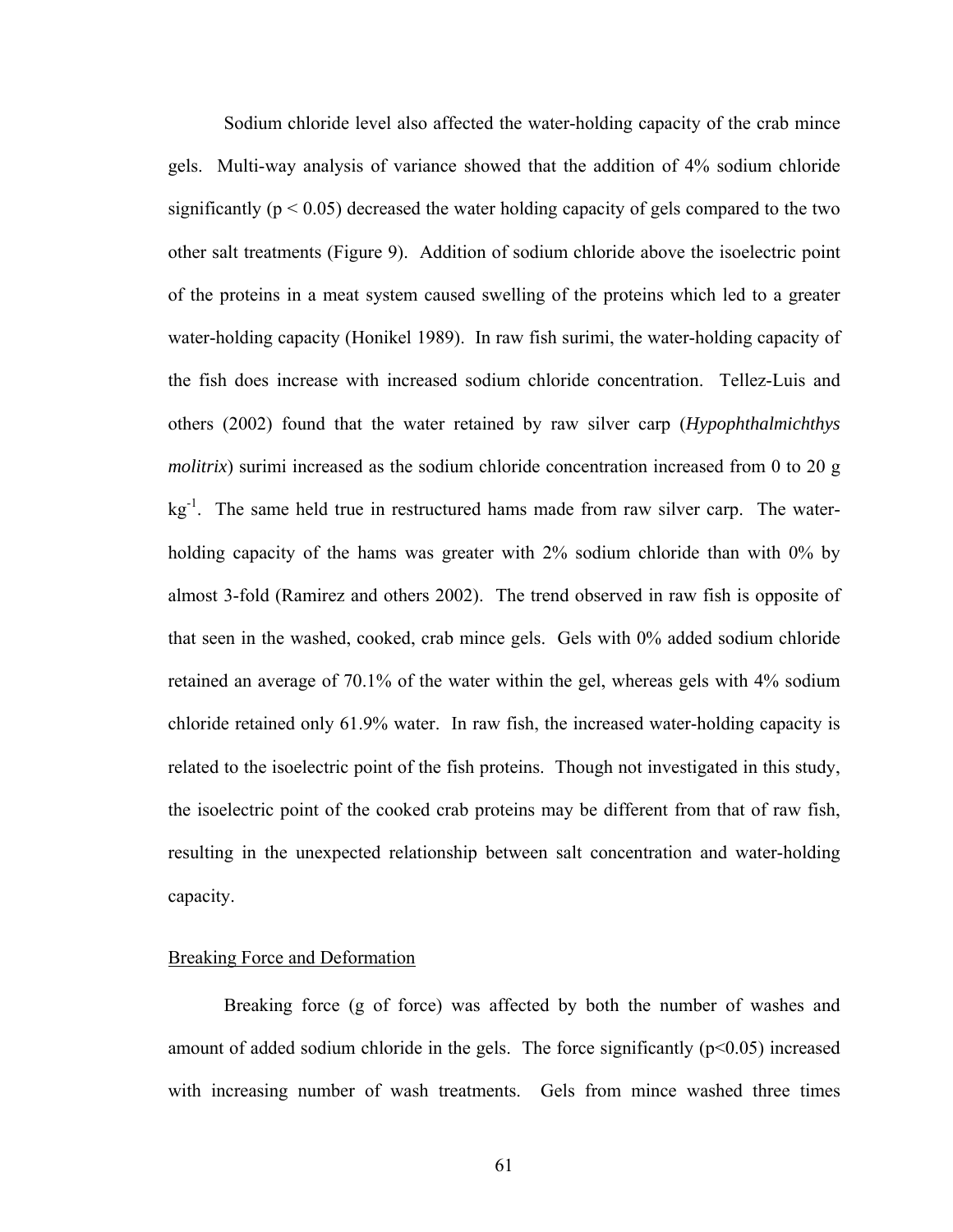required on average 175.5 g of force, gels from mince washed once required 117.4 g, and gels from dewatered mince required on average 83.1 g of force (Figure 10). Previous work showed that gels made from washed crab mince and 2.5% sodium chloride had an average breaking force ranging from 160.3 g to 194.6 g (Baxter and Skonberg 2006). The breaking force of the washed crab mince gels in this study have similar values to gels from previous work. Washing concentrates the myofibrillar proteins which may result in a stronger breaking force due to a stronger protein network (Chen and others 1997); this correlates well with the results from the washed cooked crab mince gels. Lee (1986) found that the breaking force of surimi made from raw fish increased with up to two washings, at which point the breaking force leveled off.

The breaking force (g of force) significantly ( $p < 0.05$ ) decreased with increasing sodium chloride concentration (Figure 10). Gels without additional sodium chloride were the firmest  $(175.9 \text{ g})$  whereas gels with  $4\%$  sodium chloride were the softest  $(72.9 \text{ g})$ . This may be due, in part, to the decreased protein concentration due to the addition of salt. These results are unique when compared to gels made from raw fish muscle. Kubota and others (2006) found that walleye pollock (*Theragra chalcogranmma*) surimi breaking force increased with increasing salt concentration, with a maximum breaking force at 3% sodium chloride. The same was found in another study investigating walleye pollock. Akahane and Shimizu (1989) found that the breaking force of walleye pollock surimi increased when up to 3% sodium chloride was added. In the crab mince gels, deformation was affected only by the number of washes and not the sodium chloride content. Gels made from dewatered mince exhibited significantly ( $p < 0.05$ ) greater deformation than either of the washed sample gels (Figure 10).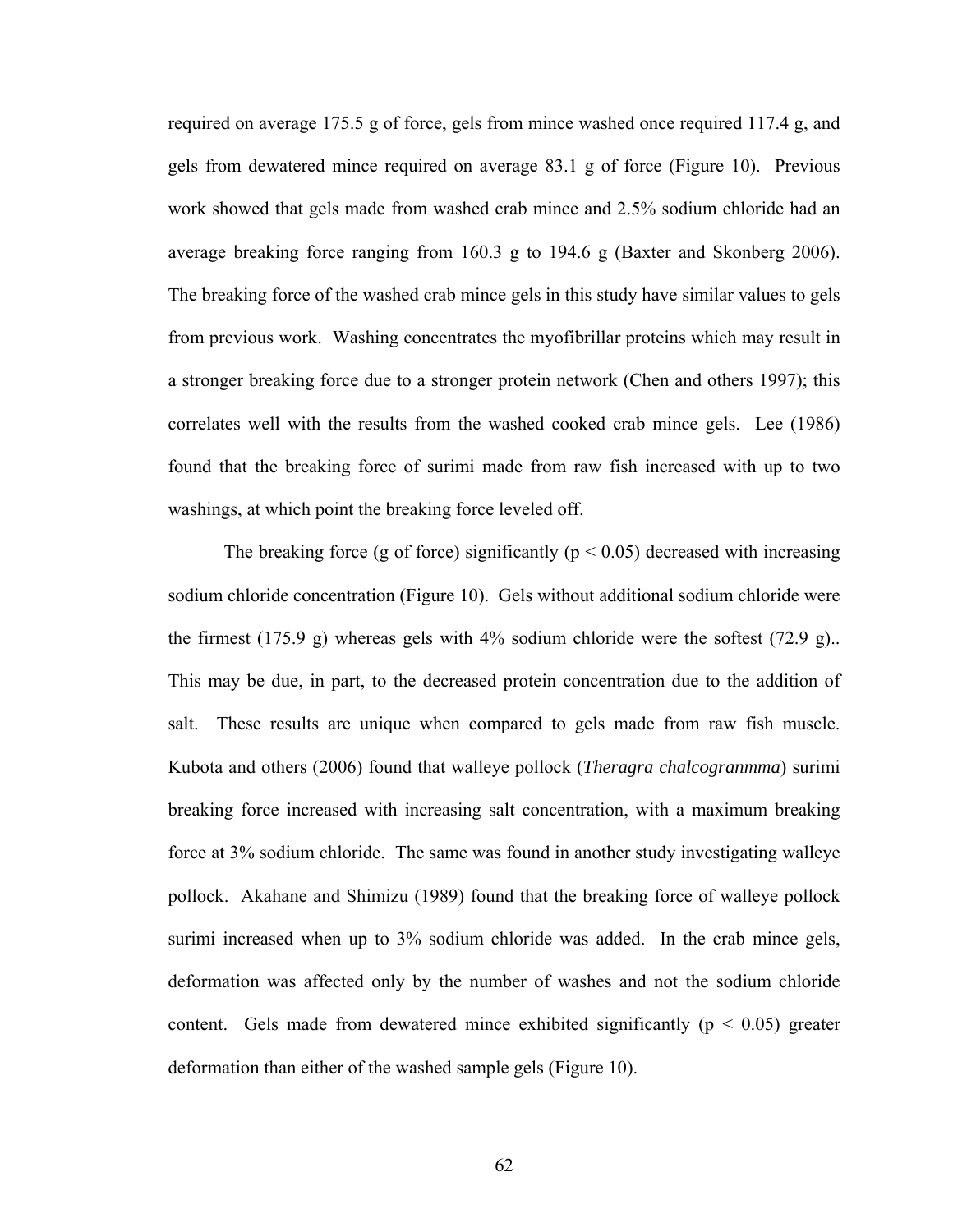

Figure 10: Breaking force (g) and deformation (cm) of crab mince gels as affected by sodium chloride level and number of washings.

Values shown are averages of 9 measurements with standard deviations.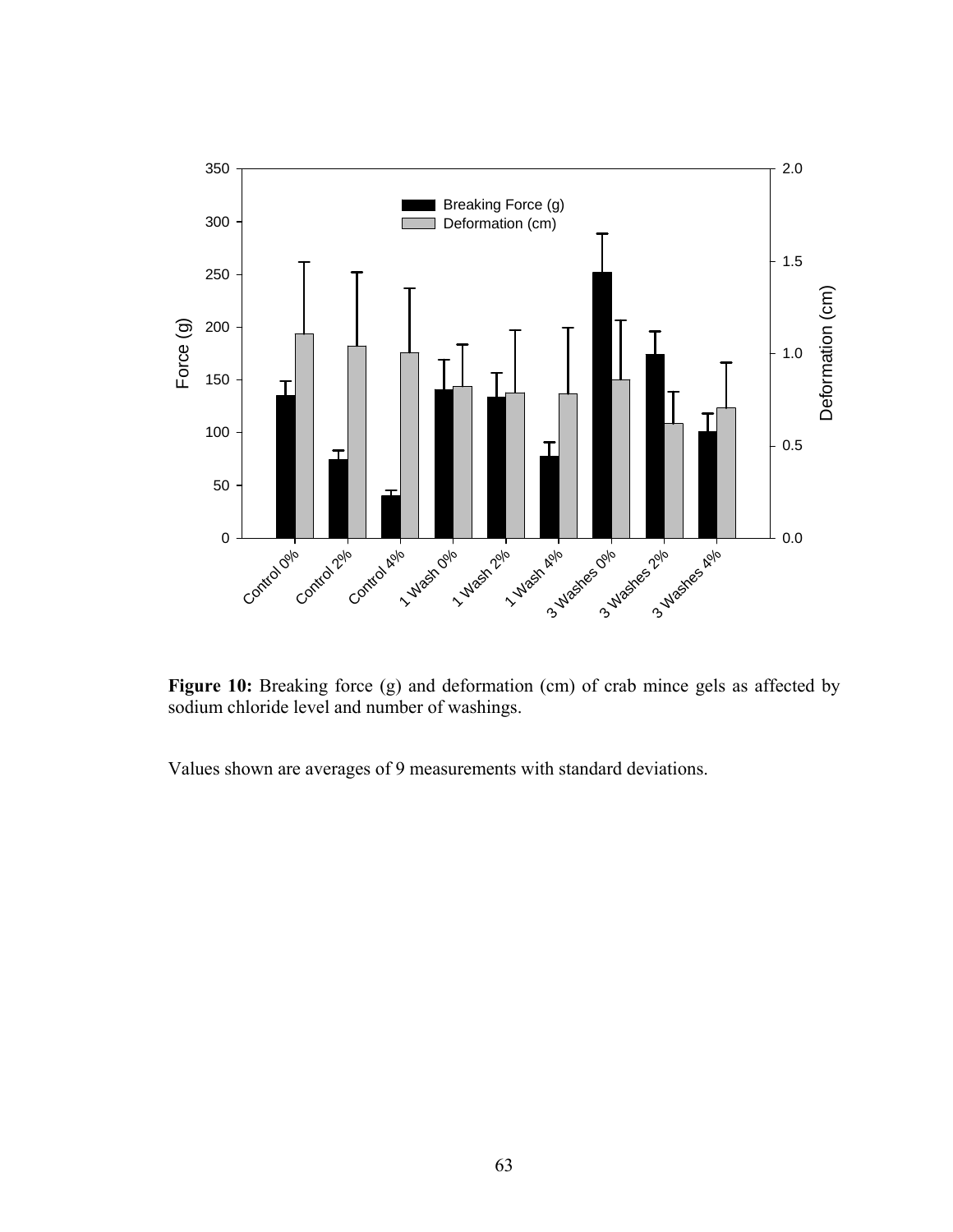Color

 The L\* values were not significantly affected by the number of washings but increased significantly ( $p < 0.05$ ) with the addition of sodium chloride. The lack of change in L\* values in response to increased washing was surprising, given that washing usually increases L values in raw surimi. Gels with 4% sodium chloride had average L\* values of 62.4 whereas those with no or  $2\%$  sodium chloride had average  $L^*$  values of 61.2 (Figure 11).

A\* values (redness) were significantly ( $p < 0.05$ ) affected by both the number of washing cycles and the addition of sodium chloride. Dewatered mince gels were more red  $(13.9)$  than those washed once  $(13.3)$  and those washed three times  $(10.8)$  (Figure 11). In the previous work done with cooked crab mince, a\* values increased with washing, which is contradictory to the current results. Washing reduced the redness whereas the addition of sodium chloride increased the redness. Gels with 4% sodium chloride were significantly more red (12.9) than those with no sodium chloride (12.4).

 Although yellowness (b\* value) was not affected by addition of sodium chloride, it was significantly affected by the number of washings. Gels made from mince washed three times were significantly ( $p < 0.05$ ) less yellow than those washed once or only dewatered. Average b\* values for gels made from mince washed once or from dewatered mince ranged from 21.1-21.9, whereas average b\* values for gels from mince washed three times was 19.1 (Figure 11).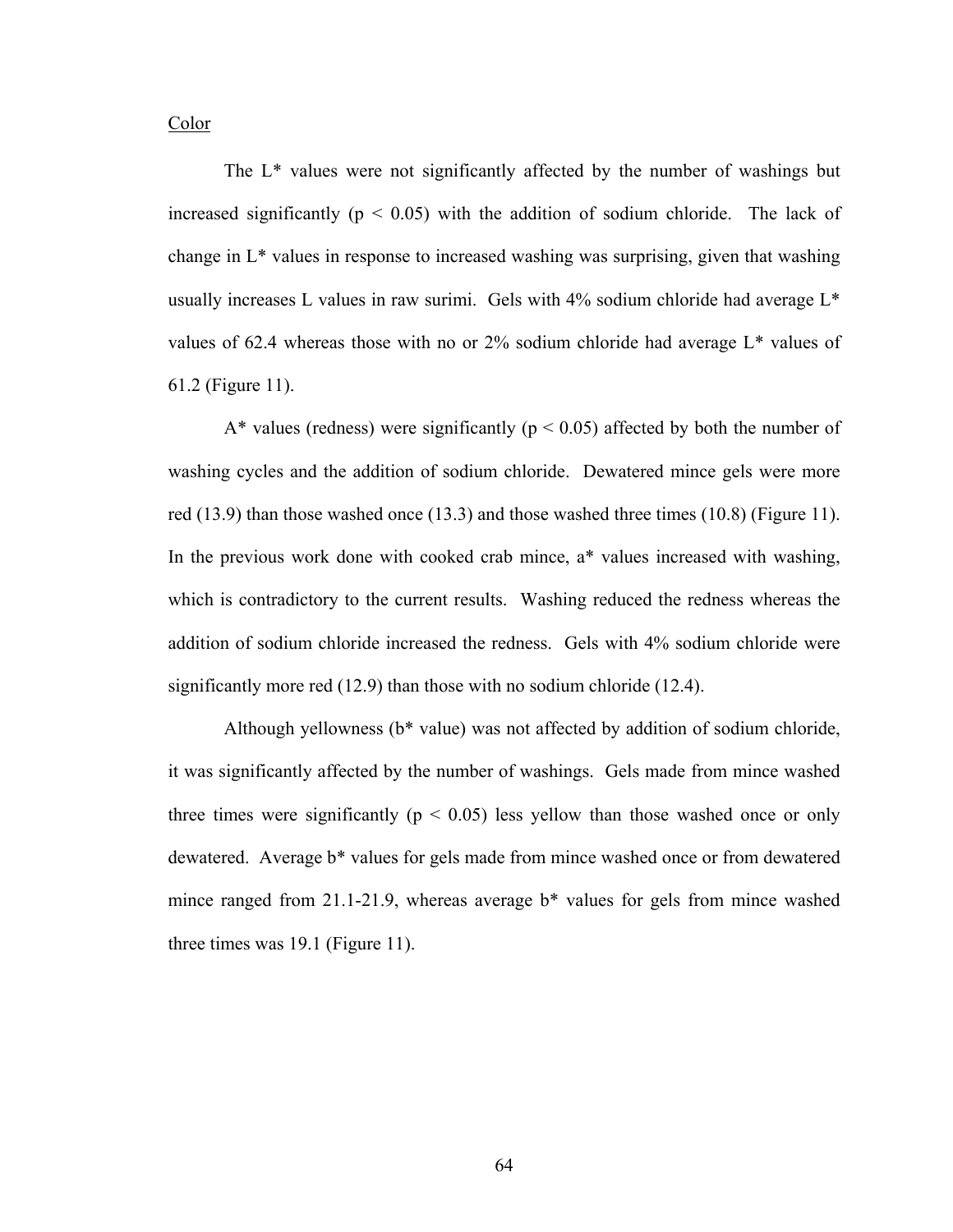

Figure 11: Hunter color values (L<sup>\*</sup>, a<sup>\*</sup>, b<sup>\*</sup>) of crab mince gels as affected by sodium chloride level and number of washes.

Values shown are the average of three measurements with standard deviations.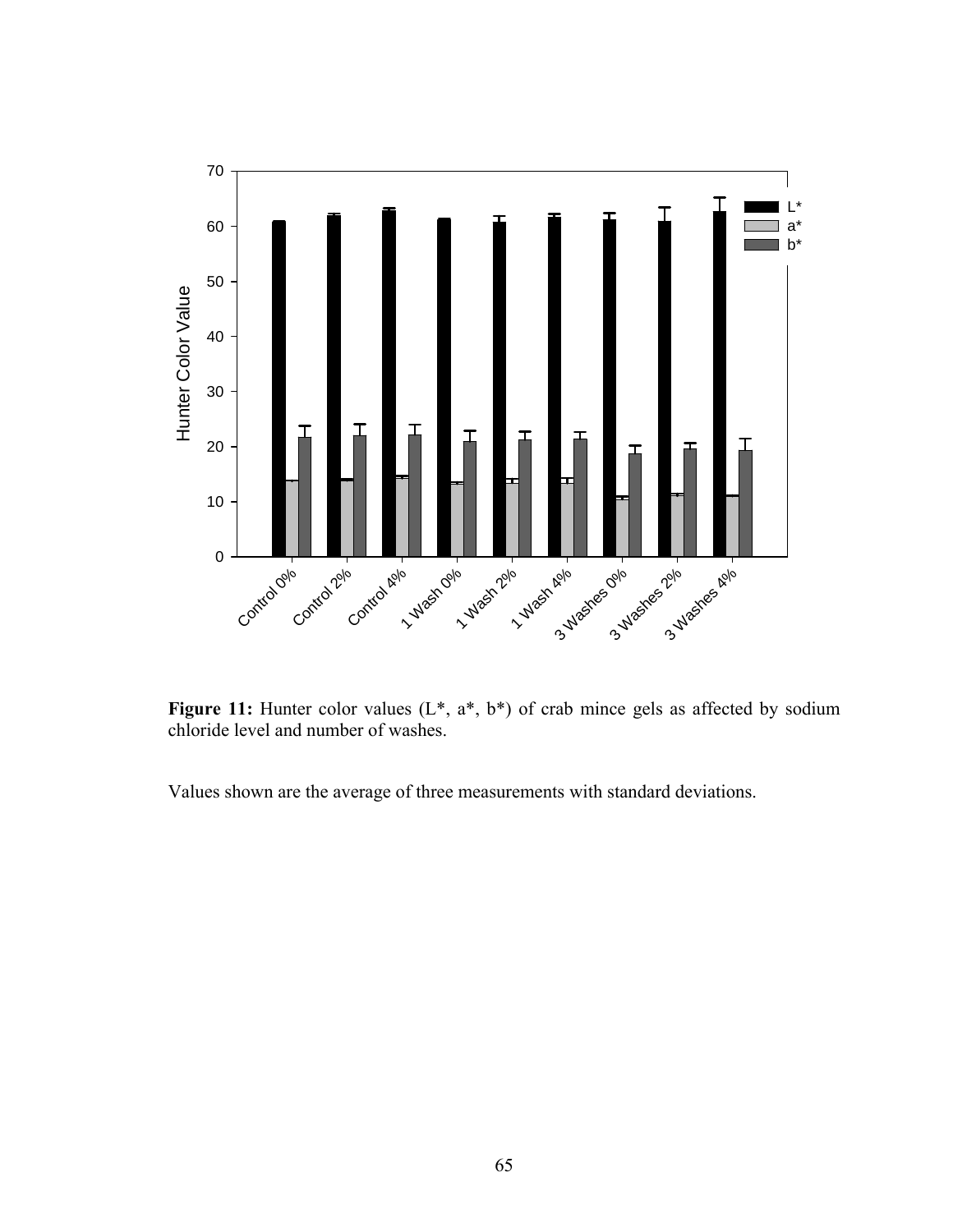Muscle tissue color is dependent on season, age of crabs, and dietary composition. In surimi, color is an important quality indicator (Lanier 1992). The lighter the washed muscle, the higher the quality of surimi. In washed crab mince, color may not be as important. Crabs and other crustaceans contain the blue colored oxygen-carrying pigment hemocyanin as well as blue and red colored carotenoproteins, which may affect the color of the mince (Garate and others 1984; Garcia-Carreno and others 1999; Terwilliger and others 2005). Browning may also occur during the cooking process that may influence the color of the crab meat during processing (Boon 1975). The color of the washed crab mince may not be as important of a quality indicator as it is in surimi processing. In fact, for new food product development, a more intense color of the meat may enhance the product properties.

#### Protein Molecular Weight

 Proteins in the crab mince, gels, and wash water were analyzed using SDS-PAGE. SDS-PAGE gels (Figure 12) indicated that the crab mince gels consisted of proteins in the 190 kDa range, 75-100 kDa range, and 36-45 kDa range. The wash water contained a protein band at 37 kDa, identified as likely one strand of the tropomyosin molecule, with some small proteins in the 18-20 kDa ranges. The band at 190 kDa was probably the myosin heavy chain (Thorarinsdottir and others 2002). As the major protein involved in meat gelation, the presence of myosin heavy chain in the gels was expected. The banding in the 36 to 45 kD range was believed to contain both the actin and tropomyosin. The actin, which is also integral to gelation, was expected in all of the gels. The band identified as likely tropomyosin, 37 kDa, was found in both the gels and wash supernatant. French (1986) found that the stiffness of the Alaska pollock surimi gels was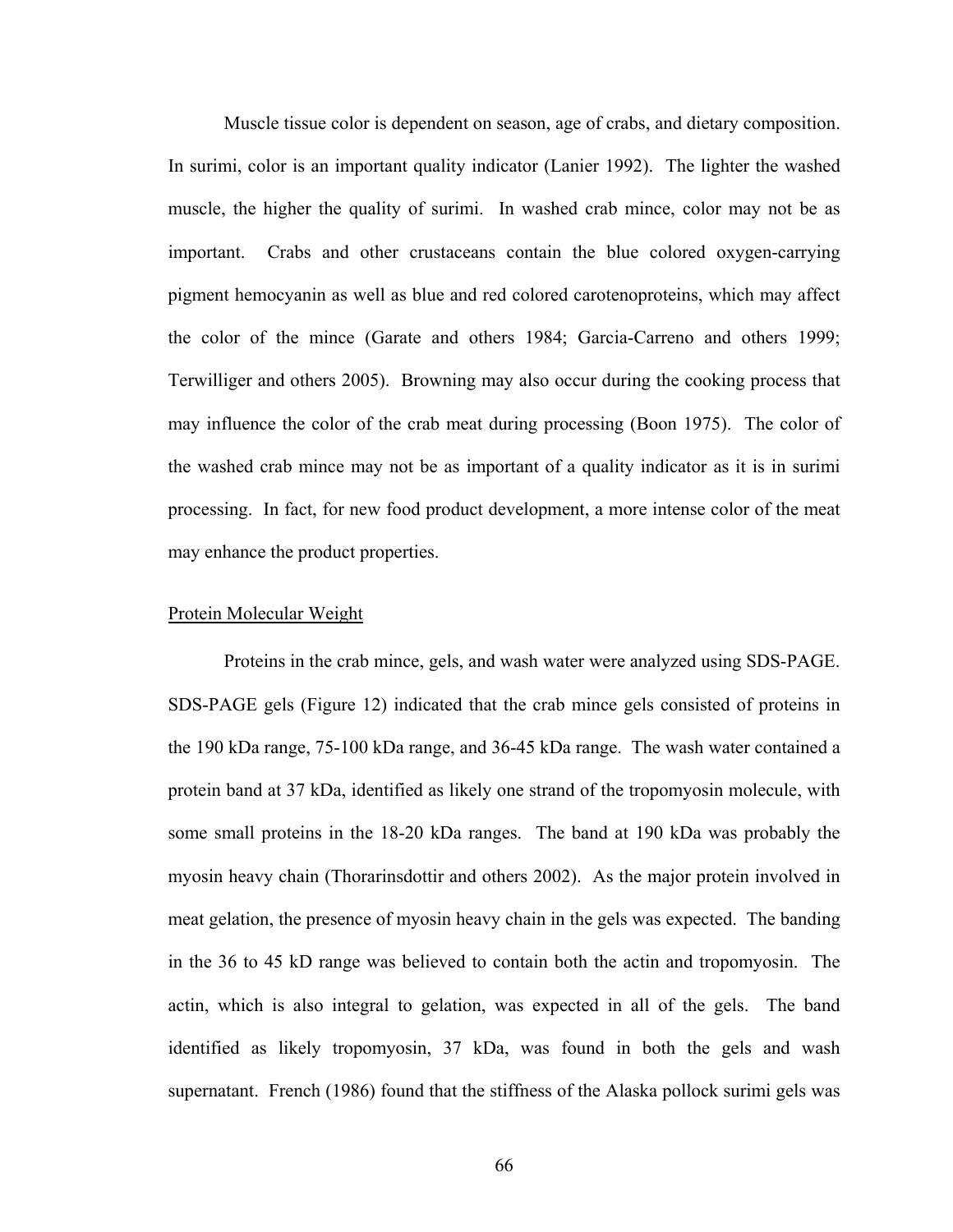inversely correlated to tropomyosin content. The relationship between tropomyosin content and breaking force was also seen in the crab mince gels. The breaking force of the gels increased with increasing number of wash cycles, resulting in less tropomyosin within the gel. The protein bands in the 18 to 20 kDa range in the gels and wash supernatant were correlated with myosin light chain and troponin (Thorarinsdottir and others 2002).



**Figure 12:** SDS-PAGE analysis of wash water and gel from previously cooked Jonah crab meat.

Lane 1 is the molecular weight standard. Lane 2 is the supernatant from the dewatering step. Lane 3 is the supernatant recovered from one wash. Lanes 4-6 are the supernatants recovered from each of the three washes. Lanes 7-9 are the gels from mince washed three times with 0, 2, and 4% sodium chloride added, respectively.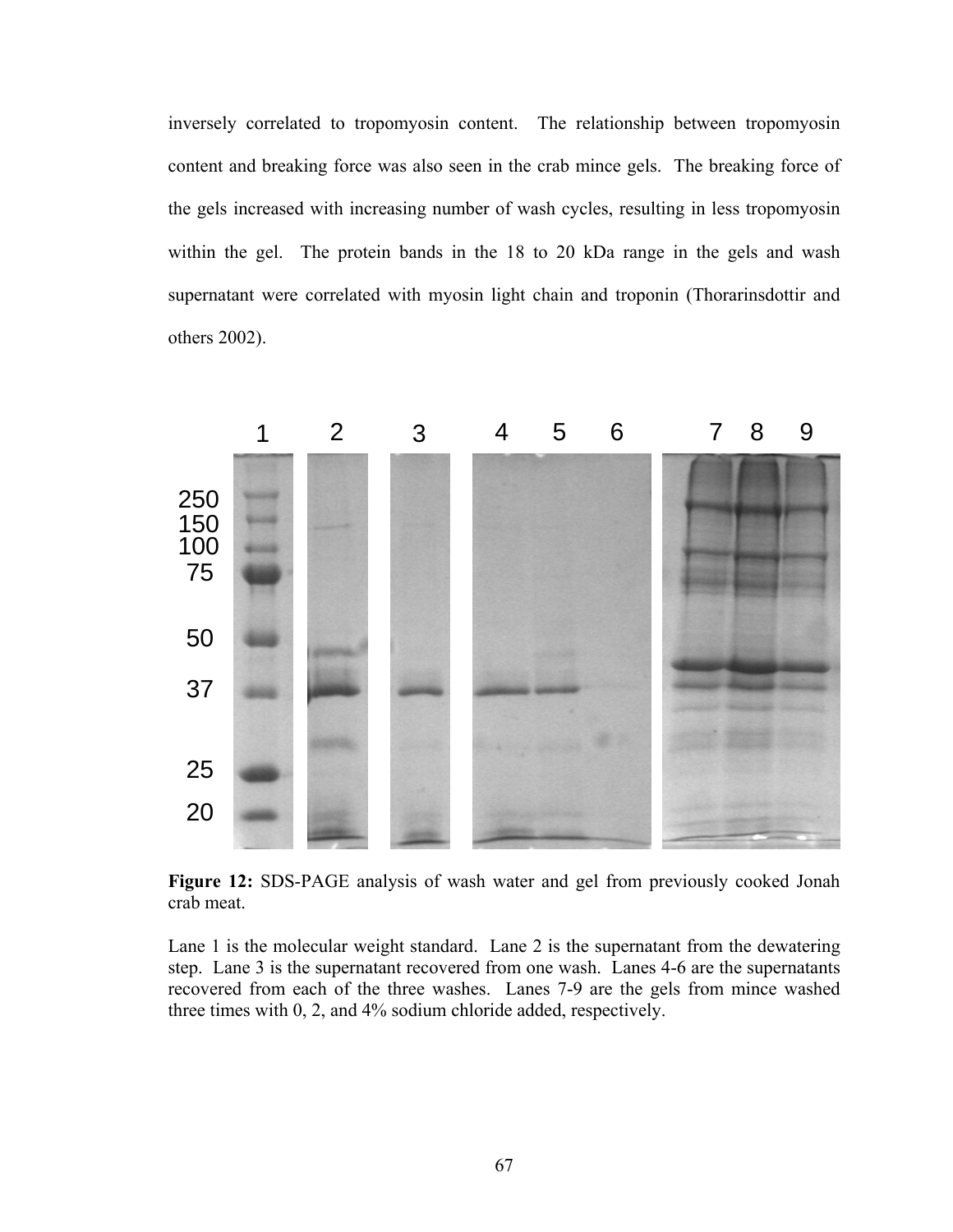Interestingly, the major protein component removed in the wash water was tropomyosin, as such, it is suggested that tropomyosin may be the main protein component interfering with gelation of cooked crab proteins. Some smaller muscle components, such as myosin light chain and troponin, were also removed during washing, though at smaller concentrations. The first two washing cycles removed mostly tropomyosin, troponin, and myosin light chain. The myosin was most likely present in the wash water due to the freezing treatment, though further research is necessary to determine the cause. Future research will focus on identifying the specific proteins removed and their function in the crab protein gels.

#### **Conclusion**

 Protein gels were formed using previously cooked proteins from Jonah crab (*Cancer borealis*) minced meat. A three wash treatment resulted in the gels with the best gel strength and water holding capacity. Given that little protein was removed in the third washing cycle, it was determined that two wash cycles will be adequate for future gelation studies. The improved characteristics due to washing are likely due to the removal of tropomyosin, troponin, and myosin light chain in the first two washes that may interfere with protein-protein interactions involved in gel formation. The washed gels had similar water-holding capacity and breaking force similar to that of other cooked crab mince gels. Increased sodium chloride concentration decreased the breaking force contrary to gelation results common for raw fish proteins. The addition of sodium chloride was detrimental to all physical gel characteristics and is not recommended for gelation of cooked proteins. With regard to color, the whiteness values were not affected by washing, whereas the redness and yellowness values decreased. Based on these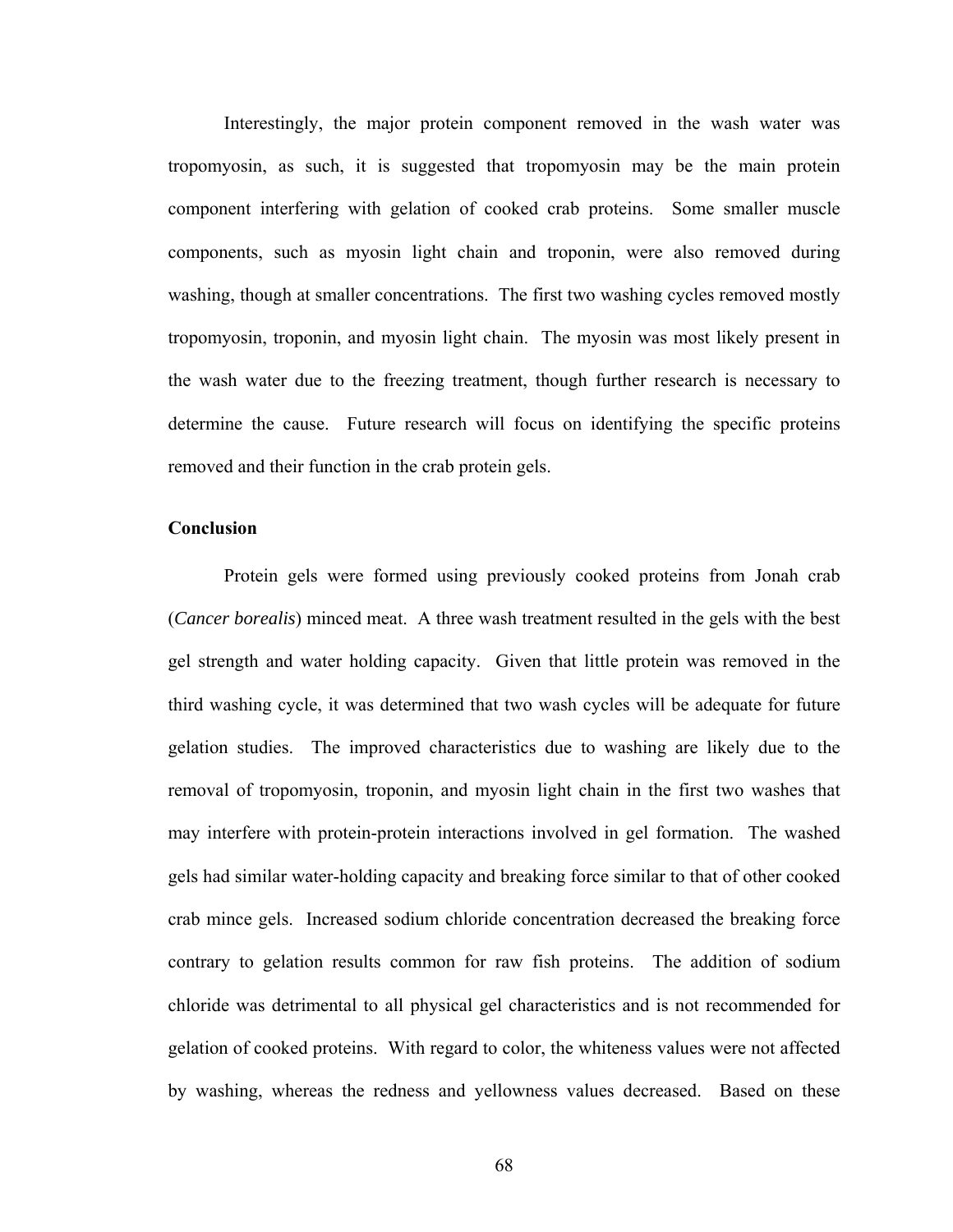results, washed crab mince from previously cooked Jonah crab meat can produce gels with water-holding capacity and gel strength similar to those of surimi from some raw fish but without the addition of sodium chloride.

 The gelation properties of the previously cooked crab mince suggest that it can be used as a major component in protein gel-based products. The ability of cooked Jonah crab minced meat to form gels upon washing will enable future product development endeavors to develop a value-added product with crab mince as the primary ingredient.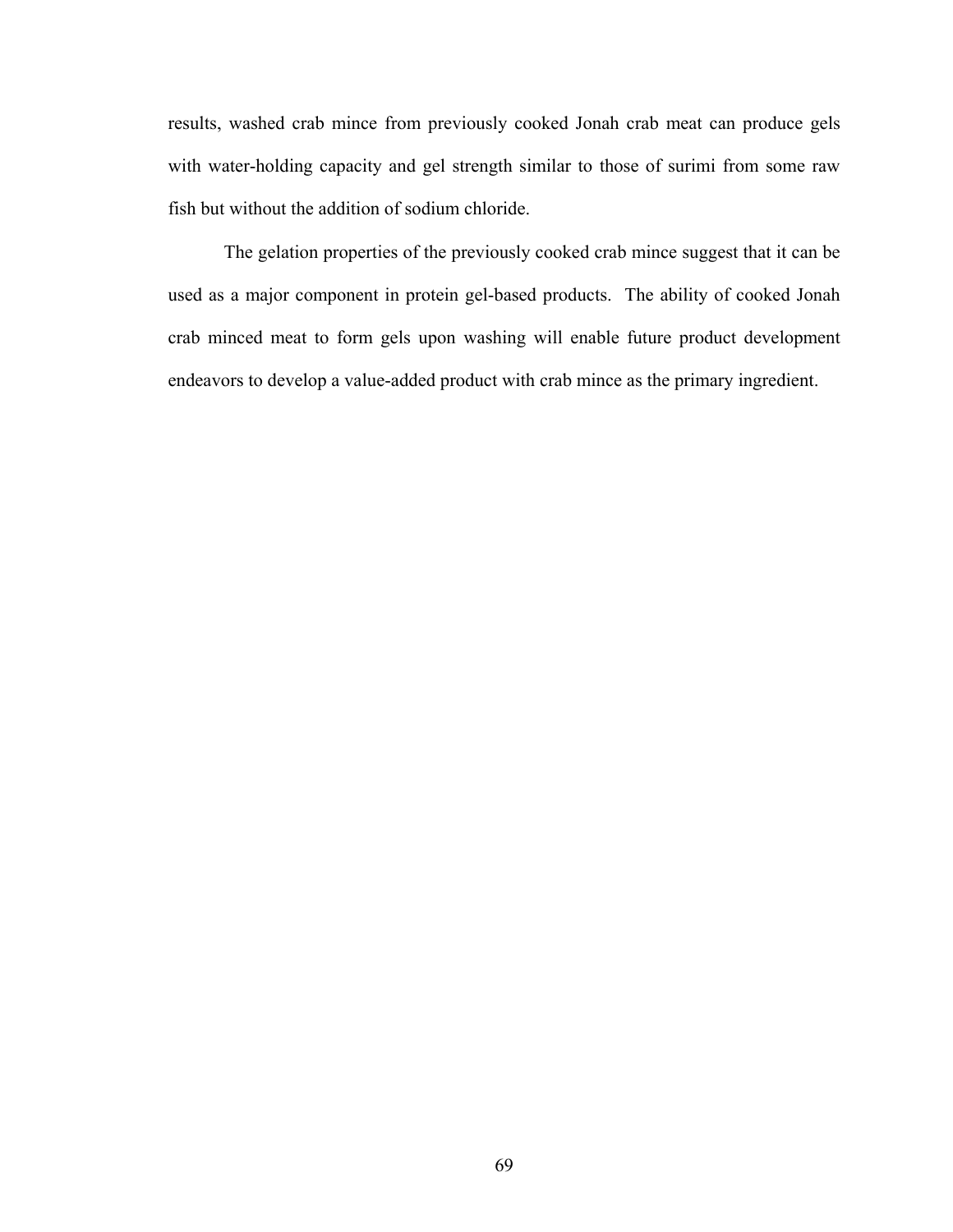# **CHAPTER 4. CARBOHYDRATE AND PROTEIN ADDITIVES IN GELS FROM PREVIOUSLY COOKED JONAH CRAB (***CANCER BOREALIS***) MINCED MEAT**

#### **Chapter Abstract**

 Fully cooked crab meat mince, a crab processing by-product, is currently under investigation for its use as a primary ingredient in value-added food products. The gelation properties of muscle proteins are crucial in the formulation of nuggets, sausages, and other protein gel-based products. Previous research conducted in our lab showed that previously cooked, washed Jonah crab mince formed gels upon further heat treatment. The current study focused on the use of protein and carbohydrate additives to modify the water-holding capacity and textural attributes of crab mince gels. The cooked Jonah crab *(Cancer borealis)* mince was washed and one of two additive groups was applied to the mince: carbohydrate additives (*iota*-carrageenan, *kappa*-carrageenan, and potato starch), or protein additives (soy protein isolate, whey protein isolate, and dried egg white). Carbohydrate additives were used at levels of 0.5%, 1%, and 2% and protein additives were used at the 5%, 10%, and 15% level. A control of washed mince with no additive was used for comparison. Gels were tested for water-holding capacity, breaking force, deformation, hardness, springiness, cohesiveness, and gumminess. Addition of *kappa*carrageenan resulted in gels with the highest breaking force whereas gels with *iota*carrageenan and soy protein isolate exhibited the lowest breaking force. The addition of 5% or 10% whey protein isolate severely disrupted gel formation. Texture profile analysis indicated that the dried egg white and *kappa*-carrageenan treatments exhibited the highest levels of hardness and springiness. Results indicate that both protein and carbohydrate additives can be used to alter textural characteristics of gels from previously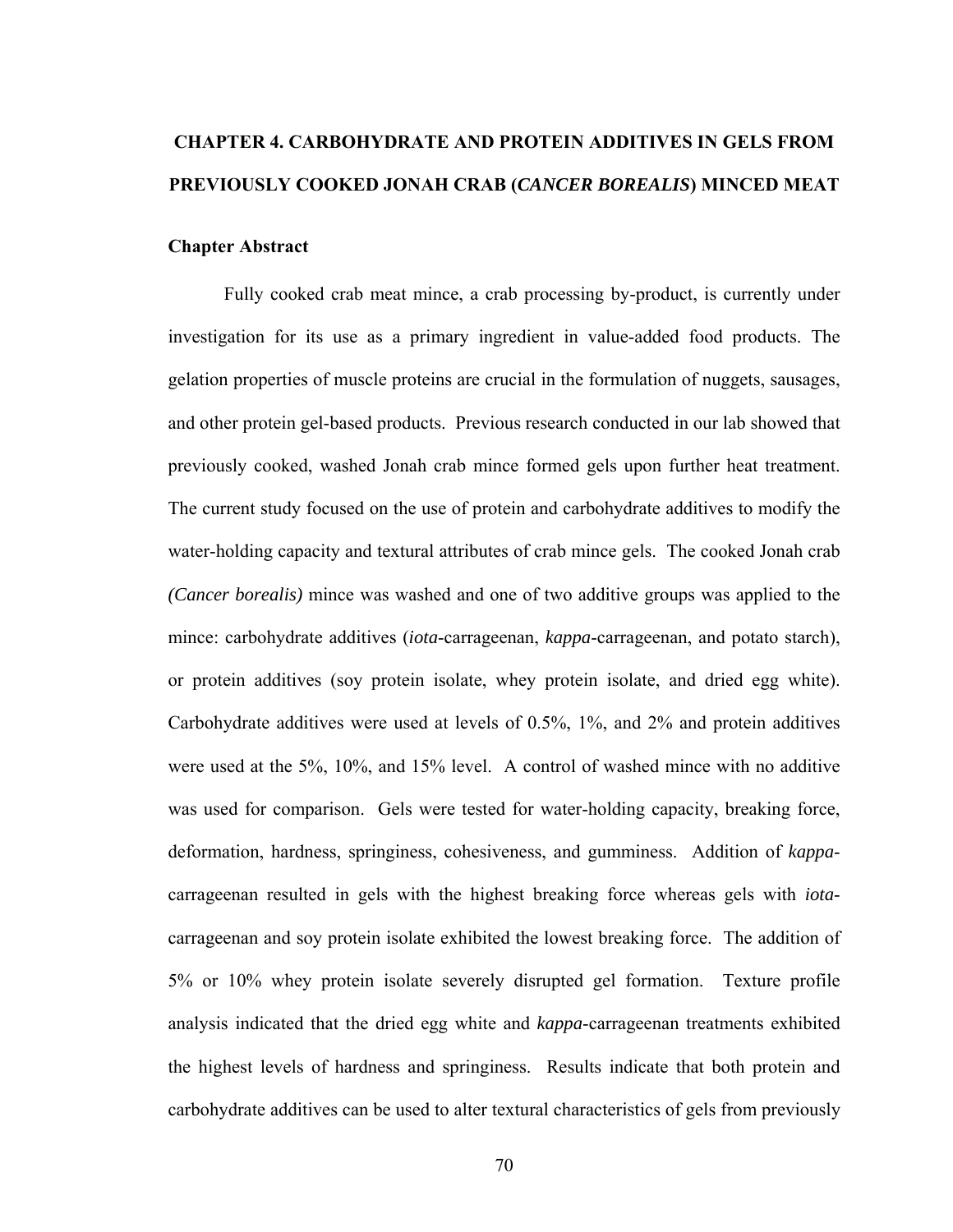cooked Jonah crab but do not improve water-holding capacity.

#### **Introduction**

 Jonah crab (*Cancer borealis*), a by-catch of the lobster industry, is increasing in consumer demand due to its mild flavor and relatively low cost (Redmayne 2002). The processing of the crab results in a quantity of waste, including residual meat in the walking legs and body. This meat can be extracted as a low-value mince through use of a mechanical deboner. Landings of Jonah crab doubled in Maine from 2003 to 2004, intensifying the need to find higher value uses for the crab mince thereby increasing the profitability and total utilization of the resource.

 Various additives have been shown to change the textural properties of raw fish surimi gels. The protein-water, protein-protein, and protein-lipid-water interactions are important to the formation of a stable gel network (Regenstein 1984). Additives function by filling the interstitial spaces of the myofibrillar protein network but do not seem to interact with myosin and have a tendency to weaken gels (Burgarella and others 1985a; Burgarella and others 1985b). The added ingredients exert their effects on the overall texture, appearance, and other properties by altering water mobility or simply by their presence in the gel, which serves to reinforce the structure formed by the surimi gel matrix (Lee and others 1992; Park 2000). This reinforcement can lead to either a strengthening or weakening of the gel matrix. Though the mechanism by which both protein and carbohydrate additives interact with myofibrillar proteins function is not clearly defined, these additives can change the textural attributes of raw fish surimi gels.

 The use of protein additives in changing the textural characteristics of surimi has been well researched. Hydrolyzed beef plasma protein, egg white, soy protein, wheat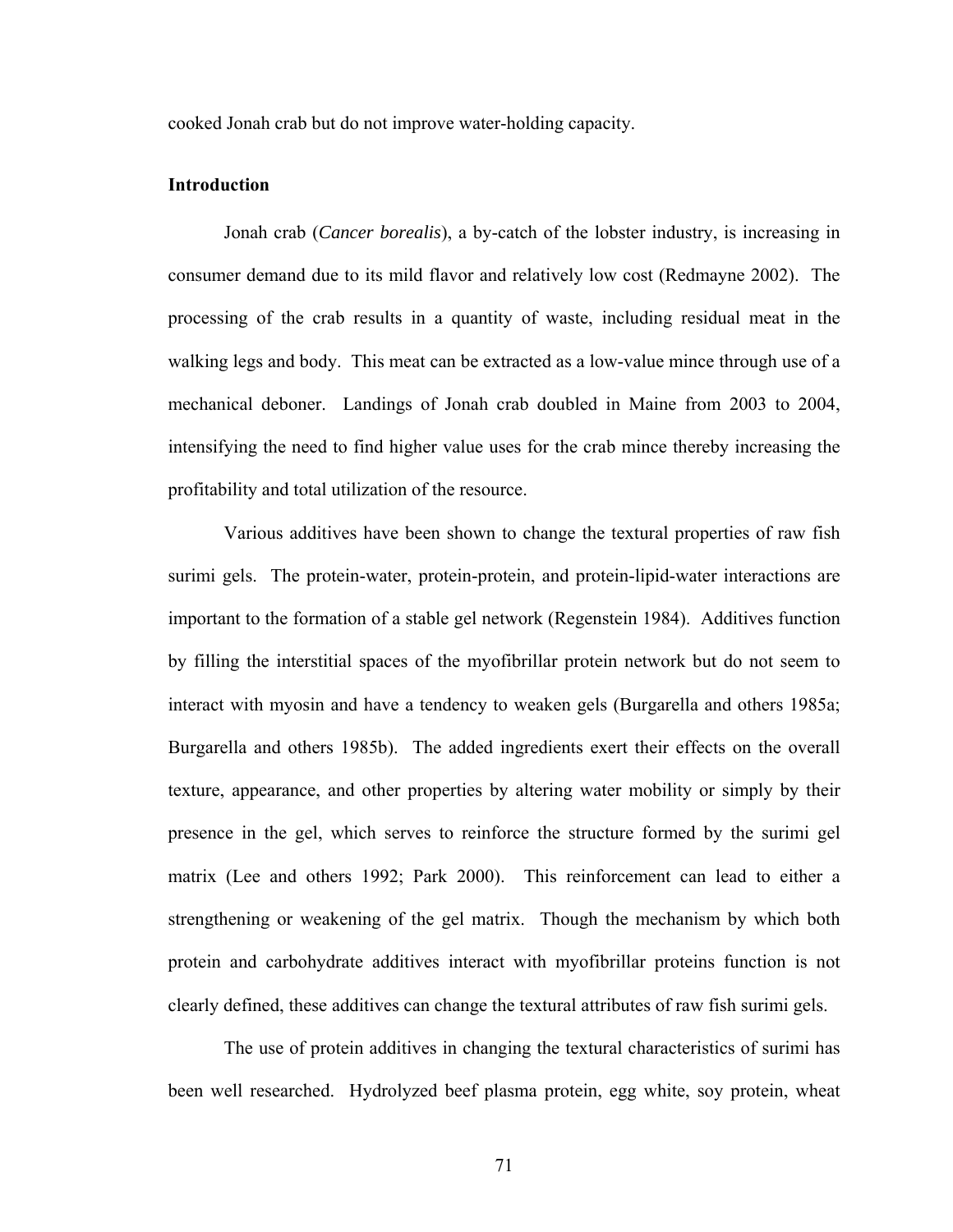gluten, and whey protein have been researched extensively (Burgarella and others 1985a; Burgarella and others 1985b; Chang-Lee and others 1990; Chung and Lee 1990; Chen and Trout 1991; Chung and Lee 1991; Lee and others 1993; Park 1994; Luo and others 2004a; Luo and others 2004b; Murphy and others 2005). The effects of the different protein additives are dependent on fish species and additive concentration. Pollock surimi became tougher with the addition of hydrolyzed beef plasma protein, dried egg white, and frozen egg white; whereas soy protein isolate, wheat gluten, whey protein concentrate and whey protein isolate made pollock gels more brittle (Park 1994). Chung and Lee (1990; 1991) found that the addition of whey protein concentrate and egg white detrimentally affected the gel strength of pollock surimi gels. The researchers attributed gel weakening to a reduced myofibrillar protein concentration due to addition of test ingredients and interference of these non-fish proteins in myofibrillar gelation, specifically cross-linking. Chang-Lee and others (1990) found that the addition of 3% to 5% dried egg white produced the hardest whiting gels but whey protein isolate and soy protein isolate did not change the textural characteristics. Murphy and others (2005) found contradictory results in whiting surimi gels. The addition of whey protein isolate and egg white decreased the hardness of gels and egg white decreased the water-holding capacity of the whiting gels. Soy protein was used successfully to create a harder texture in restructured beef steaks and improve the texture of crab cakes from blue crab minced meat by-products (Chen and Trout 1991; Lee and others 1993). Though the effects of various protein additives on gel texture are not consistent they can clearly be used to modify the properties of surimi and restructured meat gels.

Carbohydrate additives have also been used to alter the textural attributes of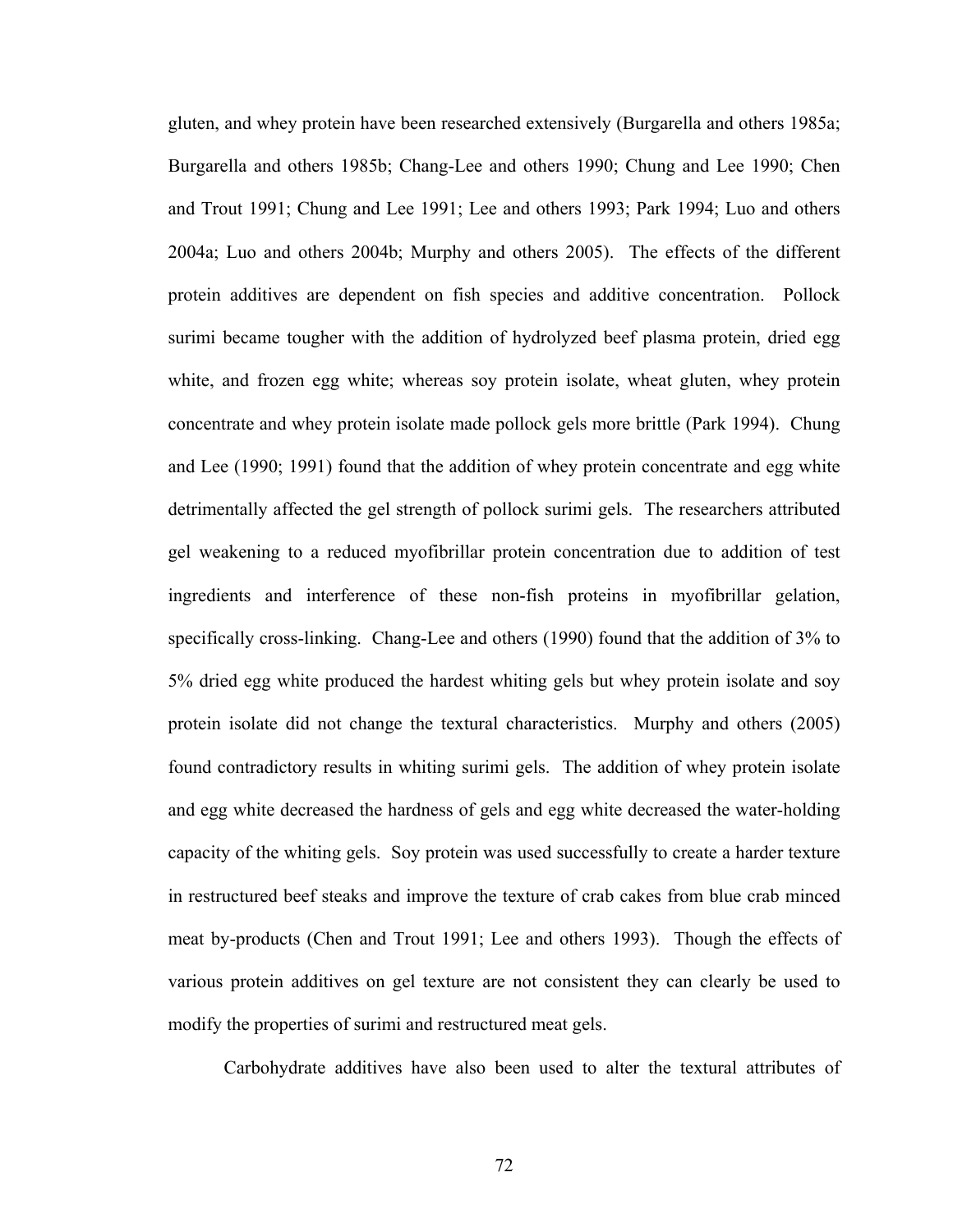surimi gels. Potato starch, corn starch, *iota*-carrageenan, *kappa*-carrageenan and polysaccharide gums have been investigated for use in surimi (Shand and others 1993; Yoo and Lee 1993; Yoon and others 1997; Murphy and others 2005). Addition of 4% unmodified potato starch produced stronger whiting gels than a control without additives (Murphy and others 2005). Corn and potato starch added to pollock and whiting surimi gels improved the textural properties through reinforcing the protein gel network (Yoo and Lee 1993; Yoon and others 1997). In another study, the addition of potato starch increased the water-holding capacity in whiting surimi gels (Murphy and others 2005). Although both are carrageenans, *iota-* and *kappa*-carrageenan function differently in food gels. The addition of *kappa*-carrageenan improved yields and maintained product texture in restructured beef rolls, whereas *iota*-carrageenan resulted in loss of yield and structure (Shand and others 1993). As seen with protein additives the effects of carbohydrates on gel texture are not predictable, however carbohydrate additives can be used to alter the textural characteristics of muscle protein gels.

 Research conducted in our lab has shown that gels can be formed from previously cooked, washed Jonah crab meat without additives (Baxter and Skonberg 2006). Further investigation into how to alter the textural characteristics of the gels is needed so that this resource can be better utilized. One way of altering gel texture is through the use of protein and carbohydrate additives. The objectives of this study were to determine the effects of commonly used protein and carbohydrate additives on the textural attributes of gels from previously cooked Jonah crab mince.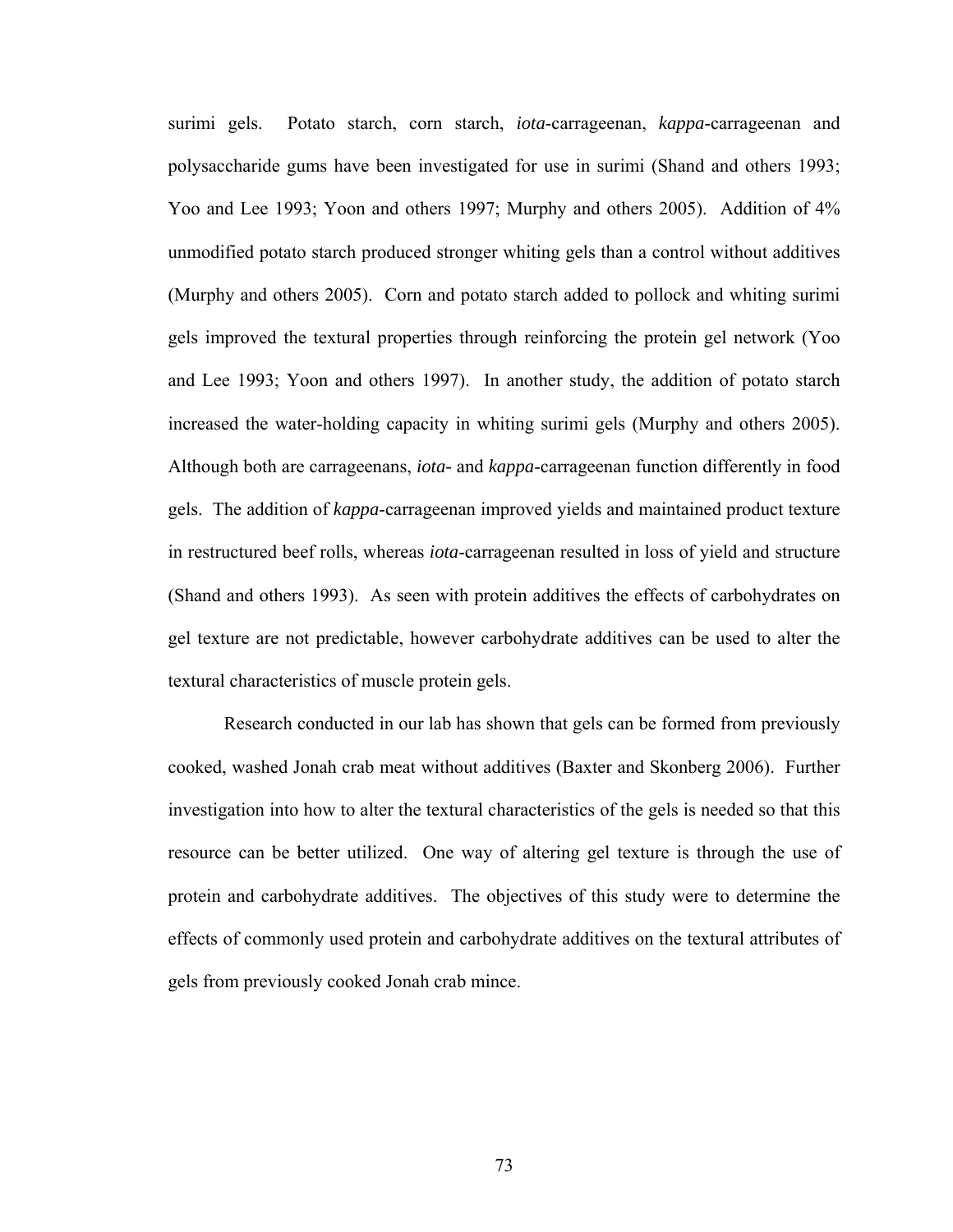## **Materials and Methods**

 Frozen, commercially available Jonah crab meat mince processed in the following manner was obtained from Portland Shellfish (Portland, Maine, U.S.A.): crabs had been eviscerated, boiled for 14 min without the top portion of the carapace, and cooled. Cooked crabs were kept on ice until mince was separated later the same day. Claws were removed and the remaining meat was separated using a mechanical deboning machine. The mince consisted of meat from the body and walking legs. Ten pounds of mince were packaged in polyethylene bags and frozen.

#### Mince Processing and Treatment

 A 10-pound block of frozen Jonah crab meat mince was thawed at 4 °C for 48 h. Due to the high water content in the dewatered mince, the meat was dewatered via centrifugation at 15,000 rpm for 10 minutes. The mince was washed in 200 g batches with a 4:1 (water to mince) ratio twice prior to treatment, once with a wash of cold deionized water and once with a cold solution of 0.3% sodium chloride. Washes were completed in a Waring blender for 1 min and dewatered by centrifugation at 15,000 rpm for 10 min.

 Approximately 750 g of washed crab mince were used per treatment. Three carbohydrate and three protein additives were used in this study. The protein additives, soy protein isolate (Ardex ® F Dispersible; ADM, Decatur, IL, U.S.A.; 94% protein), whey protein (Glanbia Nutritionals, Monroe, WI, U.S.A.; > 90% protein), and dry egg white (Deb El, Elizabeth, NJ, U.S.A.; 81% protein), were used at levels of 5%, 10%, and 15%. The carbohydrate additives, iota- (GENUVISCO carrageenan type MB-11F; CP Kelco, Atlanta, GA, U.S.A.) and kappa-carrageenan (GENU Texturizer Type MB-150F;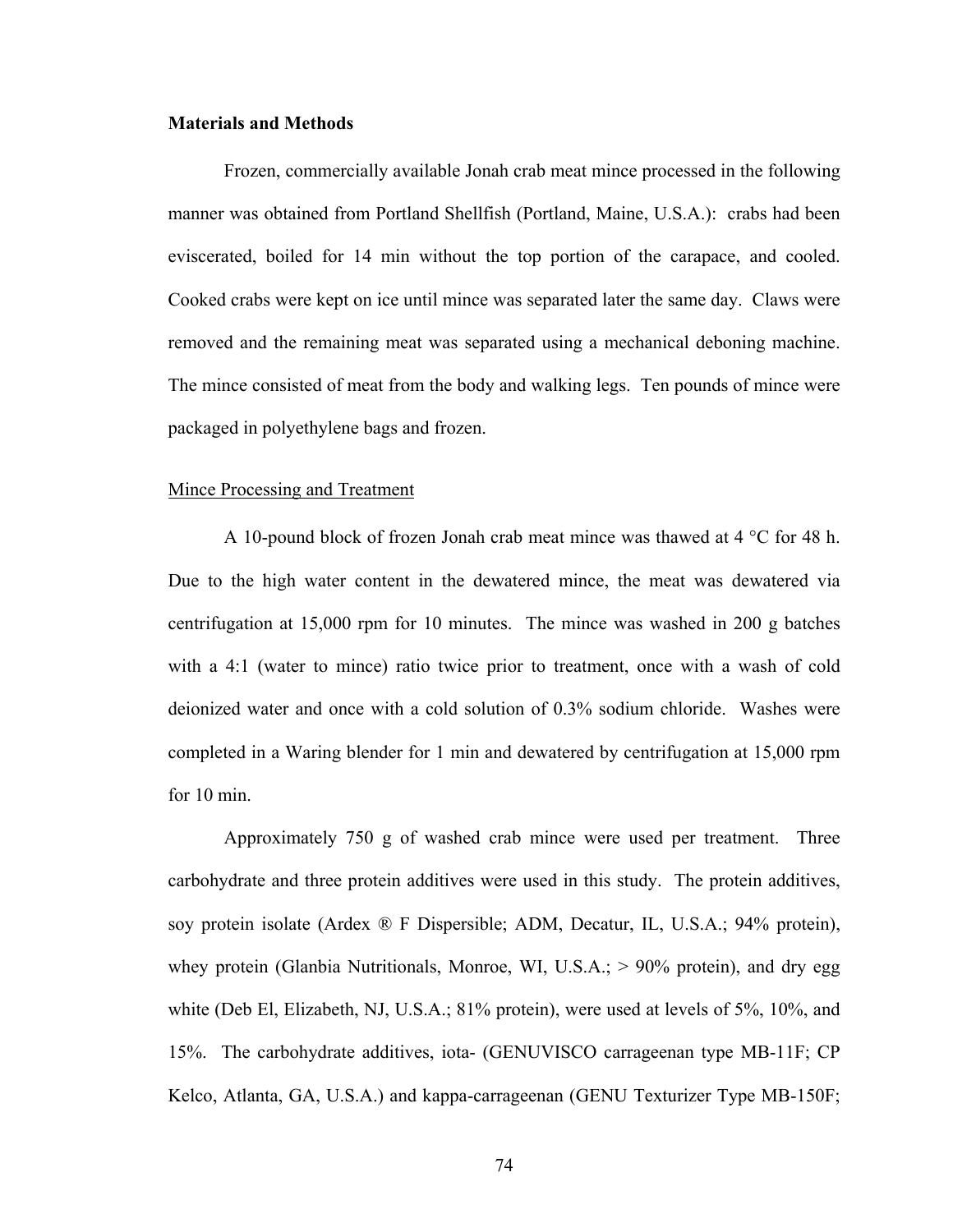CP Kelco, Atlanta, GA, U.S.A.) and potato starch (Novation 6600; National Starch, Bridgewater, NJ, U.S.A.) were used at 0.5, 1, and 2%. All of the additives were added at levels commonly used in studies with raw fish surimi. A control of washed mince with no additive was used. Mince, water to adjust the moisture content to 80%, and assigned additive were mixed together in a Kitchenaid mixer with a paddle attachment for 5 min before being stuffed into 30-mm dia cellulose casings and cooked in a water bath using a two-stage heat treatment: 35 °C for 30 min followed by 90 °C for 30 min. Approximately six sausages per treatment were immediately cooled, the casings removed, and then stored at 4 °C in re-sealable plastic bags (Ziploc sandwich; S.C. Johnson & Son, Racine, WI, U.S.A.) until further testing was completed. The texture and water holding capacity of the gels were measured within 24 h. The entire experiment was duplicated.

#### Texture Profile Analysis

 Gel samples (30 mm high by 30 mm diameter) were subjected to a double compression test by a cylindrical plunger (dia 50 mm) to 60% of the original height at a speed of 50 mm min<sup>-1</sup> using a 25 N load cell connected to a TA-XT2i texture analyzer (Texture Technologies) (Chang-Lee and others 1990; Changlee and others 1990; Alvarez and Tejada 1997; Tellez-Luis and others 2004). Samples were stored at room temperature for no longer than 24 h in re-sealable plastic bags to prevent moisture loss prior to testing. Hardness (N), springiness (mm), cohesiveness (dimensionless), and gumminess (N) were calculated according to Bourne (1968). A total of nine replicates were used per treatment.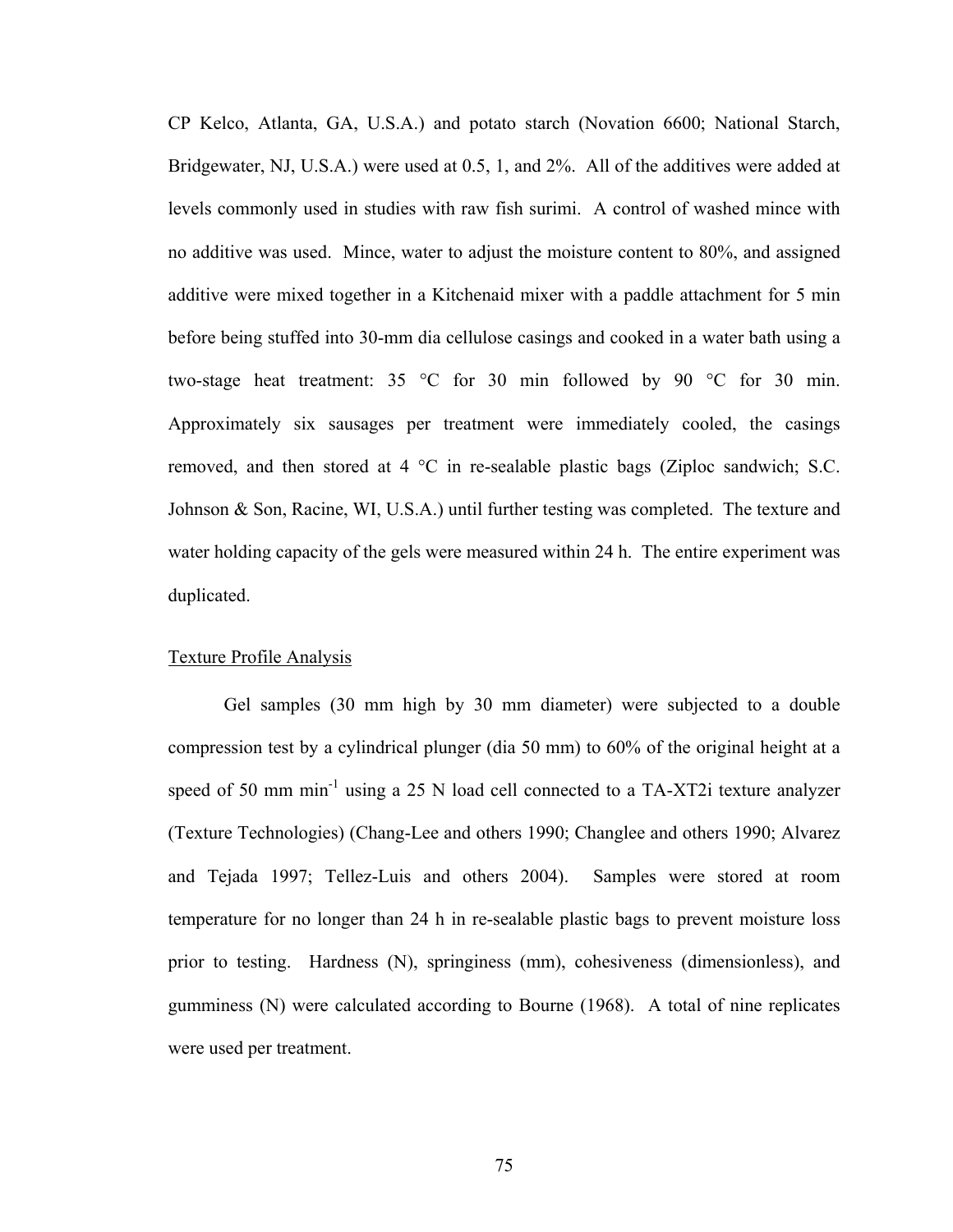### Water-Holding Capacity

 The water holding capacity of the crab mince gels was determined using the method described by Roussel and Cheftel (1990) as modified by Alvarez and others (1992). Gels from each treatment were pooled and cut into approximately 3-mm cubes and 2 g of sample were centrifuged for 15 min at 1000 x *g*. Exudate was collected on Whatman filter paper. Samples were analyzed in triplicate and water-holding capacity was expressed as percentage of water retained with respect to the water present in the gel prior to centrifugation.

#### Puncture Test

 A penetration test was performed on 30 x 30 mm cylinders of each gel using a cylindrical stainless steel ball probe of 5-mm dia with a speed of 60 mm per min into 1 end of the sample. The probe was attached to a 25 N load cell connected to a TA-XT2i texture analyzer (Texture Technologies, Scarsdale, N.Y., U.S.A.). Both the breaking force (g) and deformation (cm) were recorded. Nine measurements were taken per treatment.

#### Moisture and Protein Analysis

 Sausages from each treatment were pooled and ground creating one uniform sample per treatment for proximate analysis. Protein and moisture content were measured in all samples. Nitrogen content was analyzed using the Elementar Rapid N III nitrogen analyzer (Elementar Americas, Inc., Mount Laurel, N.J., U.S.A.) to determine total protein content. Moisture was analyzed using AOAC methods using method # 950.46 (AOAC 2005). Both moisture and protein were analyzed in duplicate.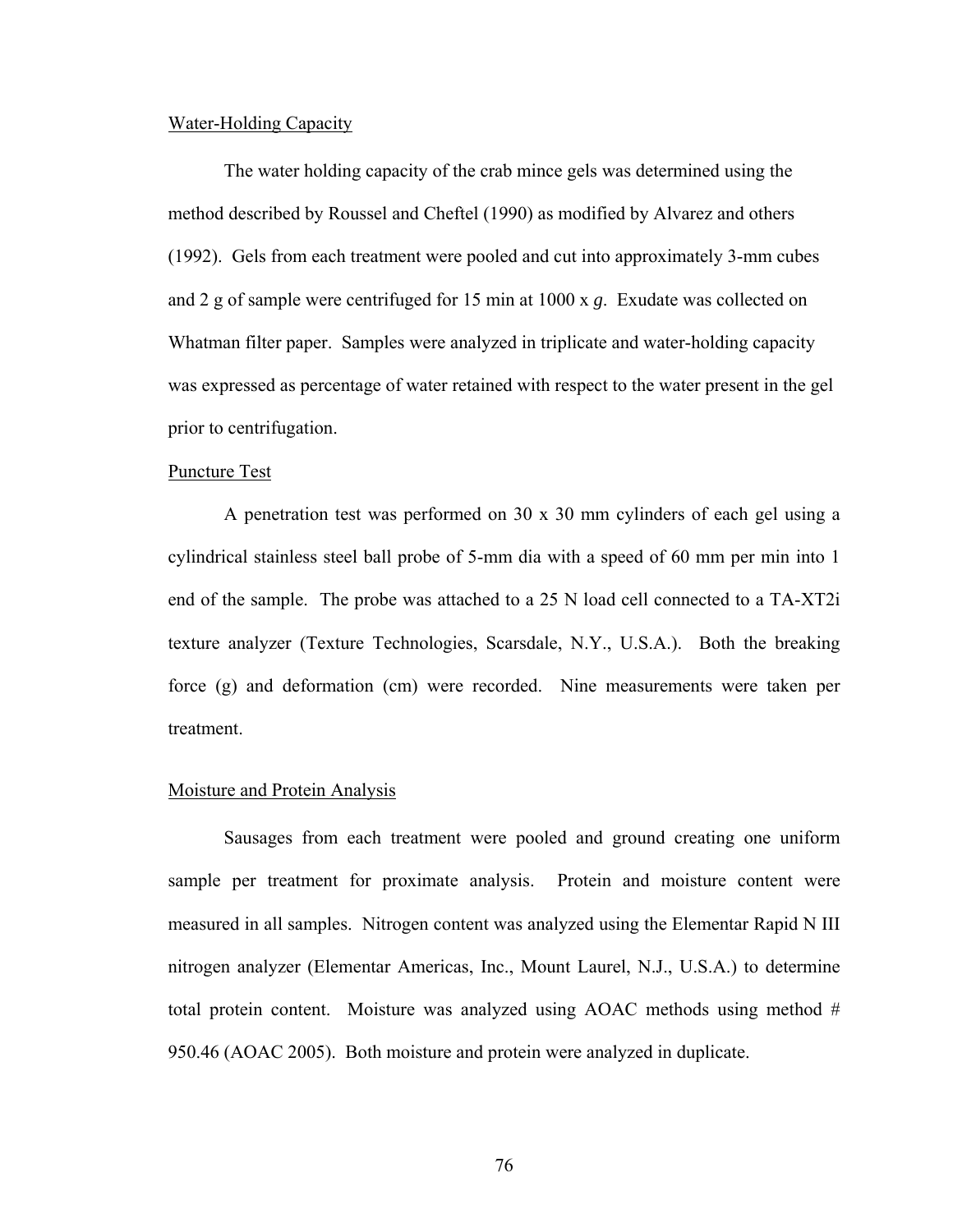## Statistical Analysis

 Statistical analysis was performed on each group of additives separately (protein additives and carbohydrate additives). Each group had 9 treatments (3 additives at 3 levels each) plus a control. An incomplete block design was used as the experimental design. Analysis of water holding capacity, breaking force, deformation, hardness, springiness, cohesiveness, gumminess, moisture, and protein was conducted on all treatments and the control. Multi-way analysis of variance was performed using SAS (9.1) with least square means and Tukey mean separation to determine the effect of additive type (dried egg white, soy protein isolate, whey protein isolate; or *kappa*carrageenan, *iota*-carrageenan, and potato starch) and additive concentration (5%, 10%, 15%; or 0.5%, 1%, 2%). Significance was established at  $p < 0.05$ .

# **Results and Discussion**

#### Moisture and Protein Analysis

 Proximate analysis characterized the different crab mince gels as having between 78.2% to 82.3% moisture and 14.9% to 20.5% protein on a wet weight basis (Table 9). Moisture analyzed by additive type showed that there were significant ( $p < 0.05$ ) differences among protein additive treatments. The egg white additive gels had on average more moisture (81.5%) than soy protein isolate gels (80.9%) which was significantly higher than the moisture content of the control gels (80.4%) and the whey protein isolate gels (80.2%). The level of additives and the addition of carbohydrate additives did not affect the moisture content of the gels.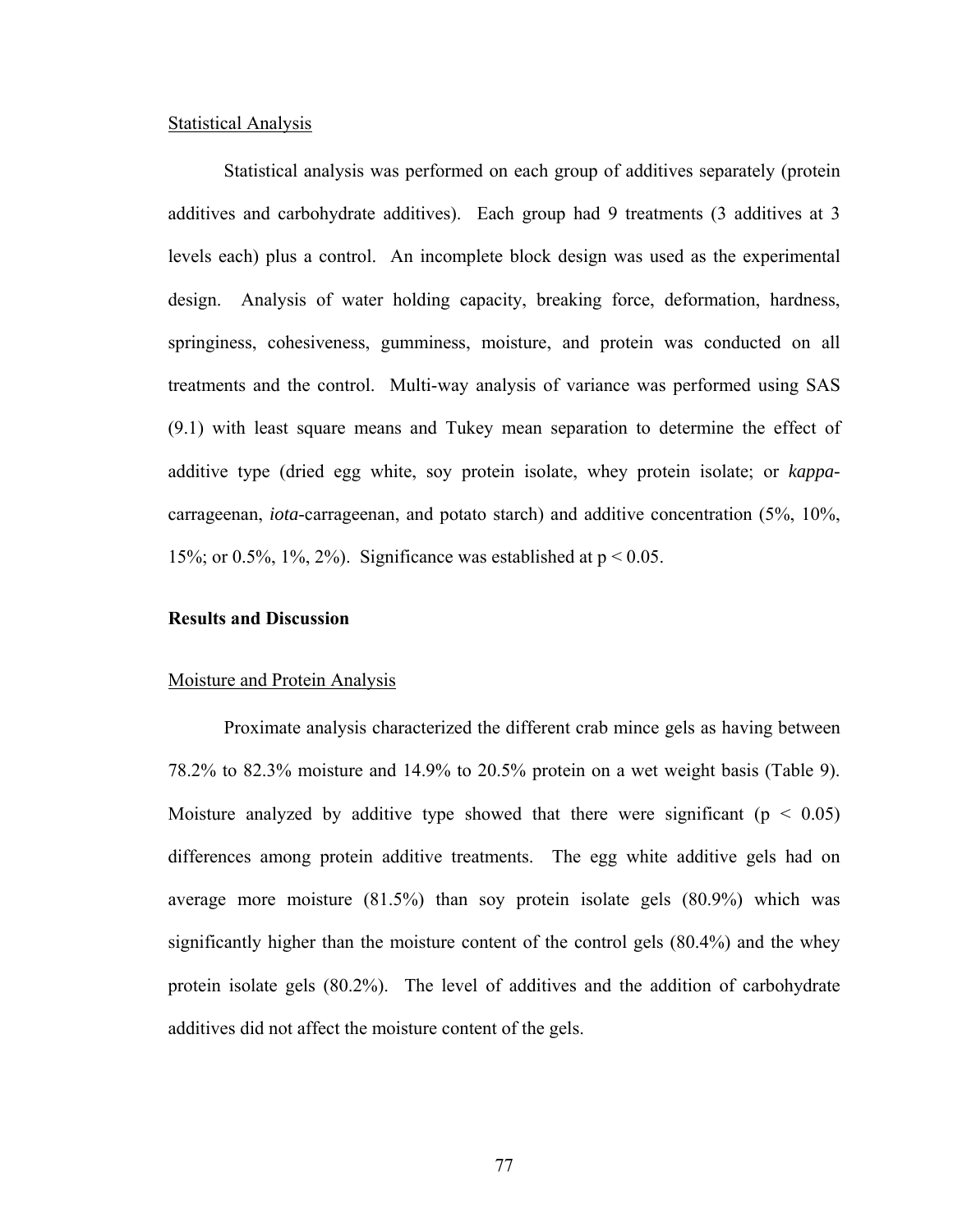| <b>CARBOHYDRATE ADDITIVES</b> |                                  |                |  |  |
|-------------------------------|----------------------------------|----------------|--|--|
| <b>Sample</b>                 | % Protein                        | % Moisture     |  |  |
| Control                       | $18.0 \pm 0.1$                   | $78.6 \pm 0.3$ |  |  |
| 0.5% kappa-carrageenan        | $17.2 \pm 0.1$                   | $78.9 \pm 0.1$ |  |  |
| 1% kappa-carrageenan          | $16.9 \pm 0.3$                   | $78.6 \pm 0.3$ |  |  |
| 2% kappa-carrageenan          | $15.5 \pm 0.6$                   | $79.6 \pm 0.6$ |  |  |
| 0.5% iota-carrageenan         | $17.3 \pm 1.0$                   | $78.6 \pm 0.5$ |  |  |
| 1% <i>iota</i> -carrageenan   | $16.9 \pm 0.1$<br>$78.9 \pm 0.3$ |                |  |  |
| 2% <i>iota</i> -carrageenan   | $16.0 \pm 0.1$                   | $79.2 \pm 0.2$ |  |  |
| 0.5% potato starch            | $16.7 \pm 0.7$                   | $79.6 \pm 1.1$ |  |  |
| 1% potato starch              | $16.9 \pm 0.5$                   | $79.1 \pm 0.5$ |  |  |
| 2% potato starch              | $16.2 \pm 0.0$                   | $78.9 \pm 0.1$ |  |  |
| <b>PROTEIN ADDITIVES</b>      |                                  |                |  |  |
| Control                       | $17.7 \pm 1.4$                   | $80.4 \pm 0.3$ |  |  |
| 5% dried egg white            | $15.8 \pm 1.1$                   | $81.5 \pm 0.7$ |  |  |
| 10% dried egg white           | $14.0 \pm 4.1$                   | $81.4 \pm 0.2$ |  |  |
| 15% dried egg white           | $16.8 \pm 1.0$                   | $81.6 \pm 0.2$ |  |  |
| 5% soy protein isolate        | $17.2 \pm 0.1$                   | $80.9 \pm 0.2$ |  |  |
| 10% soy protein isolate       | $17.6 \pm 0.3$                   | $80.8 \pm 0.3$ |  |  |
| 15% soy protein isolate       | $18.3 \pm 0.2$                   | $81.0 \pm 0.3$ |  |  |
| 5% whey protein isolate       | $17.0 \pm 0.4$                   | $80.9 \pm 0.3$ |  |  |
| 10% whey protein isolate      | $17.8 \pm 0.3$                   | $80.2 \pm 0.7$ |  |  |
| 15% whey protein isolate      | $18.7 \pm 1.1$                   | $79.6 \pm 0.3$ |  |  |

**Table 9:** Protein and moisture analysis for crab mince gels with carbohydrate and protein additives

Each value is the average  $\pm$  standard deviation of four replicates per treatment.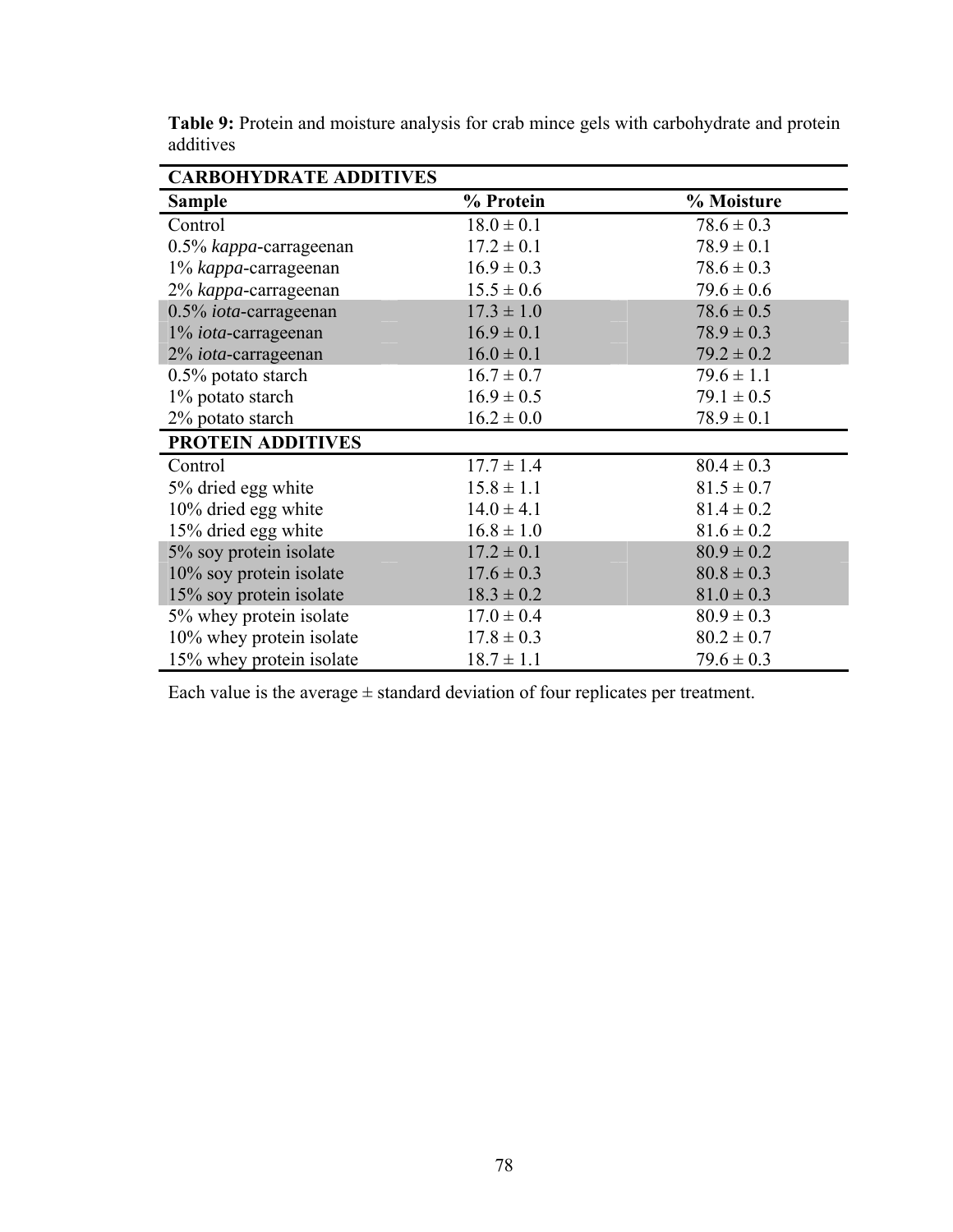The protein content of the gels was significantly ( $p < 0.05$ ) affected by the level of carbohydrate additive but not by level of protein additive. Samples with 0% carbohydrate additive had significantly more protein, averaging 18.0% protein, than those with 1% or 0.5% additive. Those with 2% carbohydrate additive had the least protein, averaging 15.9%. The difference in total protein content was due to the addition of a non-protein additive which reduced the overall percent protein in a sample.

 All treatments formed gels except for those treated with 5% whey protein isolate. Gels with 10% whey protein isolate only formed in the second replication and were not strong enough to test for water-holding capacity, though texture profile analysis could be conducted.

#### Water-Holding Capacity

 The water-holding capacity was not significantly affected by the addition of the carbohydrate additives (Figure 13) but was affected by both the type and level of the protein additive (Figure 14) based on multi-way analysis of variance. None of the gels with additives were significantly ( $p < 0.05$ ) different from the control, however, the soy protein isolate gels had a greater water-holding capacity, averaging 82.6% water retained, than the other two protein additive gels. The 10% additive treatment resulted in the lowest water-holding capacity for the protein additives, averaging 72.0% water retained. Interestingly, even at the lowest water-holding capacity, all of the gels, including the control, had greater water-holding capacity than gels from previous work with washed crab except for the whey protein isolate averaging  $~60\%$  water retained.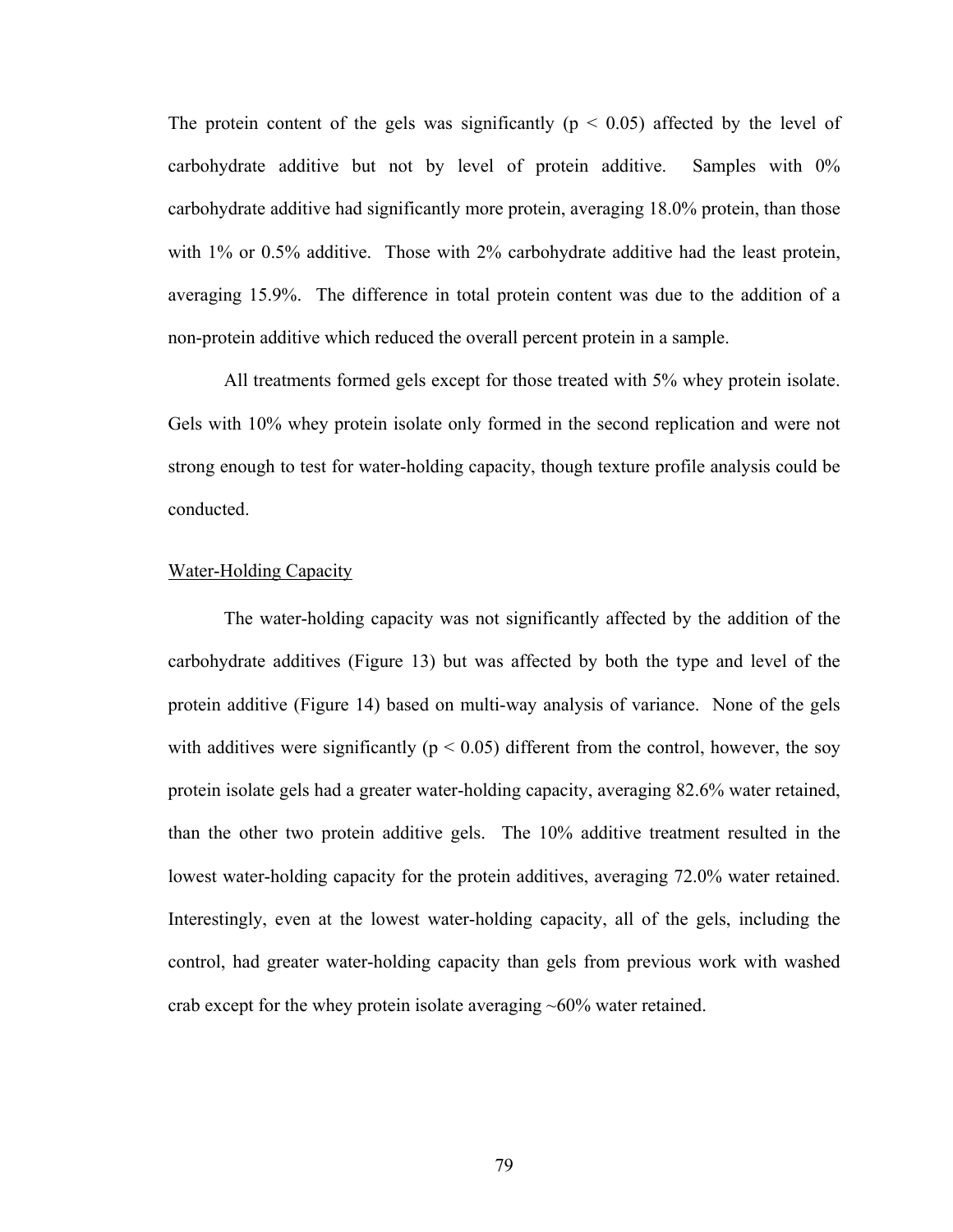

**Figure 13:** Water-holding capacity of washed crab mince gels with carbohydrate additives.

Each value is the average  $\pm$  standard deviation of three replicates per treatment.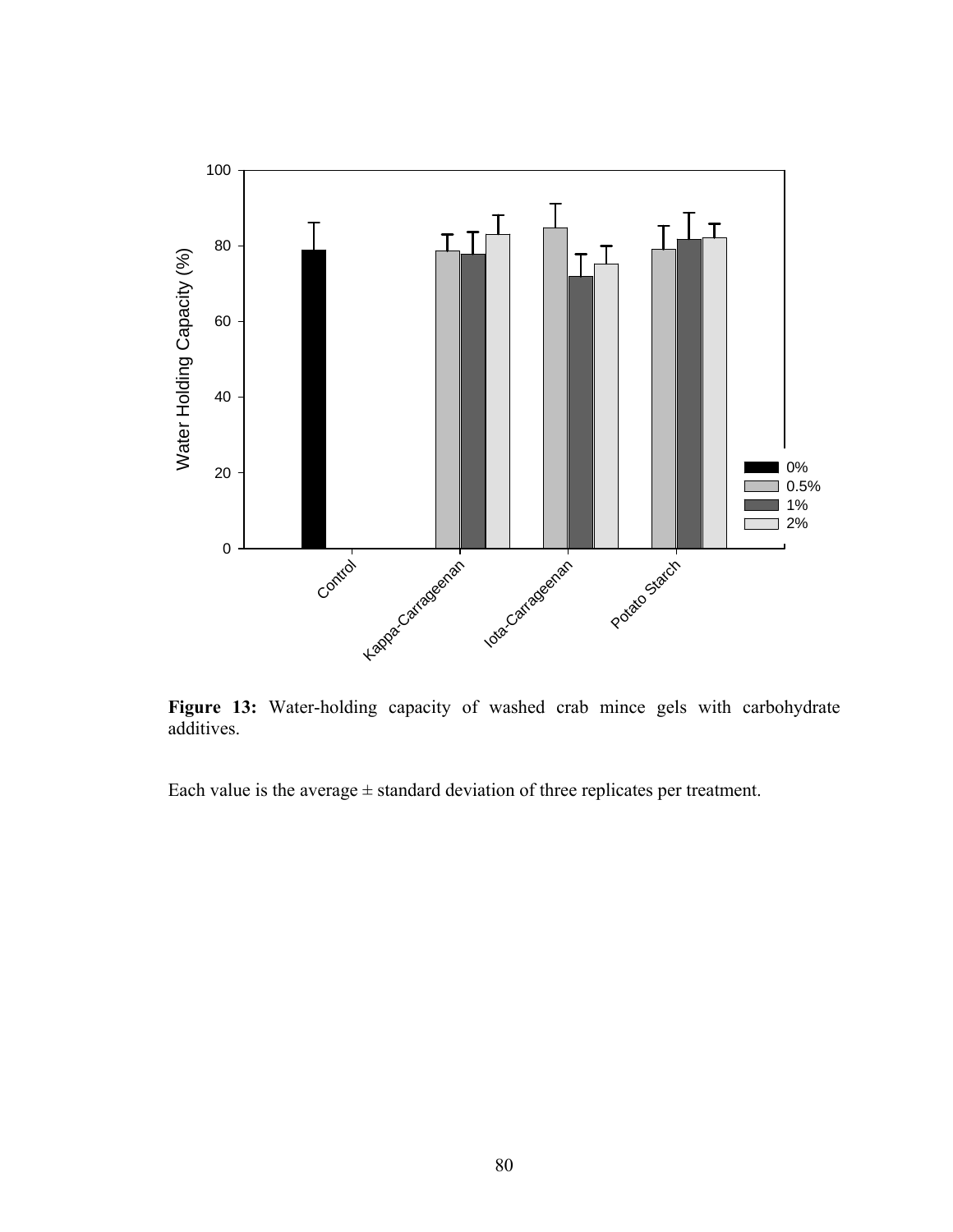

**Figure 14:** Water-holding capacity of washed crab mince gels with protein additives.

Each value is the average  $\pm$  standard deviation of three replicates per treatment.

\*\* 5% and 10% whey protein isolate treatments are not included due to the lack of gel formation needed for the methodology.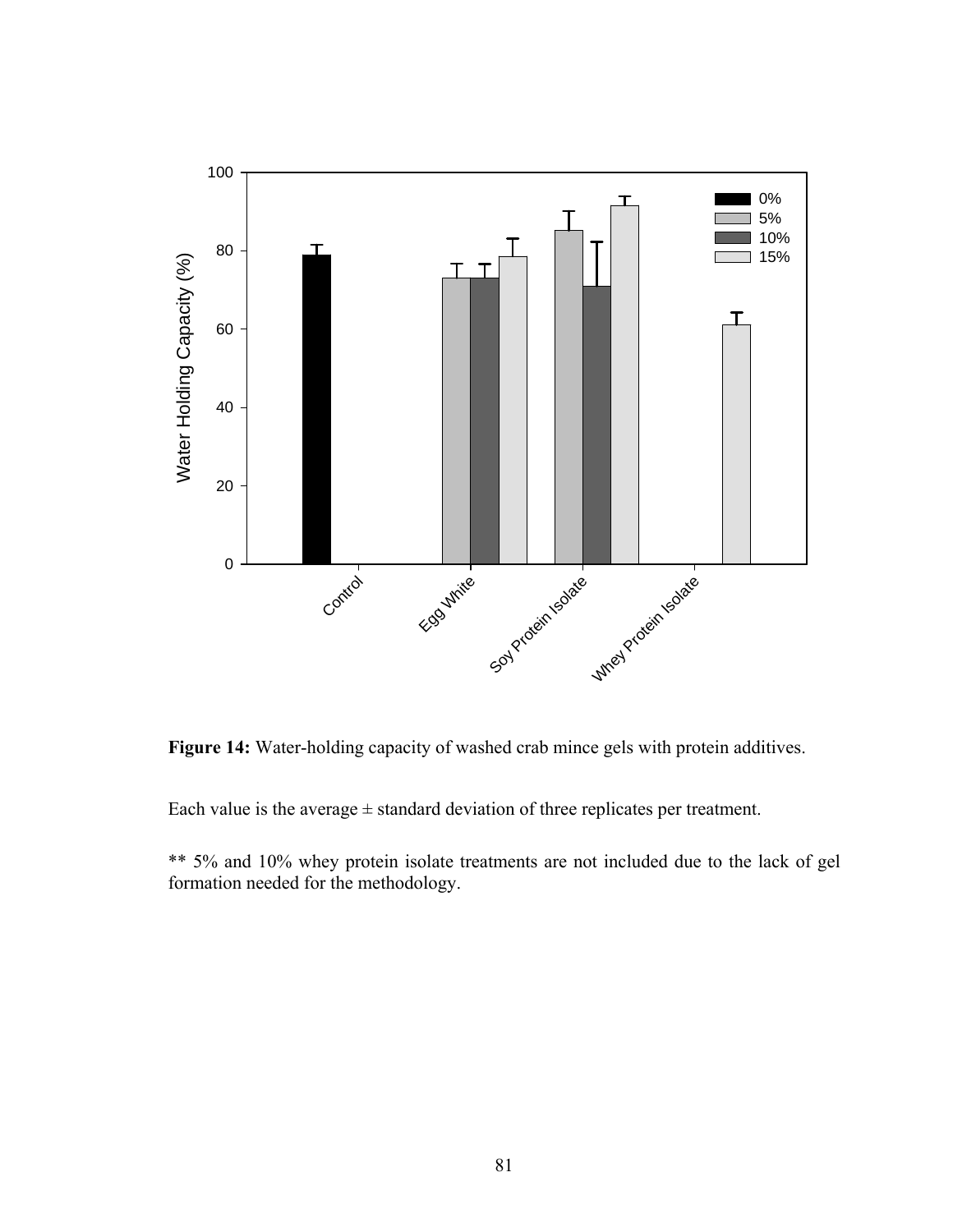Baxter and Skonberg (2006) found that washed, cooked crab mince with 2.5% sodium chloride had an average water-holding capacity of 68.5% which is less than that of gels in the current study. In Pacific whiting, the addition of dried egg white and whey protein isolate resulted in water-holding capacities ranging from 72% to 79% (Murphy and others 2005). Crab gels with additives were comparable to the Pacific whiting surimi gels. The increase in water-holding capacity compared to previous reports is likely due to the increased water-binding ability of the additives thereby increasing the water-holding capacity of the gels.

### Breaking Force and Deformation

 The breaking force of gels from both additive groups was significantly affected by additive type and level. The addition of soy protein isolate significantly ( $p < 0.05$ ) decreased the strength of the gels though the addition of whey protein isolate and dried egg white significantly ( $p < 0.05$ ) increased the gel strength as compared to the control. Addition of soy protein isolate resulted in the softest gels (80.51 g) compared to all other protein additives or the control (Figure 15). None of the additive levels were different than the control; of the additive levels, gels with 5% protein resulted in the softest gels (83.95 g). Previous work conducted on washed crab mince showed that the gels had an average breaking force of 160.3 g to 194.6 g (Baxter and Skonberg 2006) which was similar to the control in the current work. Within carbohydrate additives the addition of *kappa*-carrageenan produced the strongest gels (451.59 g) whereas the *iota*-carrageenan produced the softest gels (107.26 g) (Figure 16). *Kappa*-carrageenan was the only carbohydrate additive that increased the breaking force to greater than the control.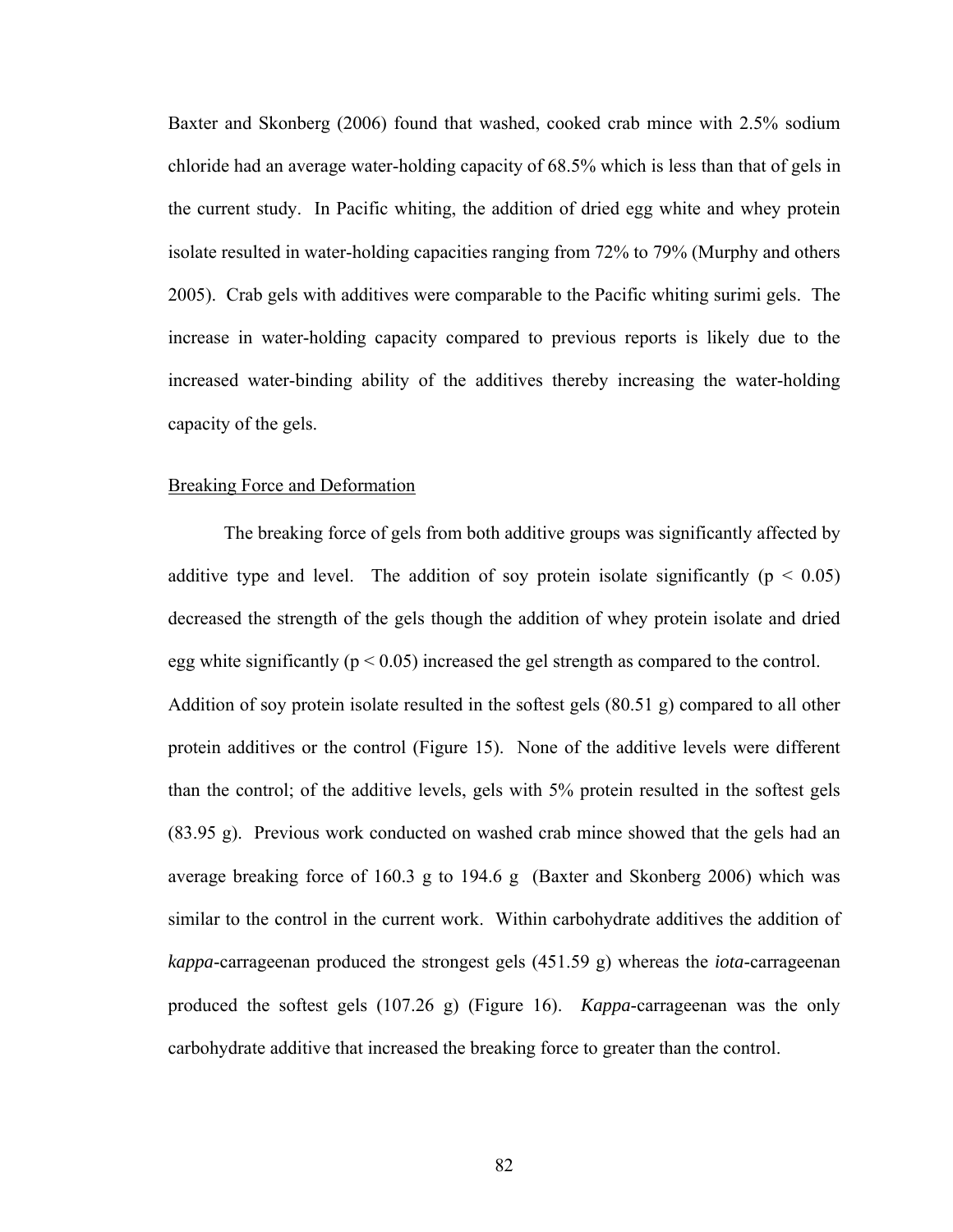

Figure 15: Breaking force (g) and deformation (cm) of crab mince gels with protein additives.

Each value is the average  $\pm$  standard deviation of three replicates per treatment.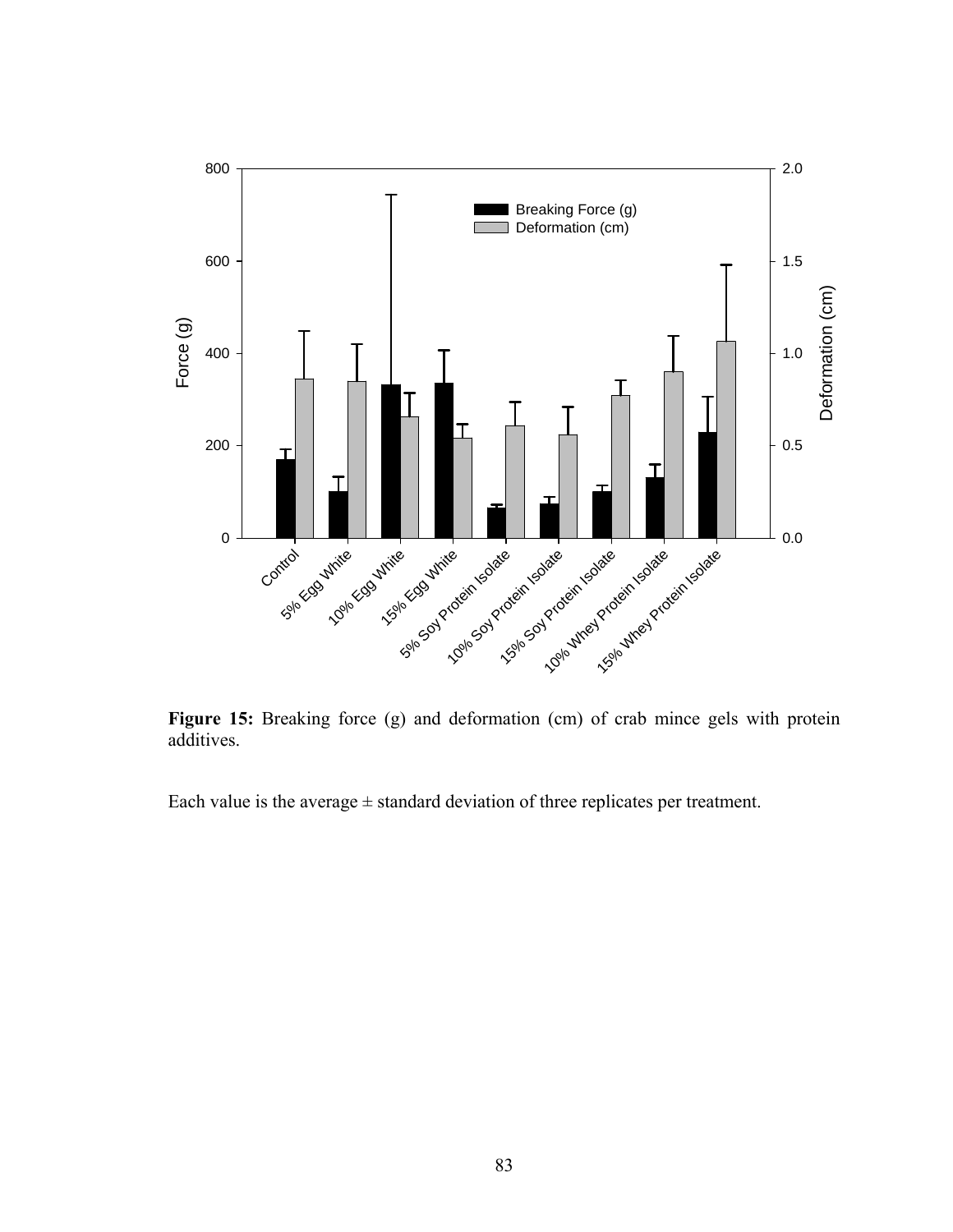

Figure 16: Breaking force (g) and deformation (cm) of crab mince gels with carbohydrate additives.

Values shown are the average of nine measurements with standard deviations.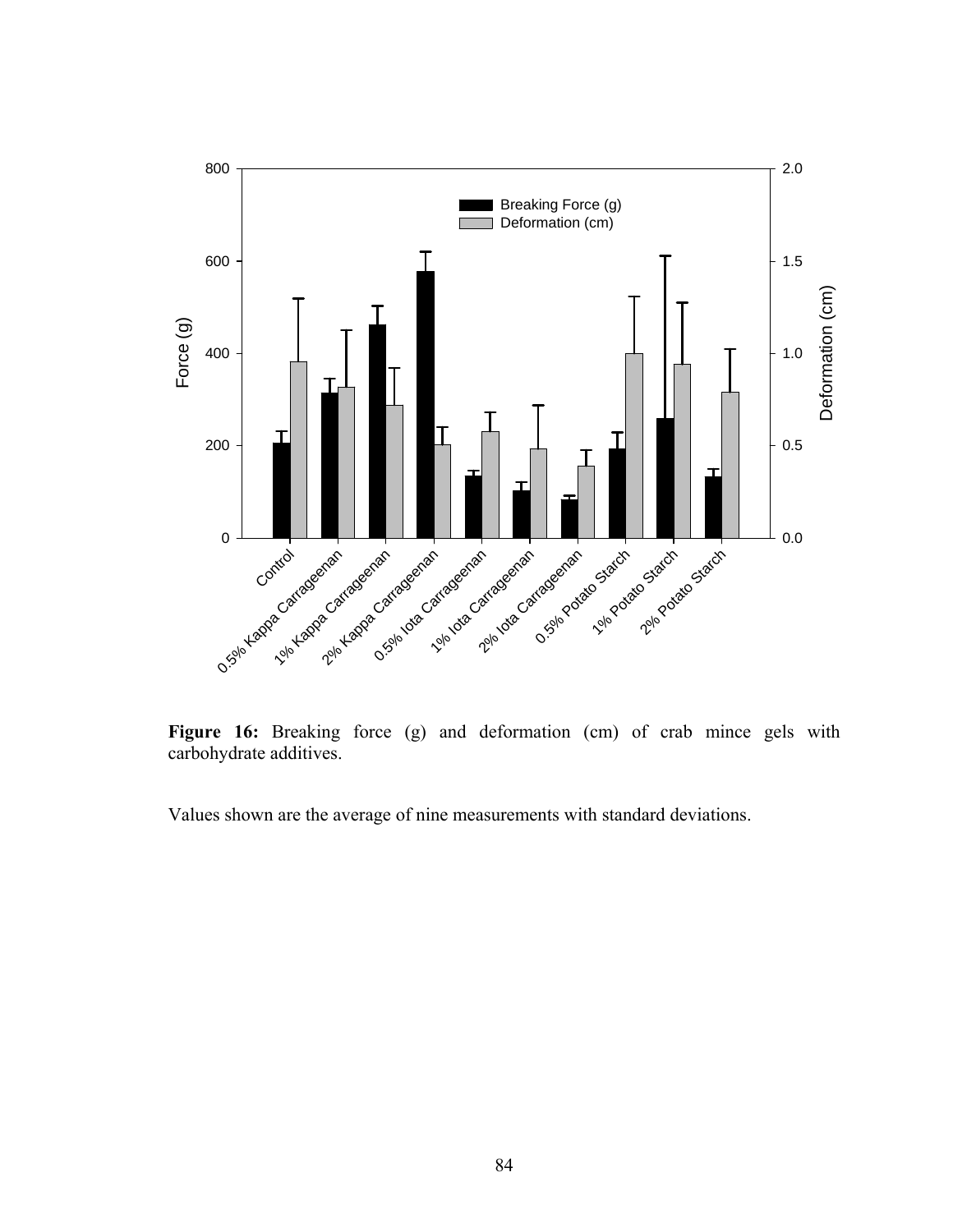The addition of 1% carbohydrate additive resulted in the strongest gels (278.13 g) which were significantly stronger than the control (206.52 g).

 In pollock surimi gels, the addition of 10% soy protein isolate resulted in a breaking force of 798.20 g (Luo and others 2004a). The gel strength of pollock is considerably greater with soy protein isolate than in the crab gels likely due to the difference in gelation of raw proteins and cooked proteins. Raw muscle proteins form a more stable network due to the stronger protein-protein interactions. It appears that the soy and whey protein additives interfered with the gelation of the cooked crab proteins likely due to stronger protein-protein interactions between the additives than with the crab proteins. These interactions result in a less structured and weaker protein network. On the other hand, the *kappa*-carrageenan and potato starch additives worked with the crab protein network. These carbohydrate additives served to reinforce the protein gel matrix thereby enhancing the gel properties.

 The deformation (cm) of the gels was also affected by both type and level of both protein and carbohydrate additives based on multi-way analysis of variance. Addition of dried egg white and soy protein isolate decreased the deformation whereas addition of whey protein isolate resulted in gels similar to the control. Addition of *kappa*- and *iota*carrageenan decreased the deformation in the carbohydrate additive gels. Increasing the level of carbohydrate additive also decreased the deformation of the gels. Increasing the level of protein additive also decreased the deformation of the gels. Whey protein isolate and the control both had a greater deformation distance (1.01 cm and 0.88 cm, respectively) than the dry egg white and soy protein isolate (Figure 15). The control, at 0% additive, had a greater deformation distance than all protein additive levels, except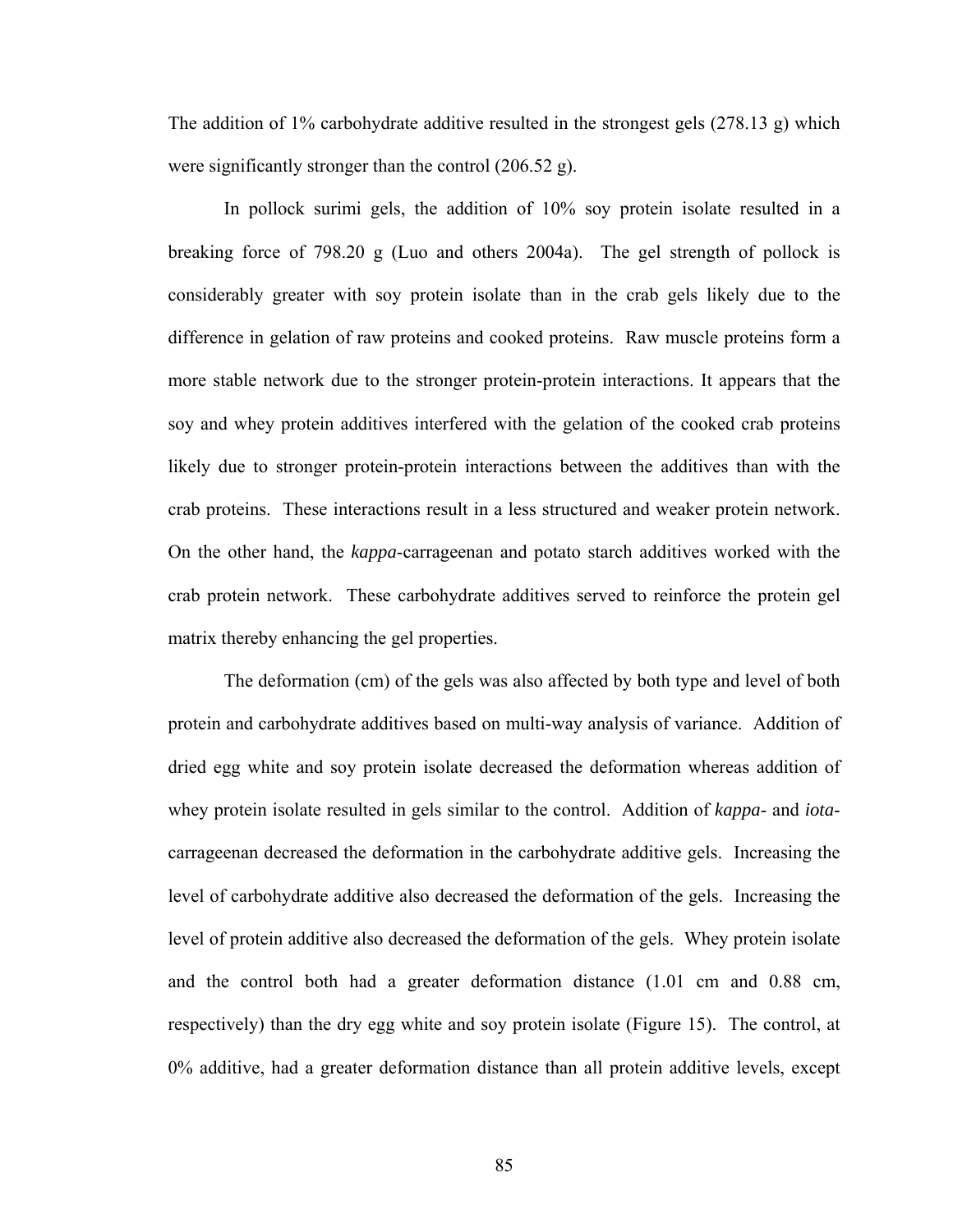15% (0.88 cm). In the carbohydrate additive group, the control and potato starch had the greatest deformation distance (0.96 cm and 0.91 cm, respectively) (Figure 16). *Kappa*carrageenan followed with an average distance of 0.68 cm and *iota*-carrageenan resulted in the shortest distance (0.48 cm). The control, at 0% additive, had the greatest deformation distance (0.96 cm). The 0.5% and 1% carbohydrate additive deformation distance was smaller than the control but greater than the 2% carbohydrate deformation distance. Previous work on cooked crab gels showed deformation distances ranging from 0.61 to 0.67 cm (Baxter and Skonberg 2006). The control in this study had a greater deformation distance than in the previous work. Only the addition of whey improved the deformation distance out of all additives and levels. At 1.01 cm, the deformation was still below that of pollock surimi, at 1.73 cm (Luo and others 2004a). The difference is believed to be due to the greater elasticity in gels made from raw muscle compared to those made from cooked muscle proteins.

## Texture Profile Analysis

 Texture profile analysis is a quantitative method for determining the sensory attributes of a food product. Seven different attributes (hardness, fracturability, cohesiveness, springiness, chewiness, gumminess, and resilience) can be calculated based on a double compression instrumental analysis (Figure 17). Each attribute relates directly to a sensory characteristic as defined by Szczesniak (1963). Hardness is defined as the force necessary to attain a given deformation. Springiness (or elasticity) is defined as the rate at which a deformed material goes back to its undeformed condition after the deforming force is removed. Cohesiveness is defined as the strength of the internal bonds making up the body of the product. Finally, gumminess is defined as the energy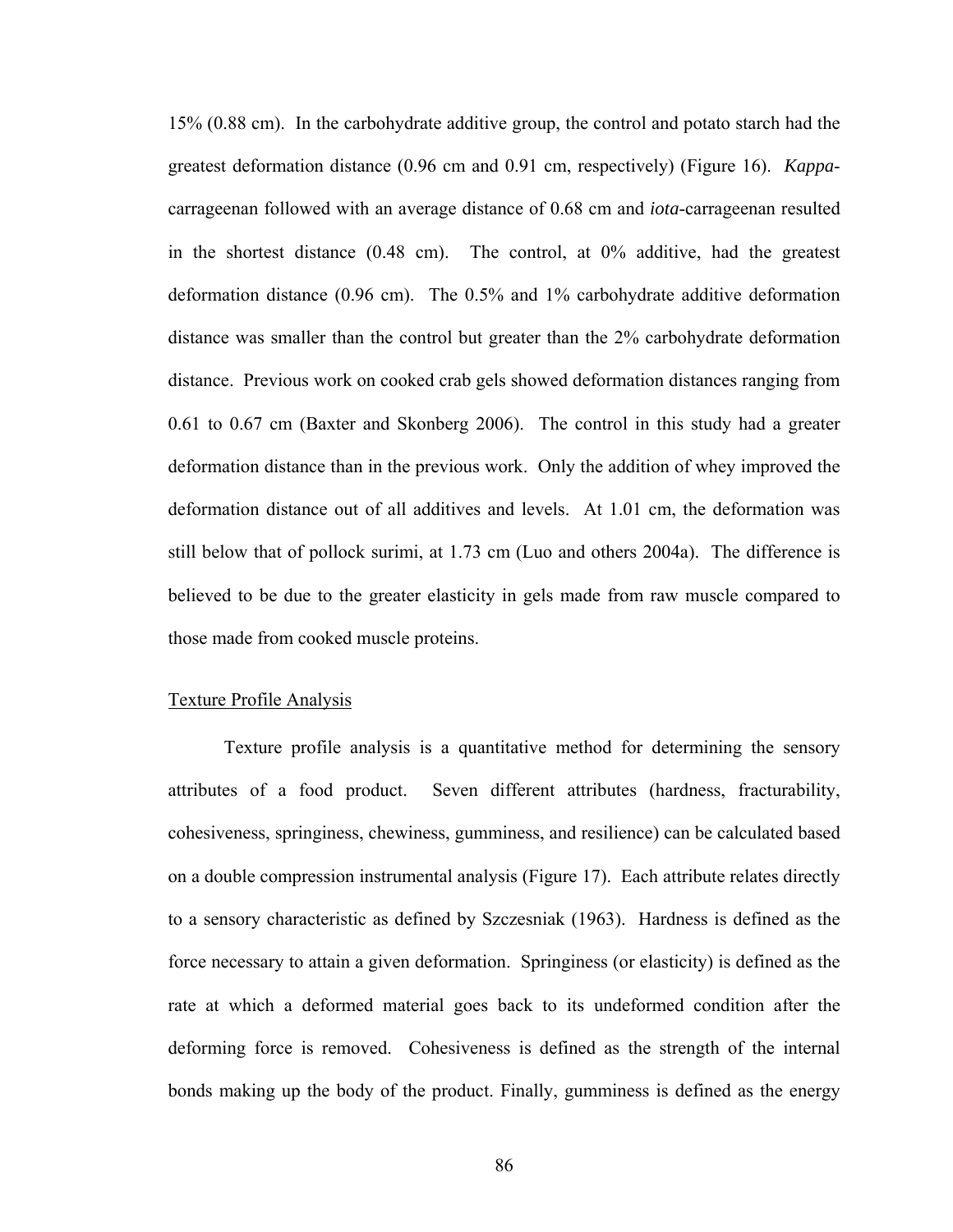required to disintegrate a semi-solid food product to a state ready for swallowing. Gumminess is related to the hardness and cohesiveness of the product.



Figure 17: Texture profile analysis curve detailing important parameters for calculating attributes

(Texture Technologies 2007)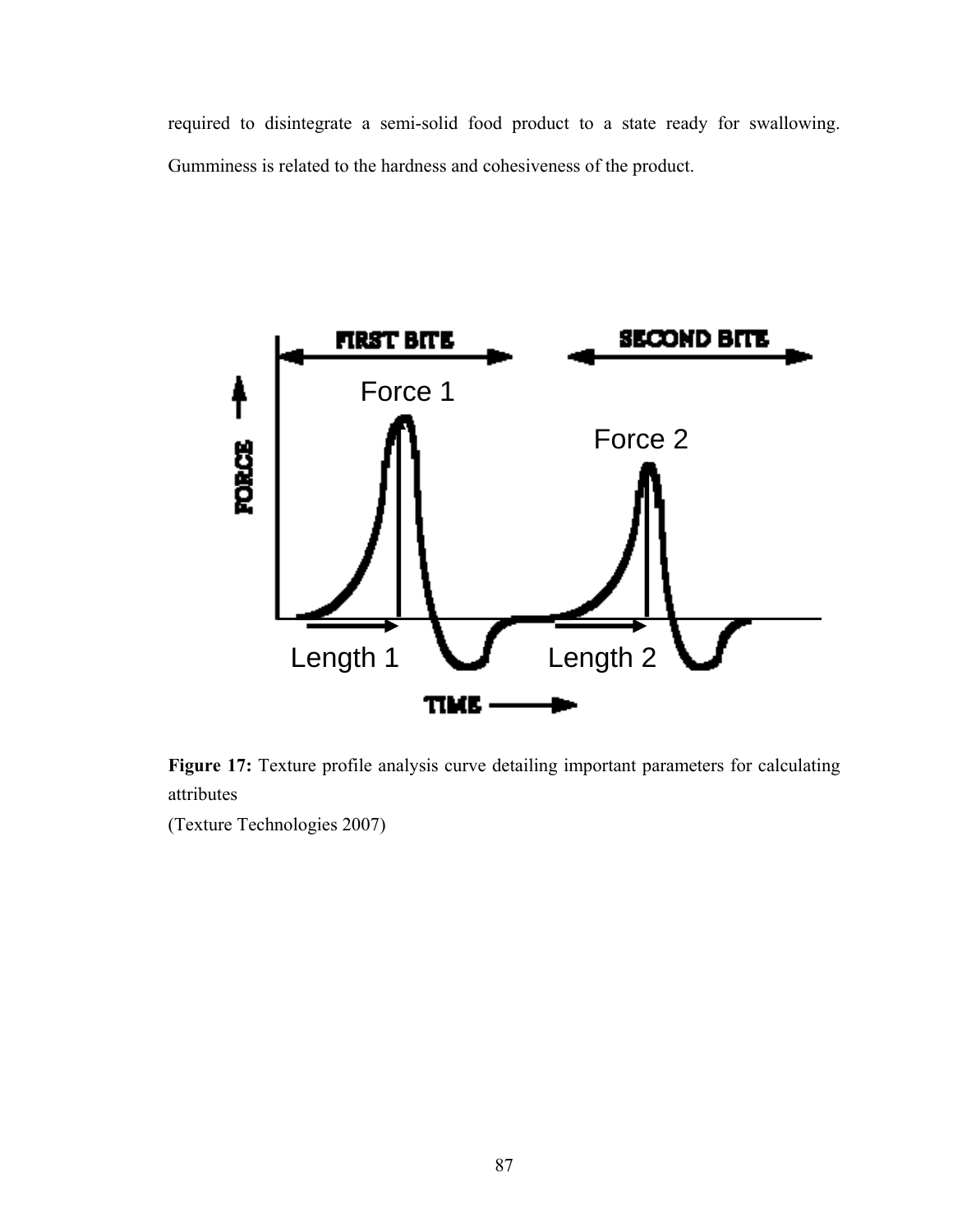Texture profile analysis evaluated four measures of texture: hardness, springiness, cohesiveness, and gumminess. The effect of additive type, in both carbohydrate and protein additive categories, and level of additive significantly ( $p < 0.05$ ) affected the hardness of the gels based on multi-way analysis of variance. The addition of egg white protein resulted in significantly the hardest gels of all the additives, averaging 41.0 N (Table 10). The soy protein isolate, control, and whey protein isolate were all statistically similar to one another and softer than the egg white protein by almost half (17.4 N, 15.3) N, and 14.6 N, respectively). When evaluating the effects of protein additive levels, a 15% protein additive level resulted in significantly ( $p < 0.05$ ) harder gels than all other samples (41.5 N), followed by the  $10\%$  level (21.3 N) and  $0\%$  additive (15.3 N). Addition of 5% protein resulted in gels that were the softest. Addition of *kappa*carrageenan resulted in the strongest carbohydrate additive gels (52.2 N) (Table 11). The potato starch gels were statistically the same as the control gels (17.6 N) and were softer than the *kappa*-carrageenan gels, but harder than the *iota*-carrageenan gels. The *iota*-carrageenan gels were softest (14.4 N). The 2% carbohydrate additive level resulted in the hardest gels (34.8 N). The 1% additive level was next hardest (26.4 N) followed by the 0.5% additive level (22.9 N). The 0% additive level resulted in the softest gels  $(17.6 N)$ .

 Addition of 4% whey protein isolate to whiting surimi gels resulted in a gel with a hardness of 3.24 N whereas addition of 4% egg white resulted in a greater force at 4.73 N (Murphy and others 2005). In restructured beef products, the addition of whey protein isolate resulted in gels with a hardness of 9.17 N and gels with additional soy protein isolate had a hardness of 12.09 N (Chen and Trout 1991).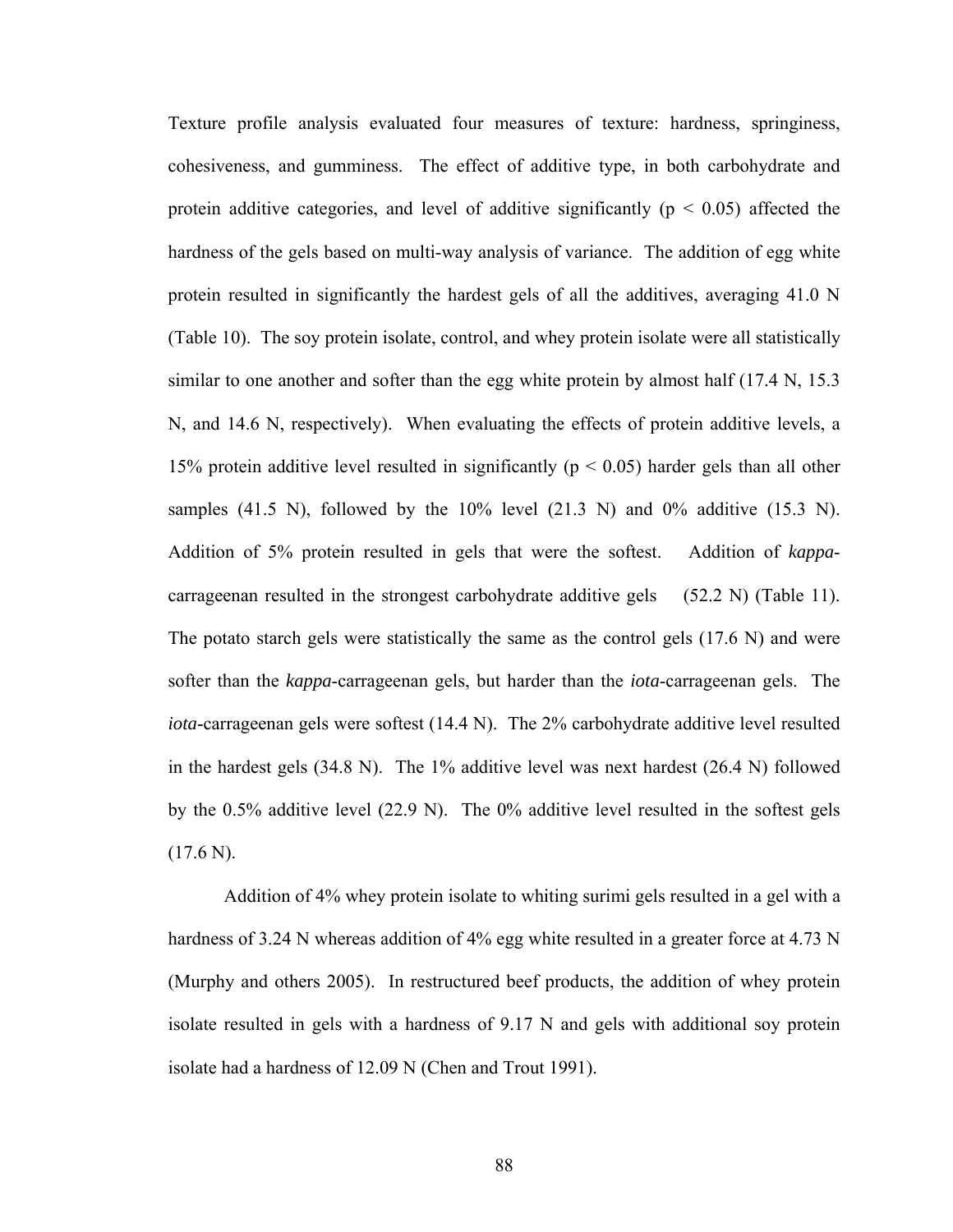| <b>Additive</b>               | Hardness (N)      | <b>Springiness</b><br>(mm) | <b>Cohesiveness</b> | <b>Gumminess (N)</b> |
|-------------------------------|-------------------|----------------------------|---------------------|----------------------|
| Control*                      | $15.31 \pm 1.88$  | $0.54 \pm 0.05$            | $0.23 \pm 0.02$     | $3.59 \pm 0.60$      |
| 5% Egg White*                 | $8.80 \pm 4.11$   | $0.63 \pm 0.14$            | $0.43 \pm 0.10$     | $3.85 \pm 2.09$      |
| 10% Egg White                 | $33.97 \pm 7.07$  | $0.81 \pm 0.06$            | $0.35 \pm 0.06$     | $12.18 \pm 4.46$     |
| 15% Egg White                 | $78.32 \pm 12.41$ | $0.79 \pm 0.03$            | $0.34 \pm 0.07$     | $27.35 \pm 8.05$     |
| 5% Soy Protein<br>Isolate     | $9.19 \pm 1.00$   | $0.26 \pm 0.02$            | $0.19 \pm 0.01$     | $1.75 \pm 0.23$      |
| 10% Soy Protein<br>Isolate*   | $14.33 \pm 2.46$  | $0.64 \pm 0.06$            | $0.32 \pm 0.03$     | $4.57 \pm 0.93$      |
| 15% Soy Protein<br>Isolate    | $28.64 \pm 2.92$  | $0.89 \pm 0.02$            | $0.69 \pm 0.05$     | $19.89 \pm 2.73$     |
| 5% Whey<br>Protein Isolate    | nd                | nd                         | nd                  | nd                   |
| 10% Whey<br>Protein Isolate** | $8.93 \pm 1.73$   | $0.39 \pm 0.06$            | $0.23 \pm 0.03$     | $2.05 \pm 0.57$      |
| 15% Whey<br>Protein Isolate   | $17.47 \pm 4.75$  | $0.58 \pm 0.05$            | $0.43 \pm 0.13$     | $7.71 \pm 3.70$      |

**Table 10:** Texture profile analysis of washed crab mince gels with protein additives.

Values shown are the average of 18 measurements with standard deviations.

nd = not determined

\* Average and standard deviation of 17 measurements.

\*\* Average and standard deviation of 9 measurements.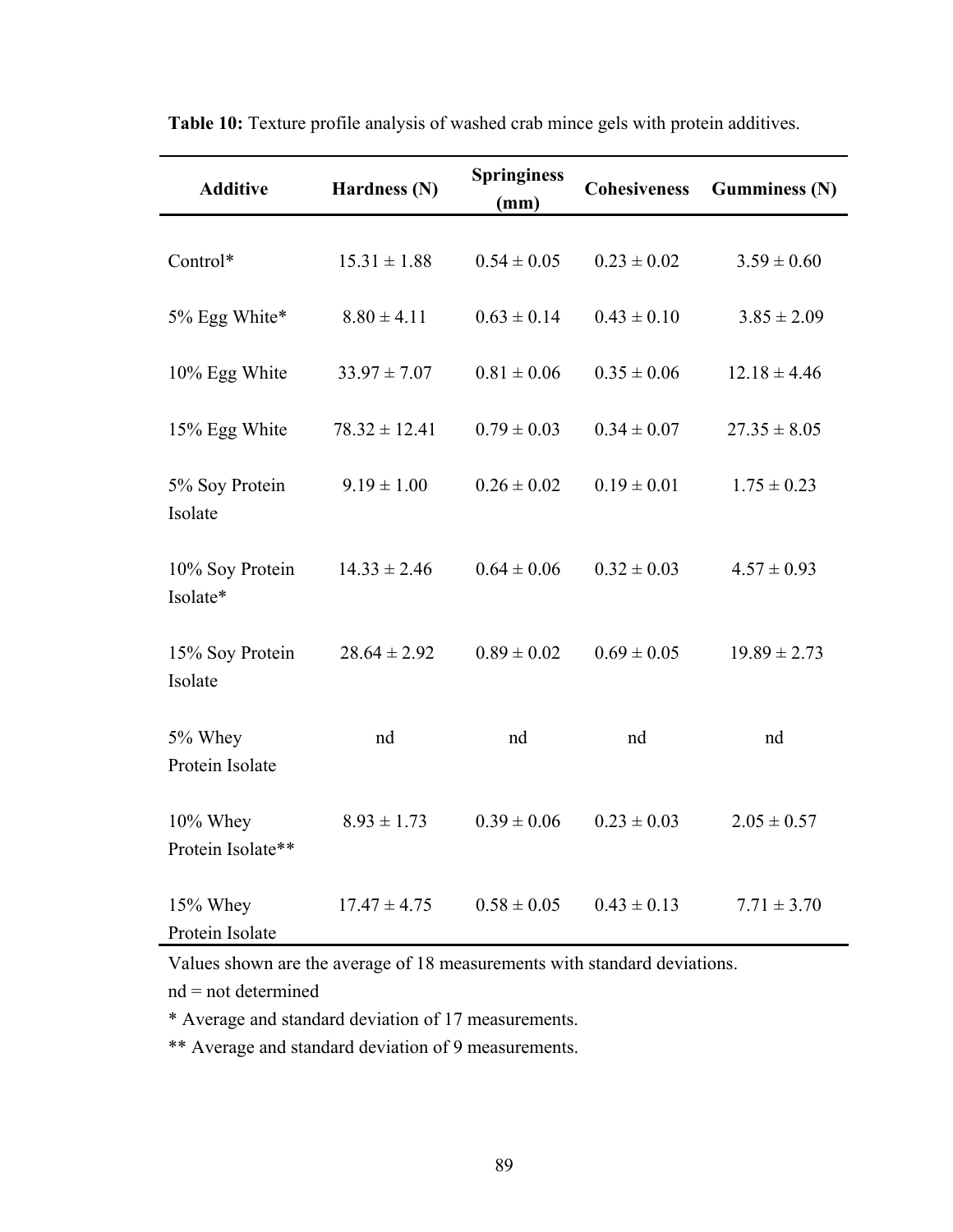| <b>Additive</b>                 | Hardness (N)      | <b>Springiness</b><br>(mm) | <b>Cohesiveness</b> | <b>Gumminess (N)</b> |
|---------------------------------|-------------------|----------------------------|---------------------|----------------------|
| Control                         | $17.58 \pm 2.04$  | $0.62 \pm 0.03$            | $0.24 \pm 0.02$     | $4.23 \pm 0.76$      |
| $0.5\%$ kappa –<br>Carrageenan* | $31.80 \pm 3.25$  | $0.61 \pm 0.06$            | $0.22 \pm 0.02$     | $6.91 \pm 1.24$      |
| $1\%$ kappa –<br>Carrageenan*   | $49.73 \pm 3.75$  | $0.67 \pm 0.05$            | $0.23 \pm 0.02$     | $11.67 \pm 1.94$     |
| $2\%$ kappa –<br>Carrageenan*   | $75.05 \pm 13.92$ | $0.68 \pm 0.06$            | $0.23 \pm 0.04$     | $18.04 \pm 6.15$     |
| $0.5\%$ iota-<br>Carrageenan    | $17.93 \pm 4.65$  | $0.31 \pm 0.04$            | $0.19 \pm 0.02$     | $3.37 \pm 0.91$      |
| $1\%$ iota-<br>Carrageenan      | $11.96 \pm 3.13$  | $0.31 \pm 0.08$            | $0.17 \pm 0.02$     | $2.06 \pm 0.58$      |
| $2\%$ iota-<br>Carrageenan      | $10.88 \pm 2.93$  | $0.29 \pm 0.05$            | $0.16 \pm 0.02$     | $1.79 \pm 0.55$      |
| 0.5% Potato<br><b>Starch</b>    | $17.66 \pm 2.14$  | $0.58 \pm 0.05$            | $0.24 \pm 0.02$     | $4.25 \pm 0.74$      |
| 1% Potato Starch                | $15.92 \pm 1.49$  | $0.53 \pm 0.05$            | $0.22 \pm 0.02$     | $3.54 \pm 0.56$      |
| 2% Potato Starch                | $16.61 \pm 1.80$  | $0.44 \pm 0.13$            | $0.22 \pm 0.01$     | $3.71 \pm 0.51$      |

Table 11: Texture profile analysis of washed crab mince gels with carbohydrate additives.

Values shown are the average of 18 measurements with standard deviations.

\* Average and standard deviation of 17 measurements.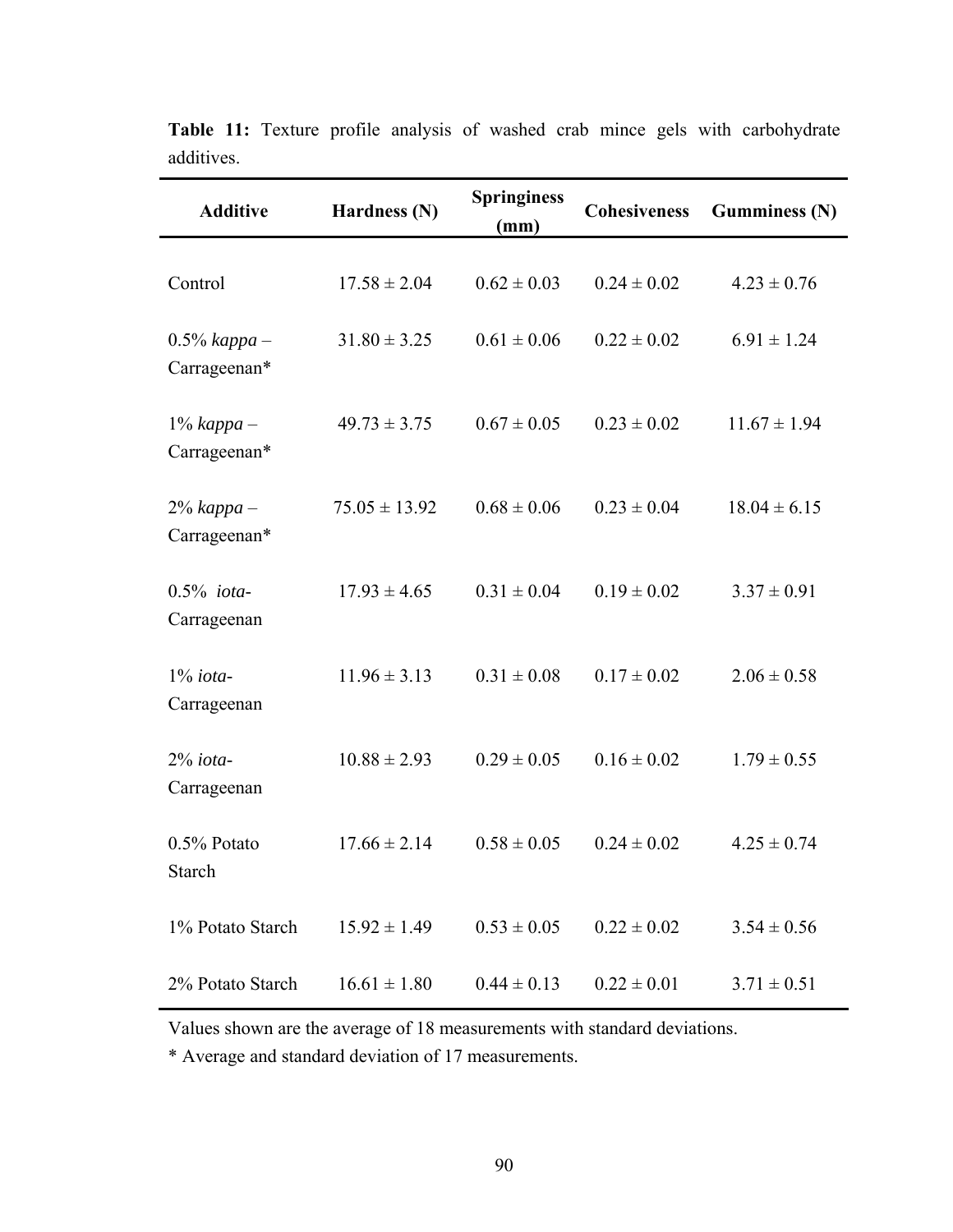The crab gels with additives were all harder than both whiting and restructured beef products. These values are higher than those cited above most likely due to the higher concentrations of protein additives used in this cooked crab mince study. In whiting, addition of 4% potato starch resulted in a hardness of 5.92 N (Murphy and others 2005). Restructured beef rolls were harder with the addition of 1% *kappa*-carrageenan at 175 N whereas the addition of 1% *iota*-carrageenan resulted in a hardness of 150 N (Shand and others 1993). Overall, only the addition of dry egg white and *kappa*-carrageenan increased the hardness of the gels whereas *iota*-carrageenan decreased the hardness. All of the other additives maintained gel hardness similar to the control. The addition of dry egg white and *kappa*-carrageenan produced gels harder than whiting gels with additives but did not exceed the hardness of restructured beef rolls with carbohydrate additives.

 Regression analysis showed a positive relationship between hardness and breaking force data though the  $R^2$  values were low (carbohydrate gels  $R^2 = 0.58$ ; protein gels  $R^2$  = 0.14). The regression between hardness and breaking force was significant (p < 0.01) for both the carbohydrate and protein additive gels. The low  $R^2$  values were likely due to the large variation among treatments within each additive category. However, given the highly significant relationship between the two variables, both hardness and breaking force analysis are not necessary in future work. It is recommended that hardness measurements be conducted in future products due to the large amount of information gained in using texture profile analysis.

 The springiness of the crab mince gels was affected in both additive groups by type and level. The egg white protein gel was the springiest, averaging 0.75 mm, followed by the soy protein isolate gels, averaging 0.60 mm (Table 10). The control gels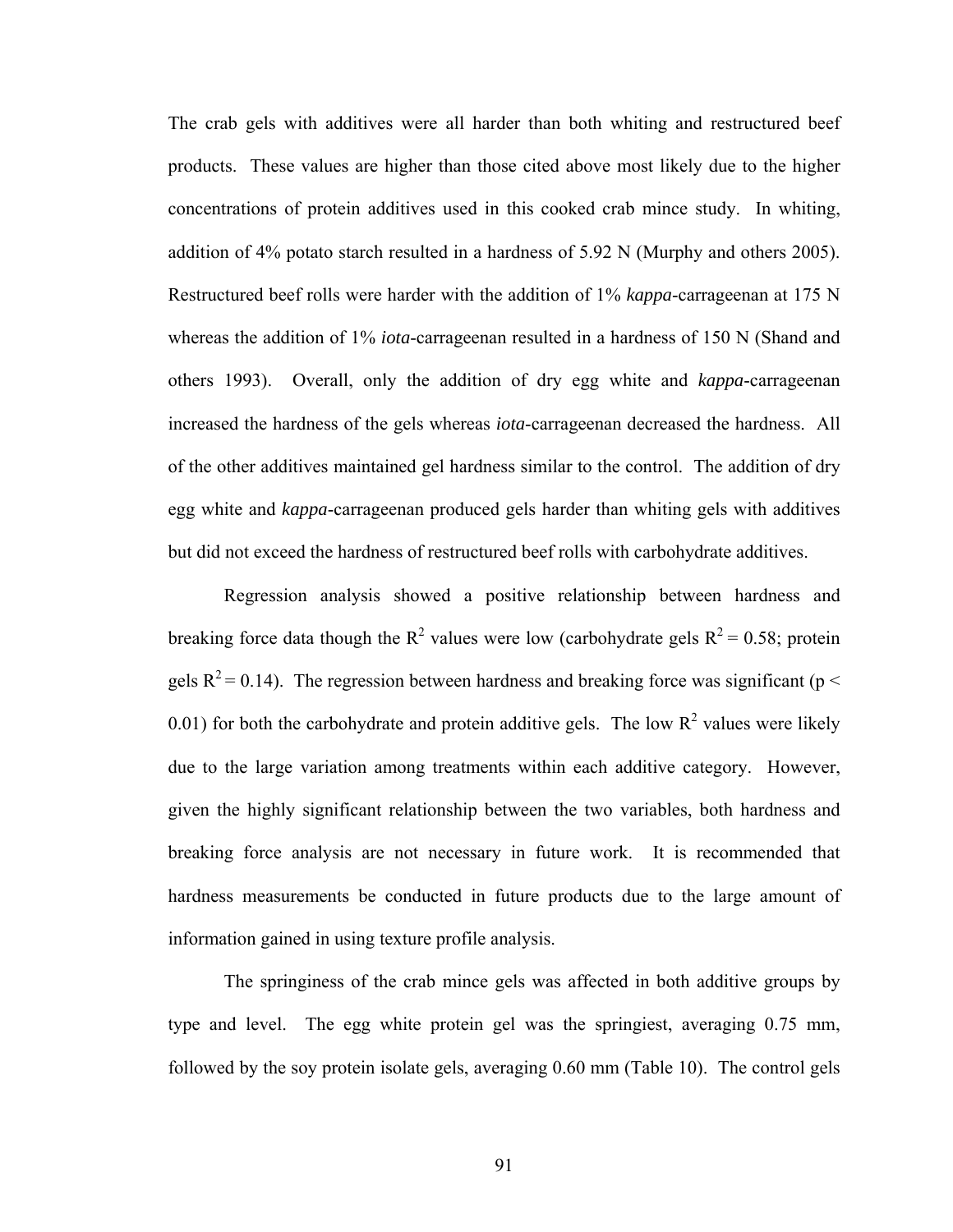and whey protein isolate gels were statistically the same, averaging 0.54 mm and 0.52 mm, respectively. Gels with 15% additive were the springiest, averaging 0.75 mm, followed by 10% additive, averaging 0.66 mm, and 0% additive, averaging 0.54 mm. Gels with 5% protein additive were the least springy, averaging 0.44 mm. Putting this in perspective, whiting surimi gels with the addition of whey protein had a springiness value of 0.68 mm. The addition of soy protein isolate to whiting increased the springiness to 0.74 mm (Chen and Trout 1991). Though the additives did not increase the springiness to the levels that Chen and colleagues (1991) found, the addition of dry egg white resulted in springiness values comparable to that of whiting with soy protein isolate. Within the carbohydrate additive group, gels with 0% additive were the springiest, averaging 0.62 mm, followed by all of the carbohydrate additive levels which were statistically equal. Within the carbohydrate additives, the *kappa*-carrageenan resulted in the springiest gels, averaging 0.66 mm, followed by the control, averaging 0.62 mm, and potato starch averaging 0.52 mm (Table 11). The addition of *iota-*carrageenan resulted in the least springy gels, averaging 0.31 mm.

 The protein and carbohydrate additives affected cohesiveness of the crab mince differently. The protein additives resulted in significantly more cohesive gels than the control. At the 15% protein additive level, gels had average cohesive values of 0.49, which was more cohesive than the 10% or 5% treatments, which were statistically equal. The control treatment was the least cohesive, averaging 0.23. In whiting surimi gels with 4% whey protein isolate or 4% dry egg white was, cohesiveness was 0.33 and 0.31, respectively (Murphy and others 2005). Addition of whey protein isolate in the crab gels resulted in cohesiveness of 0.36 and the addition of egg white resulted in cohesiveness of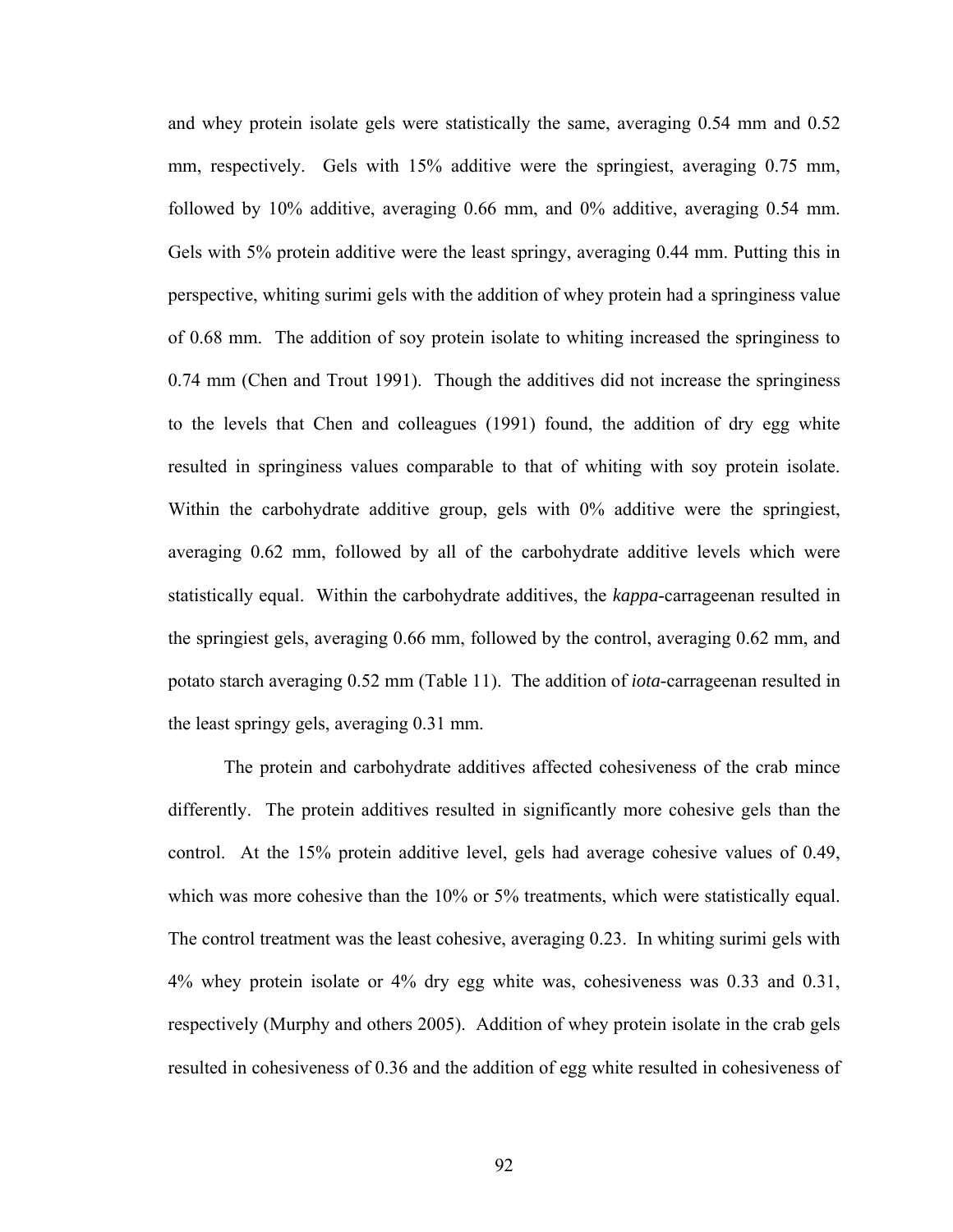0.37. The higher cohesiveness values observed in the crab gels was likely due to the higher levels of additives used in this study. Soy protein isolate was added to restructured beef steaks and cohesiveness was measured at 0.46 (Chen and Trout 1991) which is larger than the average cohesiveness in the crab gels at 0.40. Chang-Lee and others (1990) reported much lower cohesiveness when evaluating whiting surimi gels with added whey protein, soy protein isolate, and dry egg white. In that study, cohesiveness values for all of the treated gels ranged from 0.16 to 0.20, half the cohesiveness measured in the crab mince gels. The addition of protein additives increased the cohesiveness of the gels though all additives aided the gel network to the same degree. The level of carbohydrate additive did not significantly affect cohesiveness, however gels were affected by the type of additive. The *iota*-carrageenan gels were the least cohesive of all the carbohydrate treatments, averaging 0.17. Overall the cohesive values for the carbohydrate additive gels were less than that of the protein additives, though the controls in both cases were similar. Addition of potato starch in crab mince gels resulted in cohesive values of 0.23 which was less than that found with the addition of 2% potato starch in whiting, resulting in a cohesive value of 0.35 (Murphy and others 2005). The cohesive values for the protein additives are believed to be higher due to greater protein-protein interactions allowing the network, though it was not necessarily structured, to stay together when a force was applied.

 Gumminess of gels was affected by type of additive, in both the protein and carbohydrate groups, and level of additive. Addition of *kappa*-carrageenan resulted in the gummiest of carbohydrate gels, averaging 12.2 N. The control and potato starch gels, which were statistically equal, followed, averaging 4.2 N and 3.8 N, respectively. The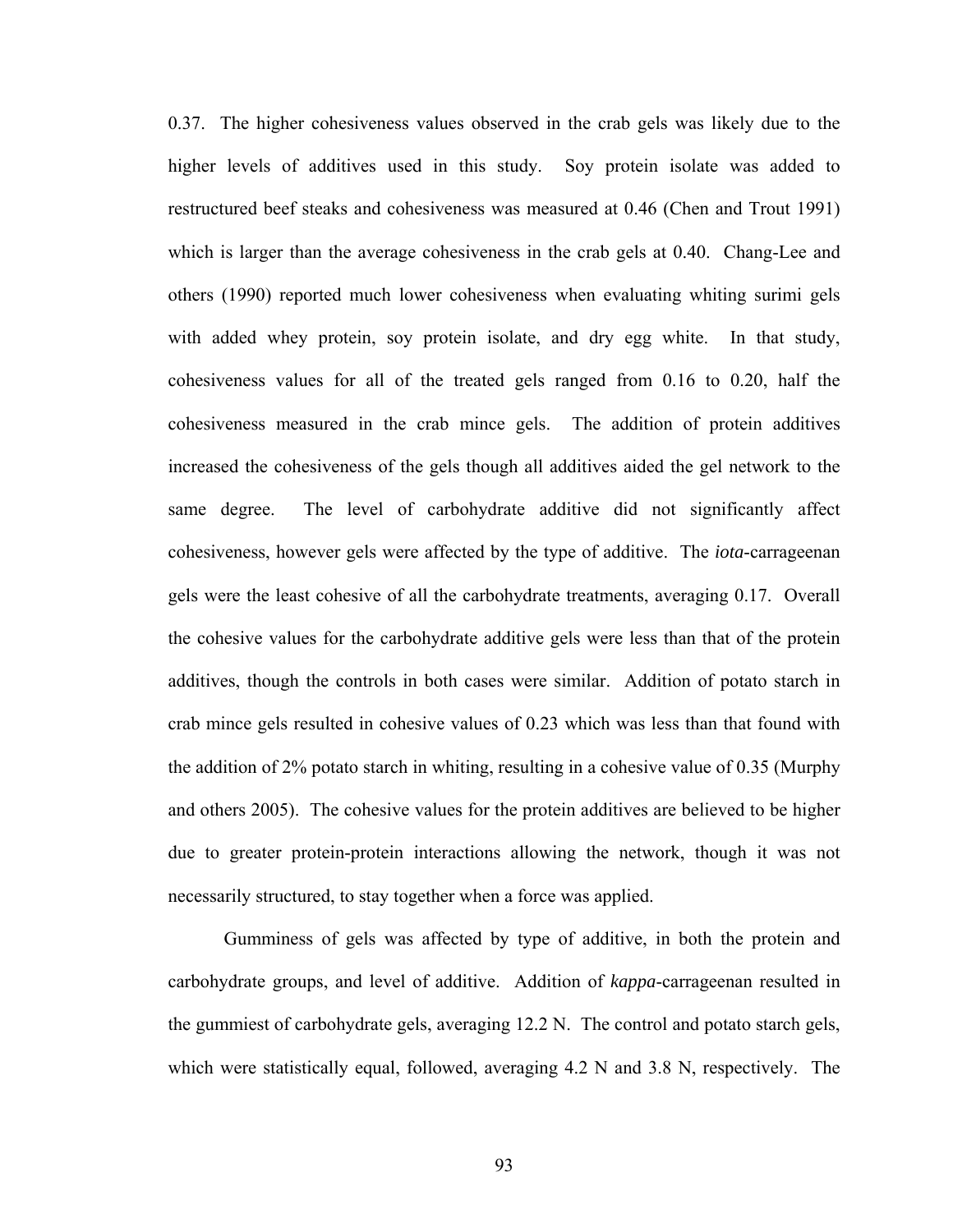addition of *iota-*carrageenan resulted in the least gummy gels, averaging 2.5 N. The 2% carbohydrate additive level was the gummiest, averaging 8.0 N. The 1% additive level was significantly gummier than the 0% level, averaging 5.9 N. The 0.5% additive level was statistically equal to both the 1% and 0% levels, averaging 4.9 N and 4.2 N, respectively. Addition of dry egg white, soy protein isolate, and *kappa*-carrageenan increased the gumminess of crab mince gels. The addition of potato starch and whey protein isolate did not change the gumminess compared to the control while the addition of *iota*-carrageenan reduced the gumminess of the gels. The highest additive levels (15% for protein and 2% for carbohydrate) produced the gummiest gels whereas the lower levels (5% for protein and 0.5% for carbohydrate) did not change the gumminess from the control. Chen and others (1991) found that the addition of whey protein to restructured beef resulted in a gumminess value of 3.95 mm whereas the addition of soy protein isolate increased the gumminess to 5.66 mm.

 The addition of egg white protein resulted in a gummier gel (14.7 N) than other protein additives. Soy protein isolate gels (8.8 N) were gummier than whey protein isolate gels or control gels. Whey protein isolate gels and control gels were statistically equal, averaging 5.8 N and 3.6 N, respectively. Addition of 15% protein additive resulted in the gummiest gels, averaging 18.3 N, followed by 10% additive, averaging 7.2 N. The 5% and 0% additive levels were statistically equal averaging 3.6 N and 2.8 N, respectively. The level of gumminess is relative to the type of product produced therefore the data cannot be used to determine quality but can be used in the development of a new food product.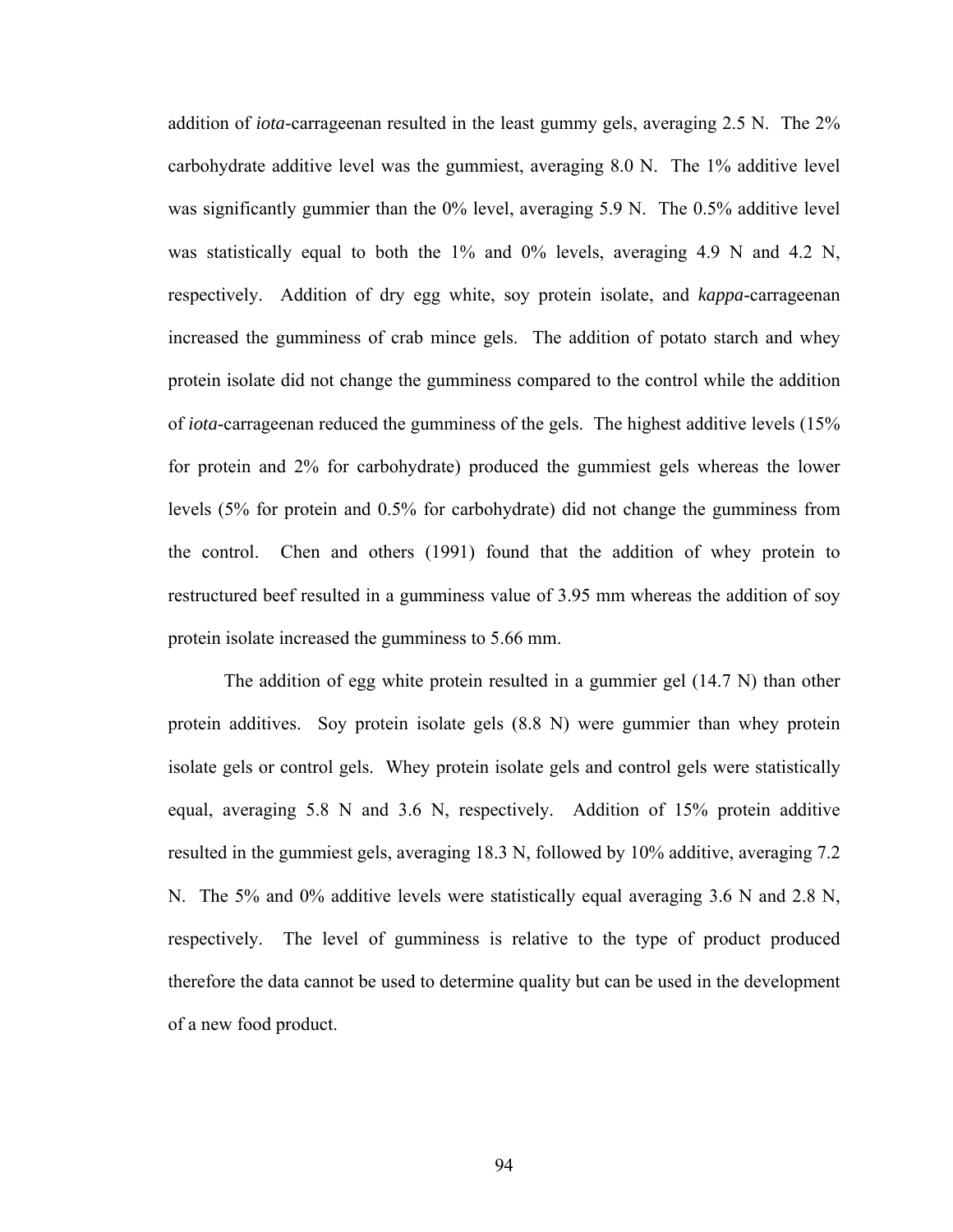#### **Conclusion**

 The use of additives can aid in altering the texture of crab muscle protein gels. Addition of dried egg white and soy protein isolate increased the hardness and springiness of the crab mince gels. However, whey protein isolate caused inhibition of gelation when added at the 5% and 10% level. Addition of *kappa*-carrageenan resulted in the strongest carbohydrate additive gels whereas potato starch and *iota*-carrageenan did not perform as well. None of the additives improved the water-holding capacity of the crab mince gels in comparison to the control gels. However, texture profile analysis indicated that hardness, springiness, cohesiveness, and gumminess could be significantly modified by the inclusion of protein and carbohydrate additives. Based on these findings, functional additives can be used to change the textural characteristics of gels from previously cooked crab mince in the creation of value-added food products, and ultimately result in better utilization of the Jonah crab resource.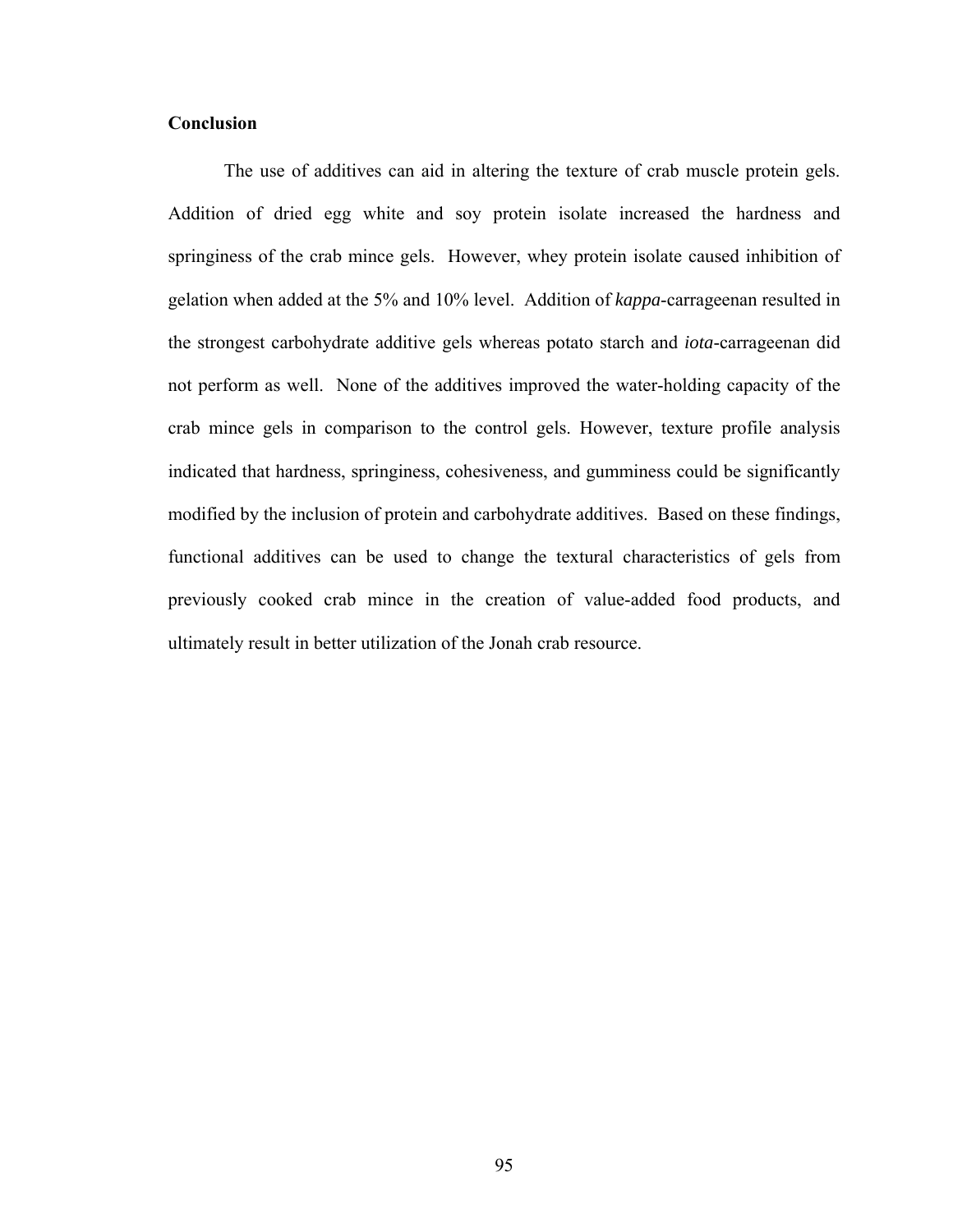# **CHAPTER 5. EFFECT OF THERMAL PROCESSING ON DENATURATION OF JONAH CRAB (***CANCER BOREALIS***) MEAT COOKED IN VERSUS OUT OF THE SHELL**

#### **Chapter Abstract**

 Crustaceans are unique in that their meat is typically cooked within the shell before it is extracted. However, the effect of cooking the meat within the shell on the myofibrillar proteins of the crustaceans has not been reported. The objective of this study was to investigate the effect of cooking Jonah crab (*Cancer borealis*) meat in the shell versus out of the shell to determine if there are any differences in ATPase activity, total sulfhydryl groups, undenatured myosin and extent of protein denaturation. Experimentation was conducted in two stages. The first investigated the effect of cooking the meat in the shell. Four freshly eviscerated raw crabs were assigned to each of five heat processing treatments: 1) raw, 2) 62.8 °C, 3) 75.5 °C, 4) 82.2 °C, and 5) 100 °C. The second stage investigated the effect of cooking the meat out of the shell. Raw meat was extracted from 6 crabs and divided equally into four heat treatments. Extracted meat and meat in the shell were cooked in a water bath under controlled heat to eliminate cold spots. There were no significant differences in myosin ATPase activity or total sulfhydryl groups between the two cooking methods. Retention of ATPase activity suggests that the myosin head was not fully denatured under either of the two cooking methods at any of the tested temperatures. Myosin was not extracted from any of the treatments in either cooking method. Differential scanning calorimetry (DSC) analysis showed that proteins were not completely denatured when heat was applied, and cooking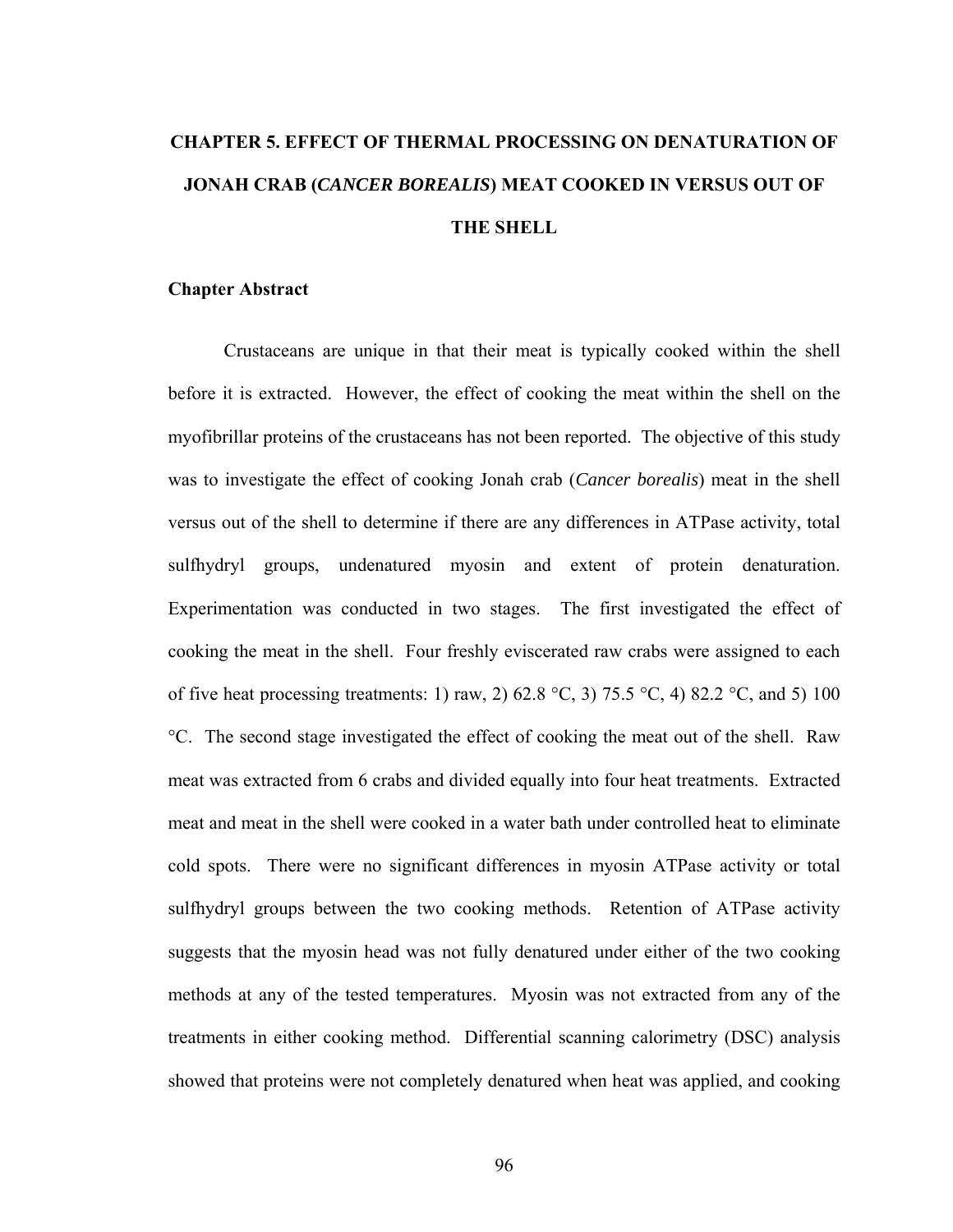the meat in versus out of the shell resulted in fewer endothermic peaks. Results indicate that the crab proteins were not fully denatured at cooking temperatures, either in or out of the shell. More research is needed to determine the cause of this unique phenomenon.

#### **Introduction**

 Cooked Jonah crab (*Cancer borealis*) minced meat is a by-product of the crab processing industry. Little research has been conducted on the gelation properties of cooked muscle proteins because proteins lose functionality as they are denatured. Previous work conducted in our lab has shown that cooked crab meat can form gels by using a modified surimi process (Baxter and Skonberg 2006). Our previous research on the gelation of cooked crab proteins has focused on optimizing the processing parameters of the mince. However, the mechanism by which the cooked proteins form gels is still unknown. Traditional protein chemistry has established that during the heat setting of gels, proteins unfold and interact with nearby proteins forming the gel matrix. If the proteins are completely denatured, extensive aggregation occurs and the gel matrix is not formed. More research is needed to determine how these previously cooked crab proteins form a gel network.

 The use of differential scanning calorimetry (DSC) can provide information about thermal denaturation of materials by measuring changes in enthalpy. Fully denatured proteins show no enthalpy changes with increased temperature, while native proteins show endothermic or exothermic activity. The first stage of gel formation is the unfolding of proteins which then interact to form a gel matrix. This protein unfolding can be seen as endothermic peaks using DSC. A benefit to using DSC for studying proteins is that the samples do not have to be solubilized, therefore the actual meat system can be

97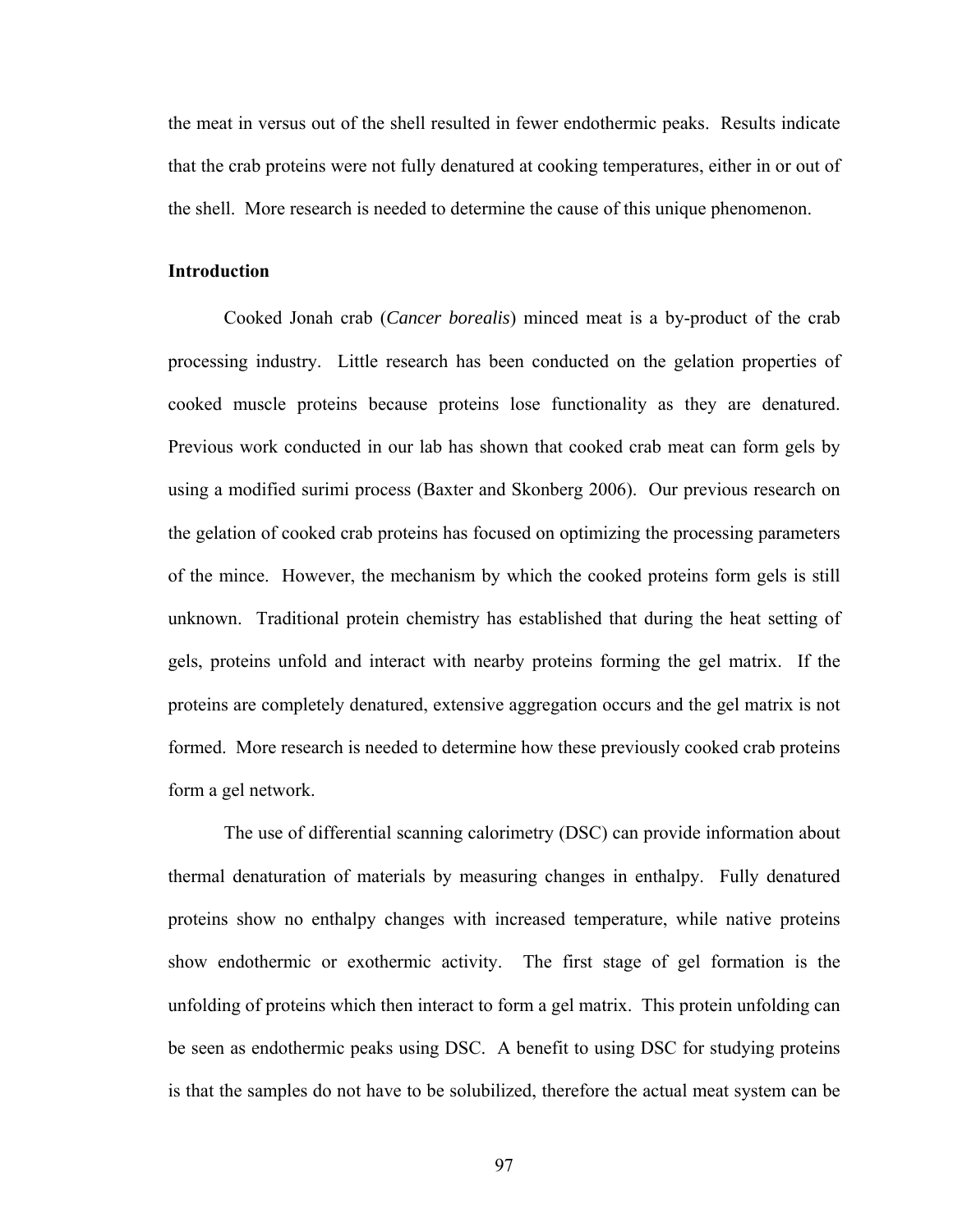investigated in its natural state. Parsons and Patterson (1986) used DSC to track protein denaturation and temperature abuse in beef. As proteins became denatured, endothermic peaks decreased in size or were absent in the thermograms, indicating temperature abuse. DSC has been utilized to monitor the structural stability of actin and myosin in sausage processing (Quinn and others 1980). The monitoring of the structural changes occurring in the myofibrillar proteins helped to determine the mechanism by which the sausages formed. Research has shown that myosin is the protein most responsible for the heatinduced gelation of meat (Yasui and others 1980; Samejima and others 1981). Myosin stability is closely associated with the temperature in which an organism lives, for instance, the colder the environment, the less heat stable the myosin (Hashimoto and others 1982). Through the use of DSC, the denaturation of myosin can be monitored to help in understanding the mechanism of gelation of proteins from various sources.

 Sulfhydryl groups and disulfide bonds are integral in maintaining the structure and functional properties of myofibrillar proteins. As these proteins are heated, disulfide cross-linking due to oxidation of the sulfhydryl groups may occur (Hamm and Hofmann 1965; Opstvedt and others 1984; Synowiecki and Sikorski 1988). As oxidation and the formation of disulfide linkages occur, the total amount of sulfhydryl groups decrease in the meat (Srinivasan and Hultin 1997). In ovalbumin, Broersen and others (2006) found that aggregation may be driven by physical interactions and the disulfide bonds in the ovalbumin are important to the physical gel or aggregate characteristics, such as gel strength. The same may be true in gels from cooked crab proteins.

 The thermal denaturation of myosin should be monitored since it is the protein most responsible for heat-induced gelation of meat (Yasui and others 1980; Samejima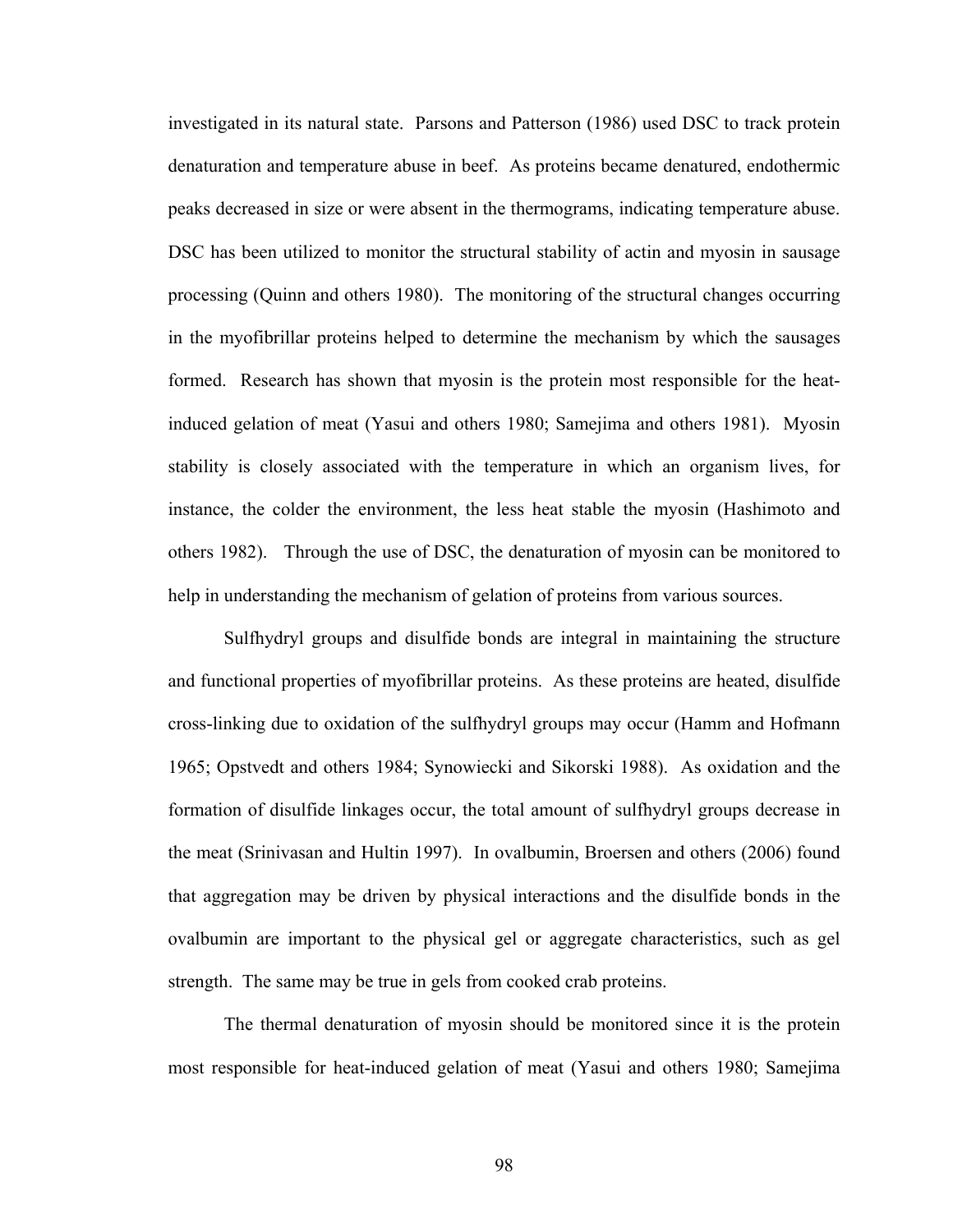and others 1981). Changes in the  $Ca^{2+}$  ATPase activity of the myosin head can be monitored as a measure of myosin denaturation. As myosin unfolds,  $Ca^{2+}$  ATPase activity of the myosin head decreases (Ko and others 2003). Yamamoto and others (2002) found that after 12 hr incubation at 30 °C, 42% of  $Ca^{2+}$  ATPase activity was retained in carp myofibrils. At 40 °C, the reduction in  $Ca^{2+}$  ATPase activity was more notable decreasing to 42% activity in only 10 min. Given that the cooking process for Jonah crabs occurs at a much higher temperature (100 °C) but for a relatively short time (approximate 14 min) we hypothesize that the short time might lead to the retention of some  $Ca^{2+}ATP$ ase activity.

 The extent of denaturation of previously cooked crab mince has not been reported. Crustaceans are unique in that when thermally processed, the meat is cooked within the shell, forming a closed vessel. Environmental factors within the shell may affect the rate of protein denaturation of the meat, such as pressure build-up within the shell. The objective of the current study was to determine if cooking crab meat in the shell impacts the thermal denaturation of the proteins.

#### **Materials and Methods**

 Freshly eviscerated, raw Jonah crab was obtained from Portland Shellfish (Portland, Maine, U.S.A.). Crabs were transported to the University of Maine on ice. The crabs were assigned to two experimental groups. Group 1 crabs were cooked with the meat still in the shell. In Group 2, raw meat was extracted from the crab shells and pooled prior to cooking. The meat was then divided into five heat processing treatments: 1) no heat, 2) cook to 62.8 °C, 3) cook to 75.5 °C, 4) cook to 82.2 °C, and 5) cook to 100 °C. Crabs and extracted meat were cooked in a controlled heat water bath (Julabo Model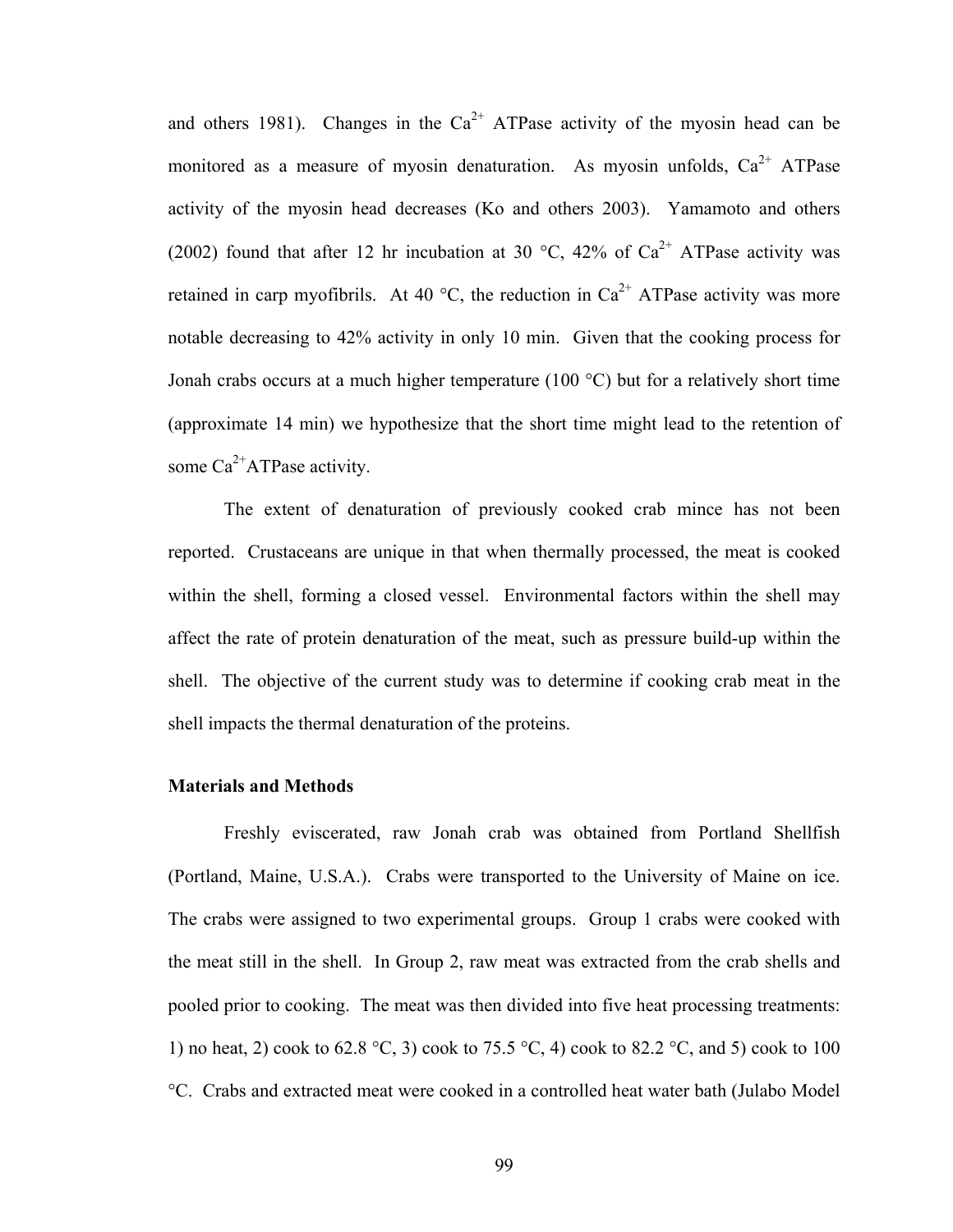SW22; Blackforest, Germany) to ensure uniform cooking and eliminate temperature gradients within the meat. Commercially, crabs are boiled until the meat reaches a set internal temperature. The temperatures chosen for this study include one value (62.8  $^{\circ}$ C) below the normal internal temperature ( $\sim$  75.5 °C) and two (82.2 °C and 100 °C) above the commercial processing temperature. For meat cooked in the shell, three thermocouples were placed in each crab (in the claw, walking leg, and body) to insure uniform heating. One thermocouple was used to monitor meat cooked out of the shell. Meat outside of the shell was cooked in a plastic laboratory sample bag (NASCO Whirlpak, Fort Atkinson, WI, U.S.A.) at a controlled temperature. All samples reached the appropriate temperature within 15 to 30 minutes. After cooking, crab meat cooked in the shell was picked and pooled, creating one uniform sample for further testing.

#### Differential Scanning Calorimetry

 The thermal denaturation of the muscle from all 9 treatments was evaluated using differential scanning calorimetry (DSC). Muscle samples (15 to 20 mg) were hermetically sealed in aluminum pans and scanned at 10 °C per min from 5 °C to 95 °C (Mettler Toledo, Columbus, OH, U.S.A.). An empty pan was used as a reference. To determine the effect of cooking the meat out of the shell, raw muscle was heated in the instrument to the assigned temperature and then a scan from  $5^{\circ}$ C to  $95^{\circ}$ C was performed. Peak temperatures and change in enthalpy  $(J/g)$ , measured as the area under the curve, were estimated from the thermograms (Park 1994; Benjakul and others 2004; Yongsawatdigul and Park 2004). To insure accuracy, calibration was performed using indium prior to analyses. Six replicates were analyzed for each treatment.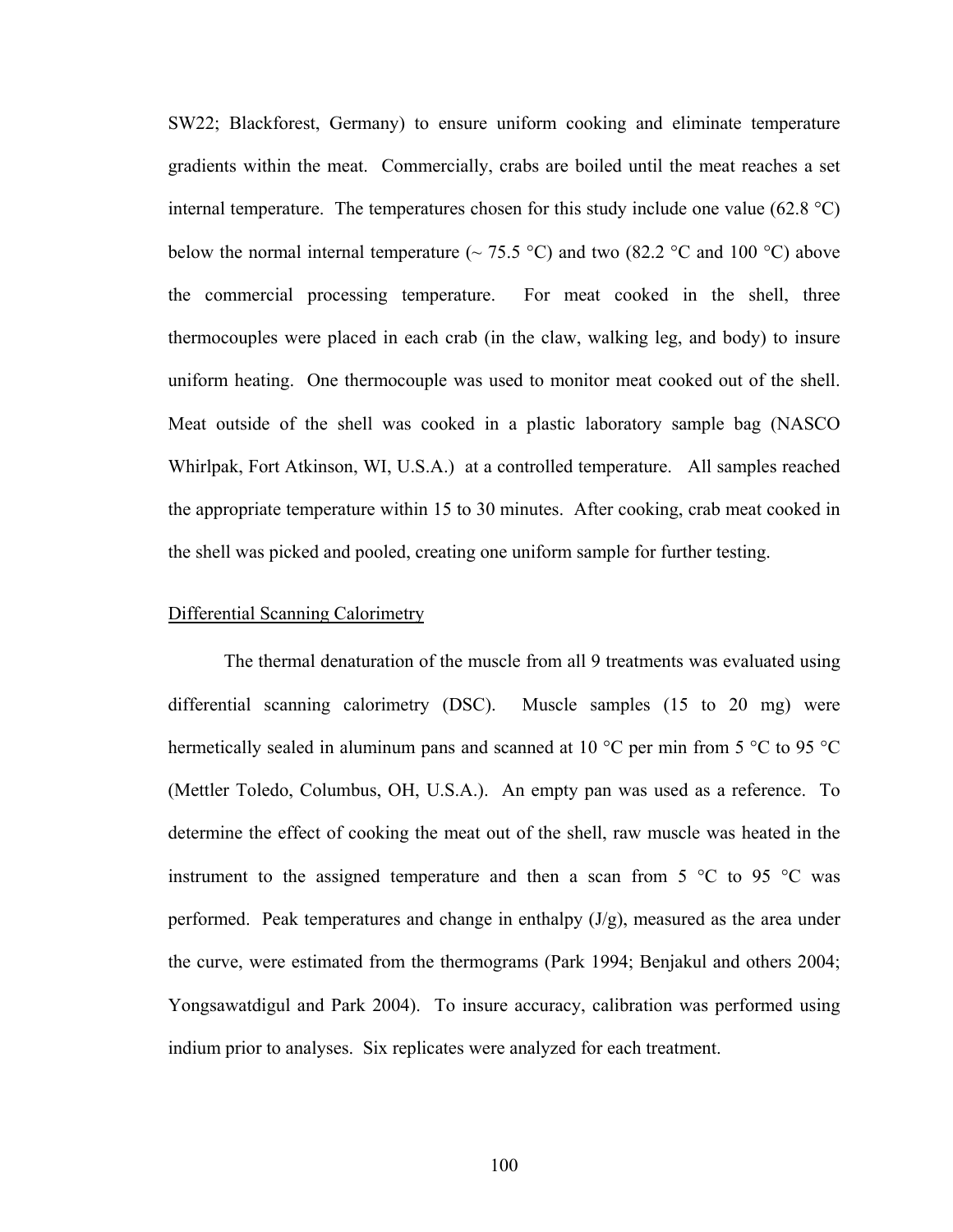### $Ca<sup>2+</sup> ATPase Activity$

 Denaturation of the crab meat was also monitored by measuring the change in myosin  $Ca^{2+}$  ATPase activity (Carvajal and others 1999). The ATPase activity was measured according to the method of Perry (1955) as modified by Ang and Hultin (1989). The myosin ATPase in the sample was used to liberate inorganic phosphate which was measured spectrophotometrically. An incubation medium containing 1.3 mL of 0.2 M glycine buffer (pH 9.1), 0.2 mL of 0.1 M CaCl<sub>2</sub>, 0.3 mL of 0.05 M ATP was warmed to 25 °C at which time 0.2 mL of crab mince solution (0.45 mg crab mince/mL in 0.5 M KCl) was added. The mixture was incubated for 5 min at 25 °C. The reaction was stopped by the rapid addition of 1 mL of 15% trichloroacetic acid. After centrifugation (10 min at 10,000 rpm), an aliquot of 0.5 mL of the supernatant was mixed with 3.2 mL of 12% trichloroacetic acid and incubated at 25 °C for 10 min. An aliquot of 3 mL of this mixture was then combined with 2 mL of a 5% ferrous sulphate  $-1\%$ ammonium molybdate reagent. The absorbance of the reaction mixture was measured at 363 nm in a polycarbonate cuvette. A blank without the addition of the crab mince homogenate was used and a standard curve was created using potassium phosphate. The activity was measured as the concentration of inorganic phosphate released per g of mince.

#### Total Sulfhydryl Content

 Protein molecules contain sulfhydryl groups may form disulfide bridges. The total sulfhydryl content (T-SH) was determined by reacting the groups with 5,5'-dithiobis (2-nitrobenzoic acid) (DTNB) as described by Simplicio and others (1991). A 0.5 g sample of crab mince was homogenized in 25 mL of cold (5-7 °C) deionized water using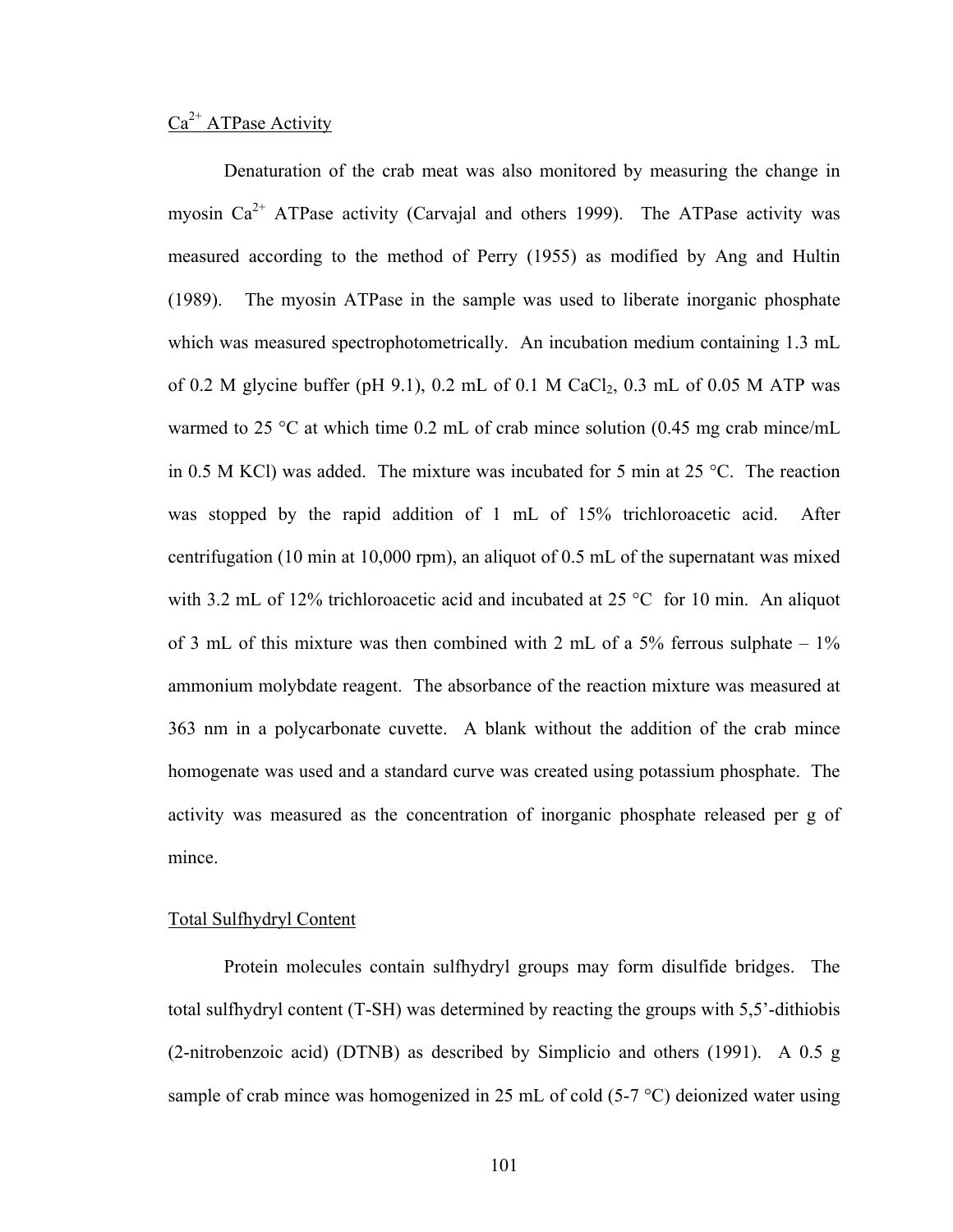a polytron (Kinematica; Neward, NJ, U.S.A.) for 1 min. An aliquot of the homogenate was dissolved in a urea-SDS solution containing 8 M urea, 2 M thiourea, 3% SDS, and 0.05 M Tris (pH 8.0) at a ratio of 1:1 homogenate to urea-SDS solution. To 1 mL of the sample in urea-SDS solution, 2.0 mL of 0.1 M phosphate buffer (pH 7.4), and 0.5 mL of 10 mM DTNB (in 0.1 M phosphate buffer, pH 7.4) were added. The absorbance of the solution was read at 412 nm after a 5 min reaction time. A blank with DTNB in the absence of proteins was used. The concentration of sulfhydryls was estimated using a molar extinction coefficient of 11 400  $M^{-1}$  cm<sup>-1</sup>.

#### Myosin Extraction

 Native myosin was extracted from each of the treated samples. As native myosin becomes denatured, less should be extracted from a muscle sample. Myosin was extracted using the method of Connell (1958) as modified by Ang and Hultin (1989). Solutions used in the analysis were KCl-phosphate buffer (ionic strength 0.46) prepared by dissolving 17.9 mmol  $KH_2PO_4$ , 82.1 mmol  $Na_2HPO_4$ , and 200 mmol KCl in 1 L deionized water and KCl-phosphate buffer (ionic strength 0.66) prepared by dissolving 17.9 mmol  $KH_2PO_4$ , 82.1 mmol  $Na_2HPO_4$  and 400 mmol KCl in deionized water. The mince was homogenized (Kinematica; Newark, NJ, U.S.A.) with 3 volumes (w/v) of cold KCl-phosphate buffer (ionic strength 0.46) for 1 min. The suspension was then centrifuged at 3000 x *g* for 15 min. The supernatant was diluted by slow addition of 6 volumes cold deionized water. Precipitation was allowed to proceed overnight at 4 °C. The precipitate was collected by centrifuging at 3000 x *g* for 15 min. The precipitated myosin was then dissolved in 5 volumes of cold KCl-phosphate buffer (ionic strength 0.66). After stirring for 5 min, the myosin solution was filtered using Whatman No. 1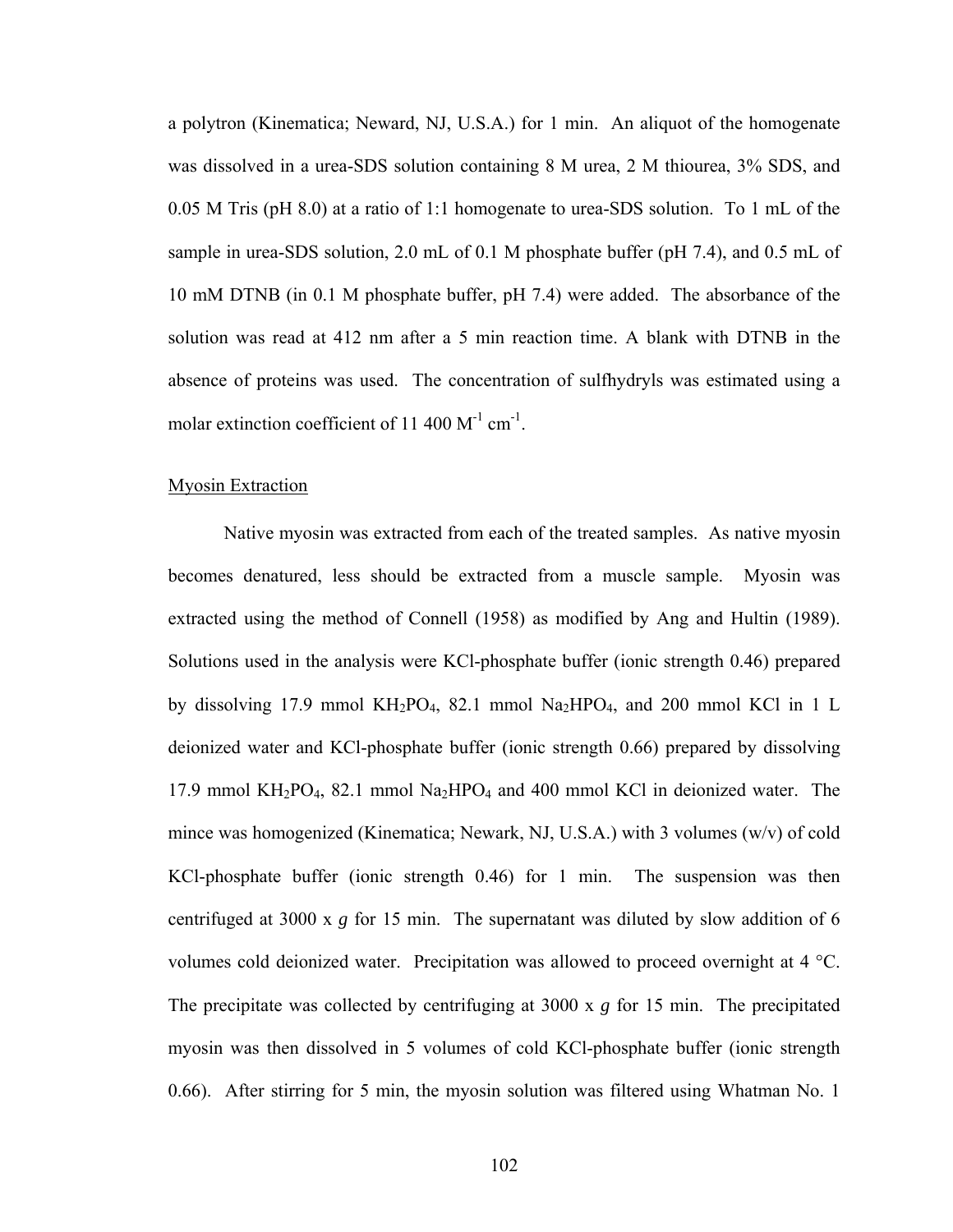qualitative filter paper. The protein concentration of the myosin solution was measured using the method described by Lowry and others (1951). The concentration was diluted to 0.2% protein using KCl-phosphate buffer (ionic strength 0.66). Solutions were then analyzed for extracted myosin using SDS-PAGE gels as described by Laemmli (1970).

#### **Statistical Analysis**

 An incomplete randomized block design was used. A total of nine treatments were analyzed. Multi-way analysis of variance was conducted on total sulfhydryl concentration and inorganic phosphate concentration using SAS (9.1) with least square means and Tukey mean separation to evaluate the effects of cook method (in shell and out of shell) and cook temperature (62.8 °C, 75.5 °C, 82.2 °C, 100 °C). Significance was established at  $p < 0.05$ .

#### **Results and Discussion**

#### Differential Scanning Calorimetry

 Differential scanning calorimetry showed that some of the heat treatments did not fully denature all the proteins within a muscle sample at temperatures below the specific cooking temperature (Tables 12 and 13). For example, when the meat was cooked in the shell to 82.2  $\degree$ C, three of the six samples subsequently exhibited an endothermic peak in the 76.8 to 78.4 °C temperature range. A representative thermogram of raw crab meat is shown in Figure 18. Not all sample replicates exhibited exactly the same peak patterns. The variability in endothermic peak patterns within treatments may have been due to potential gender, age, or size differences in the commercially obtained crabs.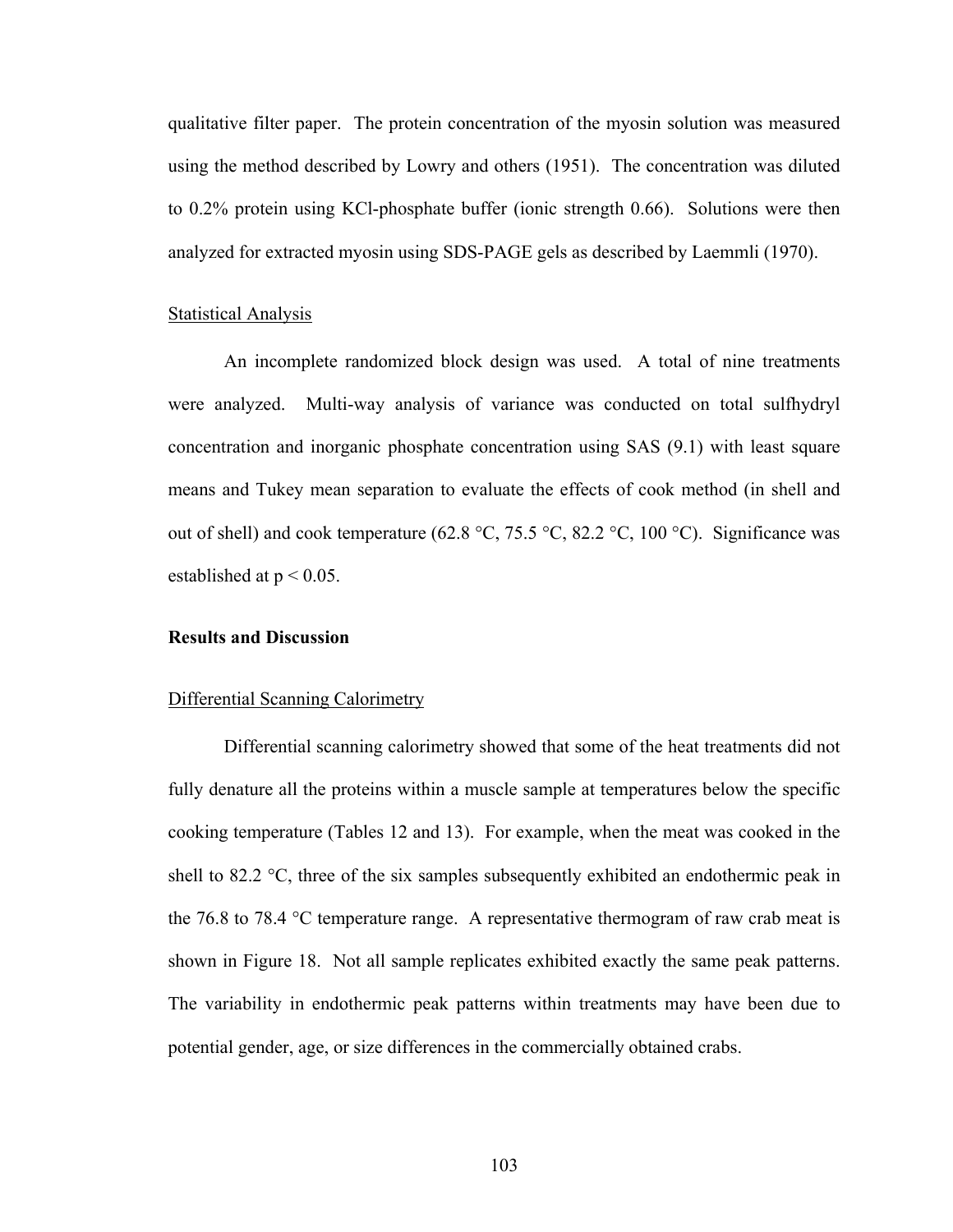|                              | $100\text{ }^{\circ}\text{C}$ | $\Delta H$ (J/g)     | $0.13 - 0.25$            | f,            | 0.26         | ï             | ı                  | ı           | ı                        |
|------------------------------|-------------------------------|----------------------|--------------------------|---------------|--------------|---------------|--------------------|-------------|--------------------------|
|                              |                               | #                    | $\overline{\mathcal{L}}$ | $\circ$       |              | $\circ$       | $\circ$            | $\circ$     | $\circ$                  |
|                              | 82.2°C                        | $\Delta H$ (J/g)     | $0.13 - 0.36$            | ı             | ı            | ı             | $0.02 - 0.19$      | ı           | ı                        |
|                              |                               | #                    | $\epsilon$               | $\circ$       | $\circ$      | $\circ$       | $\tilde{\epsilon}$ | $\circ$     | $\circ$                  |
| <b>Treatment Temperature</b> | 75.5°C                        | $\Delta H (J/g)$     | 0.37                     | ı             |              | ı             | ı                  | 0.08        | 2.27                     |
|                              |                               | #                    |                          | $\circ$       | $\circ$      | $\circ$       | $\circ$            |             |                          |
|                              | $62.8\text{°C}$               | $\Delta H$ (J/g)     | $0.13 - 0.26$            | 0.22          | ı            | ı             | 0.09               | ı           | ı                        |
|                              |                               | #                    | $\overline{\mathcal{L}}$ |               | $\circ$      | $\circ$       |                    | $\circ$     | $\circ$                  |
|                              | Raw Crab                      | $\Delta H$ (J/g)     | 0.30                     | $0.31 - 0.42$ | ı            | $0.16 - 0.32$ | ı                  | ı           | $0.15 - 2.34$            |
|                              |                               | $***$                |                          | $\bullet$     |              | 4             |                    |             | $\overline{\mathcal{C}}$ |
|                              | Peak                          | Temperature<br>Range | 19.3-21.2°C*             | 40.1-46.5 °C  | 50.7-63.1 °C | 71.1-75.0 °C  | 76.8-78.4°C        | 83.2-88.8°C | 91.6-97.7°C              |

**Table 12:** Exothermic and endothermic peaks from DSC analysis for crab meat cooked in the shell. Table 12: Exothermic and endothermic peaks from DSC analysis for crab meat cooked in the shell.

\* All peaks in this range were exothermic. \* All peaks in this range were exothermic. \*\* Number of peaks in the indicated temperature range out of a total of 6 replications. \*\* Number of peaks in the indicated temperature range out of a total of 6 replications.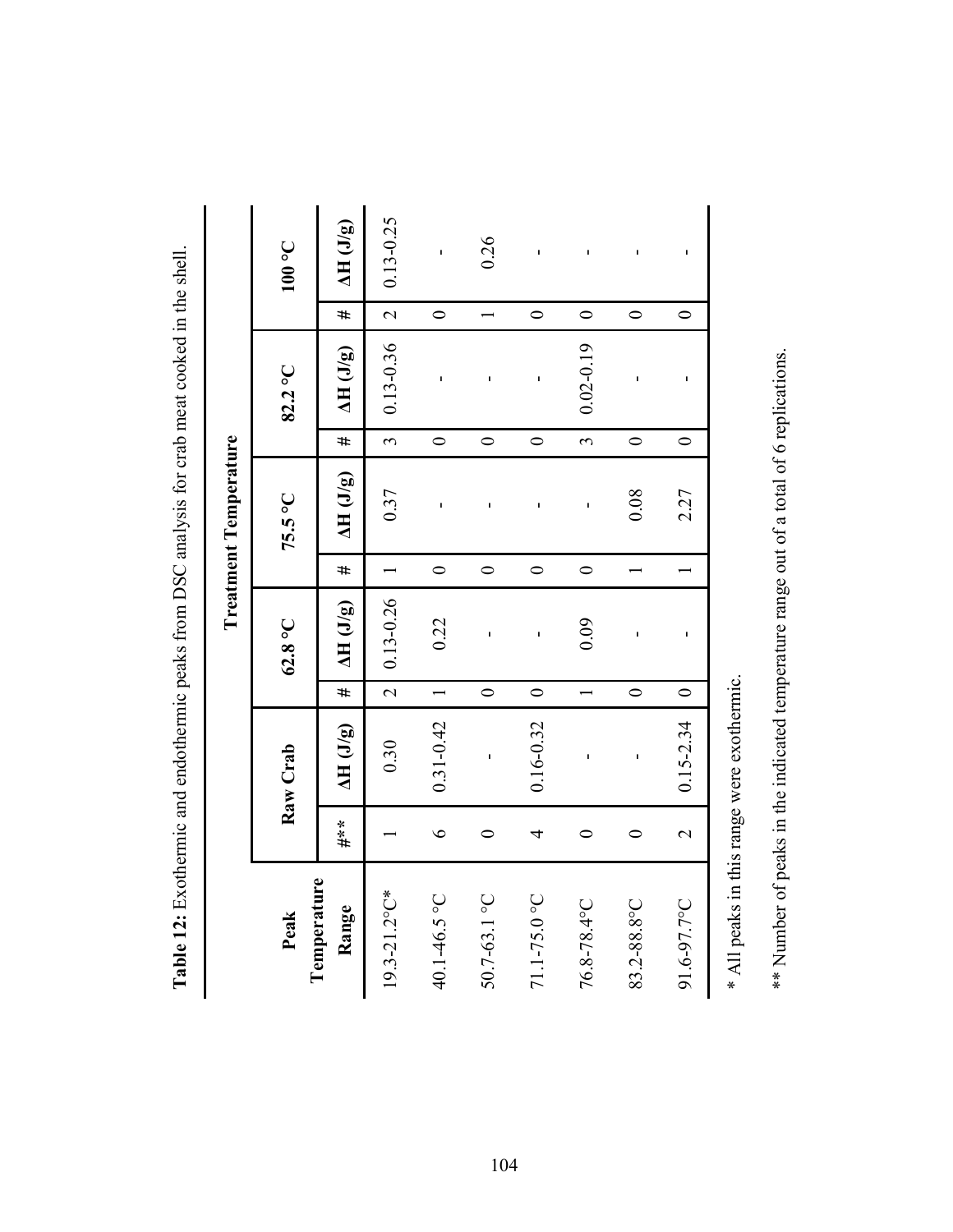| <b>THE PERSONS AND STRAIN</b> |     |                  |                          | TINITY IS NOT TO THE CHANGE TO THE STATE OF THE CONTRACT OF THE CONTRACT OF THE CONTRACT OF THE CONTRACT OF THE CONTRACT OF THE CONTRACT OF THE CONTRACT OF THE CONTRACT OF THE CONTRACT OF THE CONTRACT OF THE CONTRACT OF TH |         |                  |           |                               |
|-------------------------------|-----|------------------|--------------------------|--------------------------------------------------------------------------------------------------------------------------------------------------------------------------------------------------------------------------------|---------|------------------|-----------|-------------------------------|
|                               |     |                  |                          | Treatment Temperature                                                                                                                                                                                                          |         |                  |           |                               |
|                               |     | $62.8\text{°C}$  |                          | 75.5°C                                                                                                                                                                                                                         |         | 82.2°C           |           | $100\text{ }^{\circ}\text{C}$ |
| Peak Temperature<br>Range     | #** | $\Delta H$ (J/g) | #                        | $\Delta H$ (J/g)                                                                                                                                                                                                               | #       | $\Delta H$ (J/g) | #         | $\Delta H$ (J/g)              |
| $19.3 - 21.2$ °C*             |     | f,               | 0                        | f,                                                                                                                                                                                                                             | 0       | J.               | 0         | ı                             |
| 40.1-46.5 °C                  | 0   | ı                |                          | 0.57                                                                                                                                                                                                                           | $\circ$ | J.               | $\circ$   | ٠                             |
| 50.7-63.1 °C                  |     | 1.54             |                          | 1.04                                                                                                                                                                                                                           | $\circ$ | ı                | $\bullet$ | ı                             |
| 71.1-75.0 °C                  |     | 0.86             |                          | 0.19                                                                                                                                                                                                                           |         | 0.04             | $\circ$   | ı                             |
| 76.8-78.4°C                   |     | 0.38             |                          | 27.65                                                                                                                                                                                                                          | $\circ$ | ı                | $\circ$   | I                             |
| 83.2-88.8°C                   |     | ı                |                          | 37.39                                                                                                                                                                                                                          | 3       | $0.24 - 42.25$   | $\circ$   | ı                             |
| 91.6-97.7°C                   | 3   | 0.32-1.76        | $\overline{\mathcal{L}}$ | 1.2-4.46                                                                                                                                                                                                                       | $\circ$ | ı                | $\circ$   | 1                             |
|                               |     |                  |                          |                                                                                                                                                                                                                                |         |                  |           |                               |

**Table 13:** Exothermic and endothermic peaks from DSC analysis for crab meat cooked out of the shell. **Table 13:** Exothermic and endothermic peaks from DSC analysis for crab meat cooked out of the shell.

\* All peaks in this range were exothermic. \* All peaks in this range were exothermic. \*\* Number of peaks in the indicated temperature range out of a total of 6 replications. \*\* Number of peaks in the indicated temperature range out of a total of 6 replications.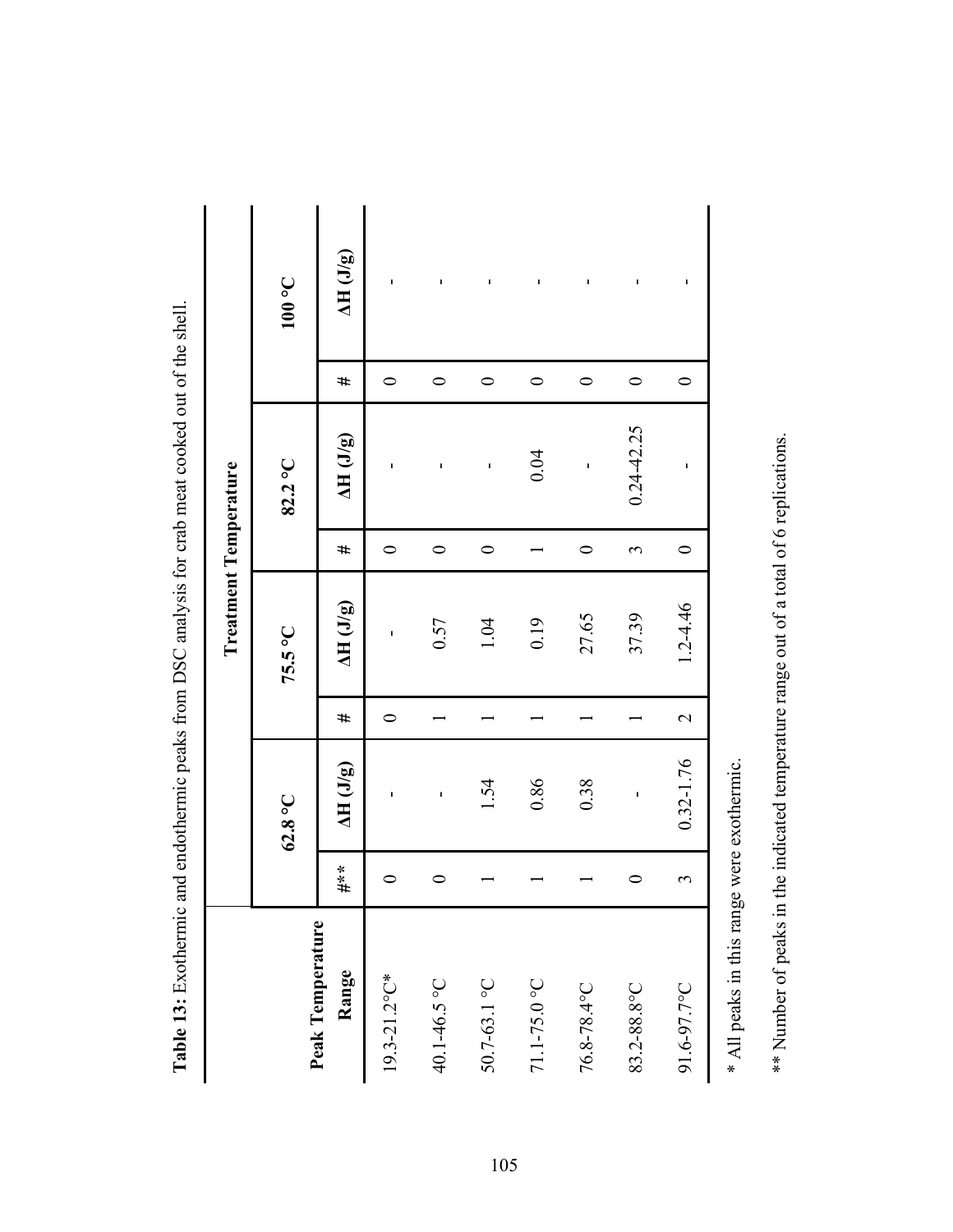

Figure 18: Representative DSC thermogram of raw crab mince

Surprisingly, meat cooked outside the shell exhibited more endothermic peaks (a total of 17 peaks for the 6 samples) than the meat cooked inside the shell (8 peaks). Another interesting difference between the two cooking methods is the appearance of an exothermic peak in the 19.3 to 21.2 °C range that only appeared in the meat cooked in the shell. Meat cooked out of the shell did not exhibit this peak.

 An exothermic peak indicates that the material is releasing energy at this temperature, unlike protein denaturation which requires energy to unfold. As of yet, the reason for this peak has not been identified. Another item of interest is the high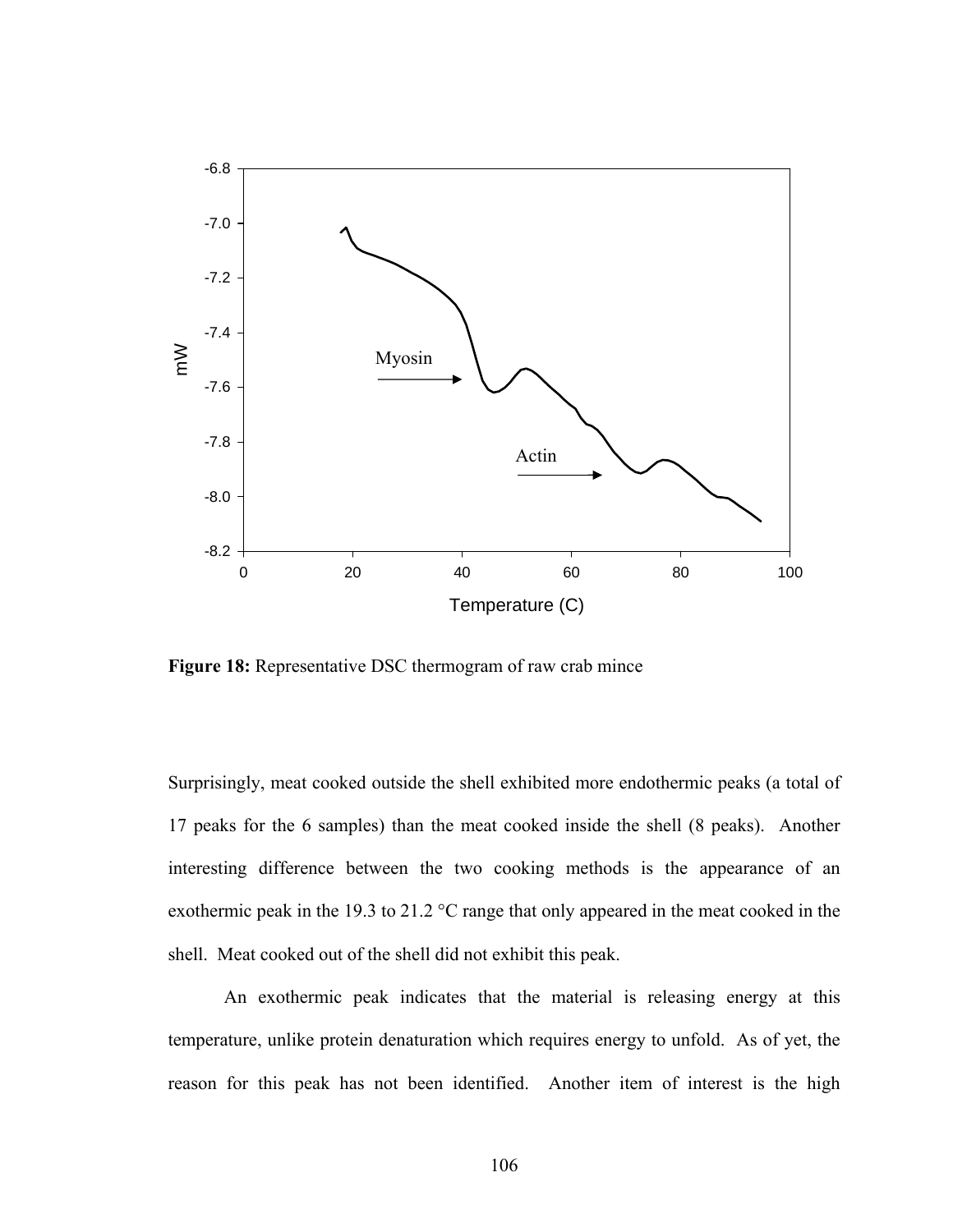temperature (83.2 to 88.8 °C) peak that is exhibited in both the meat cooked in the shell and out of the shell. Myosin is denatured at approximately 40 to 45  $^{\circ}$ C. The denaturation temperature of actin is often associated with the 70 to 75 °C range but when isolated is much higher, in the 80 to 85°C range (Wright and others 1977). The raw crab did not exhibit all peaks collectively observed among all samples, likely due to not all proteins being present in a heterogeneous 10 to 15 mg sample. The high temperature peak in the crab muscle may represent denaturation of actin, although the protein was not isolated. The peaks in the 70 to 80 °C range may also have been actin, or the protein titin. Pospiech and others (2002) showed that porcine titin, a stromal protein that aids in myofibril elasticity, denatures in the 74 to 78 °C range. Titin is also an important stromal protein in crabs to stabilize thick filaments in crab muscle tissue (Akimoto and Sugi 1999). The peaks in the 70 to 80 °C range may have been the stromal proteins of the crab muscle denaturing, however further testing is required to confirm this hypothesis. Whatever the identity of the muscle proteins, it is clear from the DSC data that cooking to a temperature of 75.5 °C does not fully denature all crab muscle proteins.

 Crabs contain trimethyl amine oxide (TMAO), which has the primary function of being an osmoregulator in the crab muscle tissue (Hayashi 1976). The amount of TMAO in marine animals varies depending on the depth at which the species lives. Research has shown that TMAO *in vitro* can offset the pressure inhibition of the polymerization of actin and the enzyme-substrate binding for two enzymes (Yancey and Siebenaller 1999; Yancey and others 2002). TMAO, which is present in other species such as snow crab (Hayashi and others 1981) may be helping to prevent the complete denaturation of the proteins in the crab meat.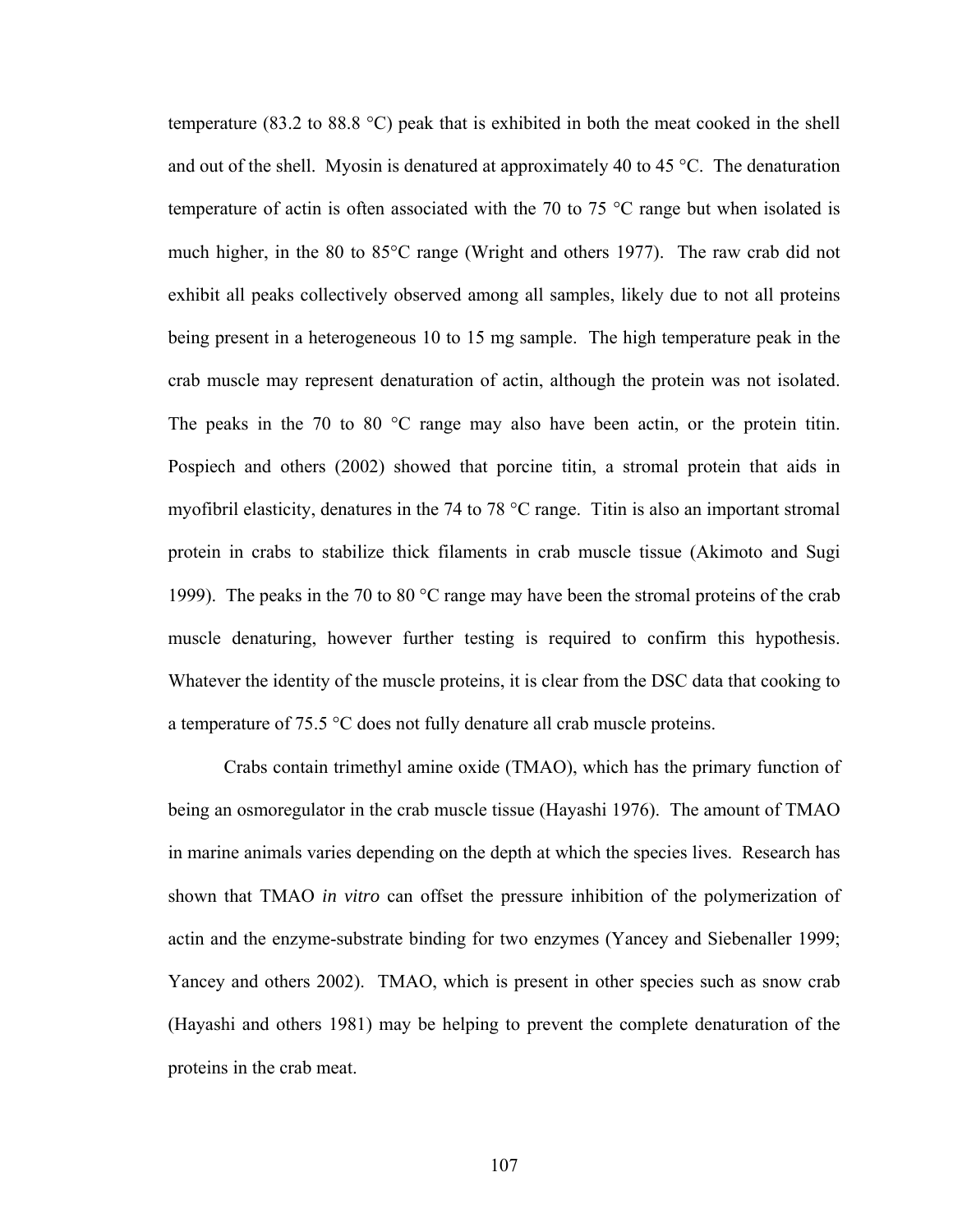## $Ca<sup>2+</sup>ATPase Activity$

 All crab muscle samples retained some ATPase activity after thermal processing regardless of the cook method used, indicating that the protein was not completely denatured. The  $Ca^{2+}$  ATPase activity, measured as the concentration of released inorganic phosphate, did not significantly differ between meat cooked in or out of the shell (Figure 19).



Figure 19: ATPase activity of crab meat cooked in and out of the shell.

Values shown are the average of three measurements with standard deviations.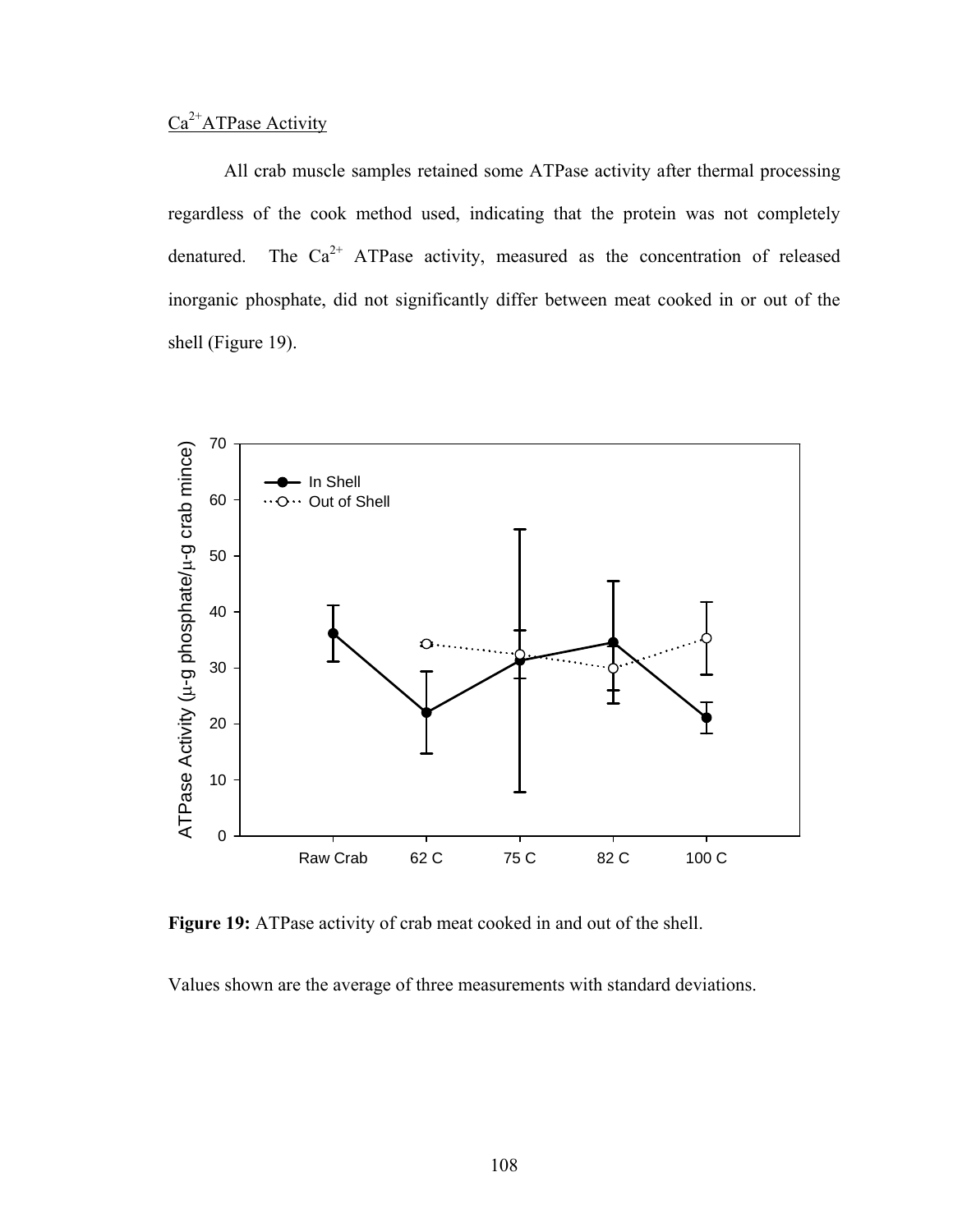However, the ATPase activity of the crab meat cooked in the shell had a larger standard deviation than that cooked out of the shell. The variations may be attributed to environmental conditions within the crab shell upon cooking. Preliminary results (Appendix A) showed a consistent 40% decrease in ATPase activity of crab meat when boiled to varying internal temperatures. The current study results do not show a consistent downward trend in ATPase activity in response to increased cook temperature, most likely due to the elimination of temperature gradients within the meat. When boiled, the meat closest to the shell gets a greater heat treatment than the meat in the center of the claw, which leads to temperature gradients within the meat. The crab meat was boiled for less than 3 minutes in the preliminary study whereas it took 15 to 30 min to cook the crab meat (both in shell and out) to the assigned temperature under controlled heating conditions. Further investigation is needed to determine the thermostability of the crab muscle proteins and how the cooking method (boiling or controlled heat) impacts their denaturation.

 Myosin ATPase concentration can be directly correlated with the gel strength of the corresponding thermal gel. For example, the greater the ATPase activity, the greater the gel strength (Katoh and others 1979). A correlation also exists between the ability of actomyosin to form a cohesive gel and the level of ATPase activity (Haard 1992). Though the level of ATPase is important, this level varies with species. Myosin from cold water species tends to be less heat stable than that from warm water species (Hashimoto and others 1982). Jonah crab, a cold water species, should therefore have myosin that is not very heat stable. The results obtained from this study show that the ATPase activity of the muscle did not consistently decrease with increasing temperature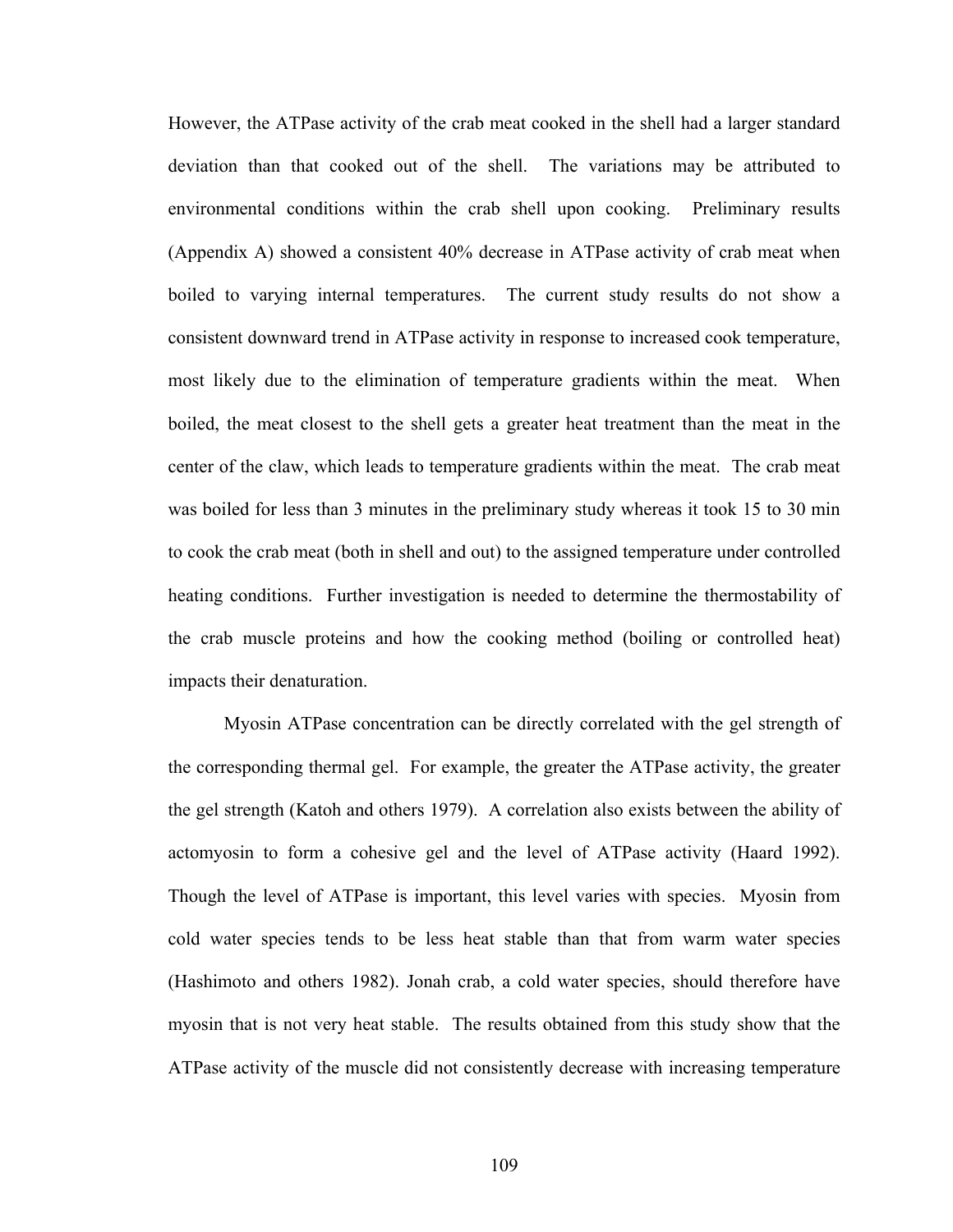which contradicts the myosin stability research previously reported for other species.

#### Total Sulfhydryl Content

 Although the total sulfhydryl content of the meat cooked outside the shell was consistently higher for each temperature tested, the differences were not significant between heating methods (Figure 20). The lack of significant change between raw and cooked meat indicates that the sulfhydryl groups did not become oxidized or form additional disulfide linkages during any of the heat treatments. The formation of disulfide bonds is important in determining the aggregate rheological properties (Broersen and others 2006). As seen in ATPase data, the standard deviation for the total sulfhydryl groups content were greater for the meat cooked in the shell versus out of the shell. In this case a correlation cannot be made between the sulfhydryl content and properties of the meat gel. To further understand the unfolding of the protein molecules, the reactive sulfhydryl content should also be determined.

#### Myosin Extraction

 No native myosin, myosin that had not been denatured, was extracted from any of the crab meat treatments (Figure 21). The method used in this study should have extracted any myosin in the treatments that had not unfolded due to thermal processing. Myosin heavy chain,  $(M_w \sim 205 \text{ kDa})$  is the main protein responsible for gelation of meats (Yasui and others 1980; Samejima and others 1981).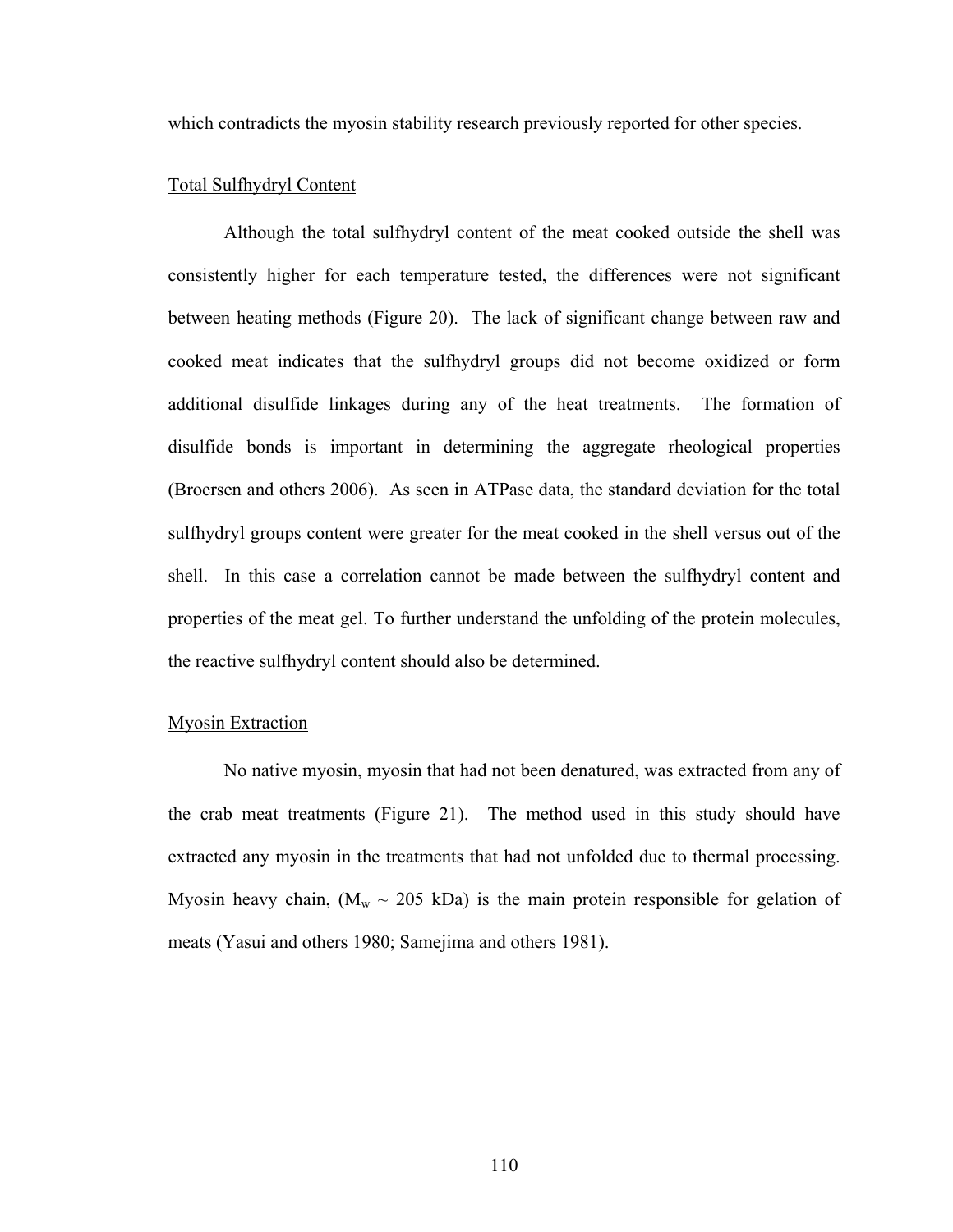

Figure 20: Total concentration of sulfhydryl groups in crab meat cooked in and out of the shell

Values shown are the average of three measurements with standard deviations.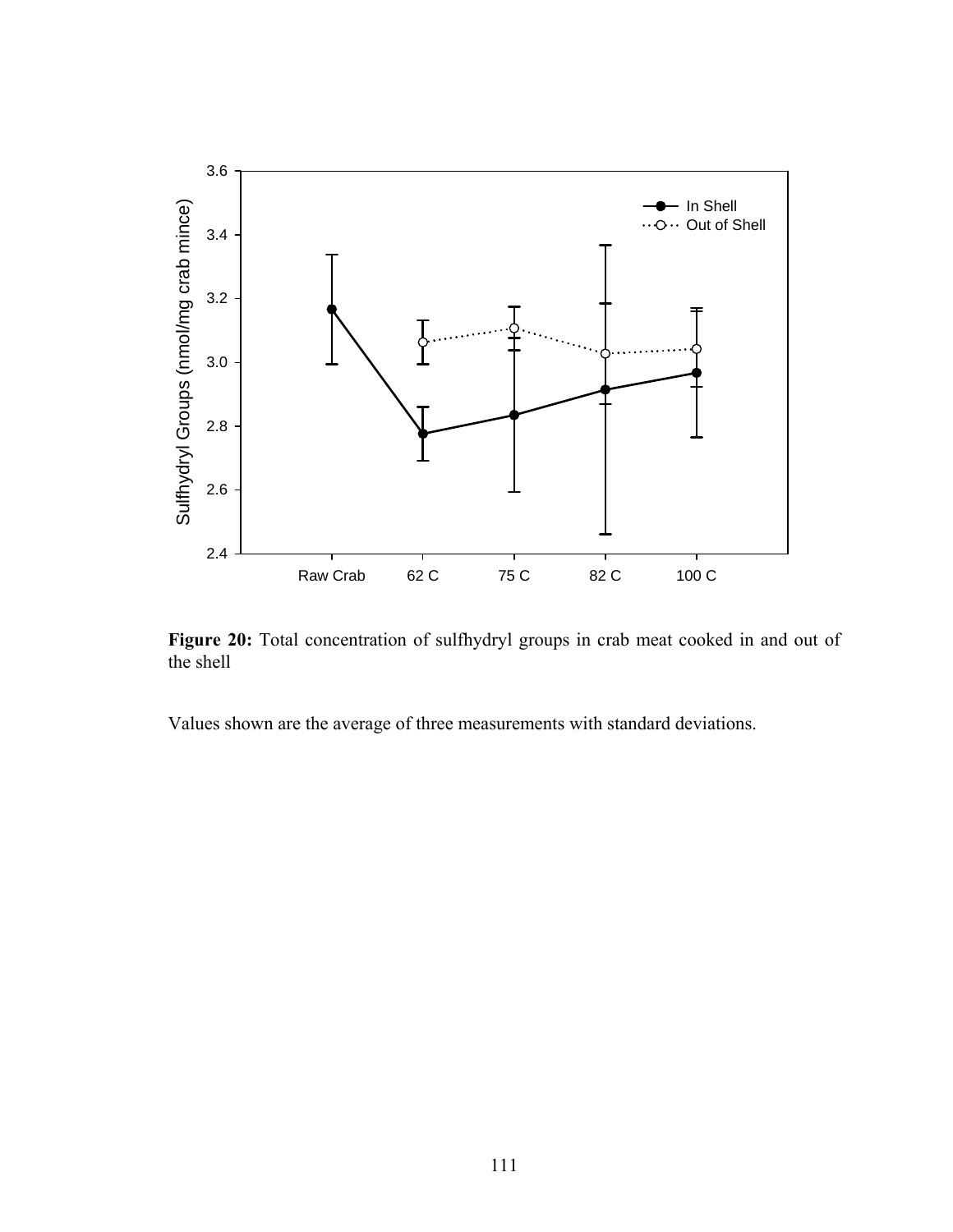

**Figure 21:** SDS-PAGE analysis of muscle extracts from each crab treatment.

Lane 1 is the molecular weight standard. Lane 2 is the extract from raw crab. Lanes 3 and 4 are extracts from meat cooked to 62.8 °C, in and out of shell, respectively. Lanes 5 and 6 are extracts from meat cooked to 75.5 °C, in and out of shell, respectively. Lanes 7 and 8 are extracts from meat cooked to 82.2 °C, in and out of shell, respectively. Lanes 9 and 10 are extracts from meat cooked to 100 °C, in and out of shell, respectively.

Interestingly the ATPase activity of the muscle did not change with heat treatment, but no native myosin was extracted. It may indicate that ATPase activity was not from myosin but from thermostable ATPases present in the cell and organelle membranes. The method used in this study was developed for extraction of cod myosin, therefore modification may be needed to extract myosin from cooked crab meat. Many lower molecular weight bands (< 205 kDa) appeared in the SDS-PAGE gels which may indicate enzymatic break down of the myosin molecule during extraction. This was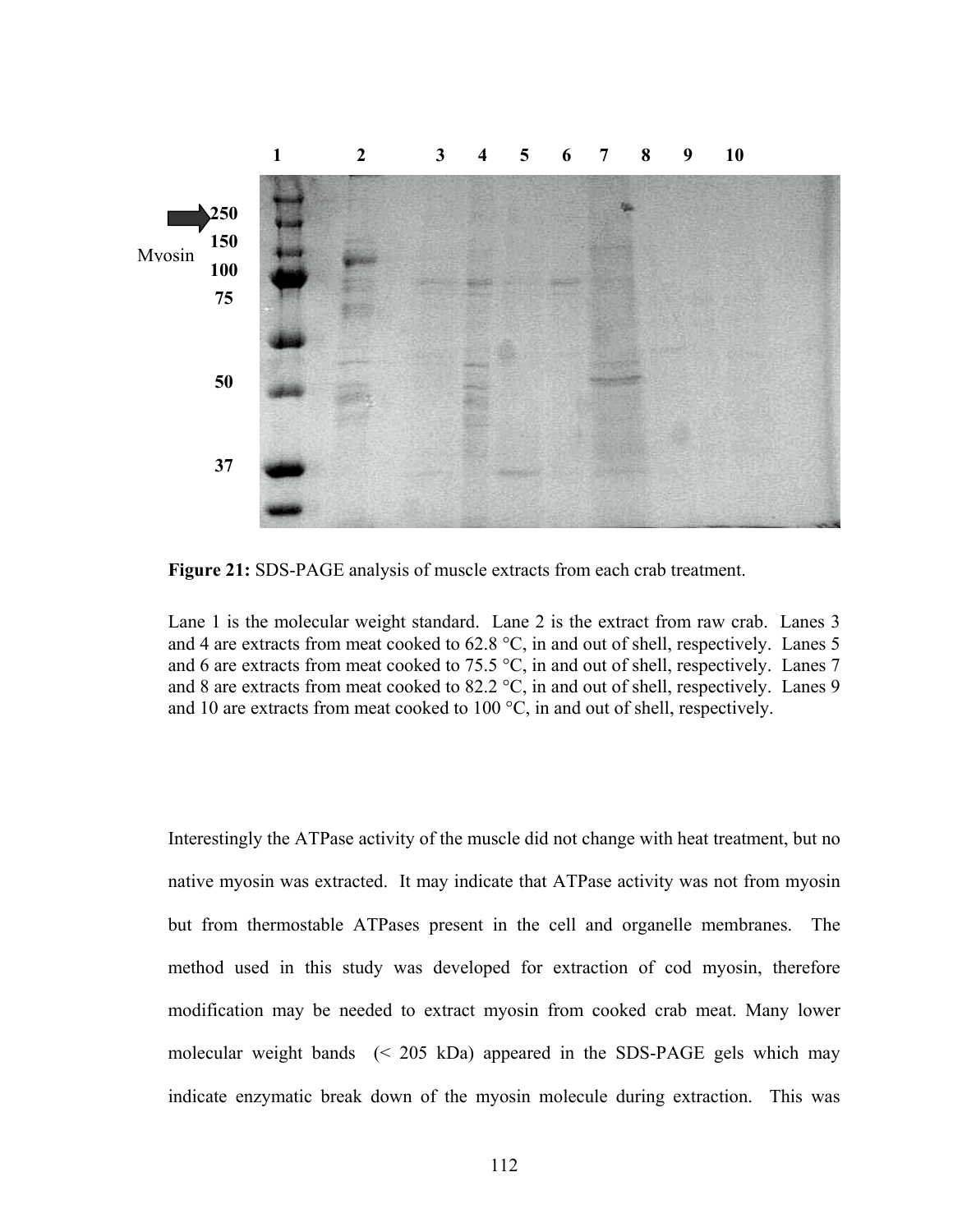especially true in the raw sample which should have contained the largest quantity of myosin. Raw crab meat contains active proteolytic enzymes that may have degraded myosin molecules during the extraction process.

#### **Conclusion**

 Jonah crab muscle proteins did not become fully denatured as a result of thermal processing as indicated by the presences of ATPase activity and endothermic peaks. There was no measurable effect of cooking the meat in versus out of the shell on the protein structure of Jonah crab meat. The number of sulfhydryl bonds remained constant indicating a lack of oxidation of sulfhydryl groups and disulfide bond formation. Interestingly, ATPase activity was preserved but no native myosin was extracted from any of the crab meat. Differential scanning calorimetry analysis indicated that though some protein denaturation did occur, not all of the proteins below the treatment temperature were denatured, in or out of the shell. Based on these results it is concluded that cooking the meat in the shell does not significantly affect protein denaturation compared to cooking outside the shell but does increase the variability of the protein denaturation measurements possibly due to increased pressure within the shell during cooking or the presence of compounds (such as osmoregulators) that help stabilize the proteins in the shell.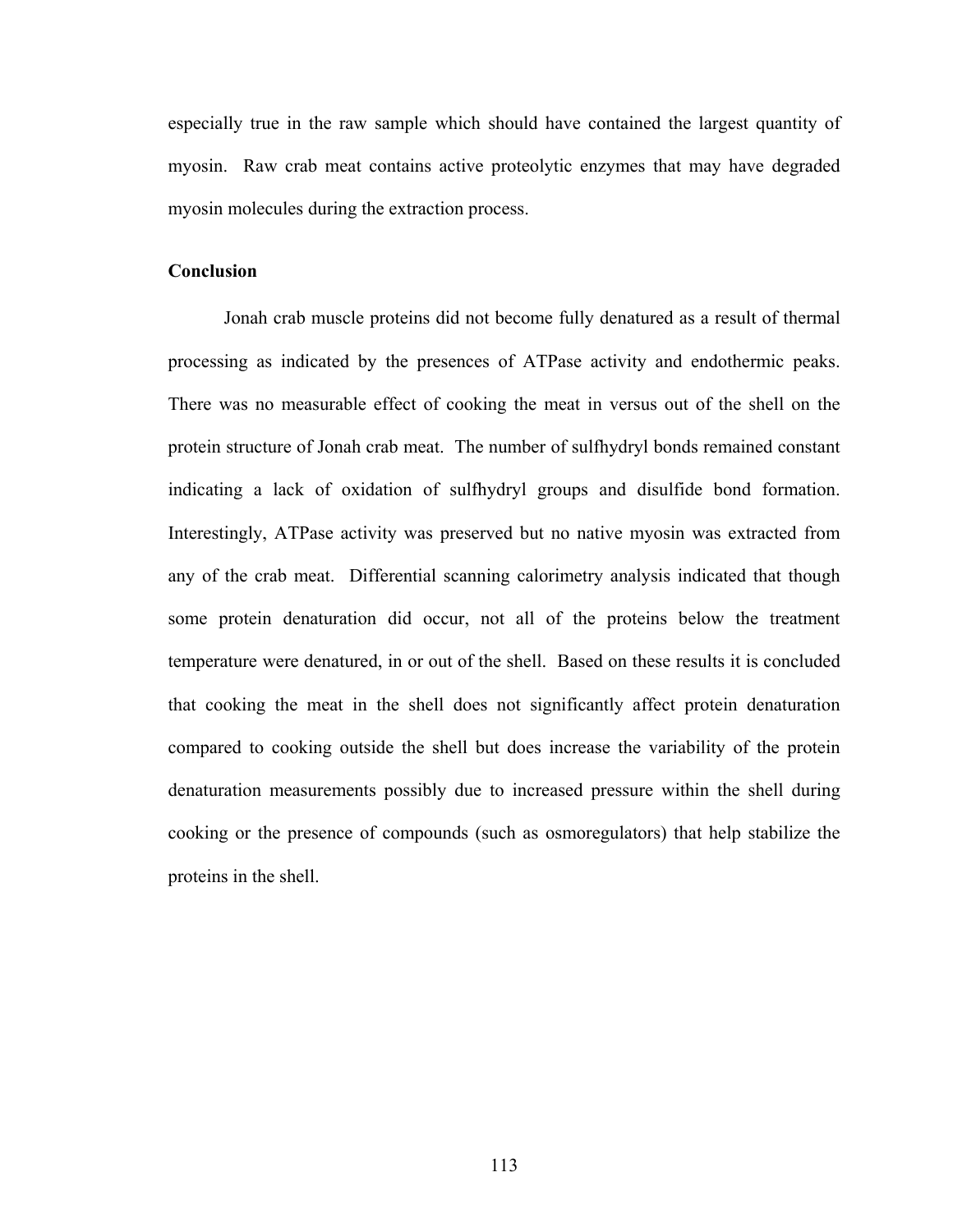## **CHAPTER 6. DEVELOPMENT OF A CRAB APPETIZER FROM JONAH CRAB (***CANCER BOREALIS***) MINCED MEAT**

#### **Chapter Abstract**

 In crustacean processing, large quantities of edible by-products are produced annually. These by-products are often used in low-value products or are used as animal feed. Our objectives were to use edible minced meat from Jonah crab (*Cancer borealis*) processing by-products to create a crab appetizer. Consumer focus groups were conducted to determine preferences for crab flavor, cooking methods, and new product concepts. Three varieties of crab appetizers were developed: Curry, Jalapeno cheese, and Italian. Sixty-six consumers evaluated each using a 9-point hedonic scale to evaluate appearance, flavor, crab flavor, texture, and overall acceptability. The Italian variety was the most acceptable receiving scores of "like somewhat" to "like moderately". The least acceptable variety was the Jalapeno cheese receiving overall acceptability scores of "neither like nor dislike" to "like somewhat". These findings show that minced meat byproducts from Jonah crab can be used to create a consumer acceptable crab appetizer product.

#### **Introduction**

 Annual crab landings in the U.S. are over 300 million pounds (NMFS 2002), which generates an estimated 270 million pounds of processing waste per year. Average meat yields of picked crab meat range from 10% to 12% of the live crab weight (Ward 1990). Mechanical methods of removing meat from the shell have been explored to increase the yield, however consist high-quality results have not yet been obtained. The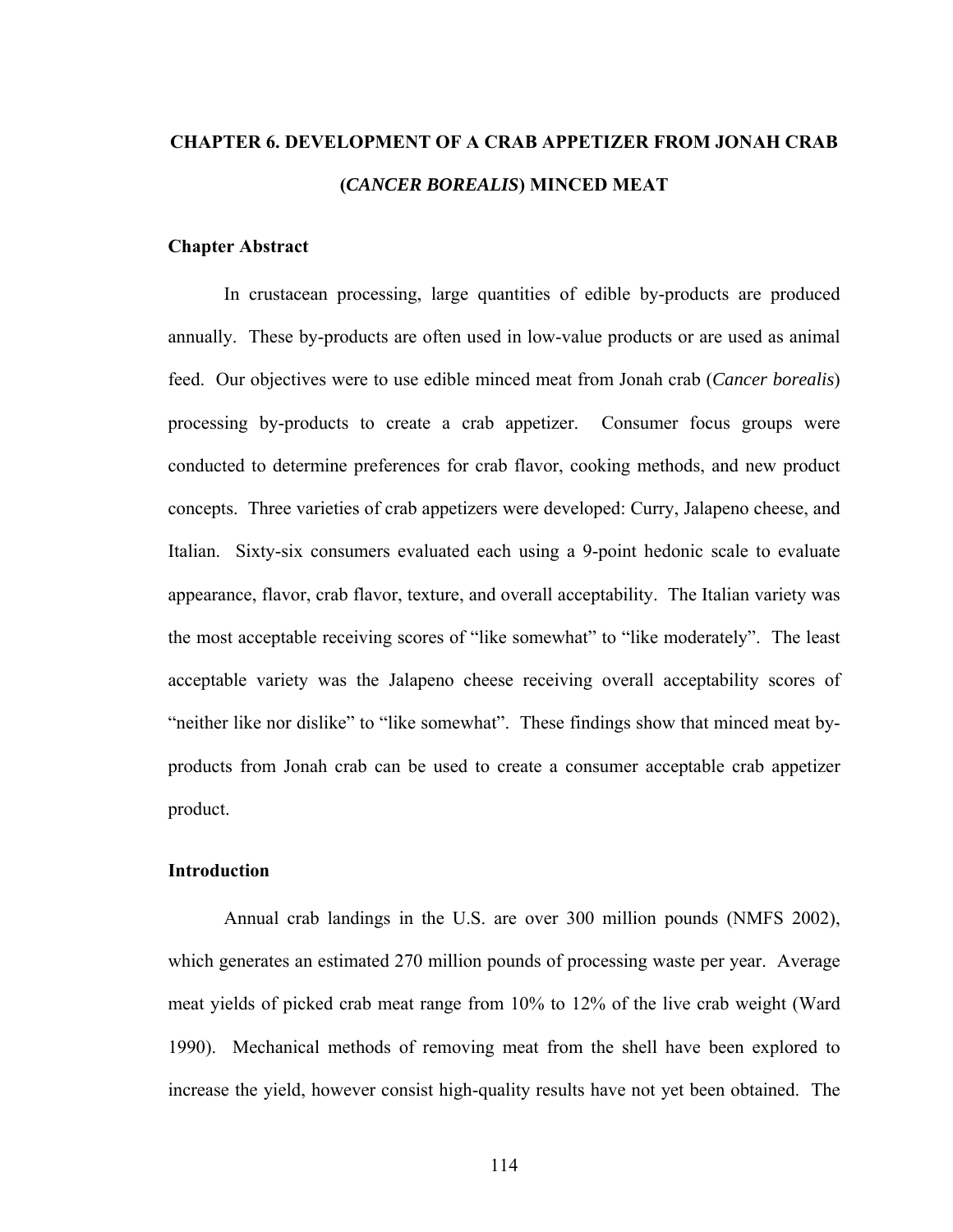meat from the processing discards, walking legs and bodies, can be mechanically separated to further extract residual meat as mince, thereby increasing the meat yield by 40% (CIFT 2007). Frozen, minced Jonah crab meat extracted in such a way can then be used as a filler and flavor enhancer in bisques, soups, stuffing, dips, and crab cakes for the food service industry. Blue crab mince, used as an extender in devilled crab, seafood stuffings, soups, and chowders, has a dark color and high microbial values which limit the marketability of the mince (Gates and Parker 1992). Lee and others (1993) investigated the use of this blue crab mince with additional binders and claw meat in the production of crab cakes. Further product development with Jonah crab mince is needed to fully utilize the resource.

 One of the major problems with seafood product development is the concern about seafood safety. In May 2005, approximately 60% of consumers said that they were extremely concerned about mercury in seafood (Sloan 2006a). Consumers also stated that *trans*-fats were a concern in both restaurant and retail products with 41% "very concerned" about *trans*-fat levels (Hedlund 2007). However, even with the concerns, seafood consumption is at an all time high and is expected to continue growing through 2020 (Sloan 2007).

 Sales of seafood have been increasing, with crustacean sales making up 41% of the total. Crab sales alone account for 22% of the crustacean market (Sloan 2007). Different age groups in the population seem to want different types of products from the food industry. Empty-nesters, who are entertaining more at home, want more gourmet main dishes, appetizers and desserts (Sloan 2006a) whereas 18 to 44 year olds are looking for spicier foods with a foreign flavor (Sloan 2005). With over 85% of

115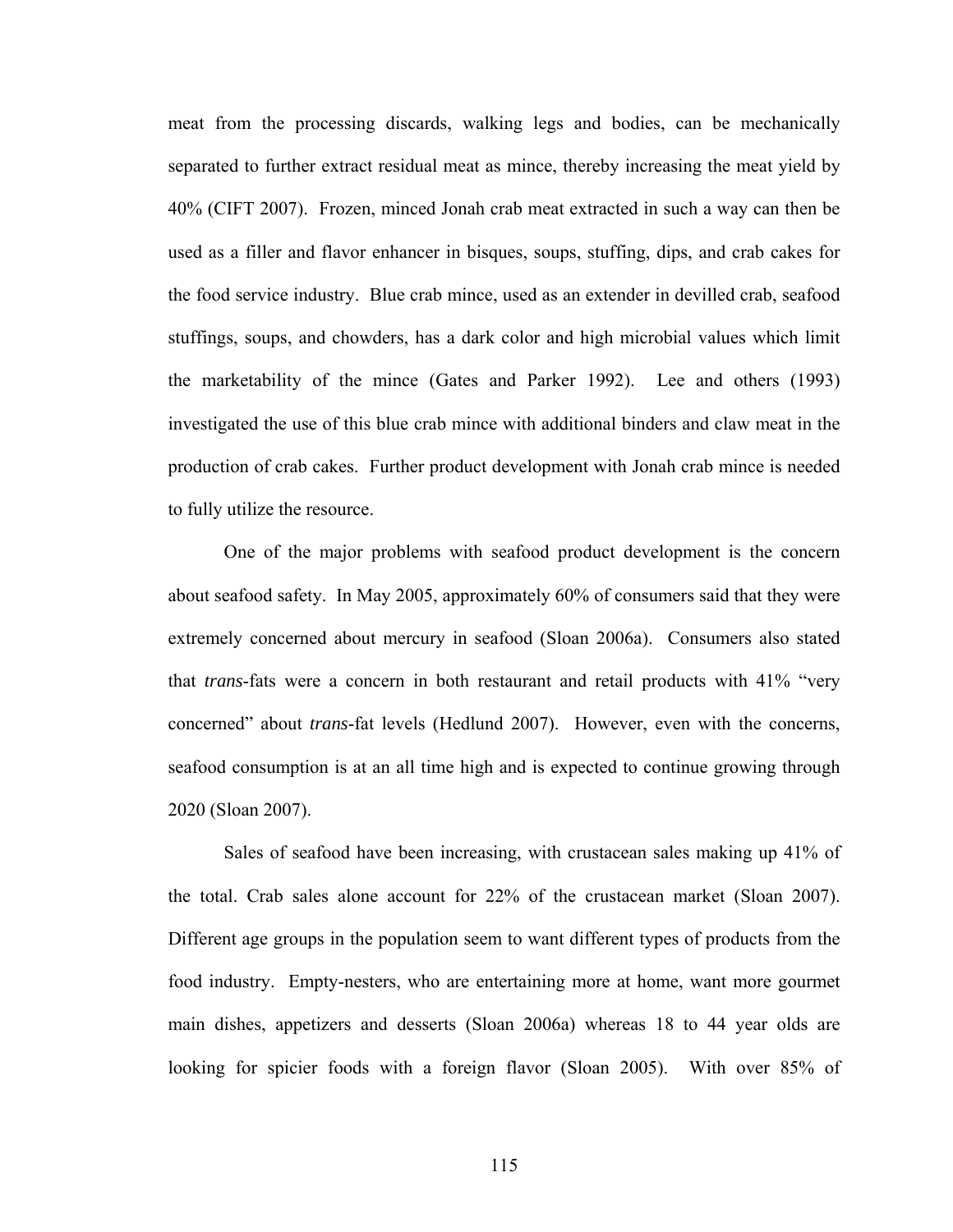Americans consuming seafood, 45% of whom consume it on a weekly basis, new products are needed to meet consumer demands (Hedlund 2006).

 Fish and seafood products are most dominant in the restaurant industry as appetizers. Crab cakes rank  $7<sup>th</sup>$  on the list of most popular appetizer items with calamari close behind in 8th position (Sloan 2006c). Young diners are looking for more courses in a meal, specifically for appetizer options (Sloan 2006b) whereas older diners are looking to "buy up" to more gourmet and adventuresome products (Sloan 2006a). When speaking in terms of "fancy" foods, lobster and crab are always at the top of the list (Sloan 2005). In fact, crab cakes have started to appear on more menus across the country within the past few years (Ramseyer 2006). The increasing popularity of crab cakes in restaurants has been largely due to the availability of low-cost imported crab meat (Ramseyer 2005). Crab meat consumption has increased markedly over the past 10 years. In 1994, the average consumption of crab meat per capita was 0.3 pounds, which doubled to 0.6 pounds per capita in 2004 (Anon. 2006b).

 Not only has consumer preference for crab changed, but the types of flavors consumers enjoy have also begun changing. Italian, Mexican, and Chinese cuisine rank at the top of consumer preferences (Sloan 2006c). Companies are now coming out with new product lines with more exotic flavors. Products such as *Curry and Cashew Chicken* (Sable and Rosenfeld), *Calamari Rings and Tentacles* (Tampa Maid), *Jumbo Crab Bites* (Po-Boy), *Phillip's Crab Slammers* (Phillip's Food, Inc.), *Lobster Bites* (Long John Silver's), and *Crab Spread* (Beck's) are all new value-added products developed to meet the demand for new flavors and textures (Sloan 2005; Anon. 2006a).

With the demand increasing not only for seafood products, but more specifically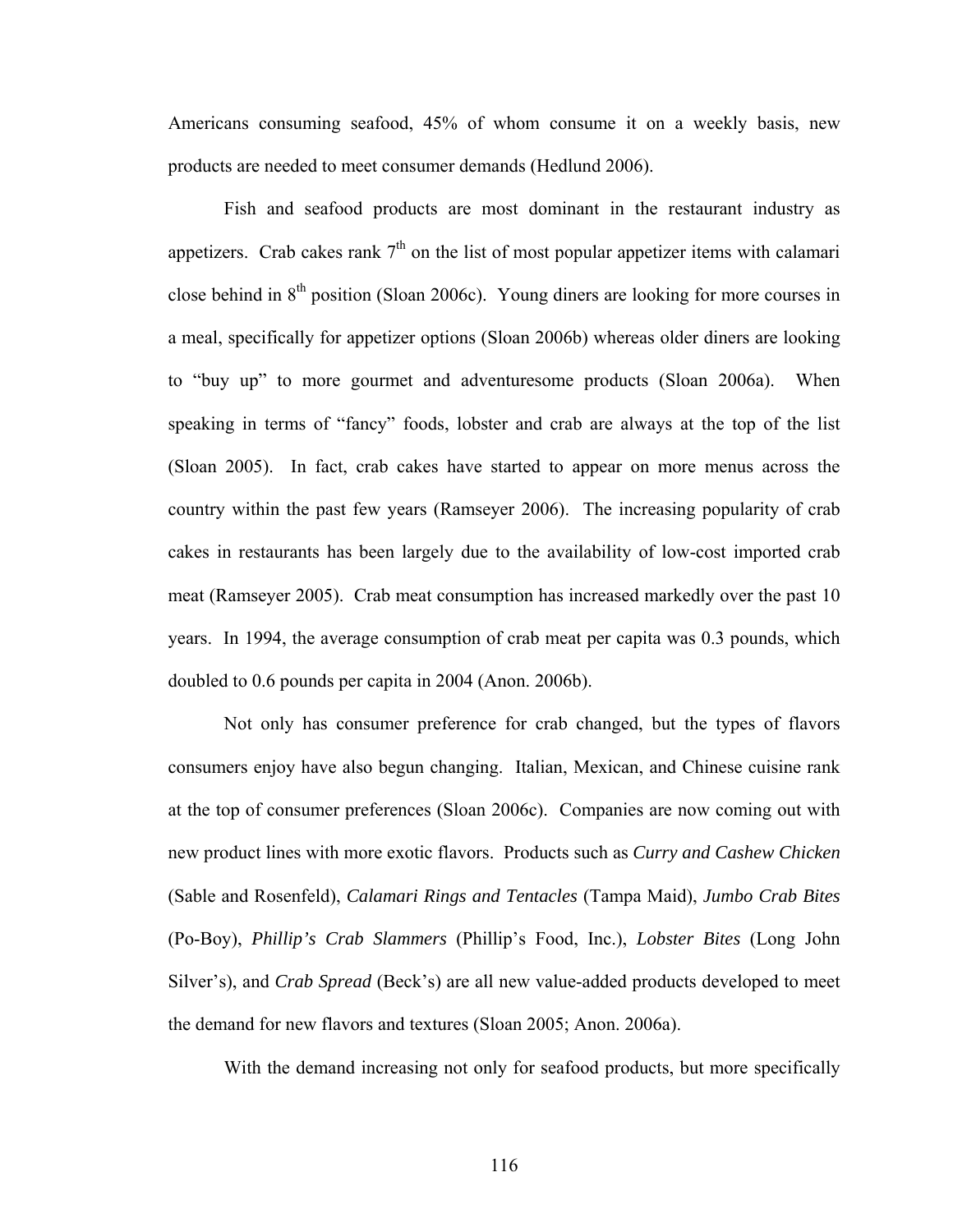crab products, product development research is needed to formulate minced crab meat into new value-added products. Consumer focus groups can be used to gain a better understanding of consumer preferences for flavors and cooking methods of crab which can aid in the development of new products. The purpose of this study was to determine consumer preferences regarding reformed crab products and to use these to create a consumer acceptable product that utilizes Jonah crab meat mince as a primary ingredient.

#### **Materials and Methods**

#### Focus Groups

 The test protocol for the focus groups was approved by the University of Maine Committee for the Protection of Human Subjects. Twelve participants were recruited from the University of Maine community to participate in one of two consumer focus groups. A flyer was sent out to the general University community via email. Participants had to be at least 18 years of age and consume fish at least once per month. During the 2 hr sessions, participants were asked questions about shopping for seafood products, eating preferences for seafood products, crab preferences, and ideas for new crab product development. Both sessions were video taped and audio recorded. Transcripts of each session were made from the video and audio recordings and summarized (Appendix B). Trends in consumer responses were determined based on the responses provided most often from the panelists.

#### Product Development

 Based on consumer feedback and analysis of market trends, we chose to develop a crab appetizer product which was a cross between a traditional crab cake and a nugget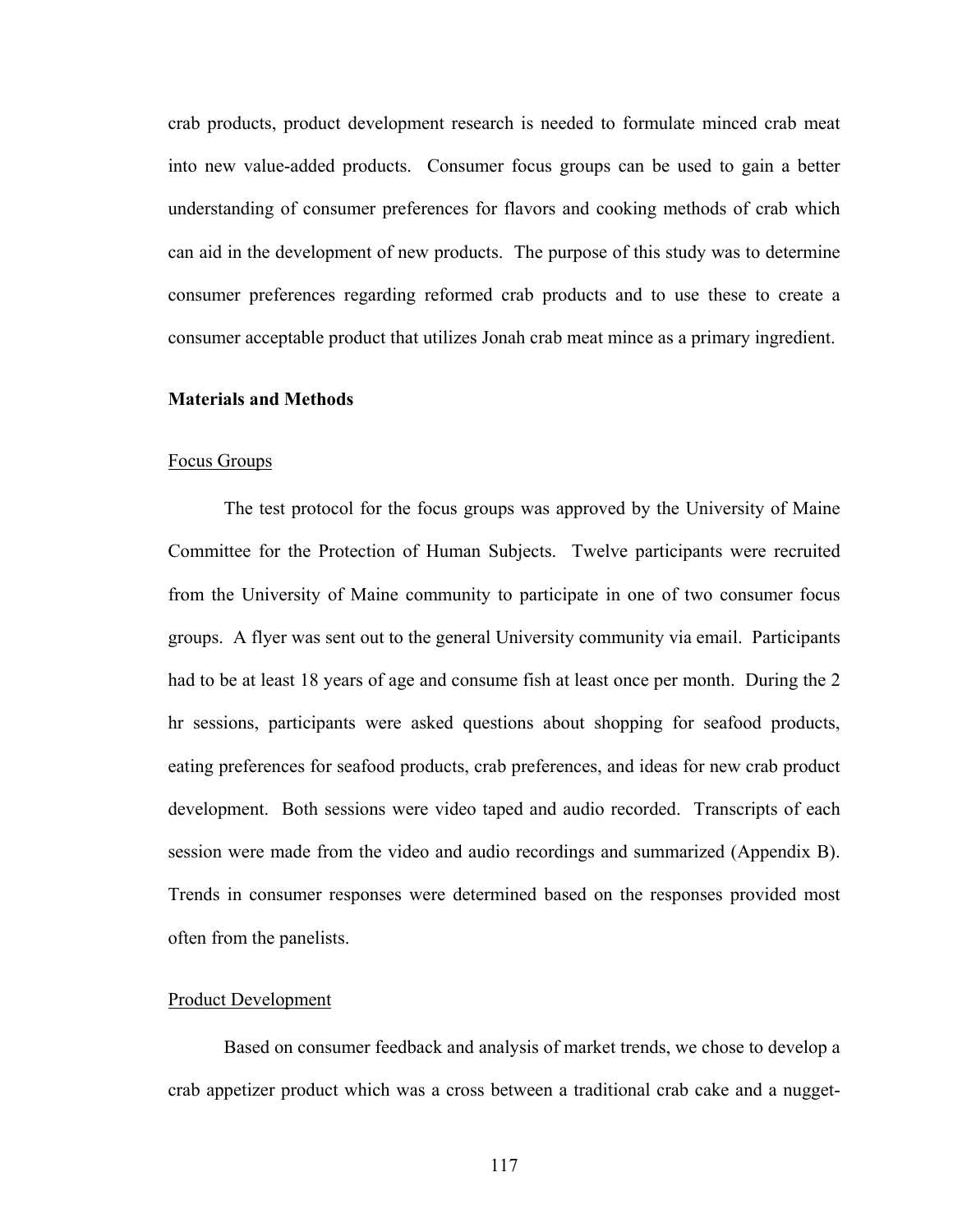style product. Frozen, commercially processed Jonah crab meat mince was obtained from Portland Shellfish (Portland, Maine, U.S.A.). Raw crabs were eviscerated, boiled for 14 minutes, and cooled. Claw meat was removed and the remaining crab sections were used in the production of the mince. Meat from the walking legs and carapace was removed using a mechanical deboner, packaged in 10-pound polyethylene bags and frozen.

Frozen mince was thawed at 4 °C for 48 hr before processing. Three varieties of crab appetizers were formulated: Curry, Jalapeno cheddar, and Italian. Dry egg white was used to increase the hardness and springiness of the crab mince gels. The formulations of the three appetizers are summarized in Table 14. Appetizer cores were made by combining the listed ingredients (except for the batter, breading and crab mince) for each variety in a food processor and chopping finely. Ingredients were then mixed with the mince for 5 min in a Kitchenaid mixer with a paddle attachment. The mince mixtures were then stuffed into cellulose sausage casings and cooked in water using a two-stage heat treatment: 35 °C for 30 minutes followed by 90 °C for 30 minutes. Gels were cooled on ice for 30 minutes and stored at 4 °C overnight. Gels were then sliced into 1.27 cm thick slices, battered (Onion Ring Batter, Concord Foods, Brockton, MA, U.S.A.), and breaded (Plain Bread Crumbs, 4C, Brooklyn, NY, U.S.A.) before deep frying in an industrial deep fat fryer (Hotpoint, General Electric Company, Fairfield, CT, U.S.A.) at 182 °C (360 °F) for 1 minute. Appetizers were then drained and placed in holding pans in a steam table covered loosely with foil for consumer testing. Appetizers were cooked to an internal temperature of at least 73.9 °C (165 °F) and held for no longer than 20 min.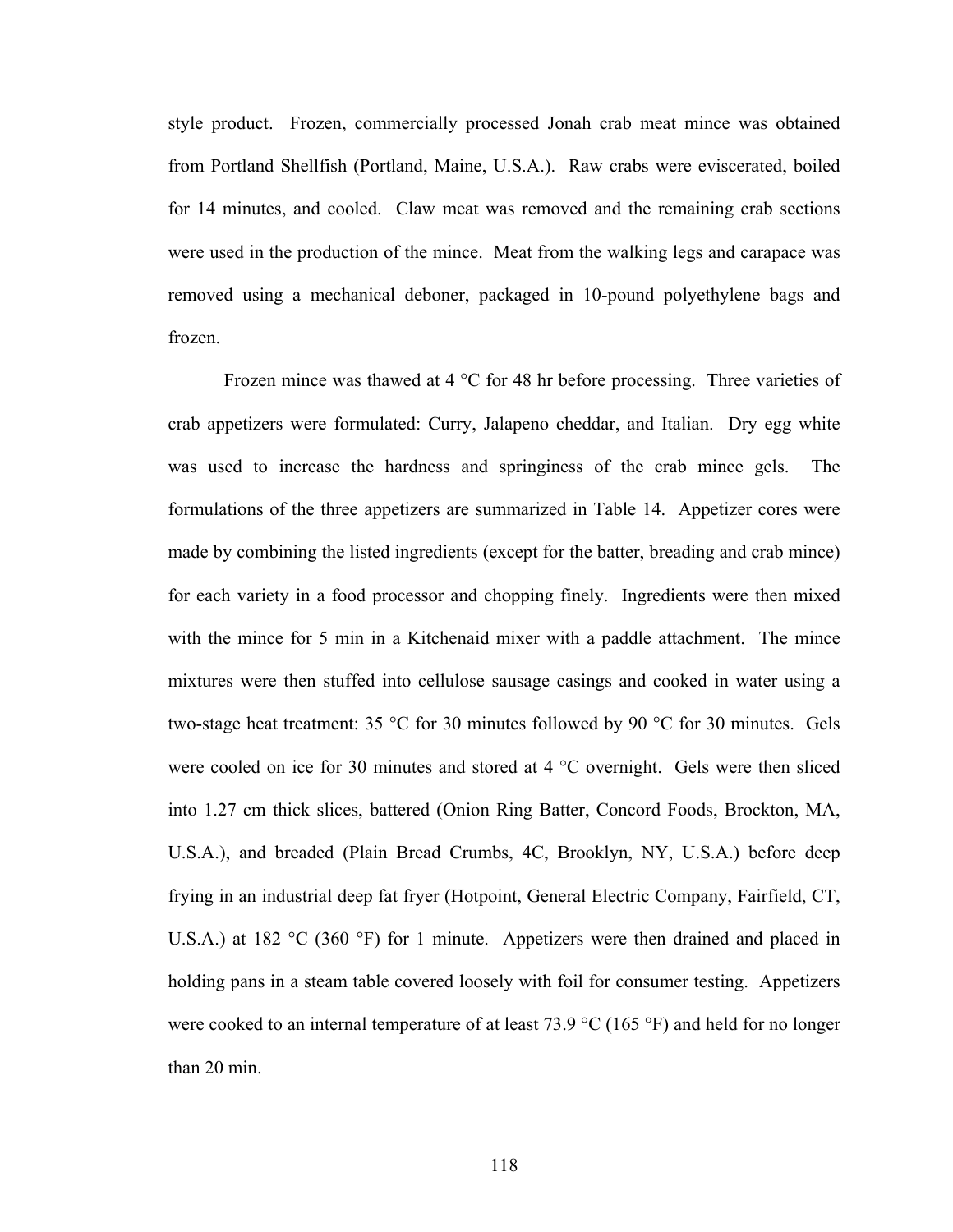|                                 |                                                                    |                | % of Formulation |       |
|---------------------------------|--------------------------------------------------------------------|----------------|------------------|-------|
| <b>Core Ingredients</b>         | <b>Source</b>                                                      | <b>Italian</b> | Jalapeno         | Curry |
| Jonah crab minced<br>meat       | Portland Shellfish, Portland,<br>ME, U.S.A.                        | 70.6           | 84.2             | 77.5  |
| Dry egg white                   | Deb El, Elizabeth, NJ, U.S.A.                                      | 4.0            | 4.0              | 4.0   |
| Sun dried tomato                | Bella Sun Luci, Mooney Farms<br>USA, Chico, CA, U.S.A.             | 3.5            |                  |       |
| Green pepper                    | Hannaford Bros. Co.,<br>Scarborough, ME, U.S.A.                    | 5.7            |                  |       |
| Onion                           | Hannaford Bros. Co.                                                | 6.4            |                  |       |
| Red pepper flakes               | McCormick & Company, Inc.,<br>Sparks, MD, U.S.A.                   | 0.2            |                  |       |
| Italian seasoning               | Gourmet Garden Botanical<br>Food Company, Queensland,<br>Australia | 1.4            |                  |       |
| Tomato paste                    | Hunts, Conagra Foods,<br>Omaha, NE, U.S.A.                         | 3.5            |                  |       |
| Chopped garlic                  | Spice World, Orlando, FL,<br>U.S.A.                                | 3.9            |                  |       |
| Salt                            | Hannaford Bros. Co.                                                | 0.9            |                  | 1.0   |
| Raisins                         | Hannaford Bros. Co.                                                |                |                  | 8.1   |
| Coconut flakes                  | Hannaford Bros. Co.                                                |                |                  | 4.8   |
| Honey                           | Hannaford Bros. Co.                                                |                |                  | 3.9   |
| Curry powder                    | McCormick & Company, Inc.                                          |                |                  | 0.7   |
| Hot Jalapeno pepper<br>slices   | Vlasic, Cherry Hill, NJ, U.S.A.                                    |                | 3.0              |       |
| Mild banana pepper<br>slices    | Mt. Olive, Mount Olive, NC,<br>U.S.A.                              |                | 3.8              |       |
| Shredded mild<br>cheddar cheese | Kraft Foods, Northfield, IL,<br>U.S.A.                             |                | 4.6              |       |
| Cayenne pepper                  | McCormick & Company, Inc.                                          |                | 0.2              |       |
| Cheddar cheese<br>powder        | Kraft Foods, Northfield, IL,<br>U.S.A.                             |                | 0.2              |       |

**Table 14:** Formulation for each of the three crab appetizer varieties.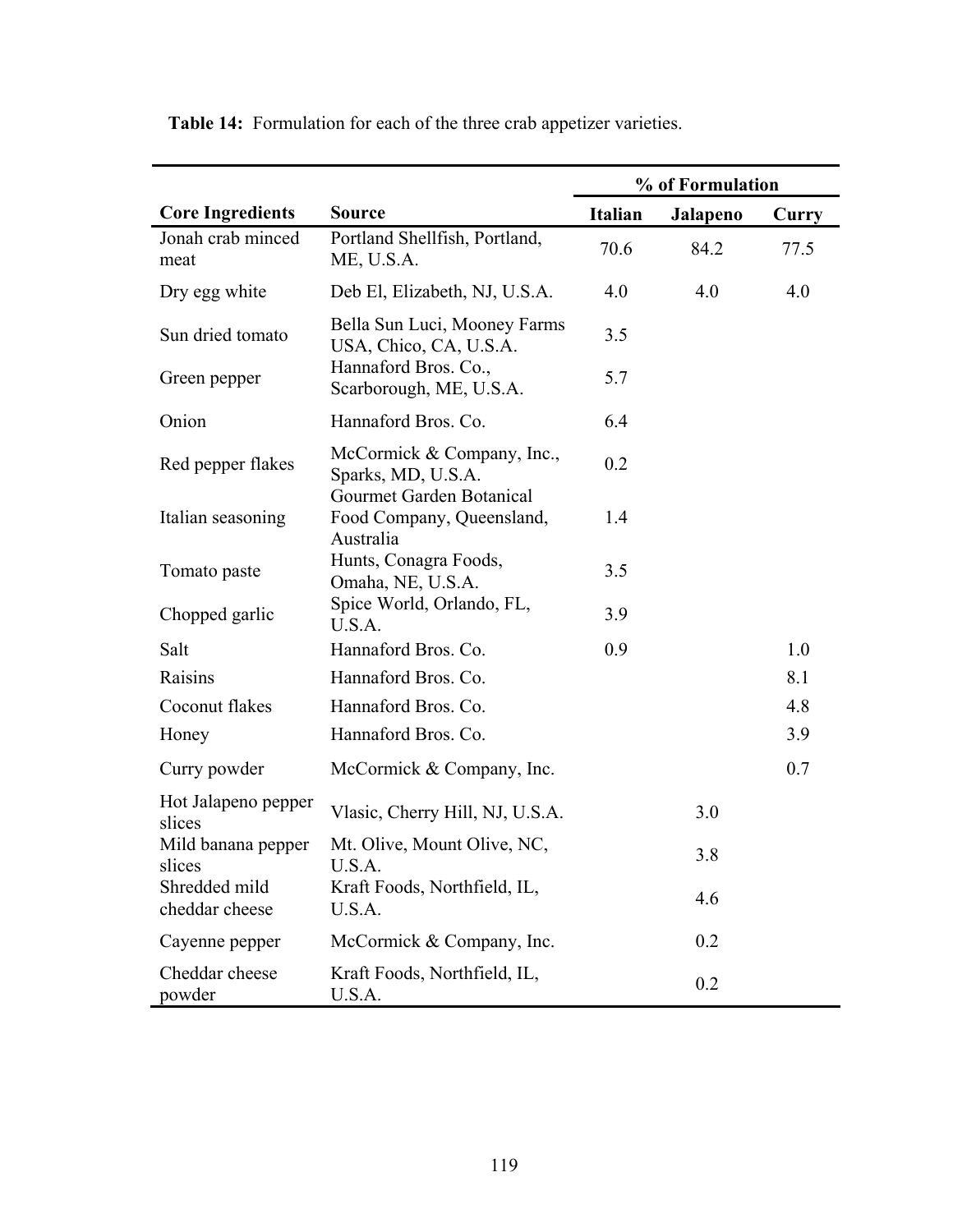#### Sensory Evaluation

 Consumer acceptance testing was conducted on the three crab appetizer varieties in the University of Maine Consumer Testing Center. The test protocol for consumer acceptability testing was approved by the University of Maine Committee for the Protection of Human Subjects. Subjects were recruited via flyers and email postings. All subjects were required to be at least 18 years of age, not have allergies to shellfish, dairy, wheat, or soy, and consume crab at least twice per year. A total of 66 subjects were recruited for the testing. SIMS 2000 software (version 3.3, Sensory Computer Systems, Morristown, N.J., U.S.A.) was used to generate the questionnaire and to collect and analyze data. Each subject was seated in a booth with partitions and evaluation rooms were climate controlled with positive-pressure air flow to prevent odors from the preparation area to bias judgments. A combination of fluorescent and incandescent lighting was used.

 Subjects were first asked demographic questions including: age, gender, how often they consume crab products, which crab products they had eaten in the past 6 months, and where they most often purchase crab products. Subjects were then asked to rate the overall acceptability, appearance, overall flavor, crab flavor, and texture of each of the crab appetizers (Appendix C). Subjects were also asked if they would be willing to purchase the product, what was the most they would be willing to pay at a grocery store for 6 servings (3 pieces per serving) of the product, and if the product were labeled as containing no *trans*-fat and had a total fat content of less then 10 g per serving how it would influence their choice to buy the product.

Each of the three crab appetizer varieties was assigned a random, 3-digit code.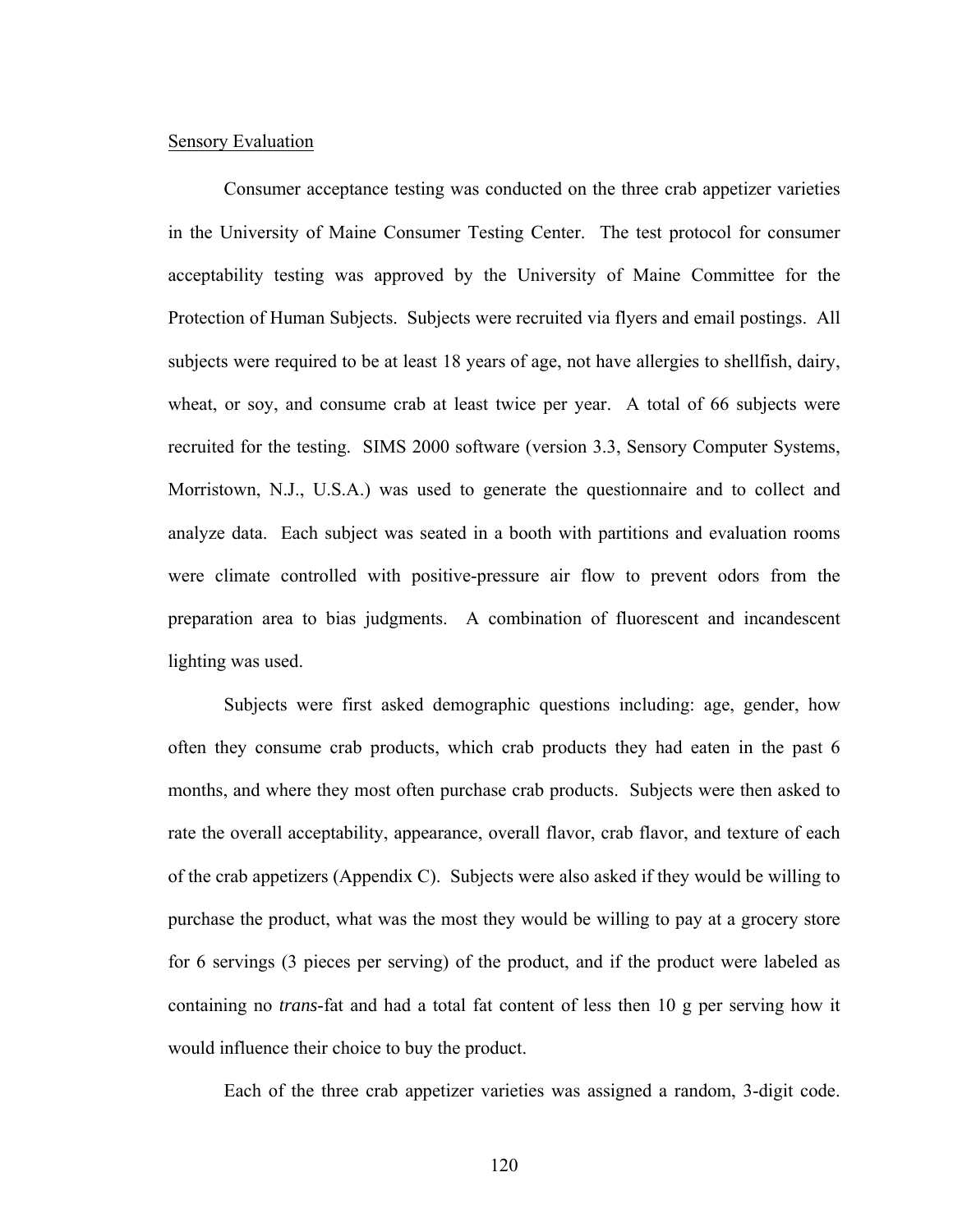Subjects were served samples in a randomized order determined by the SIMS software. A 9-point hedonic scale  $(1 - \text{dislike extremely}, 9 - \text{like extremely})$  (Peryam and Pilgrim 1957) was used to assess the degree of liking for the product attributes. Samples were served on paper plates with a single fork and a cup of spring water. Each sample was presented individually.

 After acceptance testing, those 12 subjects who had participated in the focus groups were asked to fill out a secondary survey. These subjects were asked how the crab appetizers met their overall expectations, how the crab appetizer flavor met their expectations, how the crab appetizer texture met their expectations, and whether they would be willing to purchase the crab appetizer product.

#### Proximate Analysis

 Five appetizers from each variety were pooled and ground to determine moisture, crude fat, ash and total protein content. Moisture, crude fat, and ash content were analyzed using AOAC methods using methods # 950.46, 922.06, and 938.08, respectively (AOAC 2005). Total protein was determined by measuring the nitrogen content using the Elementar Rapid N III nitrogen analyzer (Elementar Americas, Inc., Mount Laurel, N.J., U.S.A.). All analyses were performed in triplicate.

#### Statistical Analysis

 Proximate analyses data were analyzed using SAS (9.1) with least square means and Tukey mean separation. Sensory data were analyzed by SAS (version 8e, SAS Inst. Inc., Cary, N.C., U.S.A.), and Tukey's mean separation. Significance was established at  $p < 0.05$ .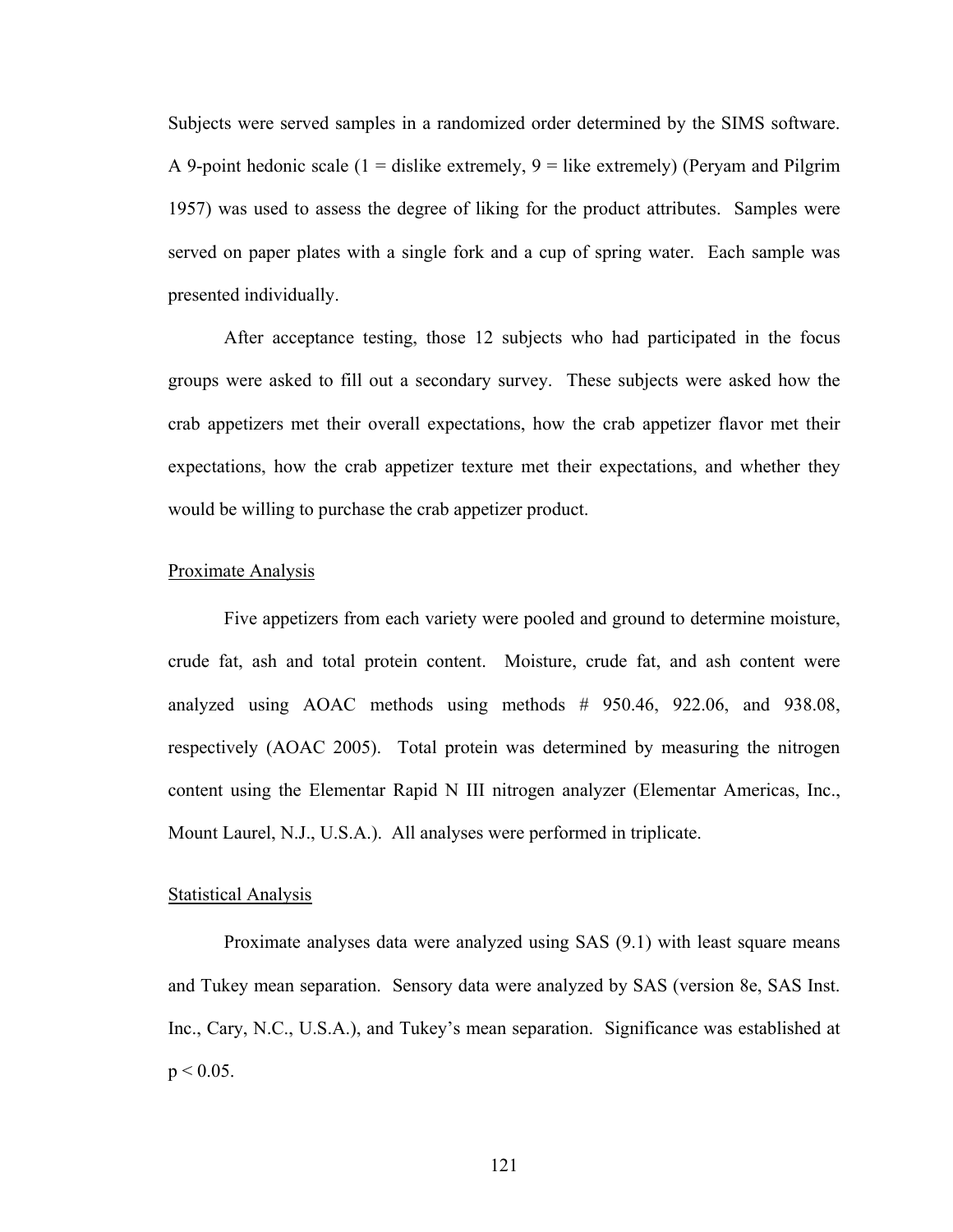#### **Results and Discussion**

#### Focus Group

 Each focus group was asked general questions about shopping for seafood products, such as the types of products they buy and where they typically purchase seafood. Combined results from both groups showed that all of the subjects preferred to buy fresh fish and to only use frozen-at-sea fish in recipes such as chowders. If forced to purchase frozen seafood, then flash frozen was preferred. All of the subjects bought fish at either the grocery store or fish market, mainly due to ease and location. The choice of fish products mainly depended upon cost, appearance and odor of the product.

 In evaluating the attributes consumers look for in seafood products, each group was asked about flavors, textures, and types of products they preferred to eat. The most important attribute to the group members was freshness of the fish. They preferred fish that was flaky, not chewy. Most preferred their fish with butter or white wine sauces, with some herbs such as dill. When asked about formed seafood products, such as fish sticks and nuggets, most of the panelists said they did not consume fried fish often and preferred baked or broiled fish. The only formed seafood eaten by either group was imitation crab legs (surimi) due to its low cost.

 The groups were each asked about preferences in eating crab, such as deterrents in eating crab, texture preferences, and flavors associated with crab. The most commonly consumed crab product, except for crab lump meat, were crab cakes. The greatest deterrent in eating crab was the cost so it is often used only for special occasions. The texture of crab was expected to be similar to that of chopped egg white, slightly flaky, and not pasty. Few flavors were used in crab preparations, but the most common were

122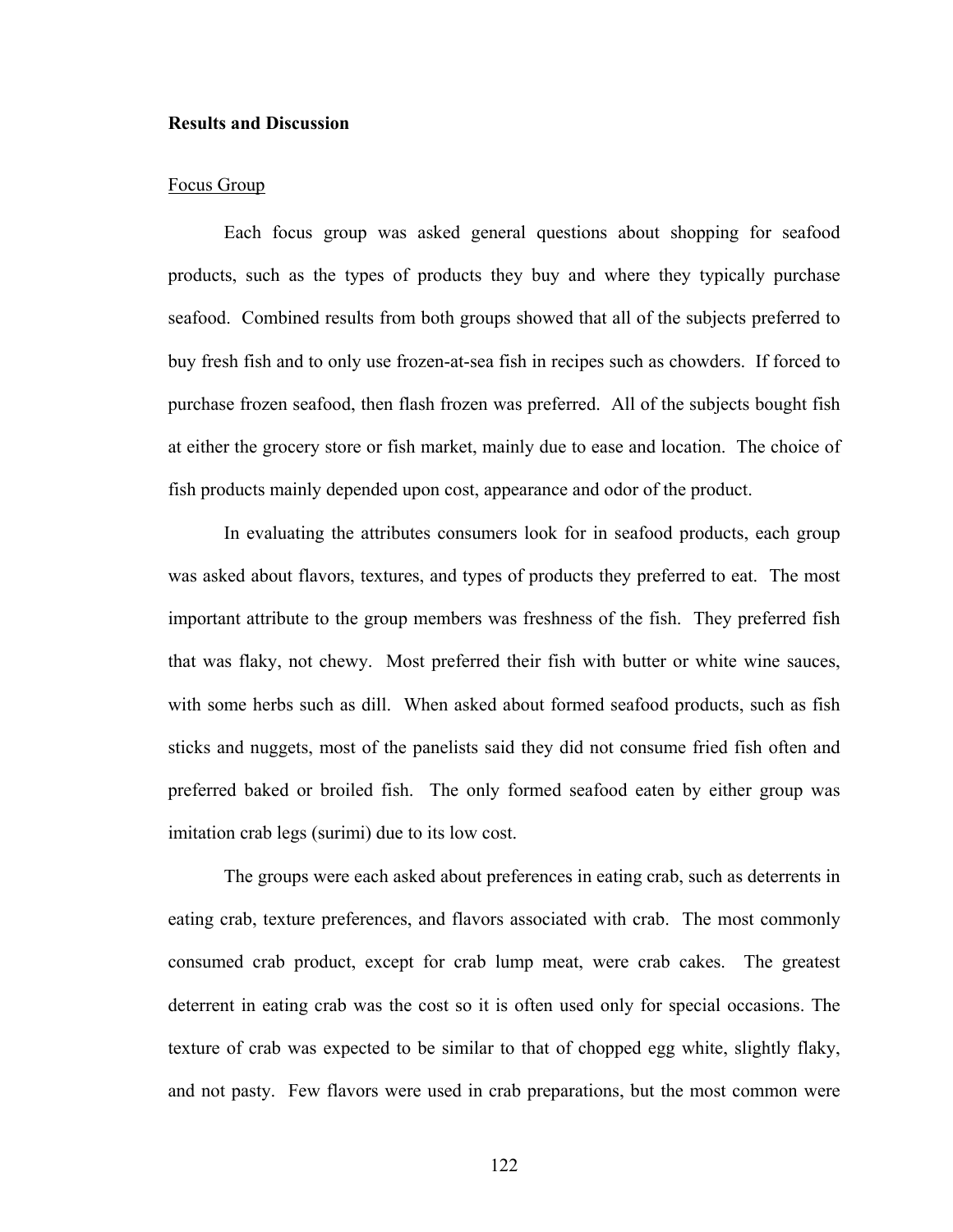mayonnaise, butter, garlic, and mild herbs.

 The discussion ended with a brain-storming session in which the groups expressed opinions on some new restructured crab products and suggested new ideas. The concept of crab nuggets was not liked by either group and was considered a product for children. The idea of crab sausages was liked by several members in each group, as long as the sausages had synthetic casings. Suggested flavors for the sausages included spicy, Italian, and fennel seed. The concept of a crab cake with little to no breading in the meat was suggested as a crab burger or patty. Subjects preferred a firm texture for this product that would be plump and work well on a bun. Several crab dips were also suggested, such as Cajun, dairy-based, avocado, crab salsa, and spinach with parmesan. Subjects also liked the idea of a smoky crab paté that could be frozen or have a shelf life of up to 2 weeks. A Mexican burrito or tamale with cilantro, green salsa, and spicy sauce was also suggested by the subjects. The product would be frozen and served as microwavable product.

 Comments from the focus group fit into reported consumer trends. Younger consumers are looking for more ethnic flavor with a greater kick (Sloan 2005). The consumer focus group confirmed this trend by suggesting ethnic food products, such as burritos. The spicy trend was also suggested by the focus group through suggestions of Cajun dips and spicy sausages. The overall U.S. consumer trends matched closely with those of the focus groups conducted.

#### **Sensory Evaluation**

 Sixty-six people completed the consumer acceptance testing of the three varieties of crab appetizers. Demographic information is provided in Table 15. Approximately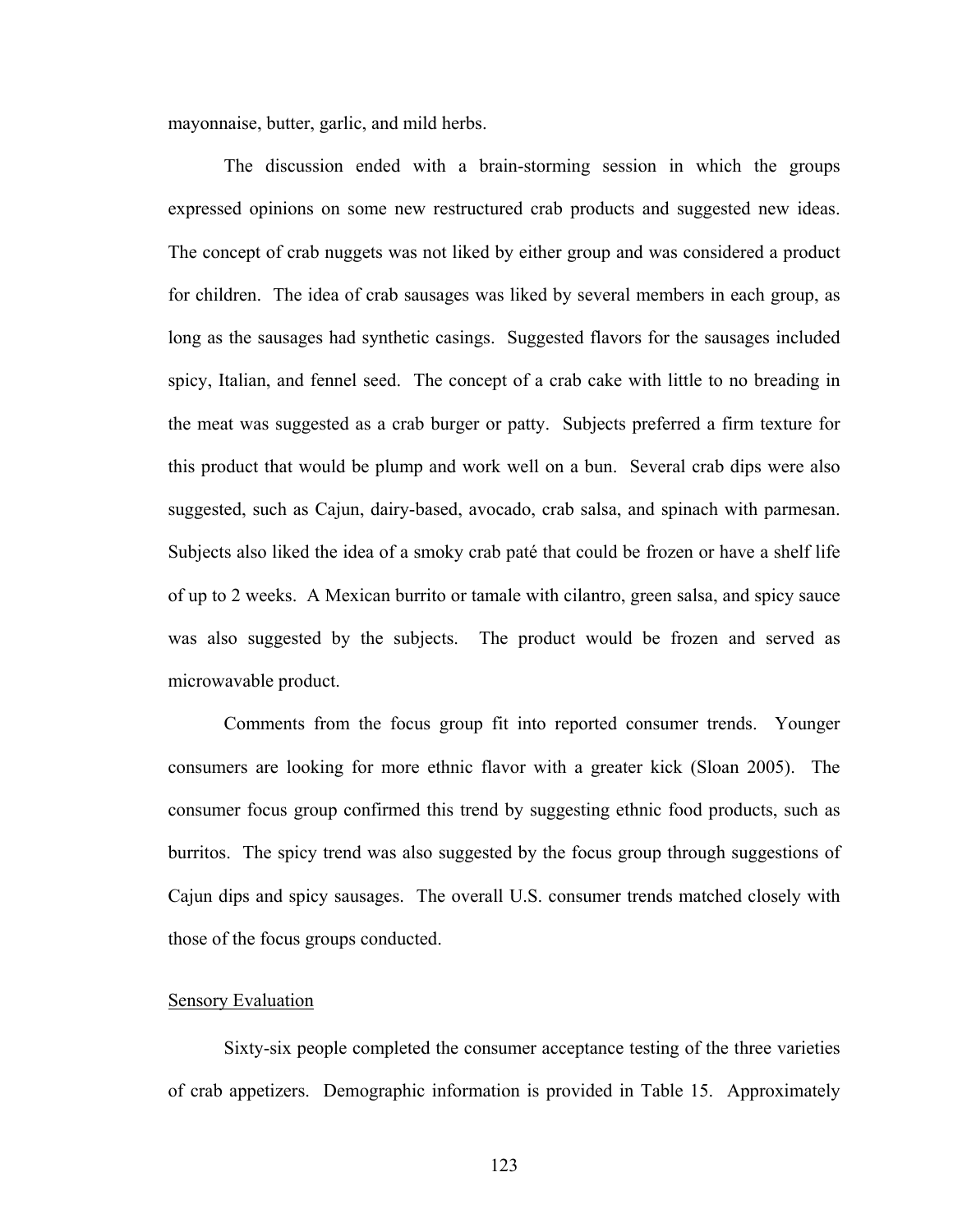61% of the subjects were women and the age of panelists ranged from 20 to 56+ with an average age of 33. Approximately 98.5% of the subjects had consumed crab products within the past year, with 61% consuming crab 1 to 2 times a year and 1.5% consuming crab more than twice per week. When asked about the crab products eaten in the past 6 months, 56% said they had eaten canned or fresh crab meat, 44% had eaten crab cakes and 29% had consumed crab claws. 55% of the subjects most often purchased crab products in a supermarket/grocery store whereas only 42% most often purchased crab at restaurants (Table 16).

| Gender    | <b>Number</b> | % of Total |
|-----------|---------------|------------|
| Female    | 40            | 61         |
| Male      | 26            | 39         |
| Age       |               |            |
| 18-25     | 21            | 32         |
| 26-35     | 11            | 17         |
| $36 - 45$ | 10            | 15         |
| $46 - 55$ | 12            | 18         |
| $56+$     | 12            | 18         |

**Table 15:** Subject demographic information from consumer acceptability testing.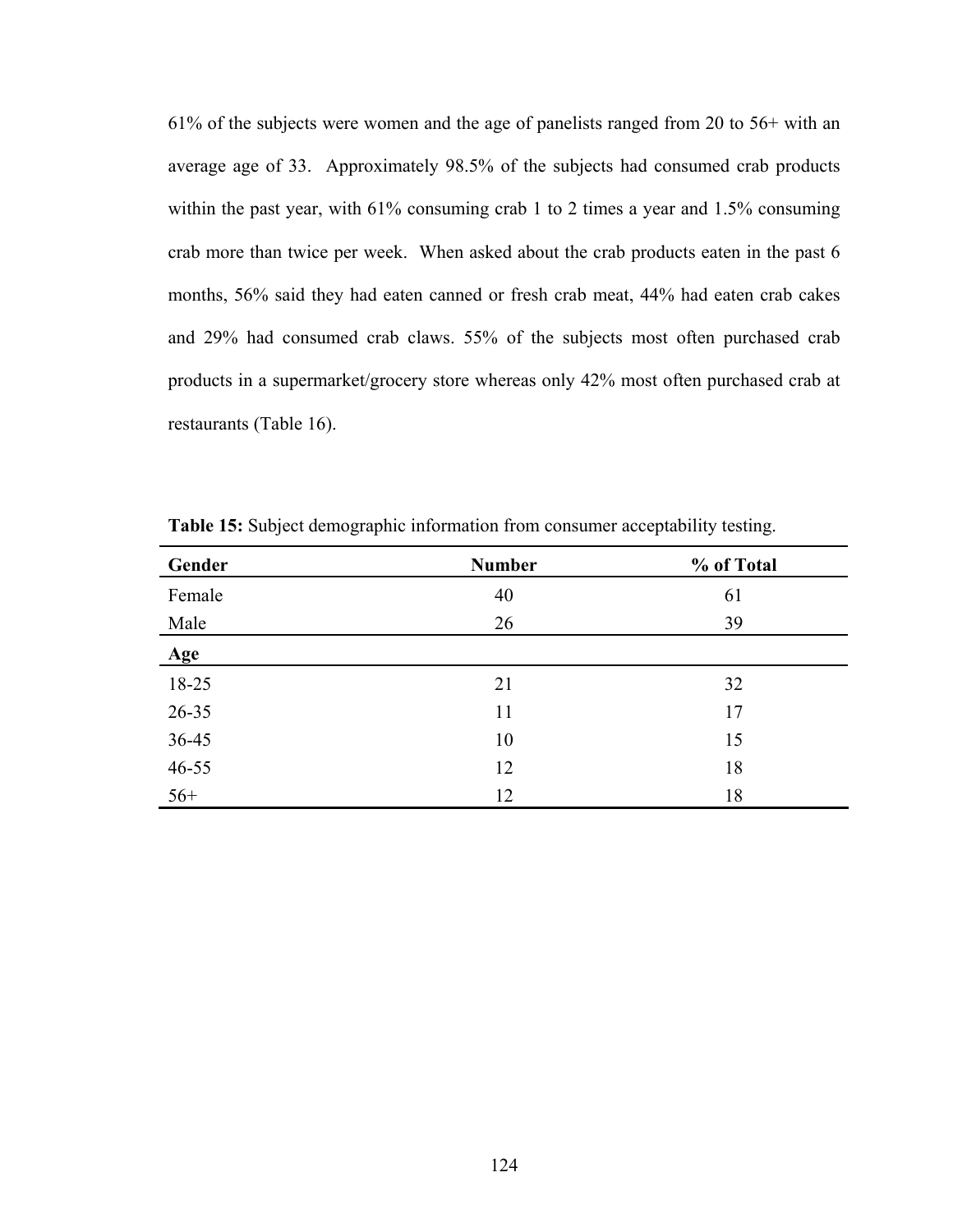| Question                                                                         | <b>Response</b>                               | % of Subjects |
|----------------------------------------------------------------------------------|-----------------------------------------------|---------------|
| How often do you consume crab<br>products?                                       | Never                                         | 1.5           |
|                                                                                  | 1-2 times per year                            | 60.6          |
|                                                                                  | 1-2 times per month                           | 34.9          |
|                                                                                  | 1-2 times per week                            | 1.5           |
|                                                                                  | More than 2 times per<br>week                 | 1.5           |
| Which crab products have you eaten in<br>the past 6 months? Mark all that apply. | I have not eaten crab in<br>the past 6 months | 9.1           |
|                                                                                  | Whole crab                                    | 9.1           |
|                                                                                  | Crab claw (e.g. cocktail<br>claws)            | 28.8          |
|                                                                                  | Canned or fresh crab<br>meat                  | 56.1          |
|                                                                                  | Crab cakes                                    | 43.9          |
|                                                                                  | None of these                                 | 16.7          |
| Where do you most often purchase crab<br>products?                               | Supermarket/grocery<br>store                  | 54.6          |
|                                                                                  | Seafood market                                | 19.7          |
|                                                                                  | Restaurant                                    | 42.4          |
|                                                                                  | Roadside seafood vendor                       | 3.0           |
|                                                                                  | Do not purchase crab<br>myself.               | 7.6           |

**Table 16:** Crab consumption data on 66 subjects participating in consumer acceptability testing of 3 varieties of crab appetizer.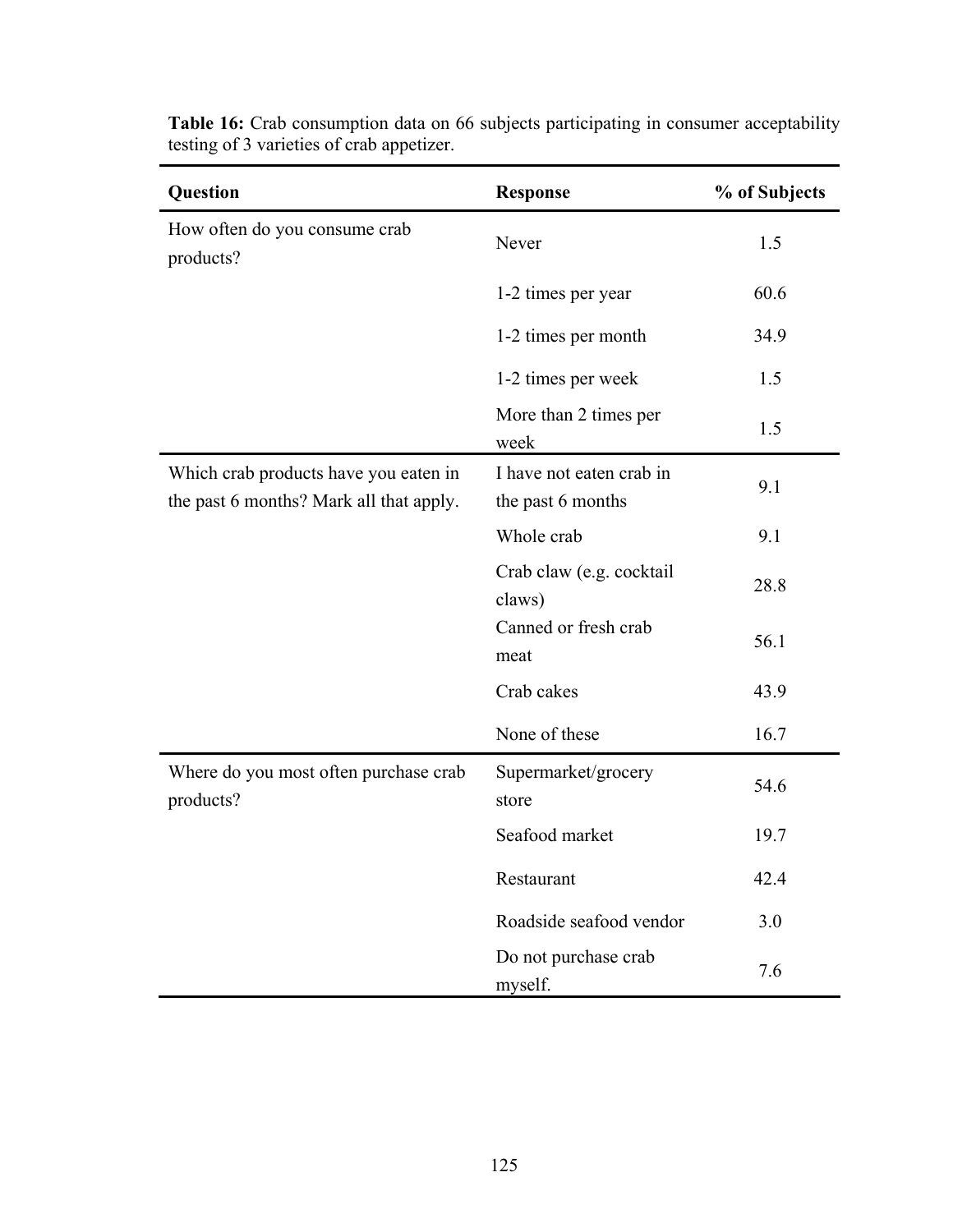In testing consumer acceptability of product attributes, the Italian appetizer received the highest scores compared to the Curry and Jalapeno varieties. The Italian and Jalapeno varieties received the greatest appearance score at 7.2 with the Curry variety close behind at 6.9 (Table 17), consumers ranking all three at "like moderately". The three varieties varied significantly ( $p < 0.05$ ) in flavor acceptability with the Italian variety being the most acceptable (6.9) to consumers ("like moderately"). Subjects thought that the Jalapeno variety had the lowest flavor acceptability (5.9) ranking just below "like slightly". Consumers liked the crab flavor of the Italian variety the most. It received average crab flavor scores of 6.6, which was significantly higher than crab flavor scores for the Jalapeno (5.6) or Curry (5.6) varieties. Based on the comments received, consumers were expecting more crab flavor in all the varieties, even the Italian variety, which ranked the highest in crab flavor. The acceptability scores for texture were the same for all varieties and ranked between "like slightly" and "like moderately", though interestingly the comments received stated that one of the varieties, typically different between different subjects, had a softer and "mushier" texture than the other two. Of the three varieties, the Italian variety had the best overall acceptability score at 6.8. The Italian was statistically the same as the Curry (6.2) but more acceptable than the Jalapeno variety (5.9). Analysis for the top two score levels ( $8$  = like very much;  $9$  = like extremely) showed that 38% of the subjects ranked the overall acceptability of the Italian variety as an 8 or 9, versus 32% and 23% for the Curry variety and the Jalapeno variety, respectively.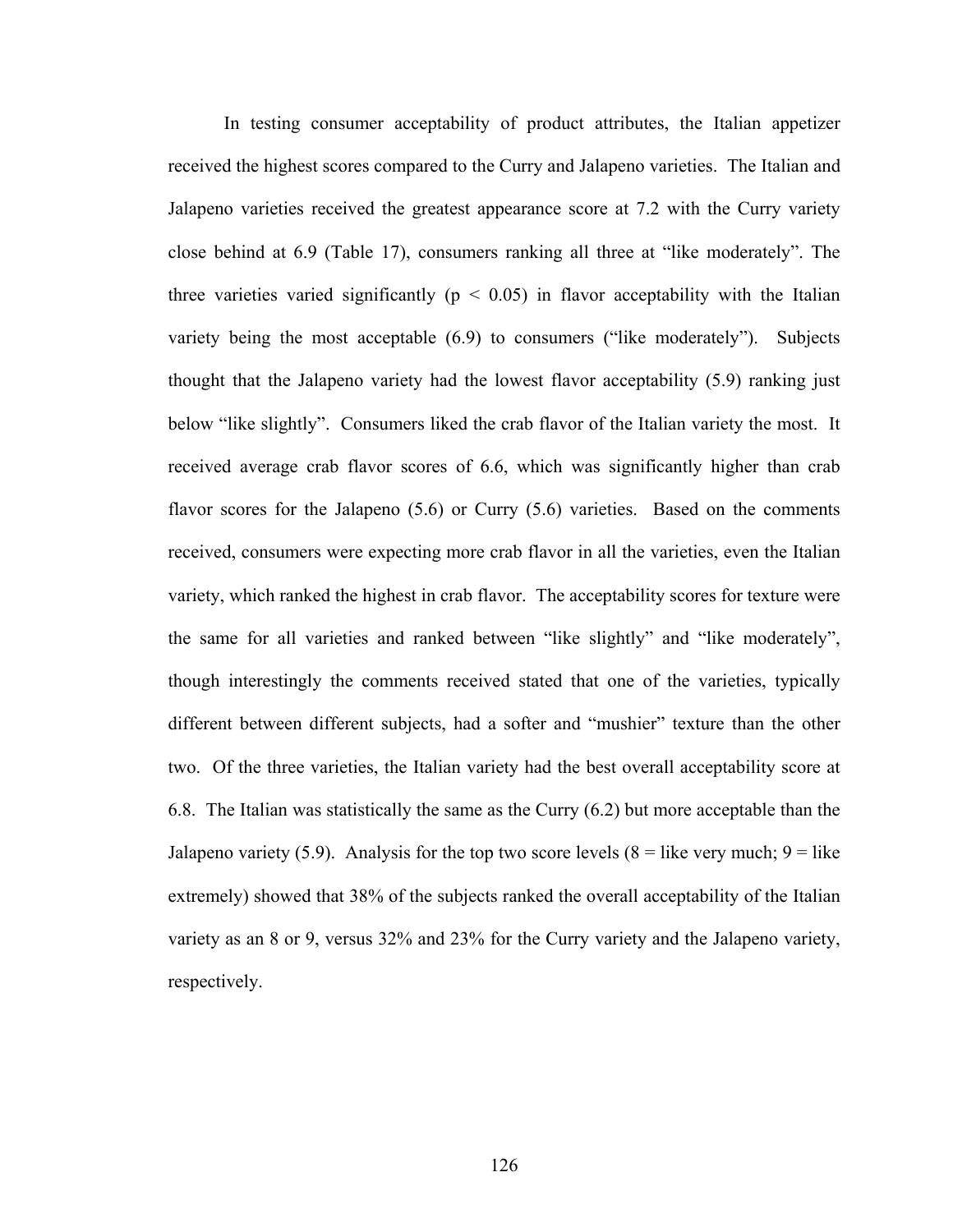| <b>Variety</b> | Appearance | <b>Flavor</b>    | <b>Crab Flavor</b> | <b>Texture</b> | <b>Overall</b> |
|----------------|------------|------------------|--------------------|----------------|----------------|
| Italian        | 7.2 a      | 6.9 a            | 6.6 a              | 6.6 a          | 6.8 a          |
| Jalapeno       | 7.2 a      | 5.9 <sub>b</sub> | 5.6 <sub>b</sub>   | 6.5 a          | 5.9 b          |
| Curry          | 6.9 a      | $6.5$ ab         | 5.7 b              | 6.5 a          | $6.2$ ab       |

**Table 17:** Acceptability scores for three varieties of crab appetizers.

Values shown are the average of 66 measurements. Statistical differences with significance at  $p < 0.05$  are indicated by the small letters in each column. Varieties with the same letter are not statistically different.

 After trying the three varieties of crab appetizers, subjects were asked whether they would be willing to purchase the product (Table 18). The Italian variety was most likely to be purchased with 64% of the subjects reporting that they would purchase the product. The Jalapeno variety was the least likely to be purchased with only 42% of the subjects stating that they would purchase the product. In a retail market, 65% of the consumers were willing to pay at least \$4.00 for 18 Italian crab appetizers, whereas only 56% were willing to pay at least \$4.00 per 18 Curry or Jalapeno appetizers. Based on focus group input, consumers were concerned with the amount of fat and *trans*-fat a product contained. In response to the question "If this product were labeled as containing no *trans*-fat and had a total fat content of less than 10 g per serving, would you be more likely to buy the product, less likely to buy the product, or would it not affect your choice?" between 56% to 61% of the subjects said that they would be more likely to purchase the product. The differences between varieties are likely due to the consumers' liking of the product. For example, if the consumer did not like the product, even a label that states it has no *trans*-fat and less than 10 g of fat per serving may not influence their choice to purchase it.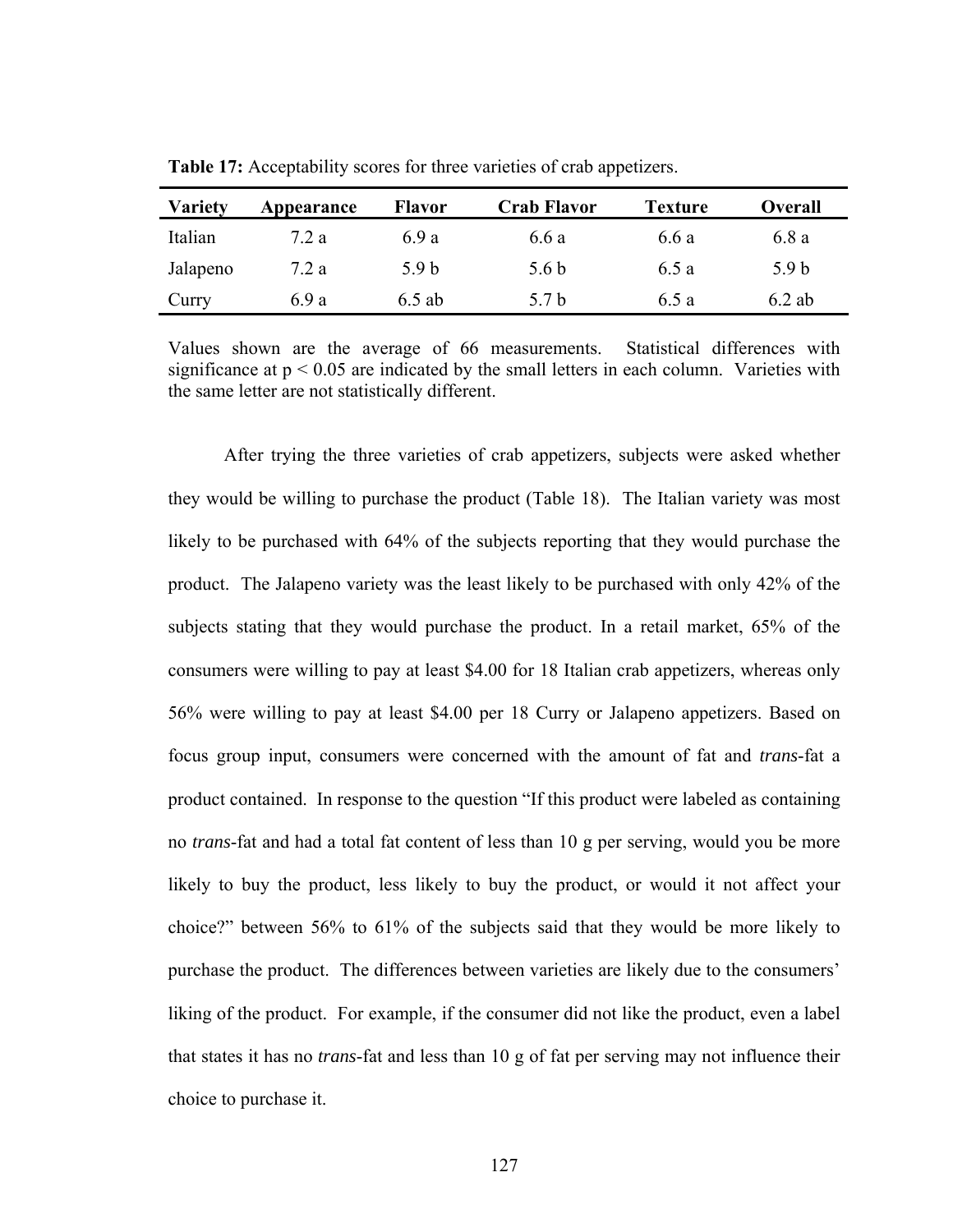|                                                                                                                                                                                                     |                                                       | % of Subjects |                  |                  |
|-----------------------------------------------------------------------------------------------------------------------------------------------------------------------------------------------------|-------------------------------------------------------|---------------|------------------|------------------|
| Question                                                                                                                                                                                            | <b>Response</b>                                       | Italian       | Jalapeno         | Curry            |
| Would you be willing to purchase<br>this product?                                                                                                                                                   | Yes                                                   | 63.6          | 42.4             | 51.5             |
|                                                                                                                                                                                                     | N <sub>0</sub>                                        | 36.4          | 57.6             | 48.5             |
| What is the most you would be<br>willing to pay at a grocery store for<br>6 servings (3 pieces per serving) of<br>the product you just sampled?                                                     | Less than \$4                                         | 36.4          | 45.5             | 47.0             |
|                                                                                                                                                                                                     | Between \$4 and \$5                                   | 43.9          | 30.3             | 24.2             |
|                                                                                                                                                                                                     | Between \$5 and \$6                                   | 15.2          | 18.2             | 22.7             |
|                                                                                                                                                                                                     | Between \$6 and \$7                                   | 4.5           | 7.6              | 9.1              |
|                                                                                                                                                                                                     | More than \$7                                         | 1.5           | $\boldsymbol{0}$ | $\boldsymbol{0}$ |
| If this product were labeled as<br>containing no <i>trans</i> -fats and had a<br>total fat content of less than 10 g<br>per serving, how would this<br>influence your choice to buy the<br>product? | I would be more<br>likely to purchase<br>the product. | 59.1          | 60.6             | 56.1             |
|                                                                                                                                                                                                     | I would be less<br>likely to purchase<br>the product. | 6.1           | $\boldsymbol{0}$ | 1.5              |
|                                                                                                                                                                                                     | It would not affect<br>my choice.                     | 34.8          | 39.4             | 42.4             |

**Table 18:** Purchase intent of 66 subjects who participated in consumer acceptability of 3 varieties of crab appetizer.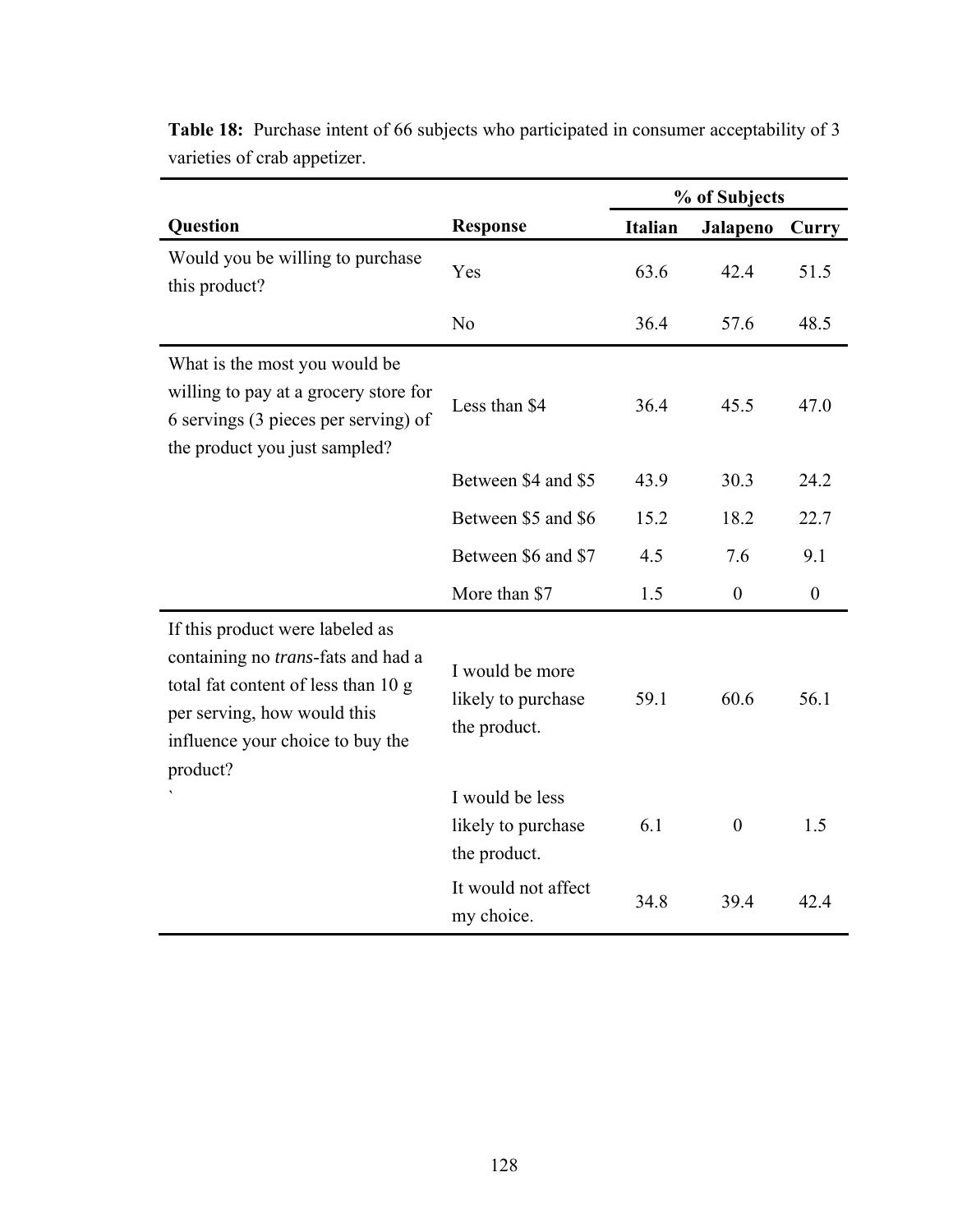The focus group follow-up survey was completed by 6 of the 12 subjects. Half of the subjects agreed that the appetizer met their overall expectations, with one subject responding that two of the three varieties met their expectations but the third (Jalapeno variety) did not. Two-thirds of the subjects reported that the flavor met their expectations, with one subject stating that it was variety dependent. The most common comment was that the spices used masked the "crab" flavor and that if they had not been told they would not have known it was crab meat. The same was reiterated in the comments from the 66 subjects conducting acceptability testing. Future product development is needed to determine the appropriate level of spice that would still retain the crab flavor of the appetizers. Overall the crab appetizer texture met the expectations of 5 of the 6 focus group subjects. The one panelist who did not think the texture met their expectations stated that the texture of one of the samples (unknown) was too mushy though the others were fine. Of the focus group participants, 4 of the 6 would be willing to purchase at least one variety of the appetizers. The other two subjects stated that they might purchase on a special occasion but only in a restaurant.

 Previous product development research has shown that seafood ingredients can be used in the development of value-added products. Lee and others (1993) incorporated blue crab meat mince into a crab cake. Though sensory analysis was not performed, a feasible formulation combined the mince with claw meat, soy protein concentrate, and surimi. Fish burgers have also been developed (Kasapis and others 2004). The fish burgers, incorporating vegetables, fruits, corn starch and other spices and preservatives received overall consumer acceptability scores between 5.0 and 5.5 (5 = neither like nor dislike). In comparison, the crab appetizers were more acceptable to consumers.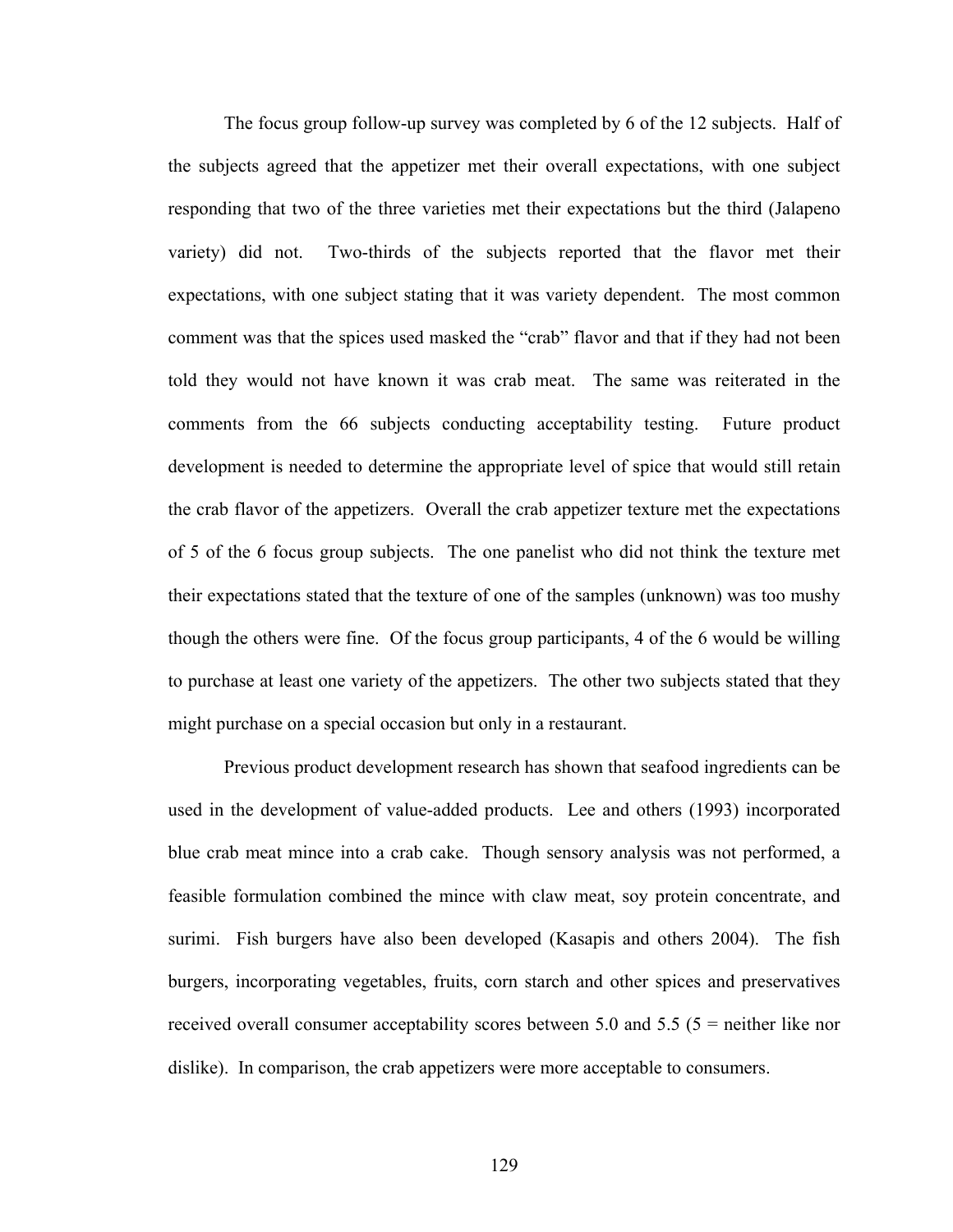In general, the scores for the appetizer product indicate that all of the appetizers were acceptable. To improve these scores the incorporation of spices into the mix needs to be further researched. Other variations, such as a plain crab appetizer with no spices, or an appetizer with Cajun or Mexican flavors should be formulated to test consumer acceptance. Though two focus groups were conducted, additional groups outside of the University setting may be required to gain a better understanding of the "typical" seafood consumer.

#### Proximate Analysis

 The proximate composition of the three crab appetizer varieties varied due to differences in formulation (Table 19). The moisture content was significantly ( $p < 0.05$ ) different in all of the samples; the Jalapeno variety had the greatest moisture content at 57.5% and the Curry variety had the least at 53.3%. Both the Italian and Curry varieties had statistically the same fat content at 10.3% and 10.2%, respectively, whereas the Jalapeno variety had significantly less fat at 9.3%. Protein content also changed with variety with the Jalapeno variety having the greatest protein content at 31.1% and the Italian and Curry varieties with significantly less at 23.6% and 23.3%, respectively. The difference in protein was due to the variation in the ingredients. For example, the Jalapeno variety had the greatest percentage of crab mince (84.2%) with additional protein in other ingredients such as the cheddar cheese. The Curry variety (77.5% crab) and Italian variety (70.6% crab) had less mince and fewer ingredients that contributed to the overall protein content of the products.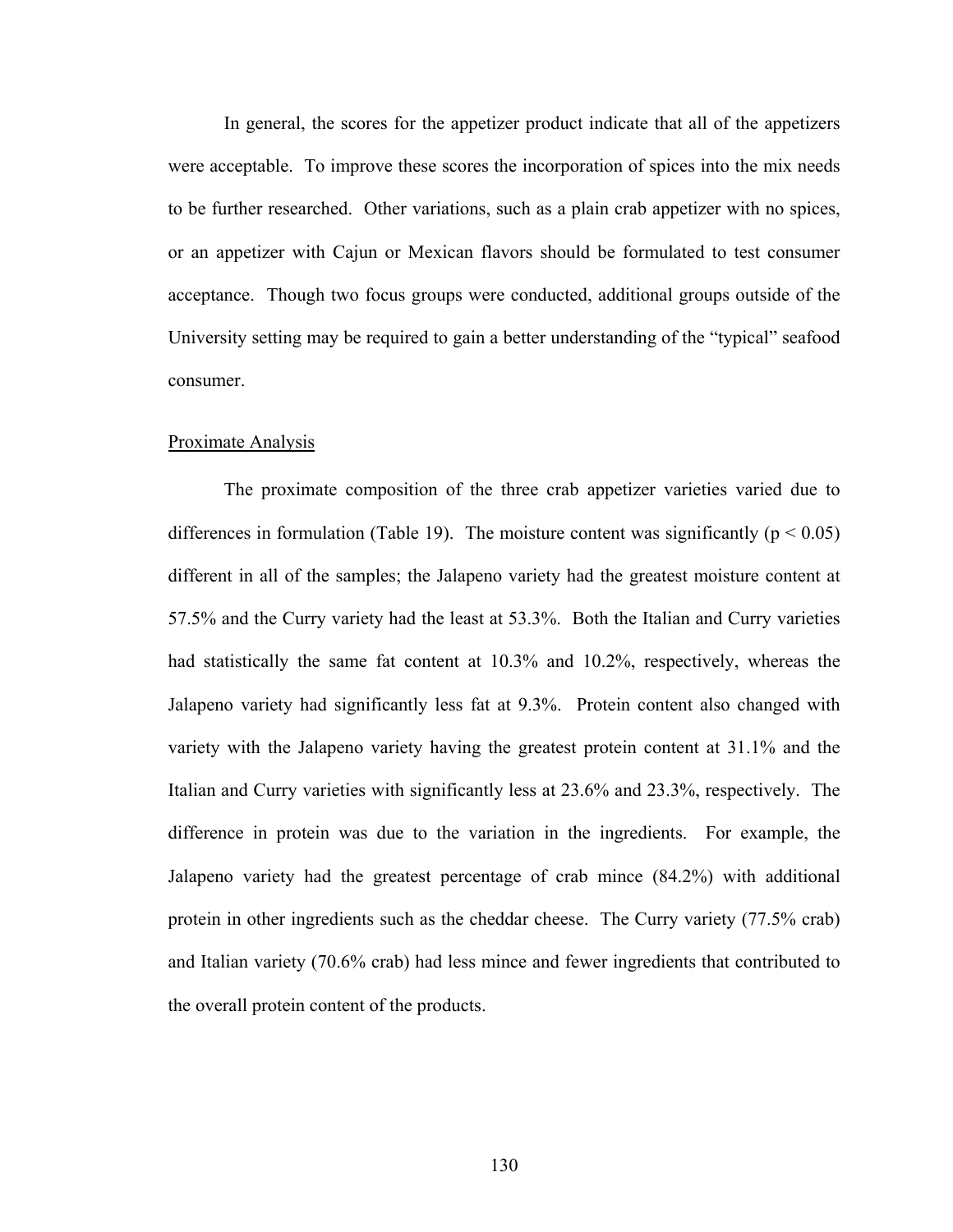| <b>Variety</b> | Moisture $(\% )$ | Fat $(\% )$      | Ash $(\% )$ | Protein $(\% )$   |
|----------------|------------------|------------------|-------------|-------------------|
| Italian        | 56.2 b           | 10.3a            | 2.3a        | 23.6 <sub>b</sub> |
| Jalapeno       | 57.5 a           | 9.3 <sub>b</sub> | 2.0a        | 31.1a             |
| Curry          | 53.3 c           | 10.2a            | 2.1a        | 23.3 <sub>b</sub> |

**Table 19:** Proximate analysis of three crab appetizer varieties.

Each value shown is the average of three measurements. Statistical differences with significance at  $p < 0.05$  are indicated by the small letters in each column. Varieties with the same letter are not statistically different.

#### **Conclusions**

 The development of new value-added food products to increase the utilization of seafood resources can be accomplished through monitoring consumer trends and compiling feedback from the consumers. All varieties of the crab appetizer, Italian, Curry, and Jalapeno, were acceptable to consumers with overall acceptability scores of 6.8, 6.2 and 5.9, respectively. The Italian variety received the highest scores for every attribute tested. Consumers were more likely to purchase the product if labeled as containing less than 10 g of fat per serving and no *trans*-fats. Shelf-life studies are needed to optimize the formulations and determine the effect of long-term storage on consumer acceptability. The findings of this study suggest new products from crustacean by-products, such as Jonah crab meat mince, can be developed that are acceptable to consumers and meet the changing demands of the marketplace.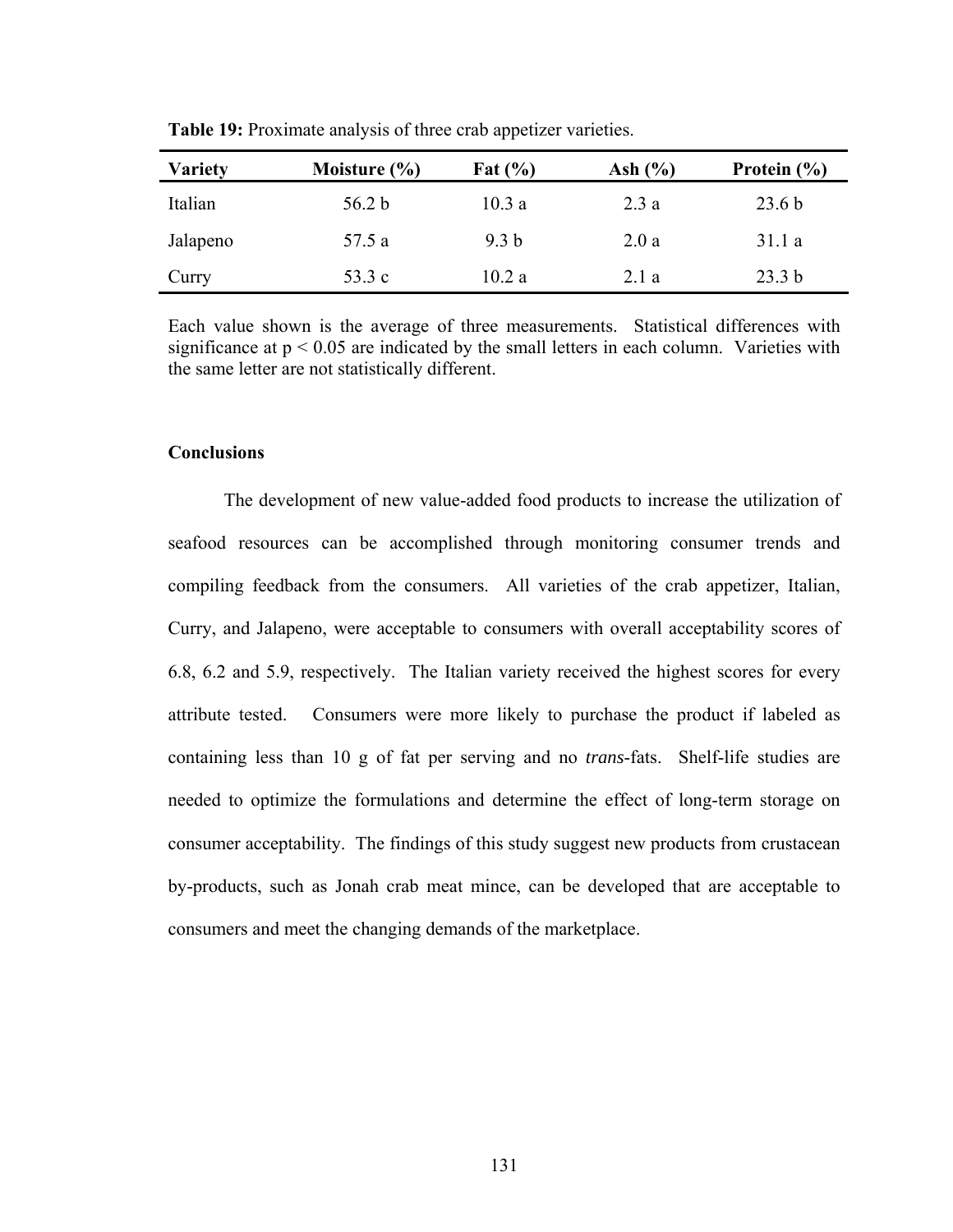#### **CHAPTER 7. CONCLUSIONS**

 Jonah crab can be more fully utilized through the development of technologies and processes that utilize the functional characteristics of the mince. This is the first reported research to show that cooked crab proteins can form gels upon washing and further heat treatment. The addition of traditionally used cryoprotectants (4% sorbitol, 4% sucrose, and 0.3% tripolyphosphate) inhibited gelation of the cooked proteins. Further freezing of the crab meat induced freeze denaturation that was also detrimental to gelation. A two stage cooking process, setting at 35 °C for 30 min followed by cooking at 90 °C for 30 min, produced the strongest gels. Gelation was best achieved through the use of at least two washing cycles with no additional sodium chloride, unlike traditional surimi processing that requires 2.5% sodium chloride for maximal gelation of the raw fish proteins. More research is needed to determine the gelation mechanism of the proteins. One area of investigation should determine if the high shear washing method is breaking down protein aggregates thereby allowing for the formation of a more homogenous gel matrix.

 Addition of protein and carbohydrate additives altered the crab meat gel characteristics. Crab mince with the addition of 15% dried egg white and 4% *kappa*carrageenan produced the hardest gels. The addition of 5% and 10% whey protein isolate was detrimental to gel formation and interfered with the protein matrix. Depending on the textural characteristics desired, soy protein isolate, dried egg white, *iota*-carrageenan, *kappa*-carrageenan, and potato starch can all be used to alter the characteristics of the crab gels. An investigation of more thermal-stable additives is needed as well as use of additives in unwashed mince. To maximize product development endeavors, more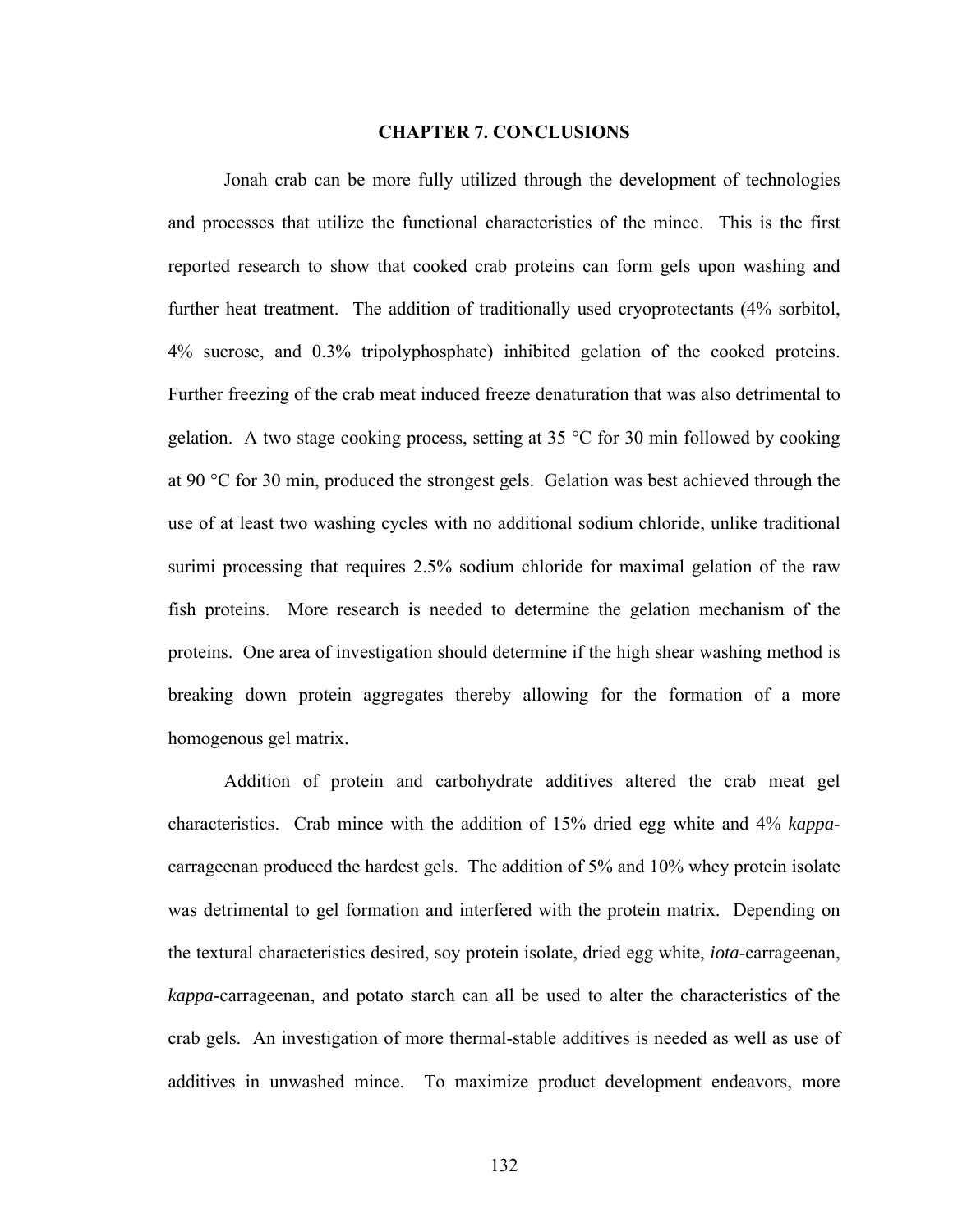information is needed regarding which additives function best in the unwashed mince and if the additives are thermally stable in newly developed products.

 As the first reported gelation of cooked crab proteins, the mechanism behind gelation of these proteins is unknown. Preliminary research investigated the denaturation of crab proteins during cooking under controlled heating conditions and how the shell impacted denaturation. When cooked both in and out of the shell, the proteins were not fully denatured. There was greater variability in the physical characteristics of the proteins cooked within the shell. For example, the  $Ca^{2+}$  ATPase activity was not significantly different in the meat cooked in and out of the shell, but more variability in the levels existed in the meat cooked in the shell. The presence of osmoregulators may be contributing to the thermal stability of the proteins, though more research is needed. Future research should include measuring the amounts of osmoregulators, such as trimethyl amine oxide, and determining if an increase in this compound relates to more thermal stable crab proteins.

 The Jonah crab mince was successfully used in new food product development. Three varieties of a crab appetizer, a cross between a crab cake and a nugget, were developed and consumer tested. All of the varieties were found acceptable by consumers, though improvements can still be made. Investigations to determine appropriate scale-up processes and long-term storage stabilities should be conducted.

 Other interesting projects that should be conducted based on this research would further investigate the protein structure of all crustaceans. We have found that gelation can occur in Jonah crab muscle proteins, but we do not know if the functional property of gelation extends to other crustaceans, such as blue crab, crayfish, and lobster. Gelation

133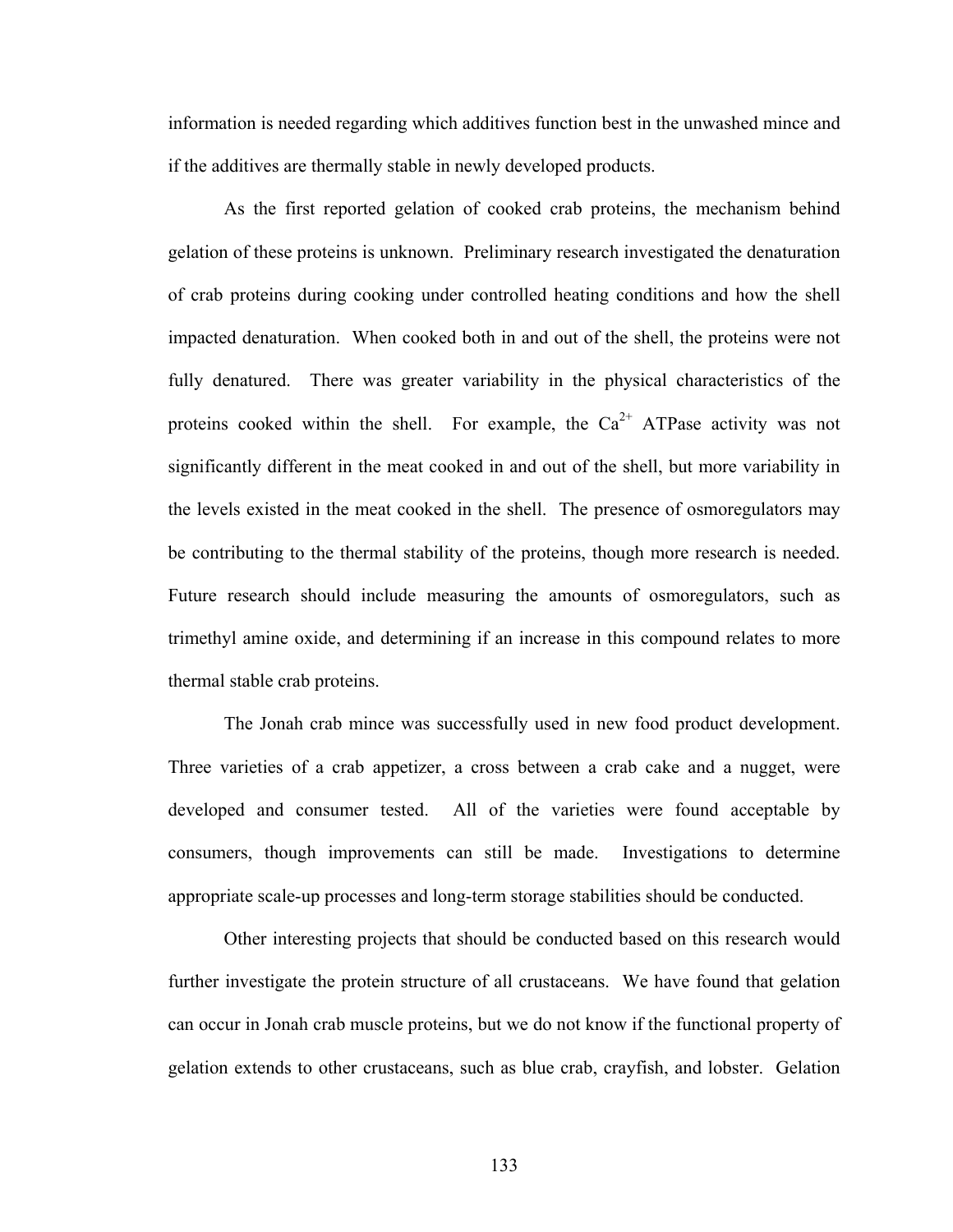studies utilizing meat from these species may help to decrease the processing waste for multiple crustacean industries. Another potential project involves the full evaluation of crab muscle structure. Investigation of the amino acid composition, myosin and actin content, and secondary and tertiary structure may provide clues into the mechanism by which these proteins can form stable gel networks.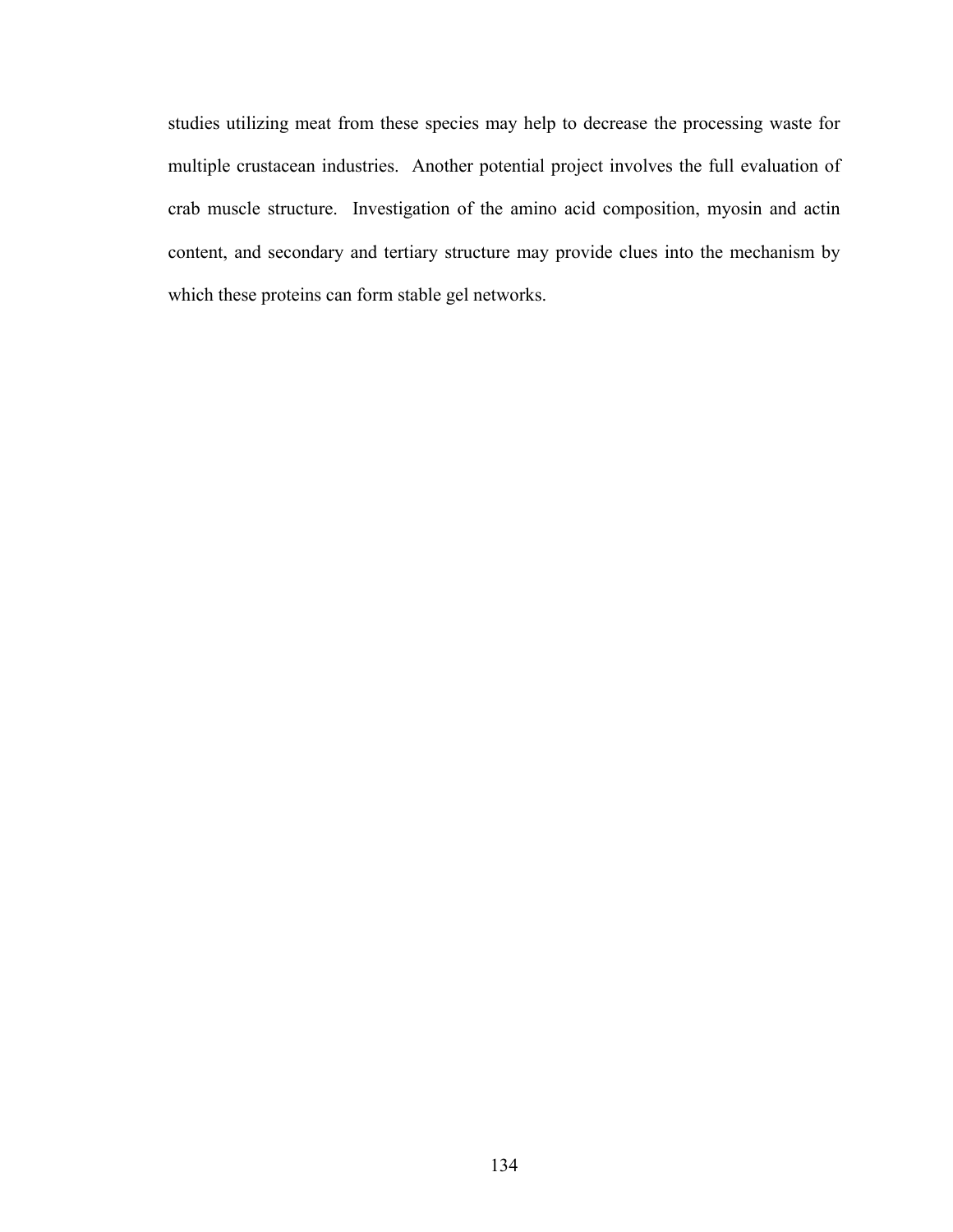# **REFERENCES**

- Adu GA, Babbitt JK, Crawford DL. 1983. Effect of washing on the nutritional and quality characteristics of dried minced rockfish flesh. J Food Sci 48(4):1053-55, 1060.
- Akahane Y, Shimizu Y. 1989. Changes in the water holding capacity of surimi caused by the addition of water and sodium-chloride and by the subsequent heat-treatment. Nippon Suisan Gakk 55(10):1821-6.
- Akimoto T, Sugi H. 1999. Structural origin of the series elastic component in horseshoe crab skeletal muscle fibers. Comp Biochem Phys A 122(1):139-44.
- Alvarez C, Couso I, Tejada M, Solas MT, Fernandez B. 1992. Action of starch and eggwhite on the texture, water-holding capacity and microstructure in surimi gels. In: Huss HH, Jacobsen M, Liston J, eds. Quality assurance in the fish industry. Developments in food science*.* Amsterdamn, The Netherlands: Elsevier Science Publishers BV. 449-57 p.
- Alvarez C, Tejada M. 1997. Influence of texture of suwari gels on kamaboko gels made from sardine (*Sardina pilchardus*) surimi. J Sci Food Agric 75(4):472-80.
- Ang JF, Hultin HO. 1989. Denaturation of cod myosin during freezing after modification with formaldehyde. J Food Sci 54(4):814-8.
- Anon. 2006a. Product update. Seafood Business*,* 56.
- Anon. 2006b. Seafood choices: Balancing benefits and risks. Institute of Medicine pp. 1- 8.
- AOAC. 2005. Official methods of analysis*.* 18th ed Book Official methods of analysis Gaithersburg, MD: AOAC International.
- Baxter SR, Skonberg DI. 2006. Thermal gelation of previously cooked minced meat from Jonah crab (*Cancer borealis*). J Food Sci 71(8):C499-C503.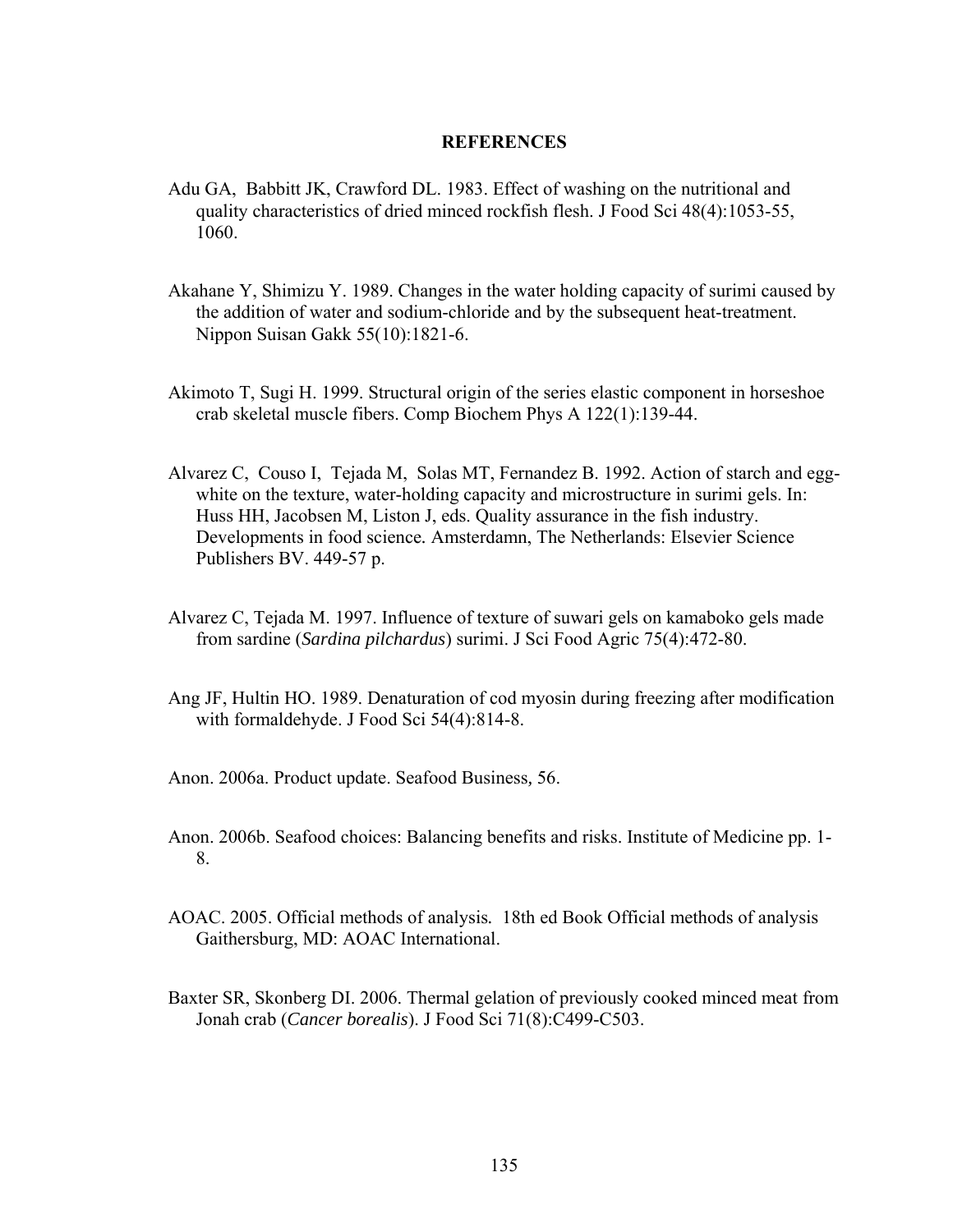- Benjakul S, Visessanguan W, Kwalumtharn Y. 2004. The effect of whitening agents on the gel-forming ability and whiteness of surimi. Int J Food Sci Technol 39(7):773-81.
- Bissig H, Vavrin R, Scheffold F, Schurtenberger P, Trappe V. 2004. Sol-gel transition in concentrated colloidal suspesion. Available from: http://www.unifr.ch/physics/mm/proj/coll\_solgeltrans.php. Accessed April 2007.
- Boon DD. 1975. Discoloration in processed crabmeat review. J Food Sci 40(4):756-61.

Bourne MC. 1968. Texture profile of ripening pears. J Food Sci 33(2):223-6.

- Broersen K, Van Teeffelen AMM, Vries A, Voragen AGJ, Hamer RJ, De Jongh HHJ. 2006. Do sulfhydryl groups affect aggregation and gelation properties of ovalbumin? J Agr Food Chem 54(14):5166-74.
- Burgarella JC, Lanier TC, Hamann DD. 1985a. Effects of added egg-white or wheyprotein concentrate on thermal transitions in rigidity of croaker surimi. J Food Sci 50(6):1588-1606.
- Burgarella JC, Lanier TC, Hamann DD, Wu MC. 1985b. Gel strength development during heating of surimi in combination with egg-white or whey-protein concentrate. J Food Sci 50(6):1595-7.
- Byrem TM, Strausburg GM. 2000. Red meats. In: Christen GL, Smith JS, eds. Food chemistry: Principles and applications*.* West Sacramento, CA: Science Technology System. 365-98 p.
- Careche M, Alvarez C, Tejada M. 1995. Suwari and kamaboko sardine gels effect of heat-treatment on solubility of networks. J Agr Food Chem 43(4):1002-10.
- Carvajal PA, MacDonald GA, Lanier TC. 1999. Cryostabilization mechanism of fish muscle proteins by maltodextrins. Cryobiology 38(1):16-26.
- Chang-Lee MV, Lampila LE, Crawford DL. 1990. Yield and composition of surimi from Pacific whiting (*Merluccius productus*) and the effect of various protein additives on gel strength. J Food Sci 55(1):83-6.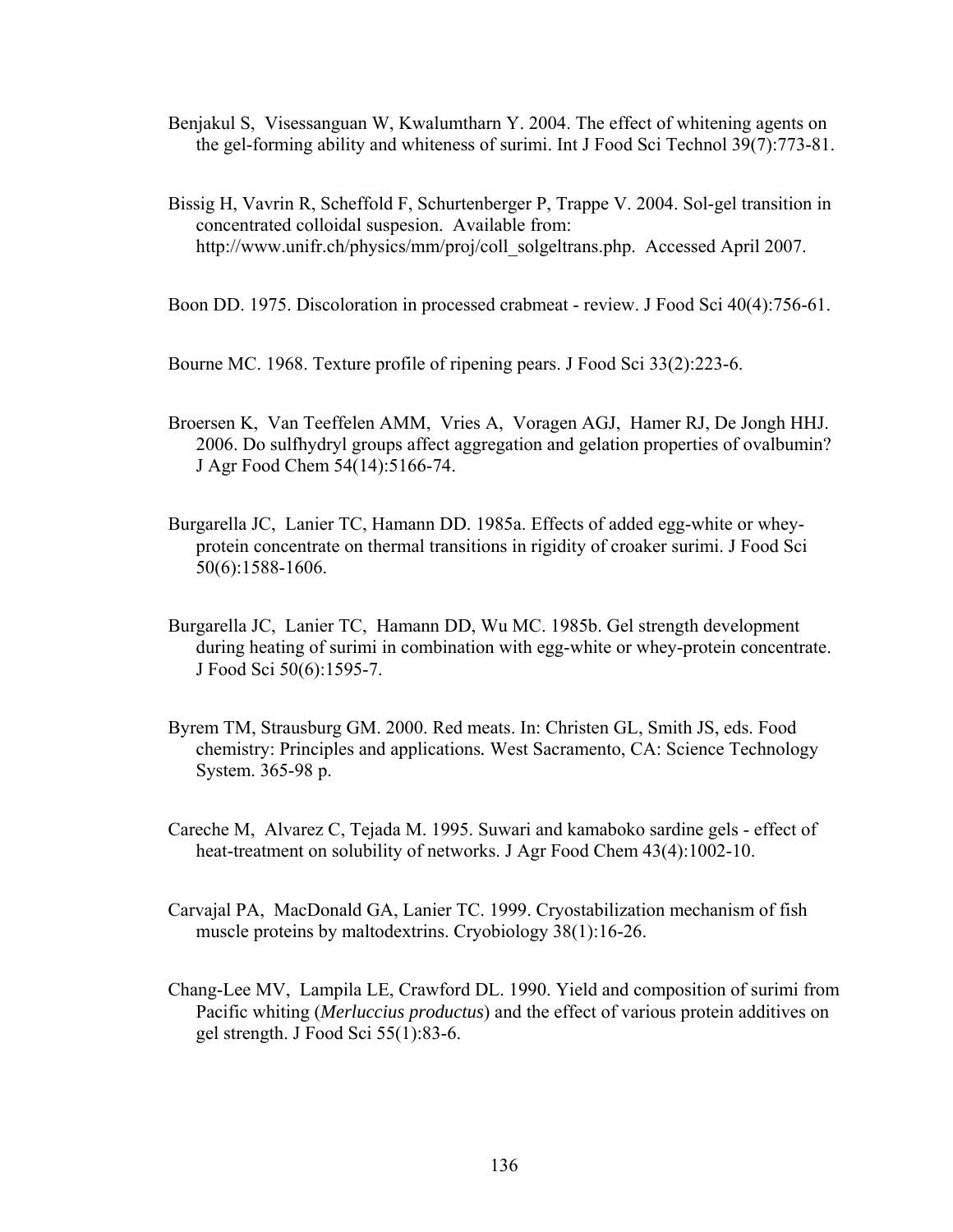- Chang HS, Feng YM, Hultin HO. 2001. Role of pH in gel formation of washed chicken muscle at low ionic strength. J Food Biochem 25(5):439-57.
- Chen CM, Trout GR. 1991. Sensory, instrumental texture profile and cooking properties of restructured beef steaks made with various binders. J Food Sci 56(6):1457-60.
- Chen YP, Andrews LS, Grodner RM. 1996. Sensory and microbial quality of irradiated crab meat products. J Food Sci 61(6):1239-42.
- Choi YJ, Park JW. 2002. Acid-aided protein recovery from enzyme-rich Pacific whiting. J Food Sci 67(8):2962-7.
- Chung KH, Lee CM. 1990. Relationships between physicochemical properties of nonfish protein and textural properties of protein-incorporated surimi gel. J Food Sci 55(4):972-5.
- Chung KH, Lee CM. 1991. Water binding and ingredient dispersion pattern effects on surimi gel texture. J Food Sci 56(5):1263-6.
- [CIFT] Canadian Institute of Fisheries Technology. 2007. Minced fish. Available from: (http://cift.engineering.dal.ca/CIFT%20Seafood%20Science%20Fact%20Sheets/Min ced\_Fish.php). Accessed April 2007.
- Connell JJ. 1958. Studies on the proteins of fish skeletal muscle.5. Molecular weight and shape of cod fibrillar proteins. Biochem J 70(81-91.
- Dagher S, Hultin HO, Liang Y. 2000. Solubility of cod muscle myofibrillar proteins at alkaline pH. J Aquat Food Prod Technol 9(4):49-59.
- Debye P, Huckel E. 1923. The theory of the electrolyte ii the border law for electrical conductivity. Physikal Z 24: 305-25.

Ellman GL. 1959. Tissue sulfhydryl groups. Arch Biochem Biophysics 82(1):70-7.

Esturk O, Park JW, Thawornchinsombut S. 2004. Effects of thermal sensitivity of fish proteins from various species on rheological properties of gels. J Food Sci 69(8):E412-E6.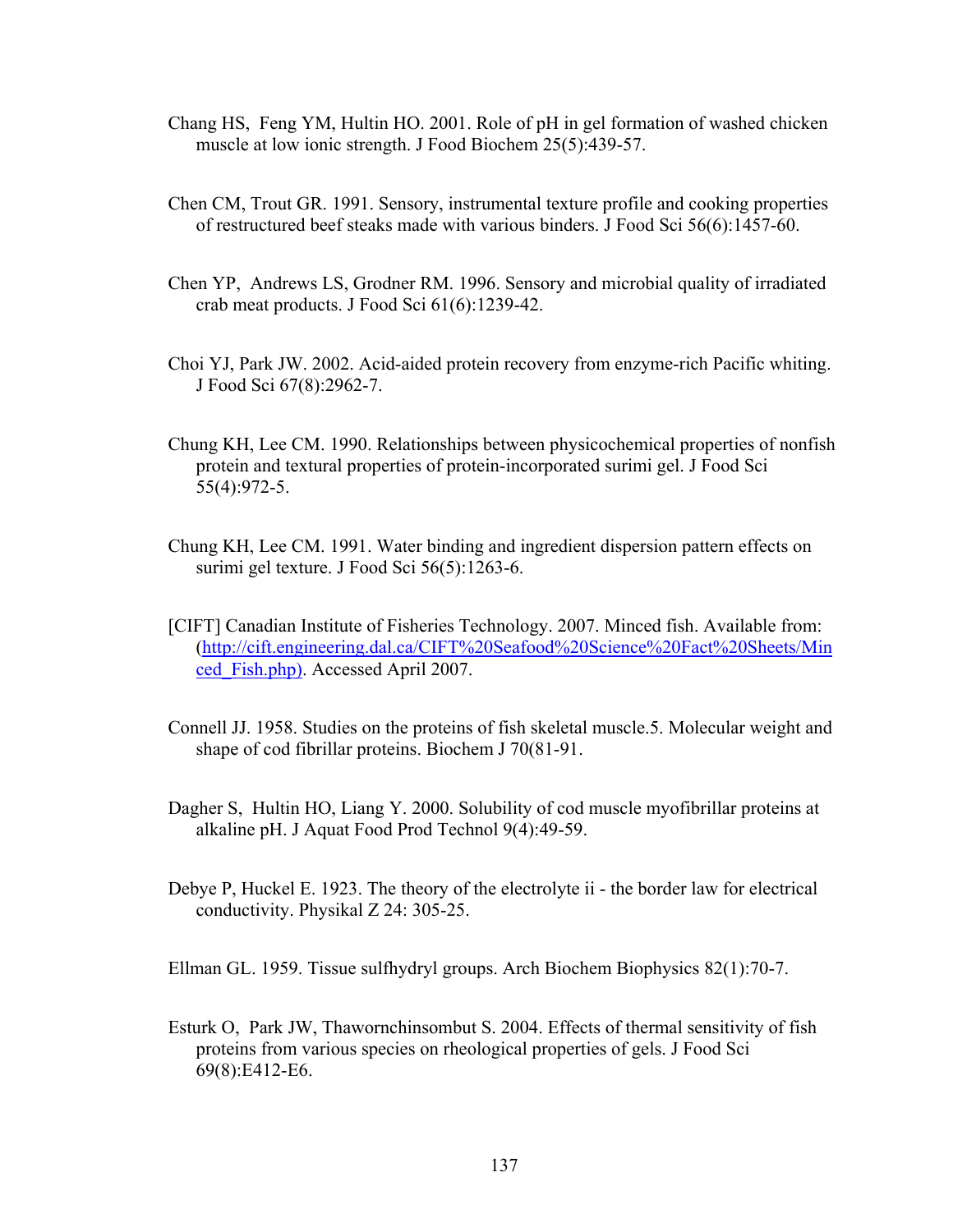- Franks F. 1985. Complex aqueous systems at subzero temperatures. In: Simatos D, Multon J, eds. Properties in water in foods*.* Dordrecht: Martinus Nijhoff. 497-509 p.
- French JS. 1986. Postmortem changes in muscle proteins structure as fish quality indices. In: Kramer DE, Liston J, eds. Seafood quality determination*.* Amersterdam: Elsevier Science Publishers. 137-52 p.
- Fukushima H, Satoh Y, Nakaya M, Ishizaki S, Watabe S. 2003. Thermal effects on fast skeletal myosins from Alaska pollock, white croaker, and rabbit in relation to gel formation. J Food Sci 68(5):1573-7.
- Garate AM, Urrechaga E, Milicua JCG, Gomez R, Britton G. 1984. A blue carotenoprotein from the carapace of the crab, *Carcinus maenas*. Comp Biochem Phys B 77(3):605-8.
- Garcia-Carreno F, Gollas-Galvan T, del-Toro M, Haard N. 1999. Langostilla (*Pleuroncondes planipes*) as a source of protein hydrolysate and carotenoprotein. J Aquat Food Prod Technol 8(3):23-38.
- Gates KW, Parker AH. 1992. Characterization of minced meat extracted from blue crab picking plant by-products. J Food Sci 57(2):267-70, 292.
- Ghazala S, Trenholm R. 1996. Development of pasteurization process for rock crab meat (*Cancer irroratus*). J Food Proc Pres 20(4):315-30.
- Gillman BL. 2001. Development and characterization of pastas containing underutilized crab mince*.* MS Thesis. Orono, Maine: University of Maine.
- Haard N. 1992. Biochemical reactions in fish muscle during frozen storage. In: Bligh EG, eds. Seafood science and technology*.* Oxford: Fishing New Books. 179-209 p.
- Hall G, Ahmad NH. 1997. Surimi and fish-mince products. In: Hall G, eds. Fish processing technology*.* 2nd ed. New York, N.Y.: Blackie Academic and Professional. 74-92 p.
- Hamm R, Hofmann K. 1965. Changes in sulphydryl and disulphide groups in beef muscle proteins during heating. Nature 207(5003):1269-71.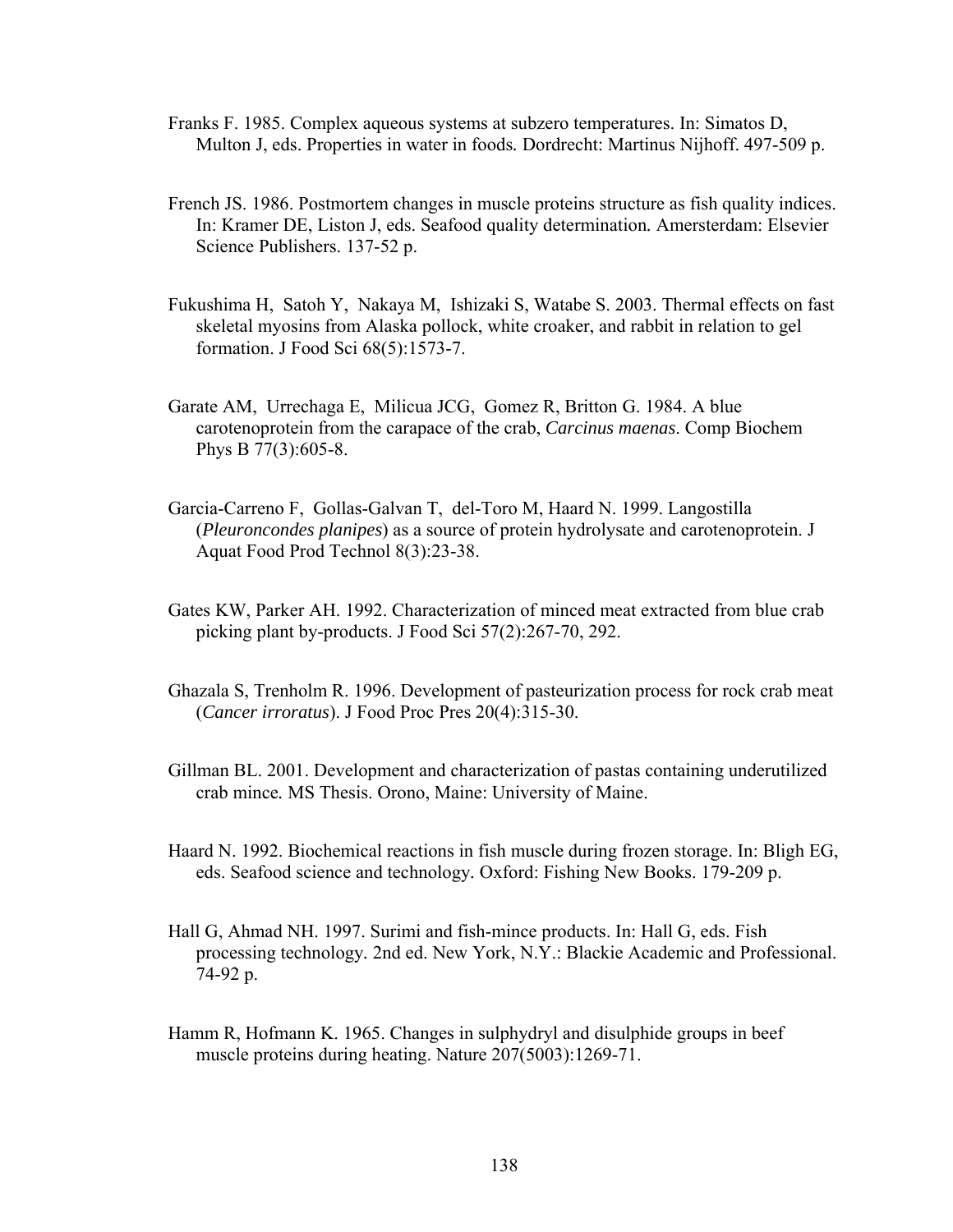- Hashimoto A, Kobayashi A, Arai K. 1982. Thermostability of fish myofibrillar Ca-ATPase and adaptation to environmental-temperature. Nippon Suisan Gakk 48(5):671-84.
- Hayashi M. 1976. Interference with Murphy-Riley orthophosphate determination method in application to ATPase assay. Anal Biochem 76(1):9-15.
- Hayashi T, Yamaguchi K, Konosu S. 1981. Sensory analysis of taste-active components in the extract of boiled snow crab meat. J Food Sci 46(2):479-83, 493.
- Healy MG, Romo CR, Bustos R. 1994. Bioconversion of marine crustacean shell waste. Res Conserv Recy 11(1-4):139-47.
- Hedlund S. 2006. New survey reveals most Americans eat seafood. Seafood Business, November*,* 10 p.

Hedlund S. 2007. Oil change. Seafood Business, March. 24-28.

- Hermansson AM. 1978. Physicochemical aspects of soy proteins structure formation. J Texture Stud 9(1-2):33-58.
- Honikel KO. 1989. The meat aspects of water and food quality. In: Hardman TM, eds. Water and food quality*.* London: Elsevier Applied Science. 277-304 p.
- Hsieh JF, Tsai GJ, Jiang ST. 2002. Microbial transglutaminase and recombinant cystatin effects on improving the quality of mackerel surimi. J Food Sci 67(8):3120-5.
- Iwata K, Kanna K, Okada M. 1977. Kamaboko formation of mackerel and red-sea bream myosins. Nippon Suisan Gakk 43(2):237.
- Jaczynski J, Park JW. 2003. Physicochemical properties of surimi seafood as affected by electron beam and heat. J Food Sci 68(5):1626-30.
- Jaswal AS. 1990. Amino-acid hydrolysate from crab processing waste. J Food Sci 55(2):379-80.
- Jiang ST, Hsieh JF, Ho ML, Chung YC. 2000. Microbial transglutaminase affects gel properties of golden threadfin-bream and pollack surimi. J Food Sci 65(4):694-9.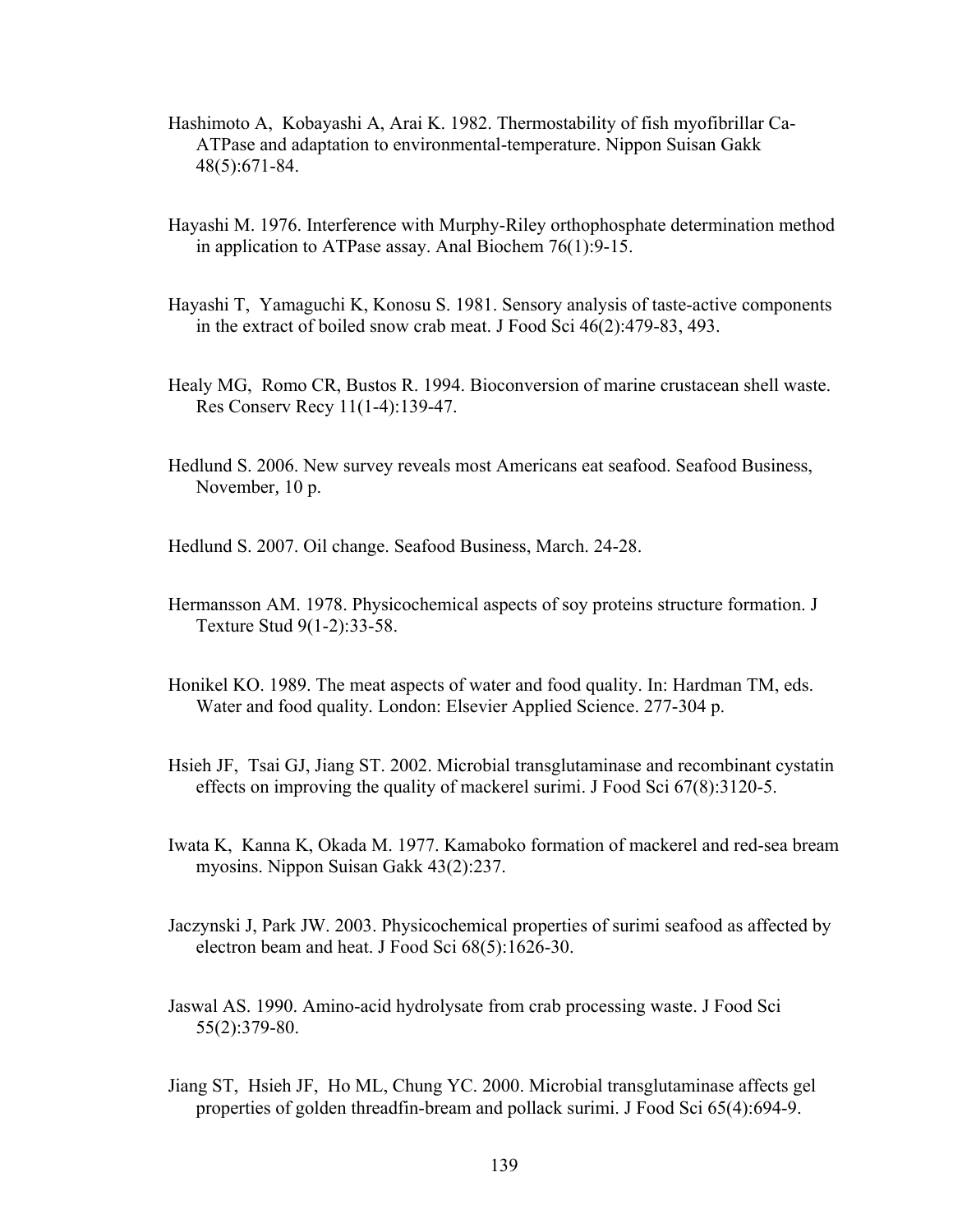- Jittinandana S, Kenney PB, Slider SD. 2005. Cryoprotectants affect physical properties of restructured trout during frozen storage. J Food Sci 70(1):C35-C42.
- Kakinuma M, Hatanaka A, Fukushima H, Nakaya M, Maeda K, Doi Y, Ooi T, Watabe S. 2000. Differential scanning calorimetry of light meromyosin fragments having various lengths of carp fast skeletal muscle isoforms. J Biochem 128(1):11-20.
- Kakinuma M, Nakaya M, Hatanaka A, Hirayama Y, Watabe S, Maeda K, Ooi T, Suzuki S. 1998. Thermal unfolding of three acclimation temperature-associated isoforms of carp light meromyosin expressed by recombinant DNAs. Biochemistry-US 37(18):6606-13.
- Karthikeyan M, Dileep AO, Shamasundar BA. 2006. Effect of water washing on the functional and rheological properties of proteins from threadfin bream (*Nemipterus japonicus*) meat. Int J Food Sci Technol 41(9):1002-10.
- Kasapis S, Al-Oufi HS, Al-Maamari S, Al-Bulushi IM, Goddard S. 2004. Scientific and technological aspects of fish product development. Part 1: Handshaking instrumental texture with consumer preference in burgers. Int J Food Prop 7(3):449-62.
- Katoh N, Nozaki H, Komatsu K, Arai KI. 1979. New method for evaluation of the quality of frozen surimi from Alaska pollack relationship between myofibrillar ATPase activity and kamaboko forming ability of frozen surimi. Nippon Suisan Gakk 45(8):1027-32.
- Kim YS, Park JW, Choi YJ. 2003. New approaches for the effective recovery of fish proteins and their physicochemical characteristics. Fish Sci 69(6):1231-9.
- Ko WC, Jao CL, Hsu KC. 2003. Effect of hydrostatic pressure on molecular conformation of tilapia (*Orechromis niloticus*) myosin. J Food Sci 68(4):1192-5.
- Kristinsson HG, Hultin HO. 2003a. Changes in conformation and subunit assembly of cod myosin at low and high pH and after subsequent refolding. J Agr Food Chem 51(24):7187-96.
- Kristinsson HG, Hultin HO. 2003b. Effect of low and high pH treatment on the functional properties of cod muscle proteins. J Agr Food Chem 51(17):5103-10.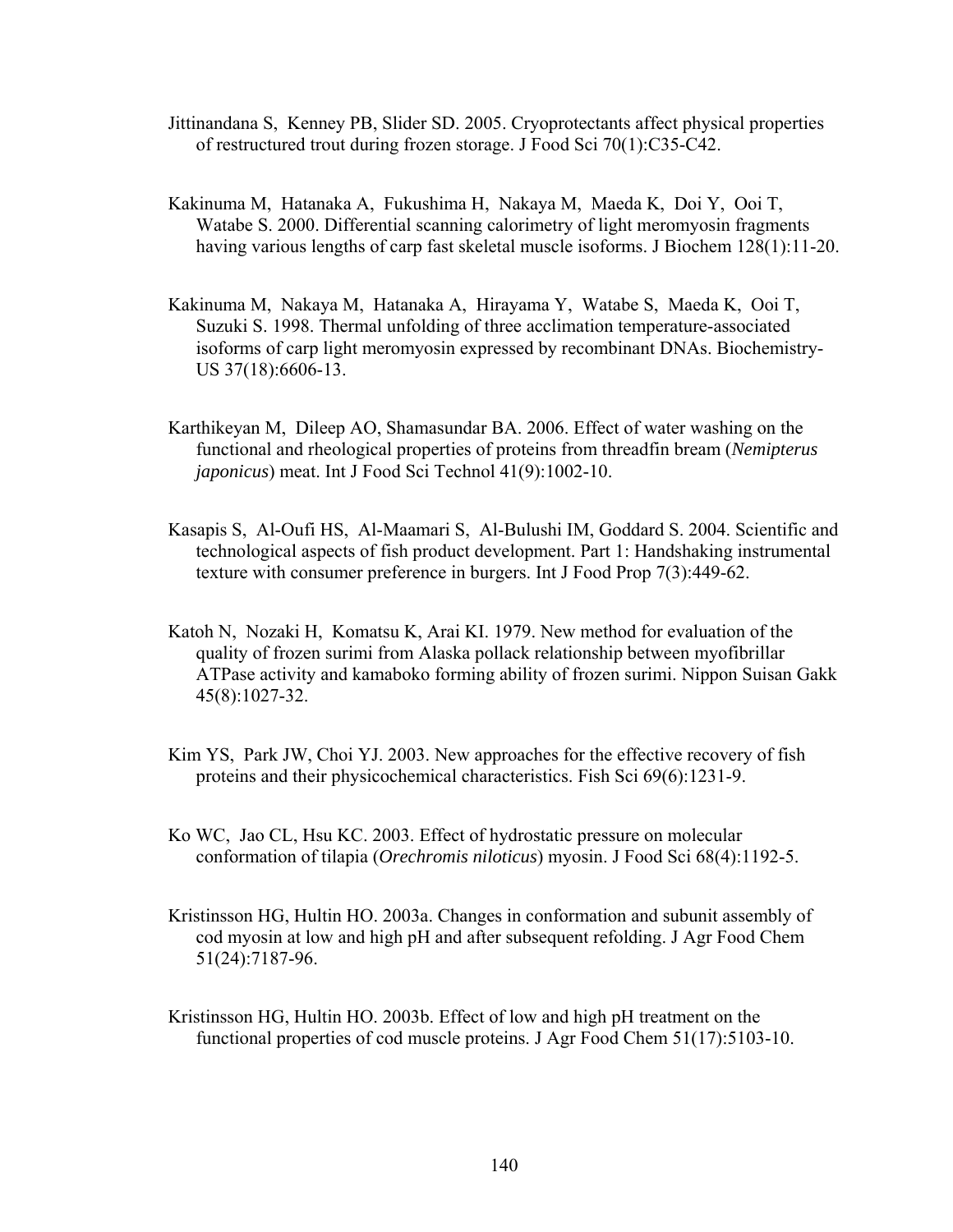- Kristinsson HG, Hultin HO. 2003c. Role of pH and ionic strength on water relationships in washed minced chicken-breast muscle gels. J Food Sci 68(3):917-22.
- Krzynowek J, Wiggin K, Donahue P. 1982. Cholesterol and fatty-acid content in three species of crab found in the northwest Atlantic. J Food Sci 47(3):1025-6.
- Kubota S, Morioka K, Itoh Y, Tamura Y, Matsui T. 2006. The effects of salt concentration on the internal macro-structure and texture of walleye pollack surimi gel. Int J Food Sci Tech 41:459-63.
- Kuraishi C, Sakamoto J, Yamazaki K, Susa Y, Kuhara C, Soeda T. 1997. Production of restructured meat using microbial transglutaminase without salt or cooking. J Food Sci 62(3):488-90, 515.
- Laemmli UK. 1970. Cleavage of structural proteins during assembly of head of bacteriophage-T4. Nature 227(5259):680-5.
- Lanier TC. 1992. Measurement of surimi composition and functional properties. In: Lanier TC, Lee CM, eds. Surimi technology*.* New York, N.Y.: Marcel Dekker. 123- 63 p.
- Lanier TC. 2000. Gelation chemistry. In: Park JW, eds. Surimi and surimi seafood*.* New York, N.Y.: Marcel Dekker. 237-65 p.
- Lauer BH, Murray MC, Anderson WE, Guptill EB. 1974. Atlantic queen crab (*Chionoecetes opilio*), Jonah crab (*Cancer borealis*), and red crab (*Geryon quinquedens*) - proximate composition of crabmeat from edible tissues and concentrations of some major mineral constituents in ash. J Food Sci 39(2):383-5.
- Lee CM. 1984. Surimi process technology. Food Tech Chicago 38(11):69-80.
- Lee CM. 1986. Surimi manufacturing and fabrication of surimi-based products. Food Tech - Chicago 40(3):115-24.
- Lee CM, Wu MC, Okada M. 1992. Ingredient and formulation technology for surimibased products. In: Lanier TC, Lee CM, eds. Surimi technology*.* New York, N.Y.: Marcel Dekker.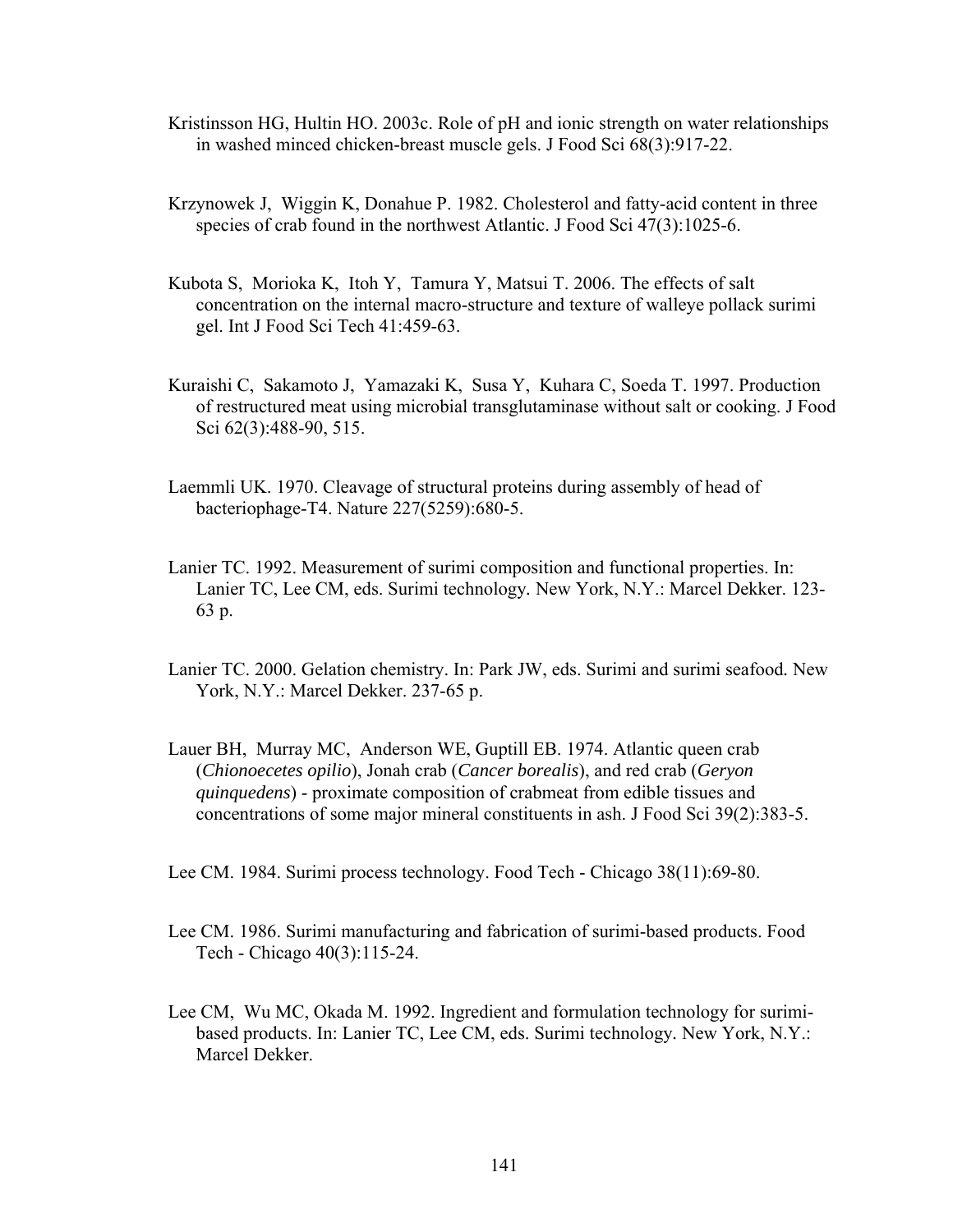- Lee E, Meyers SP, Godber JS. 1993. Minced meat crabcake from blue-crab processing by-products - development and sensory evaluation. J Food Sci 58(1):99-103.
- Lee NG, Park JW. 1998. Calcium compounds to improve gel functionality of Pacific whiting and Alaska pollock surimi. J Food Sci 63(6):969-74.
- Lee SW, Shimizu M, Kaminogawa S, Yamauchi K. 1987. Emulsifying properties of a mixture of peptides derived from the enzymatic hydrolyzates of bovine caseins. Agr Biol Chem Tokyo 51(6):1535-40.
- Lin TM, Park JW. 1996. Extraction of proteins from Pacific whiting mince at various washing conditions. J Food Sci 61(2):432-8.
- Lin TM, Park JW, Morrissey MT. 1995. Recovered protein and reconditioned water from surimi processing waste. J Food Sci 60(1):4-9.
- Lowry OH, Rosebrough NJ, Farr AL, Randall RJ. 1951. Protein measurement with the Folin phenol reagent. J Biol Chem 193(1):265-75.
- Luo YK, Kuwahara R, Kaneniwa M, Murata Y, Yokoyama M. 2001. Comparison of gel properties of surimi from Alaska pollock and three freshwater fish species: Effects of thermal processing and protein concentration. J Food Sci 66(4):548-54.
- Luo YK, Kuwahara R, Kaneniwa M, Murata Y, Yokoyama M. 2004a. Effect of soy protein isolate on gel properties of Alaska pollock and common carp surimi at different setting conditions. J Sci Food Agric 84(7):663-71.
- Luo YK, Pan DD, Ji BP. 2004b. Gel properties of surimi from bighead carp (*Aristichthys nobilis*): Influence of setting and soy protein isolate. J Food Sci 69(8):E374-E8.
- Macdonald GA, Lelievre J, Wilson NDC. 1990. Strength of gels prepared from washed and unwashed minces of hoki (*Macruronus novaezelandiae*) stored in ice. J Food Sci 55(4):976-978, 992.
- Maeda Y. 1983. The arrangement of myosin heads in relaxed crab muscle. Nature 302(5903):69-72.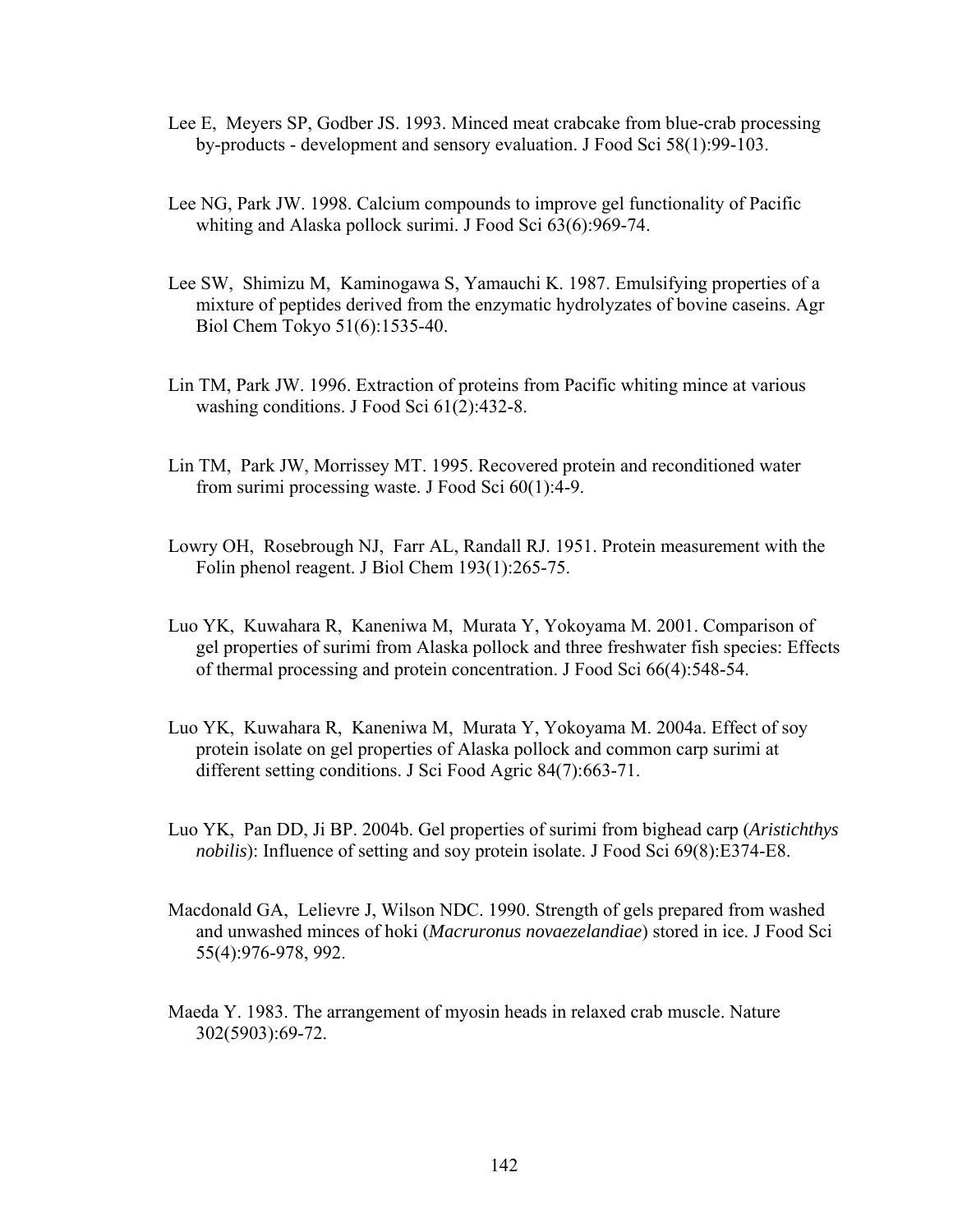- Mendes R, Nunes ML. 1992. Characterization of sardine (*Sardina pilchardus*) protein changes during surimi preparation. In: Huss I, McKeth FK, Lan YH, eds. Quality assurance in the fish industry*.* London: Elsevier Science. 63-71 p.
- Meyers SP. 1994. Developments and trends in fisheries processing: Value-added product development and total resource utilization. J Korean Fish Soc 27(6):838-46.
- [MITACS] Mathematics of Information Technology and Complex Systems. Available from: http://mitacs-gw.phys.ualberta.ca/mmpd/tutorials/cell/glossary.php. Accessed April 2007.
- Mizuta S, Kobayashi Y, Yoshinaka R. 2001. Chemical and histological characterization of raw muscle from soft and hard crabs of snow crab *Chionoecetes opilio*. J Food Sci 66(2):238-41.
- Murphy SC, Gilroy D, Kerry JF, Kerry JP. 2005. Assessment of added protein/starch on the functional properties of surimi gels manufactured from Atlantic whiting. J Food Sci 70(1):C21-C4.
- Mykles DL, Skinner DM. 1982. Molt cycle-associated changes in calcium-dependent proteinase activity that degrades actin and myosin in crustacean muscle. Dev Biol 92(2):386-97.
- Nakaya M, Watabe S, Ooi T. 1995. Differences in the thermal-stability of acclimation temperature-associated types of carp myosin and its rod on differential scanning calorimetry. Biochemistry-US 34(9):3114-20.
- Ni SW, Nozawa H, Seki N. 1998. Effect of microbial transglutaminase on thermal gelation of carp actomyosin sol. Fish Sci 64(3):434-8.
- Nilsson K, Ekstrand B. 1995. Sensory and chemically measured effects of different freeze treatments on the quality of farmed rainbow-trout. J Food Quality 18(3):177- 91.
- Niwa E, Ueno S, Kanoh S. 1992. Mechanism for the gelation of unheated surimi by vinegar curing. Biosci Biotech Biochem 56(1):58-61.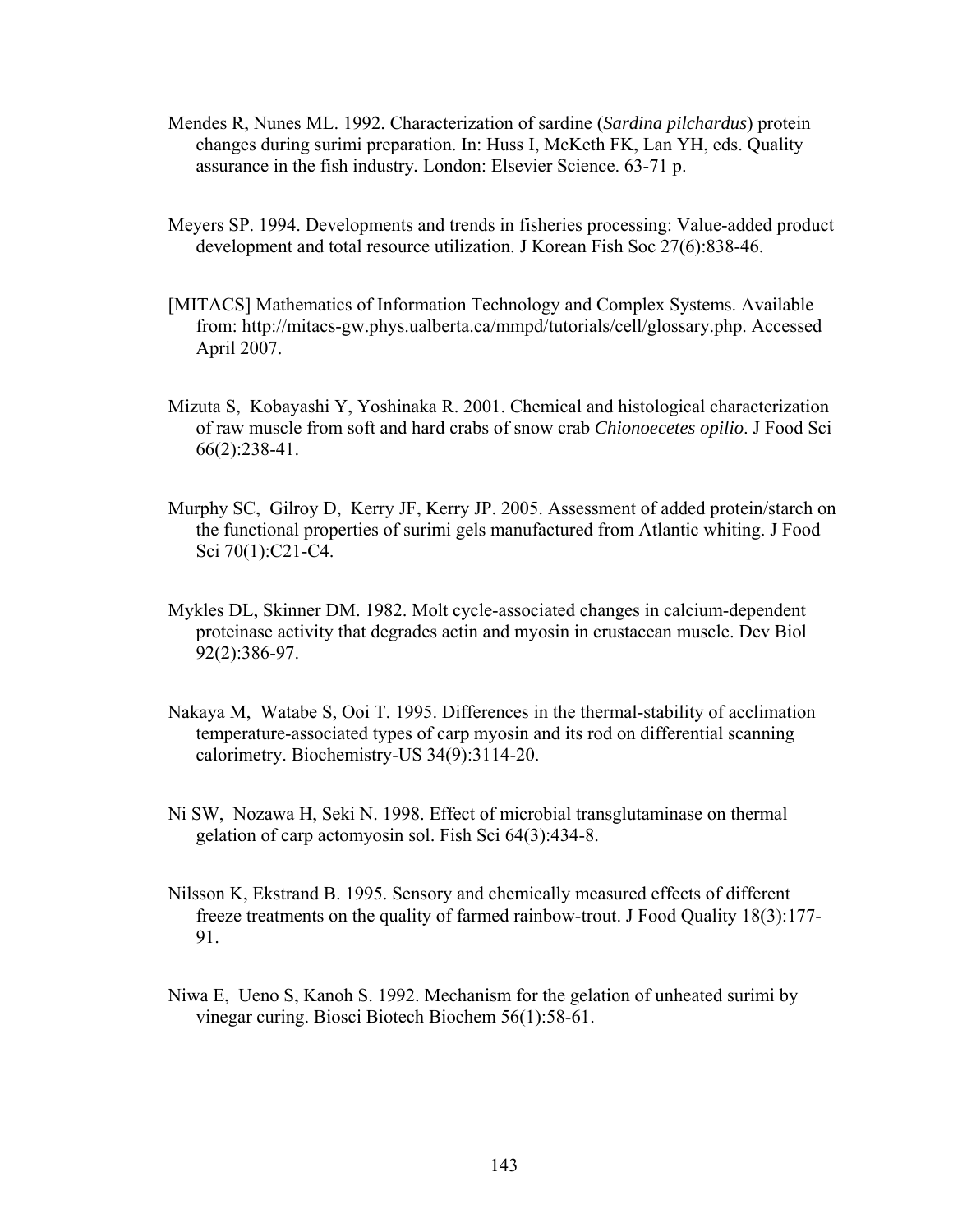- [NMFS] National Marine Fisheries Service. 2002. Personal communication from the National Marine Fisheries Service, fisheries statistics and economics division; Silver Spring, Maryland.
- [NMFS] National Marine Fisheries Service. 2003. Annual landings statistics. Available from: (http://www.st.nmfs.gov/st1/commercial/landings/annual\_landings.html). Accessed February 2005.
- [NMFS] National Marine Fisheries Service. 2005. Annual landings statistics. Available from: (http://www.st.nmfs.gov/st1/commercial/landings/annual\_landings.html). Accessed February 2005.
- Obatolu VA, Skonberg DI, Camire ME, Dougherty MP. 2005. Effect of moisture content and screw speed on the physical chemical properties of an extruded crabbased snack. Food Sci Technol Int 11(2):121-7.
- Okada M. 1992. History of surimi technology in Japan. In: Lanier TC, Lee CM, eds. Surimi technology*.* New York, N.Y.: Marcel Dekker, Inc. 3-21 p.
- Opstvedt J, Miller R, Hardy RW, Spinelli J. 1984. Heat-induced changes in sulfhydryl groups and disulfide bonds in fish protein and their effect on protein and amino acid digestibility in rainbow trout (*Salmo gairdneri*). J Agr Food Chem 32(4):929-35.
- Osterling M. 2000. Biology of certain commercial crustaceans: Crabs. In: Marine and freshwater products handbook*.* Lancaster, Pennsylvania: Technomic Publishing Company, Inc. 167-77 p.
- Pacheco-Aguilar R, Crawford DL, Lampila LE. 1989. Procedures for the efficient washing of minced whiting (*Merluccius productus*) flesh for surimi production. J Food Sci 54(2):248-52.
- Pachecoaguilar R, Crawford DL, Lampila LE. 1989. Procedures for the efficient washing of minced whiting (*Merluccius productus*) flesh for surimi production. J Food Sci 54(2):248-52.
- Park JW. 1994. Functional protein additives in surimi gels. J Food Sci 59(3):525-7.
- Park JW. 2000. Surimi seafood-products, market and manufacturing. In: Park JW, eds. Surimi and surimi seafood*.* New York, N.Y.: Marcel Dekker. p 201-35.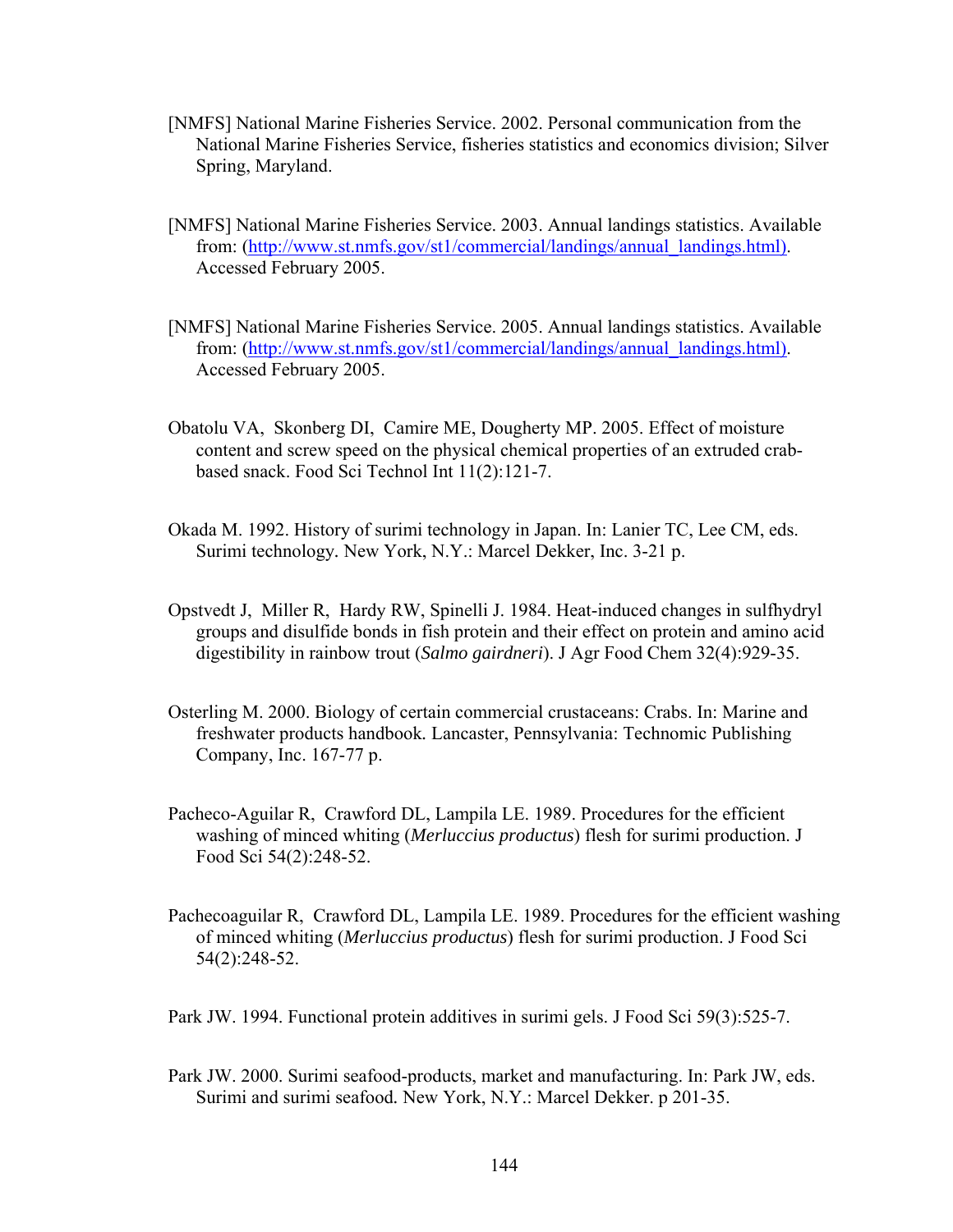- Park JW, Lanier TC. 1989. Scanning calorimetric behavior of tilapia myosin and actin due to processing of muscle and protein-purification. J Food Sci 54(1):49-51.
- Park S, Cho S, Yoshioka T, Kimura M, Nozawa H, Seki N. 2003. Influence of endogenous proteases and transglutaminase on thermal gelation of salted squid muscle paste. J Food Sci 68(8):2473-8.
- Parsons N, Knight P. 1990. Origin of variable extraction of myosin from myofibrils treated with salt and pyrophosphate. J Sci Food Agric 51(1):71-90.
- Parsons SE, Patterson RLS. 1986. Assessment of the previous heat-treatment given to meat products in the temperature range 40 degrees C 90 degrees C. 2. Differential scanning calorimetry, a preliminary study. J Food Technol 21(2):123-31.
- Perez-Mateos M, Amato PM, Lanier TC. 2004. Gelling properties of Atlantic croaker surimi processed by acid or alkaline solubilization. J Food Sci 69(4):C328-C33.

Perry SV. 1955. Myosin adenosinetriphosphatase. Method Enzymol 2:582-8.

- Peryam DR, Pilgrim FJ. 1957. The hedonic scale method of measuring food preference. Food Tech - Chicago 11(4):9-14.
- Petursson S, Decker EA, McClements DJ. 2004. Stabilization of oil-in-water emulsions by cod protein extracts. J Agr Food Chem 52(12):3996-4001.
- Pospiech E, Greaser ML, Mikolajczak B, Chiang W, Krzywdzinska M. 2002. Thermal properties of titin from porcine and bovine muscles. Meat Sci 62(2):187-92.
- Privalov PL, Griko YV, Venyaminov SY, Kutyshenko VP. 1986. Cold denaturation of myoglobin. J Mol Biol 190(3):487-98.
- Quinn JR, Raymond DP, Harwalkar VR. 1980. Differential scanning calorimetry of meat proteins as affected by processing treatment. J Food Sci 45(5):1146-9.
- Ramirez J, Uresti R, Tellez S, Vazquez M. 2002. Using salt and microbial transglutaminase as binding agents in restructured fish products resembling hams. J Food Sci 67(5):1778-84.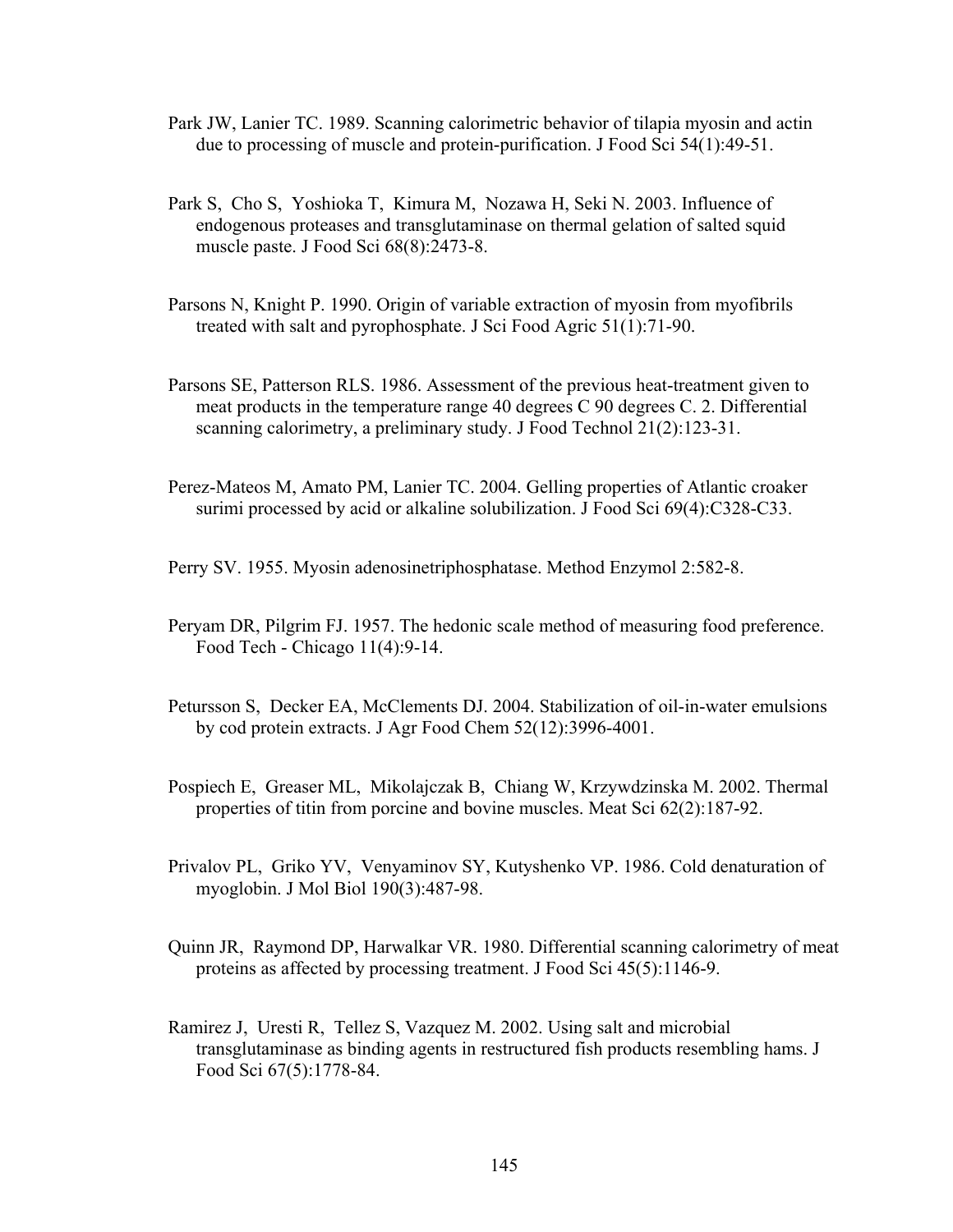- Ramirez JA, Rodriguez-Sosa R, Morales OG, Vazquez M. 2000. Surimi gels from striped mullet (*Mugil cephalus*) employing microbial transglutaminase. Food Chem 70(4):443-9.
- Ramirez JA, Rodriguez-Sosa R, Morales OG, Vazquez M. 2003. Preparation of surimi gels from striped mullet (*Mugil cephalus*) using an optimal level of calcium chloride. Food Chem 82(3):417-23.

Ramseyer R 2005. Blue crab. Seafood Business, December*,* 44 p.

Ramseyer R 2006. Blue crab. Seafood Business, December*,* 40-4 p.

- Rasco B, Zhong Q. 2000. Proteins: Basic concepts. In: Christen GL, Smith JS, eds. Food chemistry: Principles and applications*.* West Sacramento, CA: Science Technology System. 115-29 p.
- Rathmayer W, Erxleben C. 1983. Identified muscle fibers in a crab.1. Characteristics of excitatory and inhibitory neuromuscular transmission. J Comp Phys 152(3):411-20.
- Redmayne P 2002. Jonah, rock crab. Seafood Business. February. Available from:http/seafoodbusiness.com/archives/02Feb/Febproductsspotlight.htm. Accessed February 2005.
- Regenstein JM.1984. Water interactions in muscle foods*.* Paper presented at the Reciprocal Meat Conference Proceedings, 44-51.
- Riddles PW, Blakeley RL, Zerner B. 1979. Ellmans reagent 5,5'-dithiobis (2 nitrobenzoic acid) - re-examination. Anal Biochem 94(1):75-81.
- Roussel H, Cheftel JC. 1990. Mechanisms of gelation of sardine proteins influence of thermal-processing and of various additives on the texture and protein solubility of kamaboko gels. Int J Food Sci Technol 25(3):260-80.
- Saeed S, Howell NK. 2004. Rheological and differential scanning calorimetry studies on structural and textural changes in frozen Atlantic mackerel (*Scomber scombrus*). J Sci Food Agric 84(10):1216-22.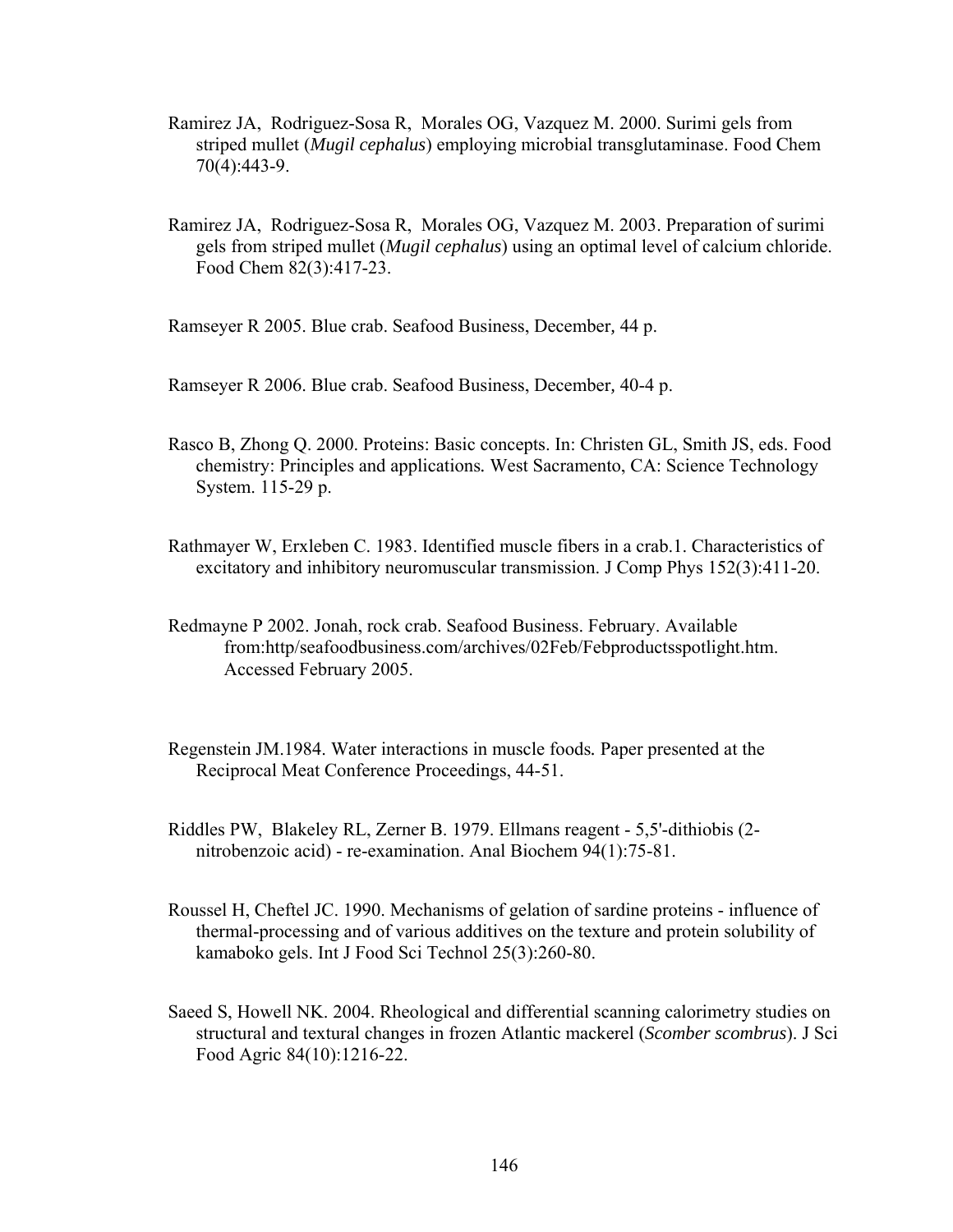- Samejima K, Ishioroshi M, Yasui T. 1981. Relative roles of the head and tail portions of the molecule in heat-induced gelation of myosin. J Food Sci 46(5):1412-8.
- Sano T, Noguchi SF, Tsuchiya T, Matsumoto JJ. 1988. Dynamic viscoelastic behavior of natural actomyosin and myosin during thermal gelation. J Food Sci 53(3):924-8.
- Sano T, Ohno T, Otsukafuchino H, Matsumoto JJ, Tsuchiya T. 1994. Carp natural actomyosin - thermal-denaturation mechanism. J Food Sci 59(5):1002-8.
- Sathivel S, Bechtel PJ, Babbitt J, Prinyawiwatkul W, Negulescu, II, Reppond KD. 2004. Properties of protein powders from arrowtooth flounder (*Atheresthes stomias*) and herring (*Clupea harengus*) byproducts. J Agr Food Chem 52(16):5040-6.
- Sathivel S, Bechtel PJ, Babbitt J, Smiley S, Crapo C, Reppond KD, Prinyawiwatkul W. 2003. Biochemical and functional properties of herring (*Clupea harengus*), byproduct hydrolysates. J Food Sci 68(7):2196-200.
- Seidman L, Mowery J. 2006. Available from: http://matcmadison.edu/biotech/resources/proteins/labManual/chapter\_2.htm. Accessed April 2007.
- Seki N, Uno H, Lee NH, Kimura I, Toyoda K, Fujita T, Arai K. 1990. Transglutaminase activity in Alaska pollack muscle and surimi, and its reaction with myosin-b. Nippon Suisan Gakk 56(1):125-32.
- Shahidi F, Synowiecki J. 1991. Isolation and characterization of nutrients and valueadded products from snow crab (*Chinoecetes opilio*) and shrimp (*Pandalus borealis*) processing discards. J Agr Food Chem 39(8):1527-32.
- Shand PJ, Sofos JN, Schmidt GR. 1993. Properties of algin calcium and salt phosphate structured beef rolls with added gums. J Food Sci 58(6):1224-30.
- Shimizu Y.1985. Biochemical and functional properties of material fish*.* Paper presented at the Proceedings of the International Symposium on Engineering Seafood Including Surimi, 148-67.
- Sikorski ZE, Olley J, Kostuch S. 1976. Protein changes in frozen fish. Crit Rev Food Sci 8:97-129.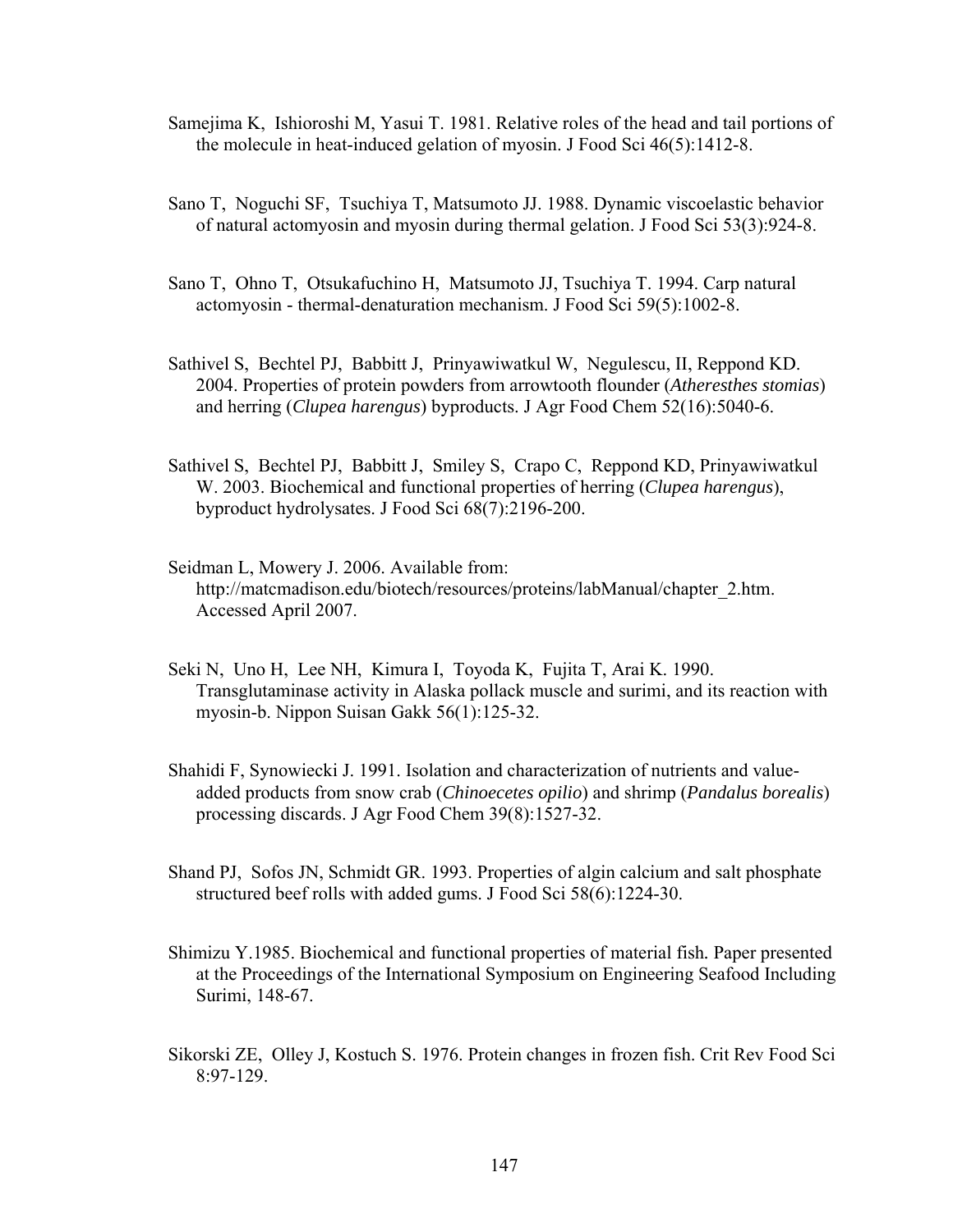Simplicio P, Cheeseman KH, Slater TF. 1991. The reactivity of the SH-group of bovine serum-albumin with free-radicals. Free Radical Res Com 14(4):253-62.

Sloan AE. 2005. Top 10 global food trends. Food Tech - Chicago 59(4): 21-32.

- Sloan AE. 2006a. Going gourmet. Food Tech Chicago 60 (7): 20-33.
- Sloan AE. 2006b. A taste of tomorrow on restaurant row. Food Tech Chicago 60(10): 24-36.
- Sloan AE. 2006c. What, when, and where America eats. Food Tech Chicago 60(1): 18- 27.
- Sloan AE. 2007. Supermarkets take a 'fresh' approach. Food Tech Chicago 61(3):28-37.
- Smith DM, Culbertson JD. 2000. Proteins: Functional properties. In: Christen GL, Smith JS, eds. Food chemistry: Principles and applications*.* West Sacramento, CA: Science Technology System. 131-48 p.
- Srinivasan S, Hultin HO. 1997. Chemical, physical, and functional properties of cod proteins modified by a nonenzymic free-radical-generating system. J Agr Food Chem 45(2):310-320.
- Stefansson G, Hultin HO. 1994. On the solubility of cod muscle proteins in water. J Agr Food Chem 42(12):2656-64.
- Suzuki T. 1981. Fish and krill protein. In: eds. Processing technology*.* London: Applied Science Publishers.
- Synowiecki J, Sikorski ZE. 1988. Heat-induced changes in thiol-groups in squid proteins. J Food Biochem 12(2):127-35.
- Tellez-Luis SJ, Ramirez JA, Vazquez M. 2004. Application in restructured fish products of transglutaminase obtained by *Strepto verticillum ladakanaum* in media made from hydrolysates of sorghum straw. J Food Sci 69(1):M1-M5.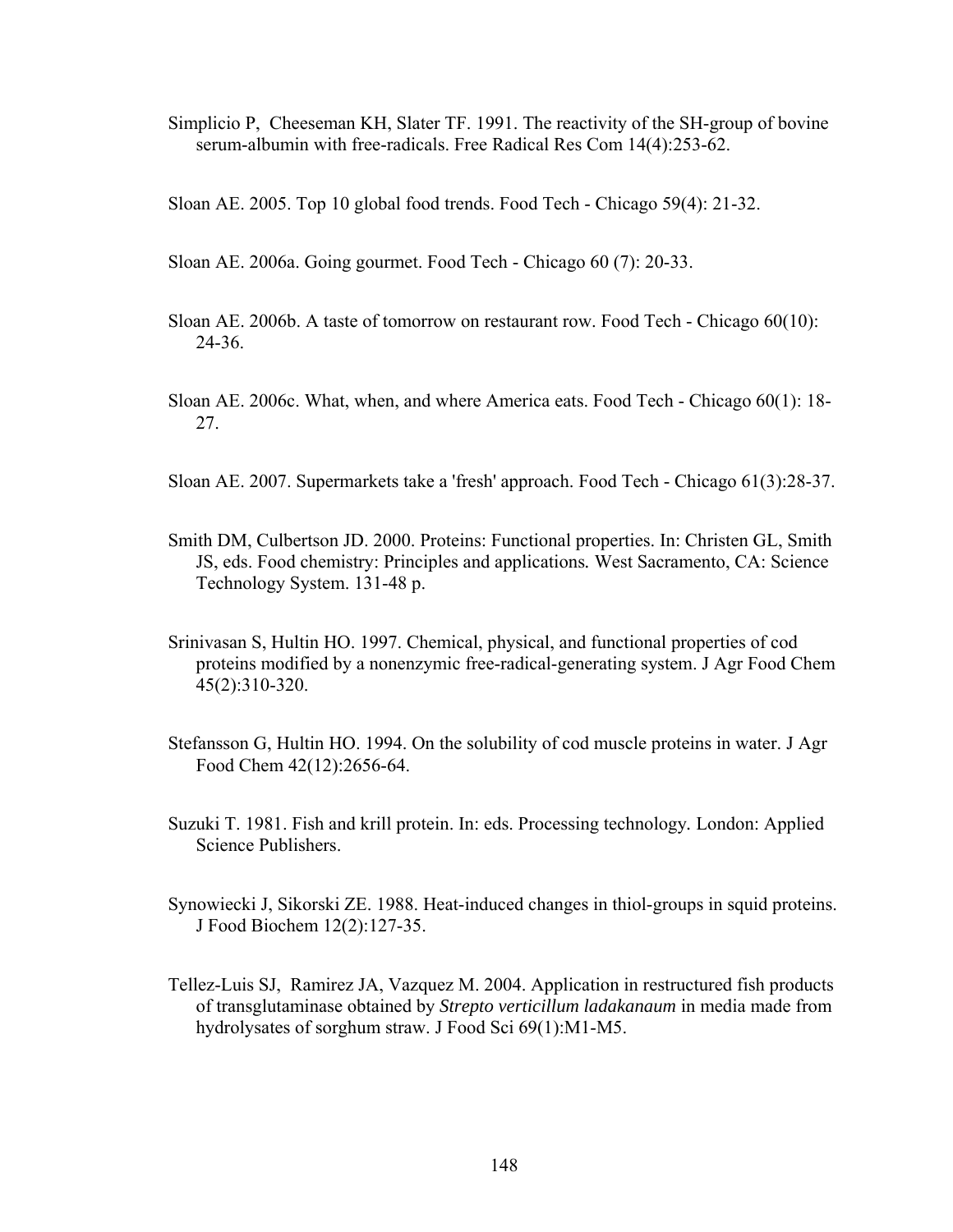- Tellez-Luis SJ, Uresti RM, Ramirez JA, Vazquez M. 2002. Low-salt restructured fish products using microbial transglutaminase as binding agent. J Sci Food Agric 82(9):953-9.
- Terwilliger NB, Ryan MC, Towle D. 2005. Evolution of novel functions: Cryptocyanin helps build new exoskeleton in *Cancer magister*. J Exp Biol 208(13):2467-74.
- Thorarinsdottir KA, Arason S, Geirsdottir M, Bogason SG, Kristbergsson K. 2002. Changes in myofibrillar proteins during processing of salted cod (*Gadus morhua*) as determined by electrophoresis and differential scanning calorimetry. Food Chem 77(3):377-85.
- Tse FW, Govind CK, Atwood HL. 1983. Diverse fiber composition of swimming muscles in the blue crab, *Callinectes sapidus*. Can J Zool 61(1):52-9.
- Venugopal V, Martin AM, Patel TR, Vasanthan T, Omar S. 1995. Rheological and solubility characteristics of washed capelin (*Mallotus villosus*) mince in water. J Food Biochem 19(3):175-90.
- von-Hippel P, Schleich T. 1969. Ion effects on solution structure of biological macromolecules. Accounts Chem Res 2(9):257-65.
- Ward D. 1990. Processing crustaceans. In: Martin R, Flick G, eds. The seafood industry*.* New York, New York: Van Nostrand Reinhold. 299-307 p.
- Wright DJ, Leach IB, Wilding P. 1977. Differential scanning calorimetric studies of muscle and its constituent proteins. J Sci Food Agric 28(6):557-64.
- Wu MC. 1992. Manufacture of surimi-based products. In: Lanier TC, Lee CM, eds. Surimi technology*.* New York, N.Y.: Marcel Dekker. 245-72 p.
- Xiong YL. 2000. Food proteins: Processing applications. In: Meat processing*.* New York, N.Y.: Wiley-VCH, Inc. 104-5 p.
- Yamamoto T, Takahashi M, Kato S, Konno K. 2002. Denaturation mode of carp myofibrils when affected by temperature and salt concentration. Fish Sci 68(3):627- 33.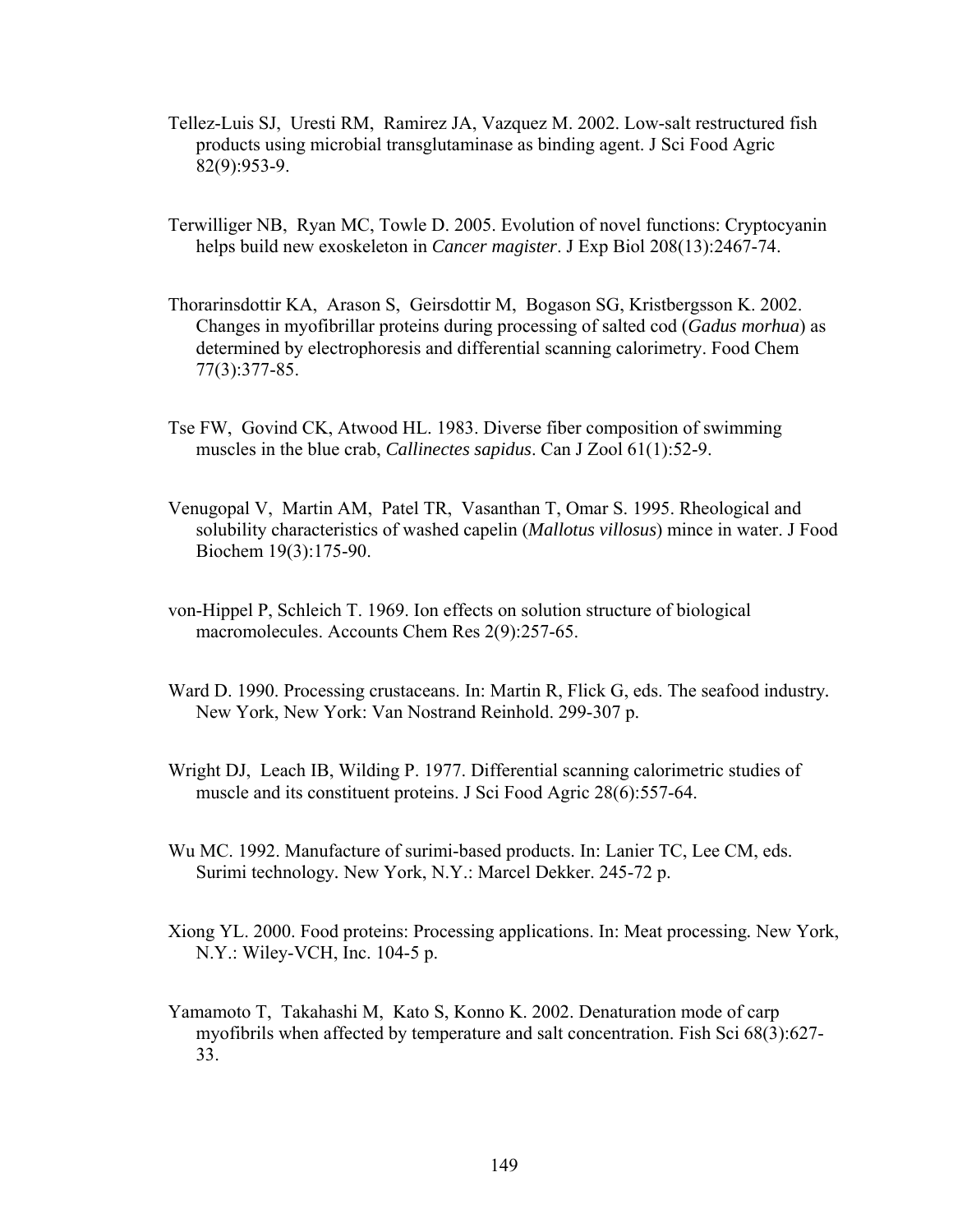- Yancey PH, Blake WR, Conley J. 2002. Unusual organic osmolytes in deep-sea animals: Adaptations to hydrostatic pressure and other perturbants. Comp Biochem Phys A 133(3):667-76.
- Yancey PH, Siebenaller JF. 1999. Trimethylamine oxide stabilizes teleost and mammalian lactate dehydrogenases against inactivation by hydrostatic pressure and trypsinolysis. J Exp Biol 202(24):3597-603.
- Yang TS, Froning GW. 1992. Selected washing processes affect thermal gelation properties and microstructure of mechanically deboned chicken meat. J Food Sci 57(2):325-9.
- Yasui T, Ishioroshi M, Samejima K. 1980. Heat-induced gelation of myosin in the presence of actin. J Food Biochem 4(2):61-78.
- Yongsawatdigul J, Park JW. 2004. Effects of alkali and acid solubilization on gelation characteristics of rockfish muscle proteins. J Food Sci 69(7):C499-C505.
- Yongsawatdigul J, Piyadhammaviboon P. 2005. Effect of microbial transglutaminase on autolysis and gelation of lizardfish surimi. J Sci Food Agric 85(9):1453-60.
- Yoo B, Lee CM. 1993. Rheological relationships between surimi sol and gel as affected by ingredients. J Food Sci 58(4):880-3.
- Yoon KS, Lee CM, Hufnagel LA. 1991. Textural and microstructural properties of frozen fish mince as affected by the addition of nonfish proteins and sorbitol. Food Struct 10(3):255-65.
- Yoon WB, Park JW, Kim BY. 1997. Surimi-starch interactions based on mixture design and regression models. J Food Sci 62(3):555-60.
- Yoshida W, Kunimi O, Fujiura M, Kimura M, Nozawa H, Seki N. 2003. Thermal gelation of salted paste from scallop striated adductor muscle. Fish Sci 69(5):1017- 25.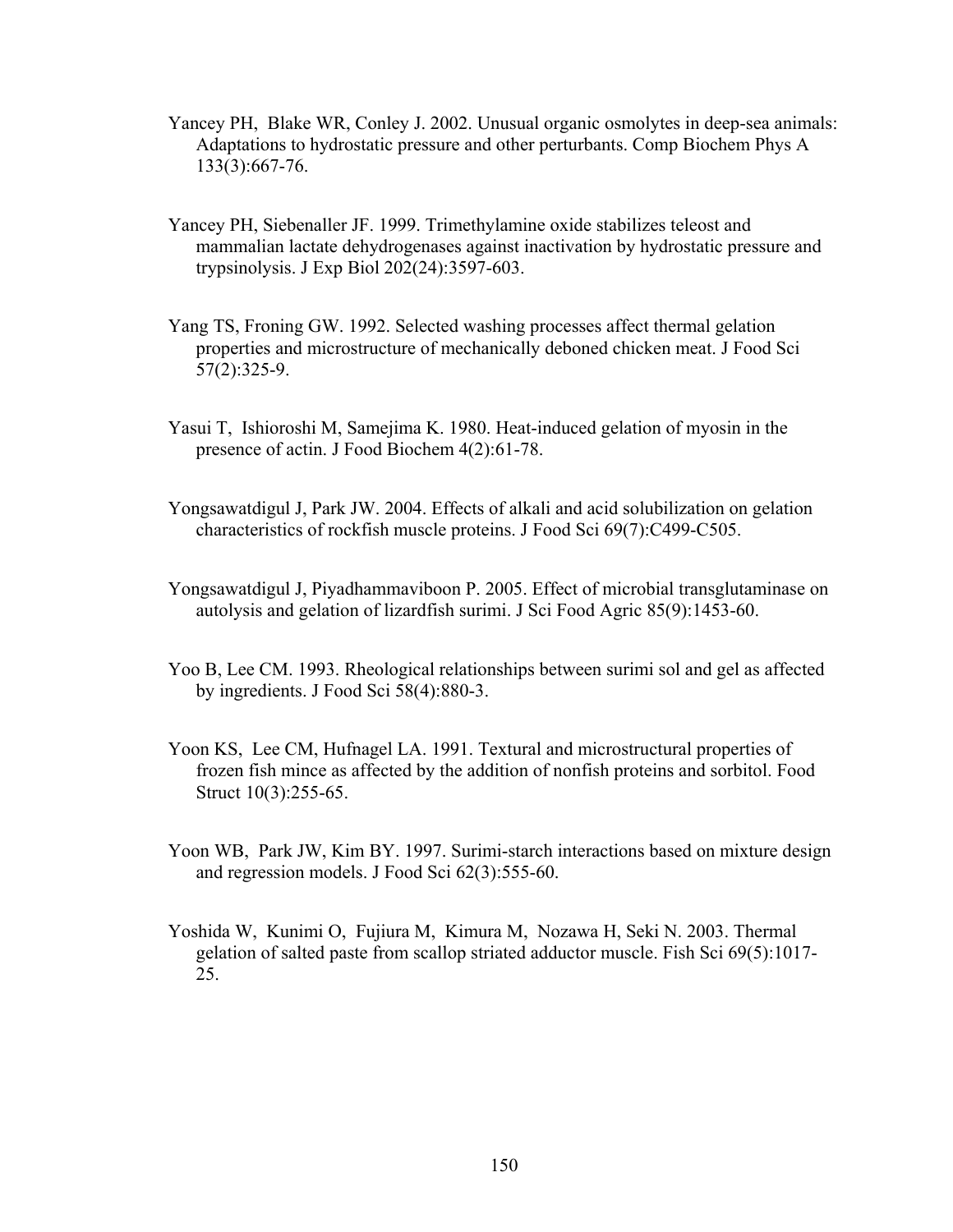# **APPENDIX A. THERMAL PROPERTIES OF COOKED JONAH CRAB (***CANCER BOREALIS***) MEAT: A DIFFERENTIAL SCANNING CALORIMETRY STUDY**

#### **Objective**

 The extent of denaturation of previously cooked crab mince has not been reported. Crustaceans are unique in that when thermally processed, the meat is cooked within the shell, forming a closed vessel. Environmental factors within the shell, such as pressure build-up, may affect the rate of protein denaturation. The objective of this preliminary study was to establish methodology for further research and to determine if cooking temperature affects the extent of protein denaturation in crab meat.

#### **Materials and Methods**

 Freshly eviscerated, raw Jonah crab was obtained from Portland Shellfish (Portland, Maine, U.S.A.). Crabs were transported to the University of Maine on ice. Upon arriving, four crabs were used for each of six heat treatments: 1) no heat, 2) cook to 62.8 °C, 3) cook to 75.5 °C, 4) cook to 82.2 °C, 5) cook to 93.3 °C, and 6) boiled for 14 min. The temperatures were chosen to include a temperature (62.8 °C) below the normal internal cooking temperature while still reducing pathogen loads, and to include temperatures above the commercial processing temperature (82.2  $^{\circ}$ C and 93.3  $^{\circ}$ C). The final treatment, boiled for 14 min, was used to simulate the commercial process which boils a large batch of crabs for 14 min. Each set of four crabs was boiled in a 6 L cooking pot until the internal temperature of the claw meat reached the appropriate treatment temperature. Thermocouples were placed in one crab per batch which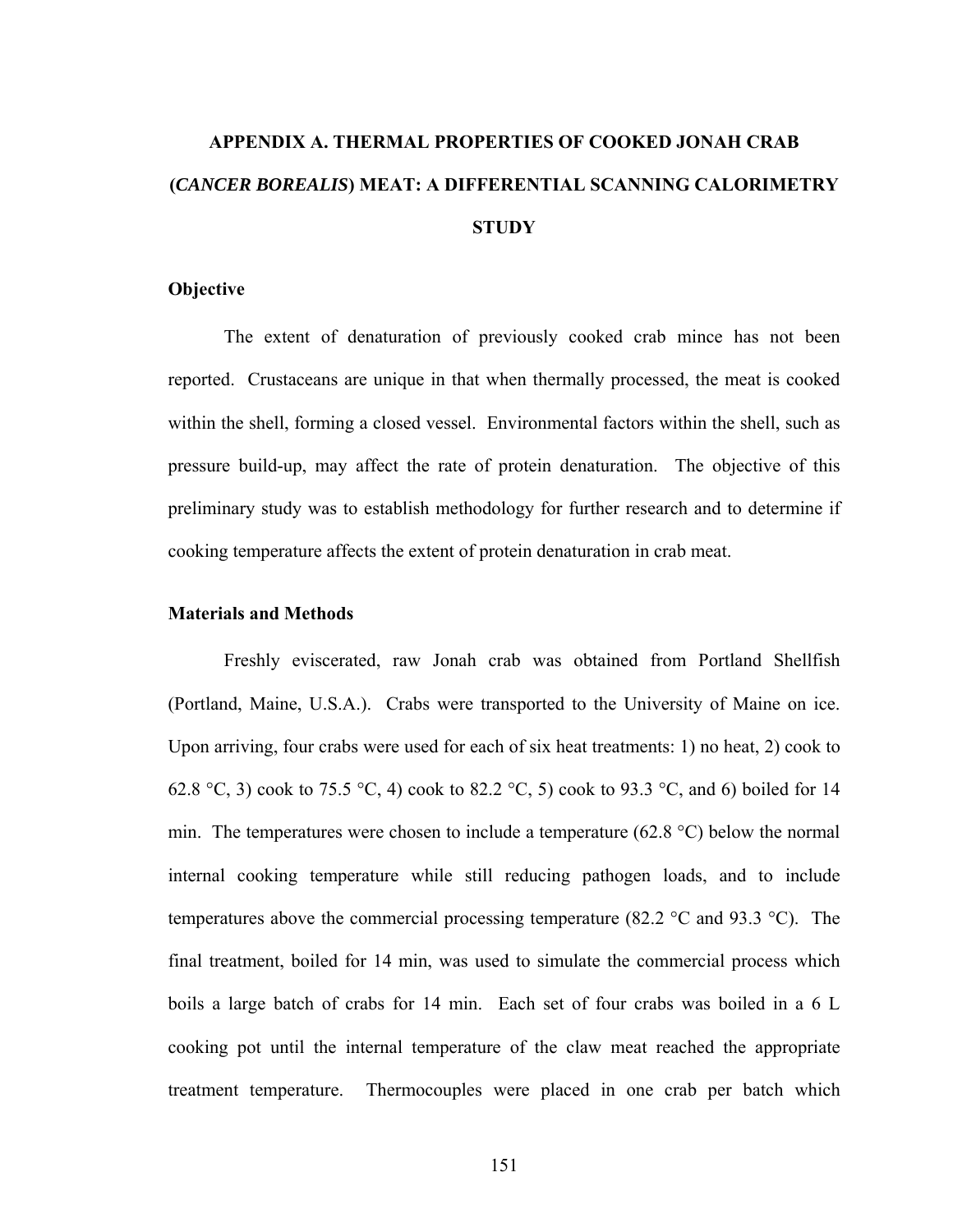measured the temperature in the claw, one walking leg, and within carapace. Once cooked, the crabs were cooled on ice until meat was removed. Meat from the walking legs and carapace of the four crabs per treatment was pooled to insure one uniform sample per treatment. The four raw crabs were kept on ice until meat was extracted and pooled together. The entire experiment was duplicated.

## Differential Scanning Calorimetry

 The thermal denaturation of muscle from of all treatments was evaluated using differential scanning calorimetry (DSC). Muscle samples (15 to 20 mg) were hermetically sealed in aluminum pans and scanned at 10 °C per min from 5 °C to 95 °C. An empty pan was used as a reference. Peak maximum temperatures and change in enthalpy  $(J/g)$ , measured as the area under the curve, were estimated from the thermograms (Park 1994; Benjakul and others 2004; Yongsawatdigul and Park 2004). To insure accuracy, calibration was performed using indium prior to analysis. Four replicates were analyzed for each treatment.

# $Ca<sup>2+</sup> ATPase Activity$

 Denaturation of the crab meat was also monitored by measuring the change in myosin  $Ca^{2+}$  ATPase activity (Carvajal and others 1999). The ATPase activity was measured according to the method of Perry (1955) as modified by Ang and Hultin (1989). The myosin ATPase in the sample was used to liberate inorganic phosphate which was measured spectrophotometrically. An incubation medium containing 1.3 mL of 0.2 M glycine buffer (pH 9.1), 0.2 mL of 0.1 M CaCl<sub>2</sub>, 0.3 mL of 0.05 M ATP was warmed to 25  $\degree$ C at which time 0.2 mL of crab mince solution (0.45 mg crab mince/mL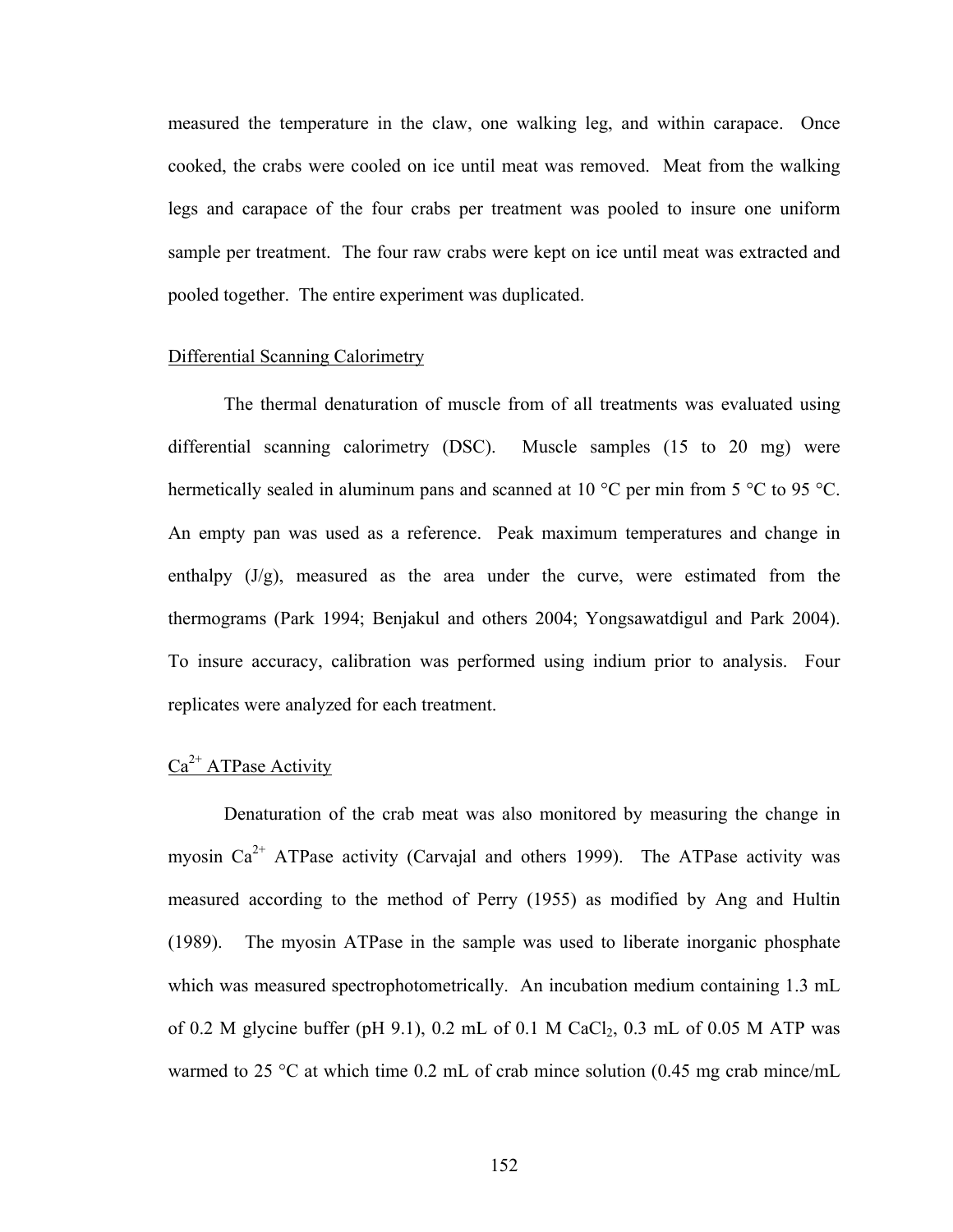in 0.5 M KCl) was added. The mixture was incubated for 5 min at 25 °C. The reaction was stopped by the rapid addition of 1 mL of 15% trichloroacetic acid. After centrifugation (10 min at 10,000 rpm), an aliquot of 0.5 mL of the supernatant was mixed with 3.2 mL of 12% trichloroacetic acid and incubated at 25 °C for 10 min. An aliquot of 3 mL of this mixture was then combined with 2 mL of a 5% ferrous sulphate  $-1\%$ ammonium molybdate reagent. The absorbance of the reaction mixture was measured at 363 nm in a polycarbonate cuvette. Analysis was performed in triplicate and reported as the percent ATPase activity of each sample relative to the ATPase activity of raw crab.

#### Sulfhydryl Content

 The sulfhydryl (SH) groups exposed on the surface of the protein molecule were measured as the reactive SH group (R-SH) (Riddles and others 1979). A crab homogenate of 0.45 mg crab mince/mL cold water was prepared. A 2.75 mL aliquot of crab homogenate was mixed with 50  $\mu$ L Ellman's reagent (10 mM 5,5'-dithiobis(2) nitrobenzoic acid)) and held at 5 °C for 1 hr. The R-SH content was measured spectrophotometrically using an absorbance of 420 nm and the concentration was calculated using a molar extinction coefficient of 13 600 mol/cm. The total SH (T-SH) content was determined using a modified method of Choi and Park (2002). A mixture of 0.25 mL crab mince homogenate (0.45 mg crab mince/mL), 2.5 mL of 8 M urea, 2% SDS and 10 mM EDTA in 0.2 M Tris-HCl buffer (pH 7.0) and 50 μL Ellman's reagent was incubated at 40 °C for 15 min. The T-SH concentration was measured at absorbance 420 nm (Ellman 1959; Kim and others 2003; Ko and others 2003). Analyses were performed in triplicate for both R-SH and T-SH.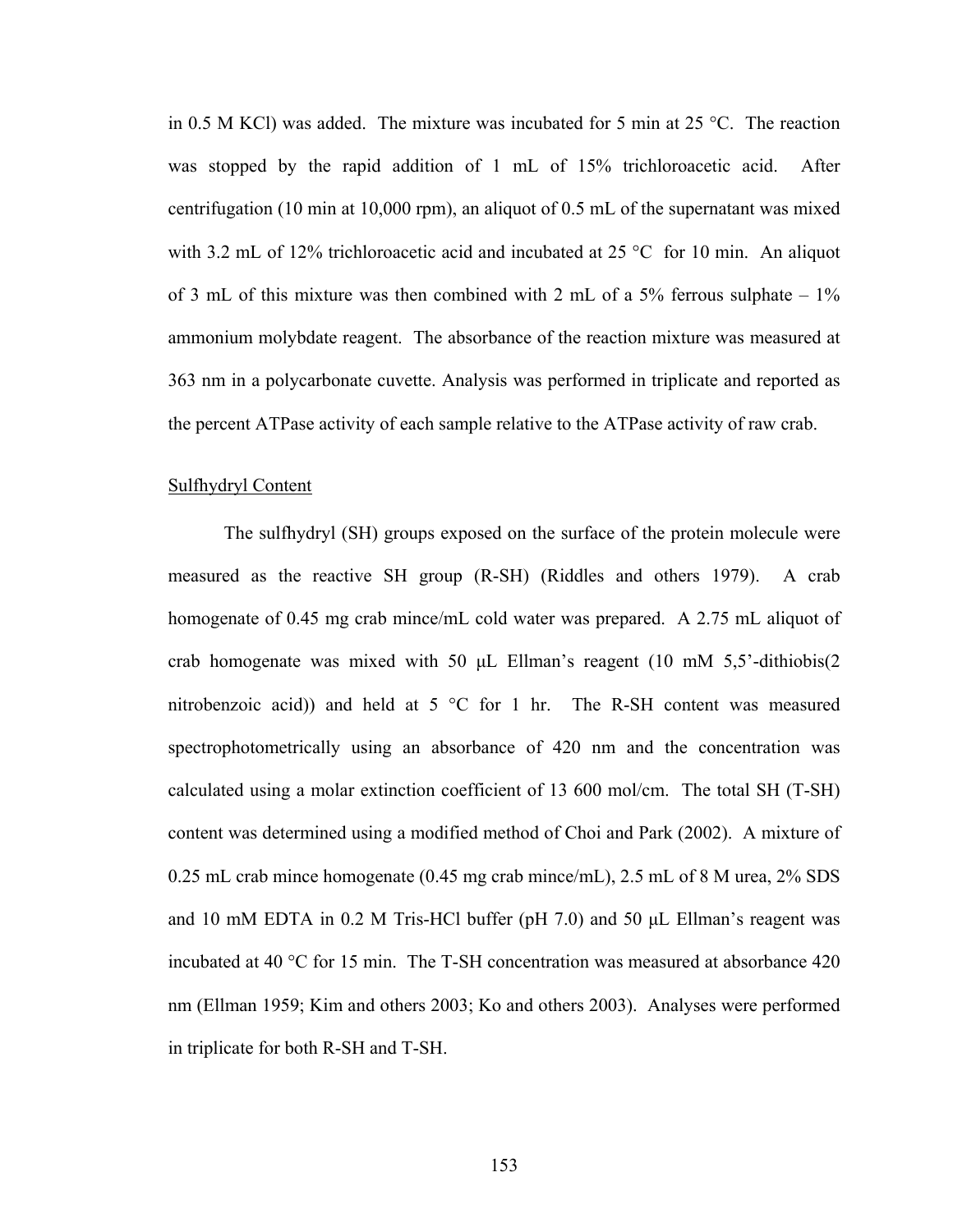## Statistical Analysis

 A complete randomized block design was used. A total of six treatments were analyzed. Statistical analyses were performed using SAS (9.1) with least square means and Tukey mean separation. Significance was established at  $p < 0.05$ .

# **Results and Discussion**

## Cooking Method

 The cooking method employed in this study used boiling water to cook the crab meat in the shell. One of the biggest disadvantages to using boiling water is the creation of heat gradients within the shell. This results in the meat closest to the shell having a higher temperature than the meat in the center of the shell. The heat gradient within the meat could have also created cold spots in which the meat did not reach the appropriate temperature, potentially leading to inaccurate results for all of the tests. The cooking time required to reach the treatment was short. All of the treatments, except for the crab boiled for 14 min, reached the assigned internal temperature within 4 min of boiling. Though boiling is the cooking method used by commercial producers, in this type of study boiling was not ideal for producing uniform meat temperatures. For future studies, it is suggested that crabs be cooked in a constant temperature water bath until all of the meat reaches the same internal temperature.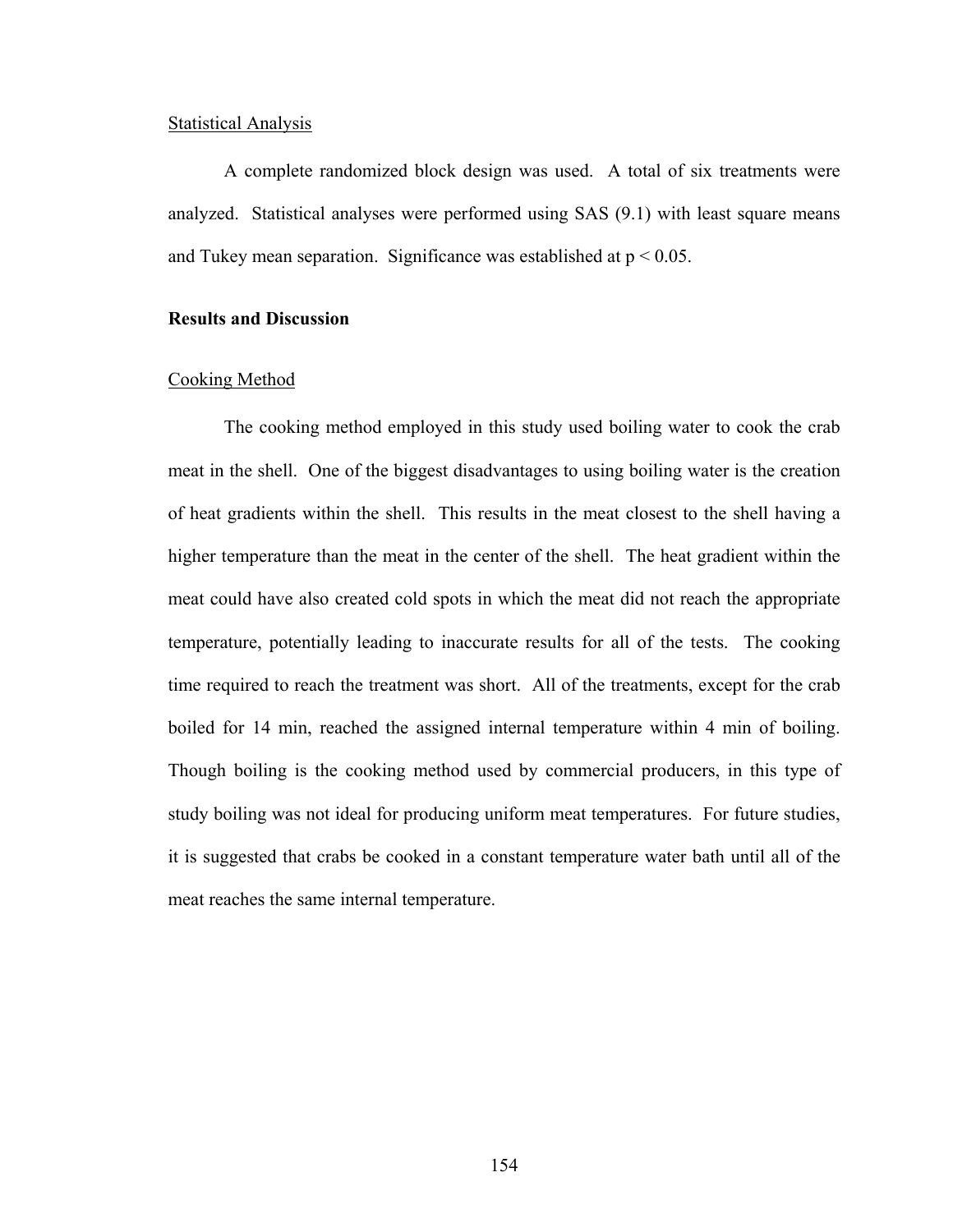## Differential Scanning Calorimetry

 The results indicated that the crab muscle proteins were not completely denatured during the various heat treatments. All of the treatments, including the raw haddock, exhibited an exothermic peak in the 15 to 24 °C range (Table A. 1). Seven other temperature ranges exhibited peaks in at least one of the treatments. Seven of the eight replicates of raw crab exhibited a peak between 44.2 to 46.2 °C. This peak is associated with the denaturation of myosin. Interestingly even when the crab meat was cooked to a specific internal temperature, peaks still appear in that same temperature range. For example, it was anticipated that the crab cooked to 82.2 °C would not exhibit peaks below 82.2 °C. However, in this case, 3 peaks appeared in this sample below the cook temperature meaning that the proteins were not fully denatured during the process or the proteins were being reversibly denatured. Some peaks occurred below the cook temperature in all of the samples. Interestingly, with increased cook temperature, the number of low temperature peaks began to decline indicating that the proteins become more denatured with higher internal temperatures. One of the more intriguing peak temperature ranges was 87.5 to 90.8 °C. Up to 4 peaks (82.2 °C) appeared in this temperature range for the crab samples, though the raw haddock had no peaks in this range. Connective tissue may add additional peaks to the denaturation pattern (Martens and Vold 1976; Starbursvik and Martens 1980). The enthalpy ( $\Delta H$  in J/g) of the peaks varied widely even within treatment. A decrease in enthalpy would indicate an increase in the extent of denaturation as seen in frozen mackerel (Saeed and Howell 2004).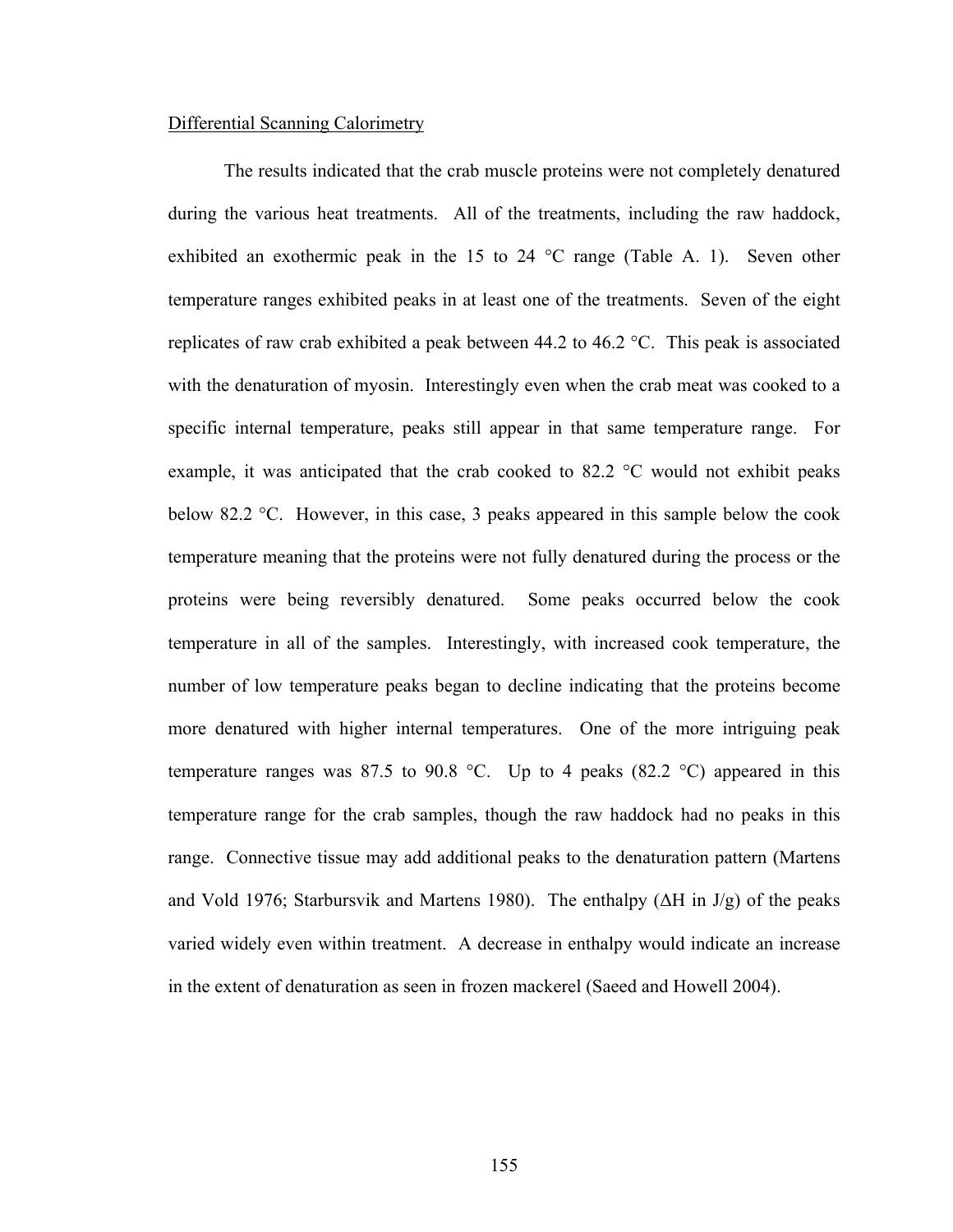|                              | Haddock<br>Raw<br>$100$ °C for $14$<br>$\dot{a}$ | $\Delta \mathbf{H}$ (J/g) | $0.10 - 0.35$            | $0.22 - 0.55$     | $0.08 - 0.12$  | ı               | $\blacksquare$                | $0.07 - 0.44$            | ı                        | $\blacksquare$           |
|------------------------------|--------------------------------------------------|---------------------------|--------------------------|-------------------|----------------|-----------------|-------------------------------|--------------------------|--------------------------|--------------------------|
|                              |                                                  | #                         | $\overline{a}$           | $\infty$          | $\epsilon$     | $\circ$         | $\circ$                       | $\infty$                 | $\circ$                  | $\circ$                  |
|                              |                                                  | $\Delta H$ (J/g)          | $0.12 - 0.31$            | $\overline{1}$    |                | f,              | ï                             | 0.30                     | 0.32                     | ı                        |
|                              |                                                  | #                         | $\overline{C}$           | $\circ$           | $\circ$        | $\circ$         | $\circ$                       | $\overline{ }$           | $\overline{\phantom{0}}$ | $\circ$                  |
|                              | 93.3 °C                                          | $\Delta H$ (J/g)          | $0.03 - 0.26$            | $\mathbf{I}$      |                | ı               | $\mathbf{r}$                  | $0.01 - 0.14$            | $\mathbf{I}$             | 0.42                     |
|                              |                                                  | #                         | $\overline{C}$           | $\circ$           | $\circ$        | $\circ$         | $\circ$                       | $\overline{\mathcal{L}}$ | $\circ$                  | $\overline{\phantom{0}}$ |
| <b>Treatment Temperature</b> | 82.2°C                                           | $\Delta H$ (J/g)          | 0.09-0.24                | ï                 |                | ı               | $0.02 - 0.19$                 | $\mathbf{I}$             | 0.02                     | $0.05 - 0.44$            |
|                              |                                                  | #                         | $\overline{a}$           | $\circ$           | $\circ$        | $\circ$         | $\tilde{\xi}$                 | $\circ$                  | $\overline{\phantom{0}}$ | 4                        |
|                              | 75.5°C                                           | $\Delta H(J/g)$           | $0.10 - 0.15$            | $\mathbf{I}$      |                | $0.11 - 0.39$   |                               | $\mathbf{I}$             | 0.14                     | ı                        |
|                              |                                                  | #                         | $\epsilon$               | $\circ$           | $\circ$        | $\mathbf{\sim}$ | $\circ$                       | $\circ$                  |                          | $\circ$                  |
|                              | $62.8\,^{\circ}\mathrm{C}$                       | $\Delta H(J/g)$           | $0.06 - 0.23$            | $\mathbf{I}$      | 0.01           | f,              | $\blacksquare$                | 0.54                     | 0.13                     | $0.19 - 0.43$            |
|                              |                                                  | #                         | $\overline{6}$           | $\circ$           | $\overline{ }$ | $\circ$         | $\circ$                       |                          |                          | $\overline{\mathcal{L}}$ |
|                              | Raw Crab                                         | $\Delta H$ (J/g)          | $\ddot{=}$<br>$0.06 - 0$ | .57<br>$0.23 - 0$ | í.             | 0.29            | $\overline{27}$<br>$0.11 - 0$ | .32<br>$0.08 - 0$        | 0.13                     | $\circ$                  |
|                              |                                                  | $***$                     | 4                        | $\overline{C}$    | $\circ$        |                 | $\circ$                       | 2                        |                          | $\circ$                  |
|                              | Peak                                             | Temperature<br>Range      | $15.0 - 24.0 °C*$        | 44.2-46.2 °C      | 52.3-54.5 °C   | 64.5-69.0 °C    | $70.2 - 73.7$ °C              | 75.2-79.5°C              | 81.7-84.5°C              | 87.5-90.8°C              |

Table A. 1: Exothermic and endothermic peaks from DSC analysis for crab meat boiled in shell. ysis for crab meat boiled in shell. peaks from DSC anal **Table A. 1:** Exothermic and endothermic

\* All peaks in this range were exothermic. \* All peaks in this range were exothermic.

\*\* Number of peaks in the indicated temperature range out of a total of 8 replications.

\*\* Number of peaks in the indicated temperature range out of a total of 8 replications.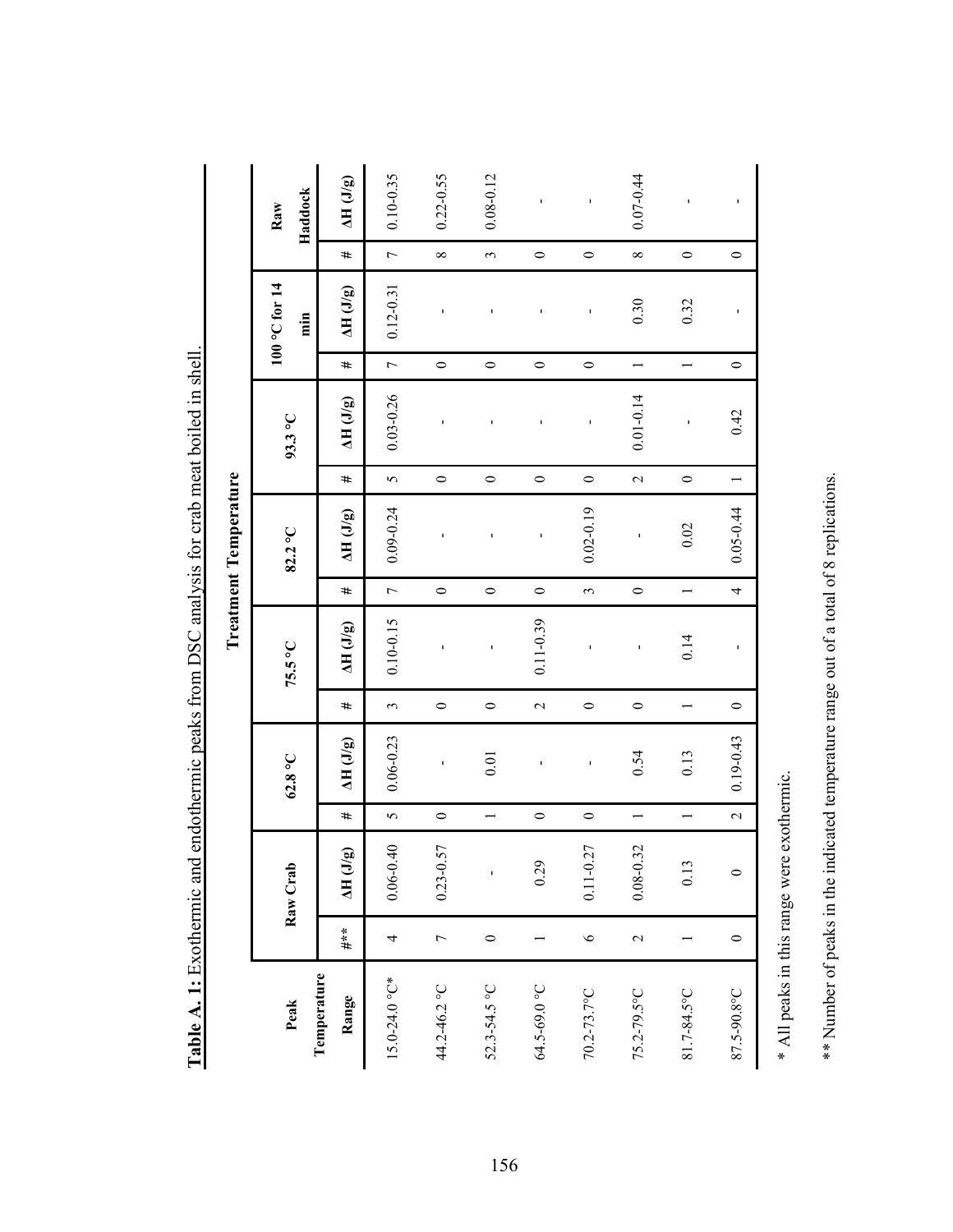The partial denaturation of the proteins could be due to one of several factors. The potential presence of cold spots in the cooked meat is the most likely reason. The cold spots would result in proteins that were not denatured to the same extent as the adequately processed proteins therefore leading to "false" peaks in the thermograms. This problem can be remedied by using a controlled heat source. The second reason for partial denatuaration could be due to cooking the meat in the shell. The shell itself may be impacting the extent of denaturation of the proteins, either through insulating the proteins from the full heat treatment or by causing pressure which would limit the unfolding process. To test the effect of the shell on heating and the extent of protein denaturation, crab meat must be cooked outside of the shell to see if differences in the thermograms, ATPase activity and sulfhydryl concentration exist.

# $Ca<sup>2+</sup>ATPase Activity$

 The raw crab had significantly more ATPase activity than the rest of the heat treated samples. All of the heat treated samples had statistically the same amount, approximately 40% that of raw crab, of ATPase activity as seen in Figure A. 1. The concentration of inorganic phosphate released was not quantified therefore these results cannot be directly compared to other research. It is recommended that future studies directly quantify the ATPase content in the cooked meat.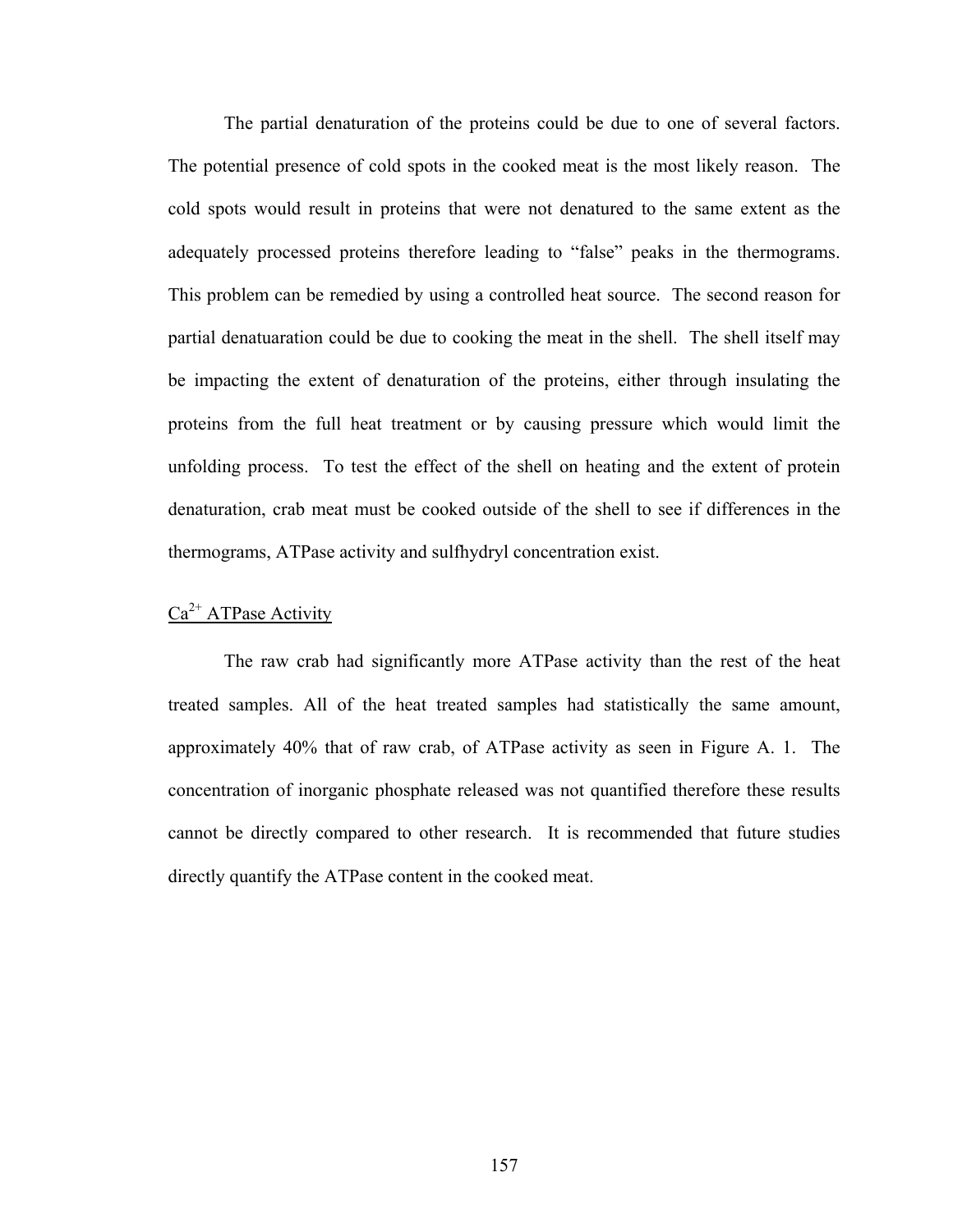

Figure A. 1: ATPase activity of crab boiled in the shell relative to the activity of raw crab

Values shown are the average of three measurements with standard deviations.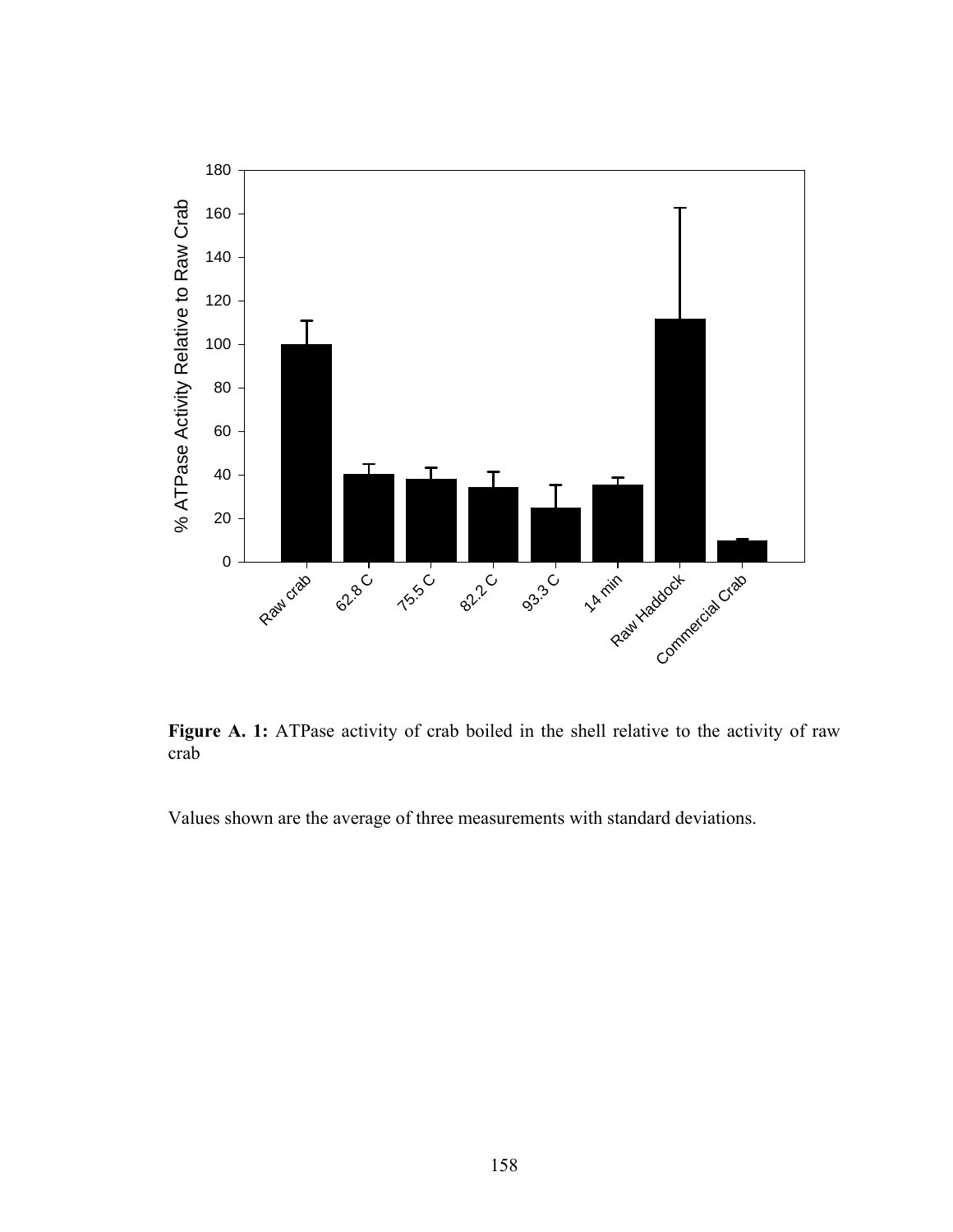#### Sulfhydryl Content

 There were no significant differences in the concentration of total sulfhydryls in all of the samples (Figure A. 2). There was a large standard deviation in the samples which may indicate a problem in the methodology. The total concentration of sulfhydryl groups may change due to oxidation of the sulfhydryl groups or formation of disulfide linkages which are not measured in this assay. What was expected to change is the number of reactive sulfhydryl groups. The raw crab had more reactive sulfhydryl groups than all of the heat treated samples. Once heated to 62.8 °C, the amount of reactive sulfhydryl groups did not change with increased heat. This means that as the meat was heated, the reactive sulfhydryl groups were lost in the initial stages of heating, before the meat reached a safe temperature. The loss of reactive sulfhydryls groups was unexpected. As a protein unfolds more sulfhydryl groups should be exposed to the surface thereby increasing the concentration of reactive sulfhydryls. The reason for the decrease in this study is not known. It is very likely that sulfhydryl groups increase with moderate heating, but as you increase temperature more protein aggregates are formed, blocking the reaction of the sulfhydryl with the Ellman's reagent. In order to overcome this, the sulfhydryl groups would need to be lightly heated for measurement. One possible explanation is that the method used was not appropriate for denatured proteins. Little research exists on characterizing cooked proteins and therefore some method modifications may be needed for future studies.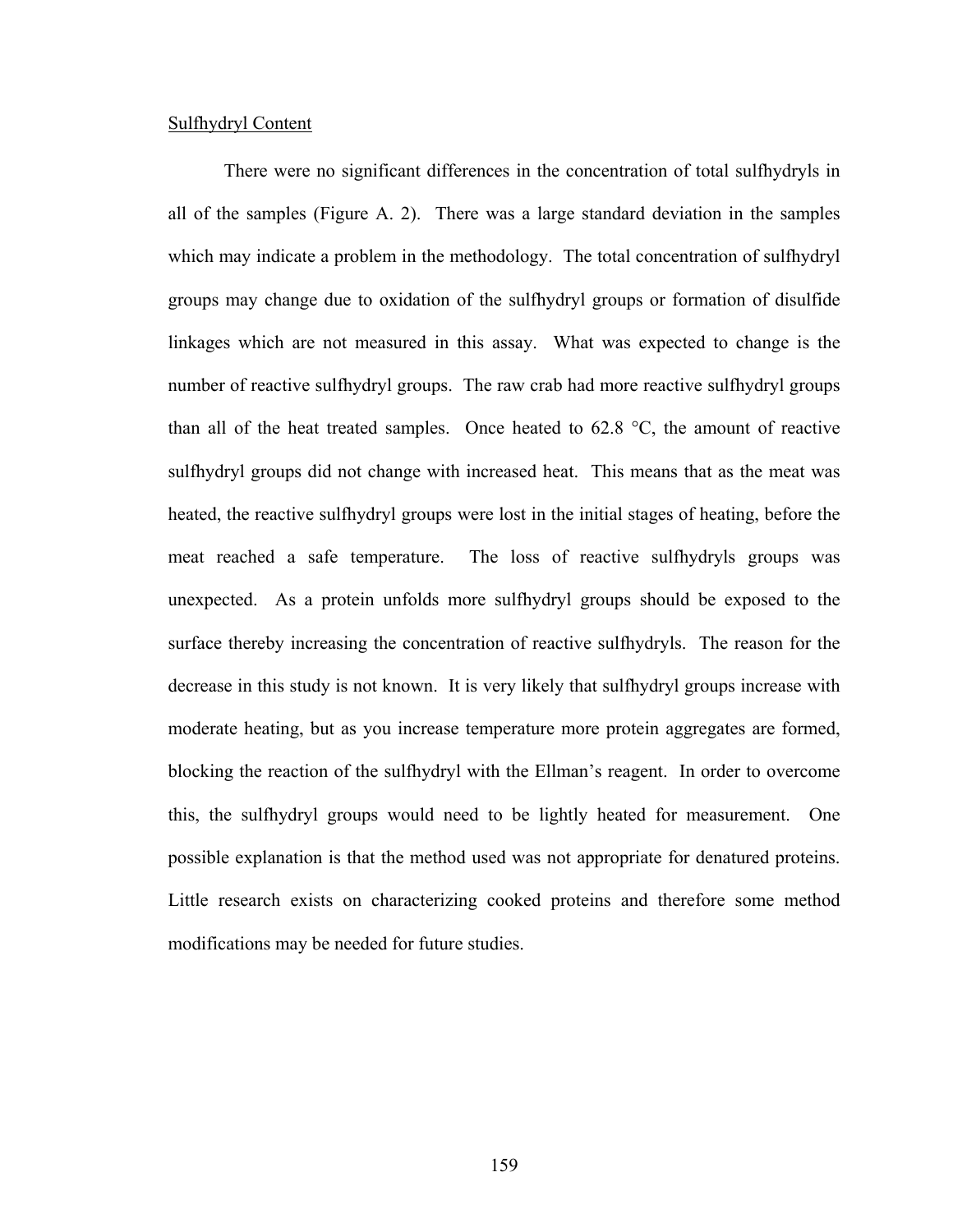

**Figure A. 2:** Total and reactive sulfhydryl content of crab meat boiled in the shell

Values shown are the average of three measurements with standard deviations.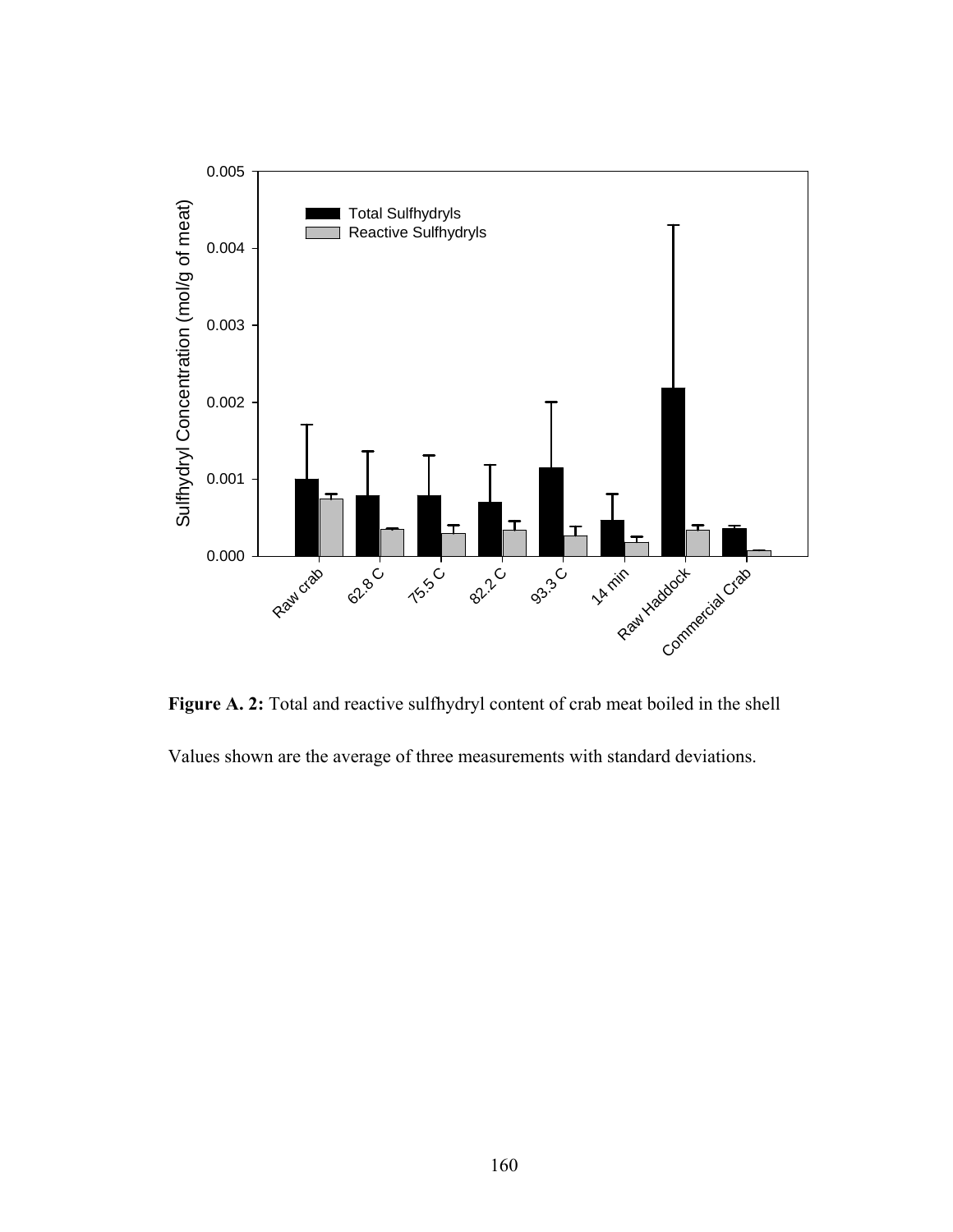# **Conclusion**

 Previous research has shown the cooked Jonah crab minced meat can form gels but the mechanism is not yet known. To be able to begin to understand the mechanism of gelation the proteins involved in the formation of the gel need to be better understood. This study was the preliminary research used to gain a better understanding of the crab proteins. Results indicated that when boiled, crab proteins are not fully denatured and the extent of denaturation can be measured using DSC. Myosin was one of the myofibrillar proteins not fully denatured based on the presence of ATPase activity in meat boiled for 14 min. The sulfhydryl data from this study is inconclusive. There were problems with using this method for cooked proteins that make the results unreliable. Many recommendations can be made for future research. By quantitatively measuring the concentration of inorganic phosphate released by ATPase, smaller differences may be seen between the cooked samples. Also a more controlled heating method should be employed to reduce cold spots, thereby creating a more uniformly heated meat sample. Results from this study indicate that even with extensively cooking, crab proteins may not be fully denatured; functional characteristics such as ability to form a gel may be retained which may help determine the mechanism for gelation of these proteins.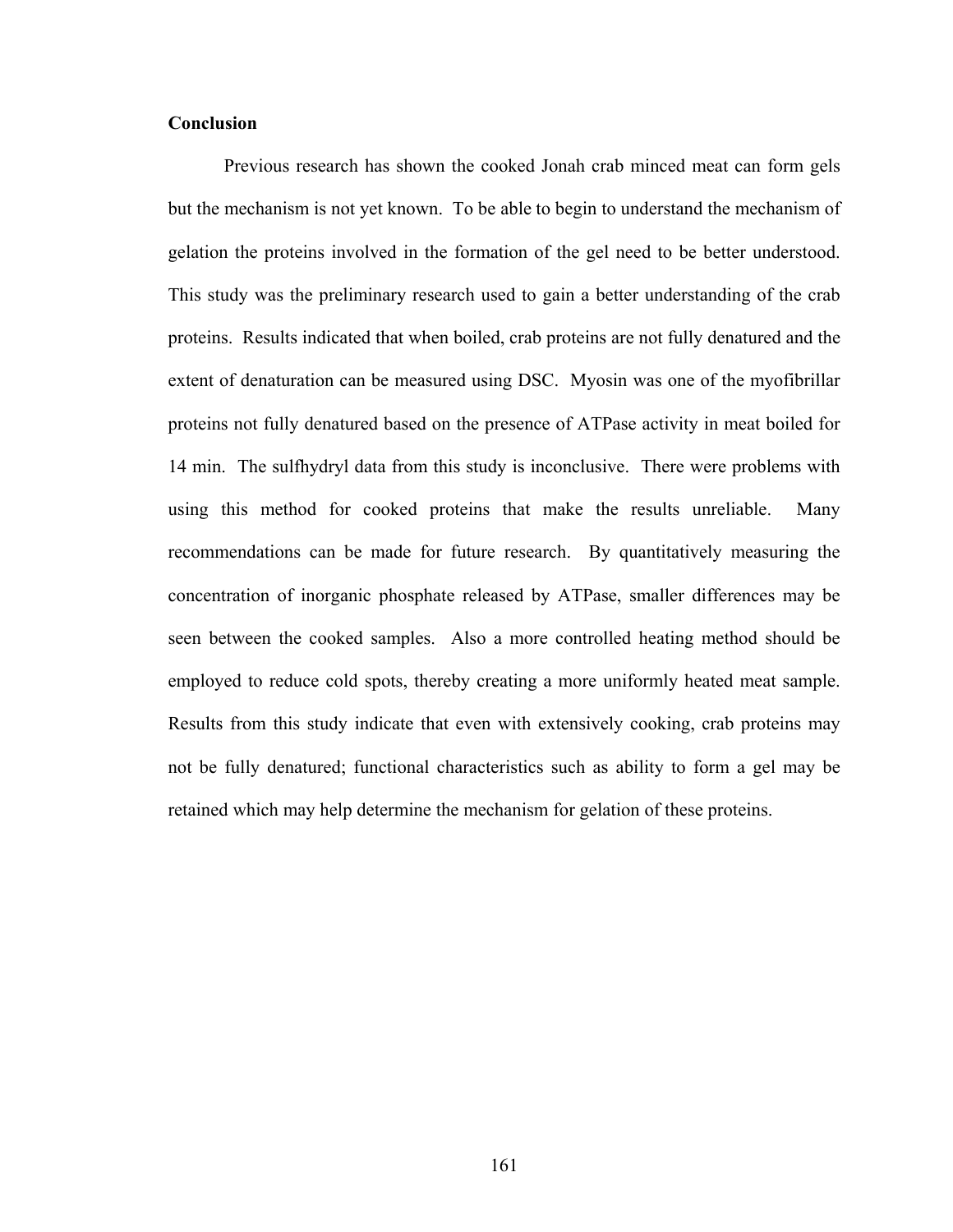#### **APPENDIX B. FOCUS GROUP SYNOPSIS**

#### **Introduction and Group Orientation (10 minutes)**

 *Thank you for participating in this focus group today. I will be leading you in a discussion about shopping for seafood products. I want you to know that there are no right or wrong answers. We expect to receive a wide range of opinions and are eager to hear everyone's ideas and thoughts.* 

*Tonight we are interested in your seafood shopping and eating experiences, the different concerns you may have while you shop and the type of information you use when shopping for seafood products.* 

*(Read and discuss the informed consent)*

#### **General Discussion on Shopping for Seafood Products (20 minutes)**

Imagine you are planning a dinner and you want to incorporate seafood into your plans. As you are walking through the grocery store, what things are you looking for in a product?

What types of products are you looking for?

Do you prefer fresh or frozen products?

- *Salmon (West coast) for the taste but not farmed because it is too fatty, it's mushier*
- *Texture is important*
- *Already thought about recipe before going to the grocery store*
- *Seafood is spontaneous when it is on sale*
- *Straight for the scallops, only buy if they are the giant, fresh not frozen due to freezer burn*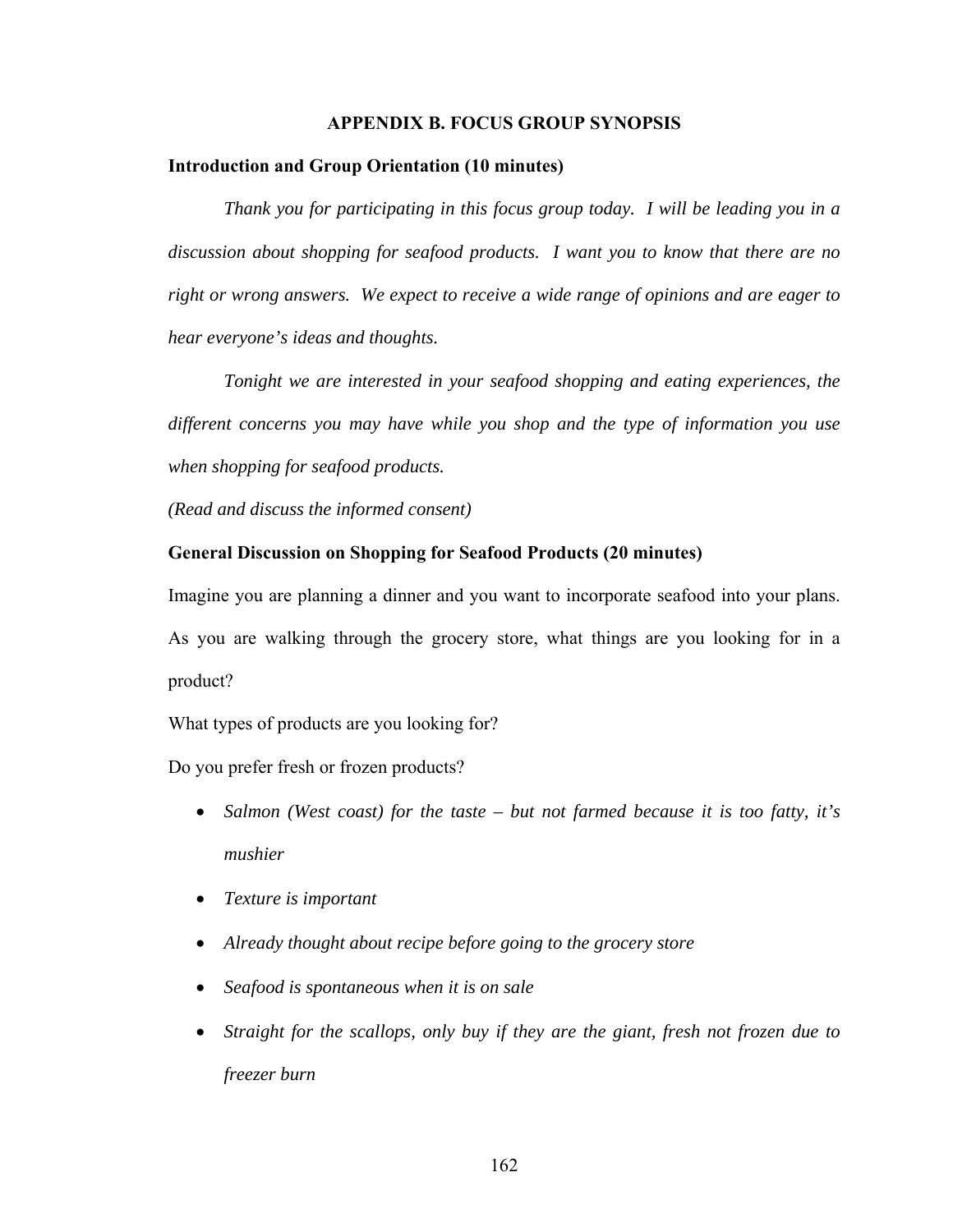- *Texture is important, flavor of giant scallops is better*
- *No price considerations always buy flounder, then haddock or salmon*
- *How fresh it looks*
- *Price*
- *Pre-cooked shrimp for an appetizer from the case, not frozen*
- *Canned tuna*
- *Frozen haddock fillets for fish and shrimp*
- *Won't buy if too expensive, will search for another store*
- *Love shrimp, pre-peeled, buy frozen*
- *Rely on suggestions from "fish guy"*
- *Know what fish you want to buy but not how to prepare it*
- *Grocery stores*
- *What's on special, salmon, tilapia, haddock* 
	- o *If at fish market crab and other shell fish*
- *Panelist said they eat fish about 5 times a week* 
	- o *This panelist was a fish expert, freshness and smell*
- *Fish cooks fast*
- *Don't always want to eat fish on the day you buy it.*
- *Availability at the store and the store must be near by*

Is the type of preparation required something you consider? What cooking methods do you prefer (baked, broiled, fried, etc)? How important is the preparation method to your decision to purchase?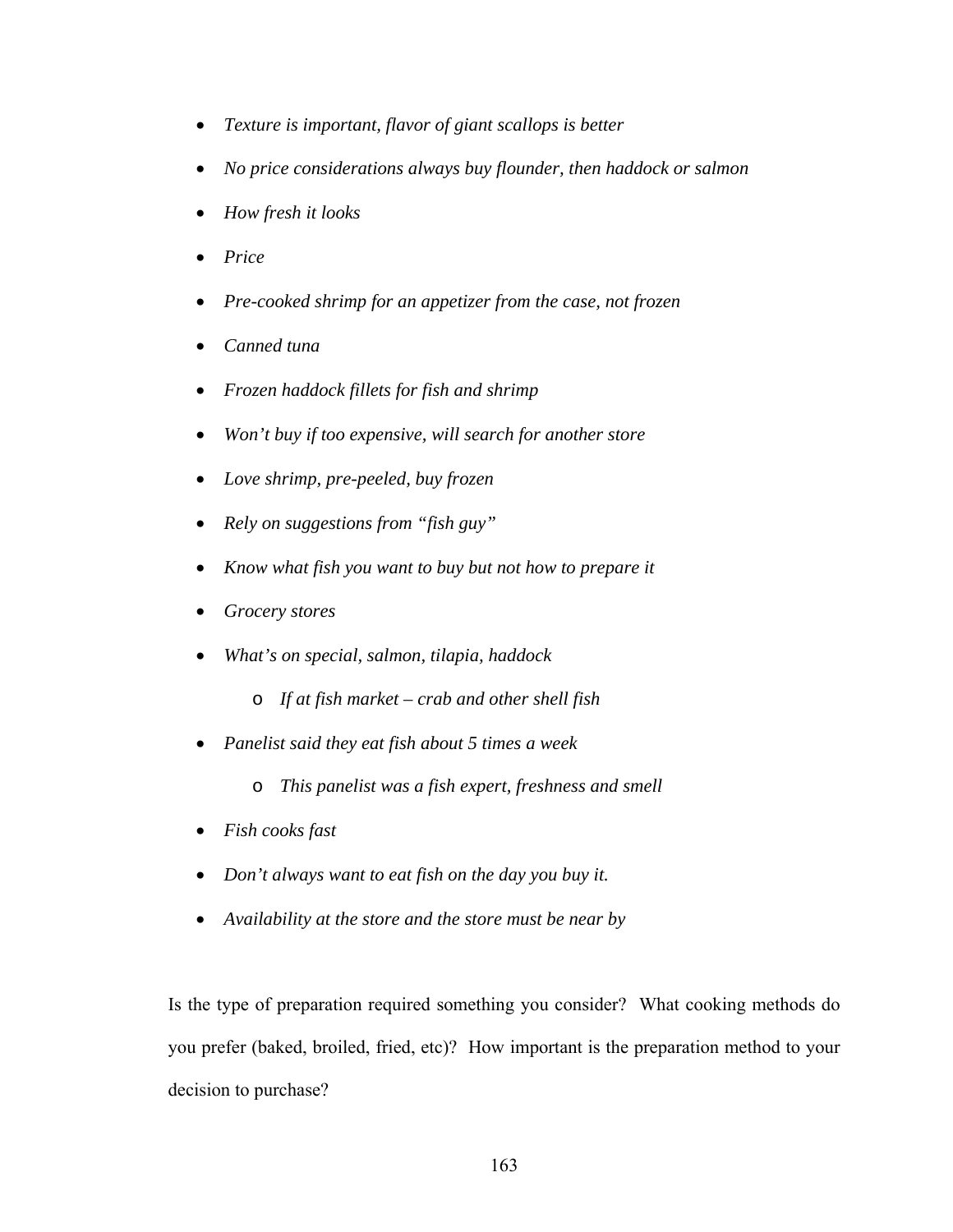Does convenience play a role in choosing seafood products?

- *Growing up only knew frozen but later on I wouldn't eat it so when I moved here I won't buy it anymore*
- *Stay away from prepared due to sodium content and fat*
- *Tend not to buy frozen fish if I have a choice*
- *Day old in frozen tubs for paella*
- *Fresh seasoned fish in the grocery store that you cook in home*
- *Nothing takes more than 20 min, consider seafood a convenience food*
- *Too heavily seasoned and tastes strange*
- *Never think to buy prepared except for the shrimp rings*
- *Crustaceans must be live when you buy them*
- *Don't buy lobster live to cook with because I can't boil alive*
- *Eat lobster in a restaurant, frozen crab legs are OK but never frozen lobster tail*
- *Frozen crab meat and frozen lobster meat for a stuffing*
- *Uncooked clams from the wharf to steam at home*
- *Mostly buy lobsters cooked at the store or at a restaurant*
- *Pollock they sell as crab Imitation crab meat will purchase*
- *Fresh preferred by all*
- *Used to buy the frozen fried fish but not anymore*
- *Flash frozen fish preferred*
- *Frozen at sea haddock for chowder*
- *Frozen shrimp (cooked or uncooked)*

## **Eating Preferences for Seafood Products (15 minutes)**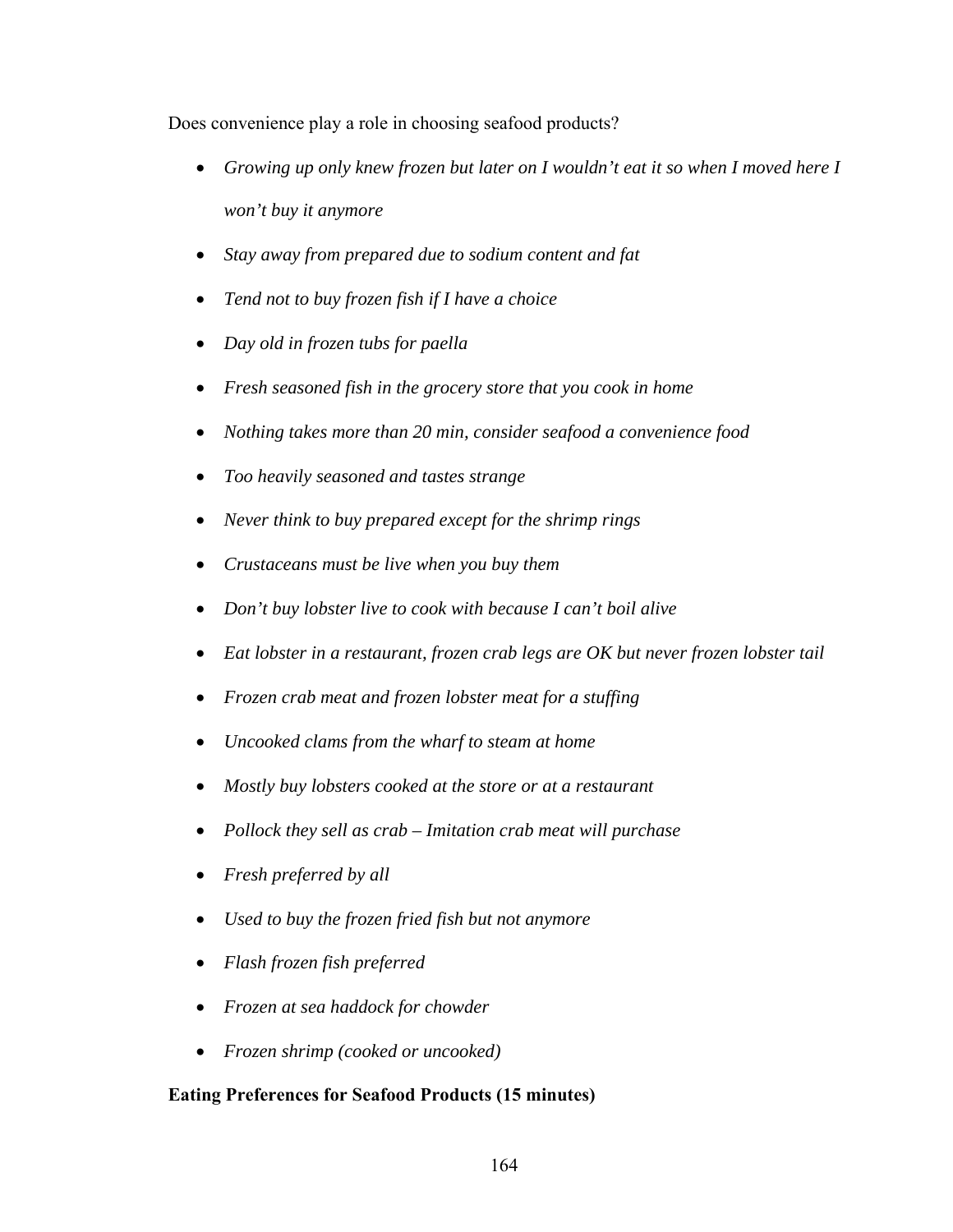What is the most important attribute that you consider when eating seafood products (flavor, texture, preparation, etc)?

- *Flavor*
- *Texture white fish like haddock by poach or broil*
- *Freshness but it relates to flavor*
- *Salmon was too soft but can't be too chewy (not steak or chicken chewiness); firm but not tough; Alaskan salmon is perfect*
- *Filet mignon has perfect texture*
- *Swordfish is good*
- *Grilled, medium (not rare or well done) color must be uniform*
- *Scallops seared on each side for ~ 1 min*
- *Salmon steak, grilled or broiled*
- *Scallops, fried*
- *White fish, baked*
- *Freshness*
- *No ammonia smell*
- *How they display it in the stores (displayed on ice)*
- *Not chewy- want flaky*

What types of flavors do you look for in seafood products (spicy, citrus, etc)?

- *Lemon*
- *Garlic*
- *Don't overpower seafood taste*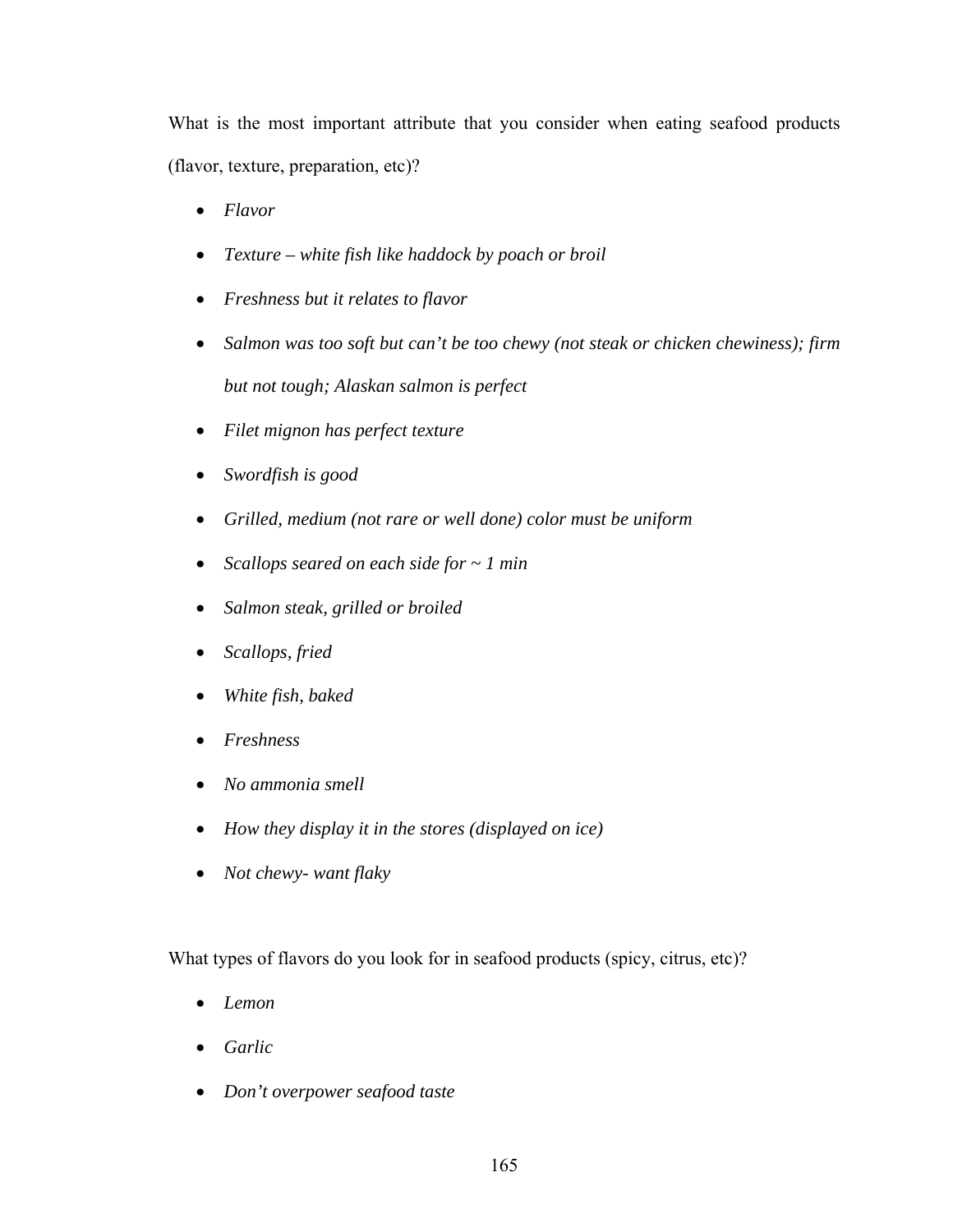- *Don't like creative sauces*
- *Citrus*
- *Chutney*
- *Cajun seasoning on scallops (spicy not hot)*
- *Subtle herbs; cilantro, thyme, dill*
- *Italian seasoning and breading*
- *Dill sour cream sauce*
- *Dijon mustard*
- *Seasoned bread crumbs in crab cakes*
- *Poach in white wine for tartness*
- *Butter*
- *White Wine*
- *White fish- shallots, tomato*
- *Shrimp-herbs*
- *Herb- Dill*
- *McCormick*

How does texture affect your choice to eat seafood products? What type of texture do you prefer in products? Are there products currently on the market that have the same type of textural attributes (fish sticks, firm vs soft fillets etc)?

- *flakes off*
- *Scallop texture*
- *Filet Mignon*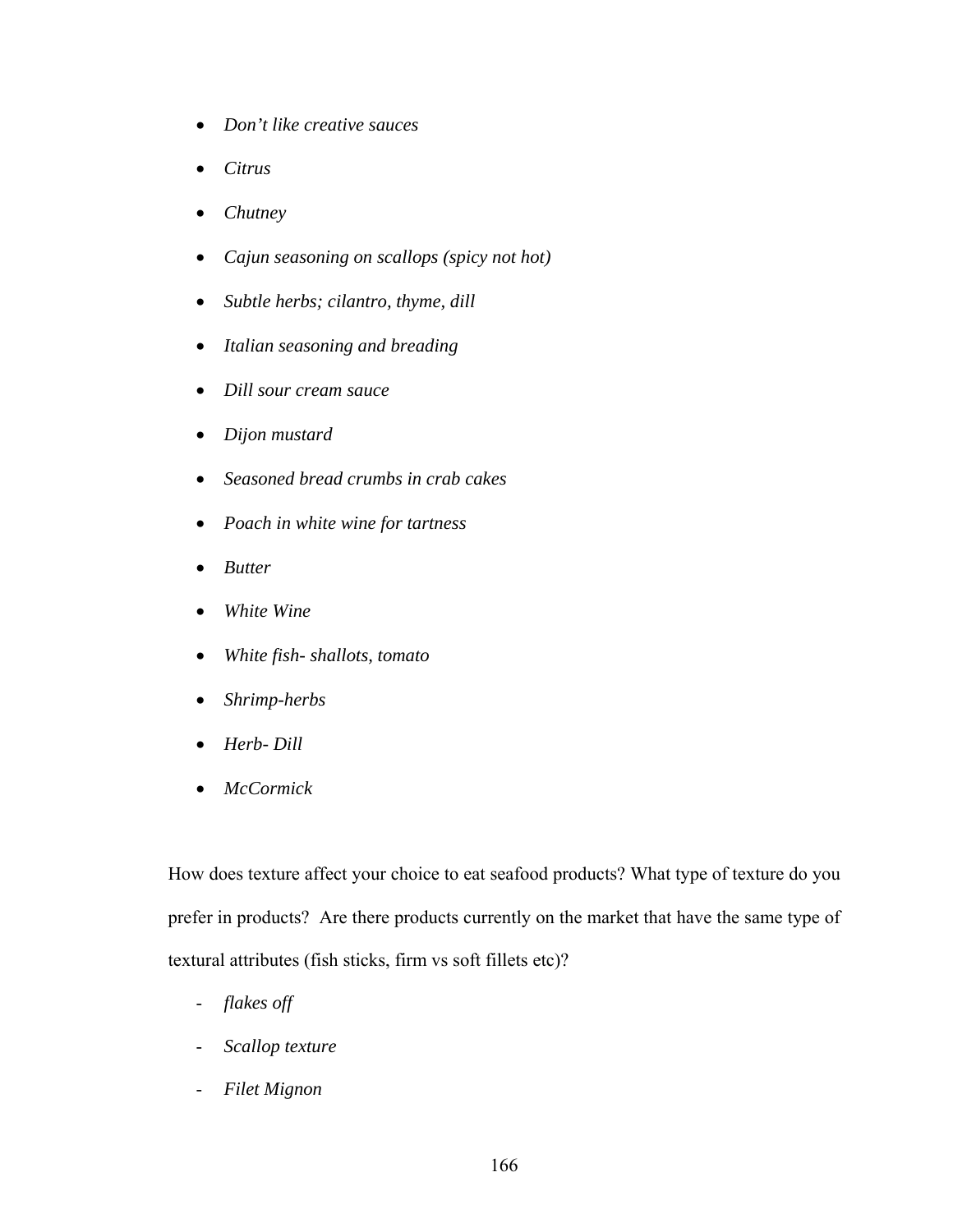- *No chewyness*
- *Mahi Mahi*
- *Fresh caught red snapper*
- *Oysters- like texture and taste*
- *Baked haddock*

How do you feel about formed seafood products (fish sticks, fish nuggets, surimi products etc)?

- *Fish sticks and nuggets are for kids*
- *Fake crab is OK; makes a good salad or with alfredo*
- *High in sodium*
- *Don't like that its made from lots of different fish*
- *The "hotdog" of fish*
- *Probably eaten more by lower income people*
- *Don't like fried fish*
- *Imitation crab meat* 
	- o *Cheap- different than tuna*
	- o *Artificial but not bad*
- *Salmon sausage*
- *Do not like the fish burgers*

# **Crab Preferences (15 minutes)**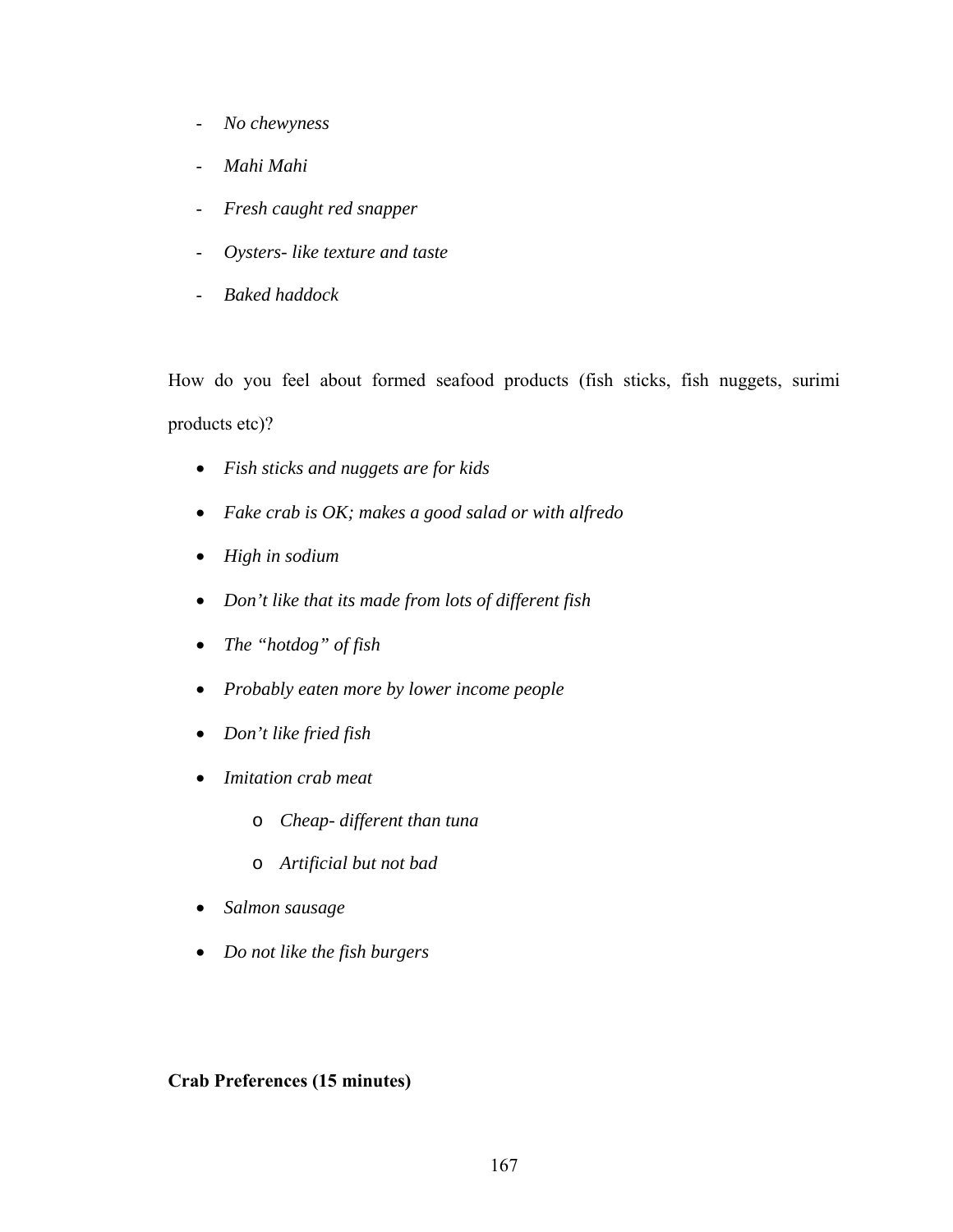*I want you to continue to think about your preferences but we are going to narrow the field down to talk just about crab. I want you to think about when and why you purchase crab and what it is about crab that you like.* 

How often do you eat crab meat? What are the occasions on which you eat crab?

- *I don't think about crab meat*
- *Avacodo with light mayo and crab meat*
- *I don't know what to do with it besides mix with mayo and put on a roll*
- *King crab in the shell for special occasions*
- *I like the taste but I don't know what to do with it*
- *I like it if it isn't too strong too strong a crab taste*
- *Blue crab is a little strong*
- *Not many recipes*
- *Fry it egg, bread and fry*
- *Don't eat much crab meat*
- *Like fresh crab meat better than lobster*
- *Crab cakes*
- *Tube (not shelf stable) crab- stuffing, pasta salad* 
	- o *Very easy*
	- o *Not too expensive*

If a low cost option were available, would you purchase it? What information about the product would be useful when deciding to purchase it?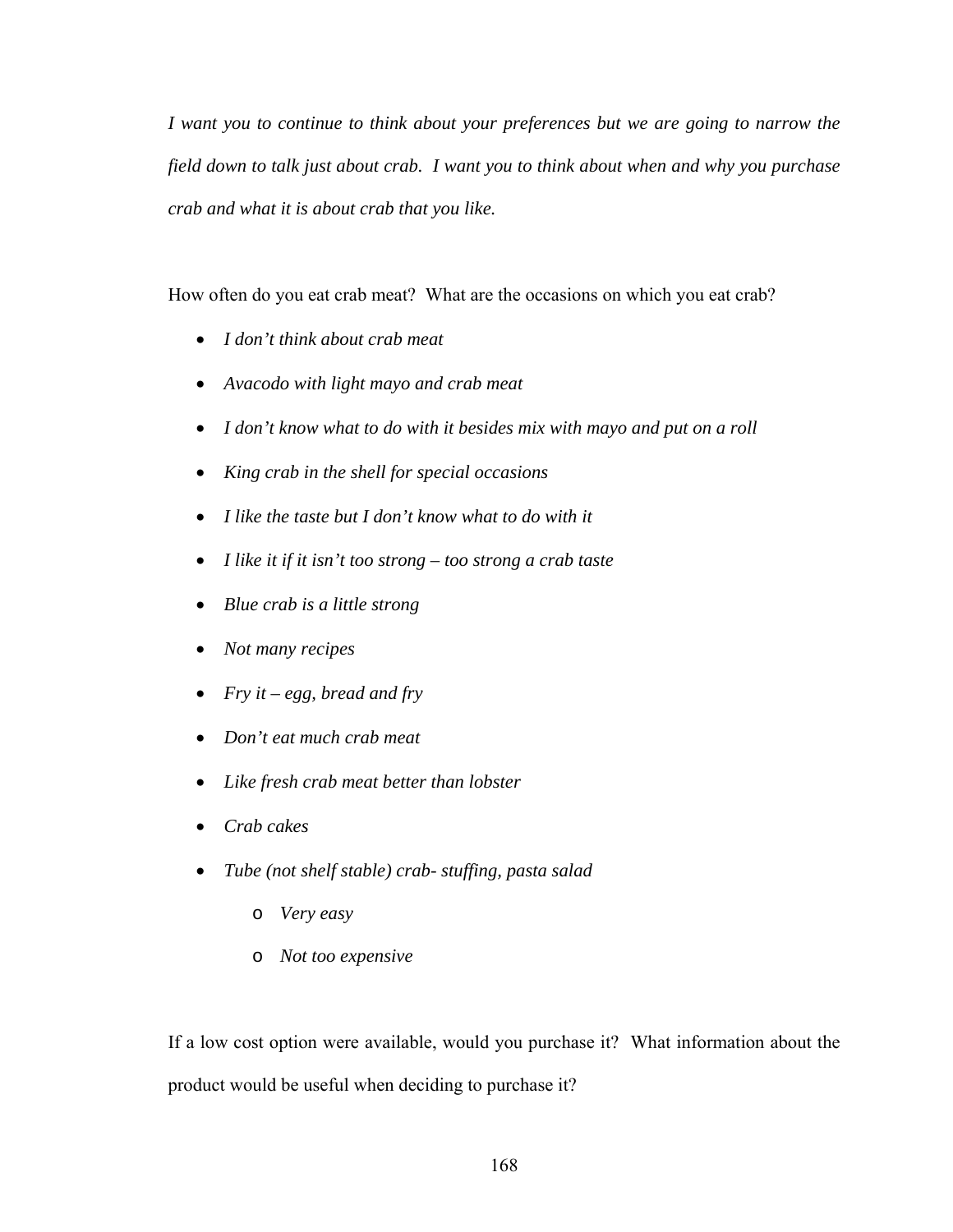- *Only if it was prepared by the seafood people in the fresh case*
- *Salt content has to be low; no MSG*
- *All natural product*
- *Have recipes in the store*
- *Never go to the prepared food section first*
- *Would only like it if it was pure crab not other things (crab cake ok)*
- *Frozen may be ok*

What type of texture do you look for in a crab product?

- *Like something you can bite in to*
- *Not too chewy but not mushy*
- *Like shredded chicken*

What flavors do you associate with crab products (spicy, citrus, etc)?

- *Garlic*
- *Spice*
- *Crab boil the heat is OK*
- *I don't know, I don't know what to do with it*
- *Wouldn't want citrus*
- *A little bit of bite would be good*
- *Mayo or alfredo sauce or cream sauce*
- *Mayo because that's all I've had*
- *No cheese*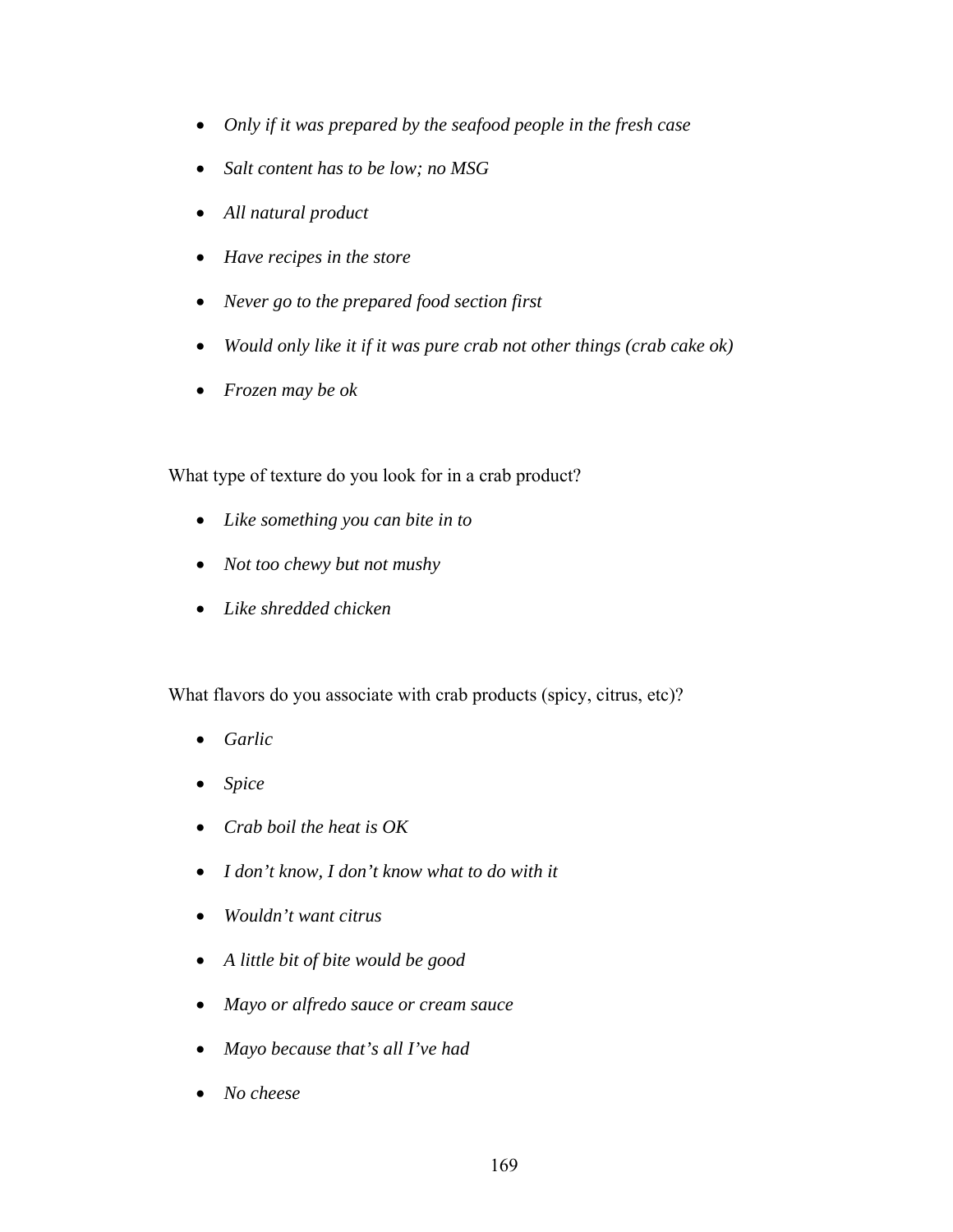- *Crab dips*
- *Onion*
- *Flaky*
- *I want to be able to determine it was crab not extruded fish*
- *Firmness- not pasty* 
	- o *Firm- chopped up egg white*
- *Not canned dog food*
- *Turkey meat (ground turkey)*
- *Some mayo*
- *Butter*
- *Cakes herbs*

#### **New Seafood Products (45 minutes)**

 *The purpose of the group today is to brainstorm new product concepts for crab meat. Don't be afraid to think outside the normal bounds of food products currently on the market. We are interested to know what types of new products you would like to see in your local grocery store.* 

 *\*\*NOTE: Use the five concepts as a starting point for discussion. If participants bring up ideas, go with those. All 5 concepts do not have to be discussed.* 

What new type of crab product would you purchase if it were on the market? What would it look like? What flavors would it have? What would the texture be? *Crab dog*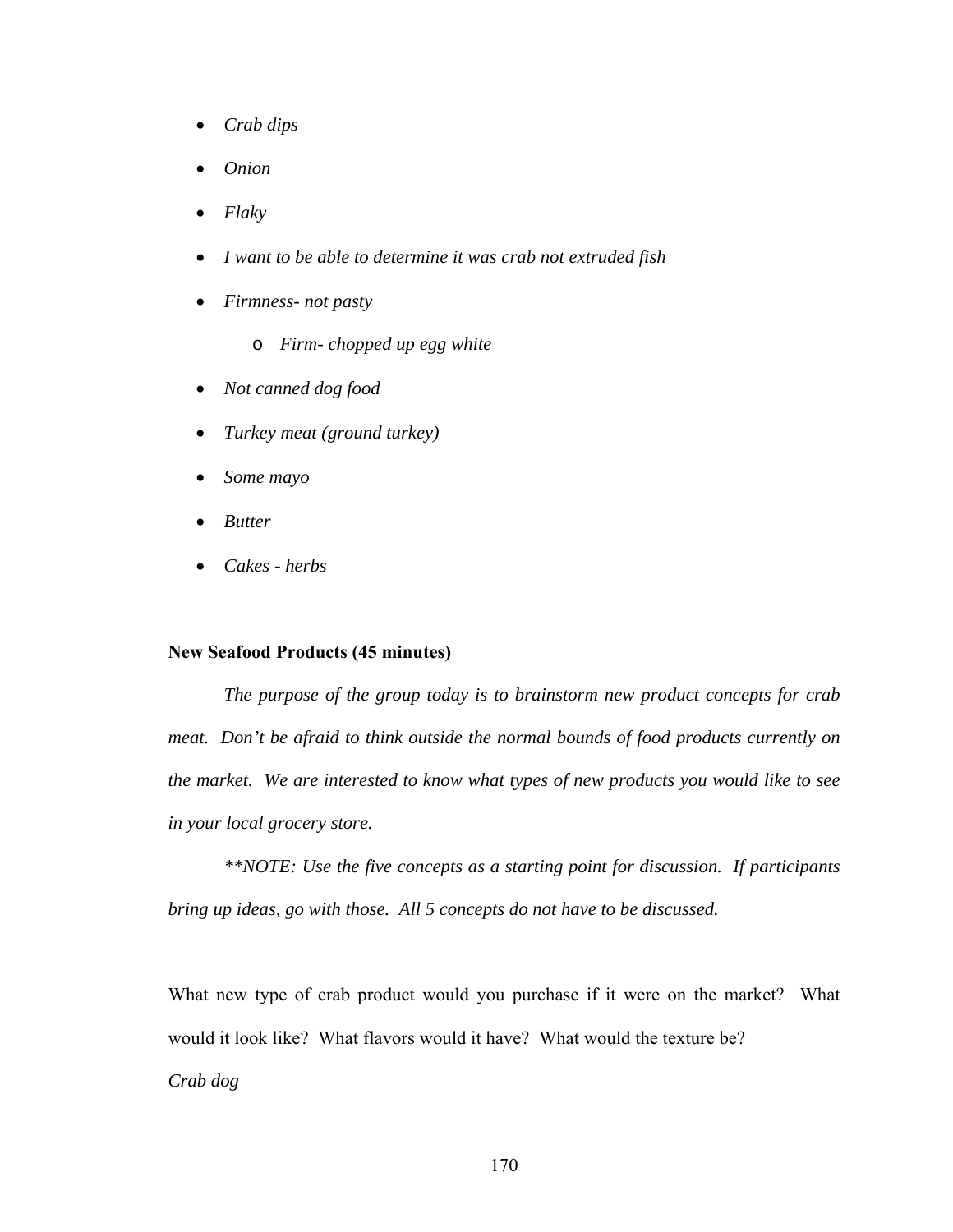## *Crab paste to add flavor*

- *Want it to be shelf stable to have on hand*
- *Like wasabi*
- *Don't want it to be concentrated*
- *Artificially distilling and adding back flavor is bad*

## *Paté for crackers*

- *Many would try it to put it in something*
- *Original, garlic and herb, Cajun would rather have plain, garlic*
- *Need someone offering you a free sample in order to notice*
- *Texture may be an issue must be spreadable not chunky*
- *Reasonable color flesh tone; not a putty color; a little white; pinkish but not too pink; more orangish*
- *Must taste good*
- *Fat content, sugar (high fructose corn sugar), farmed or wild, know that it's an added value product (more likely to buy); lower cost*
- *Don't like the word by-product*
- *Don't like preservatives*
- *Want it to stay fresh about a week after purchase*

## *Pet food*

## *Chicken fries made out of crab*

- *Cheese may be nice*
- *Appetizer in a restaurant*
- *Like calamari*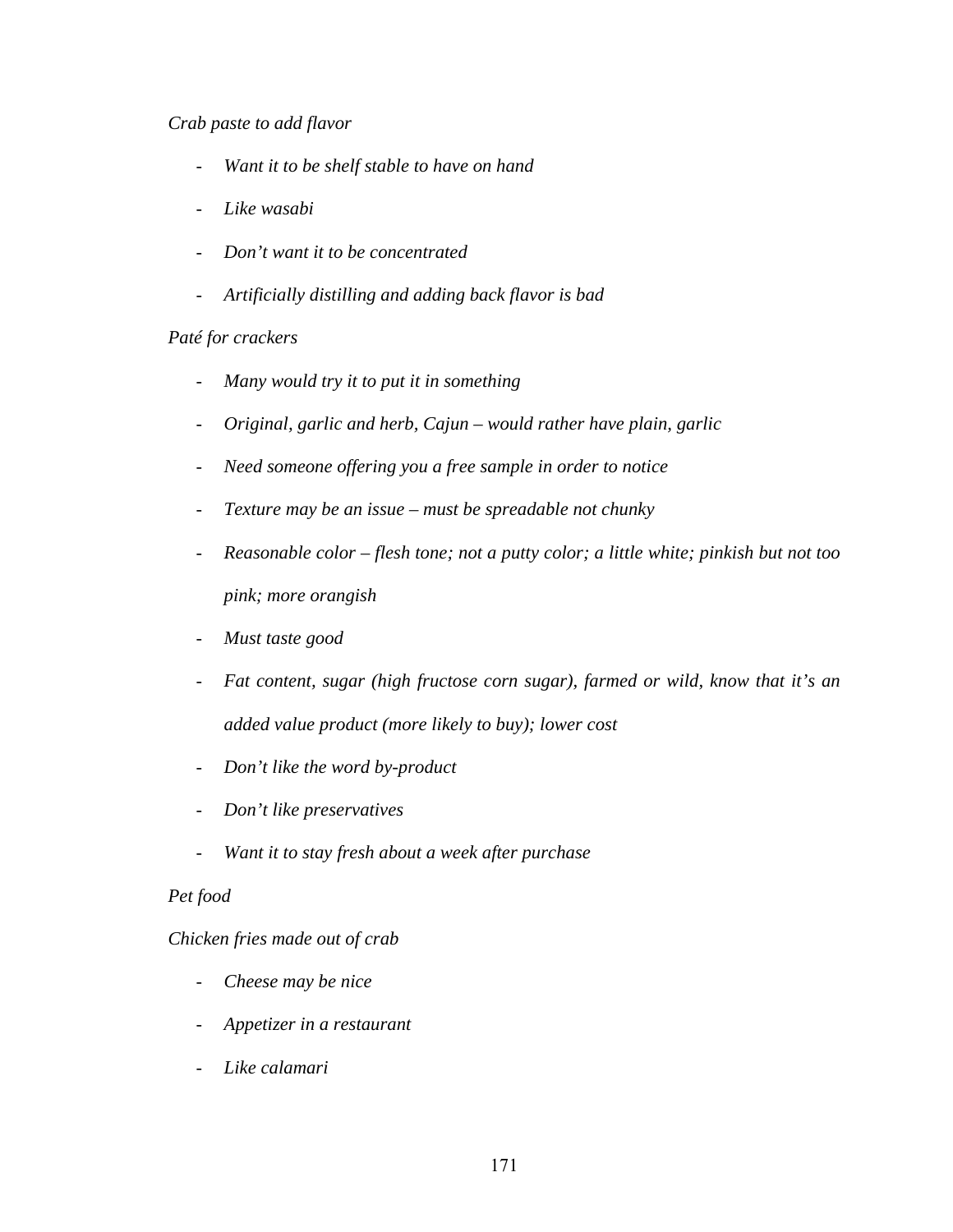- *Kick in the sauce, mild on their own*
- *Beer batter flour*
- *Fish and chips*
- *Want the breading to stick*
- *Bite size*
- *Chicken nugget would be good, not hotdog*
- *Somewhat flaky so that you know its crab*
- *Stringy, fibrous*

*Nuggets are appetizers* 

*Part of a main dish* 

*Incorporate crab meat into a cracker* 

- *Crab flavor in the cracker* 

*Japanese whitish color cracker* 

### *Jerky*

- *Salt*
- *Dried crab*

*Crab bacon* 

- *Sodium*
- *Smoked*

*Mini quiches for appetizers* 

*Ice cream with seaweed* 

*OK to incorporate crab meat into non meat products* 

*Crab loaf- ok though the texture in loafs is bad*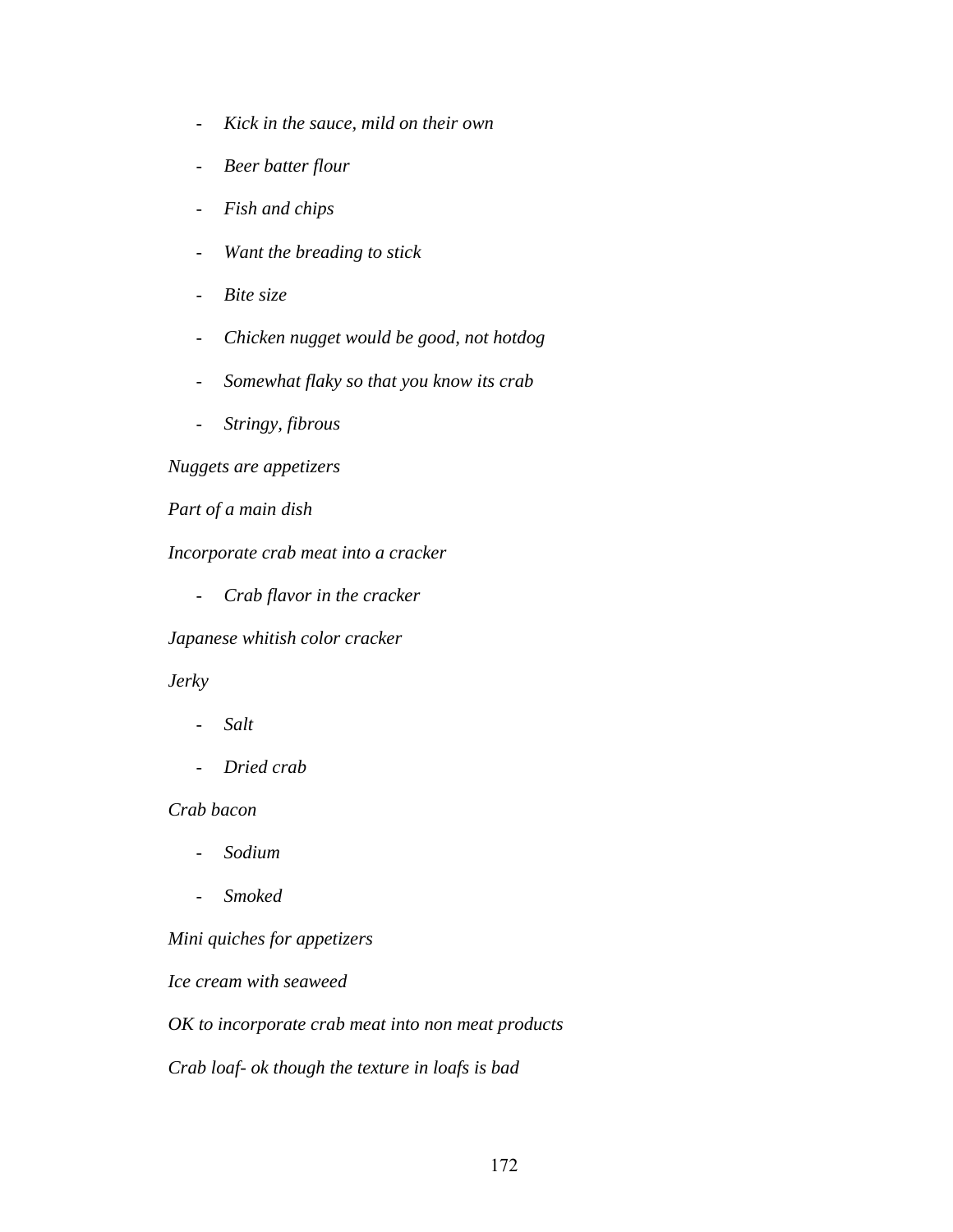# *Crispy coating is good*

### *Crab patty would be ok*

- *Crab cakes*
- *If it wasn't too processed*
- *Taste would be interesting*
- *Low in sodium*
- *Alternative to a burger*
- *Like the idea of no breading*
- *Pre-formed patties*
- *Enough consistency to hold together but not as firm as a chicken patty*
- *See a little bit of stringiness*
- *Onion*
- *Vegetables mixed in*
- *No peppers*
- *Cilantro*
- *Something fresh*
- *Plain or garlic*

*Crab whiz – cheese whiz but made out of crab* 

*Sausages are too greasy; too processed* 

- *Prefer synthetic casing*
- *Too high in sodium*
- *Red flakes for distinctive crab color*
- *Want plain crab; with hot peppers*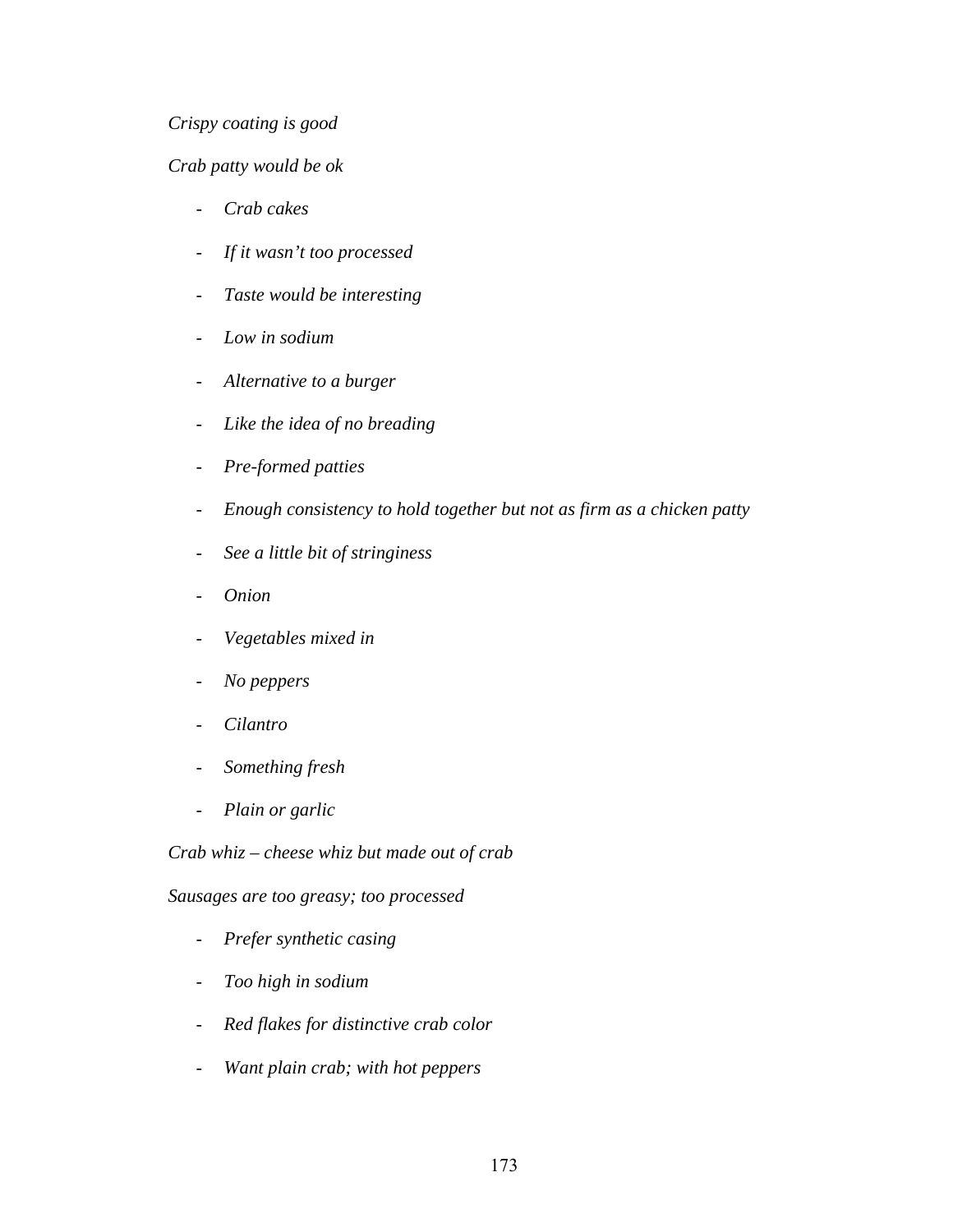- *Would not eat a sausage on a hot dog roll*
- *Too much sausage to eat alone; mostly because they are fatty*

*Make a crab hotdog that tastes like a hot dog (like turkey dog)* 

*Crab cubes – bad* 

- *Like shredded cheese but made of crab* 

*Want mince as is, not touched at all, not processed* 

### *Sausage*

- *Casing synthetic*
- *Spicy*
- *Italian one*
- *Fennel seed*

*Crab Patties (similar to a chicken patty, not a crab cake)* 

- *Plump not too much breading*
- *Mound of meat-bread crumbs mix in*
- *Firm with bun*

## *Crab Loaf*

- *would try it*
- *maybe make it*

### *Crab Cubes for Salad*

- *No cubed , shredded* 

### *Crab cream sauce*

- *Homogenized*
- *Some chunks*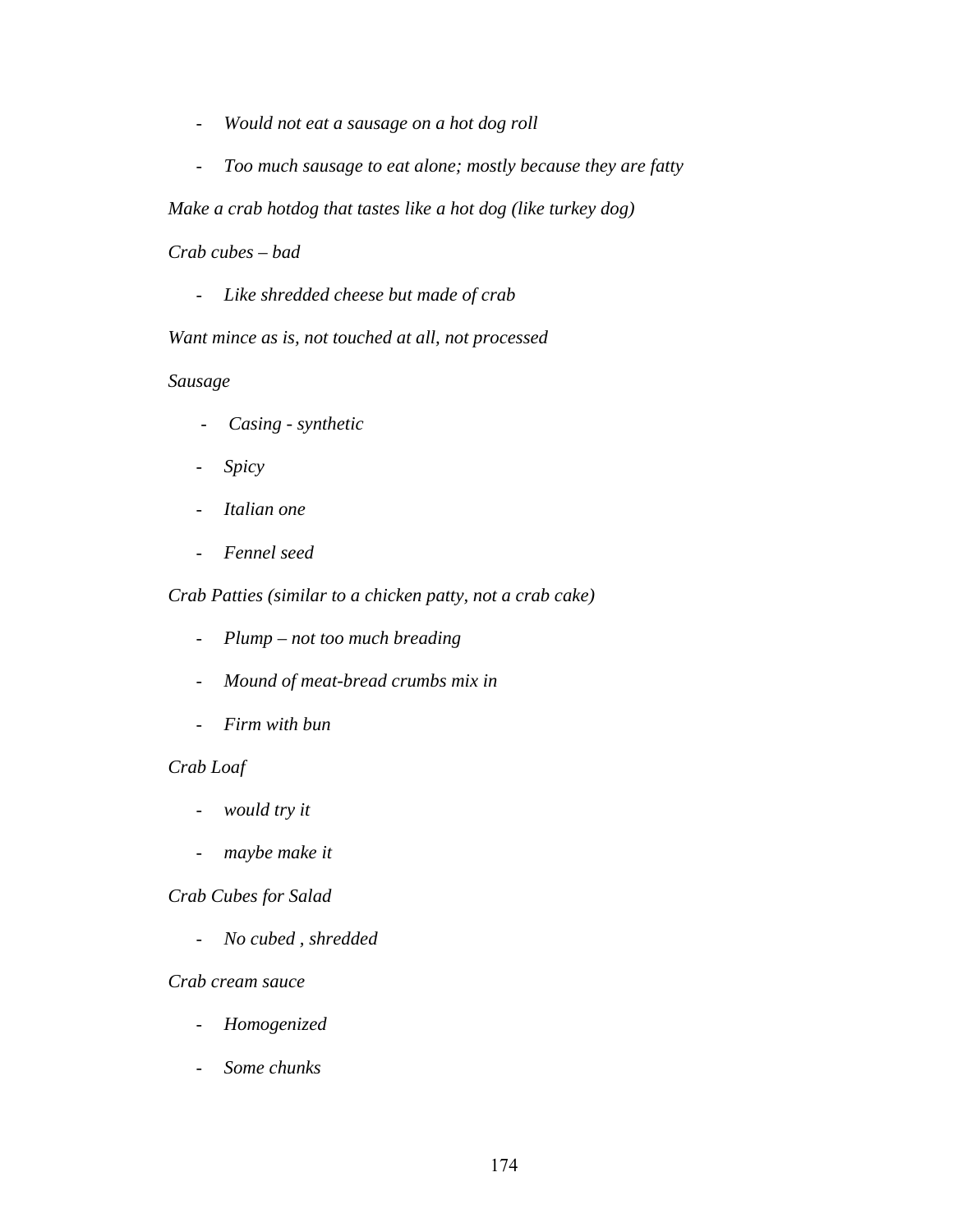## *Crab BALLS*

## *Dim Sum*

- *Crab dumpling*
- *Some texture but not too much*
- *Frozen*
- *Don't care if smooth or chunky*
- *If it took more than one bite, chunks*
- *If it is one bite- homogenous*
- *Dipping sauce*

## *Crab Jerky*

## *Crab and fruit*

- *fruit bar* 

### *Crab Dip*

- *Cajun*
- *Dairy based low fat sour cream or yogurt (any flavored)*
- *Or Avocado- smooth but chunks of crab meat or without*
- *Spinach in crab, parmesan dip (frozen)*

#### *Crab salsa*

#### *Spicy crab rice*

- *crab sausage or shredded*
- *veggies*
- *Frozen*

### *Crab Block or cubes*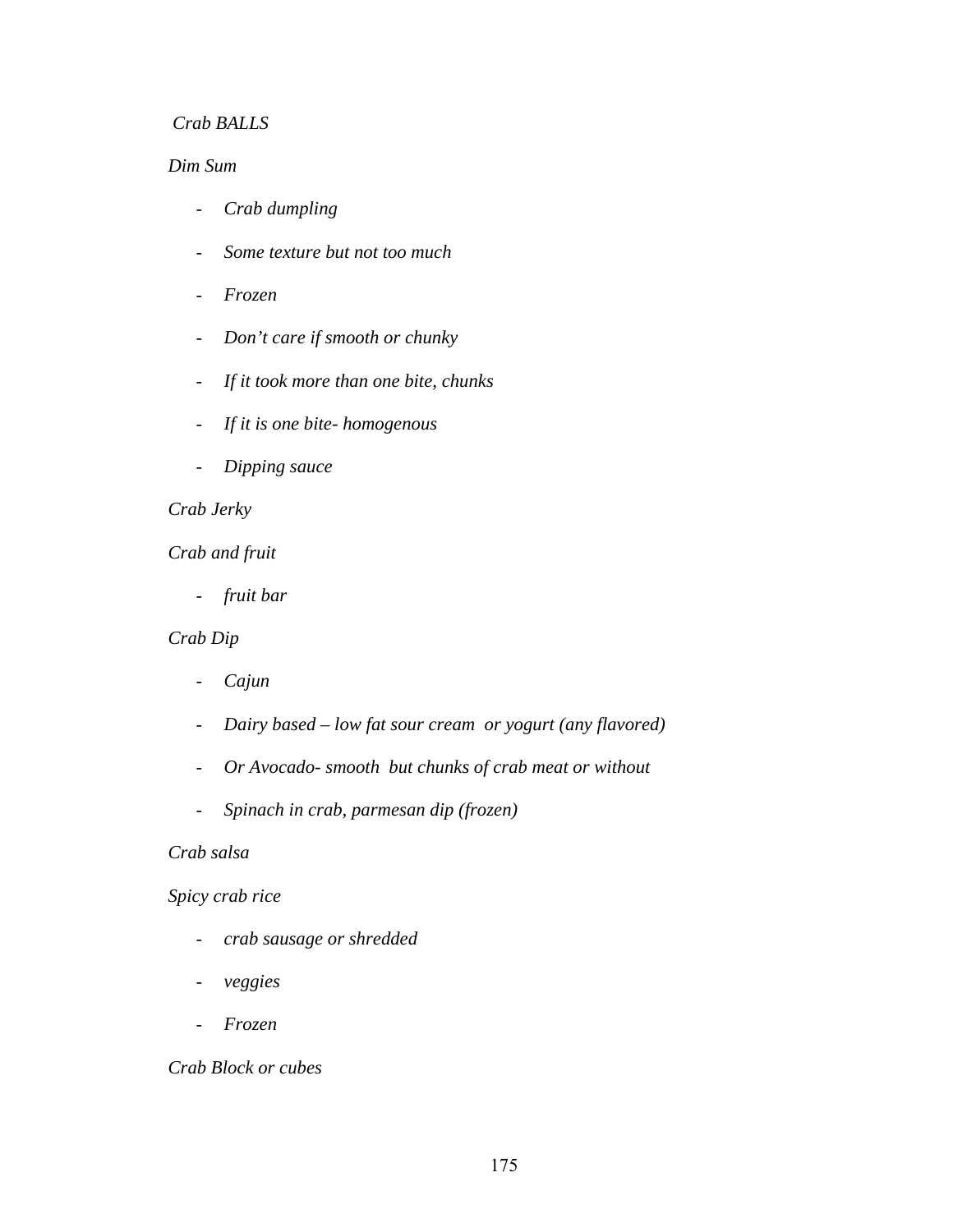# *Crab tube (like Jimmy Dean)*

## *Crab lasagna*

- *ground into paste*
- *CRAB flavor*
- *Cream or tomato*

# *Crab paste*

- *to add flavor* 

## *Crab pasta*

- *FRESH* 

## *Paté*

- *Preferred plain Crab*
- *Smoky*
- *Maybe frozen*
- *Fresh two weeks*
- *Color Muted brown*

#### *Mexican*

- *burrito* 
	- o *homogenous but some "tooth"*
	- o *frozen*
	- o *Spices*
	- o *Green salsa spice*
	- o *cilantro*
	- o *Topping sauce*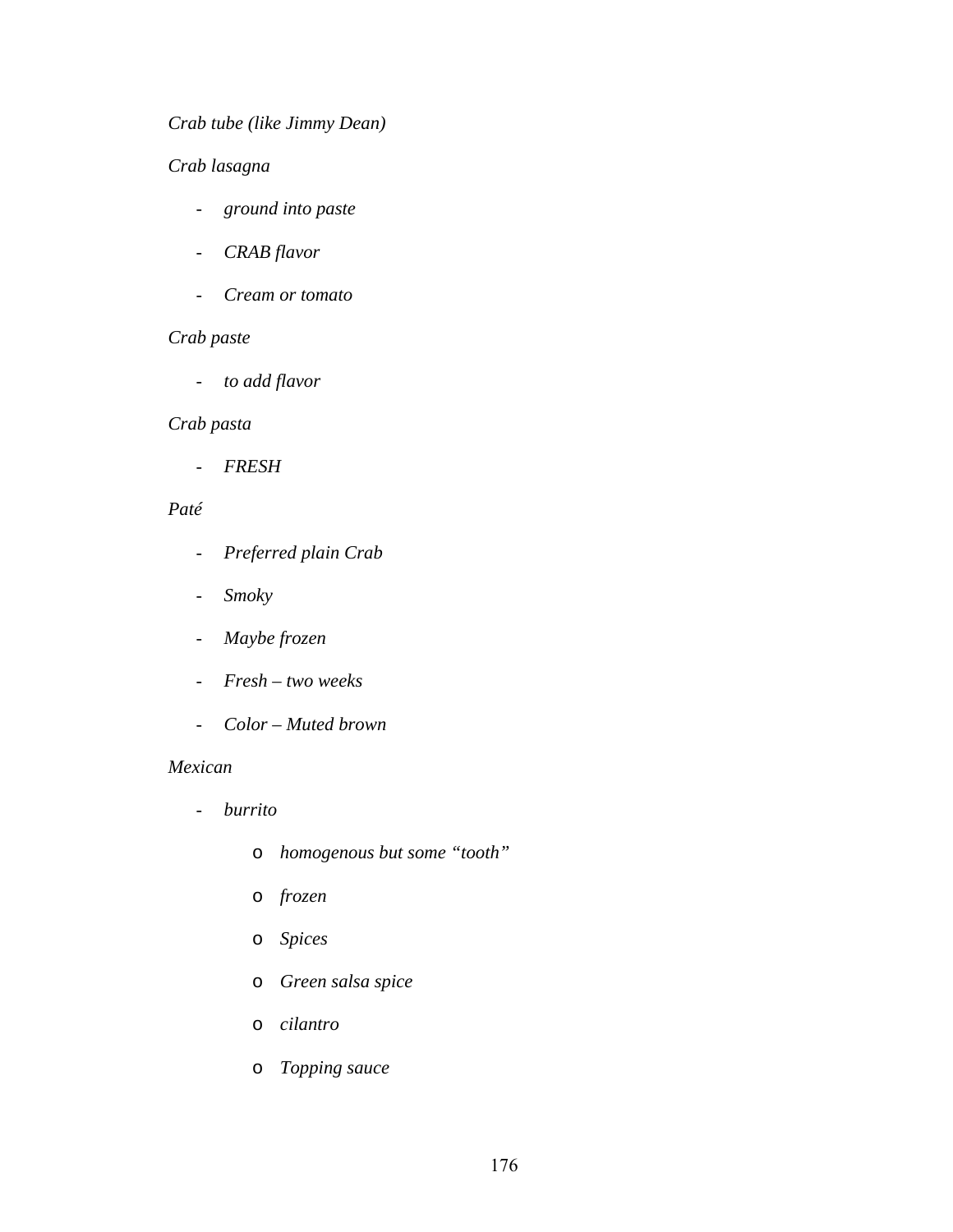- *Tamale* 
	- o *Homogenous*

# **Closing (5 minutes)**

*We want to thank you for participating in our study today. We have a small gift of our appreciation for you before you leave.*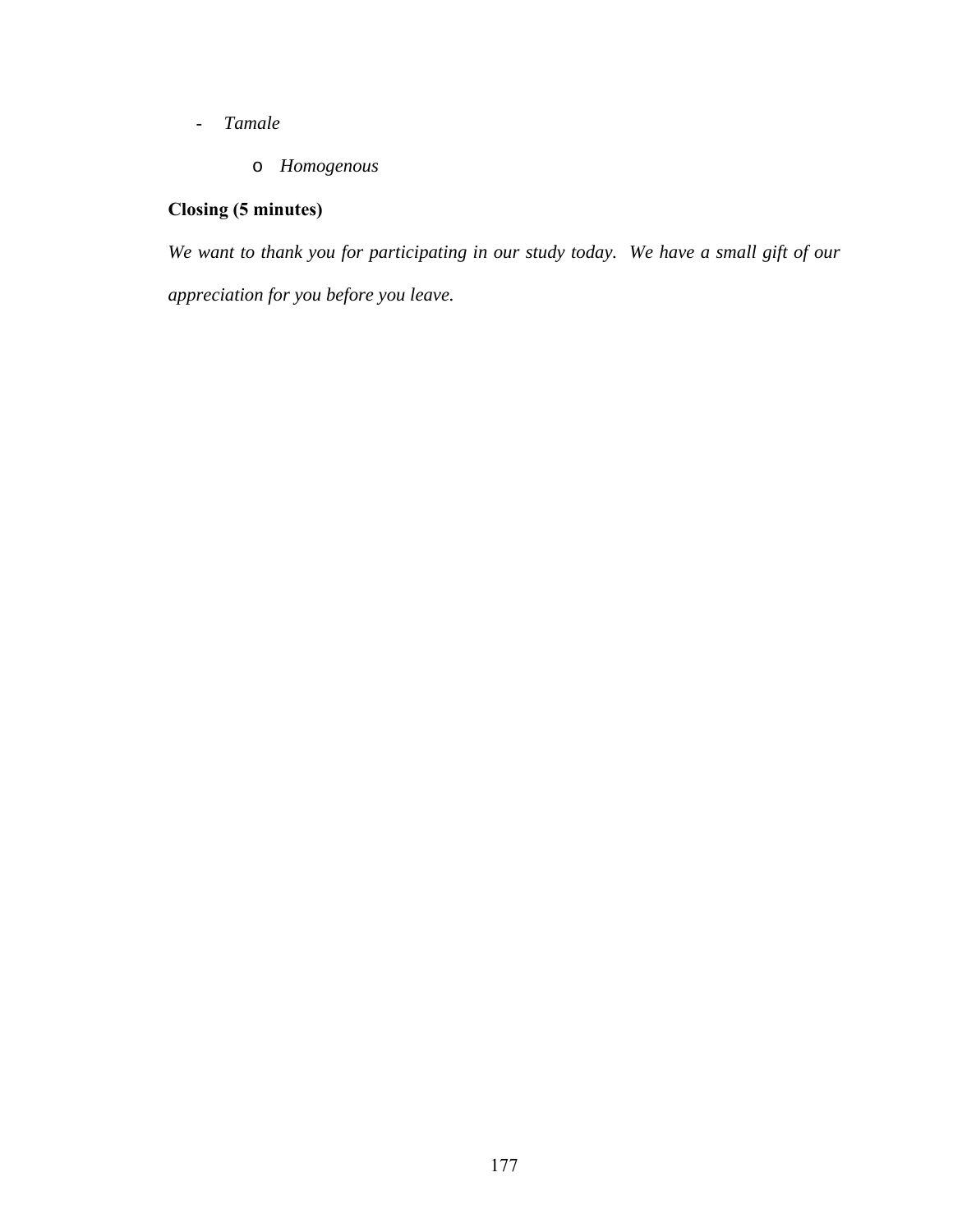# **APPENDIX C. CRAB APPETIZER SENSORY EVALUATION SCORECARD**

## **Crab Appetizer Evaluation**

Please answer the following questions about yourself. The information will remain confidential.

Please indicate your age by sliding the red bar to the number that corresponds to your age on your last birthday.

+--------------------------------------------------------------------------------------------------------+

18 90

Please tell us your gender.

( ) Female

( ) Male

How often do you consume crab products?

( ) Never

( ) 1-2 times a year

( ) 1-2 times a month

( ) 1-2 times a week

( ) More than two times a week

Which crab products have you eaten in the past 6 months? (mark all that apply)

( ) I have not consumed crab in the past 6 months

( ) Whole crab

( ) Crab claws (e.g. cocktail claws)

( ) Canned or fresh crab meat

( ) Crab cakes

( ) None of these products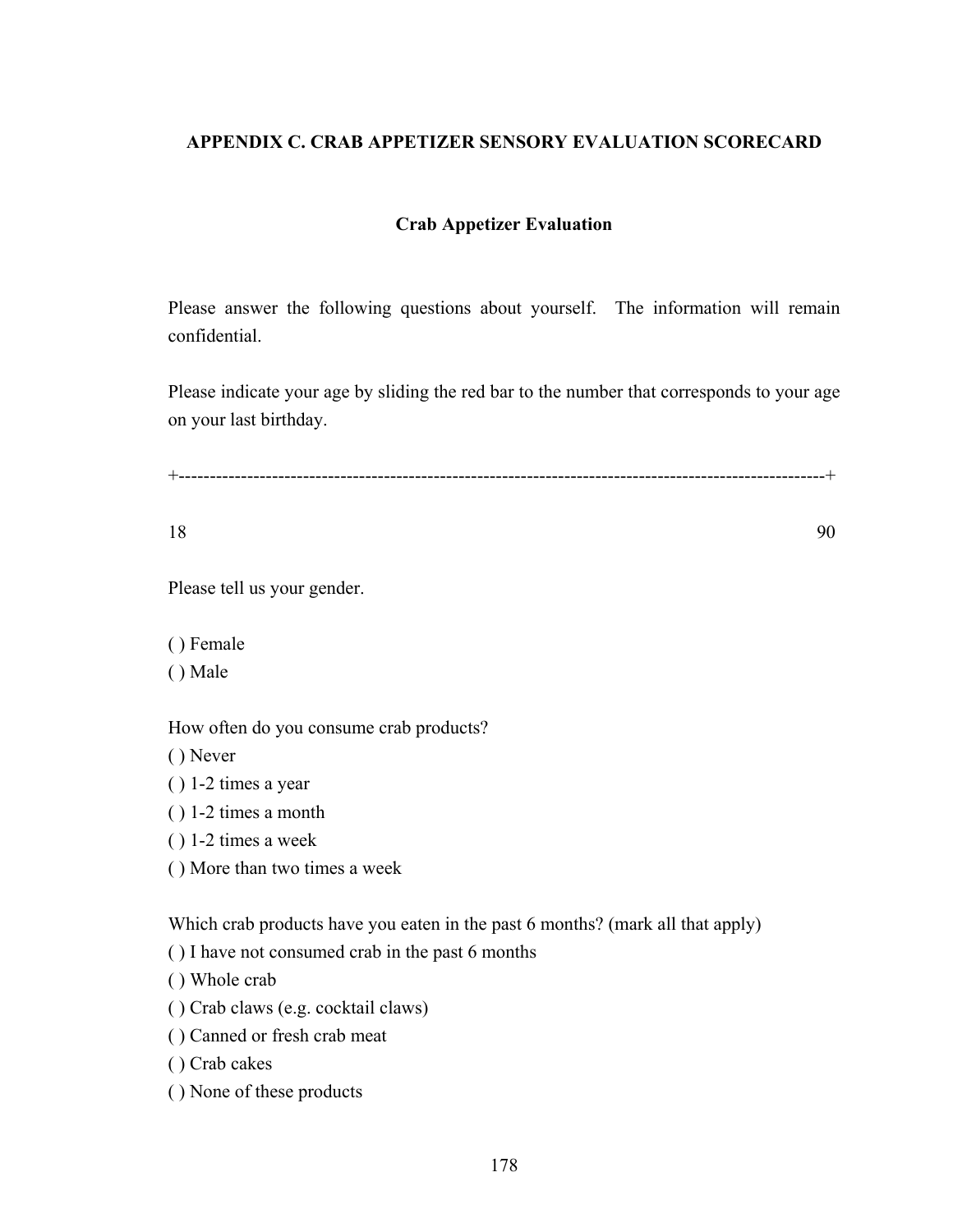Where do you most often purchase crab products?

- ( ) Supermarket/grocery store
- ( ) Seafood market
- ( ) Restaurant
- ( ) Roadside seafood vendor
- ( ) Do not purchase crab myself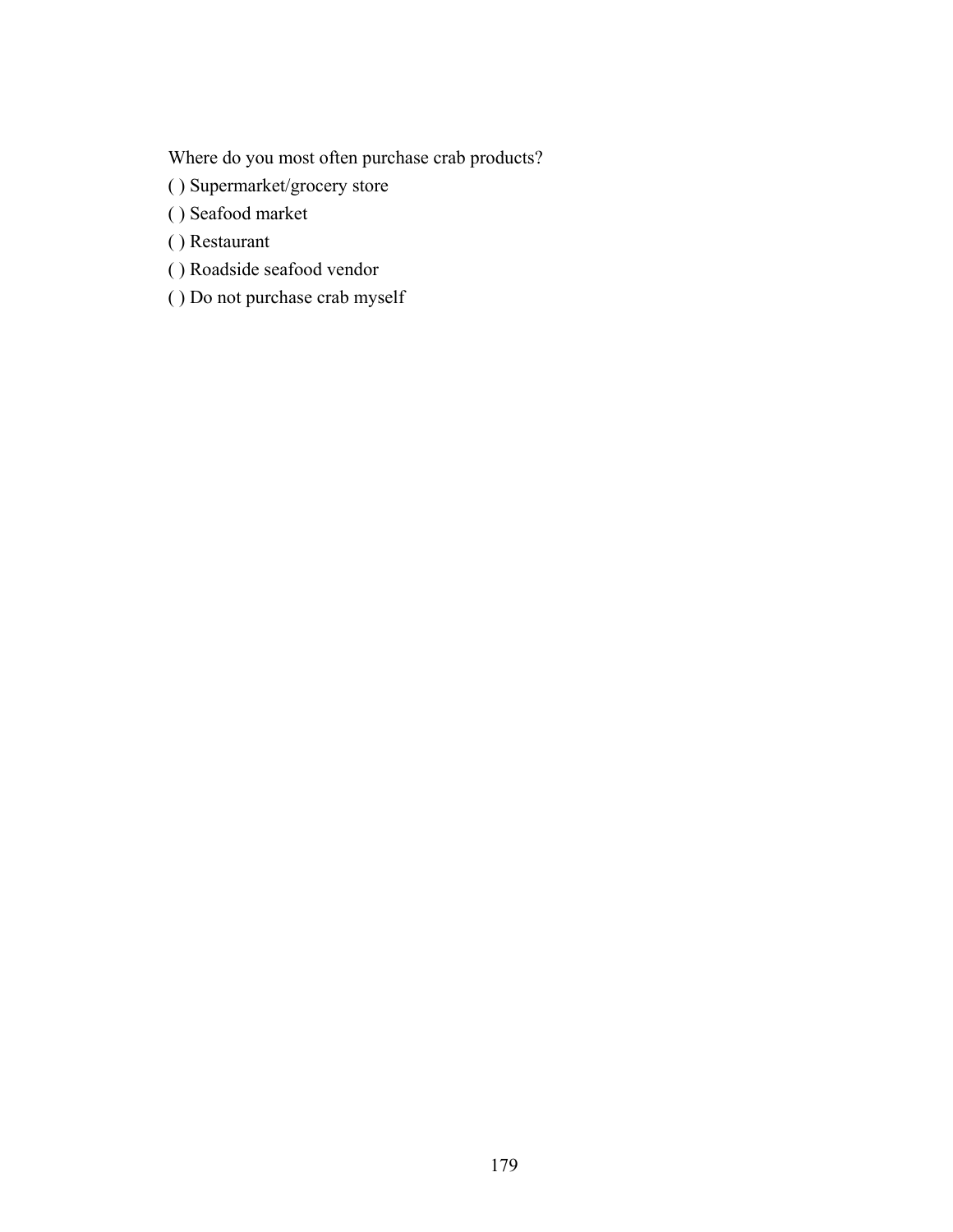## **Crab Appetizer Hedonic Evaluation**

Using the scale below, assign a whole number that best describes your opinion of the crab appetizer's overall acceptability, appearance, overall flavor, crab flavor, and texture.

| $\mathbf{1}$                     | $\mathbf{2}$   | $\overline{\mathbf{3}}$ | $\overline{\mathbf{4}}$ | 5              | 6          | 7          | 8           | 9                |
|----------------------------------|----------------|-------------------------|-------------------------|----------------|------------|------------|-------------|------------------|
| <b>Dislike</b>                   | <b>Dislike</b> | <b>Dislike</b>          | <b>Dislike</b>          | <b>Neither</b> | Like       | Like       | Like        | Like             |
| <b>Extremely</b>                 | <b>Very</b>    | Moderately              | Slightly                | Like           | Slightly   | Moderately | <b>Very</b> | <b>Extremely</b> |
|                                  | Much           |                         |                         | <b>Nor</b>     |            |            | Much        |                  |
|                                  |                |                         |                         | <b>Dislike</b> |            |            |             |                  |
|                                  |                |                         |                         |                |            |            |             |                  |
|                                  |                |                         |                         |                |            |            |             |                  |
| Overall acceptability            |                |                         |                         |                |            |            |             |                  |
|                                  |                |                         |                         |                |            |            |             |                  |
| Appearance                       |                |                         |                         |                |            |            |             |                  |
|                                  |                |                         |                         |                |            |            |             |                  |
| Overall flavor                   |                |                         |                         |                |            |            |             |                  |
|                                  |                |                         |                         |                |            |            |             |                  |
| Crab flavor                      |                |                         |                         |                |            |            |             |                  |
| Texture                          |                |                         |                         |                |            |            |             |                  |
|                                  |                |                         |                         |                |            |            |             |                  |
| Would you purchase this product? |                |                         |                         |                | <b>YES</b> |            |             | N <sub>O</sub>   |
|                                  |                |                         |                         |                |            |            |             |                  |

What is the most you would be willing to pay at a grocery store for 6 servings (2 pieces per serving) of the product you just sampled?

( ) Less than \$4.00

( ) Between \$4.00 and \$5.00

( ) Between \$ 5.00 and \$6.00

( ) Between \$6.00 and \$7.00

( ) More than \$7.00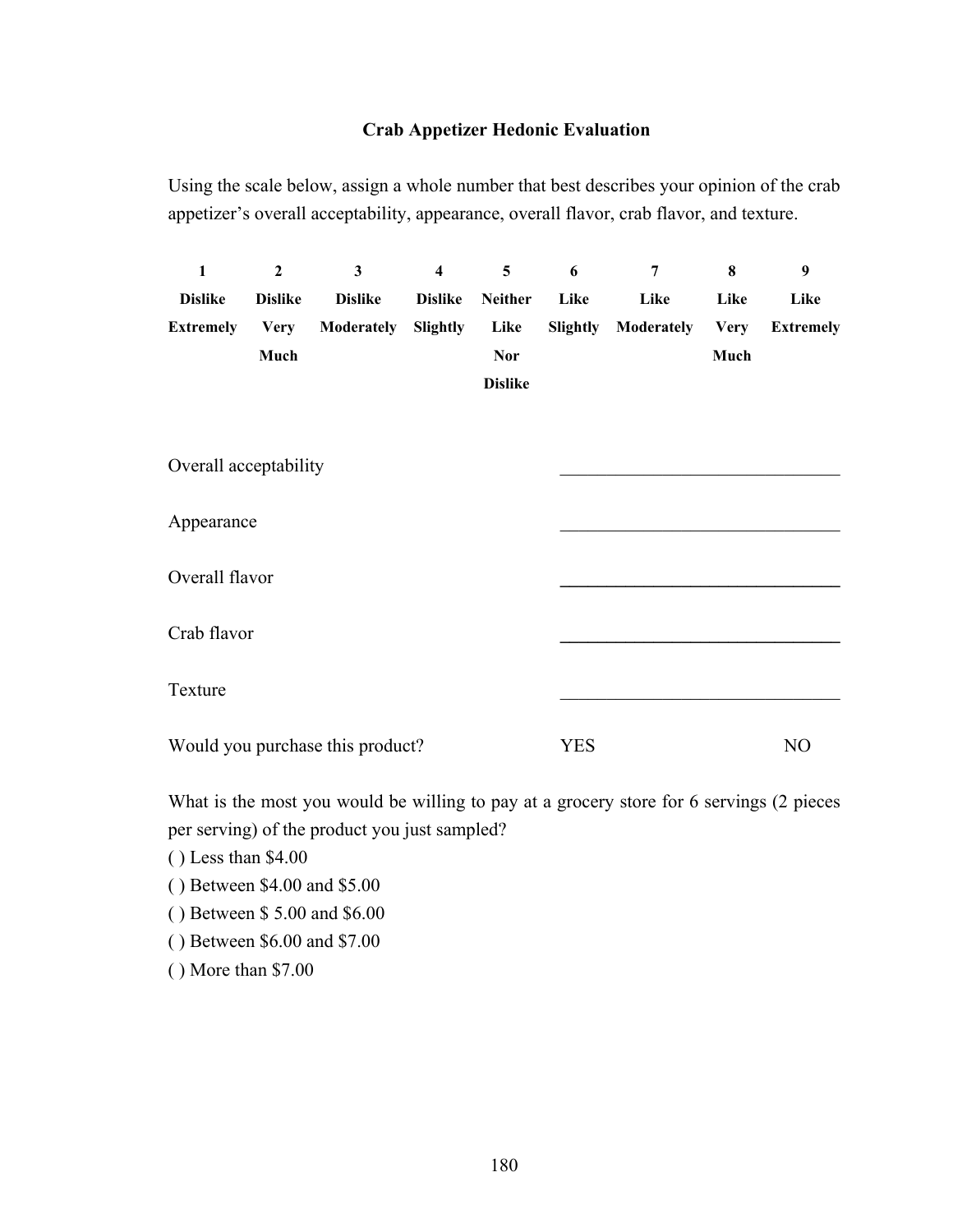If this product were labeled as containing no trans fat and had a total fat content of less than 10g per serving, how would this influence your choice to buy the product?

- ( ) I would be more likely to buy the product.
- ( ) I would be less likely to buy the product.
- ( ) It would not affect my choice.

Please give your opinion of this product.

**Thank you for your opinions. Please don't forget to collect your gift before leaving.**